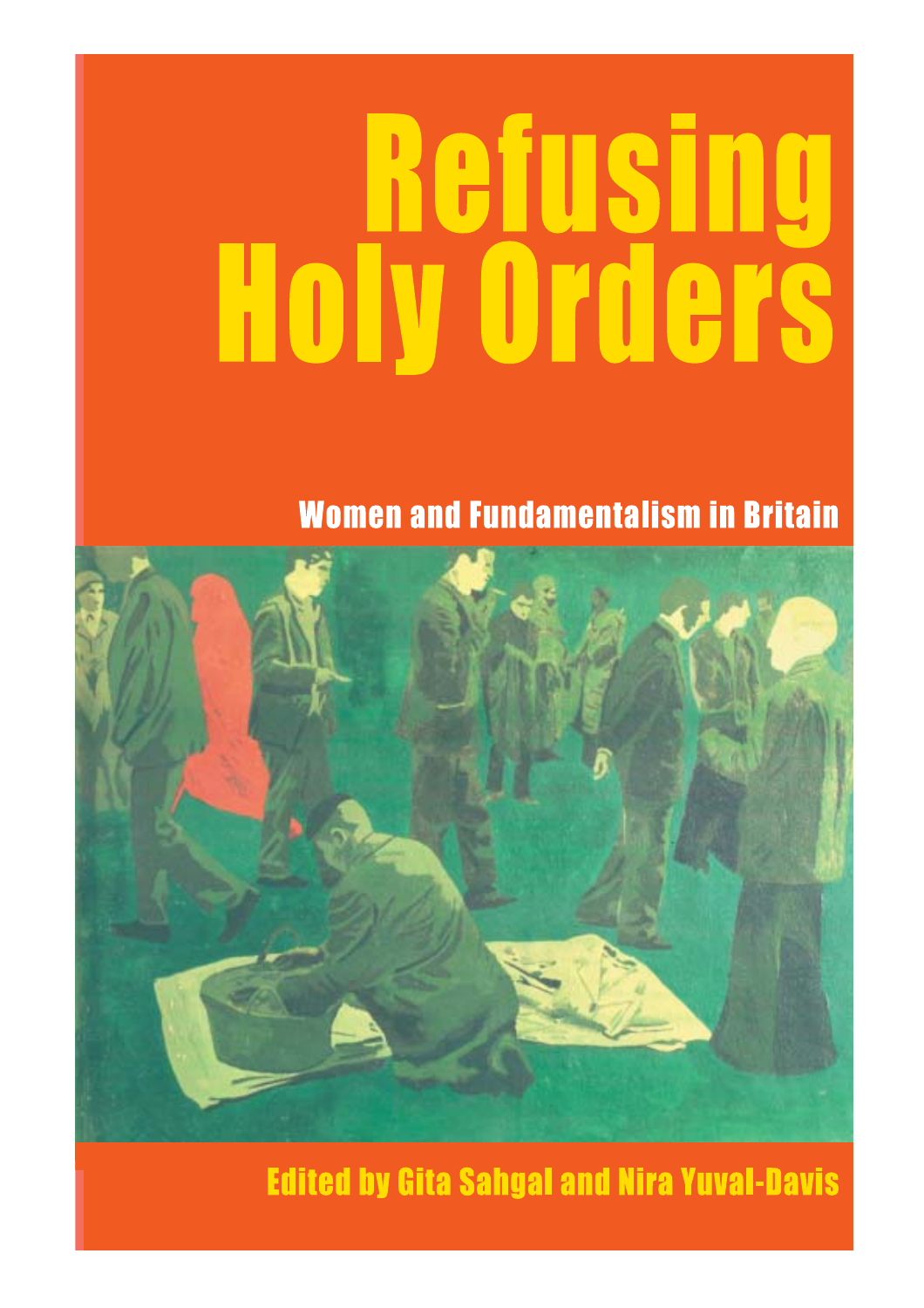## *Refusing Holy Orders*

*Women and Fundamentalism in Britain*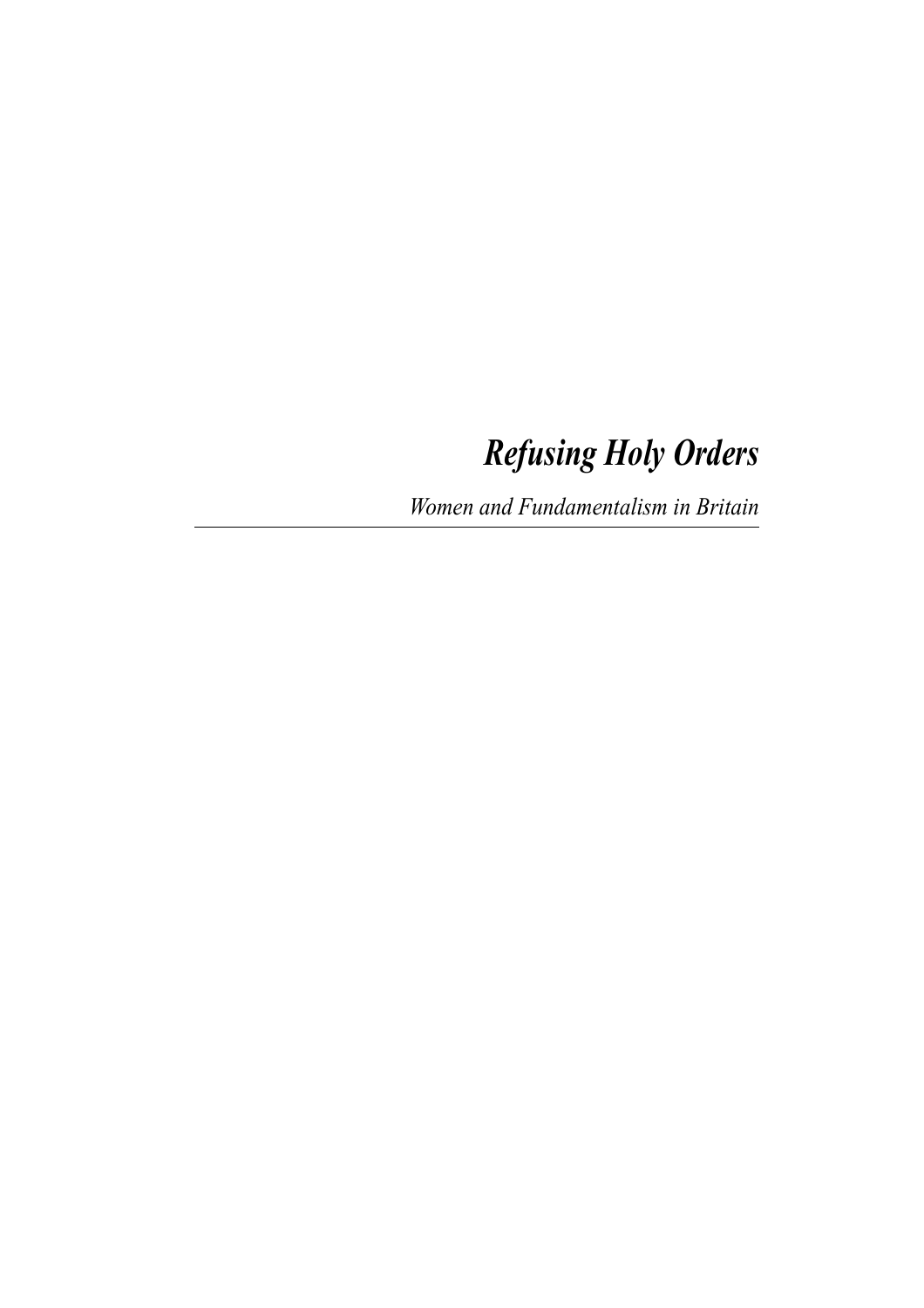Gita Sahgal is an independent filmmaker working in Britain and in India. She has made a number of current affairs programmes on gender issues for Channel 4 Television, including Struggle or Submission ? Women under Islam, on the impact of the Rushdie affair on Muslim women in Britain; and The Provoked Wife, on women who have killed their husbands after enduring years of domestic violence.

Nira Yuval-Davis is a Professor at the University of Greenwich in London. She has written extensively on theoretical and practical aspects of women, nationalism and racism in Israel and in Britain. She has co-edited Women-Nation-State (Macmilan 1989) and The Gulf War and the New World Order (Zed Books 1991), and has co-authored, with F. Anthias, Racialized Boundries: Ethnic, Gender, Colour and Class Divisions and the Anti Racist Struggle (Routledge 1992).

Both editors live in London and are among the Founding Members of Women Against Fundamentalisms (WAF). The Website of WAF is located at: http://www.gn.apc.org/waf

Acknowledgements by Publishers:

Women Living Under Muslim Laws is thankful to Gita Sahgal and Nira Yuval Davis of Women Against Fundamentalisms for granting us the permission to the publish this volume.

Published by Women Living Under Muslim Laws in August 2000 Women Living Under Muslim Laws: International Solidarity Network WLUML, PO. Box 28445, London N19 5ZH, United Kingdom Website: http://wluml.org

Copyrights:

This collection copyright © Gita Sahgal and Nira Yuval Davis - 1992 Copyright © in each contribution held by the author - 1992

Cover Image Credits: The cover image by Mahl is part of a series of 'Four paintings on Algiers', 1975. Copyright © Mahl - 1975

ISBN: 2-912606-01-2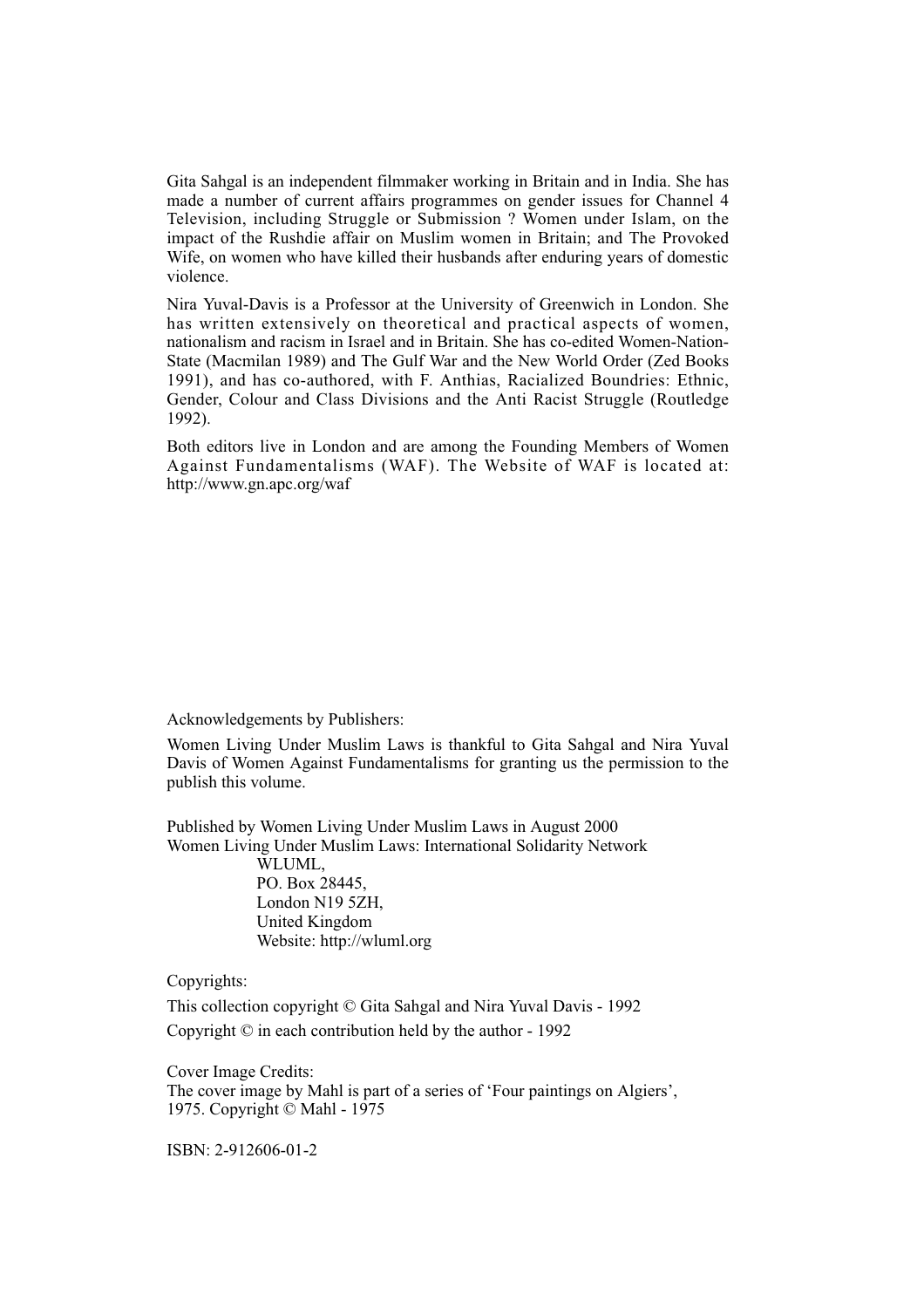### *Contents*

Aknowledgements

| Introducion: Fundamentalism, Multiculturalism and<br>Women in Britain                                  |     |
|--------------------------------------------------------------------------------------------------------|-----|
| Gita Sahgal and Nira Yuval-Davis                                                                       | 7   |
| Biblicism: A Radical Rhetoric?<br>Sara Maitland                                                        | 32  |
| Women and the Inverted Pyramid<br>of the Black Churches in Britain<br>Elaine Foster                    | 51  |
| 'Between the Devil and the Deep Blue Sea':<br>Irish Women, Catholicism and Colonialism<br>Ann Rossiter | 74  |
| Muslim Women and the Politics of Ethnicity<br>and Culture in Northern England<br>Yasmin Ali            | 106 |
| <b>Education and the Muslim Girl</b><br>Saeeda Khanum                                                  | 131 |
| Double Exile: Iranian Women<br>and Islamic Fundamentalism<br>Maryam Poya                               | 148 |
| <b>Secular Spaces:</b><br>The Experience of Asian Women Organizing<br>GitaSahgal                       | 169 |
| Jewish fundamentalism<br>and Women's Empowerment<br>Nira Yuval-Davis                                   | 204 |
| <b>Bibliography</b>                                                                                    | 230 |
| Notes on Contributors                                                                                  | 238 |
| Index                                                                                                  | 240 |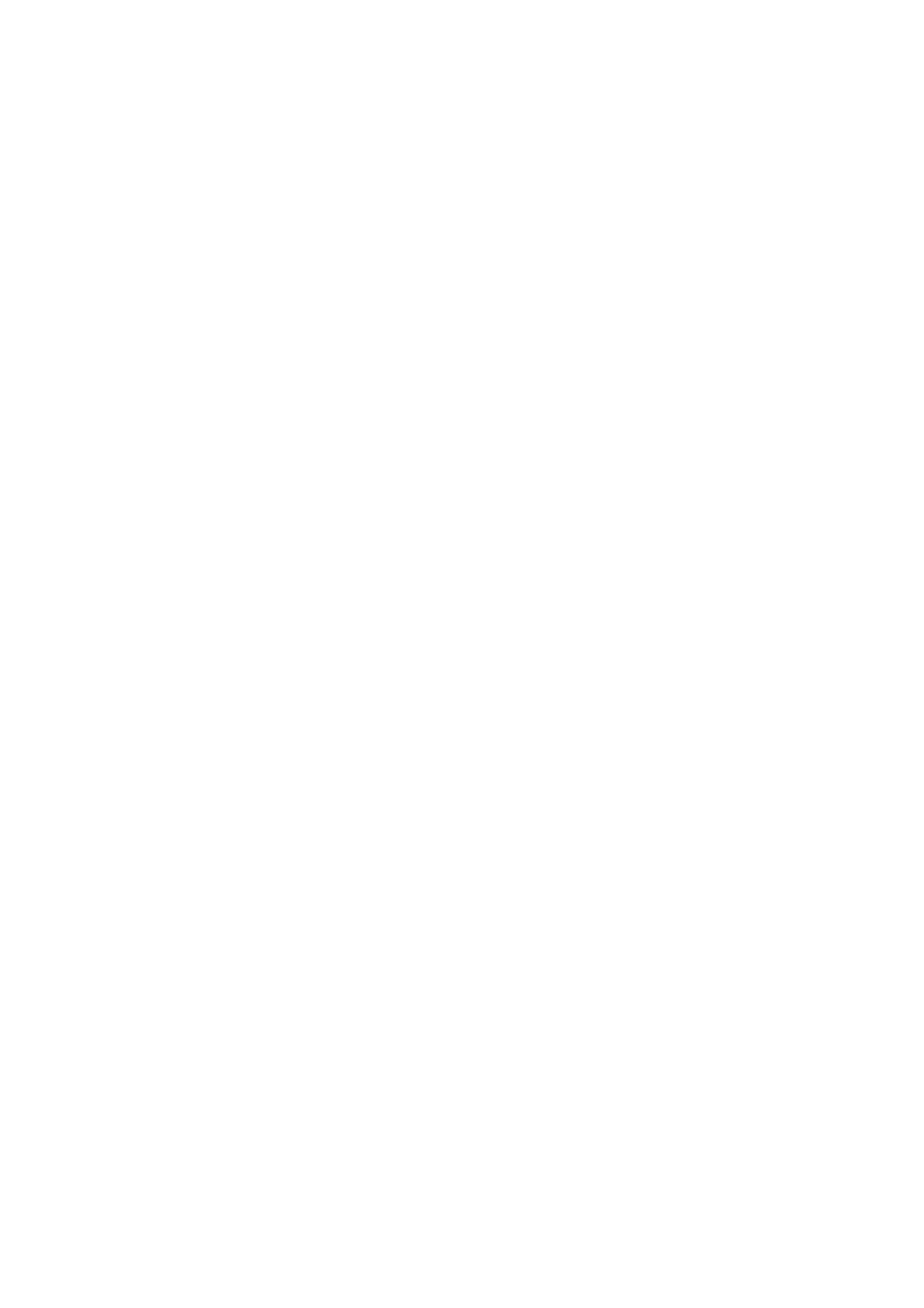#### *Acknowledgements*

This book could not have been written without the collective contemplations and actions of Women Against Fundamentalism (WAF), of which both editors and many of the contributors are members. We are therefore dedicating this book to WAF, and hope that it will promote its political agenda.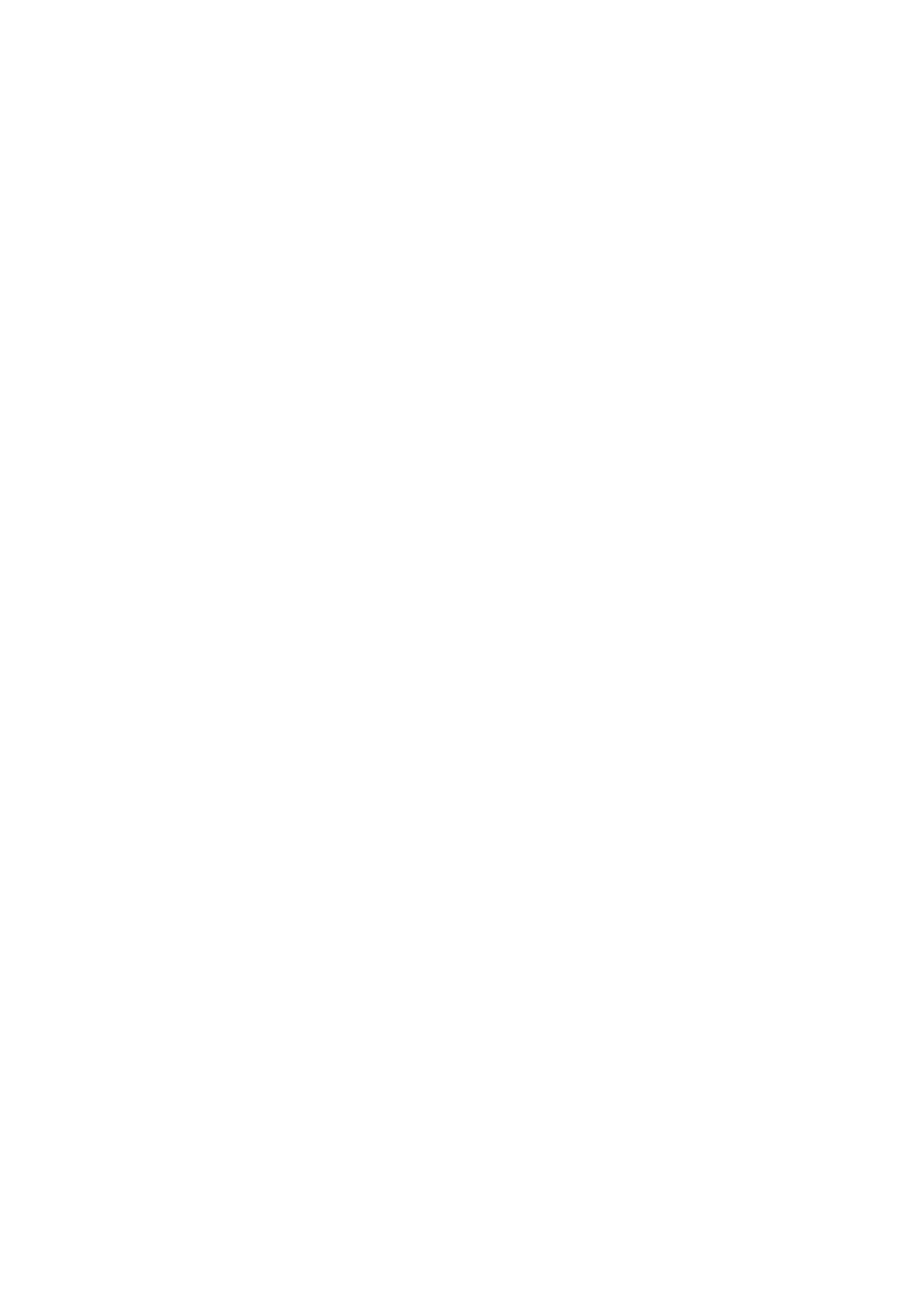## *Introduction: Fundamentalism, Multiculturalism and Women in Britain*

*Gita Sahgal and Nira Yuval-Davis*

In Margaret Atwood's book on a futuristic fundamentalist<br>Isociety, *The Handmaid's Tale*, 'Aunt Lydia' explains that n Margaret Atwood's book on a futuristic fundamentalist there is more than one form of freedom. There is 'freedom to' as well as 'freedom from'. She claims that fundamentalism can provide the 'freedom from'. This tension, between the 'freedom to' (to be autonomous, to be self- defined, which has characterized feminist politics) and freedom from (uncertainty and insecurity, which has characterized fundamentalist women's politics), runs through the various contributions to this book.

Women, their roles, and above all their control, are at the heart of the fundamentalist agenda. That they should conform to the strict confines of womanhood within the fundamentalist religious code is a precondition for maintaining and reproducing the fundamentalist version of society.

All the essays included here focus on women's relationship to different fundamentalist movements. They all share a feminist anti-fundamentalist perspective, although they might differ on the particular ways in which they define both feminism and fundamentalism.

Unlike the widely held British stereotype, fundamentalism is not peculiar to Islam. 1991 has signalled the beginning of the 'Decade of Evangelism'. During the Gulf War, the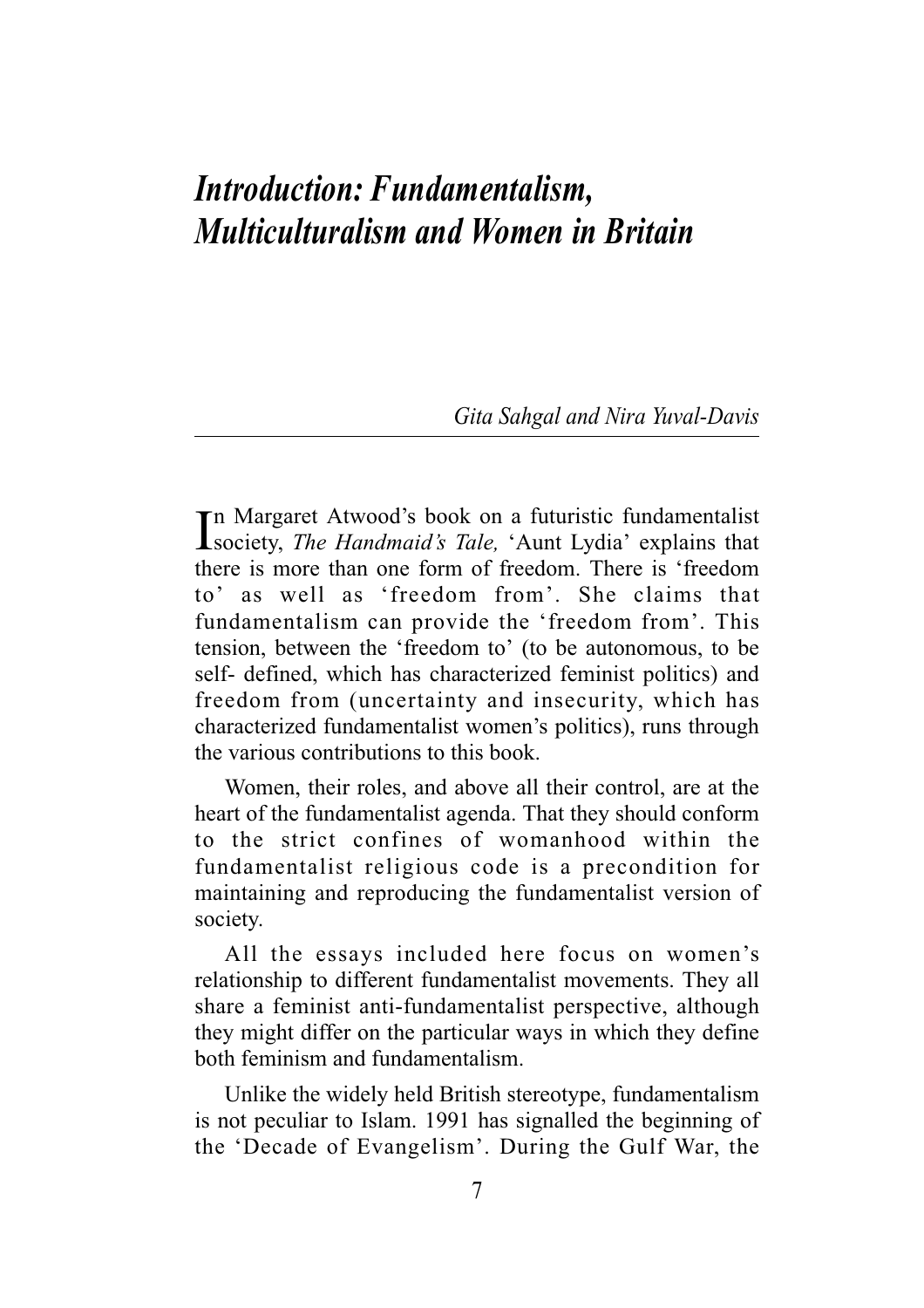American President, George Bush, after ordering the beginning of the war in which the explosives used during the first night alone were equivalent to the nuclear bomb dropped on Hiroshima, went to seek spiritual solace from his mentor, the evangelist Billy Graham. At the same time, Saddam Hussein, who spent eight years fighting the Iranian Muslim fundamentalists and invaded Kuwait in a desperate attempt to resolve Iraq's post-war economic and political crisis, called the war a 'jihad' - holy war - against the 'infidels'.

For many years, religion has been thought - definitely by the Left and those prophets of modernity, the social scientists - to be withering away. Nationalism, argued Louis Althusser (1969), Ben Anderson (1983) and others, has come to occupy the place religion has had in previous epochs.

Yet in the closing decades of the twentieth century, not only has religion achieved a new lease of life, but particular forms of religious movements, which can be grouped under the umbrella concept of 'fundamentalism', seem to be the most vital force for (and against) social change all over the world and within different religions. Moreover, these forms of religious movements have often been incorporated into and transformed nationalist movements.

Britain has been involved in this global process. Its subordinate and satellite status after World War II meant that it was increasingly affected by trends set in the USA; as an ex- colonial power, recruiting many colonial subjects to work and settle in metropolitan Britain, it acquired new citizens who brought their national and religious politics with them. So Britain's post-war position meant that it was the receiver, rather than the initiator, of many global fundamentalist movements- although, of course, the seeds of many contemporary fundamentalist movements were laid during the colonial period, sometimes a direct result of colonial policies (see, for example, Ann Rossiter's chapter). However, particular social structures and social policies in Britain formed the specific social context in which these movements have crystallized.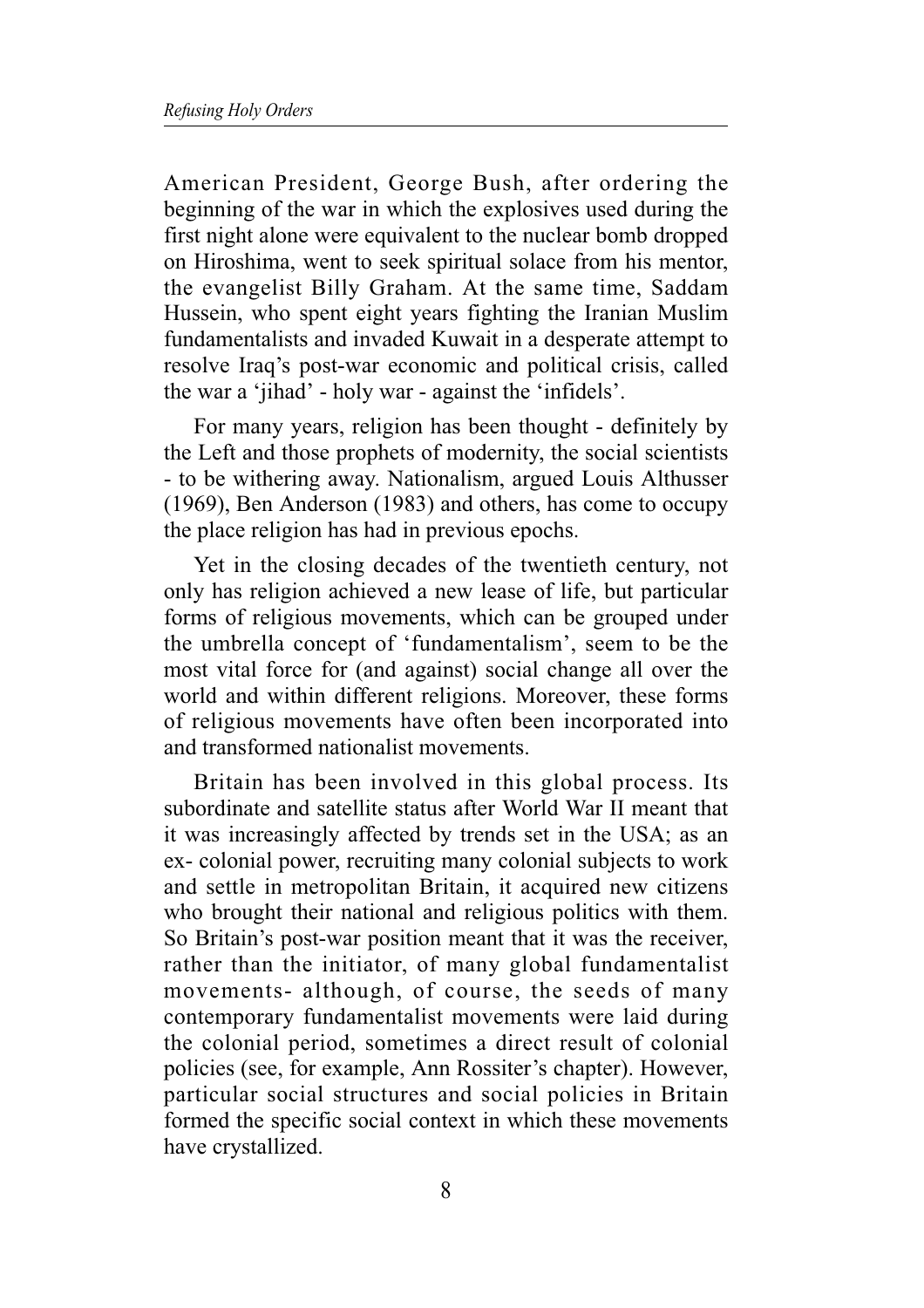It was the Salman Rushdie affair and Muslims' mass demonstrations in protest - not only against *The Satanic Verses* and its author, but also against the ways in which the British state privileges Christianity - which put the issue of fundamentalism at the centre of British politics. However, different fundamentalist movements - Christian, Jewish, Sikh and Hindu, as well as Muslim - have been growing in Britain during the last few years, even before the Rushdie affair.

#### *What is Fundamentalism?*

The term 'fundamentalism', especially in the way it has been used by the media around the Rushdie affair, has become so confused with abusive labelling of Muslims as 'the Barbaric Other' that it has been suggested that the term should be dispensed with altogether. It is clear from the title of this book that we do not support this point of view. While struggling against anti-Muslim racism, it is important to realize that fundamentalism is a much wider phenomenon which cuts across religions and cultures, and with which we must engage.

The *Concise Oxford Dictionary* defines fundamentalism as 'strict maintenance of traditional, orthodox, religious beliefs, such as the inerrancy of Scripture and literal acceptance of the creeds as fundamentals of Protestant Christianity'. And indeed, the first modern religious groupings to be called fundamentalist were American Protestant Churches which, in 1919, established the World Christian Fundamentalist Association after the publication of the 'Fundamentals' - based on a series of Bible conferences which took place between 1865 and 1910. However, just as we reject the application of the notion of 'fundamentalism' only to Islam, we also reject its limitation to Christianity.

We do not want to underestimate the specific historical and cultural constructions of different religions. However, we need to be aware, first, that heterogeneity exists not only among religions but also within them, and secondly, that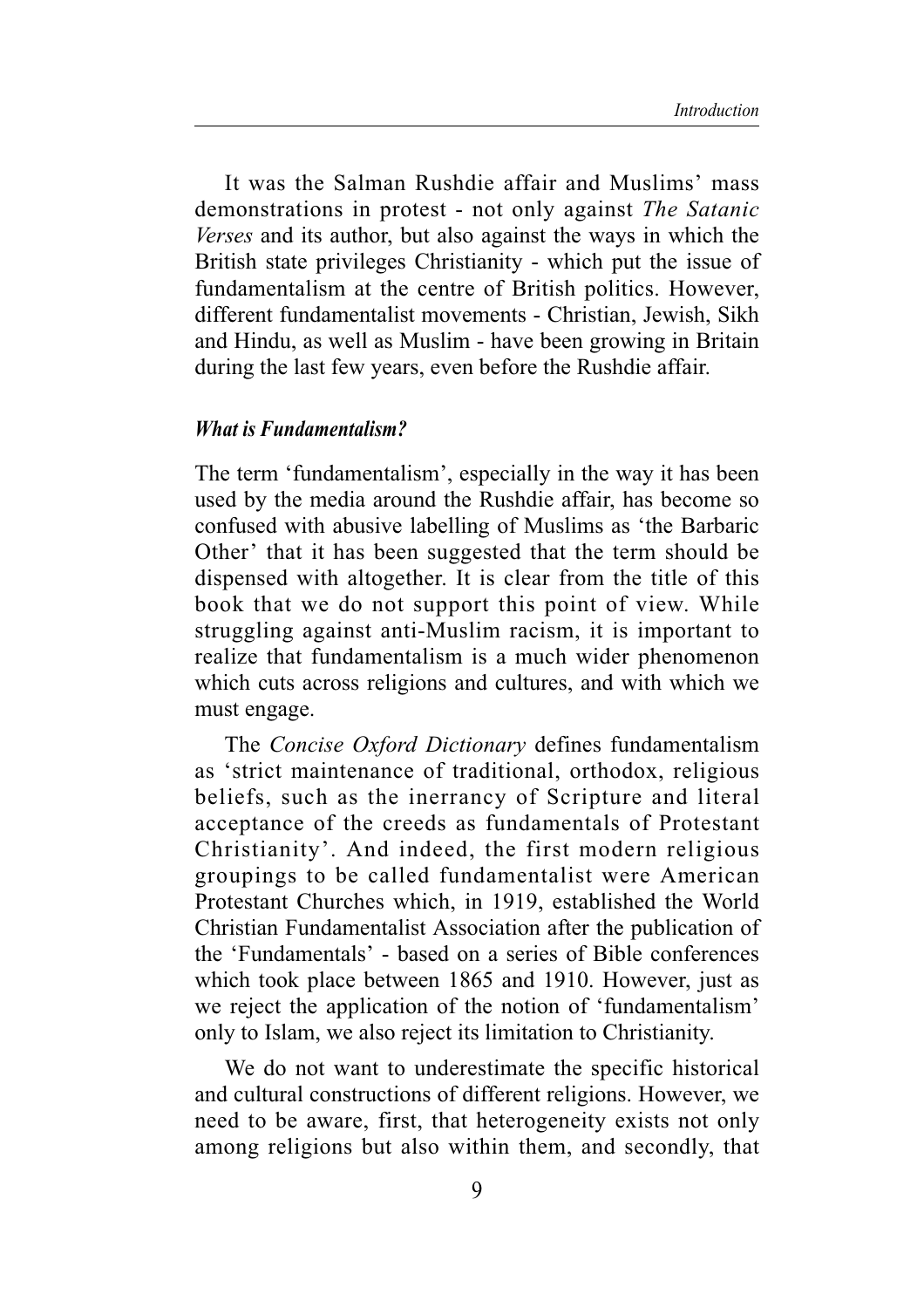there is no such thing as 'strict adherence to the text'. All great religious scriptures include internal contradictions, and even the most 'fundamentalist' forms of religion have exercised selectivity.

Beyond all these differences, there are two features which are common to all fundamentalist religious movements: one, that they claim their version of religion to be the only true one, and feel threatened by pluralist systems of thought; two, that they use political means to impose their version of the truth on all members of their religion. Fundamentalist militantism must be differentiated, therefore, from liberation theologies which, while deeply religious and political, cooperate with, rather than subjugate, non-religious political struggles.

Fundamentalism is not merely a traditional form of religious orthodoxy. It is significant, as well as typical, that the original fundamentalist movement arose in the USA as a response to the rise of liberalism in general and the 'Social Gospel' movement within the Church in particular, which liberalized religion and had strong progressive elements.

Fundamentalist movements, all over the world, are basically political movements which have a religious imperative and seek in various ways, in widely differing circumstances, to harness modern state and media powers to the service of their gospel. This gospel is presented as the only valid form of religion. It can rely heavily on sacred religious texts, but it can also be more experiential and linked to specific charismatic leadership. Fundamentalism can align itself with different political trends in different countries and manifest itself in many forms. It can appear as a form of orthodoxy - a maintenance of 'traditional values' - or as a revivalist radical phenomenon, dismissing impure and corrupt forms of religion to 'return to original sources'.

Jewish fundamentalism in Israel, for example, has appeared in basically two forms, for which the state has very different meanings. On the one hand as a form of right-wing Zionism, in which the establishment of the Israeli state is in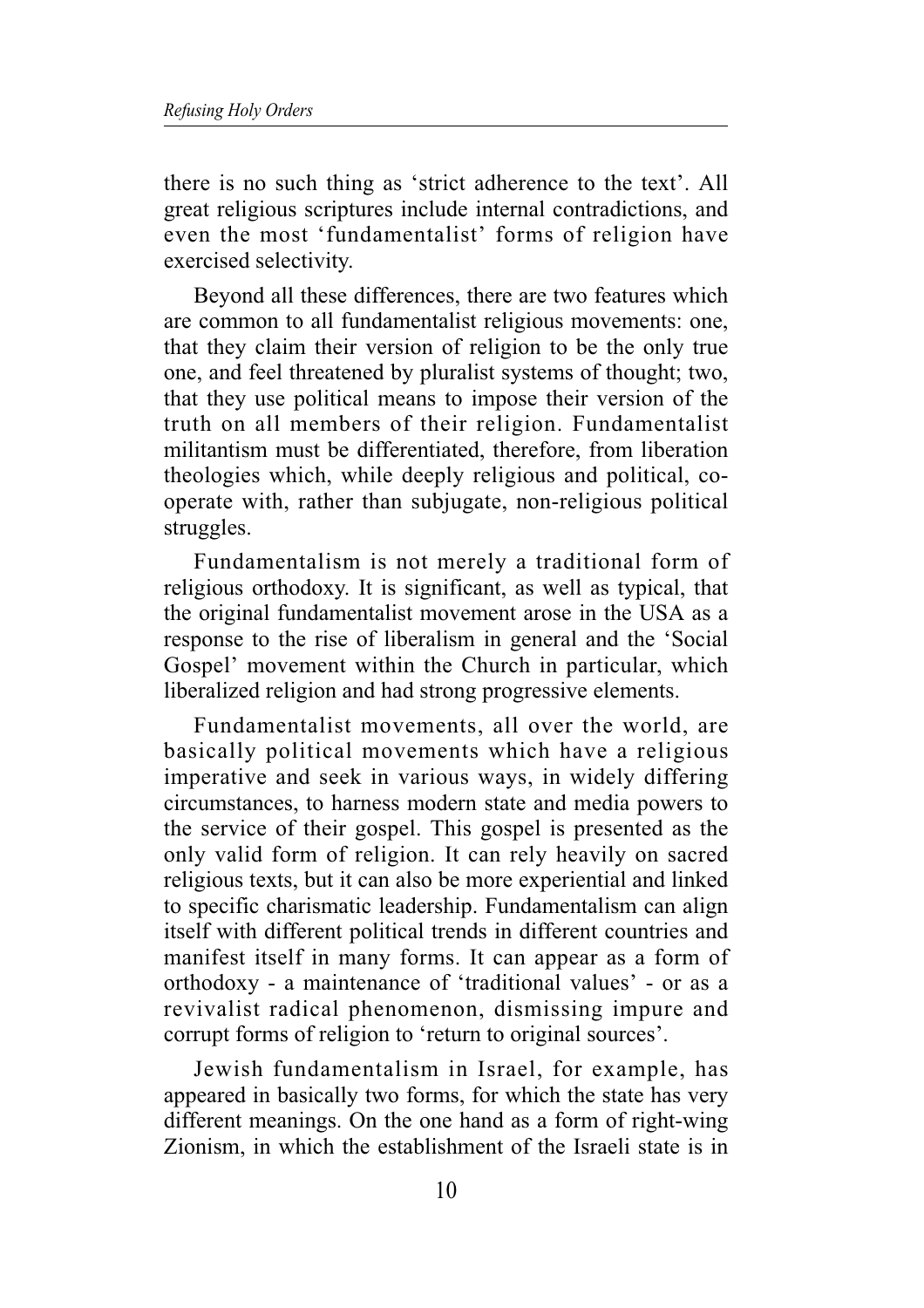itself a positive religious act; and, on the other hand, as a non-, if not anti-Zionist movement, which sees in the Israeli state a convenient source for gaining economic and political power to promote its own versions of Judaism. In Islam, fundamentalism has appeared as a return to the Qur'anic text (fundamentalism of the *madrassa*) and as a return to the religious law, the *sharia* (fundamentalism of the *ulama*). In the USA, the Protestant fundamentalist movements include both fundamentalists in the original sense - those who want to go back to the biblical texts - and those 'born-again Christians' who rely much more on emotional religious experience (see R. Maitland's chapter, where she uses the term neo-evangelical to describe these movements). Given our definition of fundamentalism, it is clear why we would disagree with people like Abrahamian (1991), who would define Khomeiniism as populism rather than fundamentalism. It is precisely those features of Khomeiniism which lead Abrahamian to reject 'fundamentalism' as a label - such as Khomeini's manipulation of the Muslim traditions and of modern state powers - that are crucial, in our perspective, to defining fundamentalism.

Another important difference is between movements of dominant majorities within states, which look for universal domination in society (such as the evangelical New Right in the USA and Khomeini's Iran) and fundamentalist movements of minorities, which aim to use state and media powers and resources to promote and impose their gospel, primarily within their specific constituencies, which are usually defined in ethnic terms (such as the Jewish fundamentalists of the Lubavitch Hassids, and Hindu and Sikh fundamentalists in Britain). Identifying various heterogeneous forms of fundamentalist movements, however, does not invalidate the use of the term 'fundamentalism' as identifying specific social phenomena. All major social movements- national, socialist and feminist movements have been similarly heterogeneous.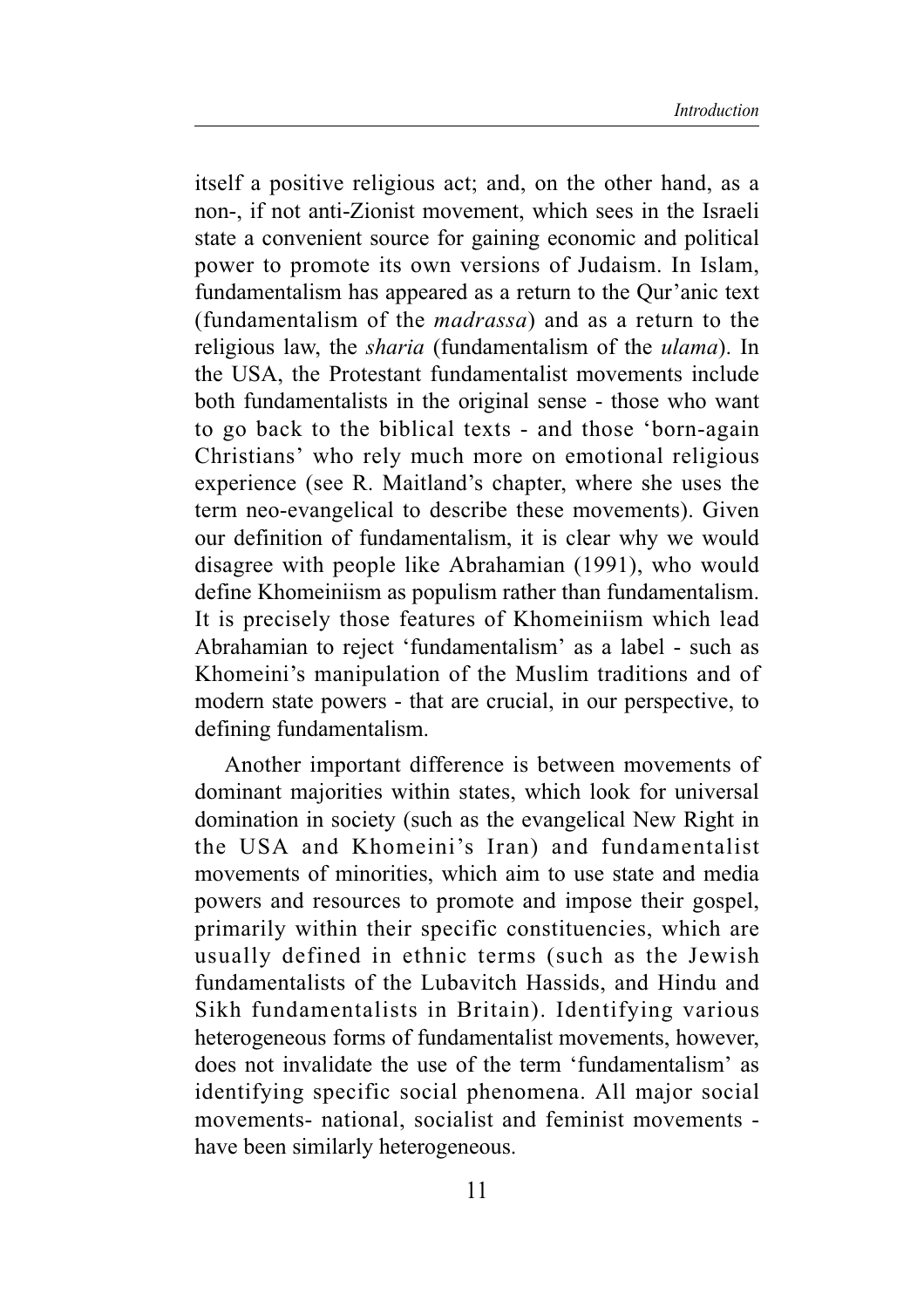The recent rise of fundamentalism is linked to the crisis of modernity - of social orders based on the belief in the principles of enlightenment, rationalism and progress. Both capitalism and communism have proved unable to fulfil people's material, emotional and spiritual needs. A general sense of despair and disorientation has opened people to religion as a source of solace. Religion provides a compass and an anchor; it gives people a sense of stability and meaning, as well as a coherent identity.

In the West, the most influential fundamentalist movement has been the neo-evangelical movement which is at the heart of the 'moral majority' in the USA. (Sara Maitland's chapter examines this movement and its particular politics in Britain.) In the Third World, and among Third World minorities in the West, the rise of fundamentalism is also intimately linked with the failure of nationalist and socialist movements to bring about successful liberation from oppression, exploitation and poverty. We have seen - most recently in the Gulf War- that religion has also been utilized by militants as an 'indigenous' ideology with which to mobilize the 'masses' and confront racism, imperialism and superpowers' interventions. Since the Iranian revolution, this powerful development has affected, in turn, not only Muslims in other countries but also Jews, Sikhs, Hindus and members of other religions in which fundamentalist movements have grown and given new intensity to links between nationalism and religion.

One of the unchallenged 'truths' of the Left has been the assumption of the inherently progressive nature of antiimperialism. Khomeini's revolution, as well as other fundamentalist movements which are clearly anti-Western and anti-imperialist, have been hailed as progressive, at least initially, by large sections of the Left. However, just because a political movement has the 'right enemy', that does not automatically transform it into a 'goody'. Moreover, fundamentalist movements in the Third World have not always developed against the interests of imperialism or neo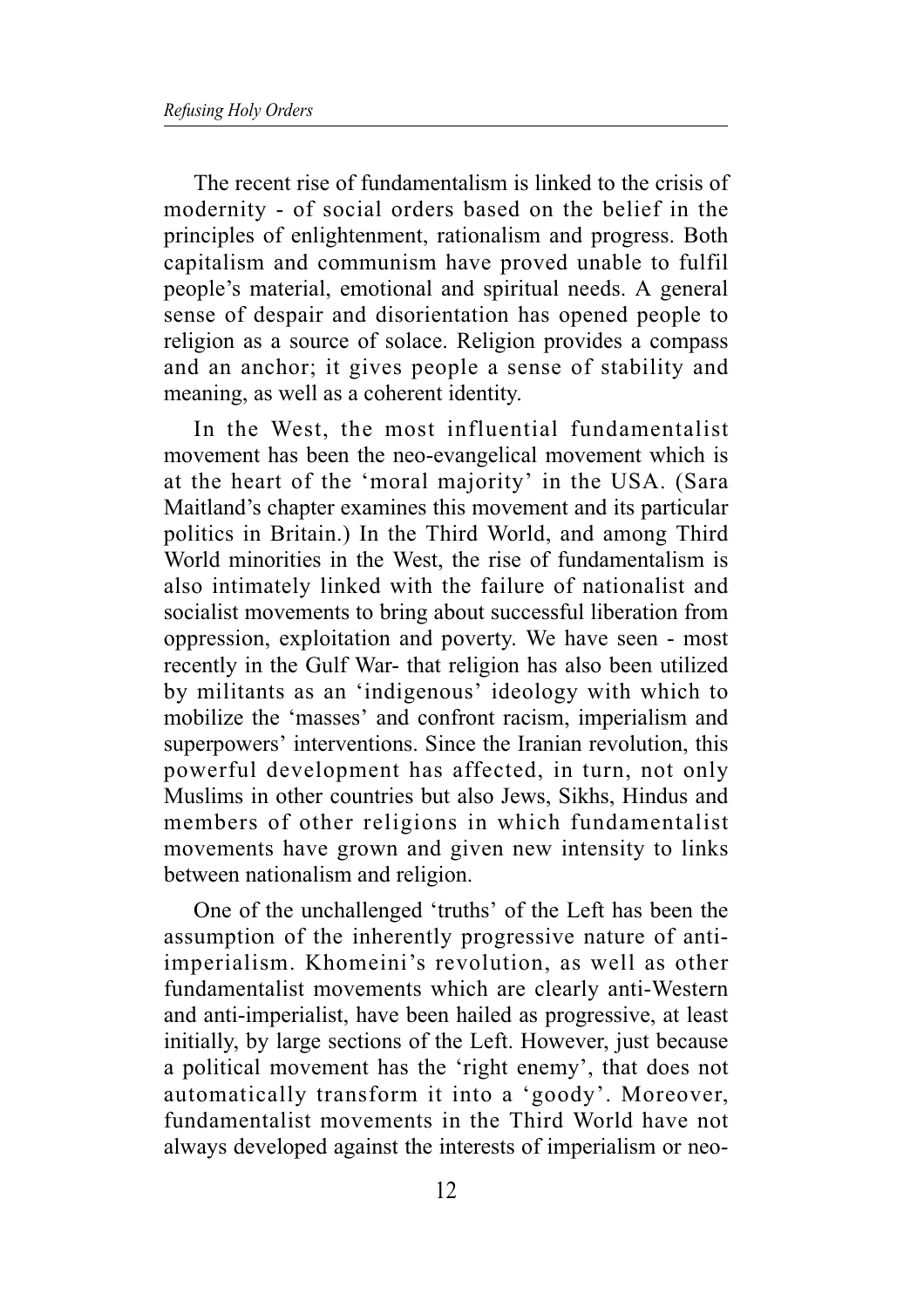colonialism. Often they are found to be convenient models of accommodation, using traditional values and social relations as a bulwark against revolutionary social change (as, for example, is the case with Saudi Arabia's alliance with the USA). Maryam Poya's chapter examines the contradictions faced by women who had fought against the Shah but then fell victim to Iranian Muslim fundamentalism.

Fundamentalist movements have attacked the notion of secularism. The idea of a public sphere not controlled by organized religion is deeply threatening to them. Secularists' attempts to separate the spheres of religion and the state are perceived to be inherently contradictory to fundamentalist aspirations.

#### *Secularism*

Secularism has been linked to the Enlightenment project. One formulation of secularist ideology has been to create a separation between a non-religious public sphere and a private sphere in which individuals, families and communities have the right to practise the religion of their choice. Another construction has been a rationalist atheist ideology, in which the validity of all transcendental ideologies and religions would be challenged.

Secularism has often been attacked as a Eurocentric ideology which developed in specific conditions in European history, and is therefore inherently culturally imperialist when applied to non-European societies or non-European minorities within the West. Secularists, for their part, argue that secularist ideologies have acted as guarantors of the religious and cultural rights of minorities.

This has created a paradox of universalism and particularism within the secular democratic model. On the one hand, it constructs all individuals as - at least potentially - inherently equal. On the other, it constructs all groupings of people, with different norms and cultures, as having - at least potentially - the same collective rights. On the concrete level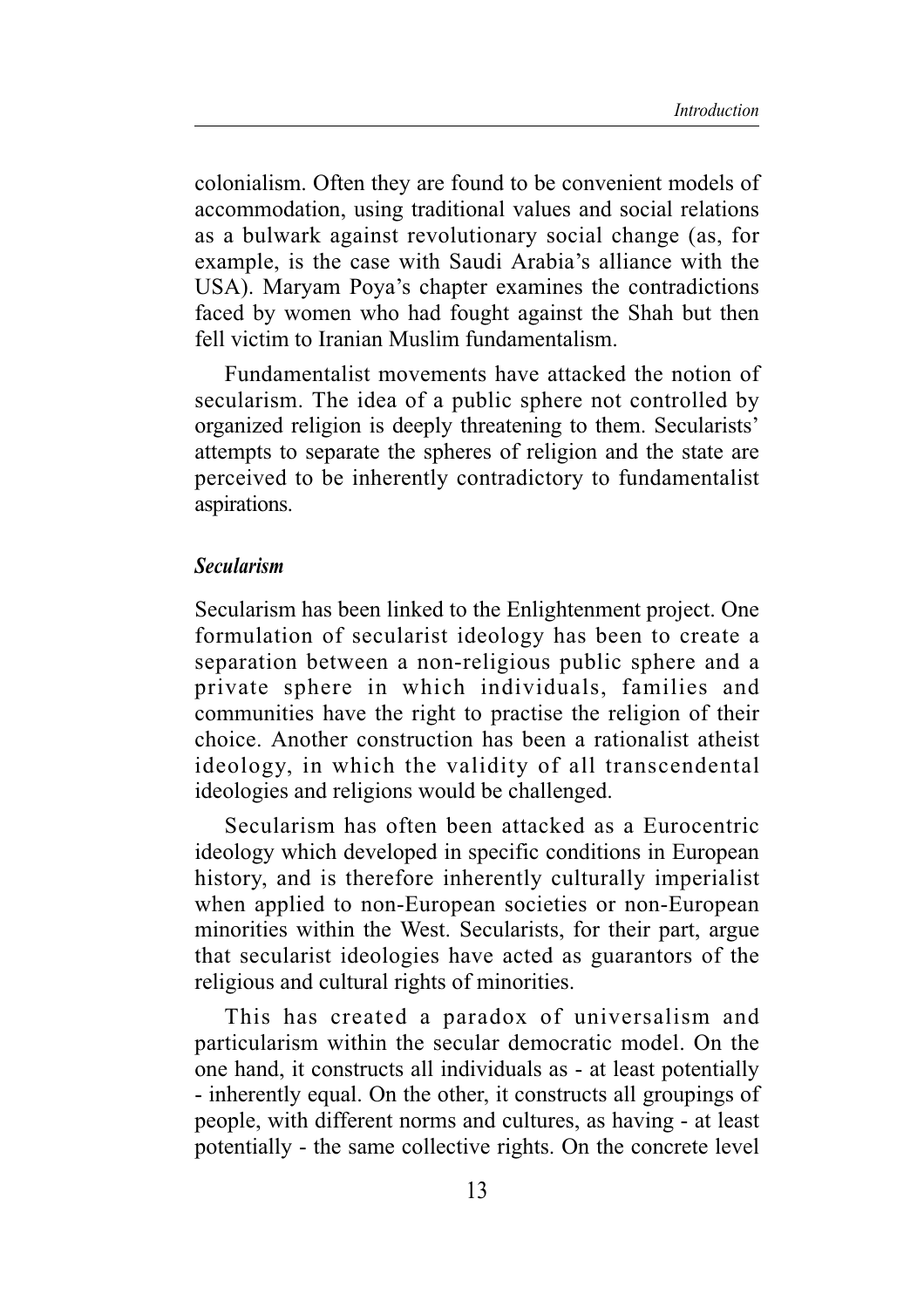it can create conflicts between individual rights and group rights, especially in relation to gender and ethnic divisions in societies.

The issue of fundamentalism, especially of fundamentalist movements adopted by minorities of Third World origin in the West, has been particularly confusing for secular democrats. In the name of pluralism, intolerant ideologies have been accepted, as long as they were perceived as applicable only to members of other specific groupings. This perspective, which might be called multiculturalist, sees members of different groupings as essentially different from the 'norm' as well as internally homogeneous (see Yasmin Ali and Gita Sahgal's chapters).

#### *Fundamentalism and Women*

Women have been particularly vulnerable to the effects of the multiculturalist perspective. Minority women's demands for freedom and equality were seen as being outside 'cultural traditions' (often themselves only half understood) and were therefore not regarded as legitimate. By contrast, the most conservative versions of traditional 'womanhood' were considered to be the most 'authentic'. Yasmin Ali and Gita Sahgal describe how appeals to culture and tradition have been used to attack women's autonomous organizing.

Women affect and are affected by ethnic and national processes in several major ways. Some of these are central to the project of fundamentalism, which attempts to impose its own unitary religious definition on the grouping and its symbolic order. The 'proper' behaviour of women is used to signify the difference between those who belong and those who do not; women are also seen as the 'cultural carriers' of the grouping, who transmit group culture to the future generation; and proper control in terms of marriage and divorce ensures that children who are born to those women are within the boundaries of the collectivity, not only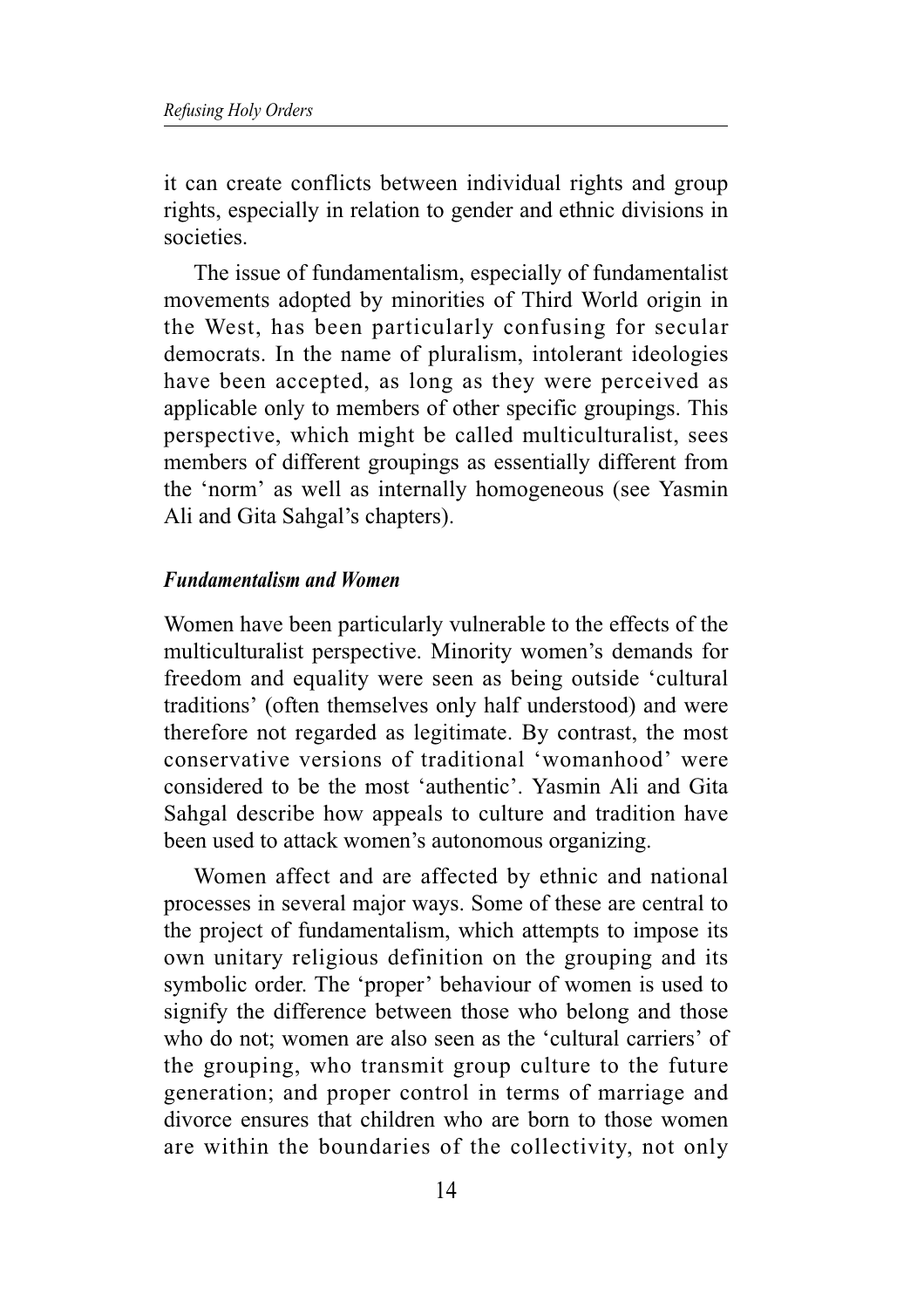biologically but also symbolically (Yuval-Davis and Anthias, 1989).

It is therefore no coincidence that the control of women and the patriarchal family are central to fundamentalism, and are often seen as the panacea for all social ills:

> A widespread evangelical conviction is that stability in the home is the key to the resolution of other social problems.

> Once wanderers came 'home' and the poor acquired the sense of responsibility found in strong Christian familiarity, poverty would cease. (Marsden, 1980, p. 37)

And women's desertion of their proper social role might mean a social disaster:

> Woman has such a degree of biological disability and such hue family responsibilities, as to preclude her leaving purdah in a well ordered society. (Pundah Mandrudi, quoted in Hyman, 1985, p. 24)

One of the paradoxes discussed in this book is the fact that women collude, seek comfort, and even at times gain a sense of empowerment within the spaces allocated to them by fundamentalist movements (see especially the chapters by Yasmin Ali, Elaine Foster, Sara Maitland and Nira Yuval-Davis). Being active in a religious movement allows women a legitimate place in a public sphere which otherwise might be blocked to them, and which in certain circumstances they might be able to subvert for their purposes - for example, the relationship between young girls and their parents. It can also, at the same time, be less threatening but still a challenge and a space for personal accomplishment to which unskilled working-class women and frustrated middle-class women might be attracted. For women of racial and ethnic minorities, it can also provide the mean by which to defend themselves as well as to defy the hegemonic racist culture.

However, the overall effect of fundamentalist movements has been very detrimental to women, limiting and defining their roles and activities and actively oppressing them when they step out of the preordained limits of their designated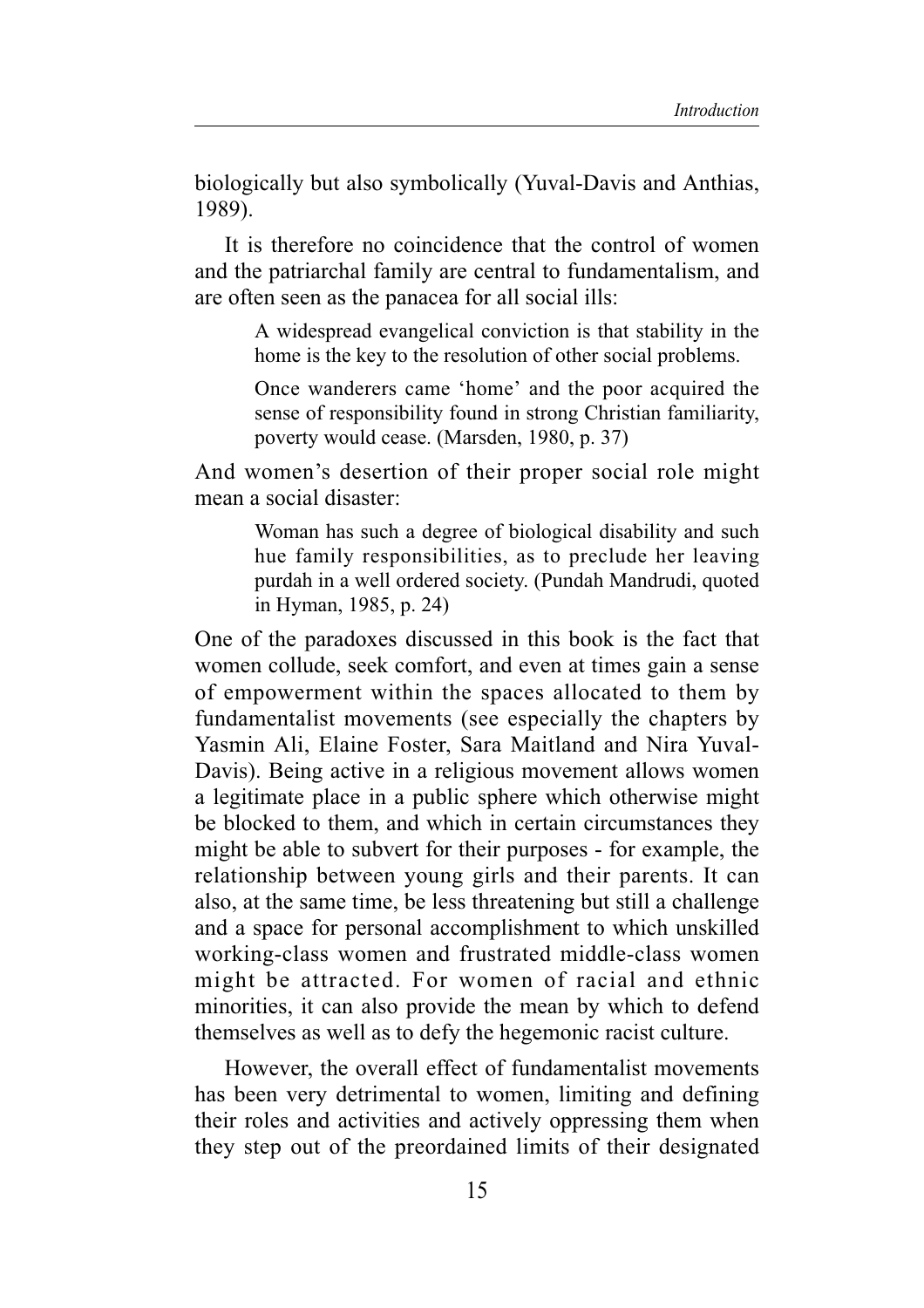roles. This link between fundamentalism and women's oppression has been recognized by women in many countries where they have established organizations to fight against fundamentalism.

Women Against Fundamentalism was established in London in spring 1989. The main groups involved are reflected in the case studies in this book. It is interesting to note, however (see, for example, the chapters by Ann Rossiter and Yasmin Ali), that many women who are engaged in this fight find themselves caught 'between the devil and the deep blue sea' - having to confront the fundamentalism within their own communities or countries of origin at the same time as having to confront the racism not only of society in general, but also of the Left and the feminist movements. This is probably why it is so difficult to find Afro-Caribbean women in Britain who fight against the fundamentalism of the Black Churches (in contrast to Africa, for example, where there is an active struggle against religious fundamentalism, both Christian and Muslim, largely imported from the USA (*Religion and Politics*, a special issue of *Review of African Political Economy*, 1991). In spite of women's inferior position within these churches (see Elaine Foster's chapter), they have been seen as a major source of women's empowerment. Those who have come out against these churches, with critiques which usually concentrated on a cultural/racist element, pointing out that the Black Churches, although reformed, originate from the cultural influence of those who enslaved the blacks. To articulate their critique they have often needed to use another religious discourse (such as that of Rastafarianism or Islam) to counter the influence of the Church.

For women who are political exiles (see Maryam Poya's chapter) the traditional solution for dealing with their sense of exclusion and estranement from the society has been to remain distant from the local political 'scene' and to dedicate their attention and energy almost wholly to the struggles which happen in their countries of origin. Geographical and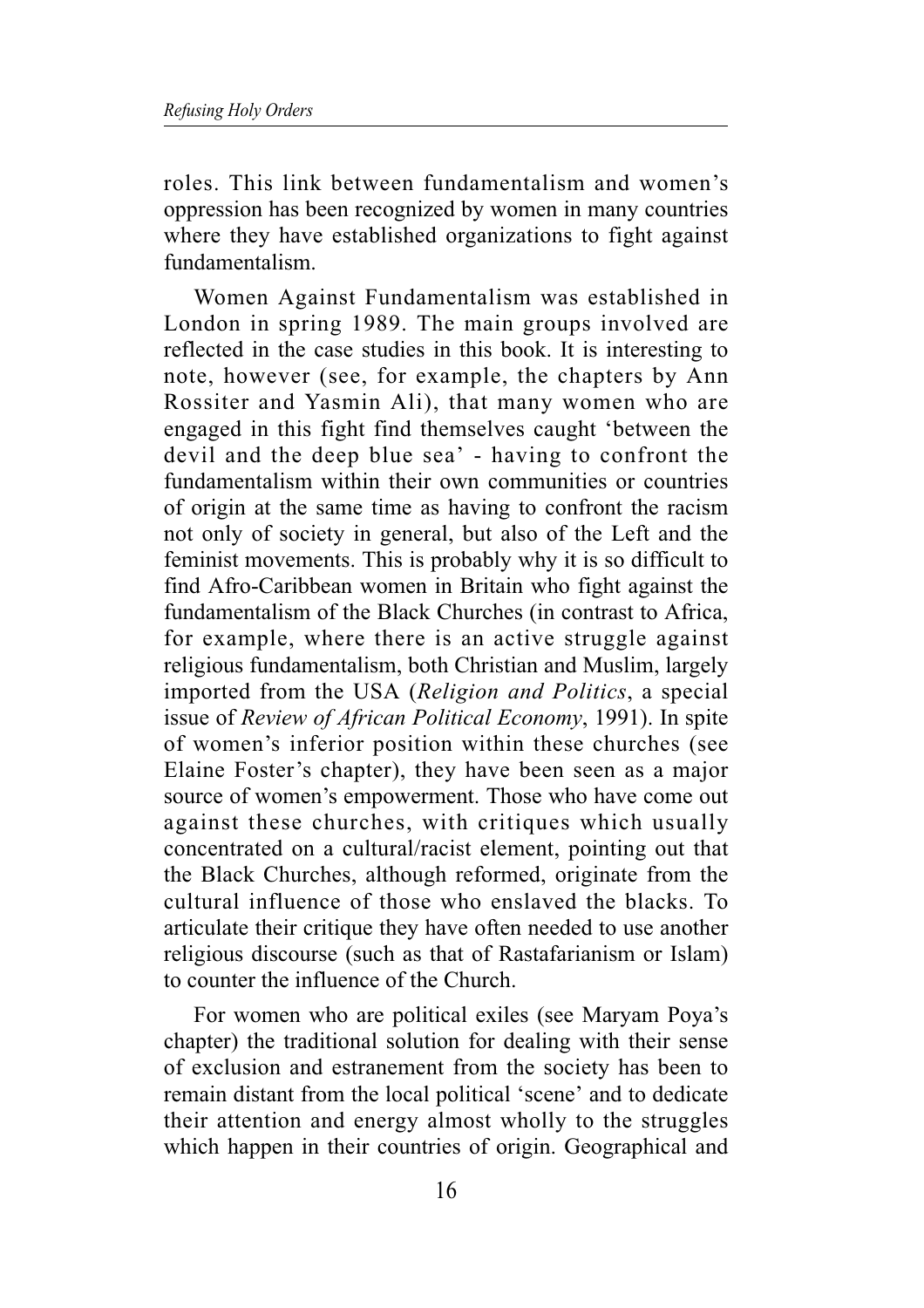psychological/ideological boundaries need not necessarily overlap. The establishment of Women Against Fundamentalism, however, has supplied a rare opportunity for women who are engaged in the struggle against fundamentalism in different religious, political and social contexts to co-operate. The variety of their experiences and analysis has enriched the narrow ethnocentrist British politics in which they are situated and supplied them with some insights in their political struggle. Of particular importance have been the experiences of women who have come from countries in which fundamentalist movements have come to control the state (see Maryam Poya and Ann Rossiter's chapters).

Before we turn to look more specifically at the political agendas of the women associated with WAF, however, we would like to explore the British context within which they operate.

#### *Religion and the State in Britain*

Full separation between religion and the state has never taken place in Britain. This is all too often ignored in the analysis both of the Left and of sociologists of religion, who have assumed that religion has either disappeared in secularized society or withdrawn into the private arena. So the enquiry into religion in Britain has predominantly focused on attitudes, beliefs and membership of religious organizations.

According to the latest statistics (*Social Trends*, 1989), less than 20 per cent of the population are members of organizations (only 15 per cent are members of 'Trinitarian Churches', such as the Established and the Catholic Churches). However, 75 per cent of the population have a religious affiliation, the majority associated with the Established Churches. In a survey carried out by the Independent Television Authority (ITA) in 1970, eight out of every ten Britons felt that the Christian identity of Britain was very important or important to them. This is the context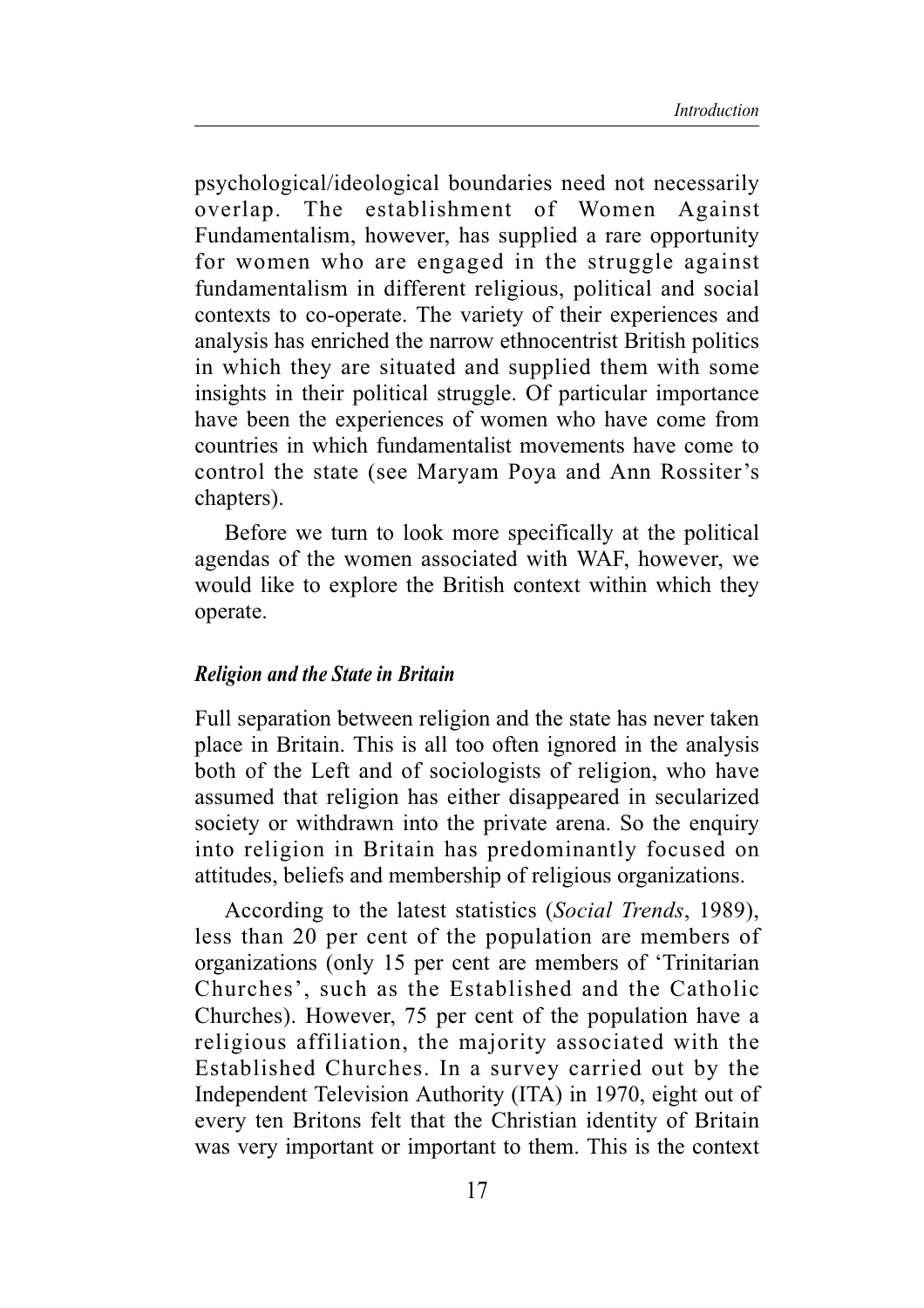in which Enoch Powell's notion of Englishness expressed in the 'Rivers of Blood' speech has to be perceived. And indeed, when David Jenkins (1975) wrote about *The British, Their Identity and Their Religion*, he remarked:

> The more I considered what it means in specific terms to be distinctively English, Scottish or Welsh, the more important became the place of religious inheritance in the process of definition. (p. vii)

The Christianity of Britain, however, is not just a question of religious affiliation or even just a part of British nationalist ideology. It is anchored in law, and extended beyond the symbolism of the Queen being the titular head of the Churches of England and of Scotland. First, the church hierarchy participates in the British legislative process. The two archbishops and twenty-four bishops are members of the upper house in the British Parliament, the House of Lords ('the Lords Spiritual'). It is the Prime Minister's duty to appoint the Archbishop of Canterbury, and as debates in the media before the appointment of the last archbishop pointed out, the Prime Minister's religious affiliation and attitudes have to be accommodated in appropriate manner. Moreover, in the *Jewish Yearbook*, in the section on British laws which specifically concern the Jews, it is claimed that legally it is unclear whether a Jew (or any other non-Christian, for that matter) can become a British Prime Minister, as it is illegal for a non- Christian to appoint the Head of the Church - this might apply only to British royalty, but it probably applies also to the Prime Minister. The case has never been tested in British history (Israeli converted to Christianity...).

Another major way in which the relationship between Church and state in Britain affects British public life is in the existence of the blasphemy law, which protects the Church of England from attacks which arc legal against other religions. Attempts in court by Muslim leaders to expand the application of the law to Islam, prompted by the Rushdie affair, have failed. The blasphemy law might not be invoked often by Christian, but it is available for use. Mary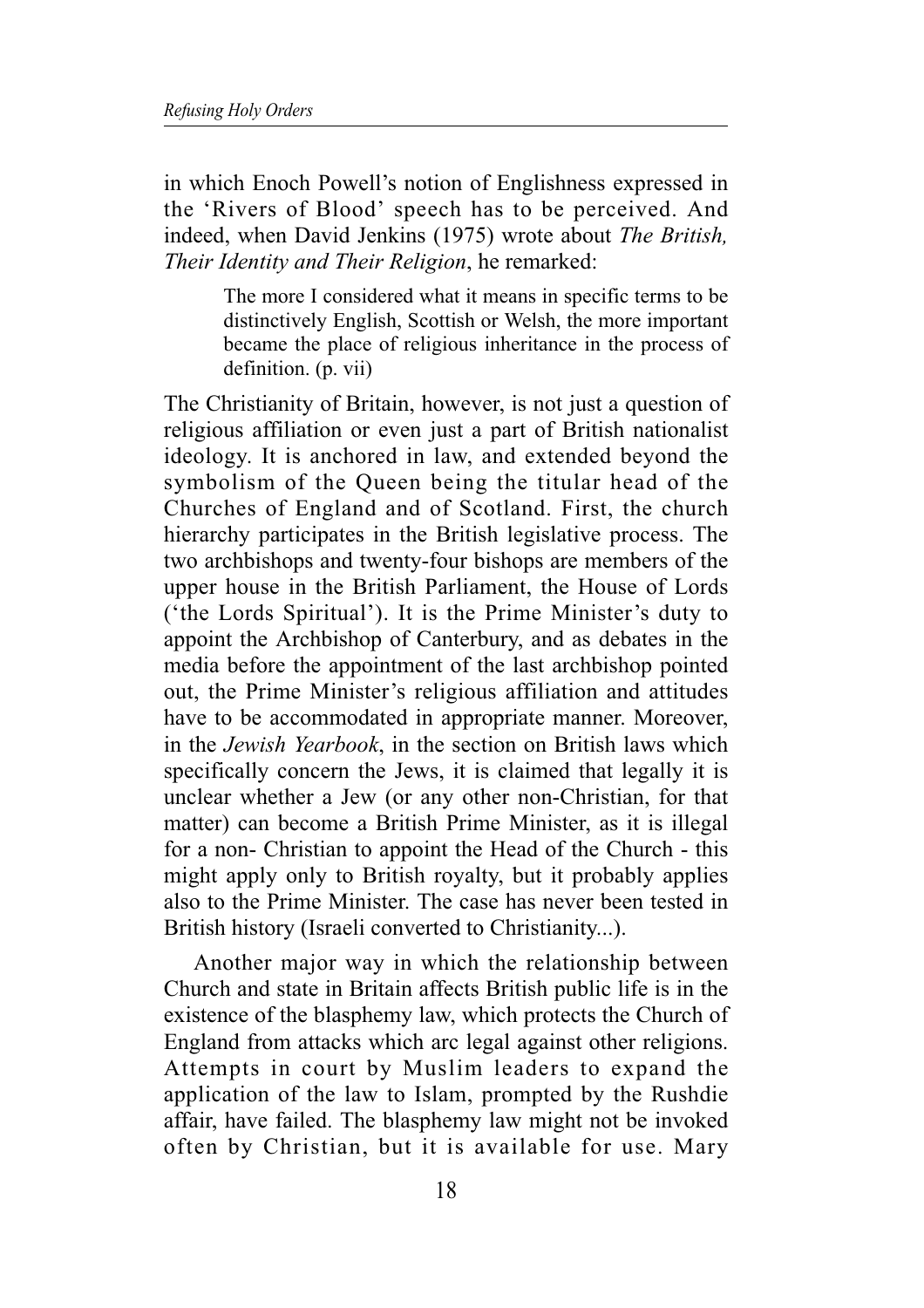Whitehouse brought a private prosecution against *Gay News* for printing a poem which implied that Jesus had homosexual fantasies, so it is of more than mere symbolic importance.

Another facet of the incomplete separation between religion and the state - probably the most important one in contemporary political debates in Britain - is the fact that under the 1988 Education Reform Act all state schools are required to have a daily act of worship. (Not coincidentally, this amendment in the law originated in the House of Lords.) Christianity, therefore, is given an affirmed legal status as the ideological cement of national culture. As such, it also provides legitimation for eminent church personalities to express opinions on social and political matters such as poverty and homelessness which cause great discomfort to the government. Nevertheless, this construction assumes a correspondence between national and religious identity, which means that members of non-Established Churches, and especially non-Christians, can be only partial members of the British national collectivity. They are defined, to a lesser or greater extent, as outsiders. Christianity, therefore, is one of the most important bases for inherent racism in the hegemonic notion of Englishness. Significantly, the recently passed Broadcasting Act, which lays down codes of practice for broadcasters, exempts only religious programmes from censorship for expressing partisan opinions. Sara Maitland points out that it is a powerful Christian evangelical lobby in Parliament that has achieved recent gains in asserting the importance of the Christian character of the British state.

While membership in the Established Churches has tended to fall continuously, at least until recently (*Social Trends*, 1989 mentions a figure of 14 per cent in the previous three years, but since then the figure seems to have stabilized) membership of minority churches (like Spiritualists and Jehovah's Witnesses) has risen by 26 per cent during the same period. Non-Christian religious groups, especially Muslims and Sikhs, have almost doubled their membership. Religious affiliation has therefore come, in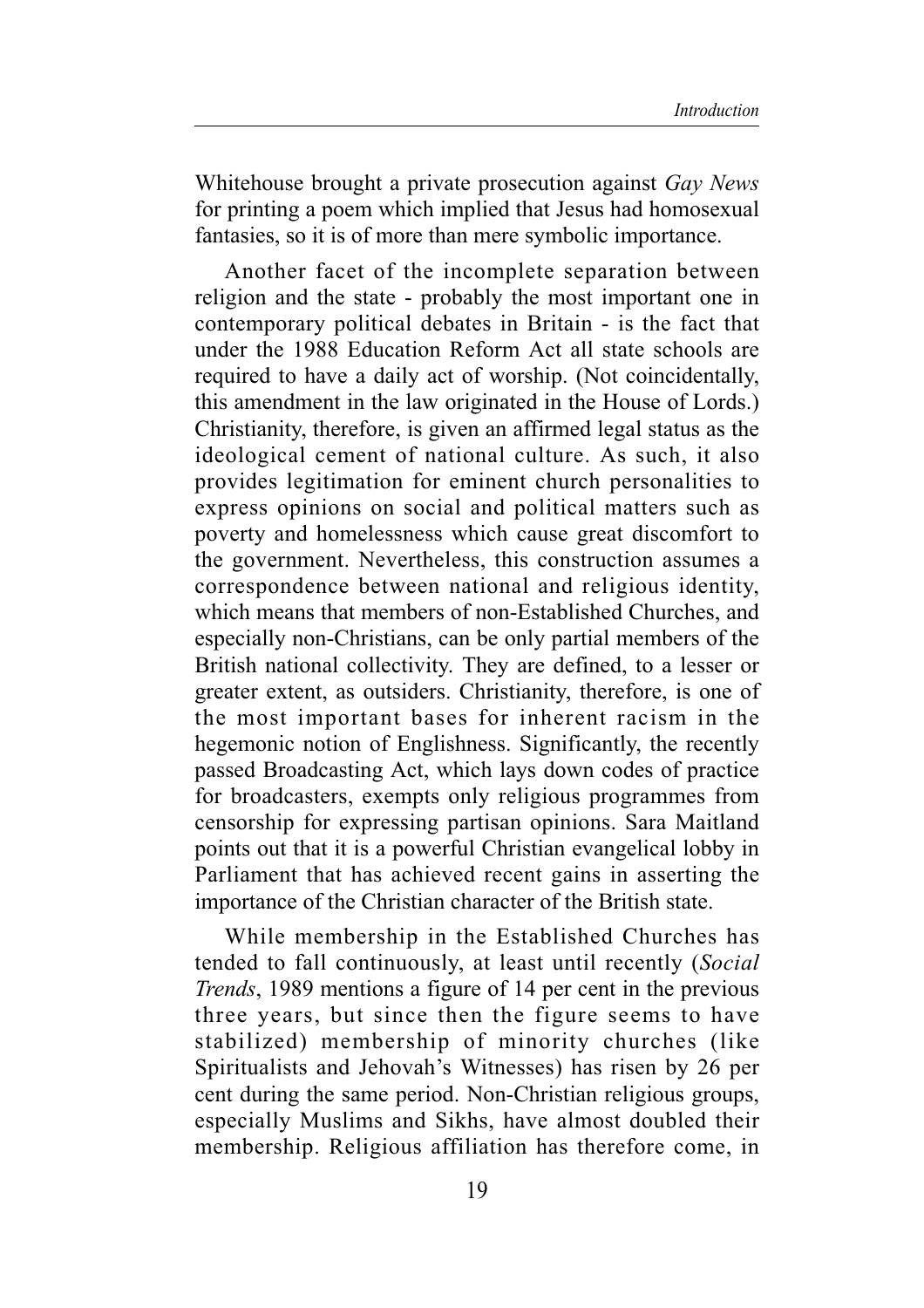different ways, to signify collective identity and a central mode of inclusion and exclusion among ethnic minorities in Britain, as well as its majority.

The reinforcement of religious affiliation as a central principle of identity politics is partly due to global developments and to the rise of religious fundamentalist movements in the countries of origin of non-Christians living in Britain, such as the revolution in Iran or the rise of Hindu fundamentalism in India (as Gita Sahgal's chapter notes, British Hindus have raised funds to send blessed bricks to build a temple on the site of a mosque, claiming that it is the birthplace of the god Rama, in India). However, part of the phenomenon is also a result of the multiculturalist policies prevalent in the English education system and in what is known as 'the Race Relations Industry'. Paradoxically, these policies, which were intended to legitimize heterogeneity in British national culture, have ended up by creating the space for the development of what Yasmin Ali terms, in her chapter, ethnicist (and Islamist) movements. Nevertheless, one should not underestimate the importance of the two-way flow of information, social contact and material resources between the groupings in Britain and abroad. (For example, leaders of the movement against Rushdie said that they first heard about *The Satanic Verses* from their contacts in the Indian subcontinent, although the book was actually published in Britain; for international links in the context of Jewish fundamentalism, see Nira Yuval- Davis's chapter.)

#### *Multiculturalism and Racism*

There have been many attempts in Britain to deal with the related problems of racism and the absorption by mainstream British society of people drawn from the old empire who settled in Britain after the war. The policy of multiculturalism, despite some misgivings by both Left and Right, has been widely adopted as a more tolerant way towards integration of the minorities, rather than full assimilation into a 'British way of life'. It has been accepted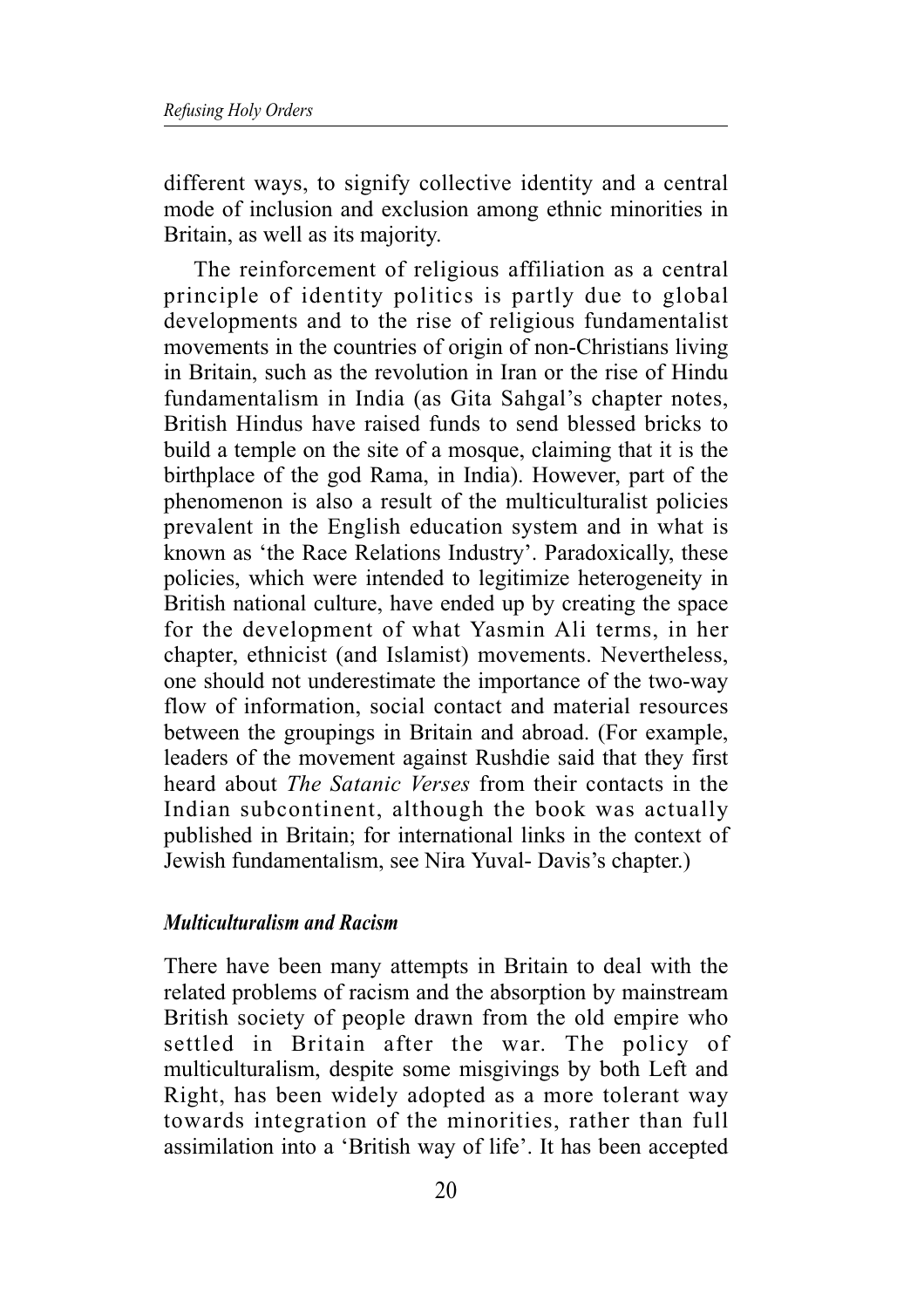as a tool of social policy and in education, where it was first articulated. In 1977, an Inner London Education Authority document stated:

> The authority serves the city where the presence of people of diverse cultures with different patterns of belief, behaviour, and language, is of great importance... Recognizing this, we have reaffirmed our determination to sustain a policy which will ensure that, within a society which is cohesive, though not uniform, cultures are respected, differences recognized and individual identities are ensured. (Connolly, 1990)

Under the terms of the multiculturalist consensus, fighting against racism is reduced to preserving the 'traditions and cultures' of the different ethnic minorities. Cultural differences between various groups in society become of paramount importance, rather than tackling the central problem of racism itself: unequal power relations which bring about 'modes of exclusion' inferiorisation, subordination and exploitation' (Anthias and Yuval-Davis, 1992, p. 3) and which prevent certain segments of the British population from full participation as citizens. However, even 'anti-racism', which has attempted to correct some of the glaring omissions of the multiculturalist approach in the later 1970s, has shared with multiculturalism a lack of awareness of the contradictions, inconsistencies and ambivalences which are inherent to racist ideologies and practices and most vital to our concerns here - to collectivity boundaries (Rattansi, 1992; Anthias and Yuval-Davis, 1992).

In the multiculturalist discourse, minority communities are defined by a stereotypical notion of their 'culture', which is increasingly being collapsed into matters of religious identity. This could be seen in the ways children in multicultural schools were taught about various religious holidays as on of h main means of acquainting them with other cultures. Even more seriously, it could be seen in the way the British 'Race Relations Industry' (mostly Community Relations boards and local councils) have been financing mosques and temples (but not usually churches,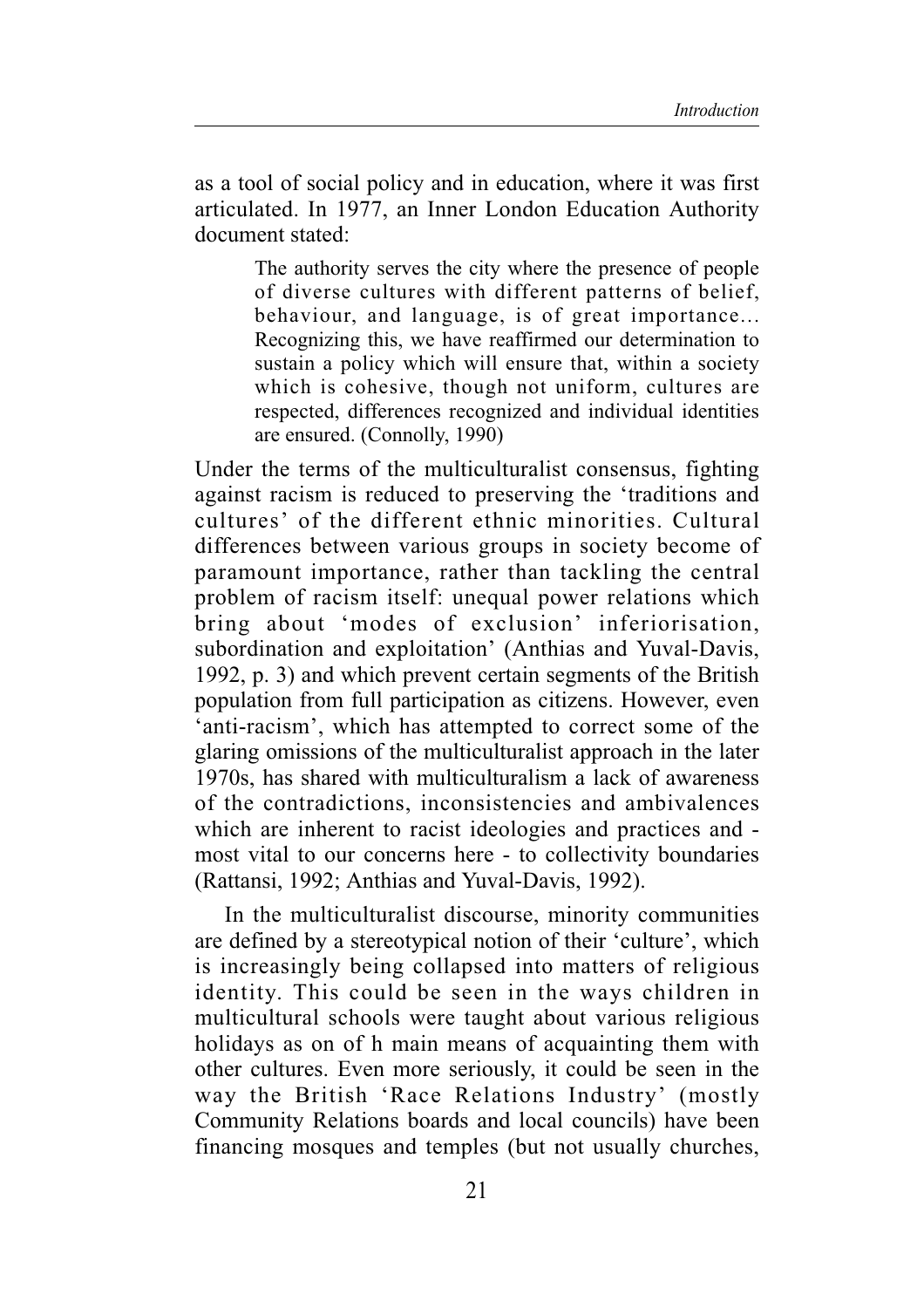even Black churches) as a major part o their work. The racialization of religion, especially Islam, reached a new peak after the Rushdie affair. Communities which were previously known by national or regional origin - Pakistani, Mirpuri, Bengali, Punjabi, etc. - are now all seen as part of a single Muslim community. This construction was brought about both by external agencies, like the press, and by selfdefinition.

With the decline of secular nationalism, identities based on nationality have acquired less resonance. In addition, the contradiction in the country of origin between nationalism and religion is not necessarily apparent in Britain. Bangladesh, for instance, is a country which gained its independence from Pakistan in 1971, after a bloody war. Memories of the liberation are still strong in Bangladesh, as the bitterness of the memory of the collaboration of many religious groups with the Pakistani army; the Bangladeshi struggle for nation- hood was a secular struggle. In Britain, however, young Bengalis' sense of themselves, honed under constant racist attack which intensified during the Gulf War, is one of being attacked for being Muslims. With the rise of strong evangelical Islam, often fuelled by converts, an available and more aggressive Muslim identity is being offered to these young people.

Fundamentalist leaderships have been the main beneficiaries of the adoption of multiculturalist norms. In pressing their demands upon the British state, they have sometimes been portrayed as 'medievalists' who have rejected British values. In fact, their campaigns have been fought within the framework of multiculturalism - it has provided their chief ideological weapon. They argued to extend the blasphemy law to Islam under the banner of 'Equal Rights for Muslims'. They presented themselves as the most 'authentic' representatives of the different communities and prevented 'outsiders' from taking sides in power struggles within those communities, on the grounds that such intervention was racist. On the other hand,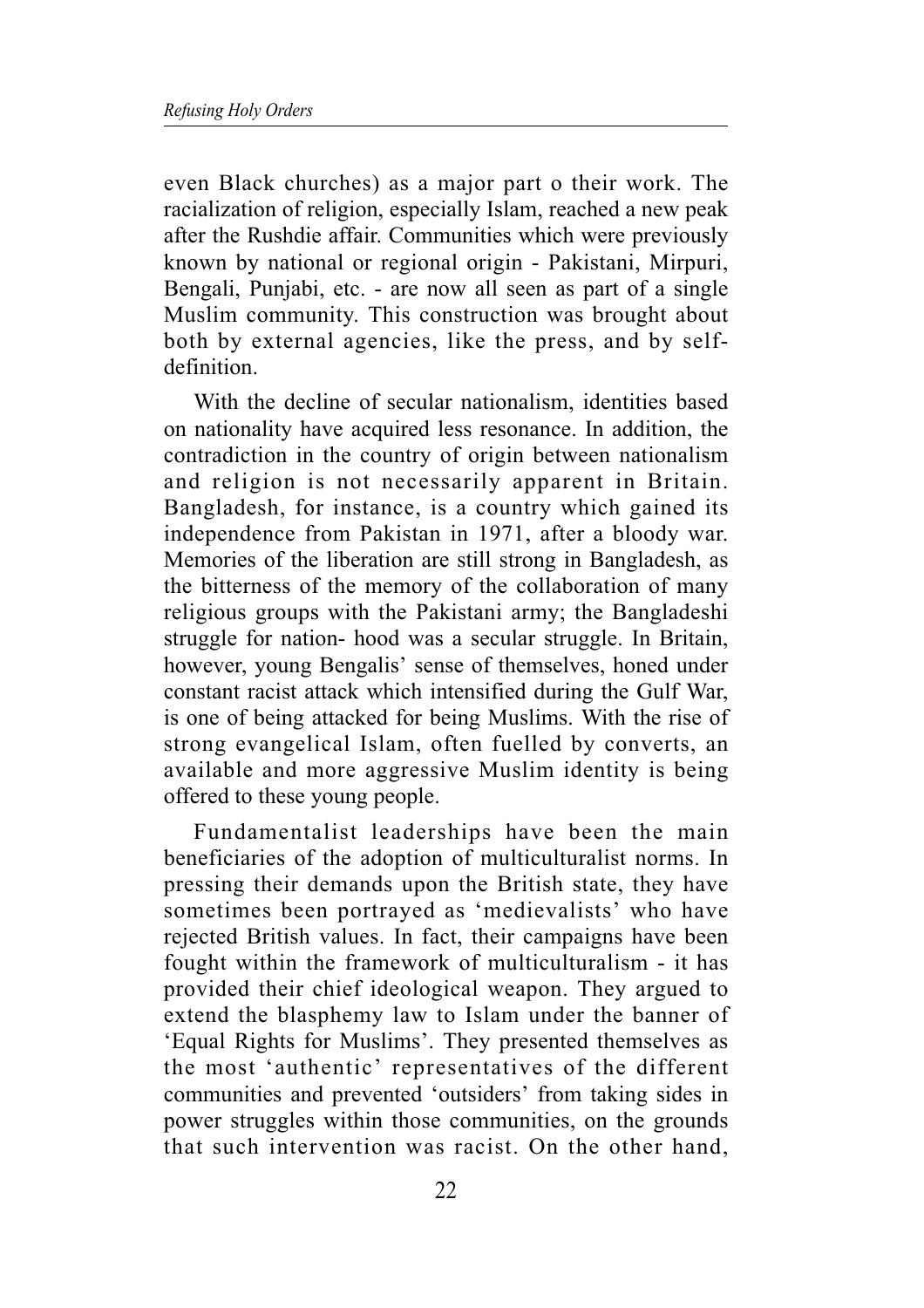Christianity as a signifier of 'Western civilization', or 'civilization' in general, has become one of the major ways in which white racism has come to be expressed.

#### *Women Against Fundamentalism (WAF): The Political Agenda*

Although the direct impulse to establish WAF stemmed from public debate around the Rushdie affair, the organization encompasses a broad range of women's groups and individuals from different ethnic and religious backgrounds - English, Asian, Iranian, Irish, Jewish, and many others. The various campaigns in which the organization has been involved during its short history can delineate the wide and complex ways in which fundamentalist politics affect women's lives in Britain.

#### *The Rushdie affair*

The meeting which lead to the founding of WAF was called by Southall Black Sisters (SBS) and the women's section of the Ealing Labour Party in 1989 on International Women's Day to discuss the rise of fundamentalism across the world and analyse its effects on women. At the end of the meeting, Southall Black Sisters issued a statement which defended Salman Rushdie's right to free speech, without falling into the traps to which a divided and confused Left fell prey:

> As a group of women of many religions and none, we would like to express our solidarity with Salman Rushdie. Women's voices have been largely silent in the debate where battle lines have been drawn- between liberalism and fundamentalism. Often, it has been assumed that the views of vocal community leaders are our views, and their demands are our demands. We reject this absolutely.

On 27 May 1989, shortly after WAF was founded, a huge Muslim march took place in London to demand the banning of *The Satanic Verses*, and the extension of the blasphemy law. WAF decided to picket the march to defend their right to dissent.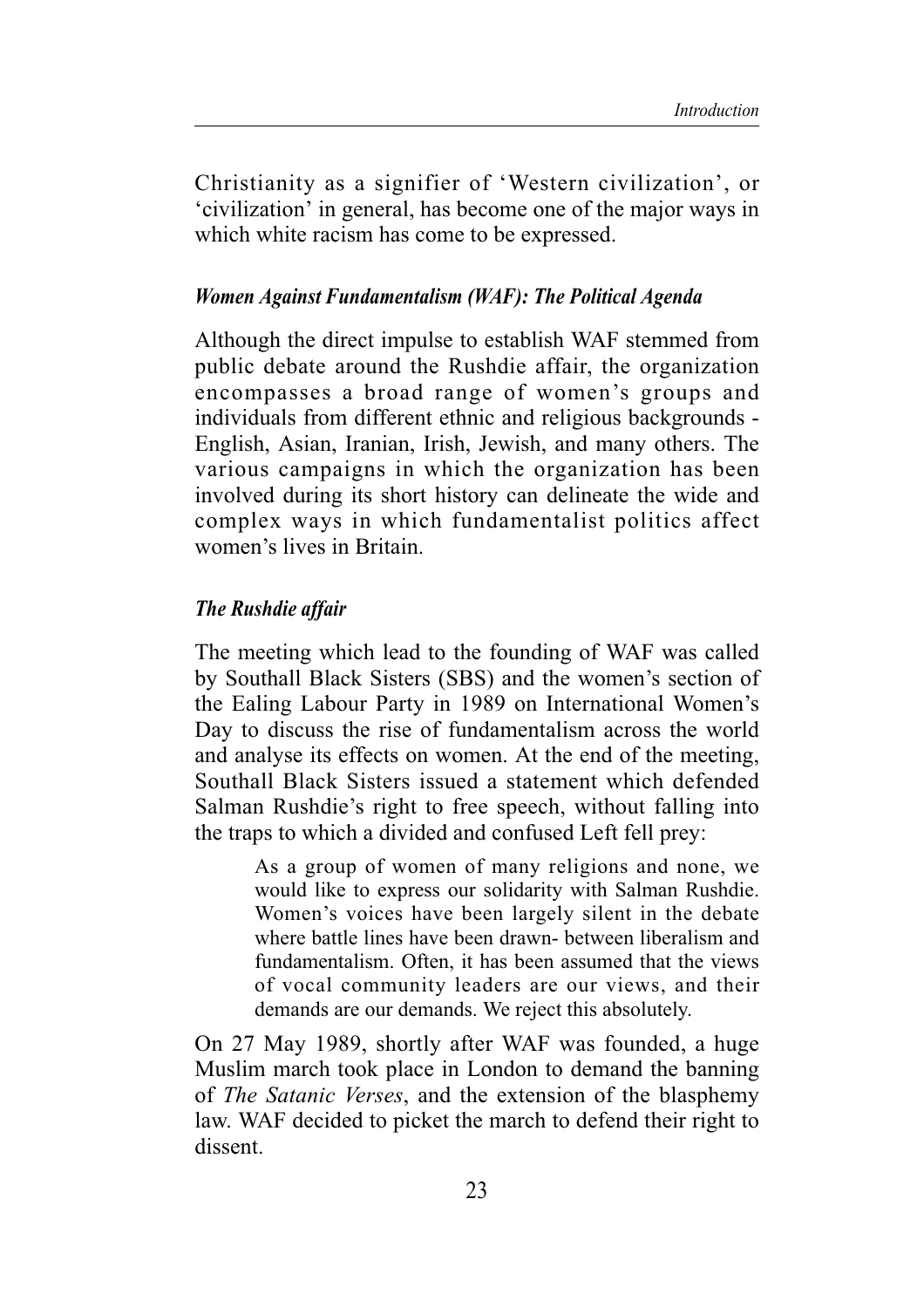There were about forty women on this small picket. They argued that the blasphemy law should be abolished as a more equitable way forward, but they were criticized for lending themselves to a racist backlash by sections of the Left who would not recognize the legitimacy of their position. At the march the Anti-Fascist League demonstrated alongside the main Muslim march, emphasizing the Muslims' right to resist racism, and to counter fascists who had threatened to attack the march. Another fascist organization supported the march, seeing it as Muslims expressing their inherently different cultural and nationalist essence. The picket of Women Against Fundamentalism ended up being attacked by fascists who stood shoulder to shoulder with young Muslim men who also shouted abuse and assaulted women pickets.

The specificity of women's experience of the fundamentalist threat has not often been adequately recognized. Women from within black communities in Britain have to uphold the honour of the anti-racist tradition, not to protest publicly against internal discrimination. For some, it has become the same as concealing your oppression to uphold the honour, or *izzat*, of the family as well.

#### *The Education Debate*

One of the first focuses of WAF campaigning was counteracting the growing support (particularly within the Labour Party) for separate religious schools, especially Muslim, which has been demanded under the banner of equal rights. Instead, they called for the phasing out of state subsidies for all schools in the voluntary sector and the development of a strong antiracist education policy which would grant rights of private worship, diet and dress for any religious group in a state school (see Saeeda Khanum's chapter).

The issue of separate religious schools is one of the major demands of fundamentalist leaders. At the first session of the 'Muslim Parliament' organized by Kalim Siddiqui of the pro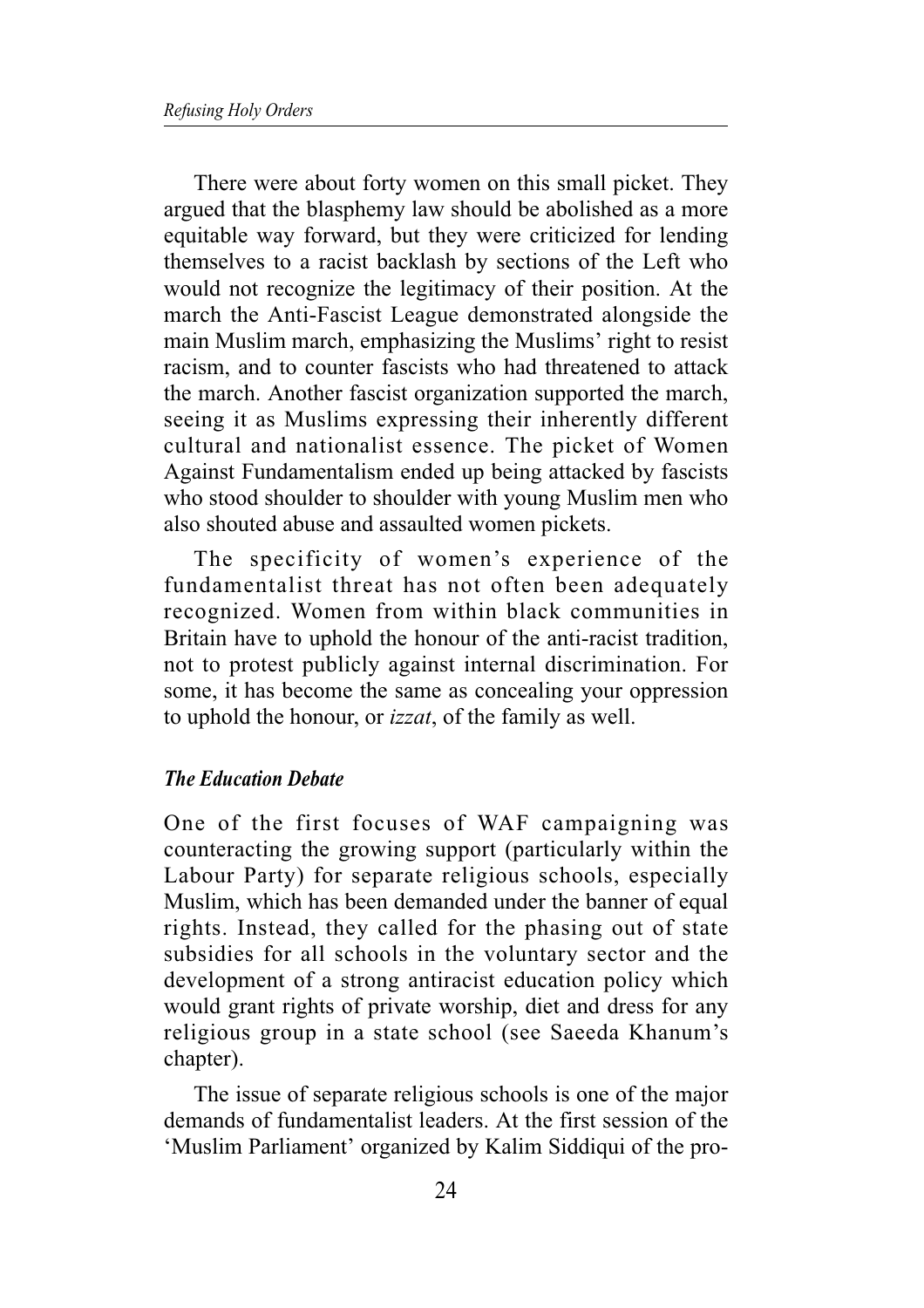Iranian Muslim Institute in January 1992, state funding for Muslim voluntary-aided schools was a primary demand. In Britain today, up to a third of British schools are part of the voluntary-aided or religious sector. Voluntary-aiding is a system by which the government partly funds schools run by religious establishments, on condition that their curriculum and general standards conform to state requirements. (This is in contrast to completely privately run schools, in which no such supervision is imposed.) Most of the voluntary-aided schools in Britain are Church of England or Roman Catholic, with a few Jewish schools, but until now no Muslim, Hindu or Sikh school has been granted such a status by the Department of Education. A major part of the public debate on the provision of separate education has revolved around the question whether educational standards, cultural difference or pure racism have been at the root of this refusal. However, the 1988 Education Reform Act and the provision for individual schools to opt out of local-authority supervision might make it easier for the transformation of former state schools into schools controlled by religious fundamentalists in neighbourhoods in which specific religious minorities constitute a large majority - though in some areas, notably Glasgow and Southall, parents have voted against opting out (see Gita Sahgal's chapter).

These demands for separate schooling are likely to be fuelled by the education crisis, which has caused severe teacher shortages in many schools:

> In Tower Hamlets, in London's East End, some four hundred to five hundred Bangladeshi children languish without education because there are not enough school places for them. Yet the Roman Catholic state-aided schools in the borough have dozens of empty spaces, because they would only offer ten percent of them to non-Catholic children, (Melanie Phillips, *The Guardian,* 1 June 1990, Connolly, 1991).

Sexual segregation of the children has been seen as a central issue in the question of separate schooling. Some feminists also consider that single-sex schooling for girls is good for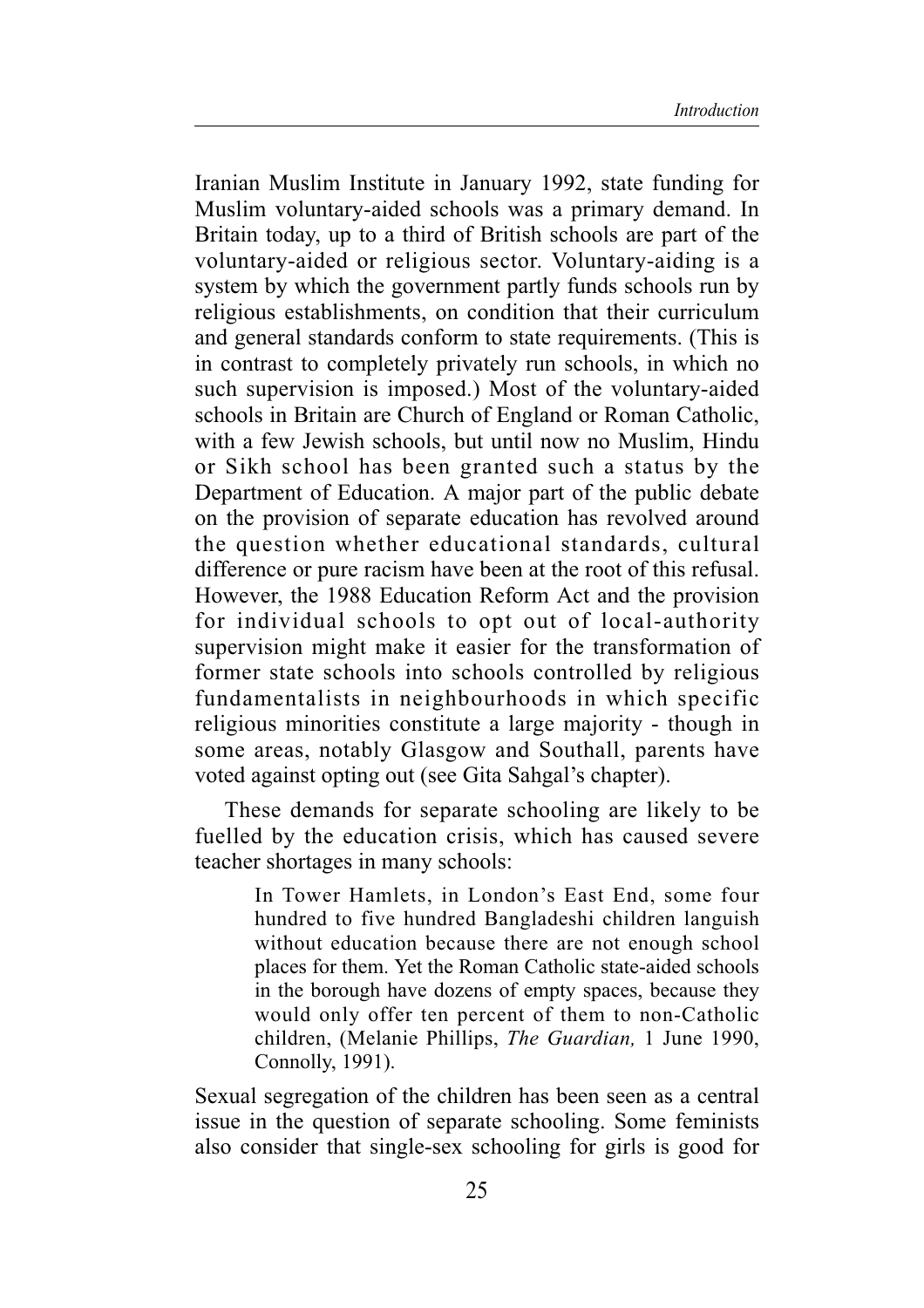their academic achievement. Without boys in the classroom they would be less affected by traditional sexual divisions of - academic interests, and free from sexual intimidation. However, this feminist thinking assumes a structure and curriculum similar to those of a mixed school.

This is not the case where religious education is concerned. It is no coincidence that most of the private Muslim schools which have been established in Britain, with the exception of a couple of seminaries, are for girls only, as Saeeda Khanum's chapter on a Muslim girls' school indicates. Their purpose is very clearly to bring up girls to be dutiful wives and mothers. They teach Creation theories in science (like Christian fundamentalists) and offer poor facilities for the achievement of any qualifications. Although most Asian parents would probably prefer single-sex education, they would not necessarily prefer to send their daughters to religious schools; even fewer would risk their sons' futures. However, few parents would dare publicly to oppose religious demands. By making separate education for girls a central plank of their national campaign (along with banning *The Satanic Verses* and extending the blasphemy law) Muslim fundamentalists have shown a keen awareness of their constituents' fears. Their discourse ties the control of girls to the dangers of growing up in a secular society in the 'morally degenerate West'.

Though Muslim fundamentalists are the most vocal, they are by no means the only group. Ultra-Orthodox Jews and Seventh-Day Adventists have asked for voluntary-aided status for private schools. In Southall, Southall Black Sisters has been part of a campaign to prevent two local high schools from opting out and becoming Sikh schools (see Gita Sahgal's chapter).

#### *'Community' Control*

Conflict over the control of women in fundamentalist communities has not been confined to the question of separate schools. It has spread also to women's refuges,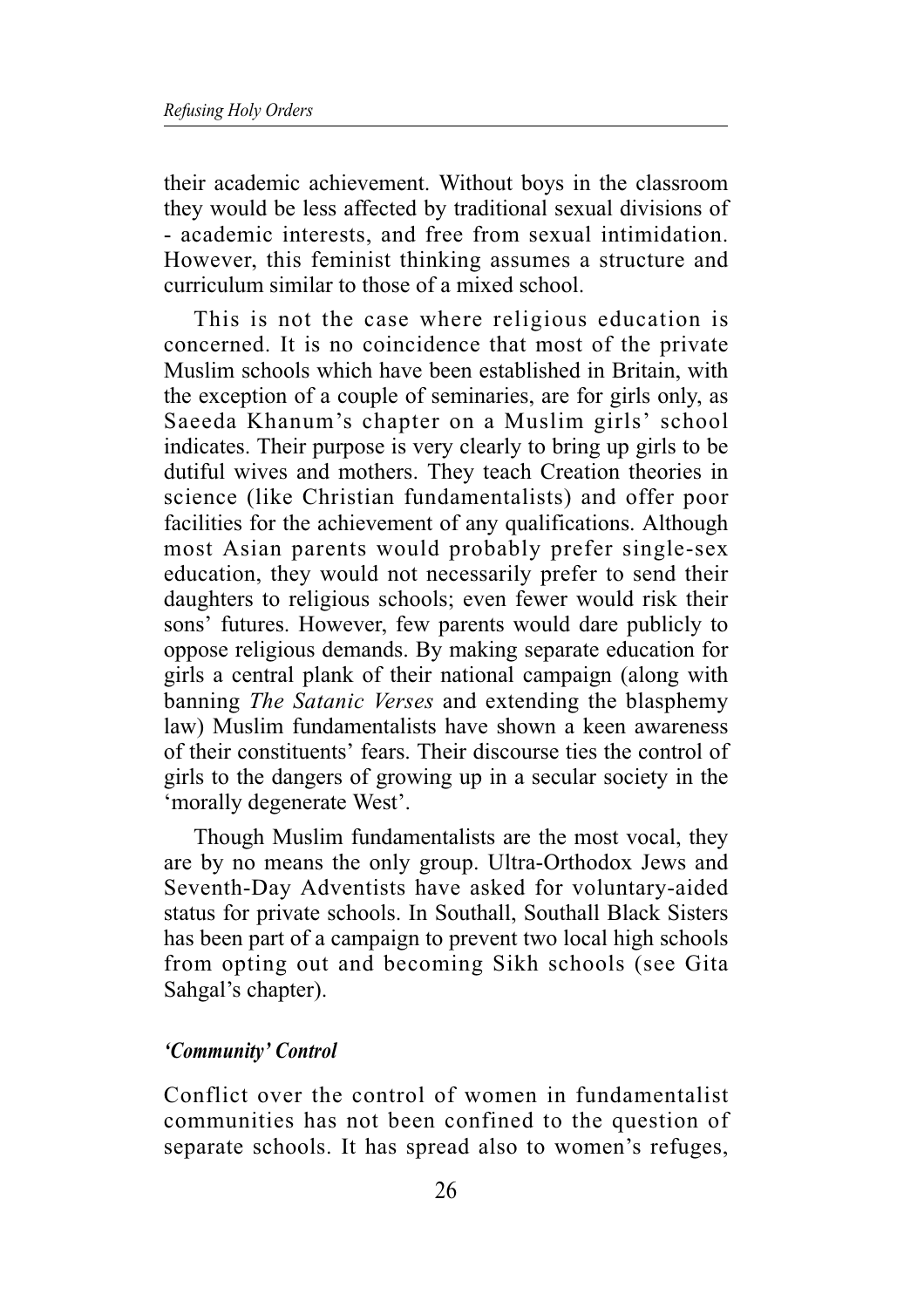which were initially established by the feminist movement to provide women with a private space away from their husbands' violent attempts to control them. The debate about refuges shows how the contradictory influences of feminist and multiculturalist policies adopted by local authorities (mainly in Labour- led councils) affect the rights of minority women.

In the early 1980s black women who had set up autonomous women's groups took up the issue of domestic violence and began to argue for local council funding for refuges. They were bitterly opposed by conservative community leaders who argued that domestic violence did not exist, or that it was a problem which could be solved by traditional mechanisms within the community. Some white feminists also felt that separate refuges were in contradiction to the central idea of the women's movement: the notion of sisterhood. Black women countered, from the perspective of the anti-racist movement, that there was a need for Asian (and sometimes Afro-Caribbean) women to have separate spaces to live with women who understood the pressures they felt, including dealing with racism. But the essential aim of all the refuges was the same - to provide an alternative space for women who have suffered from domestic violence.

Anxious to implement equal-opportunity policies, some councils did fund these refuges (although, as befitted the multiculturalist approach, they were open to arguments about the needs for separate space due to cultural and linguistic differences, much more than to arguments concerning racism). While initially the Asian refuges provoked a community backlash, the situation changed with the years. Today the problem of domestic violence is so well recognized that a claim from community organizations for funds to provide advice or other services dealing with it is a significant factor. This has created a sharp turnabout. Community leaders who had earlier opposed the provision of refuges are now applying for funding themselves, but their purpose is to reintegrate women back into the family. The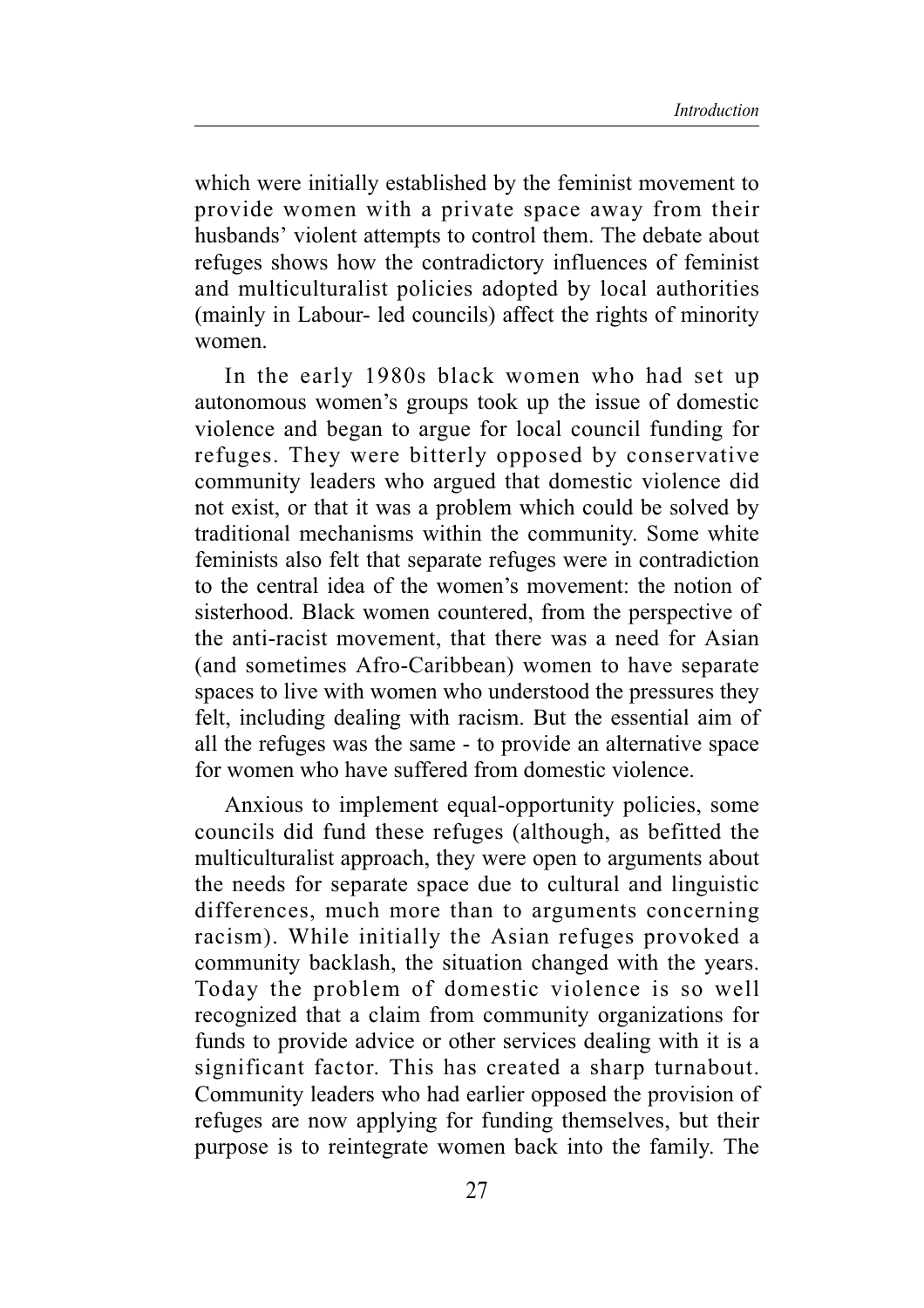notion of 'cultural difference' has turned the idea of a refuge on its head.

New refuges are being funded solely on the basis of religious allegiance. Fundamentalist leaderships are venturing into areas from which the old guard shied away. Some councils have tried to impose religious leaders on the management committees of refuges as a form of 'community control'. Feminist women, by definition, were deemed outsiders.

Women from WAF have been involved in several of these conflicts. Those who are concerned with refuges and advice centres have also been involved in conflicts with various social services authorities who prefer to send teenage girls to families of the same 'cultural background', sometimes interpreted as an orthodox religious background, ignoring regional, even linguistic differences - even when the girls in question have escaped from their homes as a result of conflicts which stemmed directly from their unwillingness to continue to bc constructed by these specific 'cultural' norms.

#### *Reproductive Rights*

The abortion debate and the wider issues of women's reproductive rights have always been at the heart of the feminist agenda, as well as that of the pro-life movement. In the last few years abortion clinics in Britain have been picketed by anti-abortionists, inspired and coached by Operation Rescue, a North American organization which is part of the evangelical 'Moral Right'. This is just one instance of the growing influence of this movement on the British scene (see Sara Maitland's chapter).

WAF women have been mainly involved in a campaign which relates to another branch of the pro-life movement (as discussed by Ann Rossiter in her chapter on the struggles of Irish women in Britain and Ireland). In Britain there has always been a tradition of women coming from Ireland- both South and North - to have an abortion, which is illegal in the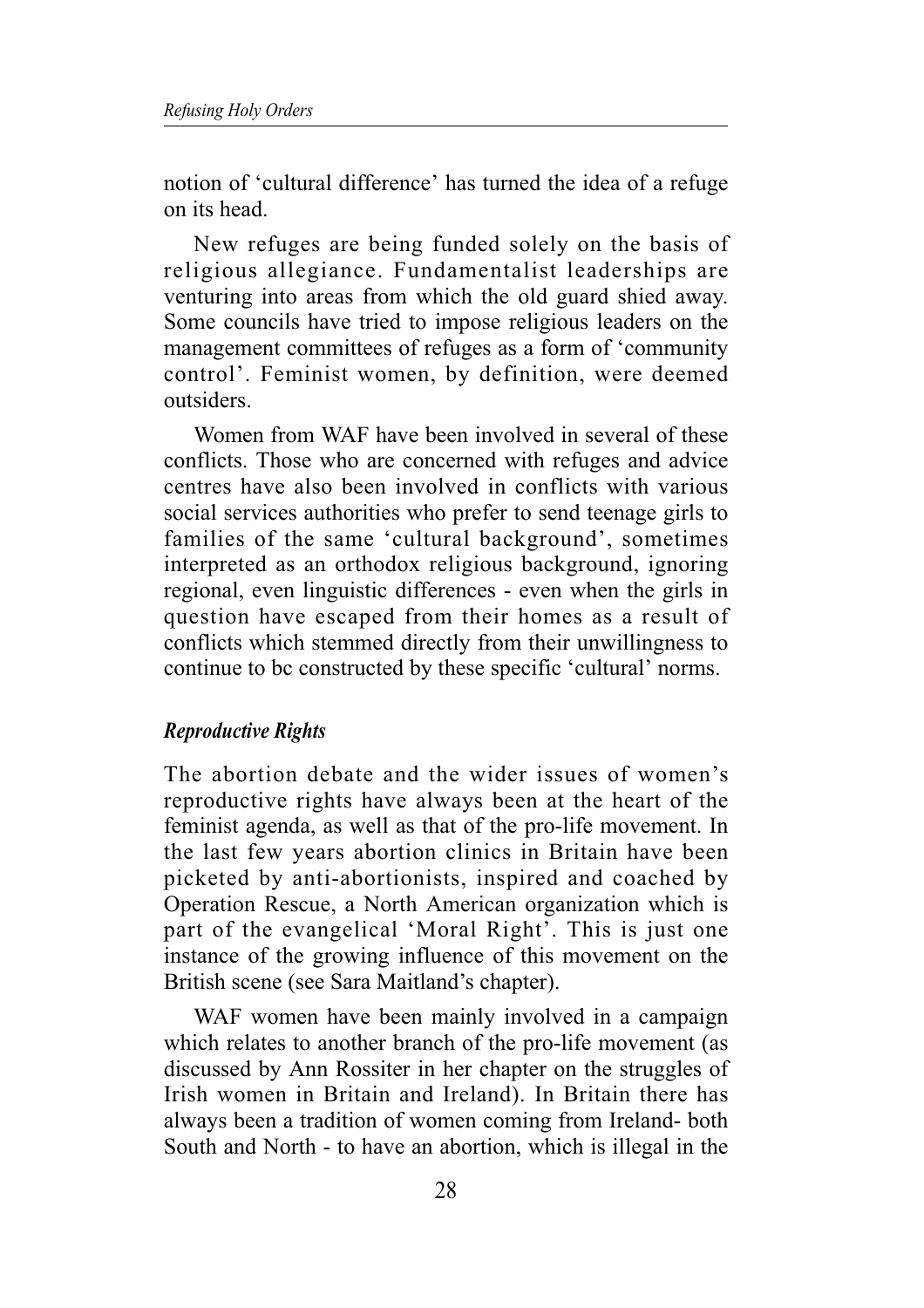Republic of Ireland. Women from WAF have been part of the support movement for these Irish women, which helps them before and after this traumatic experience. As a result of a decision by the Irish High Court, it has also become illegal for women in Ireland to give information and advice to women who seek abortion.

In February 1992, the Irish government imposed an injunction against a fourteen-year-old rape victim who travelled to Britain for an abortion, a decision which was reversed by the Supreme Court amid much embarrassment. The Irish state had attempted to impose Irish law outside its own jurisdiction and infringe the right of free travel outside the EC. The case has reopened the debate on abortion in Ireland and that of the relationship of member states of the EC to its directives and policies.

Along with other organisations, WAF has held pickets outside the Irish Embassy in London, to support Irish activists and draw out the fundamentalist ideological challenge to abortion information and the civil rights of women in the EC.

#### *The Rabia Campaign*

The contradictions and constraints on migrant women's lives from their countries of origin, as well as from the British state, have been highlighted in the 'Rabia Janjua must stay' campaign which was started by Southall Black Sisters and sponsored by WAF. Rabia, who has since been granted 'exceptional leave' to remain by the Home Office was under threat of removal to Pakistan, where she faced a charge of *zina* (unlawful sex or adultery). The charge carries a possible sentence of ten years' imprisonment and public flogging. Rabia escaped to Britain with her husband, who then subjected her to severe violence. She left him with her two young children but immediately faced the prospect of removal to Pakistan, as her husband, who is a British citizen,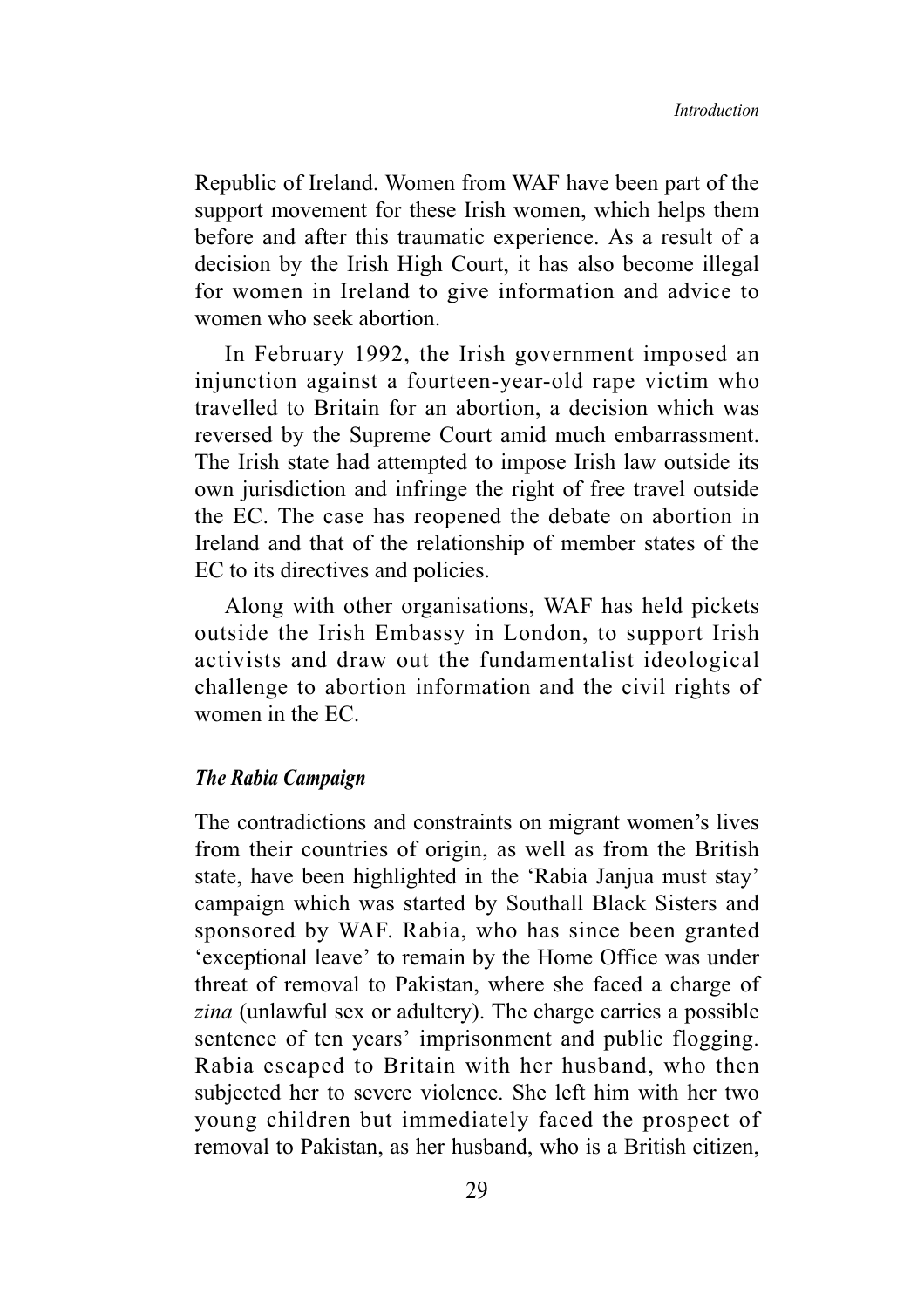brought her here not as his wife but on a tourist visa (without her knowledge).

In their campaign, SBS and WAF highlighted several issues. First, they drew attention to the degrading *zina* laws of Pakistan. Secondly, they campaigned against the generally unjust and discriminatory nature of immigration legislation in Britain, especially in relation to refugees. In particular, the Rabia campaign pointed out women's extreme vulnerability to the whims of their husbands as a result of the immigration rules, which stipulate that if the marriage breaks down within a year of entry to this country, wives are liable to be deported.

Last but not least, the campaign highlighted the genderspecific character of the definition of refugees. A political refugee is defined as someone who is suffering from state persecution as a result of political, ethnic or religious conflict. There is no space for persecution based on the politics of sexuality. This is true not only in British law but also in campaigning bodies like Amnesty International (although as a result of the Rabia campaign and similar mobilizations - discussed in Maryam Poya's chapter - there seems to be a change on this front).

WAF as an organization has tried to combine the different yet related concerns of women in Britain, both those born here and those who have come as migrants or as refugees. In this way it is virtually unique in British feminism, and has been sensitized to some of the complexities of 'sisterhood politics'.

As we have seen, in many of WAF's political campaigns, the boundaries of concern go beyond British shores. The politics of exile and migration are not mere temporary visitors - they affect the stuff of British politics itself, and are in turn transformed. One of the issues that surfaces repeatedly is how women from minority groups can struggle against fundamentalist and other reactionary politics within their own communities and countries of origin, while they face racist stereotyping by the majority (see especially Ann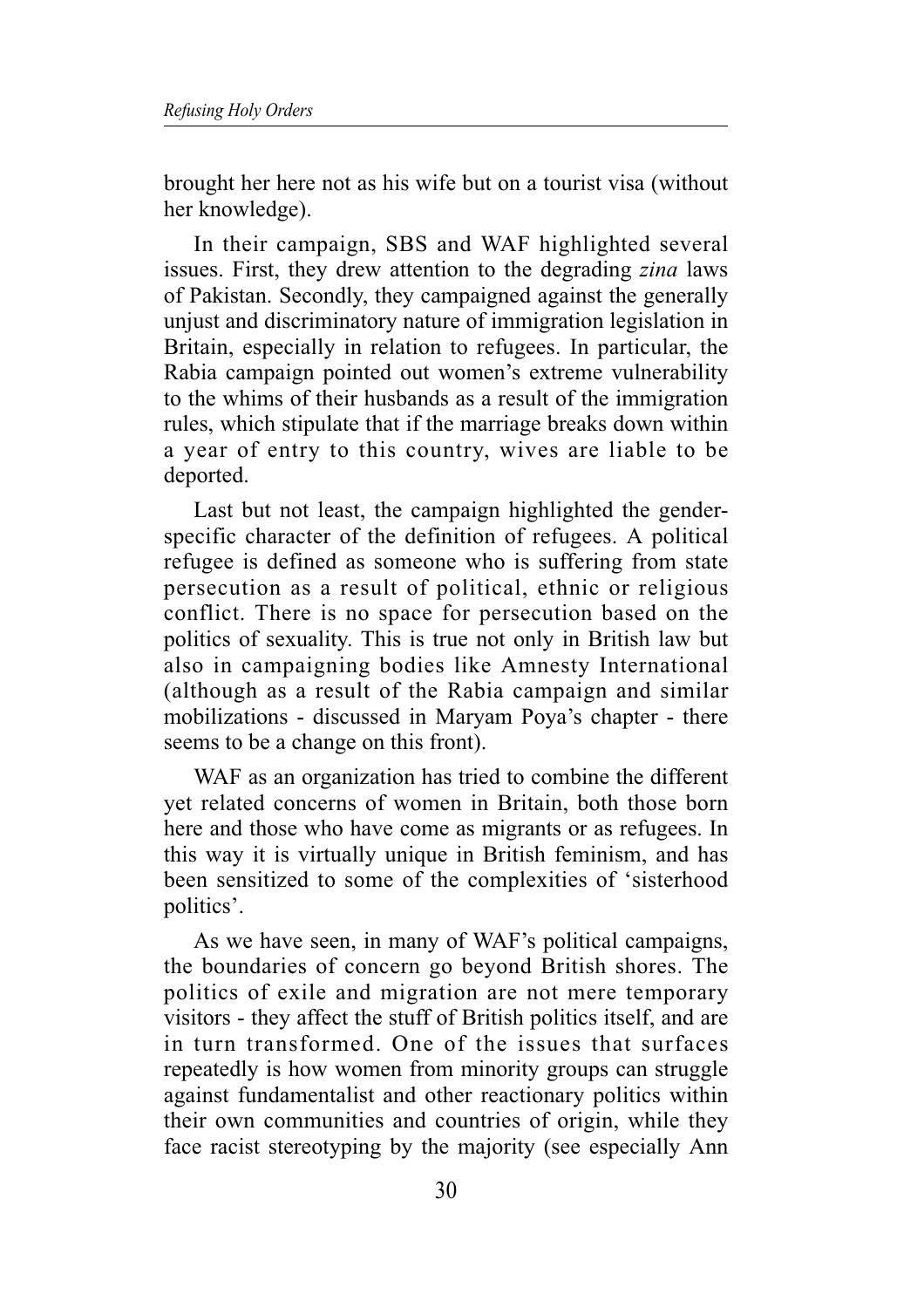Rossiter and Gita Sahgal's chapters). Yet these struggles of minority and exile women could enable the majority to combat fundamentalism, without colluding with racist and sexist assumptions and being caught in multiculturalist guilttripping (see the chapter by Maryam Poya).

Britain is still far from being a fundamentalist country. Its 'Moral Right' is smaller and not as overtly political as in the USA; its black and non-Christian fundamentalists come from oppressed racialized minorities. Yet the continued close ties between the state and Christianity on the one hand, and the collapse of anti-racism into multiculturalism and the equation of culture with religion on the other, are fertile ground for the growing influence of fundamentalist militants.

The various campaigns in which WAF has become involved in its short history demonstrate the complexity and variety of issues in which the connections between anti-racist and anti-sexist struggles, international and intranational developments, and the rising threat of fundamentalists' control of women have to be made.

Issues of racism and sexism are intricately interwoven. However, this is no reason always to prioritize one struggle in favour of the other. The task ahead is to find effective ways to confront the contradictions and conflicts within minority communities as well as oppression and racism in the state and society at large. To find ways to resolve he tension between autonomy and tolerance, diversity and equality. To have the right to dissent and oppose both racism and sexism and, of course, fundamentalism.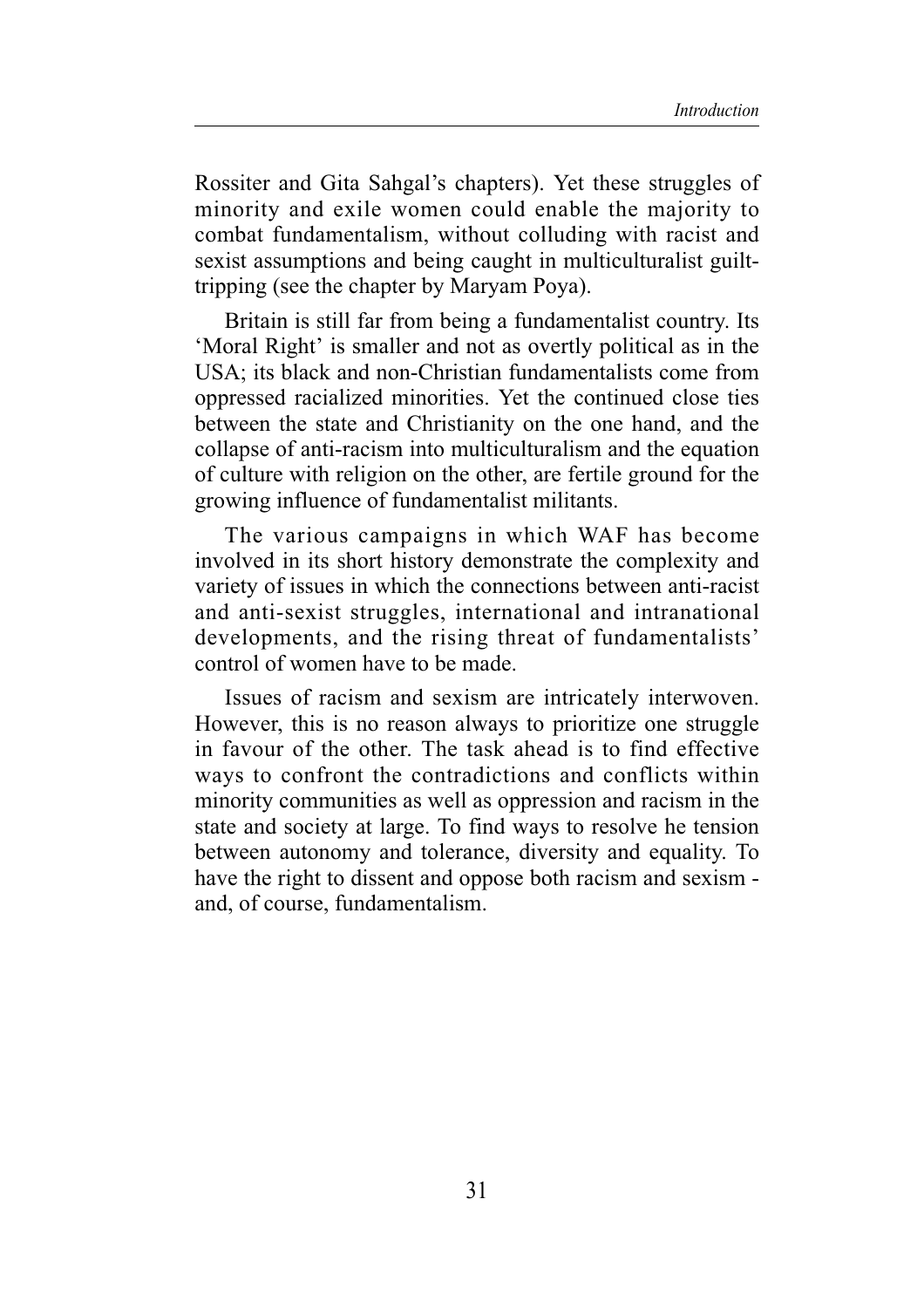## *Biblicism: A Radical Rhetoric?*

*Sara Maitland*

When people say politics and religion don't mix I wonder which bible they're using.

(Desmond Tutu)

There is currently a profound cultural confusion in Britain.<br>The statistics show that Britain is a secular country, with a low level of religious practice (under 15 per cent, compared with approximately 40 per cent in the USA and 36 per cent in Italy). Yet the Church of England - and the Church of Scotland - remain Established, with the Queen as their leader and Parliament as the final arbiter of their doctrine and practice. There has been no formal separation of Church and state, and repeatedly, in different ways, the state continues to act as though Christianity was - and should be - central to the lives of its citizens: the refusal to withdraw the discriminatory blasphemy law, the religious education provisions of the Education Reform Act 1988, the criticism of the staff of St Paul's Cathedral after the conflict in the Malvinas (Falkland) Islands. At the same time, a religious revival appears to be under way (in 1988 the attendance figures for the Church of England showed their first rise in twenty years), which is exciting an immense amount of media coverage of a pretty scathing and derogatory kind. There seems to be a great deal of muddled thinking and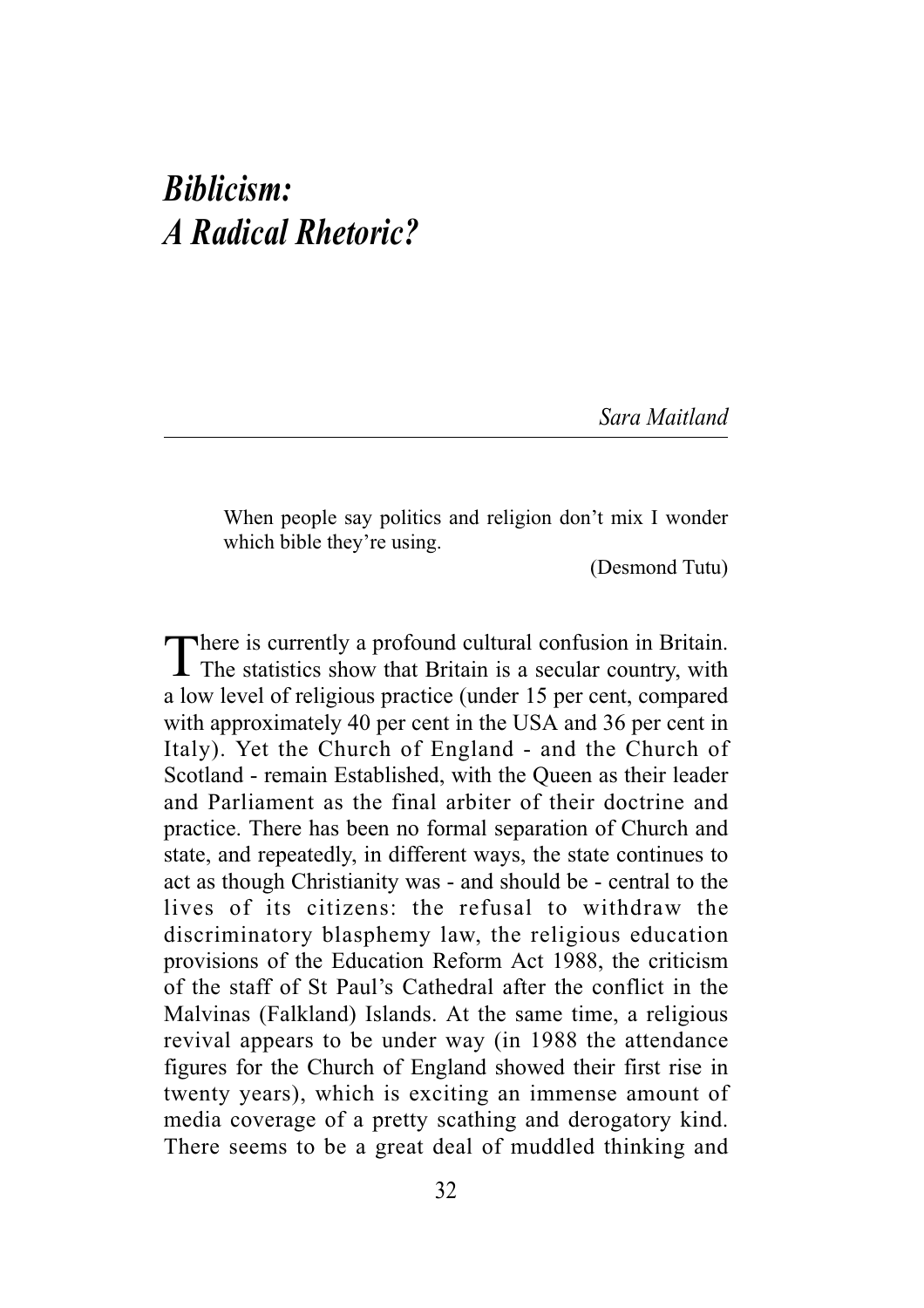misunderstanding about the phenomenon, which is not helpful.

It is now a commonplace that 'Christian fundamentalism' is an emergent force in Britain, nourished by a powerful parent movement in the USA. Endless feature columns in the 'responsible' Sunday papers, in line with the screaming news headlines in the tabloids, have rushed to introduce us to the weirder fringes of Christian cultic practice. Since the *cause célèbre* of Rushdie's *The Satanic Verses*, the word 'fundamentalist' has been both popularized and distorted- 'Muslim fundamentalist' has become pseudo-polite-speak for 'mad mullah' and, by extension, the same word when applied to Christians, now carries 'loony extremist' connotations.

Accompanying this commonplace is a package of intertwined ideas about 'fundamentalism': that it is *necessarily* reactionary, misogynistic, homophobic, censorious (in both moral and legal understandings), lowermiddle-class, hysterical and both silly and in bad taste. Alternatively (and often from exactly the same sources), Christian fundamentalism is a bulwark of respectability, the hope of the nation against the dangerous heresies of liberalism and modernism. I would like to suggest, in this chapter, that the very real dangers- particularly to women- of the current enthusiast revival are neither exposed nor challenged by these easy assumptions.

We are not seeing, in Britain, a revival of Christian fundamentalism. This is partly because there is nothing to revive: the very concept of fundamentalism is - and this should not be surprising - a comparatively new one. There cannot be a 'return to fundamental principles of biblical inerrancy' until these principles are themselves questioned. Such a challenge did not occur until the nineteenth century, when evolutionary theory, especially Darwinism, undermined the biblical accounts of the Creation and the new biblical scholarship exposed the intellectual problems of 'direct inspiration' and literal inerrancy.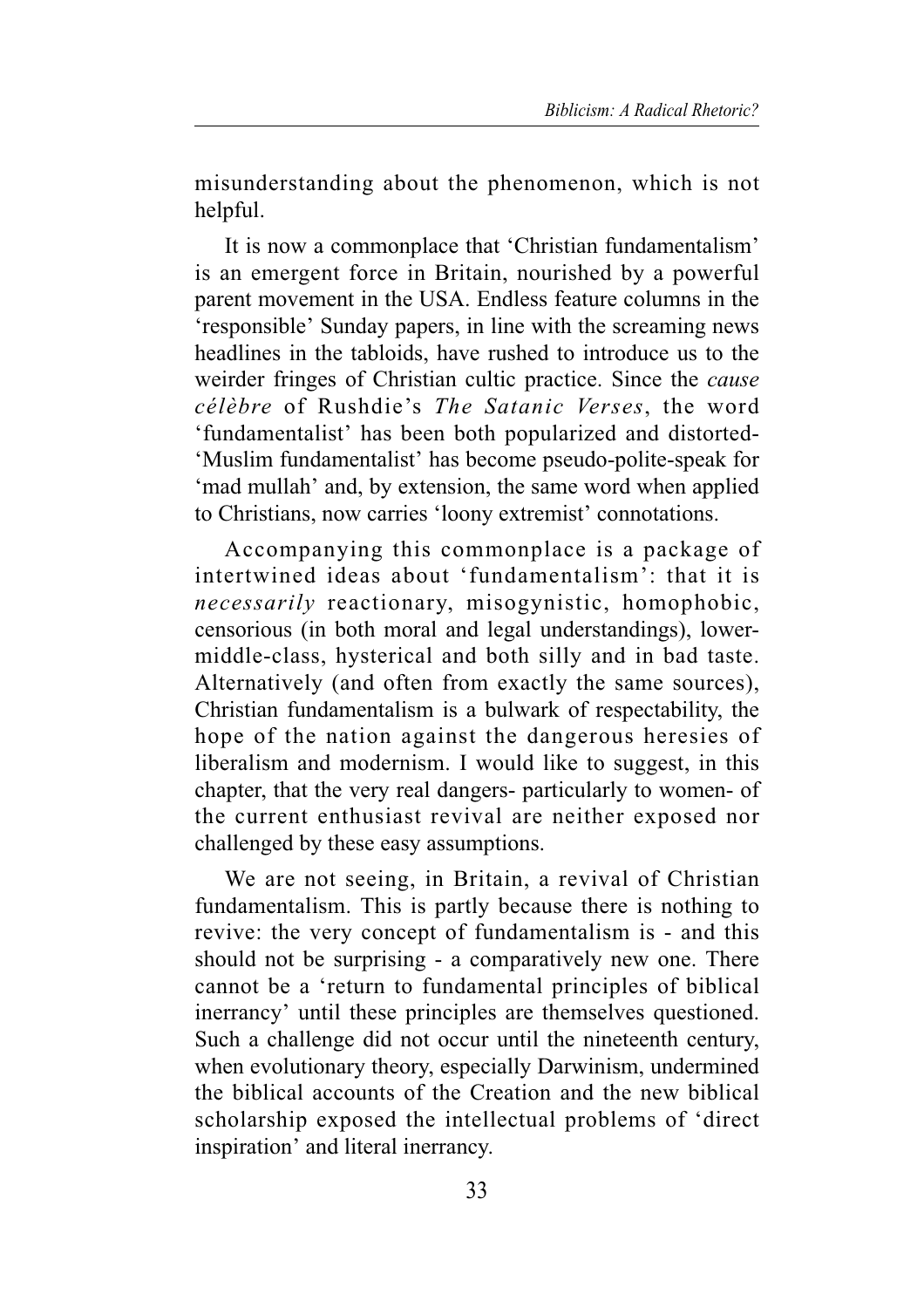The *Oxford English Dictionary* does not even have a recorded use of the words 'fundamentalism' or 'fundamentalist' before the 1933 supplement. Throughout the 1920s these words were being used only in inverted commas to indicate that they were neologisms, and pretty odd ones at that. At a more serious level, too, we are not seeing a revival of a Christian fundamentalist tradition. The leaders of the current revivalist movement would not call themselves fundamentalists, and they would be right. That genuinely fundamentalist movements towards biblical purity and literalism have existed is not in doubt - one thinks particularly of the Shaker communities - but they have been movements of withdrawal, of conservatism as formally understood: a move away from the modern world and into exclusive communities of the faithful who have endeavoured to make their experiences match, as nearly as possible, those of the ideal Israelite communities as described in the Old or New Testament. This tradition tends to be agrarian and private - 'rendering unto Caesar the things which are Caesar's' and wishing mainly to live peaceful lives 'outside' the contemporary world. The current revivalist movement's engagements with the forces of this world - in the political lobby and the stadium, or on the television - are light years away from this tradition.

This movement could more correctly be called 'evangelical'. Evangelicalism has a long history within British Christianity: it exists both within and beyond the Established Churches. Within the Church of England itself, evangelicals are one of three main parties (the other two being broadly a liberal- establishment alliance and the Catholics), and at the moment they are in the ascendant. One of Margaret Thatcher's last appointments, the new Archbishop of Canterbury, George Carey, for example, is from the evangelical tradition. At present more than 50 per cent of the students in training for ordination are evangelicals (this compares with 10 per cent in 1956 and 31 per cent in 1969). Outside the Established frameworks there is also a growth of independent churches. *The UK Christian*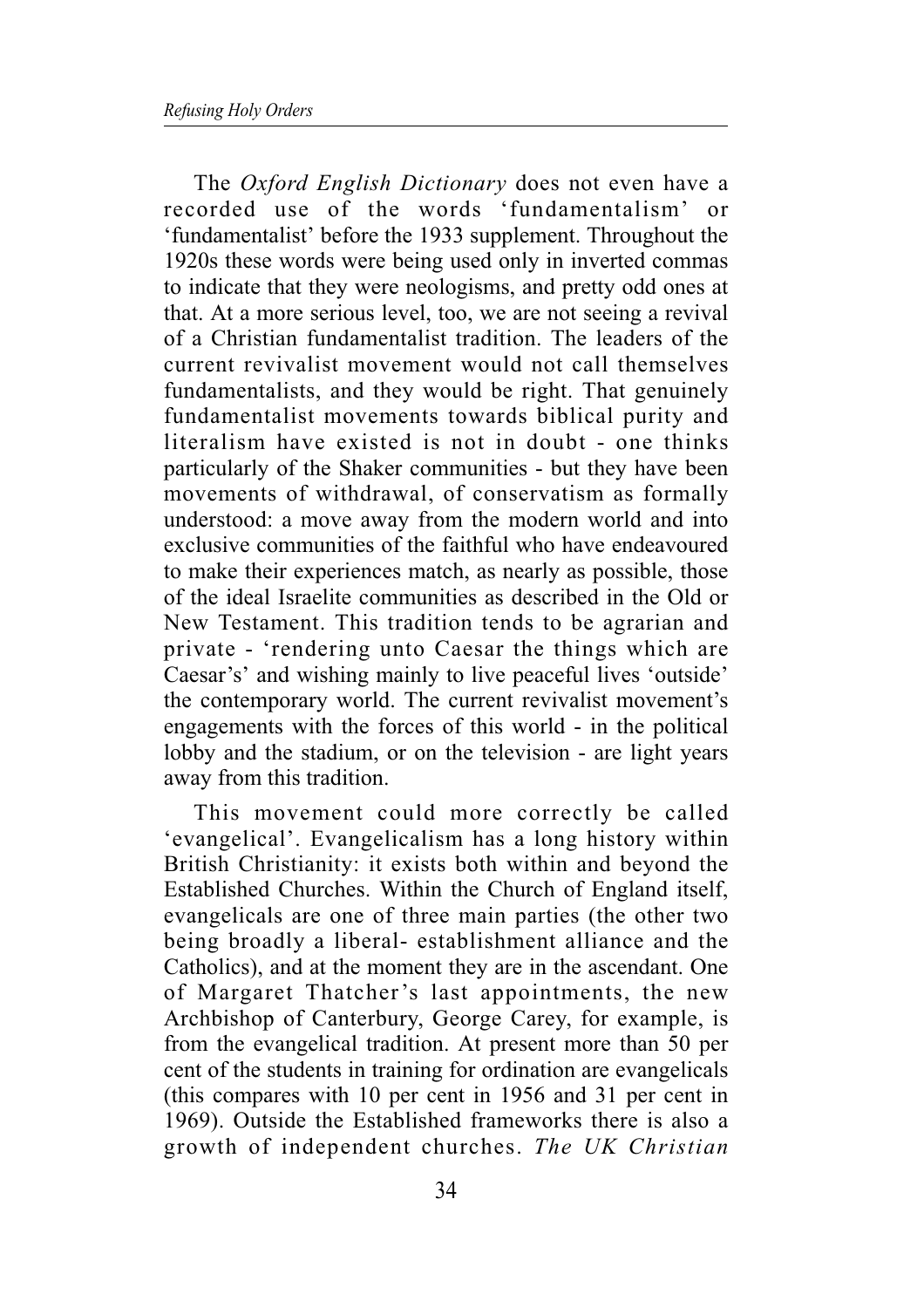*Handbook* has a projected estimate of half a million members by the end of this decade: the housechurch movement, for example, claims about 145,000 members, which - given that it has existed for only twenty years - is impressive. What these widely differing groups have in common - and in common with the history of evangelicalism - is a shared theology based on a belief in salvation by faith alone, on personal conversion, and 'metanoia' - a form of repentance involving a 'restart', a 'new life in Christ', being 'born again'. Along with this core go other beliefs, including the Second Coming of Christ (as we approach the year 2000 this is likely to prove important), the authority of the Bible, and the direct manifestations of the Holy Spirit in 'charisms' gifts of grace, including talking in tongues, prophecy and miracle-working. From this theology have emerged certain other factors: an authoritarian style of leadership, which at the same time can give enormous responsibility and power to very young people; an imaginatively gripping vision of the Kingdom of God here on earth; an emotionally exciting style of worship; a freedom from bureaucratic procedures; and a justification for savage intolerance of anyone who does not agree with you.

This neo-evangelical movement, however, also has elements which are not found in the older tradition. These include the view that the mass media7 far from being iniquitous, are an instrument for God's work; a conviction that matters of personal morality are - or should be - the concern of the state; a very direct belief in the power of the Devil; a willingness to accept - indeed, embrace - leadership from the USA; an organizational network which it is hard not to admire; and a political climate which encourages the belief that personal success is a sign of moral superiority.

I would like to suggest that what we are seeing is something new, and rather frightening. It is not revival of fundamentalism but, rather, a committed attempt - which is at present apparently proving alarmingly successful - by the 'New Right' to wrest the tradition of radical biblicism from the Left. It is part of a wider political movement, visible both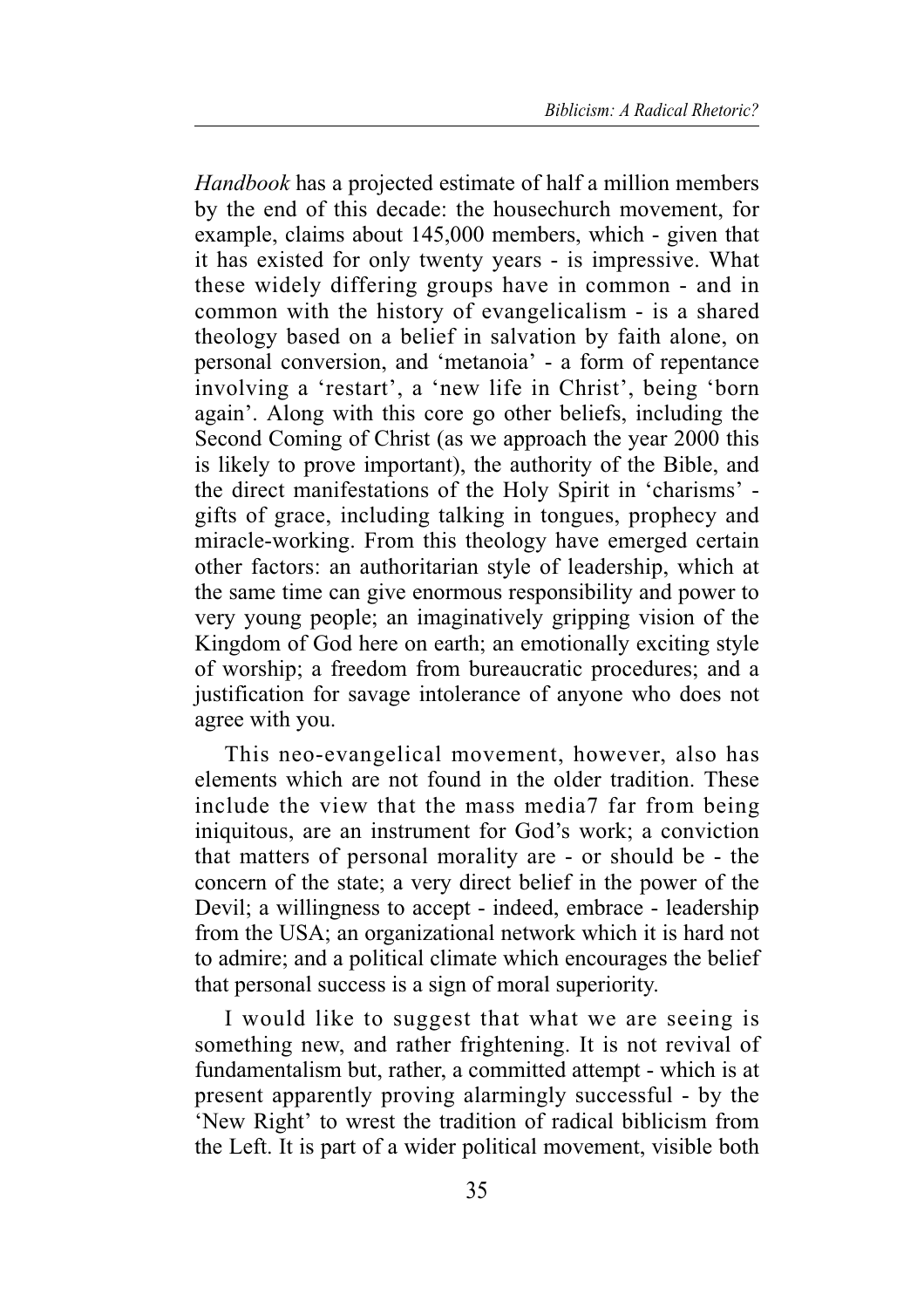in the USA and in Britain, towards the creation of a 'radical conservatism'.

Historically, within the Christian West, biblicism - holding up the authority of the biblical text against the authority of the Church's hierarchical structures - has provided an important moral and imaginative impetus for radical movements. It is a claim to 'own' the text, to have the right to interpret and use it. This was clearly understood by both 'sides' in medieval England. The demands of the Peasants' Revolt were closely tied into and fuelled by the demand for a vernacular Bible. At that time the Bible was officially available only in Latin. It was against both canon (church) and secular law to translate it. The political sensitivity of the text continued after the Reformation: there were strict political controls on the translation even of the Authorized Version under James I, and alternative versions remained criminal. The Revolt demanded a biblical text that would be directly accessible to the peasant classes, unmediated, unowned by the educated and priestly castes, who were seen (correctly) as being in allegiance with feudal powers. The famous slogan of the Peasants' Revolt:

> When Adam delved and Eve span, Who was then the gentleman?

shows the force of the argument. (And, incidentally, the concept that these ancient liberties included women should not be overlooked, despite the obvious division of labour.)

This pattern continued: the basis of the Protestant Reformation was the reclamation not just of biblical life patterns, but of far more of the biblical text itself. In a more extreme form, the Levellers, the radical wing of the Cromwellian army, used their right to their own reading of the Bible not merely to claim individual religious freedom (as opposed to the presbyterial and puritanical model of the Cromwellites) but also to challenge all systems and laws based on class or status. (The Levellers' demands for universal suffrage include the first English petition for women's suffrage on record.) Methodism presented itself as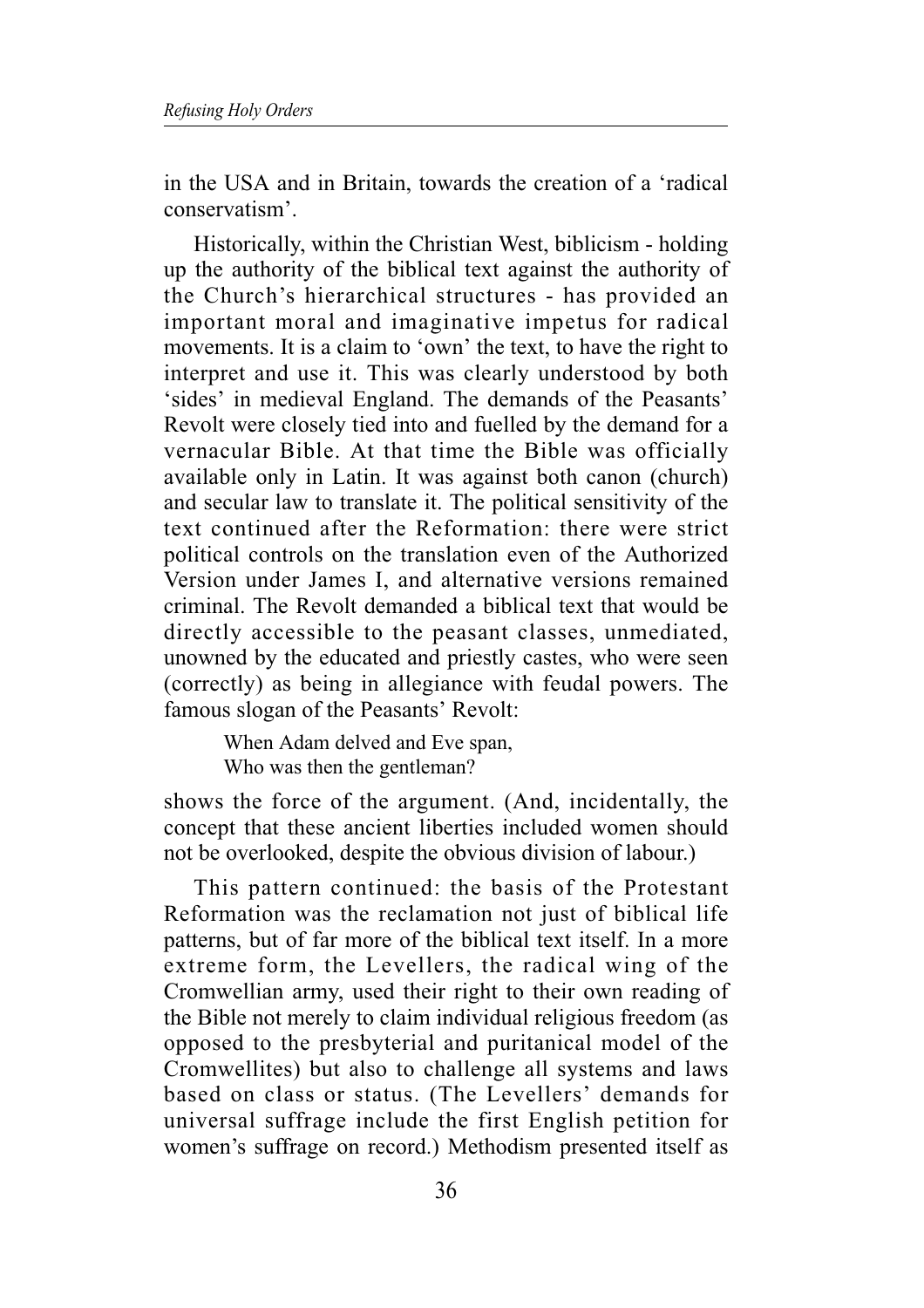freedom from the restrictive worship of the state, in the power of an 'unfettered gospel of biblical salvation'. As George Eliot explores in Adam Bede, early Methodism gave new and dynamic authority to women - *despite* the Pauline injunctions against women preaching.

The role of biblicism in South American liberation movements is well known; and biblical rhetoric has played an important part in some African Nationalist movements. In 1829 David Walker issued his *Appeal to the Coloured Citizens of the World*, which:

> is steeped in Biblical language and prophecy. It is certainly one of the most remarkable religious documents of the Protestant era, rivalling in its righteous indignation and Christian radicalism Luther's *Open Letter to the Christian nobility of the German nation*, published in Wittenberg in 1520. (Wilmor, 1973)

Biblicism became part of the motivating force for emancipation and black liberation. The point was not lost on white slaveowners: 'black Christians who were ardent in their devotions had to be watched carefully'.

Thus there has been a historical pattern whereby biblicist Christianity has been radical, while less biblical modes either ecclesial (those that stress the Church's authority to own and interpret the tradition) or pietistic (those that stress the mystical and moral condition of the individual, with rewards in heaven as the ultimate objective) - have favoured the status quo and have therefore met with the approval of the Establishment and been, in that sense, reactionary.

There have always, of course, been limitations to this radicalism: in the first place, the biblical text itself was never the direct word of the God of Freedom, but was the text developed by a priestly (that is to say, ecclesial) caste in their own interest and for their own ends. Although parts of the text do indeed speak of the freedom in God that God's people have a right to enjoy, those sections are usually directed at the enemy 'out there' - the Egyptians, the Medes and Persians, the persecutors of the early Church, and so on. Paul,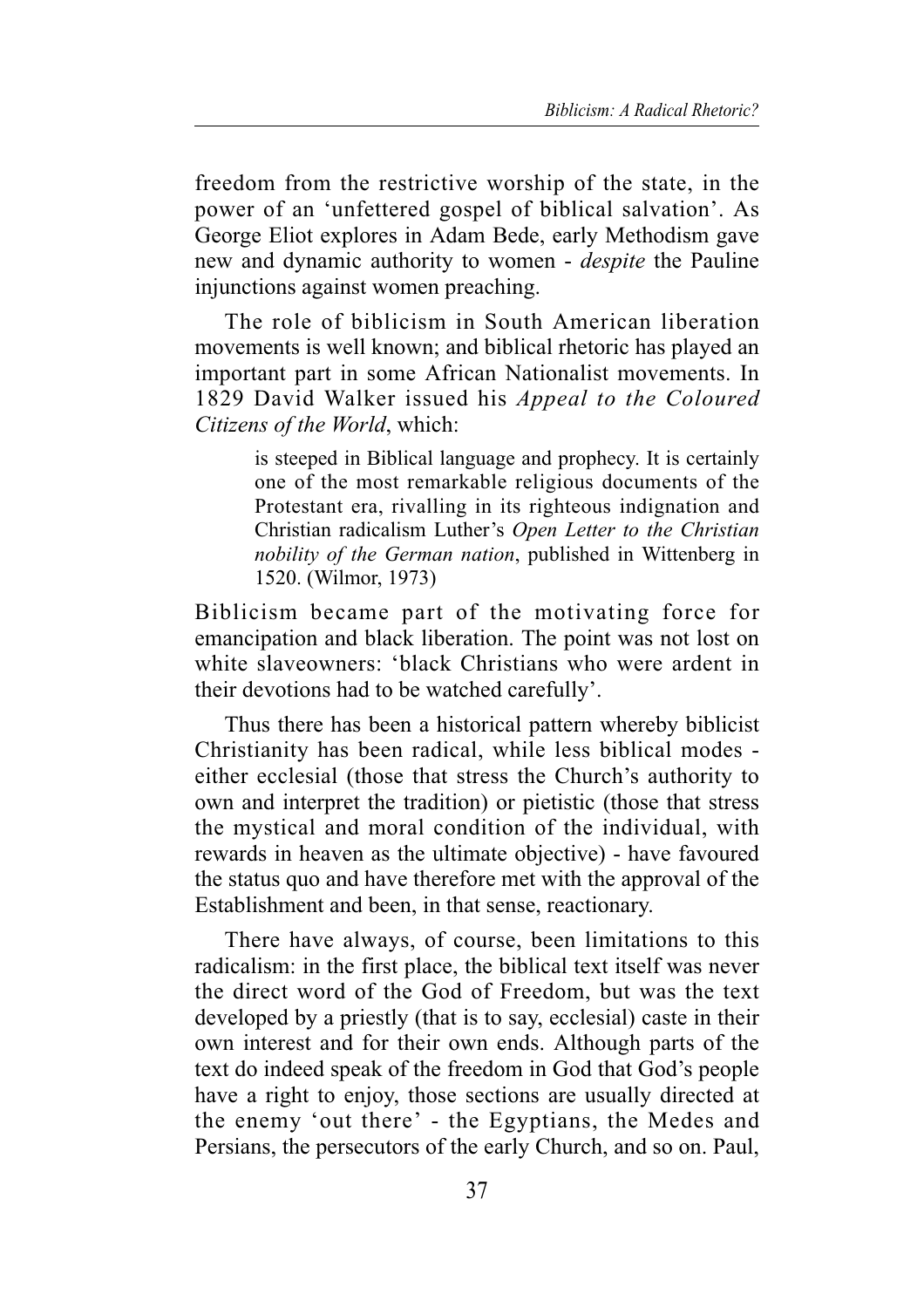for example, can rhapsodize about the freedom from the Law to be enjoyed by the baptized: but he is also quite convinced that slaves should be subject to their masters and women should keep silent in church and not presume to teach, and they can be safely 'saved through childbearing' and through obedience to their husbands.

Claiming authority from the Bible must also mean subjecting oneself to its authority. Radical biblicism is in constant danger of slipping over into legalistic and conservative fundamentalism. Three groups come to mind as finding ways out of this potential trap the first were the Monetarists, a second century heretical group who maintained very strongly that the Bible was not a closed book - that revelation continued through the work of contemporary ecstatic prophecy, and that the Bible was therefore not necessarily the ultimate court of appeal. The Society of Friends argued for the autonomy and freedom of the individual by making what their founder, Charles Fox, called 'the light within' - the individual spark of holiness integral to the fullness of personhood - the ultimate authority: the Bible was no more than an (important) guide. Certain Black Pentecostalist Churches also seem to have escaped the double bind - partly by the radical step of claiming 'the black Christ' over against the ecclesial ownership of Jesus. Since Jesus was not in fact 'black', this claim alters the relationship of the community to the biblical text. It prioritizes solidarity and need over a static, authoritative, immutable text.

It is in this sense, then, that it is necessary to see the current 'moral majority' evangelicalism both here and in the USA as a completely new phenomenon - one which, in a complex way, uses many of the discourses of 'old' Christian radicalism to new and conservative ends. Simply calling it 'fundamentalism', with the current load that word carries, is not useful. While the rhetoric of the Left in Britain is still so profoundly informed by nineteenth-century radical Nonconformist (and hence biblicist) discourses, simply dismissing the whole movement as reactionary is nearly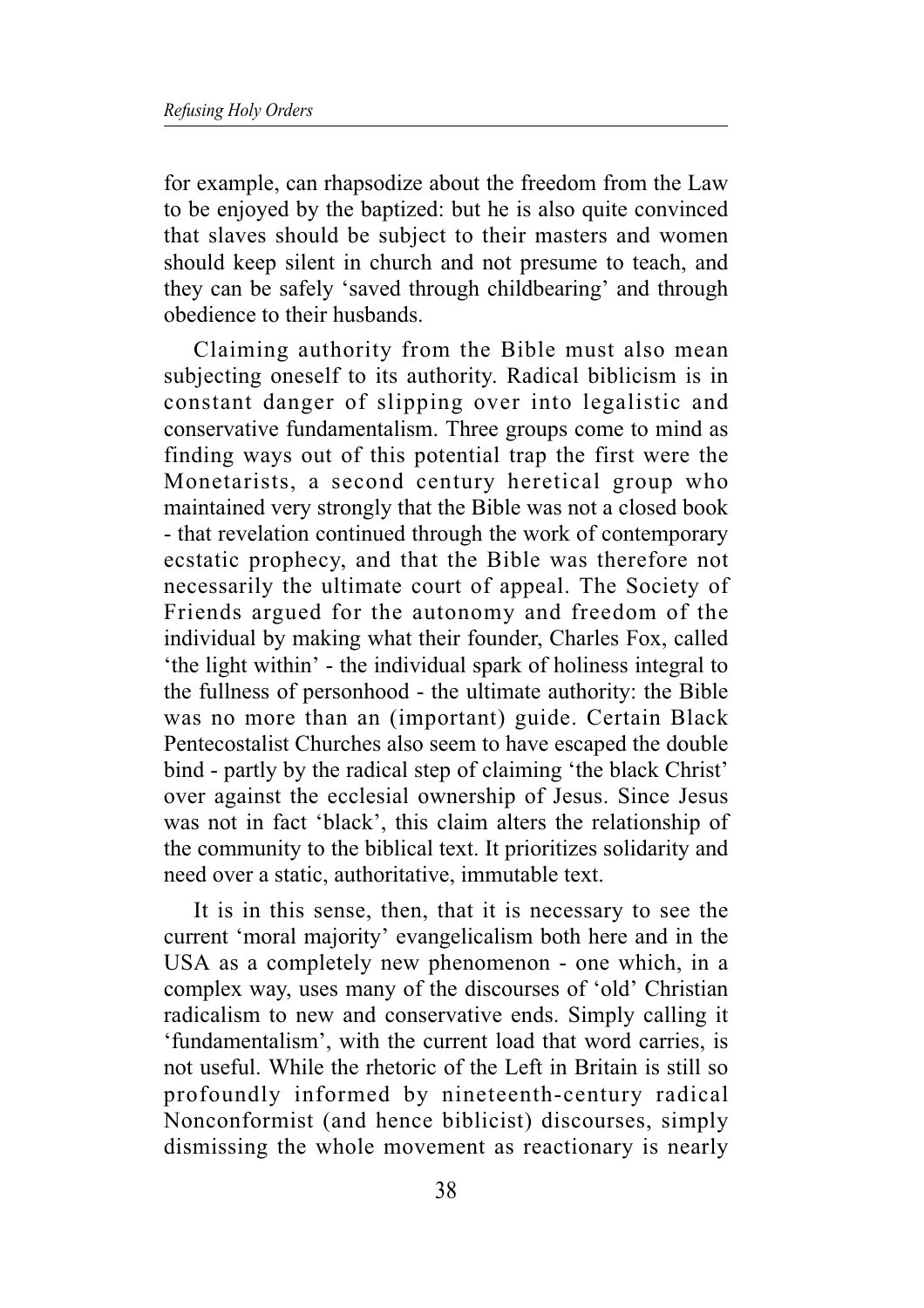impossible. It is more useful, perhaps, to consider why it has developed now - and, in the context of this chapter, what sort of impact it has, or might have, on the lives of women, both those involved first hand, as members of the movement, and the rest of us whose autonomy is directly challenged by neoevangelicalism and its claims on the state.

I do not want here to attempt an analysis, or even a history, of the growth from the US South of neoevangelicalism, nor of the radical conservatism which forms the larger social context in which it is flourishing. I do, however, want to suggest some reasons why this ideology is apparently so attractive to women, and where its particular dangers to the development of women's autonomy lie.

It is extremely difficult to find any hard statistics about the membership of neo-evangelical churches - either here or in the USA. However, it is impossible to escape the observation that here, as in other segments of the Christian churches, numerically women are well represented and are probably even in the majority; although the public leadership is predominantly male. More importantly, the social platform (as opposed to the purely 'spiritual' aspects) of the movement is dominated by issues which the Women's Liberation Movement has claimed over the last twenty years as women's issues: pornography, abortion, sexuality, the family, and also 'law and order' which - as Beatrix Campbell makes clear in *Iron Ladies* (1988) - is a 'women's issue' relating closely to feminist questions about safety and freedom. Indeed, the superficially strange alliances, and shared political demands for legislative censorship, that we are currently seeing between moral- majority evangelicals and radical feminist groups, both opposed to pornography, underlines the complexity of the relationship.

I am suggesting that although many women in neoevangelical sects see themselves as bitterly opposed to feminism, which is contrary to biblical teachings on the role of women and has also criticized the family and (in popular belief) advocated sexual anarchy, in fact they have been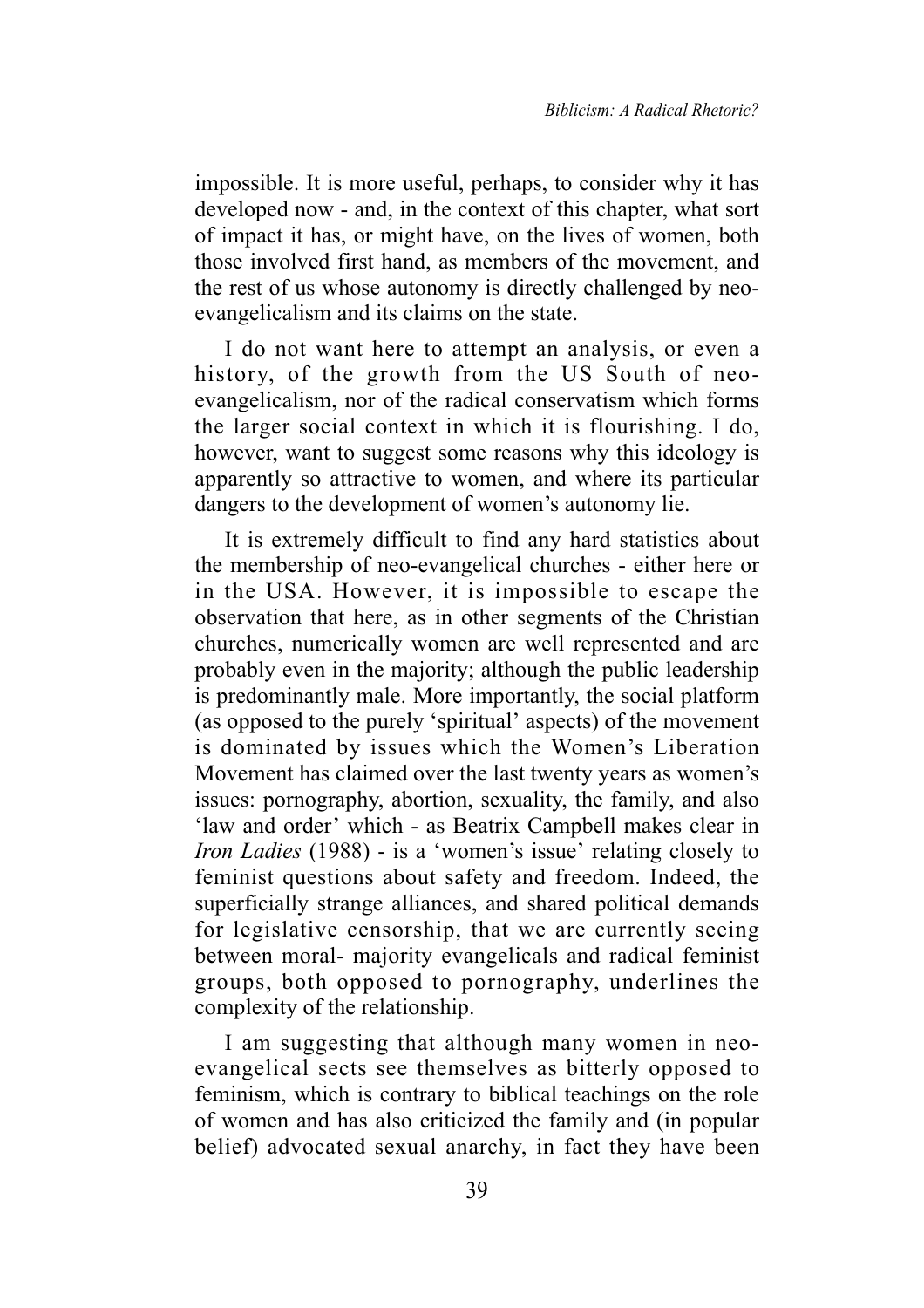profoundly influenced by it. Moreover, the women's movement and neo- evangelicalism share certain styles: both value emotion and the expression of emotion in ways that are alien to the dominant culture. Both stress the solidarity and affirmation of the group; and a direct physical involvement. Both use drama and symbolism to express their criticism of dominant culture; and both take the restructuring of the 'self' as their ethical starting point.

In particular, neo-evangelicalism has taken up the feminist slogan that 'the personal is the political', and in that sense it agrees with the women's movement that nothing falls into an entirely private sphere. Furthermore, neo-evangelicalism has demonstrated an impressive corporate, anti-individualistic and public stance, which is so far from the pietistic churchiness or passivity in the face of the status quo that feminism has been used to confronting that it has been very hard to contest. In certain areas the commitment to direct action and the corporate unity within neo-evangelicalism have actually forced feminist retreats.

The history of Rescue is perhaps a good example. Rescue is a direct-action anti-abortionist organization. Founded and well established in the USA, in the last three years it has developed branches in this country, not merely inspired by but actively supported (and probably funded) from the USA. Its principal activity - indeed, its whole *modus operandi* - is to mass-picket places in which abortions are actually performed and endeavour to prevent both the clinic's personnel and women seeking abortions from entering the premises. Rescue members use tactics gleaned from the peace movement - no violence, passive resistance to arrest, the sit-in/lie-down techniques. They also engage very directly with individual women, offering them both alternative means of support if they continue with the pregnancy and highly emotive material emphasizing the 'humanity' of the foetal child.

The success of Rescue is hotly disputed: its claims to have 'saved lives and to have persuaded Individual have been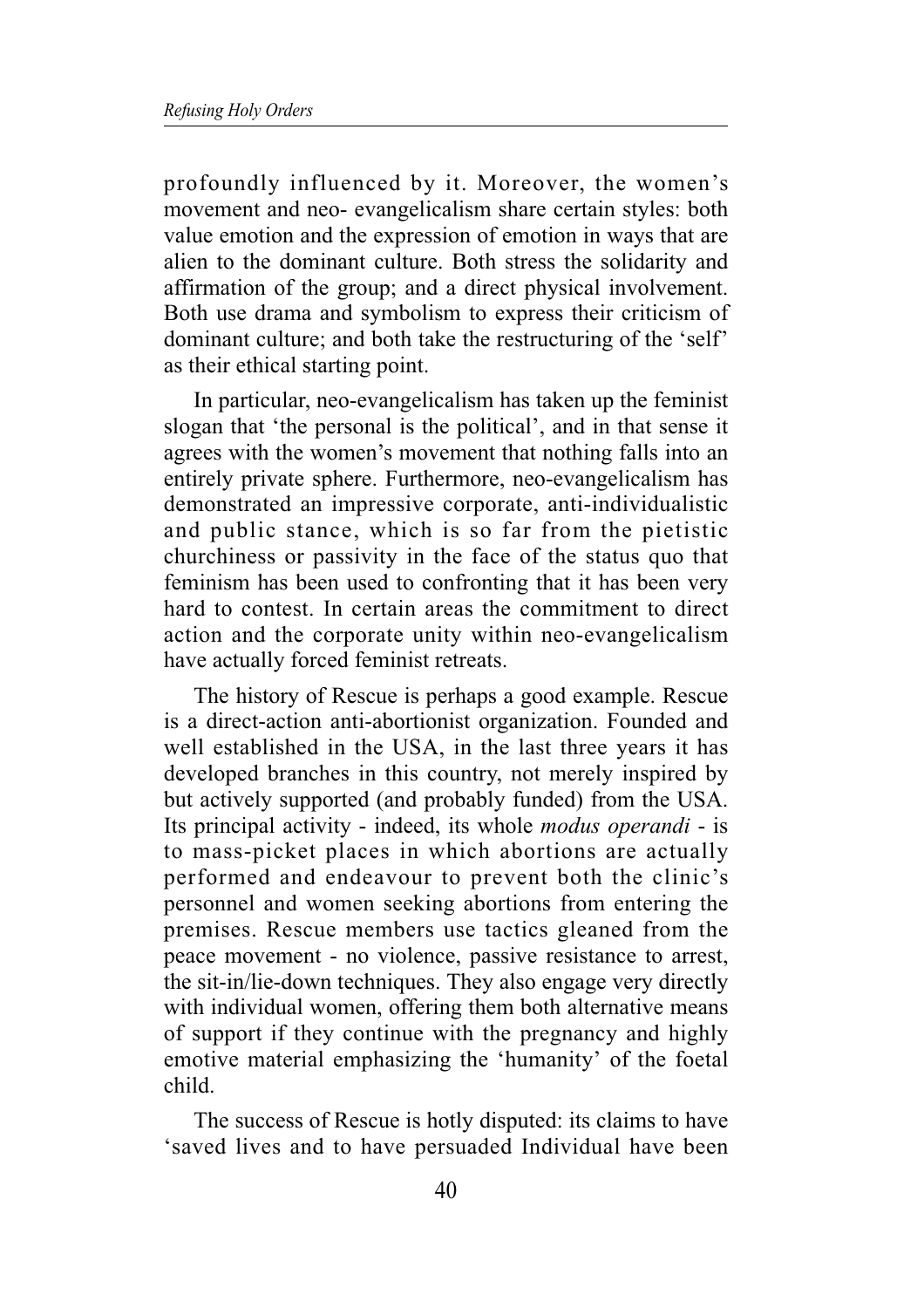questioned both by pro-choice organizations and by the press. The distress caused, however, is not: Rescue members do not dispute it. On the contrary, they insist that an emotional response to abortion is a proper one, that women persuaded by their presence are women who had not previously been given an opportunity to face up to the emotional implications of their choice, and that their choice was not, therefore, a free or complete one. To some extent Rescue has already wrested the direct, street-action, politicized approach to abortion away from the women's movement, which is increasingly forced to defend abortion from a bourgeois individualist, or 'civil rights' position: to use the rhetoric of 'privacy', to repudiate the politics of feeling and experience, and to work more within the traditionally middle-class liberal parliamentary and lobby tradition, thus distancing the movement still further from a mass constituency and from working-class women. Feminist and pro-choice writers have increasingly acknowledged ambivalence around specific choices to abort in a way that would have been unacceptable ten years ago; the tone of much feminist writing is now apologetic and exploratory.

In a different form, the same thing is happening within the campaigns around representation and, particularly, pornography. In the late 1960s and 1970s Mary Whitehouse and the National Viewers' and Listeners' Association - in a campaign that was overtly puritanical - saw themselves as defending already existing standards, as the humble but loyal members of an existing Establishment under threat from wild youth and dangerous commies. The NVLA explicitly distanced itself from feminism, and from the style of feminist politics- indeed, it saw and presented feminism as the enemy: as anti- morality and 'family values'. (This was made easier, of course, by the far less establishment and respectable image that 'Women's Lib.' then carried, and by the odd combination of socialist alignment and sexual libertarianism within the early Women's Liberation Movement.)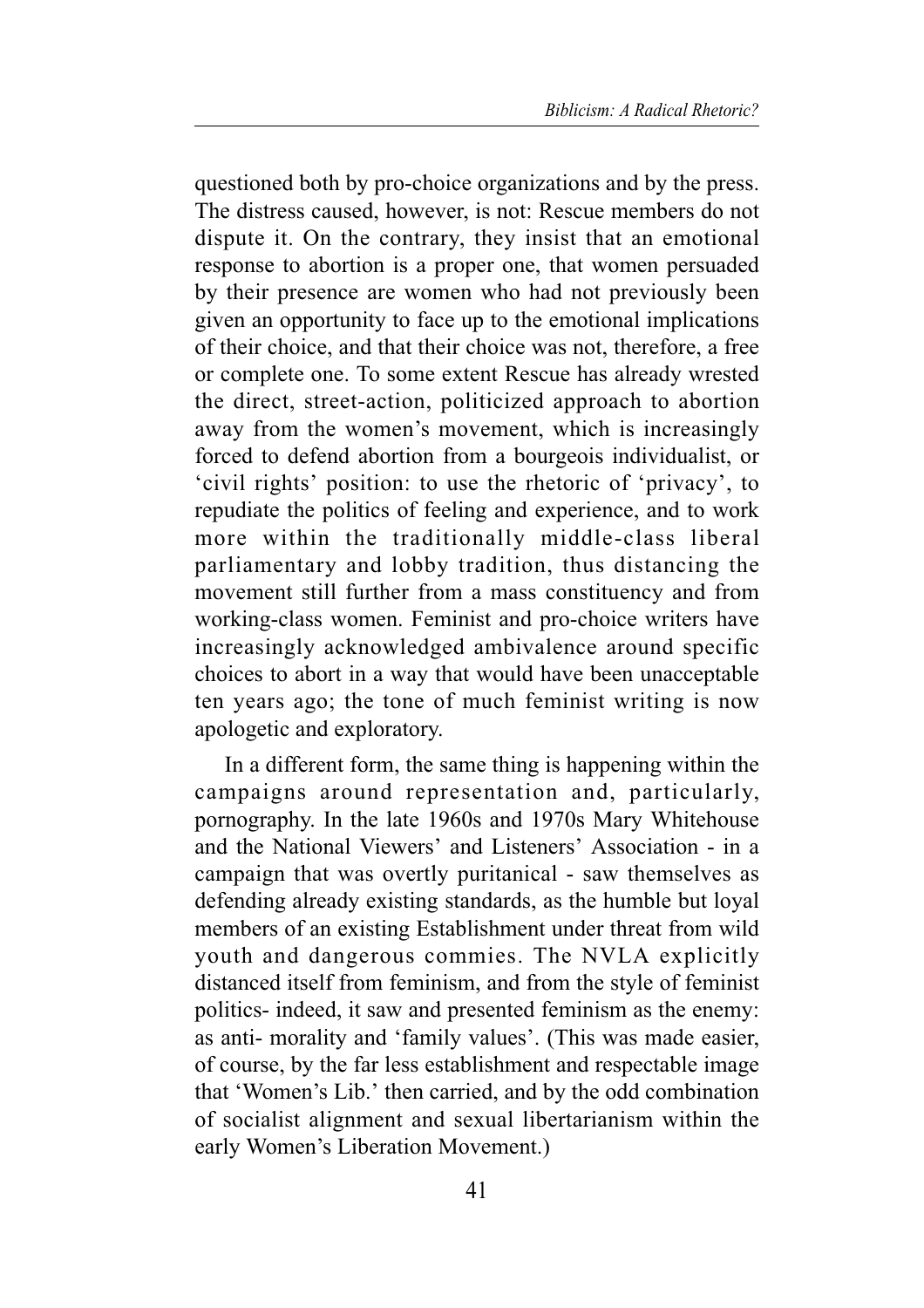The newer evangelical-based coalitions, however, do not present themselves as the supporters of an existing Establishment, as the allies of present governments, but, on the contrary, as *the* radical movement for change, and as the providers of protection for those whom the Establishment has neglected or abused. The effectiveness of their demands for censorship of sexually explicit material has deeply divided the women's movement- between those who are reluctant to be associated in any way with either the language and imagery of the radical Right, or with the use of state apparatus to control and direct appropriate representations of sexuality; and those who, in order to protect women from the assault of pornography, are prepared to use the power and effectiveness of the Right to bring about necessary preventive legislation. The lobbying skills and emotional pressure from the neo-evangelical Right have forced into the public arena differences and antagonisms between feminists which had previously been contained; and has further weakened the capacity of the women's movement to develop a united front, or an effective voice, on this extremely difficult issue.

The reader may note in all this a kind of sneaking admiration for the techniques and power of the neoevangelical movements - or, at the very least, a real respect for a worthy enemy! There may be some truth in this, but both as a socialist feminist and as a Christian myself I am profoundly convinced of the dangers of these neo-evangelical movements and very much aware of how deftly they exploit and utilize the socially constructed inferiority of women.

*First*, despite the rhetoric of 'freedom in Christ', neoevangelical movements are highly authoritarian. Moreover, because the source of the leadership' authority is initially 'charismatic' - that is, it resides in the personal (supposedly God-given) gifts of the individual leader and is not conferred by the community through any sort of process - it is extremely hard to challenge. The freedom from bureaucracy can also be seen as a version of the tyranny of individualism. This individual charismatic leadership can easily be turned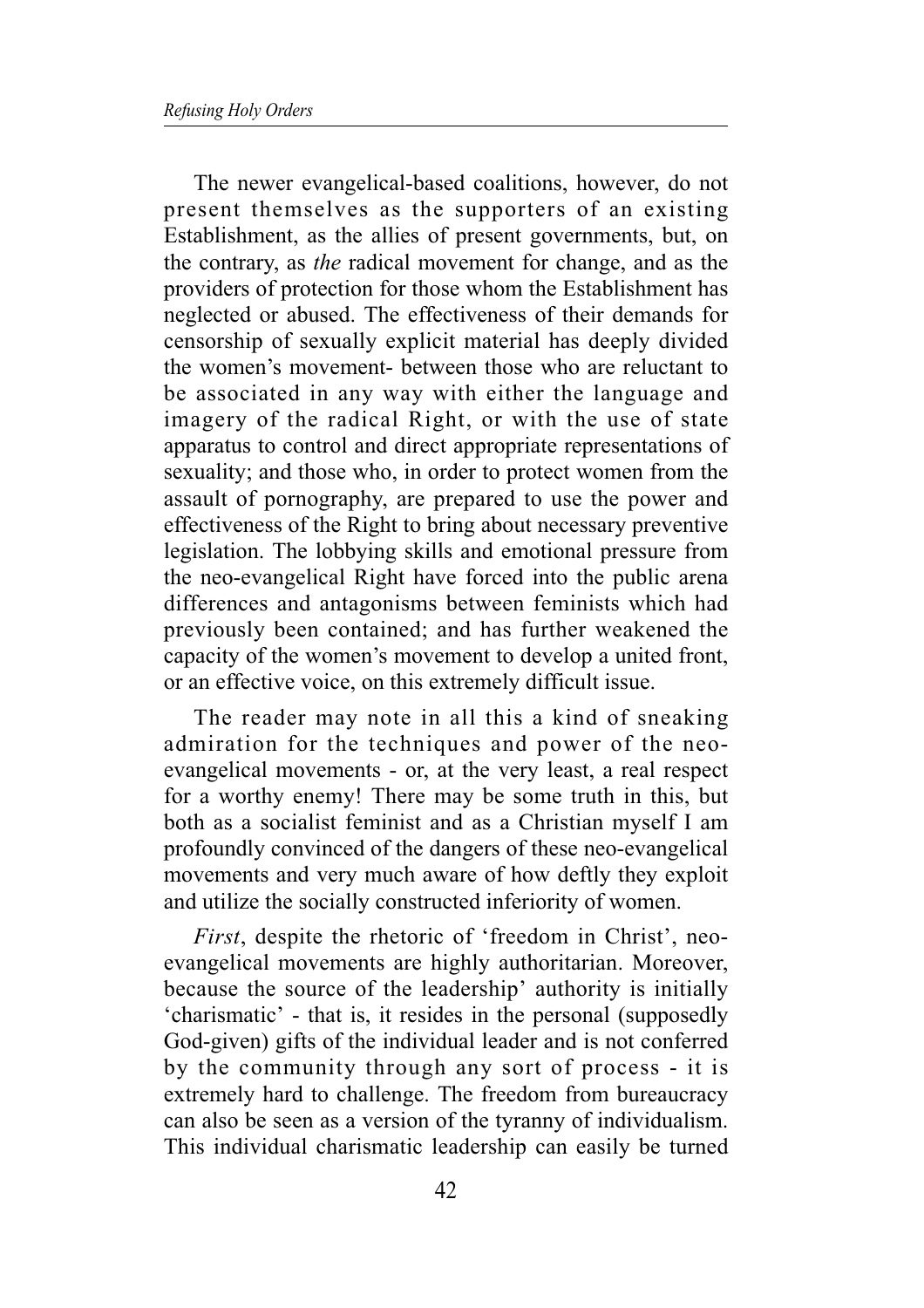into a cult; and it is undeniable that a major evangelist with a substantial following is exposed to certain marked temptations to abuse his power (including - and not only in the USA - the chance to get most unbiblically rich). But although these charismatic leaders draw their initial authority from their own skills and dynamism *as preachers*, they are able to use the authority of the biblical text to strengthen their personal authority. They are the ones who choose what sections of that text their followers will hear, and they have the power to interpret them. This ability to dictate the content and the interpretation of the preached text is necessarily increased by tele-evangelism, where the 'congregation' necessarily becomes completely passive; and by the mass rally, where the control and emotional manipulation of eve lies so powerfully in the hands of the organizers.

In this sense the authority within neo-evangelicalism does not really lie with the Bible but with those who claim and have the authority to interpret it. This authority is, of course, identical to the most oppressive articulations of the Roman Catholic magisterium, and the claims of Papal Infallibility, but is not in any way contained either by a long and carefully developed tradition, or by 'constitutional' or formal limits. While the authority of a non-answerable leadership presses heavily on the freedoms of all the members, in this context it especially limits women, because the biblical authority which the individual leaders claim is usually very directly based on both the Old Testament and the Pauline writings: that is, it prefers (along with most other sections of Christendom) those elements of the biblical text which are most strongly opposed to any significant leadership role for women.1

This brings me to a *second* serious danger for women within these sections of Christian practice. Like all fundamentalisms, the neo-evangelical biblical readings are highly selective, not to say peculiar. I, no doubt, like everyone else, bring my own critical interpretations to the biblical text, but it is hard to find a reading of the Bible which does not strongly suggest that the Old Testament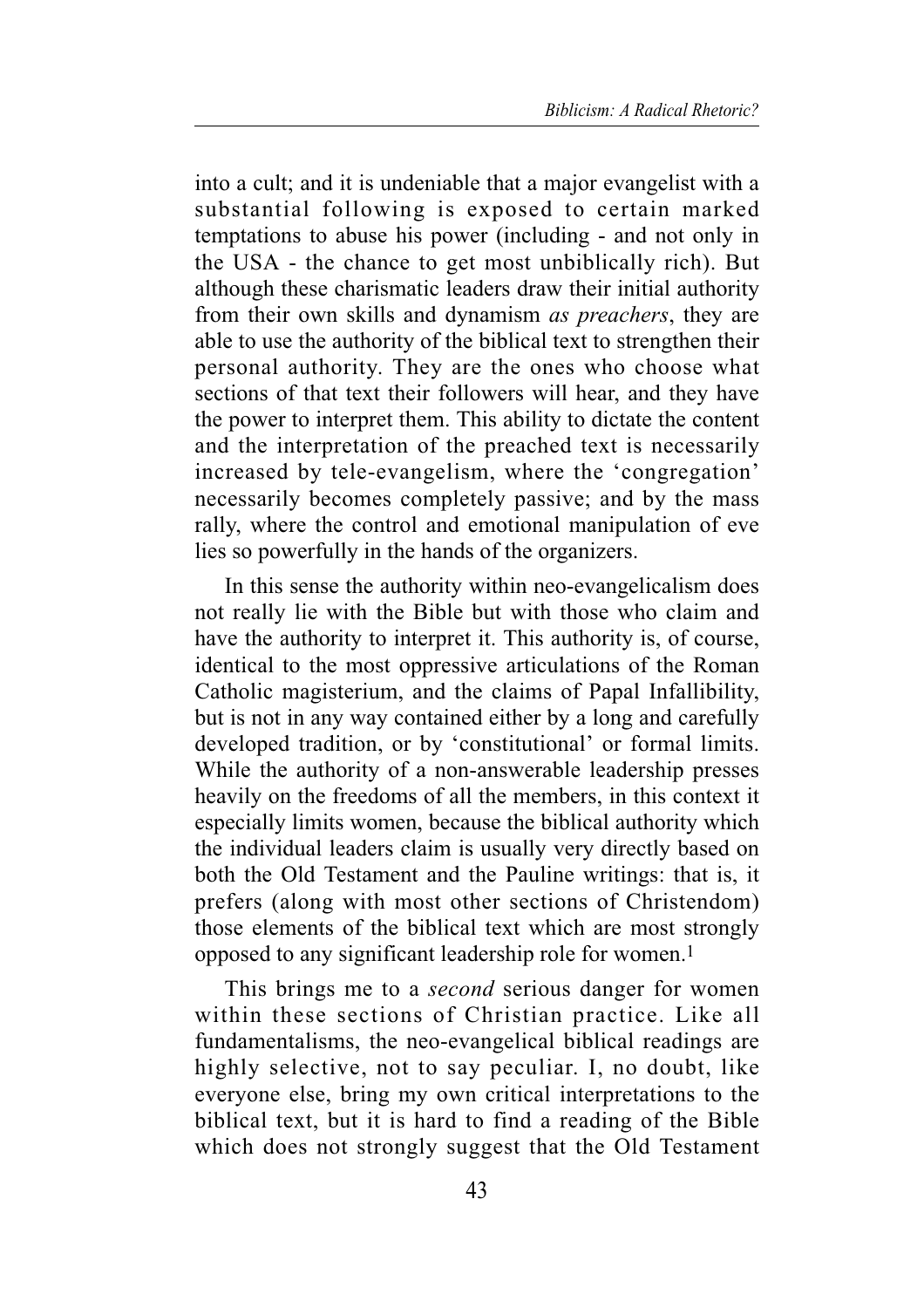condones polygamy and the New Testament is highly critical of - if not actually 'anti-' - the concept of the family. Taken as a whole, the most serious moral offences - those most consistently condemned - in the biblical texts are (a) ritual pollution, including breaches of the complex dietary laws; (b) usury (lending money on interest); (c) allowing state institutions too much power; and (d) standing in judgement on one's neighbour. None of these figures in the popular discourses of neo-fundamentalism. Or - to put it another way - the biblical text is absolutely clear that the consumption of prawn cocktails is totally contrary to the Law of God, while homosexuality is barely mentioned and the few references to it are contradictory and uncertain: this is not what one would glean from the public pronouncement of neo-evangelicalism.

The bulk of the biblical texts are not, in fact, a series of moral injunctions; they constitute a large and complex but highly artful body of different writings - narratives, poetry, and curious genres not easily decoded today. However, ambivalence, sophistication, artistry are not very amenable to an authoritarian teaching ministry whose principal medium is the extended sermon. It is easier to break the text into small manageable chunks, and to focus especially on those that provide direct ethical directives. A great many of these, as it happens, are strong expressions of patriarchal domination. Thus it is much easier, in the context of a charismatic harangue, to claim Pauline authority for the self-confirming directive that women should not preach, or lead than it is to present the complicated delicate stories in which women are both commanded to teach and obey that instruction. Or the narratives that, while not directly mentioning women, make it clear that the power of the spirit is free to fall on anyone it chooses.

For example, the Creation mythologies represented in the first chapters of Genesis are actually rather complicated. In none of them do women exactly emerge shining with divine glory compared to men. However, a full reading makes it clear that the simplifiable statement that Adam shall have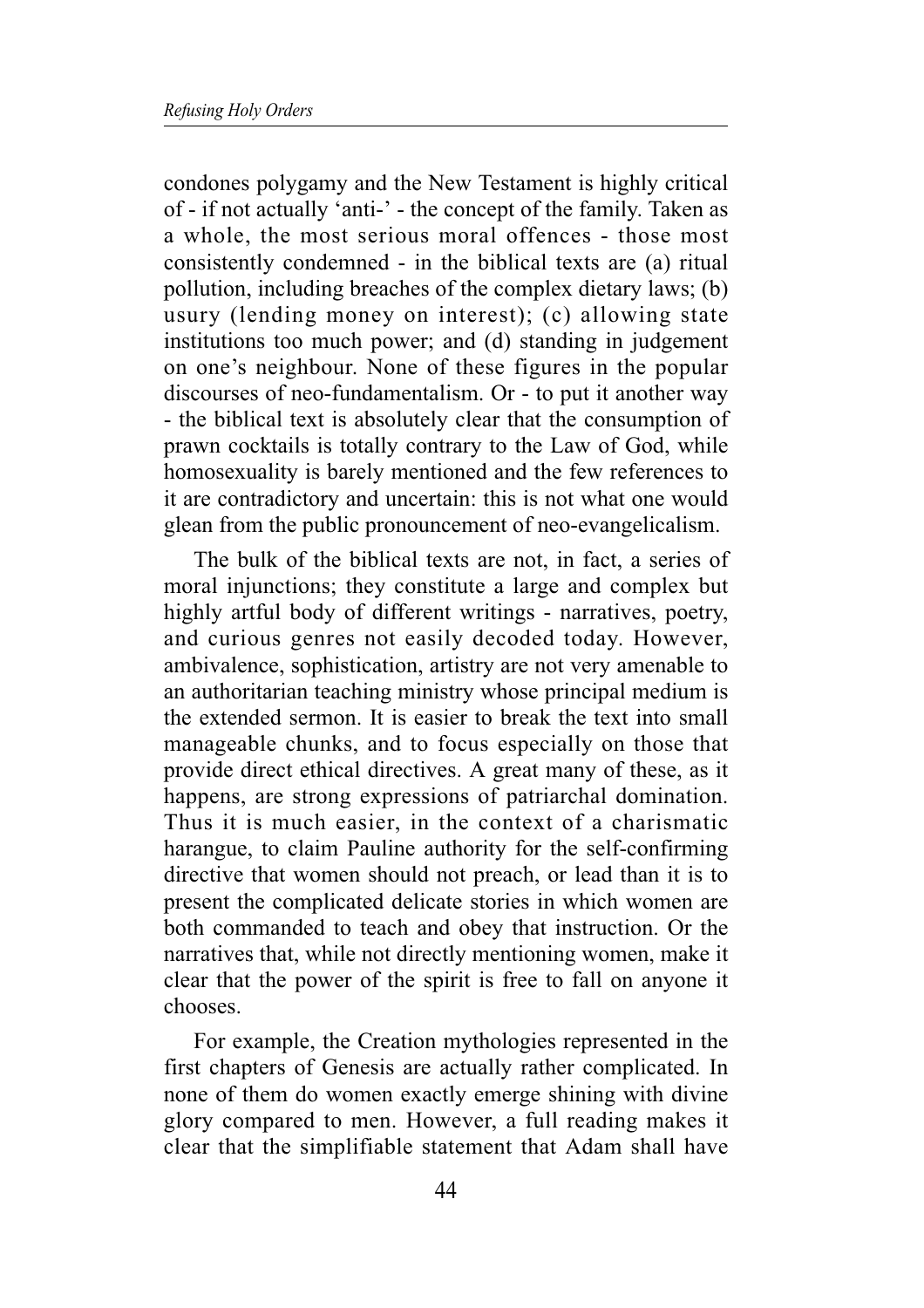dominion over Eve because she has been so wicked is not the only moral to come out of the story. Nevertheless, it is about the only one that can be reduced to a direct and usable authorized quotation about how people 'ought' to behave. Even if one accepted in the first place that these Creation narratives are an adequate scientific account of the beginnings of the universe supplied direct by God for the moral edification of humanity, one would still not have to make this the central reading. Neo-fundamentalism, however, does make that claim, for reasons that are not inevitably dictated by the texts.

To summarize: in the first place, the biblical texts are undeniably patriarchal texts; in the second place, reduced to such a reading, they allow even less space for women's autonomy and authority than they might be persuaded to in a different context and within a different exegetical framework or impulse of interpretation. (A feminist exegesis, for example, produces entirely different readings of the same biblical texts. See, for example, Elizabeth Schustler Fiorenza's *In Memory of Her* [1986].) If women are persuaded to accept evangelical types of biblical interpretation as the only route to salvation, their integrity and self-valuation are inevitably going to be seriously damaged. Moreover, their capacity to make common ground with other women, to see a shared interest, is going to be undercut.

*Thirdly*, the emotion that is released within neoevangelical Christianity is emotion for its own sake. Although it is highly valued, it is valued not as material for analysis but simply as 'proof' of the presence of God. In this sense it is not even 'owned' emotion. The strong sense of identity and desire for change the women have gained through the recognition of the strength of their own emotion and the power of its expression is short-circuited; it cannot be used to any practical or even psychological end. Members of these sects would deny this latter statement, of course; the emotion, they would argue, does indeed lead to self-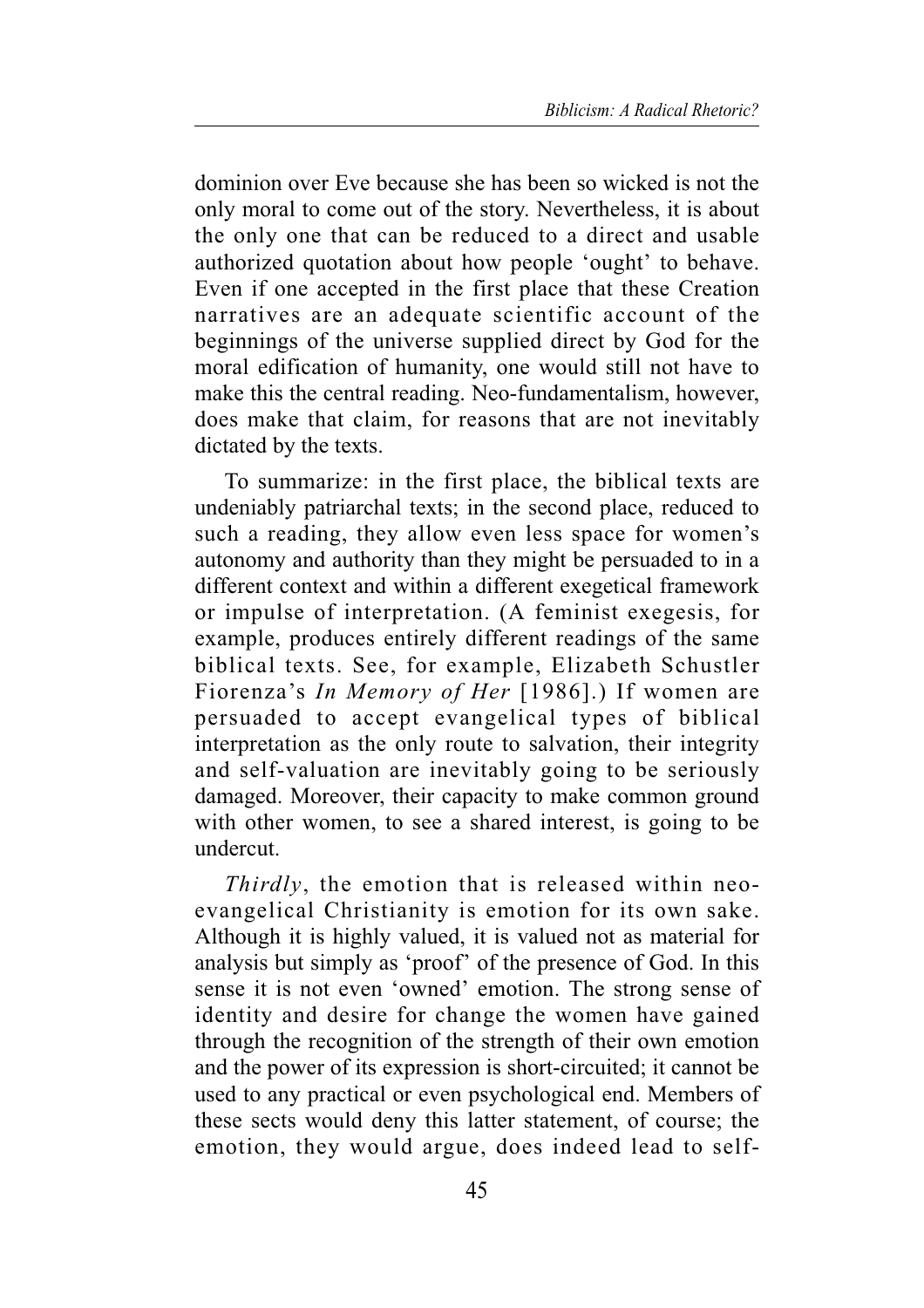recognition and a desire for change (repentance and conversion); but since the recognition is of one's self as an individual 'sinner' and the change is to be 'born again' - an experience which is both infantilizing and separates one from the community of other women - this seems unreassuring. Within the linguistic imagery of a male God and a correct feminine response, ideas of letting God take control, giving one's life to Jesus, submission and obedience, such validation of the emotions seems suspect.

But most seriously, this combination of dependence, submission to authority and transcendent certainty, which seem to be the principal factors in the success of these religions, leads to an almost desperate avoidance of difference. This is particularly dangerous when so much of the agenda is personal. Neo-fundamentalism's twin obsessions with Satan and Sex (neither of them, it should be stressed, remotely central to biblical teaching) lead very easily to a frightening level of self-righteousness and judgement. Difference is too quickly labelled deviance: the rabid homophobia of neo-evangelical groups is a frightening demonstration of this; and the 'divine authority' with which it is propagated allows space for seriously aggressive anti-gay activity. Responses to AIDS as God's judgement, Jews as 'Christ-killers', people of different ethnic origins as pagans (hence demonic) and feminists as unnatural (where 'natural' is given the added weight of being *also* simultaneously supernatural) all show the difficulties in handling difference either of choice or of personal identity with any tolerance or breadth whatsoever. It is from these perspectives that neofundamentalism enters the political arena, in direct competition with both Left and liberal progressives; and it is here that it becomes dangerous not just to women who find themselves involved in such cults, but to women more generally.

The radical Right challenges the liberal position of individual freedom and the right to difference on the grounds that our lives do not properly belong to ourselves, but to God;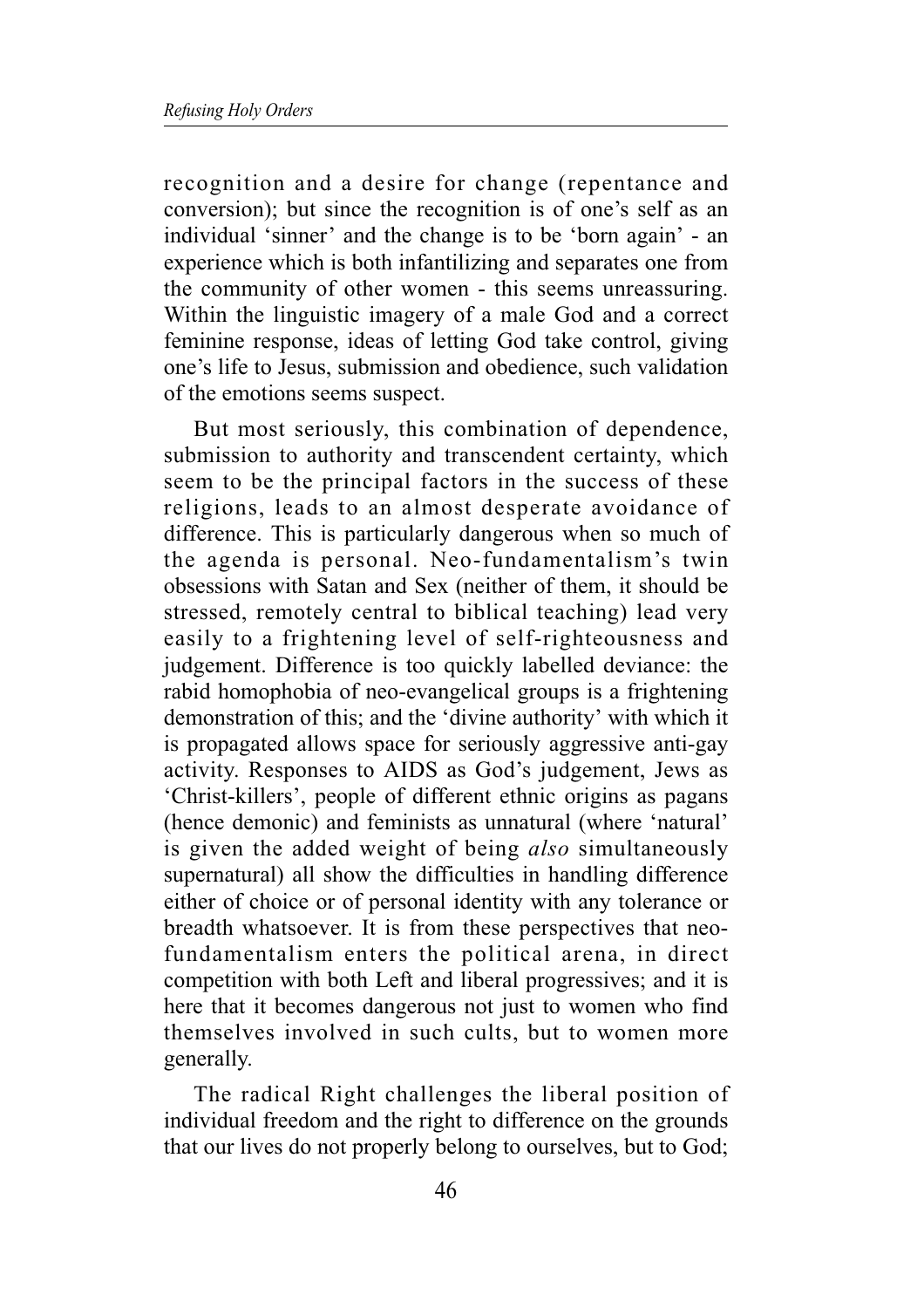and if we will not admit this and hand ourselves over into God's power, as interpreted by the authorized cult leaders, then we are damned anyway, so there is no particular need, or even point, in treating deviants or their ideas with respect. The challenge to classic socialism, however, works on exactly the opposite premiss: it is only the individual who sins, not the structures which are outside the business of the divine. For as long as they have not acknowledged the Kingship of Christ they are sinning; therefore their claims to collectivity are part of sin. Their corporateness is therefore satanic and calls not for tolerance, understanding or negotiation, but for confrontation.

Because of the authoritarian structures of leadership, the very real feelings of power and personal security generated by the sense of being 'saved' can be exercised only as power over others. And this power is entirely justified as being for the others' 'real' good - or, at least, for the good of their innocent children, who will otherwise be murdered in the womb, sexually depraved or (at best) left godless and damned. Last year at the Wembley Praise Day, Noel Stanton, an American charismatic leader, addressed a 25,000-strong crowd with the words: 'You are not meant to sin; you are not meant to be a moral cripple... you are meant to rule!'

There is a sense in which neo-fundamentalism brings back into the political arena precisely those elements that the feminization of religious experience, under earlier capitalism, attempted to remove. By privatizing - or domesticizing ethics and spirituality, and by maximizing gender difference (the whole argument of separate spheres, the moral and spiritual superiority of women which needed protection from contamination in the 'real world', and so forth), Victorian society succeeded to a considerable extent in eliminating awkward Christian social principles from the capitalist workplace and international power-broking. The utopian Left's and feminism's insistence that these so-called private issues of morality, and particularly of sexuality, belonged in the political - or public - sphere set an agenda which has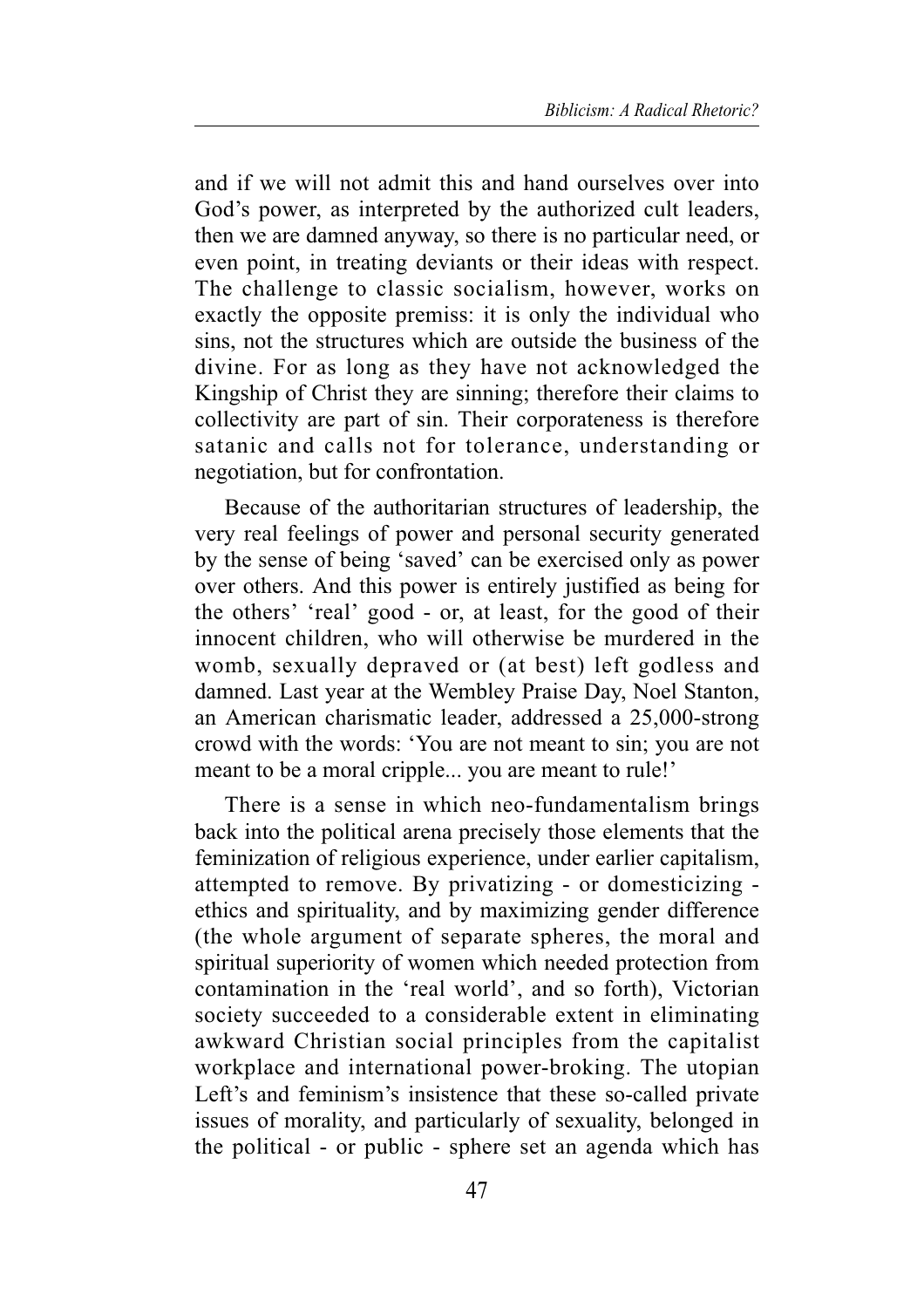allowed the radical Right access to that sphere too. The fact that the political agenda of moral-majority Christians seems so determinedly set by feminism's concerns emphasizes these points.

The problem is that all this might be seen as a rather amusing American aberration were it not for the ideological strength that the radical Right in general can draw from the discourse of neo-evangelicalism: entrepreneurial capitalism-'each man for himself and the devil take the hindmost' - is somewhat lacking in emotive force unless you can actually believe in a devil only too eager to take the hindmost; if you can link individual endeavour to eternal salvation, even at the most subliminal level, there is a much stronger chance of putting your message across.

It is too easy to assume that neo-evangelicalism is a cranky movement, a fairly insignificant articulation of the frustrations and self-righteousnesses of the right-wing segment of the lower middle classes. Although the style and approach of British evangelicalism are not the same as those in the USA, there is dear evidence that the British version is learning fast, its lobbying power is increasing and its influence is growing. Some of Margaret Thatcher's closest advisers were evangelicals - including Brian Griffiths, former head of the Number 10 policy unit. Under her leadership the Conservative Family Campaign, a pressure group of thirtyone backbench Conservative MPs, achieved some notable successes: they wrote the clauses on collective acts of worship and 'predominantly Christian' religious education (both of which must be seen as dangerous to multicultural education) for the 1988 Education Reform Act. They also claim to have been responsible for the clauses removing the powers over sex education from the Local Educational Authorities and handing them over to parents and governors in 1986; and instrumental in getting Clause 28 of the Local Government Act 1988 through the House of Lords.

The Evangelical Alliance, along with Christian Broadcasting Council, Care Campaigns and other neo-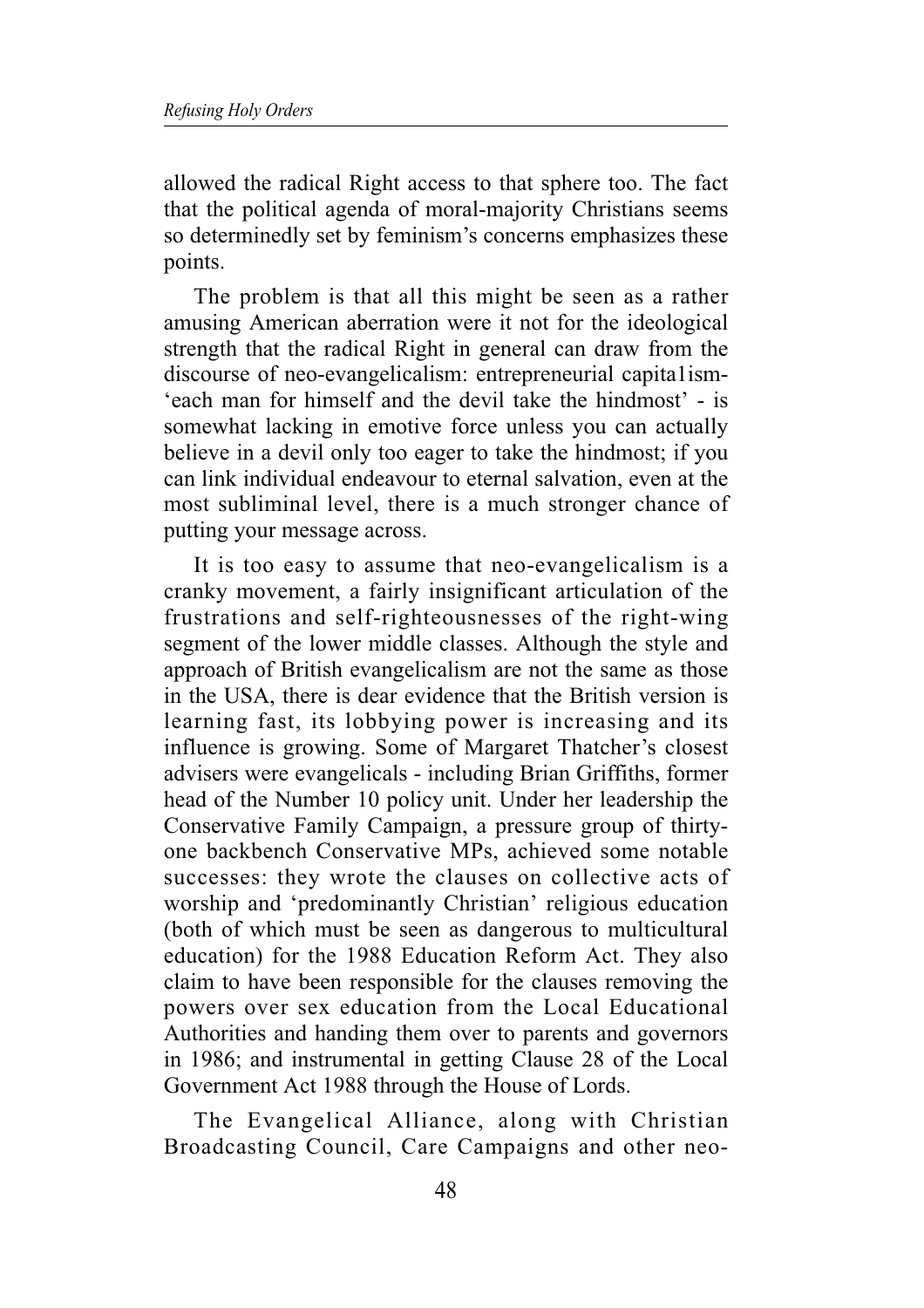evangelical groups, co-ordinated a highly skilful lobbying campaign which has led to the government changing its mind (and its Bill) over the right of religious groups to own television and radio stations. Although the Green Paper proposed not to permit such ownership, the Act not only does allow but also increases the freedoms of religious programmes, particularly in the crucial area of appeals and advertisements. One company, Vision Broadcasting International, has already been granted a licence for transmitting on cable television; and one, United Christian Broadcasters, has a radio licence.

More overtly political is a new group called the Movement for Christian Democracy, launched at the end of 1990 by Ken Hargreaves MP (Conservative) and David Alton (the Liberal Democrat responsible for one of the Private Members' Bills aimed at curtailing the 1968 Abortion Act). The MCD, which already has over 2,000 members, aims for 15,000 within the next two years. Its programme is clear: it intends to 'deliver the Christian vote' at elections to individual candidates who will endorse and support its objectives. It is a known fact that a very small, committed block vote can have a major effect in marginal constituencies. Although in theory the group could support members of any party, in effect it will be an anti-Labour organization for as long as the Labour Party continues to support women's right of choice over abortion. The potential power of such organized voting cannot long escape the attention of aspiring politicians or political parties.

Thus no sneaking admiration for tactical skills, based on placing apparent political and personal power in the hands of those more used to the experience of powerlessness; nor any understanding of the frustrations and powerlessness which lead individuals into right-wing neo-biblicist movements, can blind us to the real threat they present. A newly powerful radical right wing, drawing its strength from individualist populism, will support and encourage such an ideology. Ultimately, a right-wing government will find it in its interest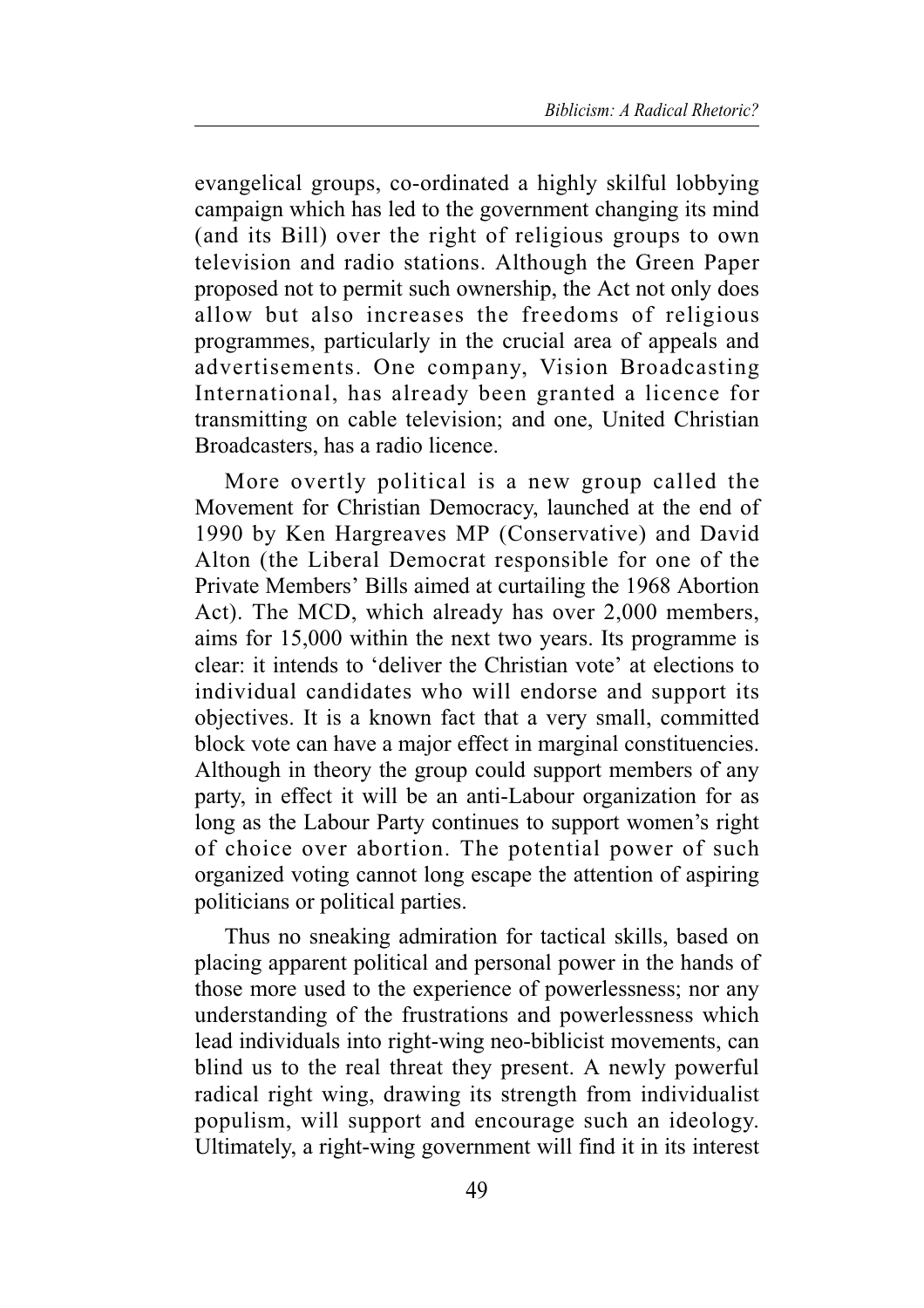to buy the support of such groups with titbits of sexual and other repressions, because these are not its ultimate concern. None the less the Left, and feminism in particular, must not ignore the high prestige that such cults can confer on their members, nor the potential and actual rhetorical force of the biblical texts.

A feminism which empowers (however relatively) liberal, educated bourgeois women, economically and socially, without similarly engaging with the structural disempowerments of less privileged women, will not be able to contest the threat to our freedoms which neoevangelicalism imposes. There is an urgent political need to understand the hold that such movements exercise rhetorically and literally, and to think more creatively about ways of challenging them.

#### Note

<sup>1.</sup> Within the Church of England it is interesting to see the new alliance between the traditionally polarized Catholic and evangelical parties in opposition to the ordination of women to the priesthood. While one group has a fundamentalist approach to scripture, the other has a similar approach to the historic tradition of the Church. Both have a more authoritarian understanding of Christian leadership than the liberals. It is also interesting that although the independent black-led Pentecostalist Churches have many superficial points of style in common with the neo-evangelical groups, one of the conspicuous differences is their openness to female leadership; this springs, in part, from their very different - and much less static- understanding of the Bible and its authority. Nothing in this chapter is meant to be applied directly to black Pentecostalism, which is a completely separate phenomenon.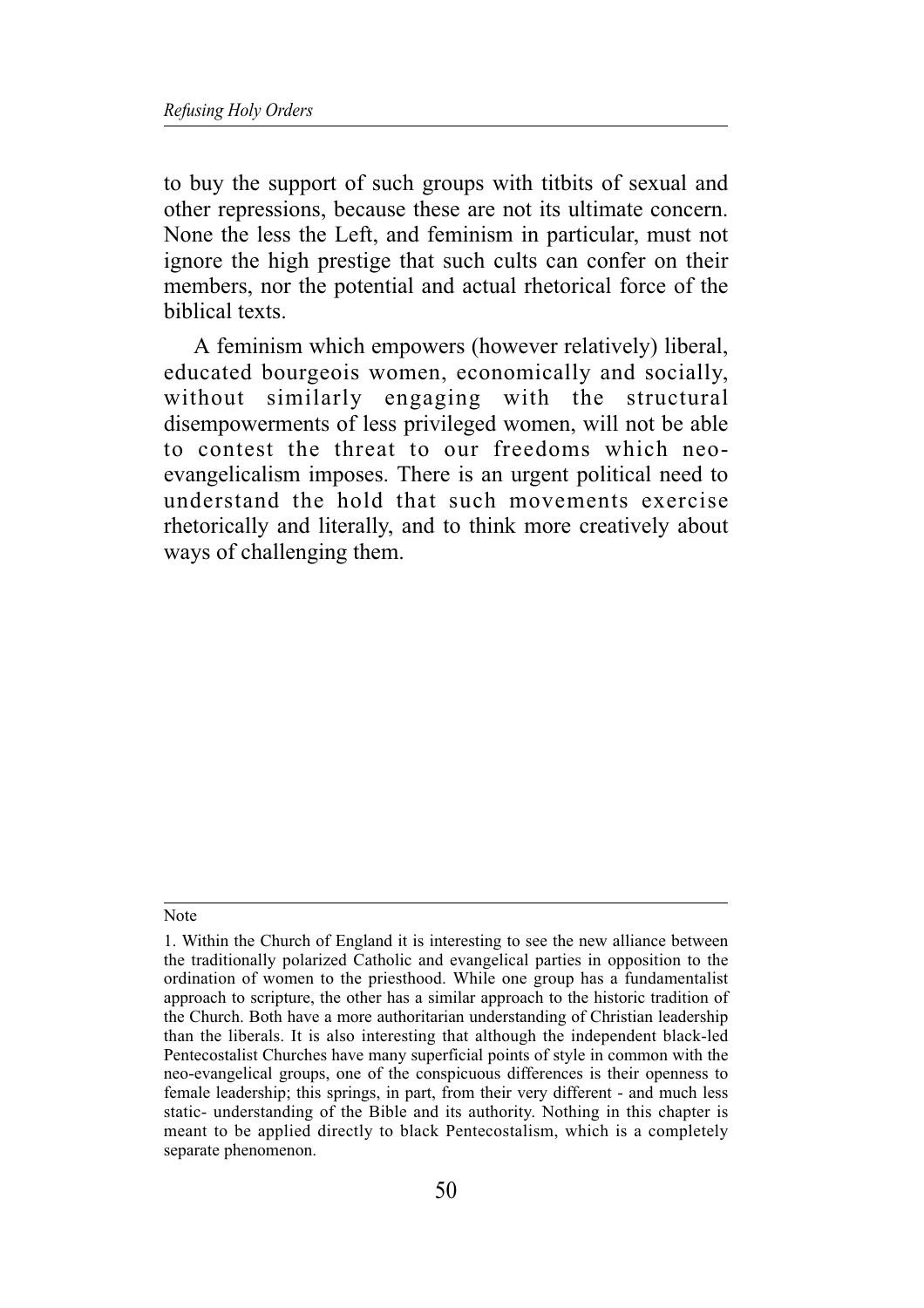# *Women and the Inverted Pyramid of the Black Churches in Britain*

*Elaine Foster*

Historically, there has been a dramatic rise, both<br>quantitatively and qualitatively, in the participation of women in the Black-led Churches in Britain. There has not, however, been a corresponding rise in women's access to the positions of power within the church hierarchy. This chapter traces the historical background and the present state of inequality between women and men within the British Blackled church structures, and uses material from interviews with women church activists to assess the conflict.

#### *Beginnings*

There is a clear correspondence between the number of women present in the initial stages of Black-led Churches and the general pattern of migration from the Caribbean to Britain. It is generally believed that men were the first to migrate, followed by spouses, and then later, children. For example, in 1955, 62 per cent of those migrating from Jamaica, and 85 per cent of those from Dominica, were men. By 1960 this had dropped to 57 per cent and 59 per cent respectively. The number of children arriving from Jamaica rose from 331 in 1955 to 2,430 in 1960 (Davidson, 1962).

By the early 1960s, the sexual levels of migration began to even out - a result of several factors. Not only did spouses and female dependants increasingly arrive to join male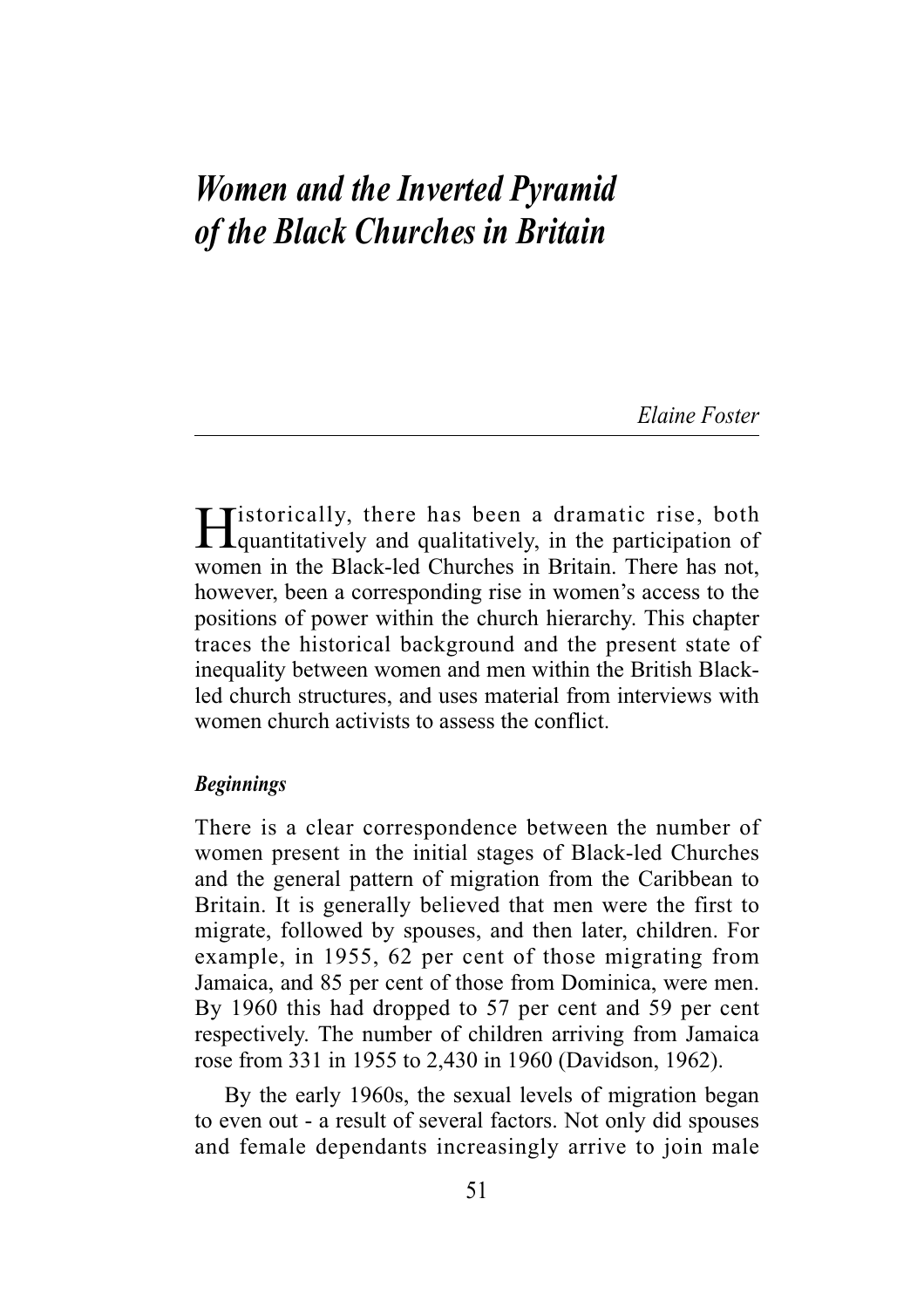relatives, but more independent women came, for example, to study nursing. There was also the combination of a high birth rate amongst West Indian women, most of whom were of childbearing age, and a relatively low death rate amongst this population.

Church membership mirrored these developments. Between the early 1960s and the end of the 1970s there was at first a steady and then a rapid increase in the number of converts and members added to many Black-led Churches. A number of sources discuss the gender breakdown of church membership. Malcolm Calley, in his study of the male/female composition of Black-led Churches in the 1960s (1965), stated: 'It is only since 1961 that they [the churches] have started to acquire the preponderance of female members characteristic of them in the West Indies.' Photographs of that period show both that women were gradually outnumbering men, and that they were active members.

Finally, in my interviews with the women themselves, several were able to recall the large number of women in their church groups and to point to their significant involvement in the prayer band, the choir and the growing Ladies' Auxiliaries - aptly called, in one organization, the Ladies' Willing Workers Band, and in another the Ladies' Missionary Band.

All the women I interviewed had been church attenders and often active members in the Caribbean before they came to Britain. One woman claimed that in the Caribbean, 'Everybody went to church.' Although this is not entirely accurate, it is true that religious activities, whether they were church- or sect-related, were part and parcel of the communities' *modus vivendi* and *modus operandi.*

Many women had been taught that Great Britain was the locus of all Christian activity, so the desire to continue to attend church in such a Christian country was natural.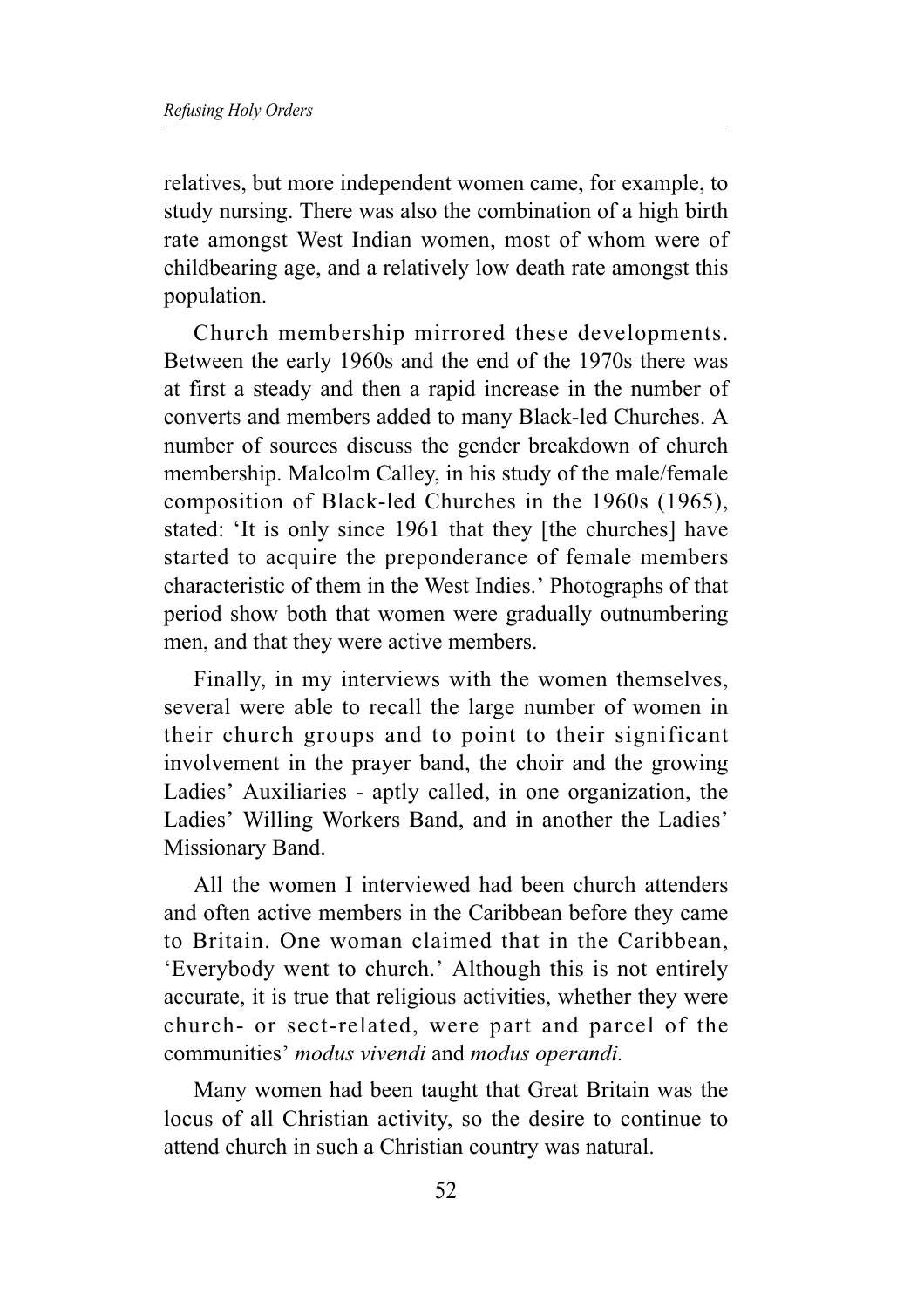# *The Inverted Pyramid*

I would like to offer the following, based on the extent to which women have made the Black-led Churches their own, as a model of the relationship that exists between male and female church members. The model consists of two pyramids: one is upright, the other is inverted. They are superimposed on one another. The first pyramid is inverted and represents the 'female' Church. In this pyramid lies the spirituality, the life-giving and life-sustaining nature of the Church. The second is the upright pyramid. It represents the Church in all its patriarchal and hierarchical glory, and contains all leadership, juridical and priestly roles.

The first pyramid is inverted to represent the vast number of women actively involved in the spiritual life and upkeep of the churches. Regardless of how the men consider their own positions in the organizations, there is a sense in which they hold those positions only on the approval of the women. There is a silent collusion regarding this, one which is accepted by both sides. This mutual collusion results in a sense of agreement and avoids conflict.

There are many ways in which the women, if they wished, could defy, 'usurp', paralyse or neutralize the men within these organizations, 'but for the grace of God!'. When asked: 'What do you as women do in the Church today?', many of the women listed a large number of activities, but above all, as one woman said, 'Oh my Lord! We run the Church.' Others explained this:

> 'I'm local director for my church [Youth and Christian Education]. I'm assistant District Ladies' President, I'm on the District Youth Board, I'm in the catering department, sing in the choir, prayer band leader... Take, for example, the prayer band - how many men would you find in it? Two, and maybe about twelve, sixteen women.' 'They make the major contribution to the upkeep of the church, if it OK [sic] for them to be prominent in their finance [sic] and their presence, why can't they make major decisions?'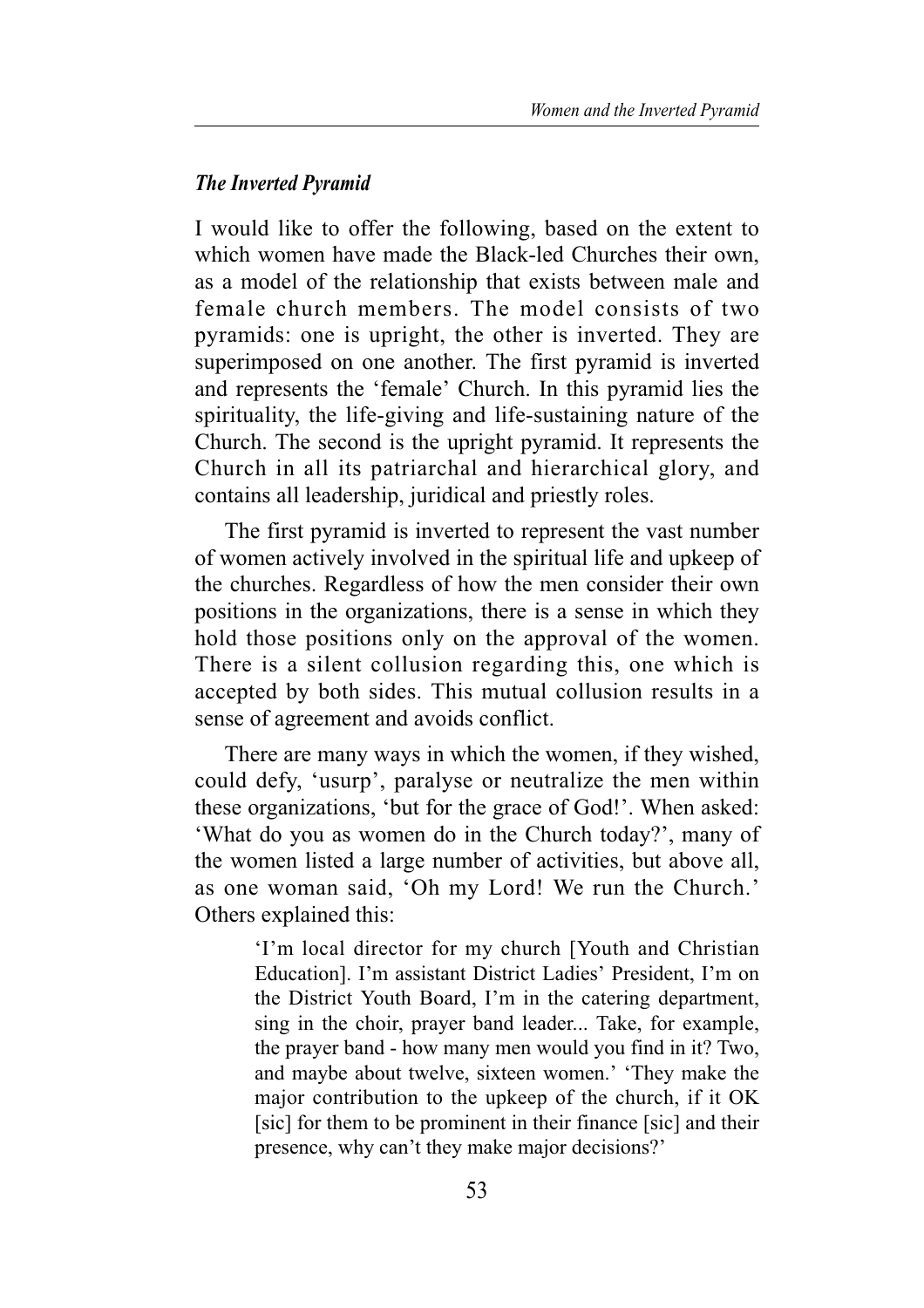'If you take away the women from the church you wouldn't have anything left.'

The following list of activities spans the pastoral work of one woman pastor. It is unlikely that any of her male counterparts would be involved in such a comprehensive way with his congregation:

> 'When I'm not preaching, I'm cooking. When I'm not cooking, I'm sewing. When I'm not sewing, I'm visiting. When I'm not visiting, I'm praying, and my whole life is a life of work wrapped up in God. And socially, because you know I like to do a bit of community work. I go visiting the old people, say a word of comfort to them. It makes my life worthwhile living. And without that I don't think I am a Christian.'

The concept of women running the church, but men leading it, seems common in Caribbean women's understanding of the dynamics of their relationship with their men. The Jamaican poet Louise Bennett calls it the 'cunning' of the Jamaican oman. As she notes in her poem 'Jamaica Oman':

> Jamaica oman cunny, sah! Is how dem jinnal so? Look how long dem liberated An de man dem never know! Look how long Jamaica oman - Modder, sister, wife, sweetheart - Outa road an eena yard deh pon A dominate her part! Jamaica oman know she strong, She know she tallawah But she no want her pickney-dem Fi start call her 'Puppa' So the cunny Jamma oman Gwan like pants suit is a style, An Jamaica man no know she wear De trousiz all de while!

In a critique of Bennett's poem, Dr Carolyn Cooper comments on the relationship between males and females in Caribbean societies, where 'Cunning rather than overt male/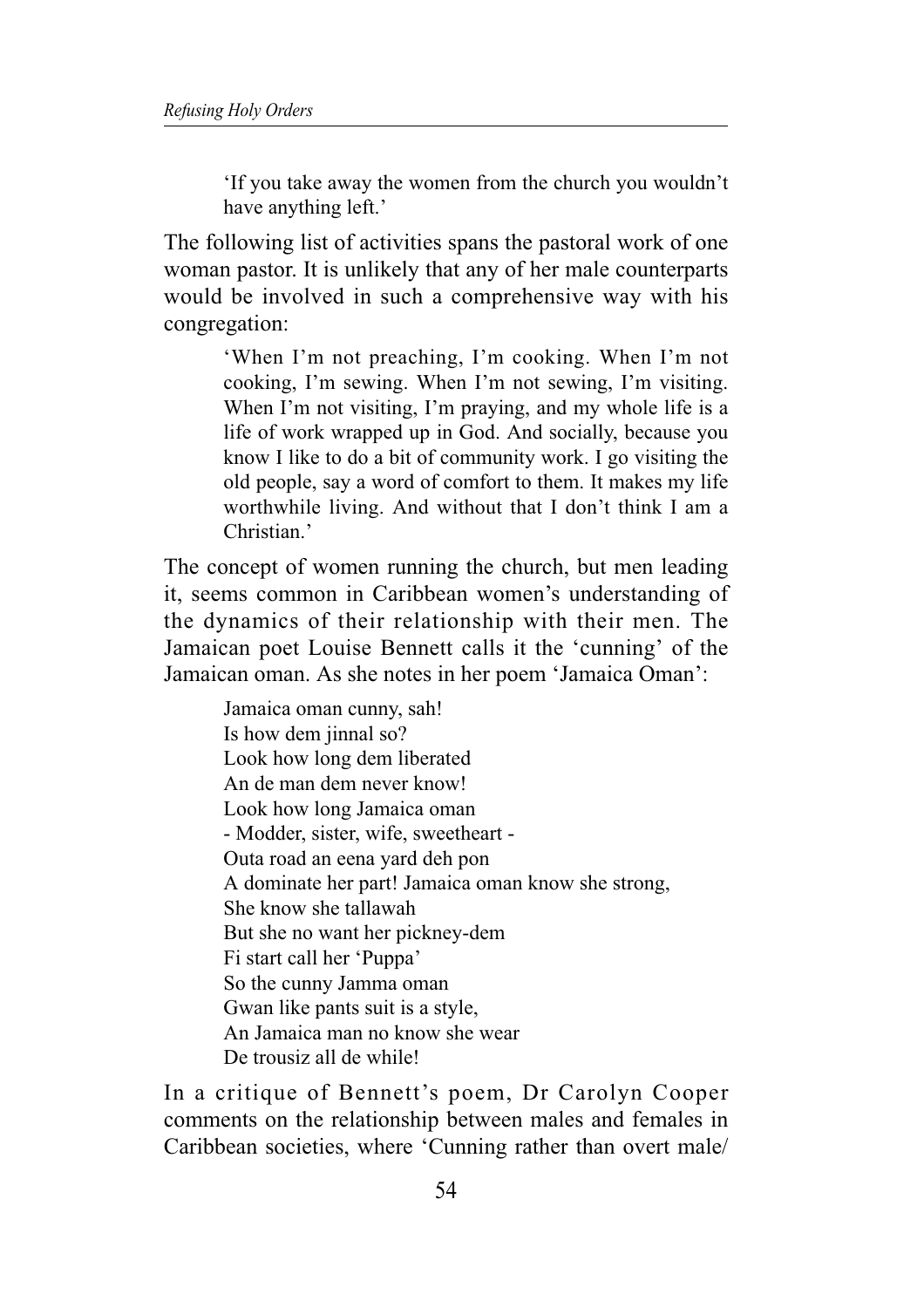female confrontation is the preferred strategy for maintaining equanimity' (Ed. Kwesi Owusu, 1988).

In these terms, it appears that the women are more concerned about the survival of the community than about who leads or manages the organization. Dissent and instability must, therefore, be avoided. But there is a benign conspiratorial knowing among the women that without them the churches 'would not exist'!

Implicit in the voices of these women is a modest selflessness. They saw their involvement in terms of what they were 'called' to give, as a God-given responsibility. Therefore, these responsibilities were to be executed with grace and humility:

> I'm not my own, I'm not my own Saviour I belong to thee, All I am and all I hope for, Saviour let me walk with thee.

#### *Women's Influence in Black-led Churches*

A Black-led church community in Britain is made up predominantly of Black women. The estimated percentage of women in Black-led Churches given to me by different church leaders varies between 65 per cent and 95 per cent. These women sustain the churches. Some of the departments - the Sunday schools, the Youth and Christian Education Departments, the choirs (which are commonly known as auxiliaries in the churches) - should rightly be defined as the foundations of the organizations. Historically, these 'auxiliaries' were the places where the women's labour and influence were most obvious.

From very early on, the women were the inspiration and the workforce behind the Sunday schools. Many of the young people who were recruited to the Sunday school were the children not of church members but of people who, while themselves not church attenders, thought that it was necessary at least for their children to attend Sunday school. Out of this band of children and young people, many converts were made to the developing churches.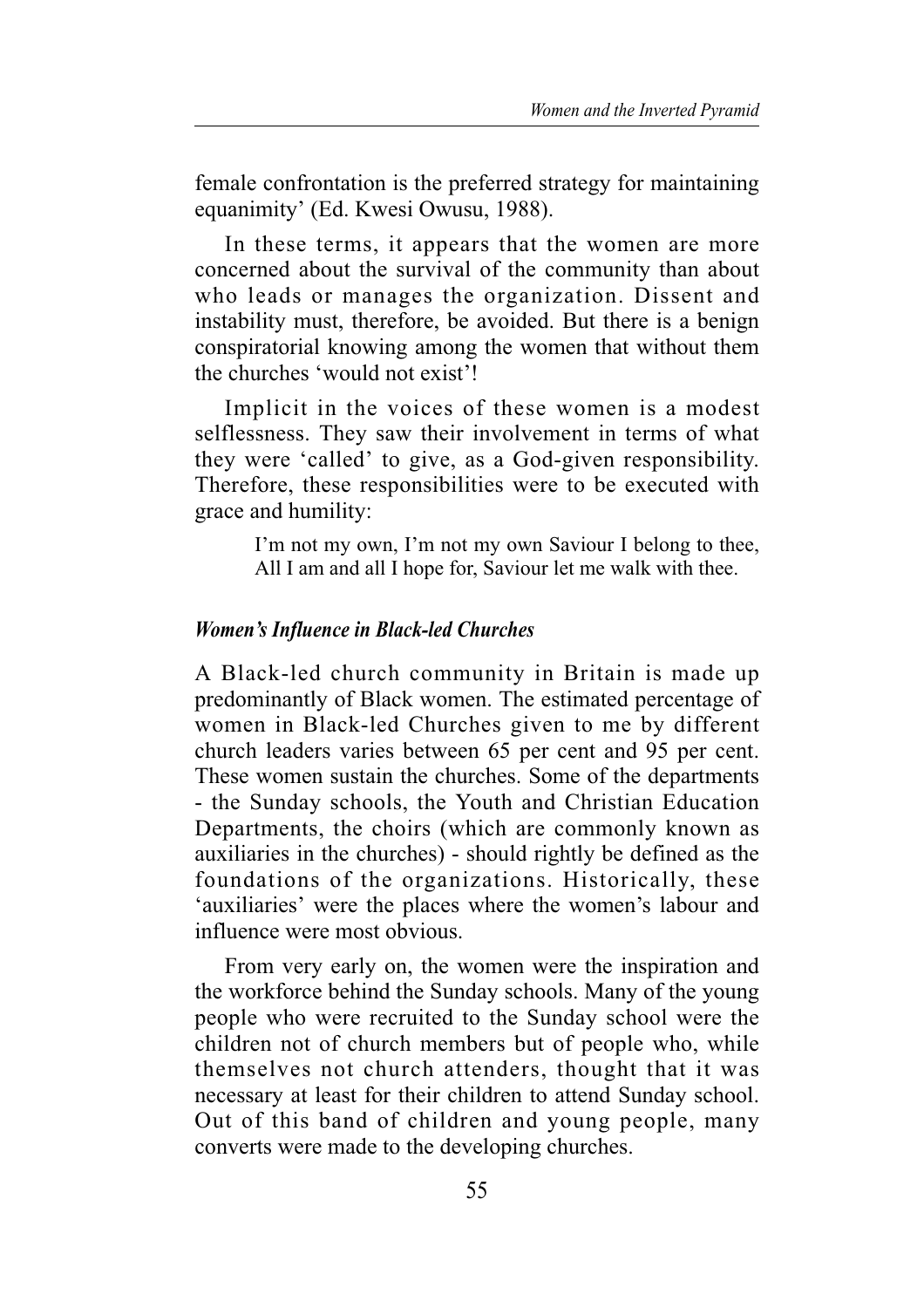The other youth and Christian education activities in which the women led the way included contacting the families with new-born babies to be blessed, the Youth Camps, Youth Weekends, Training Workshops, Youth Conventions and Youth Clubs, to name but a few. The women were not only teaching the youth the fundamentals of the faith, but also defining their moral values and standards. Many aspects of culture and tradition, language and folklore were transmitted by the women through these activities. Since such activities were for both members and nonmembers of the churches, they touched on the entire community.

Through their involvement in the choir, and therefore as lay ministers, women ministered through songs and choruses in all the main services. The choir and the women in it were often presented as the epitome of the holy.

Black-led Churches were, in their very early years, largely self-financing. At a local level they often defined their rules and directed themselves. It is widely believed that these churches are possibly the only Black organizations in Britain today that did not, in their initial stages of development, depend upon or seek revenue funding from government or from charitable organizations. What has not been recognized, however, is the tremendous amount of financial support which the women gave, and continue to give.

On the basis of the jobs women did and the wage or salaries they were getting, and consequently what they probably tithed to the church, it is just to assume that women gave proportionately more to their church than men did. As well as their own personal giving, the women found ways to generate funds from within their local situations and to fundraise successfully from outside their organizations.

The burden of the financial upkeep of the church fell so heavily upon the women's shoulders that it is probable that without them the Afro-Caribbean communities would never have had their own churches. One of the sisters I interviewed told me: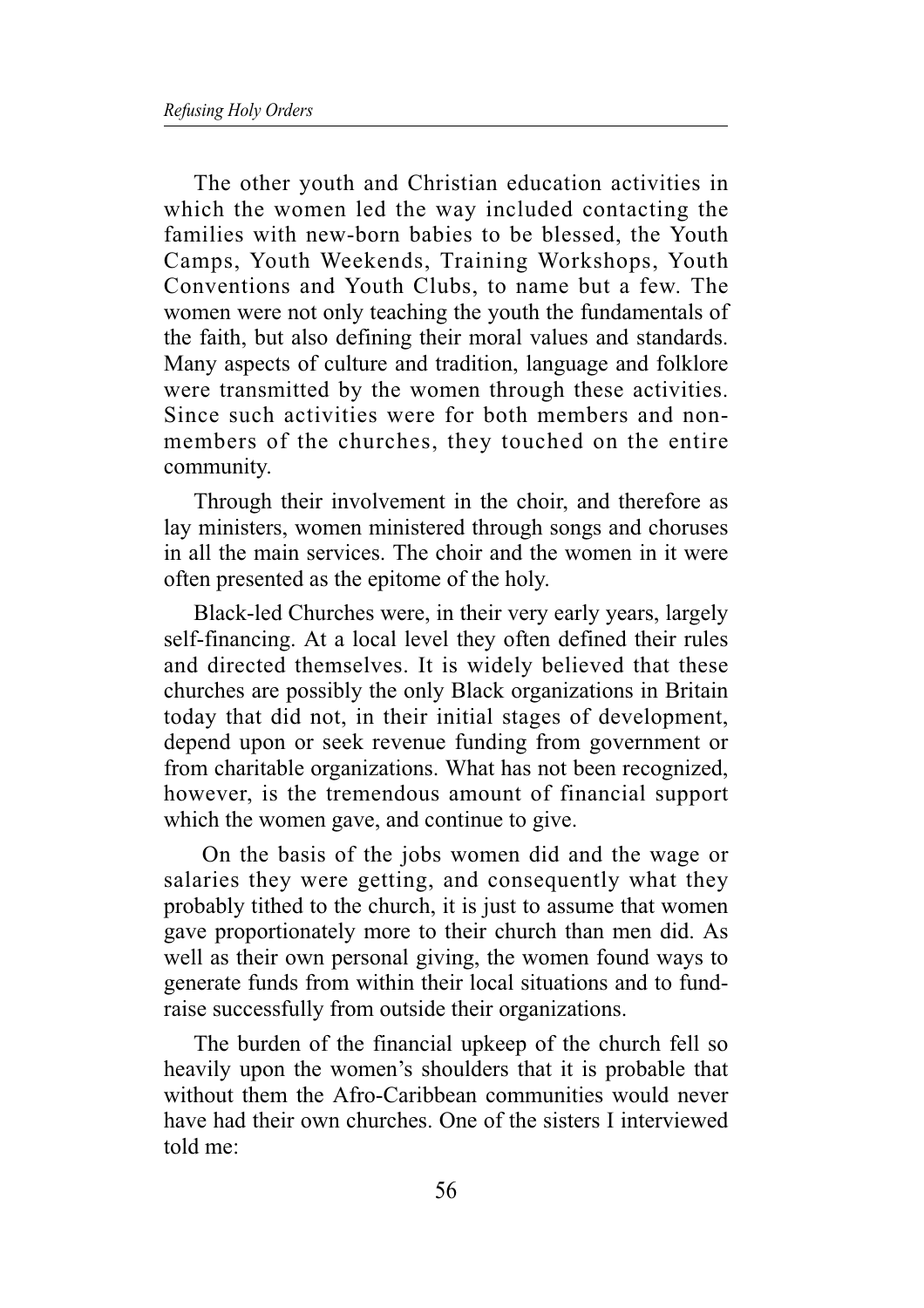'The church wouldn't survive without the women... I mean, the women contribute in all different ways, financially, spiritually, because you find that the women are always praying and travelling more so than the men. When it comes to finance, you can't stop a woman fe raise funds. If you have a survey... to see how much the men contribute, how much they bring in and compare to the women... the women knock them out... Seventy-five per cent more than the men... The women are more dedicated and whatever a woman intends to do, nothing stops her.'

Another sister intervened with a pertinent biblical reminder: 'Mark you, originally it was the women, even in the Bible, it was women who went with the first message of Christ's resurrection.'

Given that the women believe that they run the churches, is there anything about the churches that is uniquely womanist? Let us examine the worship services.

Worship in Black-led Churches is communal. From the singing, extempore praying, dancing, testifying and affirmation of the sermon, we see the participation - or the opportunity for participation - by the whole congregation. There is a vibrancy and a liveliness which reflect the style of the women. There is no place for isolation in Black-led church worship. Worship provides for fellowship, comfort, edification and exhortation. It draws heavily upon oral and other traditions associated with the members' African past. For example, members are often asked to 'claim the victory' by giving a handclap offering to the Lord. Singing and 'dancing in the Lord or in the Spirit' are common features of many worship services.

However, the dominant factor in worship is the guidance and 'moving' of the Holy Spirit, and women are expected to be attuned to this. In many ways the women act as keepers and purveyors of socio-religious traditions in Black-led Churches. There was a time when most worship services began with what was then known as a 'song service'. Although it is no longer popularly known by that name,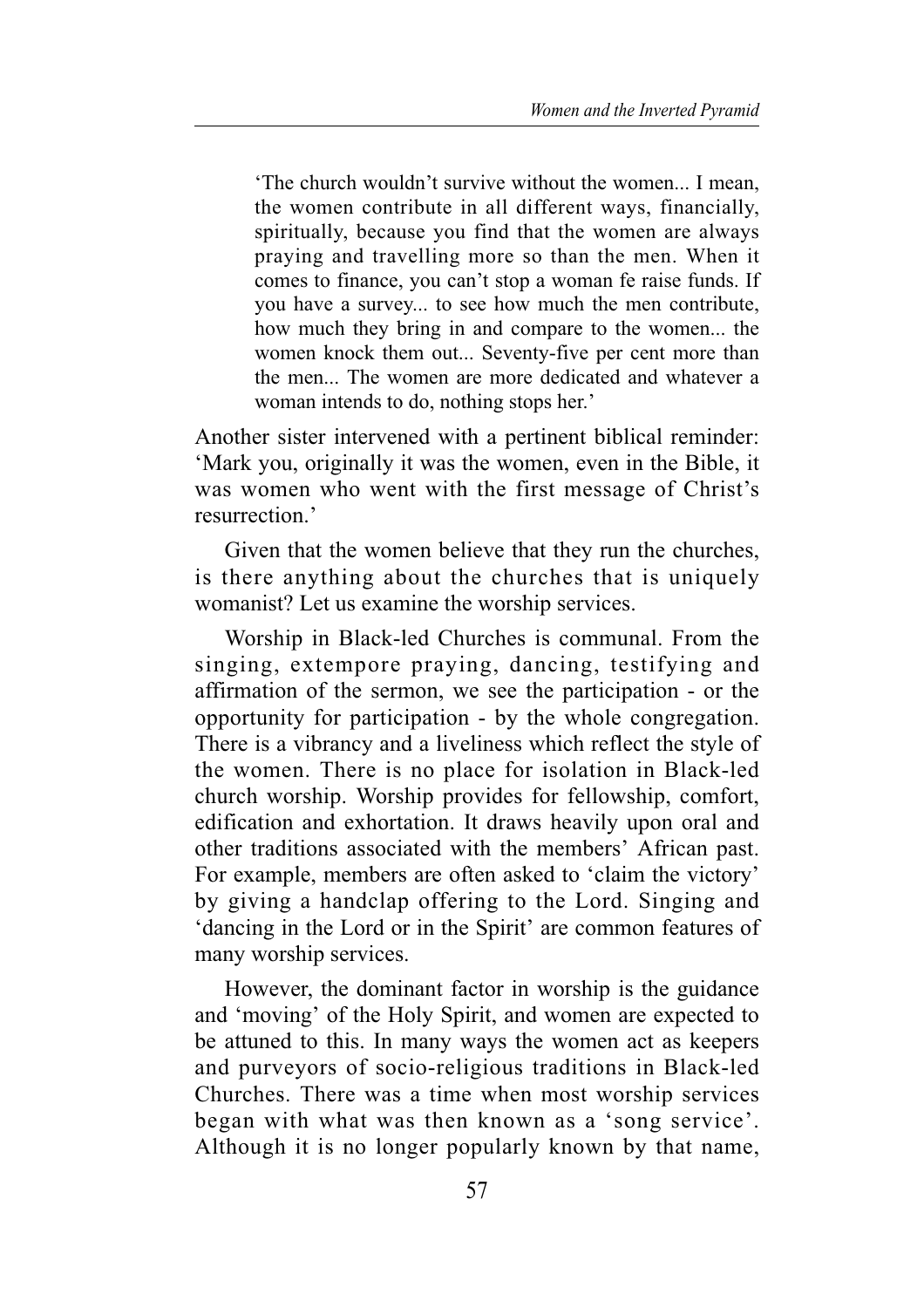worship services still begin with a session of songs and choruses, usually led by a team of women. The task of this team is to 'get everyone in the right attitude for worship', or to 'warm up' the worshippers. Their duties extend to choosing the appropriate songs and choruses for worship, and setting the mood and pace in which worship will continue to take place. Perhaps the women also choose songs and choruses which specifically reflect their concerns, as well as the perceived needs of the congregation.

Extempore prayer, by its nature, includes both those who can and cannot command the written form. Because such prayer is dynamic, it is a useful tool with which the believer can respond to his or her changing daily spiritual and material needs, s well as those of other sisters and brothers.

Testimonies essentially depend upon openness and a sharing of experiences, in the knowledge that what is said will not be used to ridicule the testifier, or become a source of idle gossip. No one testimony is ever deemed better than another, so there is no hierarchy of testators based on sex, age or leadership status. Since women are the predominant group of people testifying, to some extent they define and standardize testimonies. They provide both the idiom - that is, the language which is shared by all the congregation - and the formula - that is, the structure of the testimony. The subtleties and the interplay between text and subtext in testimonies are also, in the main, defined by women.

Leontine T. C. Kelly, in her article 'Preaching in the Black Tradition' (1981), gives a vivid portrayal of a woman's testimony and the responses of the congregation:

> WOMAN: I know how Daniel felt in the Lion's Den! RESPONSE: (Men, children and the other women): Yes!

> WOMAN: I know how the Hebrew children felt in the fiery furnace! RESPONSE: (crescendos): YES!

> (The 'I knows' would continue in an ascending tonal excitement with companion response until a climatic affirmation was spoken.)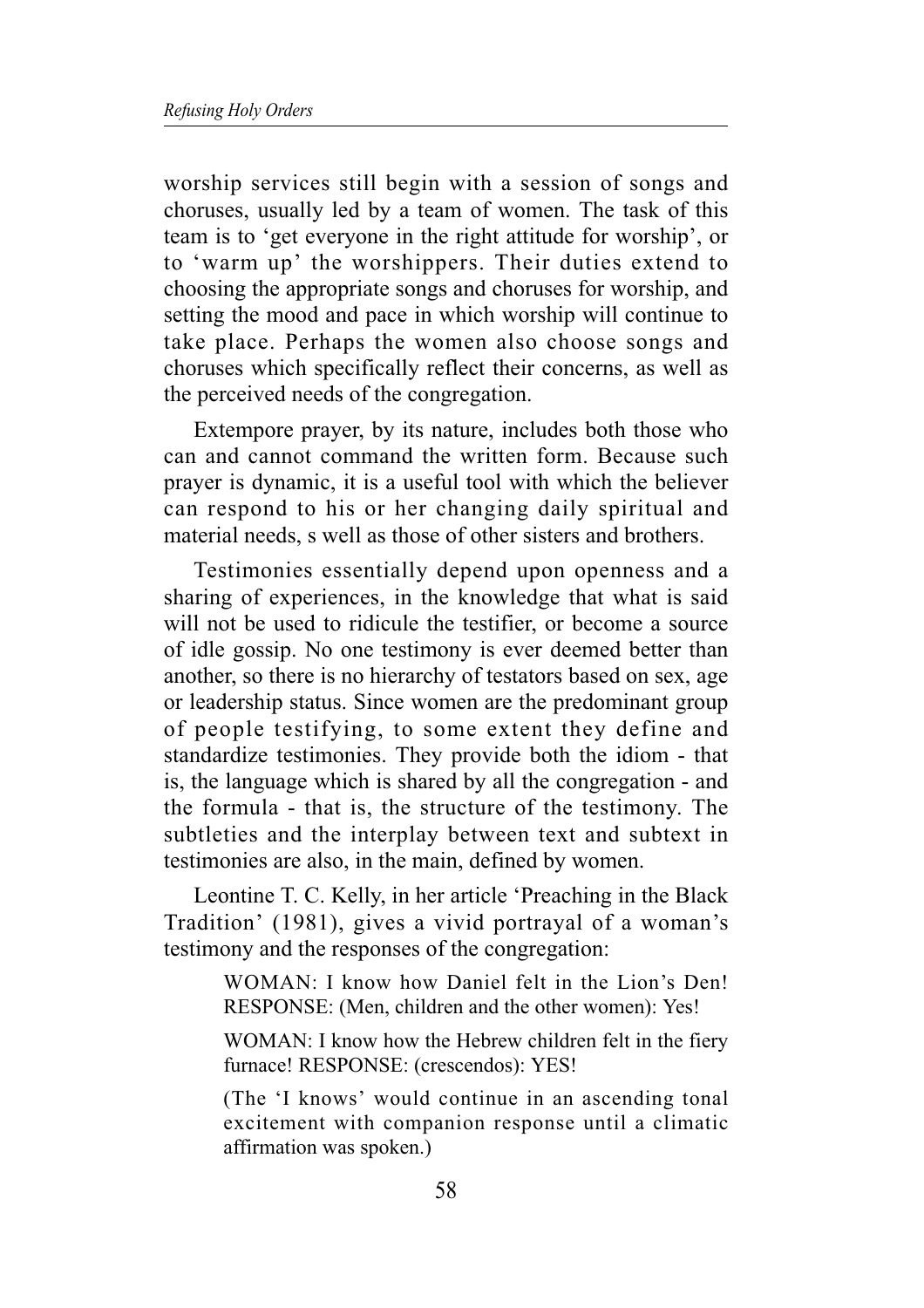WOMAN: But, like Job, I know my Redeemer lives! I know that he goes to prepare a place for me! I know that this old world is not my home!

(In the midst of the emotion-packed affirmation some personal experience of the week would be shared, and the testimony would come to a close on a peaceful plea.)

WOMAN: Brothers and Sisters, just pray for me that I may press on! That I don't grow any ways weary [the ascending tone begins again, and the entire group is lifted with it] any ways tired. I just want to press on to see what the end will be!

(The 'Amines' and the 'Thank you, Jesus' betrayed not only the emotion of the moment, but the experiential sharing of a common harshness of life. The emotional response testified to faith in a God who would, in the end, bring victory to the believer.)

In Black-led Churches it is the practice of the word of God, which counts. By their fruit you shall know them. The real 'work' of the Church - whether defined in terms of the praying, the fasting, the laying on of hands, or the cooking, the counselling or the cleaning- are activities almost solely undertaken by women. Women also see to the physical environment in which worship takes place by making it comfortable and welcoming.

Women have created the context in which the social, spiritual and emotional needs of the congregation - and, at times, the wider Black community - are taken care of. Black women in the churches are often the ones who share the pain and hurt of division in the family and the community. The women's ministry is well described by Letty Russell (1974) as 'curative diakonia, in the healing of wounds of those who have become victims of life; providing help to the sick, the hungry, the homeless'.

From their experiences as mothers, some women bring children into the 'fold', as in the highly symbolic naming ceremony performed by the Church of the Cherubim and Seraphim, an independent Church with origins in Nigeria.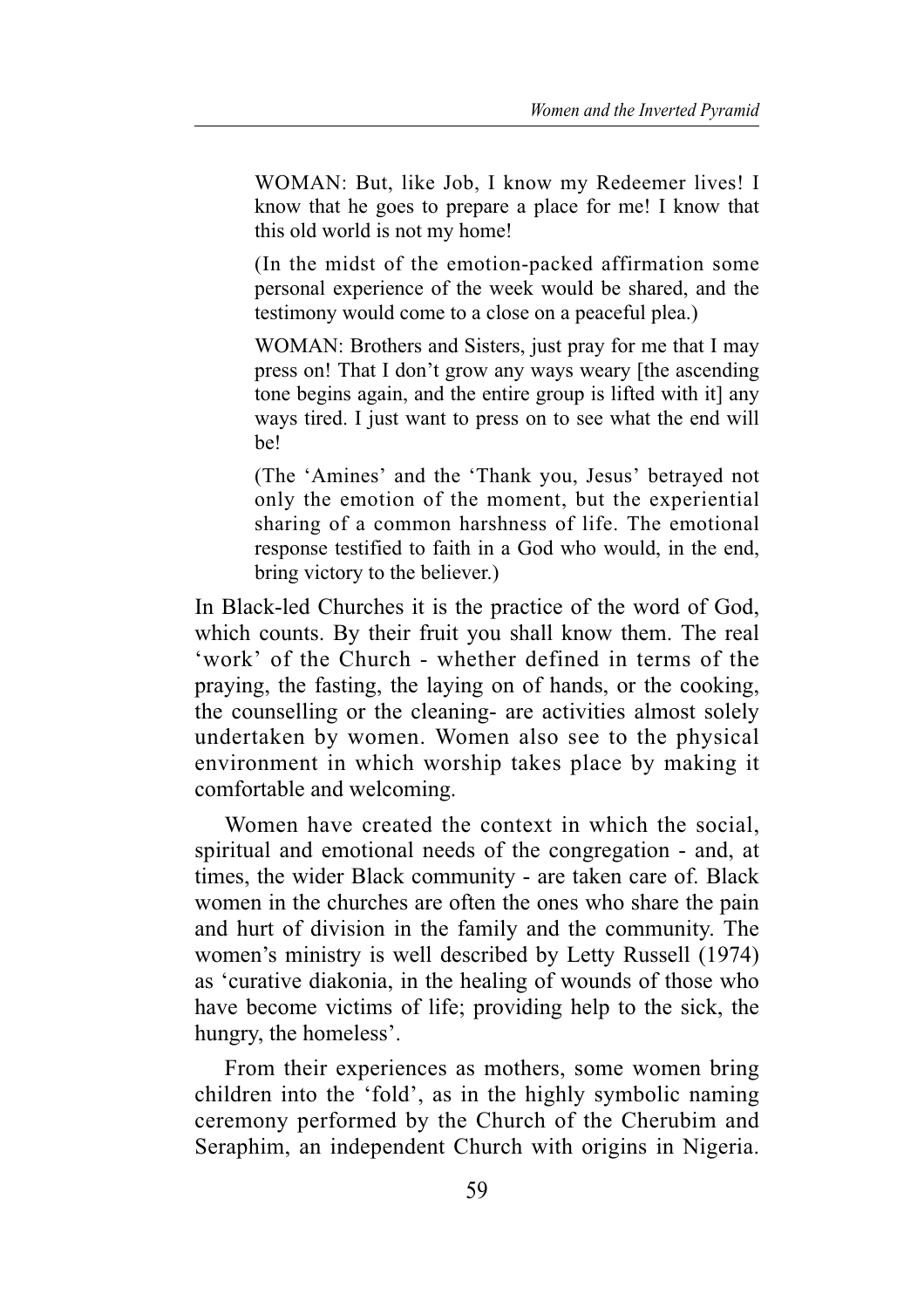Here the prophetesses of the church march up with the child and the mother to the altar, where they are presented to the priest, who performs the ceremony. The women cry with other mothers whose sons have been criminalized or involved in deviant activities. It is the women in the churches who, in the end, embrace the young unmarried mother and her child, even though the evidence of her 'sins' is there for all to see.

## *Sexism in Black-led Churches*

Black women in the churches are part of a collective Black history steeped in colonialism and imperialism. Race, class and sex oppression have always underpinned their existence. In *Ain't I a Woman*, bell hooks makes the connections in the following way:

> In a retrospective examination of the black female slave experience, sexism looms as large as racism as an oppressive force in the lives of black women. Institutionalized sexism- that is, patriarchy - formed the base of the American social structure along with racial imperialism. Sexism was an integral part of the social and political order which colonizers brought with them.

Racist oppression in Britain has been perpetuated by the policies of successive governments, the activities of various institutions and agencies (in some cases supported by legislation which is racist in outcome, if not intent) and the actions of white individuals and communities. Institutionalized and personal sexism is perpetuated by white and Black men. Taken together, these are powerful forces of oppression in the lives of Black women. And although the sisters in Black-led Churches have found their local fellowships life-affirming, a source of strength and void of racism, they cannot say that the churches are free from sexism. Black men have not begun to address the question of their sexism, and Black women appear to e far too protective to force the issue.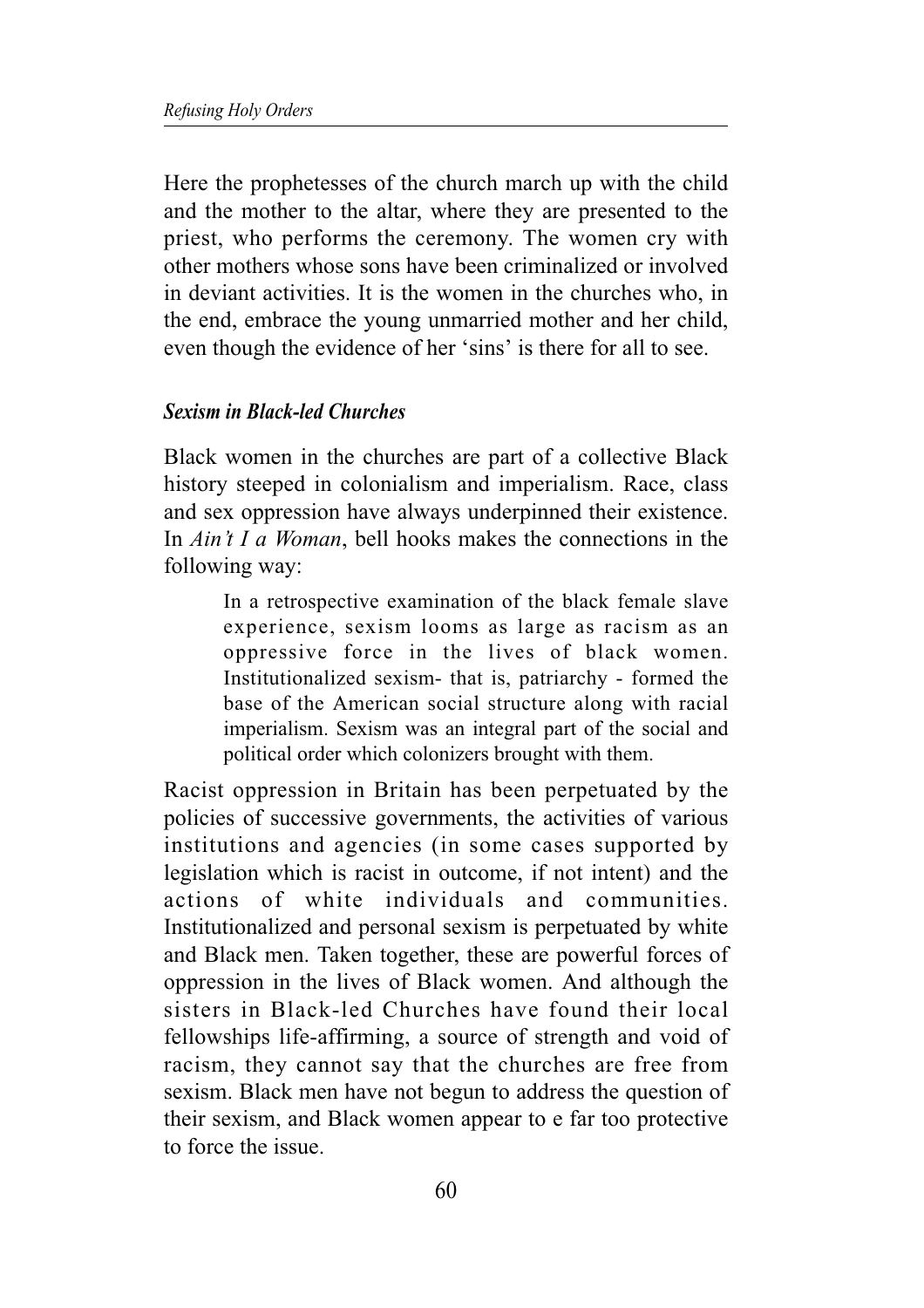It seems that what needs to happen is for women and men to 'unpack' the term sin, and name sexism as one of the sins which perpetuates inequality and oppression. How can we all be one in Christ Jesus when women are held back from fulfilling their potential in the life and work of the Church? How can Black men be helped to rid themselves of the guilt and burden of sexism, and to be whole persons?

#### *In Praise of Women and of Sisters in the Lord*

Part of this process of liberating the community from all that binds it is the uplifting and celebration of the history and contributions of the sisters. It almost goes without saying that Black Pentecostal Churches in Britain do not generally have any icons of Black females. Only in the African Methodist Episcopal Church did I hear reference made in the liturgy to Harriet Tubman and Sojourner Truth of the anti-slavery movement. They were remembered for their work in the struggle for freedom, and presented as examples for women to follow.

Even so, other possibilities for change already exist in the language and meanings in women's talks, through creative interpretation of the Bible around the theme of liberation from persecution, fear and captivity: liberation from sexism. For example, the majority of church women are from working-class backgrounds. They 'know' that the Gospel speaks consistently to their needs, and have developed ways of interpreting the scriptures in relation to their daily lives and experiences.

> 'We have persecution, we don't know how we are going to overcome it. Sometimes the mountain is so high, how we are going to get over it? Brother Paul said, "What can separate me from the love of God?". . . We can see many things that would separate us, but because we know in whom we believe - "Nay in all these things we are more than conquerors.' You know sometimes the battle is really hard, we can hardly make it... He is our mighty rock. He is our everything.'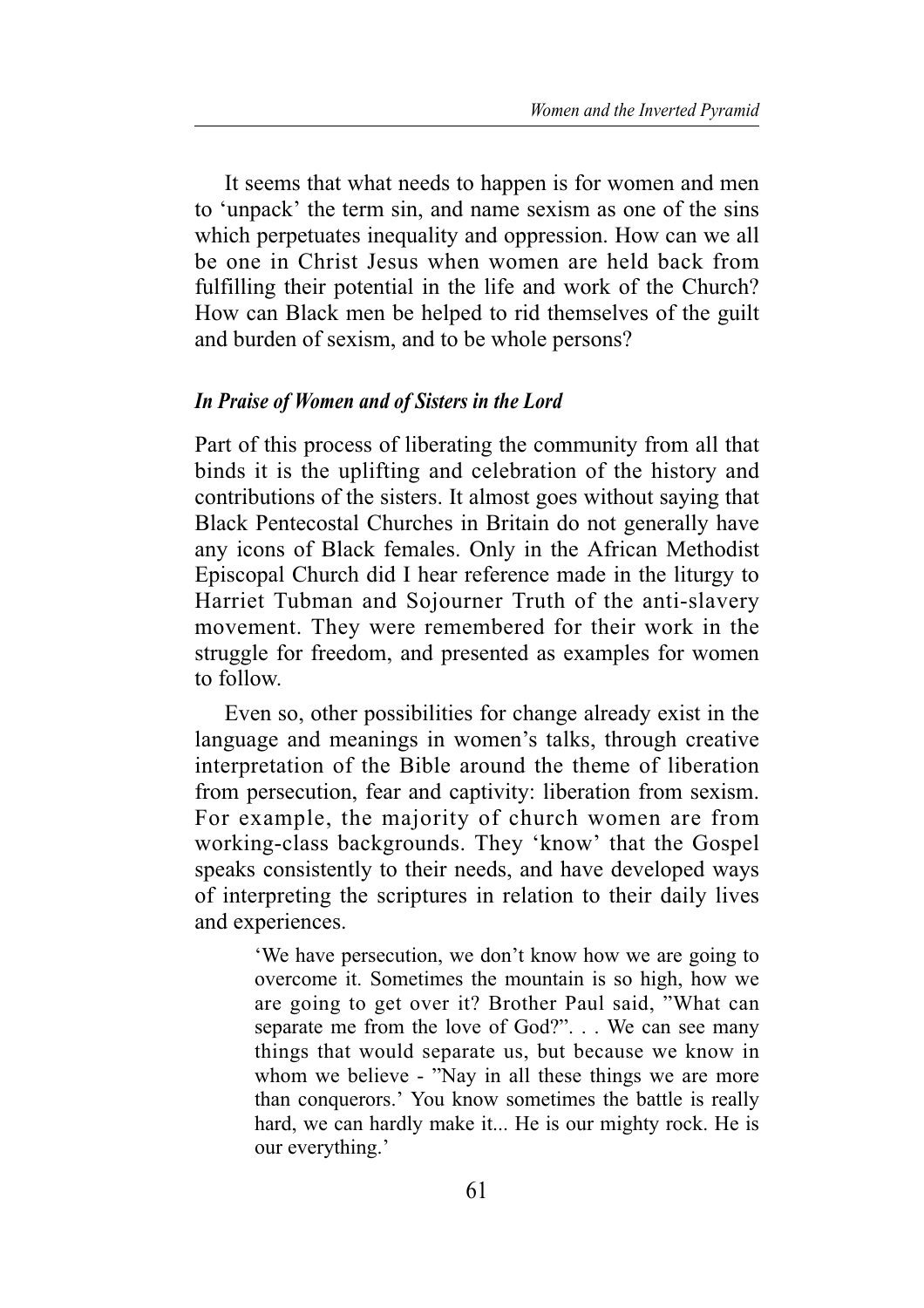Persecution, the mountain, sorrow, heartache and trial are themes commonly repeated in the prayers, exhortations and testimonies of women, referring to the wide range of problems in their lives.

There is a strong tradition in songs and choruses which embody images of the Christian woman. The central messages of these songs are based upon an evangelical/Pentecostal interpretation of scripture, and could be categorized thus:

Wholeness and forgiveness from sin for women who are seen as particularly prone to adultery, as embodied in the image of the woman of Samaria in this song:

> The woman of Samaria, the woman, she left her water pot and gone. The woman of Samaria, the woman, she left her water pot and gone. Jesus asked her for her husband and she said she had none, she said she had none, she said she had none...

and

Jesus gave her water that was not from the well, Jesus gave her water that was not from the well, She came there sinning and she went away singing, For Jesus gave her water that was not from the well.

Spiritual and physical cleansing for any woman, as seen in the story of the woman of faith who had a haemorrhage, touched Jesus, and was healed of her physical illness as well as of sin:

> Oh it is Jesus Yes, it is Jesus, It is Jesus in my soul, For I have touched the hem of his garment and his blood has made me whole.

The mother image is depicted a essential to the protection and sustaining of the Christian family, so it is the mothers who are remembered as bringing children to Jesus to be blessed in another popular song: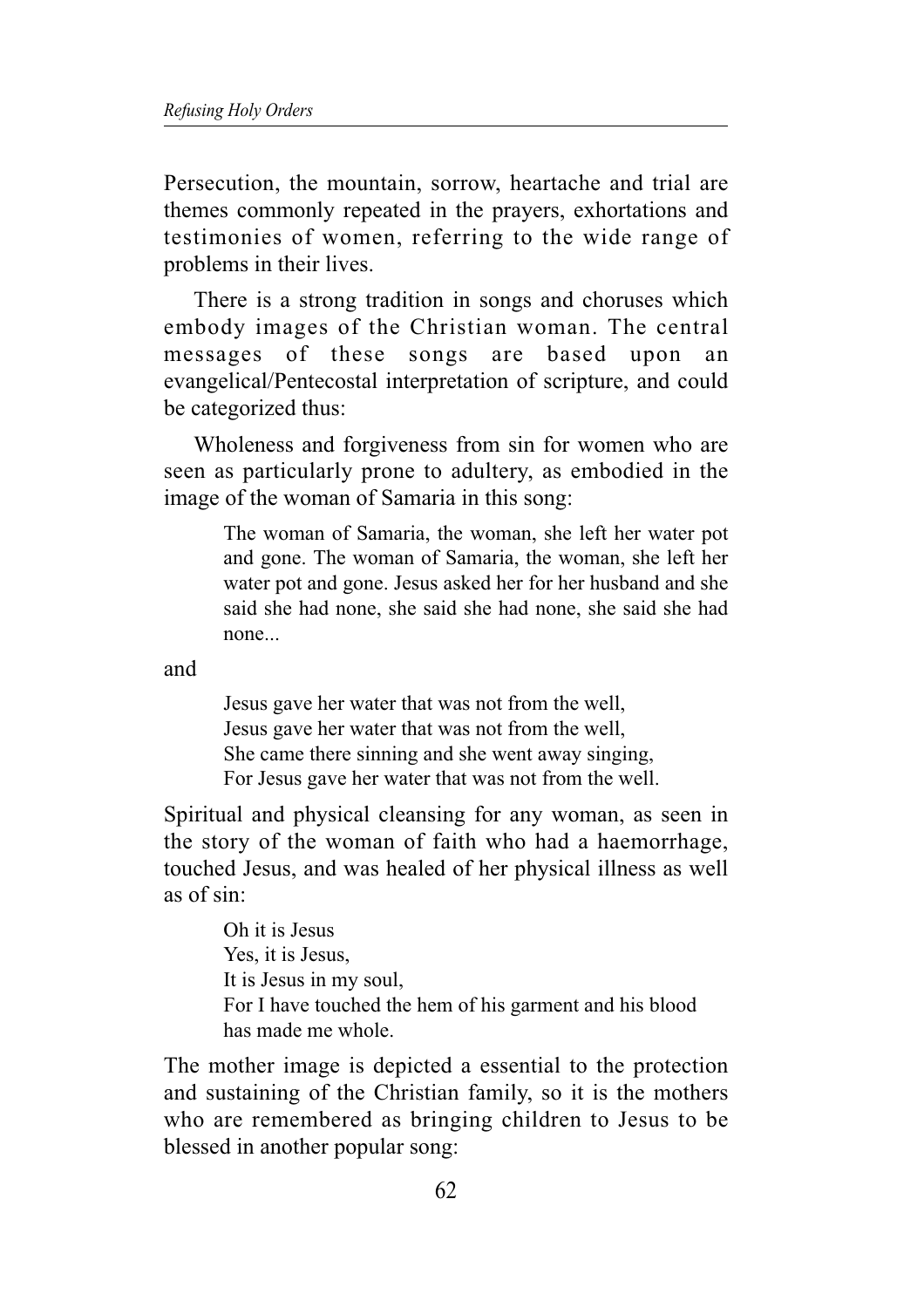When mothers of Salem their children brought to Jesus, The stern disciples drove them back and bid them to depart,

But Jesus saw them ere they went, and sweetly smiled and kindly

'Suffer the little children unto me.'

Woman as mother also teaches her children and prays for their protection:

> My mother prayed for me, she taught me right from wrong, Of her I have sweet memories and now from me she's gone.

This subversion of the message of the scriptures also appears in the songs and choruses which seem to celebrate qualities of Christ which would be regarded as female. Christ is portrayed as a loving saviour, gentle, caring, forgiving and full of grace:

> In all the world around me I see his loving care... None other is so loving so good and kind...

Io Smith, a pastor in the New Testament Assembly, uses the image of mother as pastor:

> Women do succour the Church. When a woman is pastoring an assembly she is as close to the flock as to the child on her breast. They have a tender feeling towards someone in their struggle, and will give out to them as if they are breast-feeding a child. They watch their growth closely. Sometimes I have only to sit and listen to someone crying to know exactly what is coming behind that feeling. (1989)

#### *Single Women in Black-led Churches*

Despite their intimate involvement with the churches and the development of their own theological and ethical systems within them, women have not begun to confront certain other issues. In 1988 four of the leading Black-led Churches estimated that 60 per cent of the women in their congregations between the ages of eighteen and thirty-five were single. Also, there is a noticeable drop-out rate in this age range. In the past, women mainly left the Church either because they were having a relationship with an 'unsaved'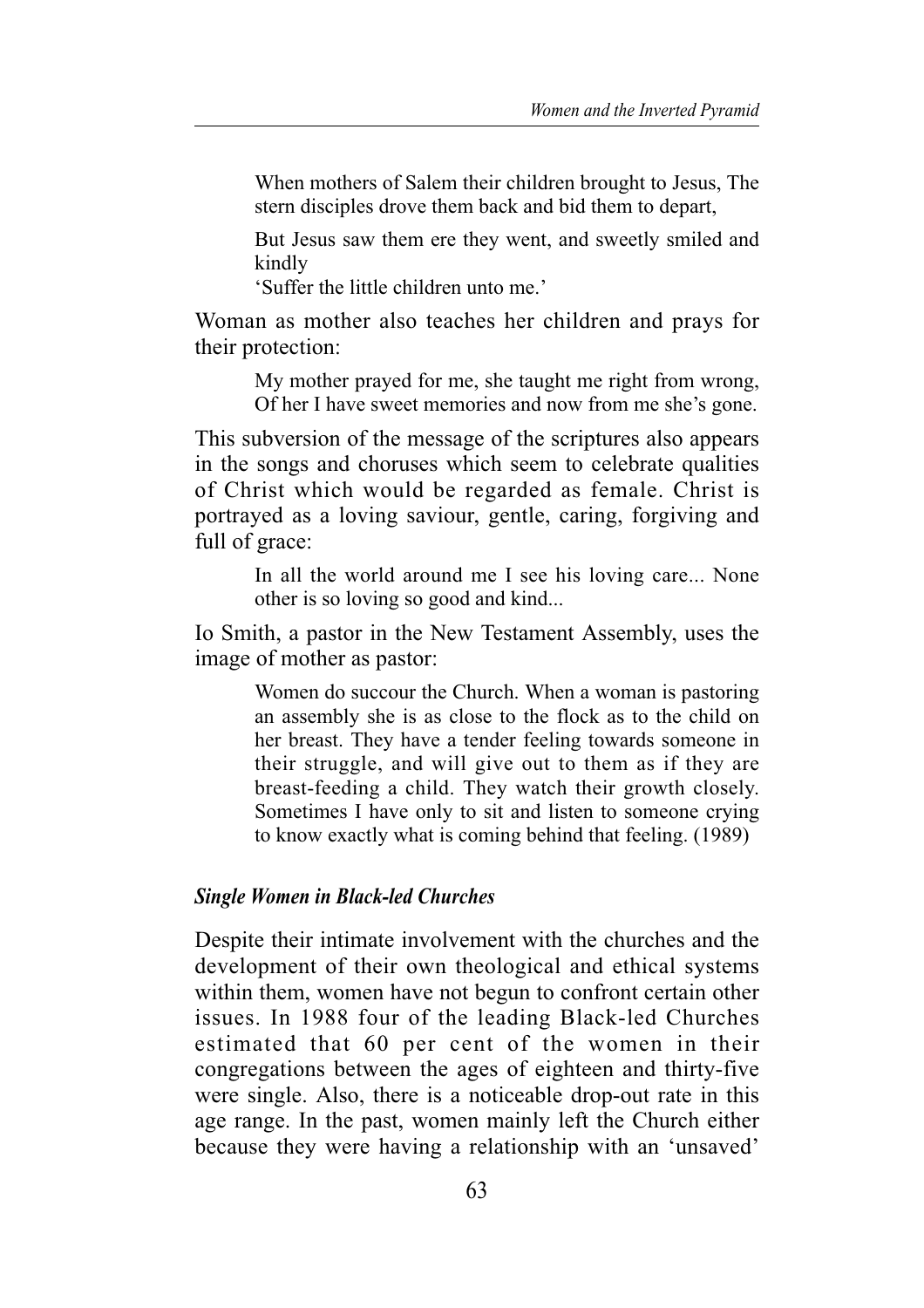man, or because they were pregnant. More recently, however, they have been leaving because of their disappointment with some of the church rules and regulations.

In my own congregation, about 50 per cent of the women in the thirty-six-to-sixty-five age group are married to men who are saved members of the Church, and the other 50 per cent to men who never became saved. In the latter case, most of the marriages would have taken place before the woman became a Christian, but there are a few exceptions. It follows that a Black-led Church can accurately be characterized as 'the Church of the single women'.

In recent years, the singleness factor has been high on the list of concerns of many churches, for the Church holds marriage between believers and the raising of children as a God-given privilege and as the foundation for the Church's growth and prosperity.

With hindsight, the churches can recognize the factors which have contributed to the disproportionate representation of women: evangelisation strategies which were geared more to women than men, support groups for women within the Church, and a strong commitment to ethical standards. Many churches are not sure what to do about this. Many church leaders, including the women, are fierce defenders of marriage, but will accept celibacy if God wills it. A number of older women who were victims of unplanned and early pregnancies, and of children born out of wedlock, fear any emulation by their daughters.

At the moment the churches' response to single women is at best insensitive. They often forget that these women have needs that are particular to them, and that they are not failures. As Elaine Storkey puts it:

> 'Single women often find churches unsympathetic and alienating with their contemporary focus on the family and their adulation of motherhood. If to be a truly successful Christian woman is to be a wife and mother, then surely they have failed on all accounts?'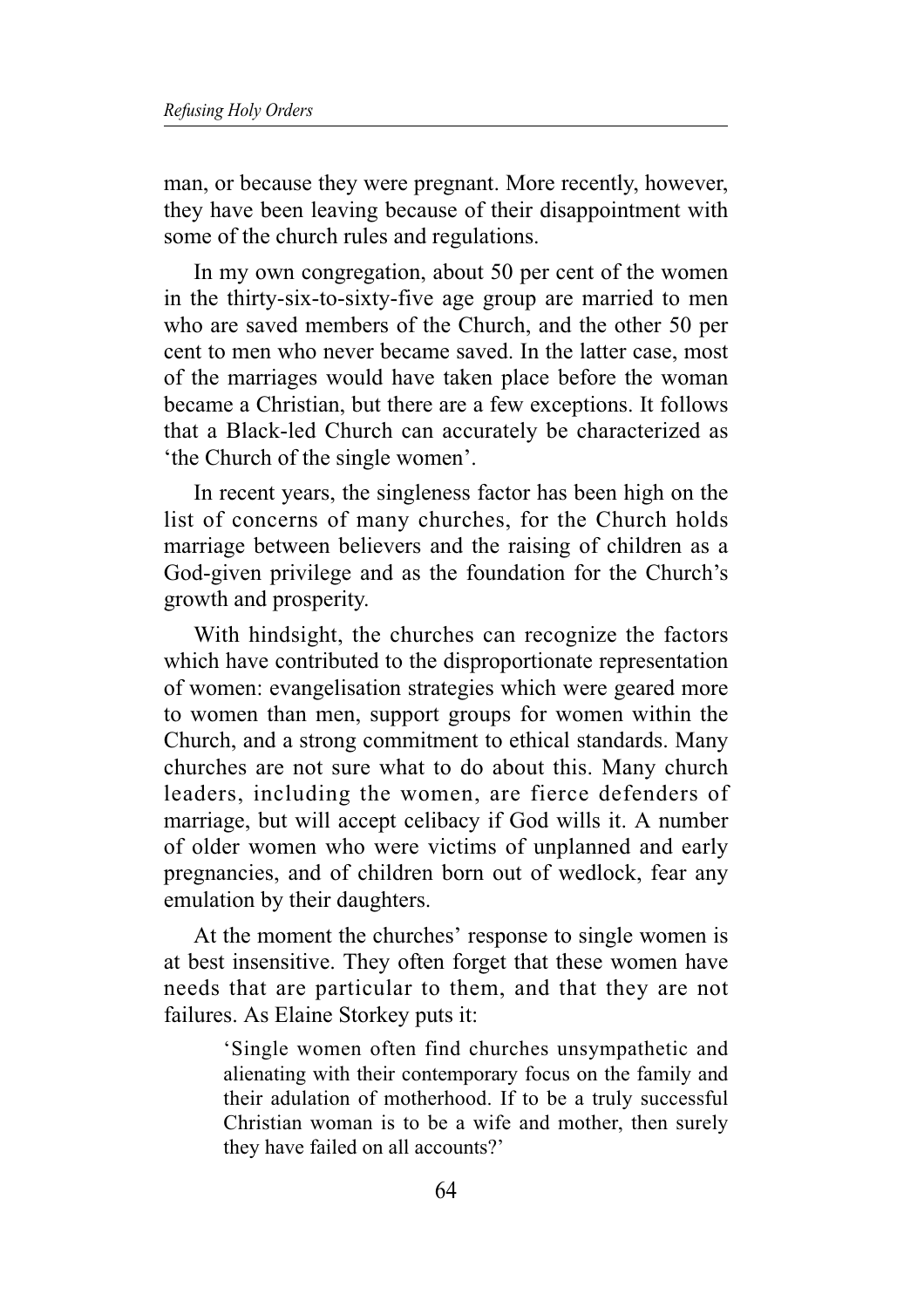The question of singleness can best be understood in the context of Caribbean societies. In the Caribbean, Pentecostal and evangelical Black-led Churches held strong beliefs about the high moral standards which would mark them out as different from the 'sexually permissive' societies around them and what was sometimes allowed in some of the 'nominal' churches. The late 1960s and 1970s were seen as years of radical permissiveness and lax sexual behaviour and, here in Britain, Black preachers preached hell and damnation on this sort of behaviour.

Rastafari was a strong influence amongst young Black people. Although they would deny that they were preaching loose morals, Rastafari rejected Christian marriage and taught that African people could not afford to commit genocide by using contraceptives. This was viewed by Blackled Churches as a potentially dangerous doctrine. Some churches, to counter such teachings, laid down stringent rules about how young women and men were to relate to each other. Courting young couples were chaperoned and people were encouraged to marry as soon as possible after the decision was made. A period of engagement was often seen as dangerous because it gave the couple the right to be together alone for periods of time in which they could easily 'commit fornication'. Even in church, young men and women had to sit in separate pews or on different sides.

Questions of courtship, sex and contraception were almost never raised publicly, as they were seen as matters for prayer rather than healthy debate. When questions about sex, contraception and abortion were raised at meetings, they were treated as if the very thought of these topics was sinful.

Today there is a range of responses to the question of singleness in Black-led churches. These are indicative of both the spiritualization of an eminently practical and material matter, and the lack of an appropriate and sensitive organizational response. Older women recalled- and agreed with - the oldest responses to singleness: pray that the Lord will find you a partner: wait upon the Lord; and 'Thou shall not be unequally yoked with unbelievers'. Those with faith in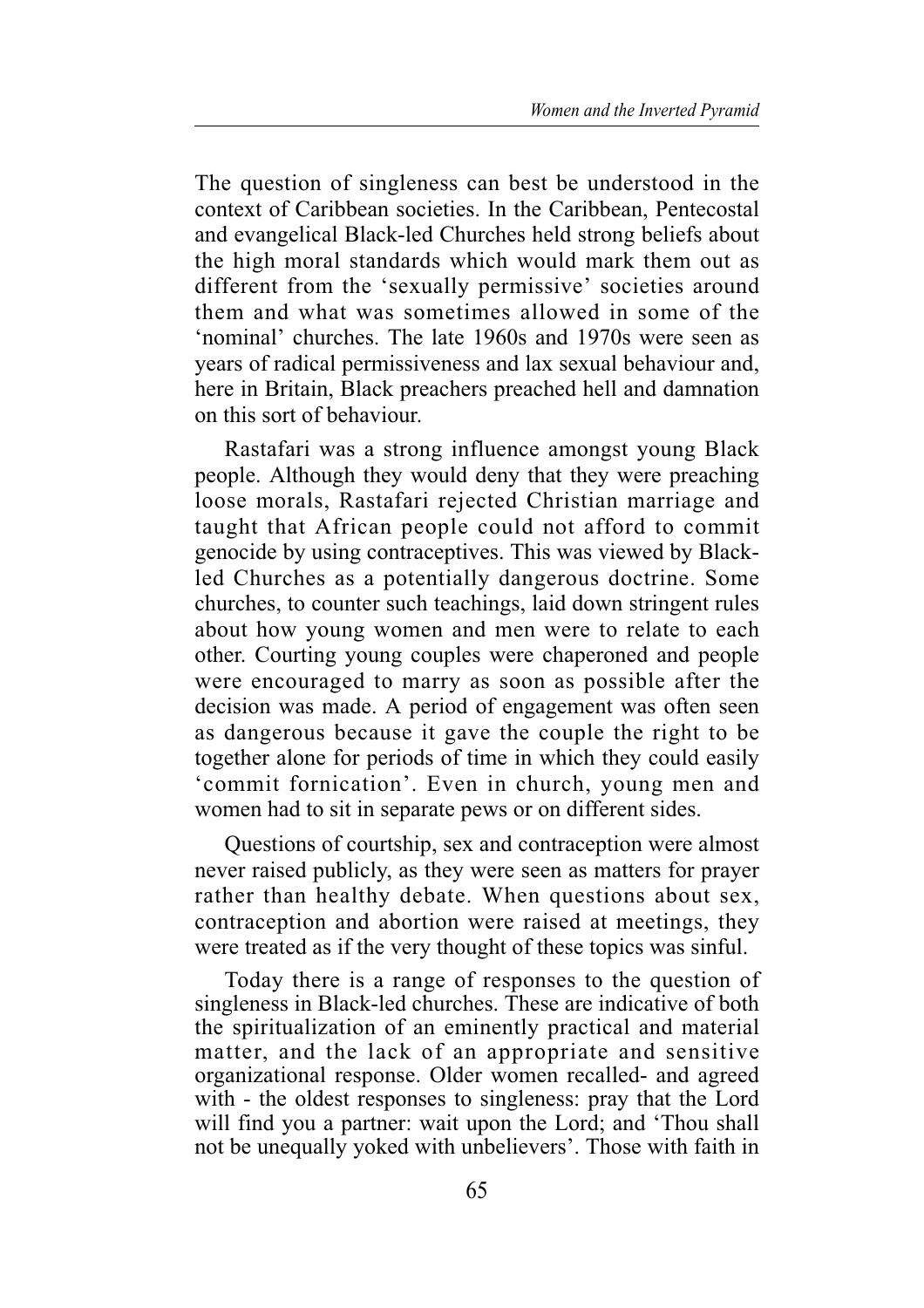prayer felt that God would grant their prayers in accordance with His plan for their life. Some women are resigned to the single life, but not without regrets. One of the women I interviewed said:

> 'The sad thing is that some of us Black females will have to realize that our lives are going to be lived without any men and that it is just going to be a relationship between us and God, and that's the way it is going to be... Because there are just not enough males in the church to go around and we have got to be realistic and not try to go against God's will.'

Another woman talked of her wish to have children, and of her impatience with a God who seemed to take for ever to answer her plea:

> 'I can remember praying and repeating the verse of scripture: "They that wait upon the Lord shall renew their strength". I believed that if only I waited on the Lord and was patient the Lord would find me a partner. In the end I could wait no longer.'

This young woman was one of many who decided that her childbearing years were fast decreasing, and she wanted to find someone to love and share her life with. In the end she discontinued her membership of the Church and went after her own happiness.

In Pentecostal and evangelical circles, one often hears that believers 'should not be unequally yoked with unbelievers'. This is taken to mean that a Christian sister should not be married to a non-Christian/unsaved man, or vice versa. It is a strongly held belief that persons so unequally joined have chosen a path which will eventually lead to their spiritual downfall. One elderly church mother's comment on the subject sheds some light on this dilemma:

> 'Christian girls marrying unsaved men... in my whole life as a Christian, it has never worked out,... yes, some people's life is the means of bringing another, but then we still have to go back to scripture, which says we should not be unequally yoked.'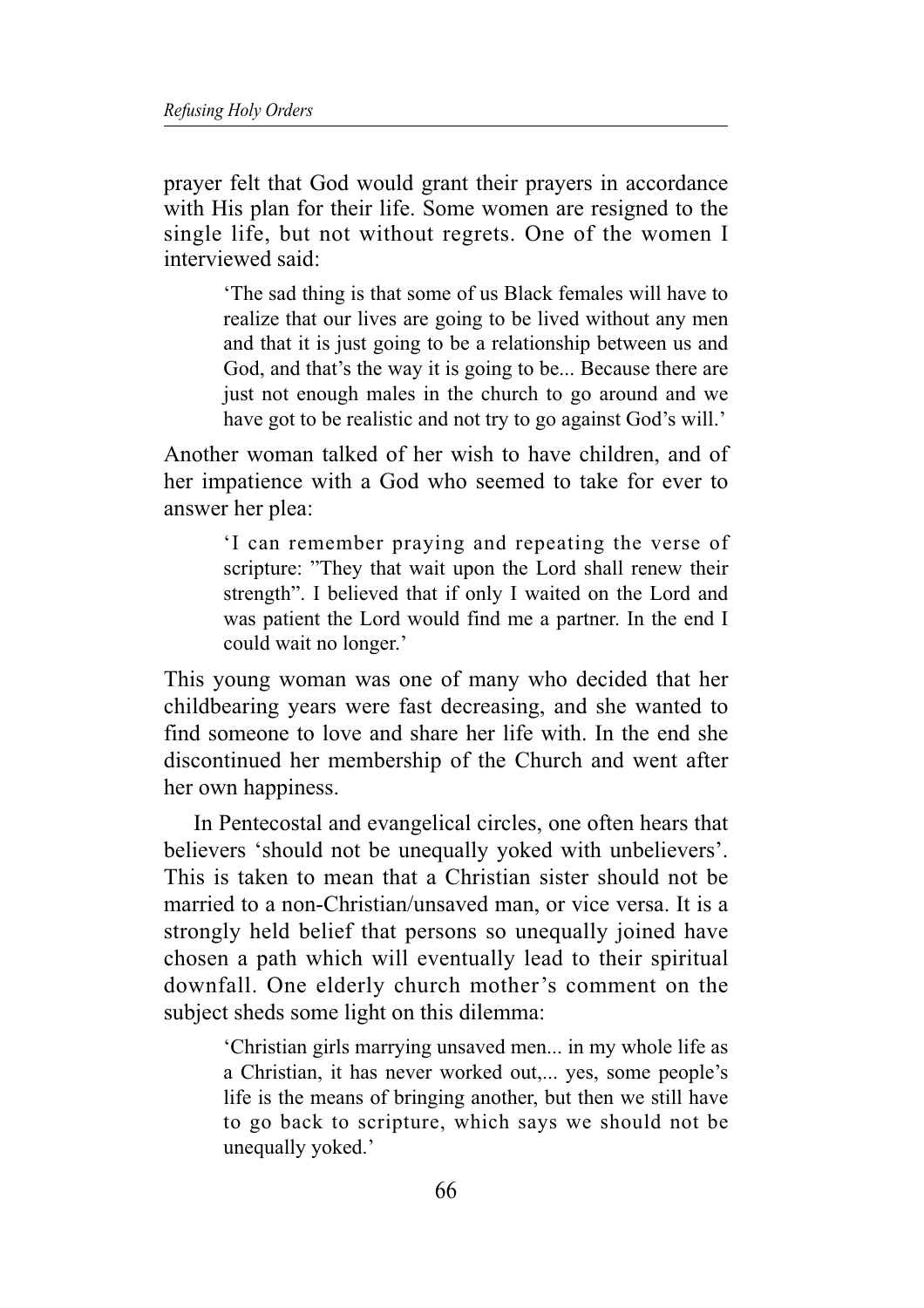Despite the tinge of hopelessness in that view, it is also held by some younger women:

> 'We can't court unsaved men, can we? We can't go out with a man who smokes and drinks... imagine fifty years of that

> ...and here's me going to my church... in the end he's going to have to leave me... because we are incompatible. It is sad to say God wants this for two-thirds of His people... then why does He not bring in a whirlwind of men? ...Bring in the two-thirds that matches us... there is just nothing that can be done.'

In the increasingly open conversations with women around the issue of the unmarried single woman, one could detect a growing ambivalence. Perhaps the fact that a number of young women had made the choice to leave the Church in order to find partners rather than accept a life of singleness was too important a factor to overlook. The churches would, after all, prefer to keep their sisters than lose them.

Perhaps unintentionally, Black-led Churches have created an 'order of single women devotees'. Many of the women I spoke to on this issue agreed with marriage and would choose to be married. However, the question of choice concerning marriage is taken away from women and replaced by a choice made for them by God. Is there not a need for the churches to find ways of positively including the single women's issue as something worthy of serious concern? It is no coincidence that so many young women (and men, for that matter) are voting with their feet - choosing to leave the churches rather than be considered lesser humans.

The question of the single woman's sexuality and sexual feelings is the one most shrouded in secrecy and silence. Single women are human beings, and no amount of 'cleansing in the Blood of the Lamb' is going to deny those feelings. These women need the space to talk about and affirm their feelings as natural. Too many women have suffered untold guilt over their thoughts, feelings and physical intimacy with a partner, but instead of finding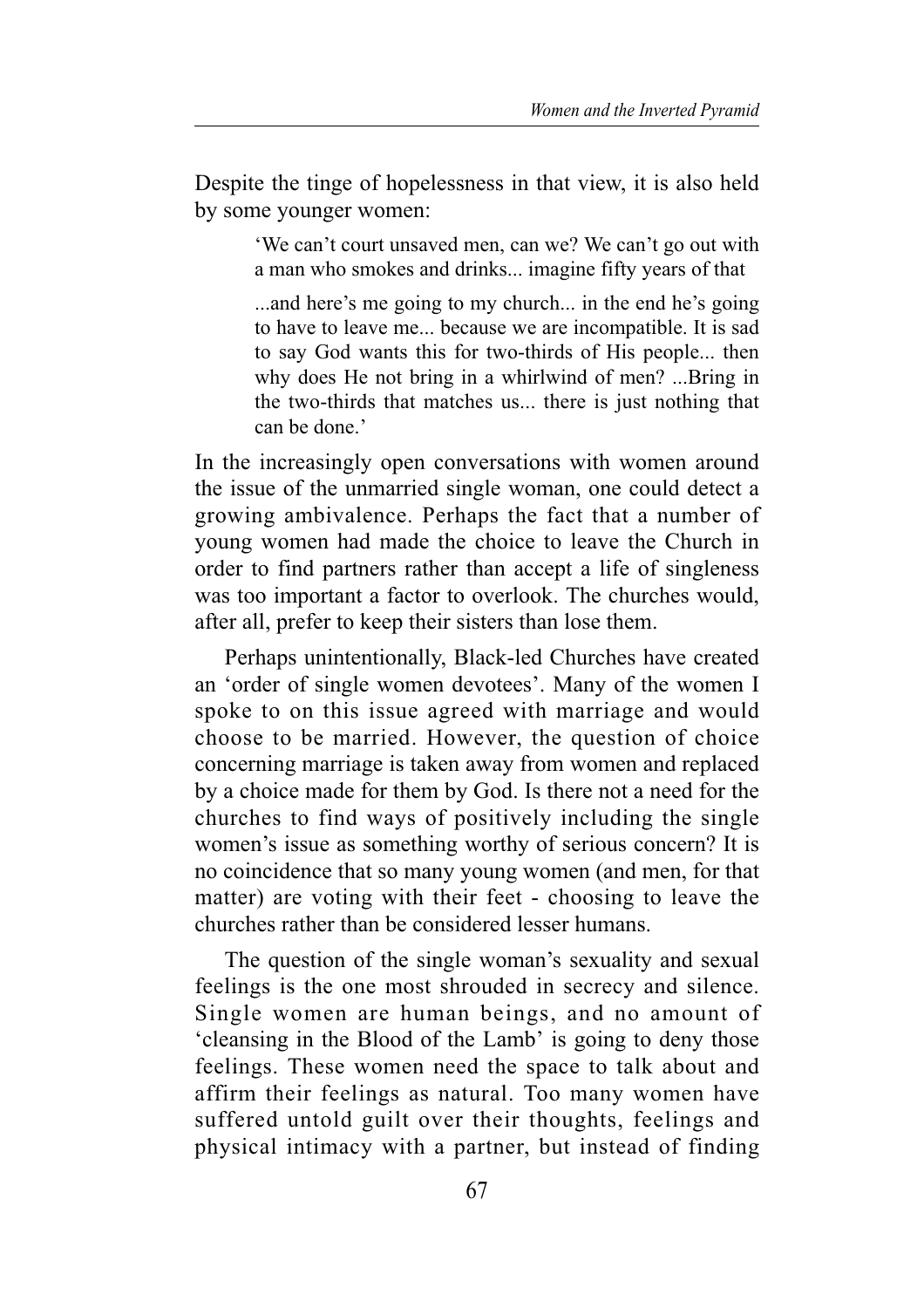support in the churches, they find only the labels 'weak' and 'backslider'.

Furthermore, although I have heard homosexuality and lesbianism harangued from the pulpit, I have yet to come across anyone who has countenanced the thought that there might be single women who are both passive lesbians and members of the Church. Only with the recognition of lesbians as human and part of the body of Christ can the Church proclaim the full extent of the body of Christ.

Perhaps now is the time for the Black Churches to begin to apply their understanding of spiritual liberation to their everyday experiences and the structures they operate in, and to understand the role of the individual as a tool in the system. The churches should also recognise that liberation is also about being set free from the oppressions of race, sex and class.

# *The Upright Pyramid: Man in the Organizational Structures of Black-led Churches*

Given the fact that men still control the hierarchies of the various Black-led Churches, it is doubtful that the issues around singleness and female sexuality will be dealt with openly and honestly. It is with problems such as these that the two pyramids I referred to above clash. To understand the nature of resistance to change within the Black-led Churches, we must understand the roles played by men within their structures and how those structures operate to exclude the genuine spirit of liberation.

The Church I know best is the New Testament Church of God. Its leadership structure basically reflects that of the predominantly white American headquarters to which it belongs organizationally, but adapted to suit its British situation. At a national level the Church's structure has a top tier which consists of the Nationa1 Overseer. A second tier, the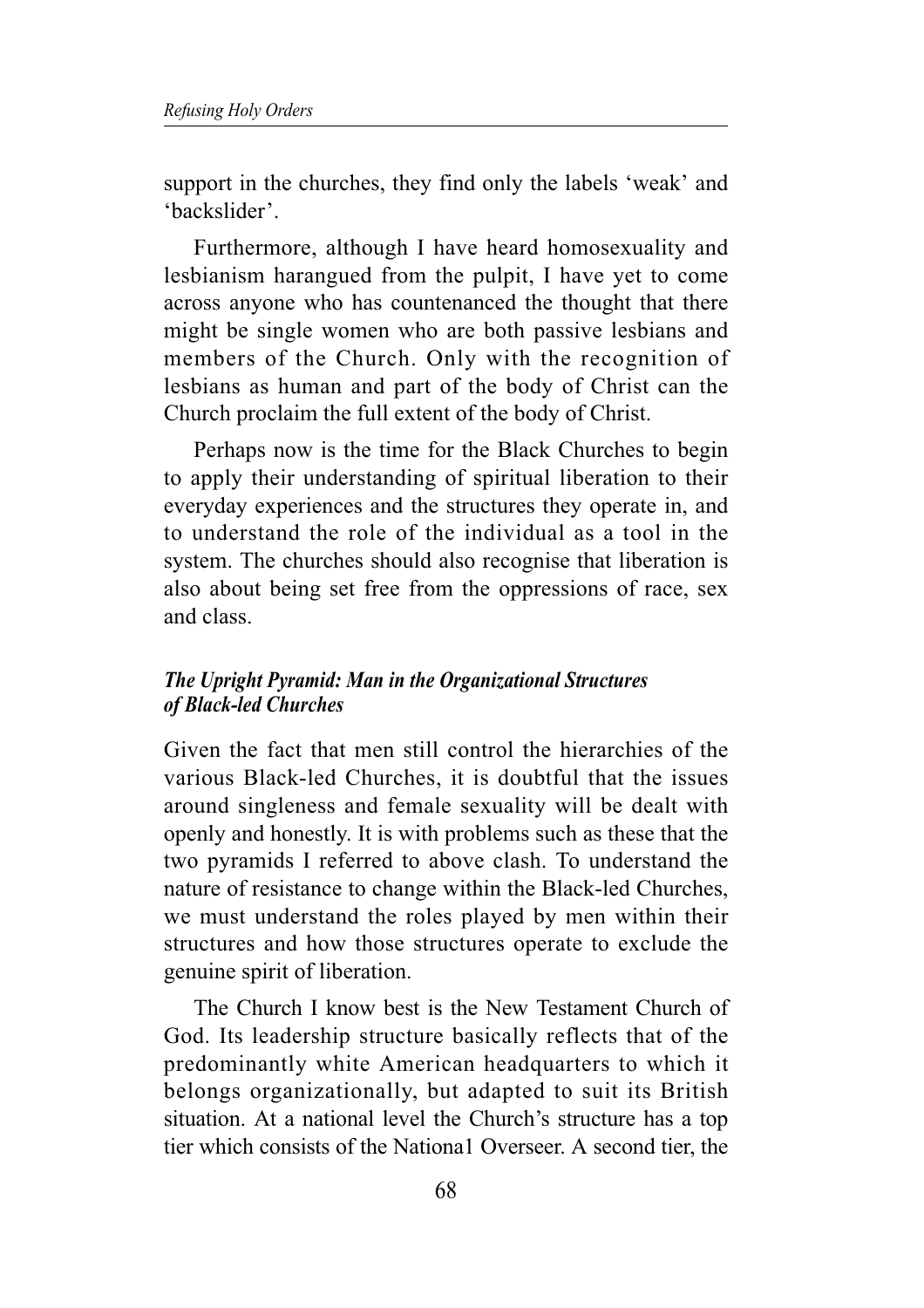Executive Council, is made up of prominent ordained and District Overseers. The third tier is comprised of District Overseers who have oversight of a fourth tier of local ministers or pastors. There are no women to be found in the top three tiers of the organization. The Church's auxiliaries by which I mean the Youth and Christian Education Department, the Ladies' Ministries, the Men's Fellowship, the National Evangelism Project, and others- are, with only one exception, led by men. The exception is, of course, the Ladies' Ministries.

A similar imbalance exists within the varied structures of the First United Church of Jesus Christ, the Wesleyan Holiness Church, and the Church of God of Prophecy.

How has this happened? Some may argue that it is simply` men operating religious institutions to suit themselves, as they do other areas of society. As far as the churches themselves are concerned, however, they clearly believe that their governing structures are built upon - in the main - the teachings of New Testament scripture. Consequently, the question is raised as to whether it is the men who interpret the Bible in a sexist manner, or the Bible itself which is sexist.

Women are excluded from ordination on the basis that Jesus did not have any female disciples. So not only are men to be found in the decision-making and leadership stratum of the churches, they also have the monopoly over the priestly functions.

There are a number of other ways in which the position of male leaders in the churches are further strengthened. All the Black-led Churches have a plethora of national, regional and local events, loosely called conventions. In the main these are worship and teaching meetings, often serving to reward members for their work on behalf of the organizations. The meetings are often used to signal the programmatic, financial or administrative plans of the organization.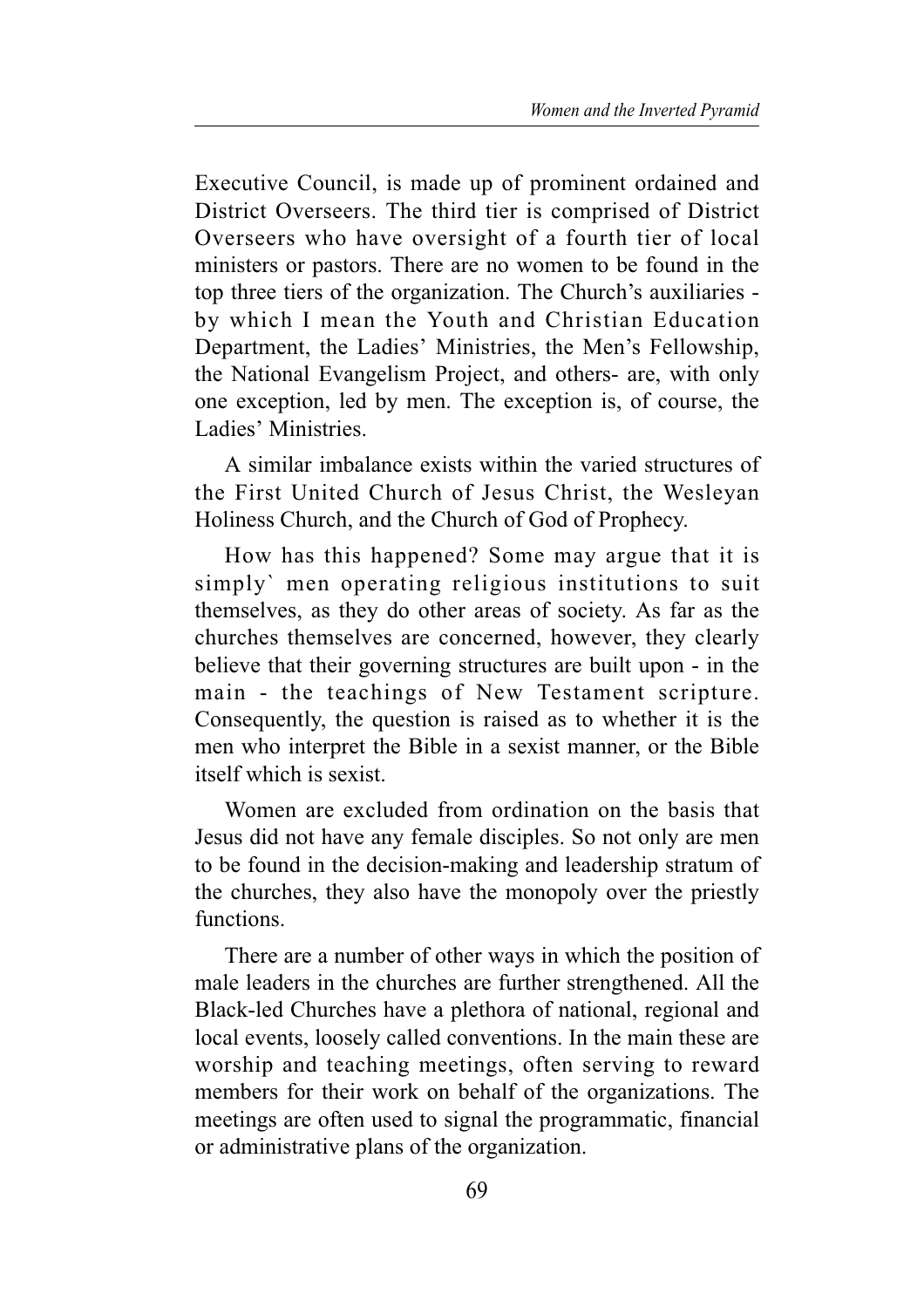A small sample of convention programmes reveals that at major national conventions, male ministers preached approximately 99 per cent of the time. At the same time, however, the supportive duties were almost exclusively undertaken by women. These included the catering, secretarial, choir, first-aid, children's church and altar workers. Nevertheless, only the men held visible leadership roles.

There is a complete absence of critical examination regarding the assumption that men have inherent leadership and management abilities. As long as neither brother nor sister questions the male monopoly of power within the Church, women will never be able to play their full part in the church community. The only deviation from this norm can be found in those churches which have the post of Church Mother for aged, loyal women. The Church Mother wields enormous influence over matters such as the maintenance of moral codes of dress and behaviour. She upholds the spiritual disciplines of prayer, fasting and spiritfilled worship. Church Mothers are well respected, often having the last word in official church business as well as in the personal matters of people they counsel.

In most churches women participate in an active way in the members'/business meetings. But at least one Church the Church of God of Prophecy - does not allow them to speak at meetings. Anything they wish to say must be said outside the meeting or by proxy through a male member. If a woman should speak in such a meeting, any decisions taken are declared void and the meeting itself is declared 'shallow'.

### *Women's Responses to Men in Leadership and Management Roles in the Churches*

Some responses suggest that women have not reflected upon or developed a critique of their position in the churches. My interviews appeared to have given them the first opportunity to talk about the part they were playing in their churches.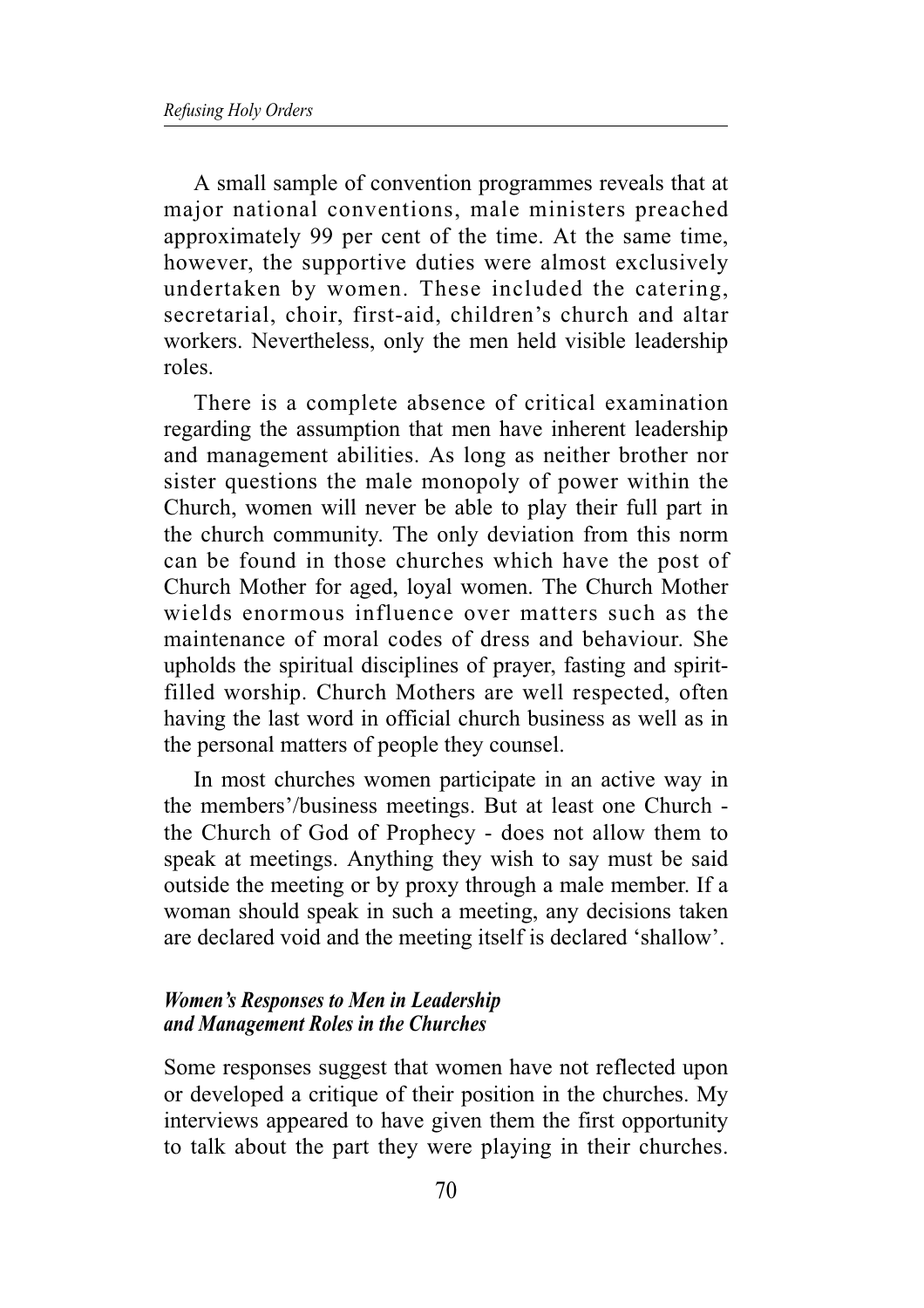Their church work was generally invisible. While churches might report various quantifiable achievements (number of sermons or of new members, or size of bank balance), they never reported the number of the sick visited and fed, or the length of time spent in fasting and praying. Although these are the activities which make the Church what it is, women's achievements are rarely celebrated.

Some women expressed the feeling that only men could make correct decisions despite the fact that many women are, for example, competent heads of households:

> 'Personally I think right decisions, and good decisions which will help to promote the work of the Lord... should be made by men... and the women can endorse it [sic] but I think the men - men of God... because Peter said you should select men filled with the Holy Ghost - should make the decisions.'

The man is seen as possessing something which is essentially different from that which is possessed by women:

> 'The only things women can't do in our church... is baptize, dedicate babies, marriages and burial... They do every other thing... Maybe I am from the old school. I don't think they should ... men and women are different. The man has something we have not got in their inner strength... and I would not like a woman to baptize me... the only thing I think she could do is to dedicate a baby because she is a mother.'

Another declared herself to be totally against women in priestly roles. Her explanation is couched in her understanding of scriptures, an informed by traditional views about men and women:

> 'Well, I think that's one thing they might throw me out of the Church for... I am not in agreement with it [females in the ministry. A woman should never be a pastor, because according to the word of God - if we are going by the word of God - it says man is the head. So I don't understand how a woman could be the head.'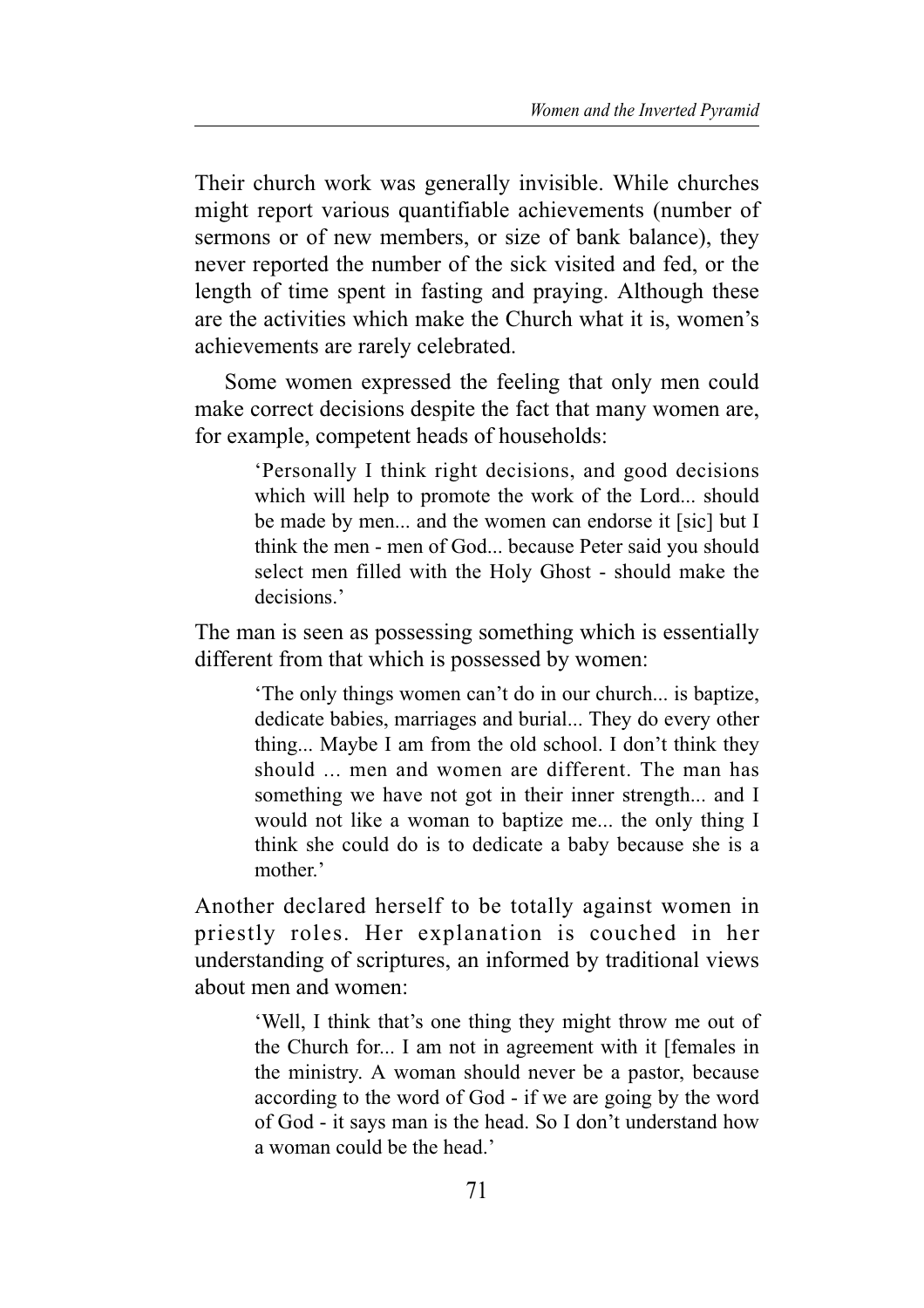To reiterate: many of the women I interviewed not only saw men as exclusively capable of making the right decisions, they also appeared to view themselves as justifiably subservient in the hierarchy of the churches- all of which, they suggested, was verified by the scriptures.

As the popular chorus attests:

Give me that old-time religion... It's good enough for me. It was good for Paul and Silas... It's good enough for me.

Despite the worrying features relating to gender in the organizational structure of the churches, it is a fact that the churches have given many Black men self-worth, dignity and a positive identity, in contrast to the ways in which white British society has alienated, devalued and effectively excluded them from many forms of legitimate involvement in the wider society. Given the pressure on Black men to 'prove their worth', it is difficult to see how those who have achieved some status and power in, and through the churches, are going to

relinquish it.

In addition, many of our church leaders who emigrated from the Caribbean were not equipped to function in 'the belly of the beast' of white British society. Many came from countries suffering neo-colonial rule, mainly from peasant and working-class backgrounds within those societies, and lacked 'acceptable' paper qualifications. Perhaps it was within the context of white historical churches that the position of potential Black church leaders became amplified. The historical churches emphaisized academic qualification and training as the route through to priesthood or the clergy. The episcopal hegemony and speculative approach to theology of the historical Christian Churches were sure ways to deter any who did not fit the bill. Black-led Churches were a better alternative, with their emphasis on biblical fundamentalism, the infallibility of the Bible, and the power and leading role of the Holy Ghost in and through believers regardless of social class, status, academic qualifications or Bible school training.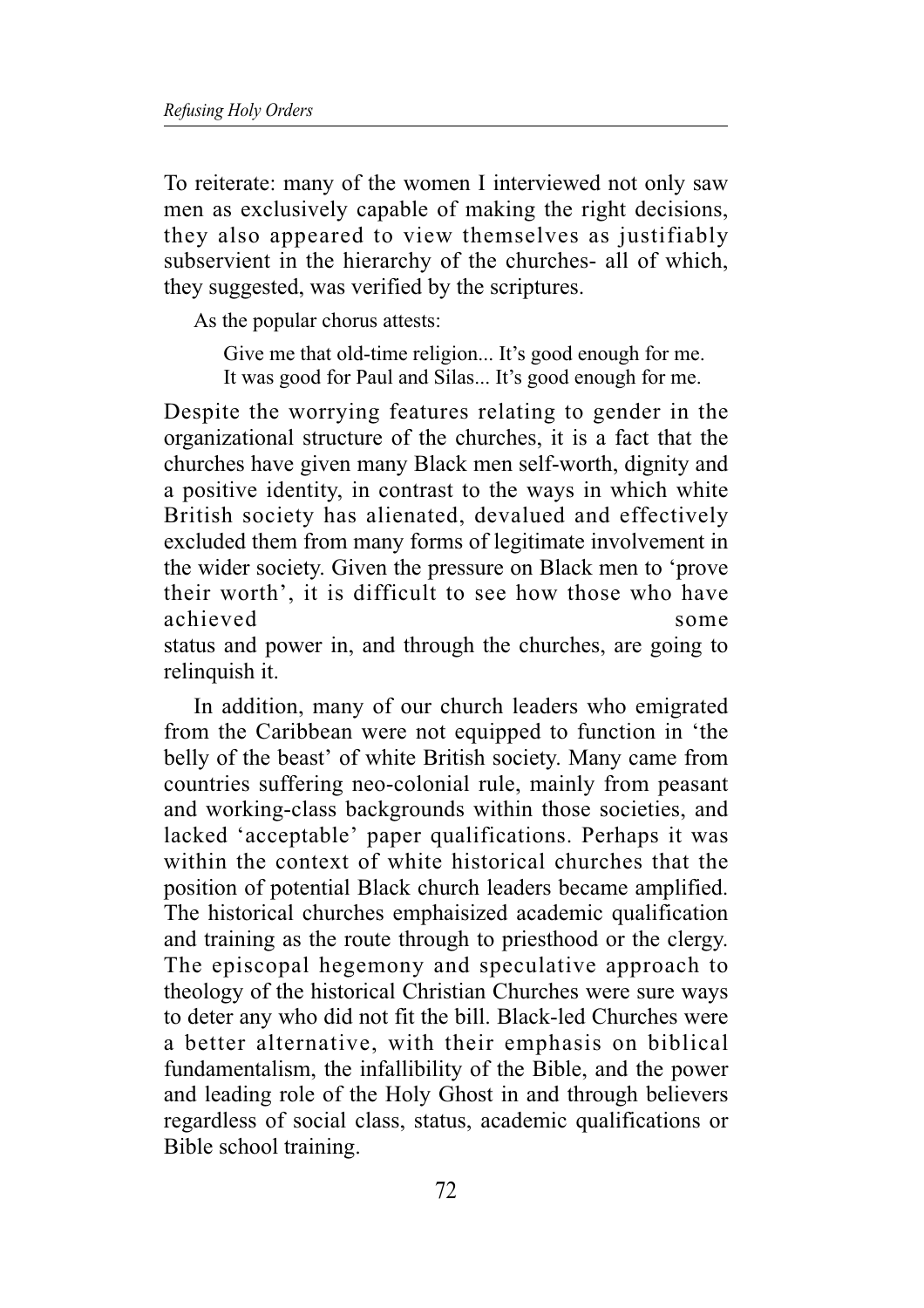It is difficult to envisage a time when Black-led Churches in Britain will allow women the freedom to define themselves, particularly since both males and females continue to believe in the patriarchal organizational structures.

The message of equality and partnership implicit in the following chorus probably sums up the churches' current thinking on the issues:

> We are heirs of the father, we are joint heirs with the son. We are children of the kingdom, we are family, we are one.

# *Conclusion*

Without disparaging the obvious power, position, responsibilities, tremendous burden and task of leadership vested in the hands of the males in Black-led Churches in Britain, it is clear that in a very real sense the churches are the women, and the women are the churches. When we examine the role and responsibilities which the women have assumed, the way in which they have defined the churches and the spirituality of the churches, the men's positions pale into insignificance. One wonders if these functions could be dispensed with in a Black-led female-run Church. The fact that men 'run' things appears to be based upon scripture, and is therefore sanctified and constant. To change this model, they claim, would be to change scripture, and since scripture never changes, the model defies change. In my opinion, the churches need to revisit scripture, listen to what women are saying in the theological debates about the priestly and pastoral functions of males and females in the body of Christ, and seek to learn, from their challenges, of the present iniquitous patriarchal structures.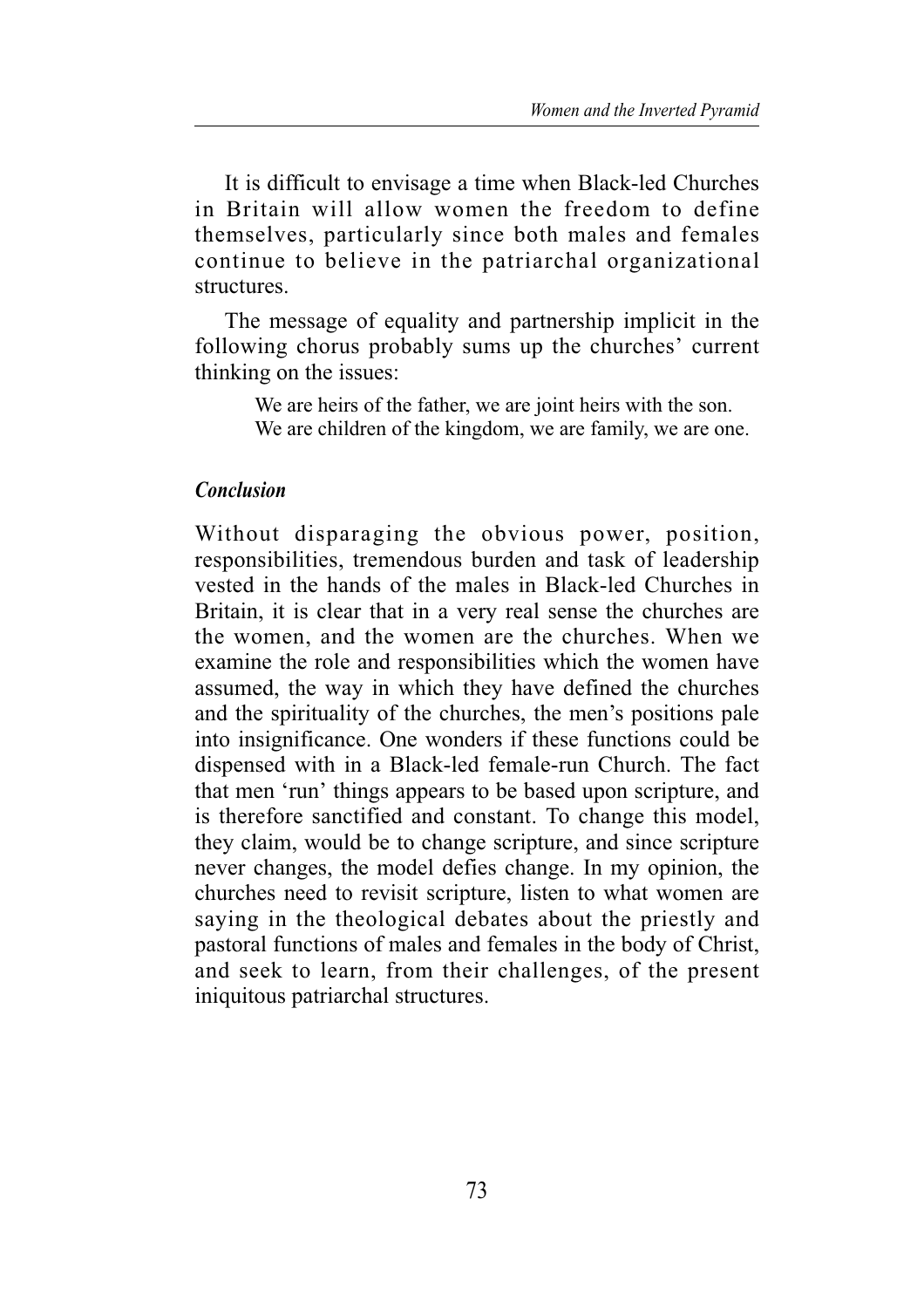# *'Between the Devil and the Deep Blue Sea': Irish Women, Catholicism and Colonialism*

*Ann Rossiter*

 $\sum_{i=1}^{n}$  *J*e take cheerful bets on it, here in Ireland', says Nell McCafferty, the Irish feminist and journalist, writing in the magazine *Everywoman*:

> How long will we be in attendance at a meeting before the familiar dreary whine erupts? Five minutes? Ten minutes? Not at all. Chances are that the instant litany of our perceived oppressions will fall like clichés from the lips of a British feminist in the opening words of her speech. Abortion, divorce, gay rights, she will intone. Contraception is scarcely available either, she will throw in for good measure. Listening to a British feminist on Ireland, one gets the impression that we spend our lives barefoot, pregnant and tied to the kitchen sink - with a Catholic male pig in the parlour to add to our woes. As it happens, contraception is legal though not nearly available enough just as in Britain); in the wake of Mary Robinson's presidential victory, the government [of the Republic] has announced that homosexuality will be legalised and signalled that divorce will soon be introduced. That leaves abortion... when it does come, it will be introduced by the will of the people, as were all the other measures. (p. 4).

While it must be said that not all Irish feminists share Nell McCafferty's belief that the coming of Mary Robinson necessarily heralds a sea-change in the affairs of women, gay men and lesbians in the Irish Republic - a point discussed later in this chapter - her irreverent description of the British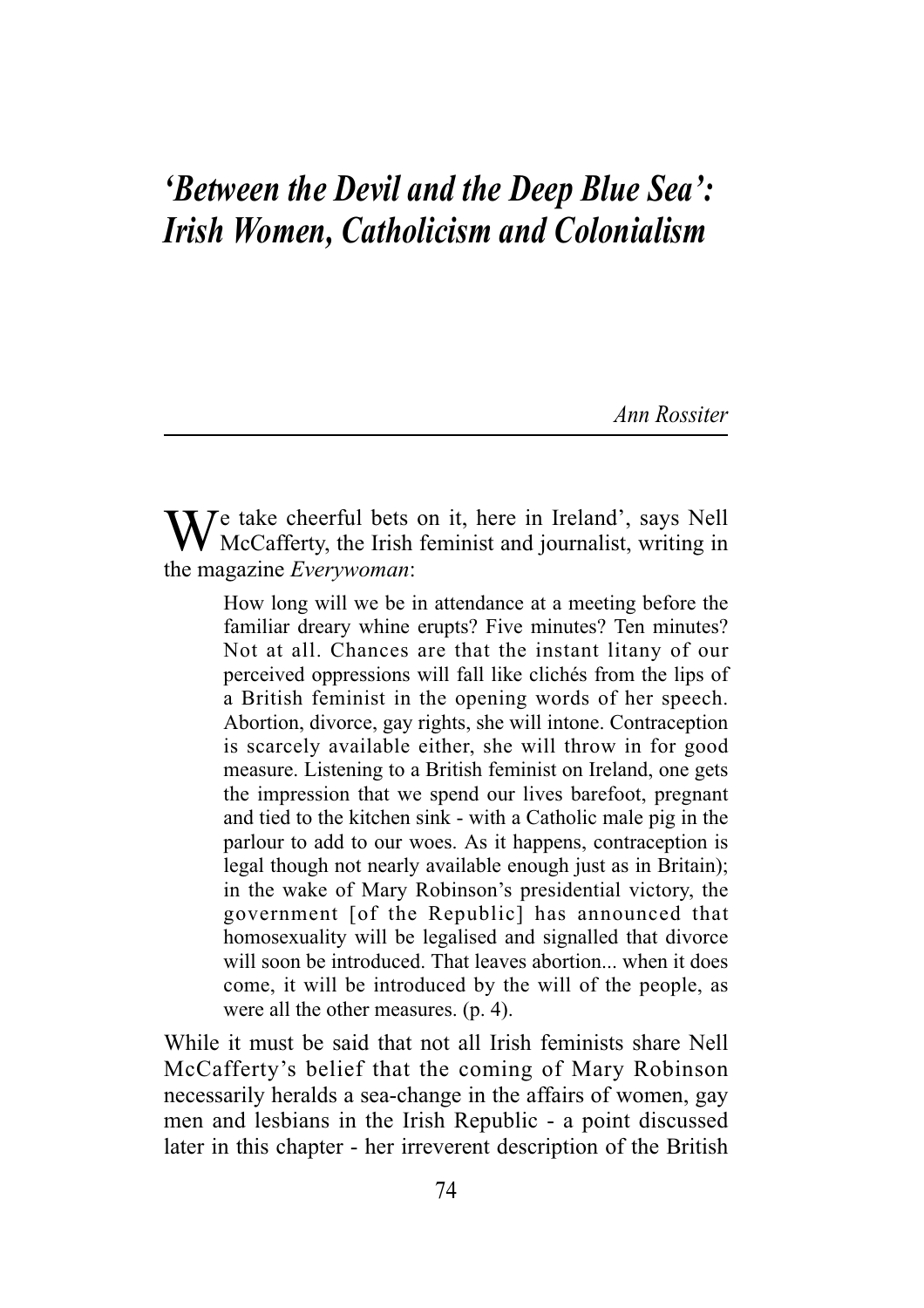feminist reaction to things Irish, especially to religious influence in the area of reproductive rights and sexuality, finds resonance amongst those of us who live in Britain.

The troubled relationship between Ireland and Britain has spawned a host of contradictions and distortions, of which religion is only one, and the impact of these has been keenly felt by the Irish immigrant community. Irish women, and particularly Irish feminists, in Britain have had to face the central paradox of confronting, the one hand, a highly orthodox - if not fundamentalist- Catholicism, and to a lesser degree a fundamentalist Protestantism, which form the central core of Irish identity, and, on the other, a psychological hang-up of massive proportions in British culture which sees religion in its Irish context in pathological terms and as the singular cause of the great Irish 'predicament'.

Confronting the obscurantism that surrounds the religious question, and the interconnected Irish national question, however, is only one part of the struggle. The proximity of Ireland itself, the close contact with home maintained by most immigrants, the constant renewal of Irish emigration and, most importantly, the latest Anglo-Irish war, which has ebbed and flowed over more than two decades, all ensure that a struggle has to be maintained on many different fronts: an Irish immigrant feminist politics and infrastructure have had to be built up, an input into the political debate in Britain and in Ireland itself ha had to be maintained, and repression of the Irish community in Britain by the state, part of the fallout of the war, has demanded unremitting political activism.

Very little has been published about Irish feminism in Britain, a result of the complexities of the politics involved and the distortion and censorship which surround the Irish Question generally. This means that the experiences of women from what is the largest ethnic community in Britain, both historically and in the contemporary period, are ignored. While this chapter cannot redress the balance, it focuses on Catholicism, the religion of the majority on the island, in an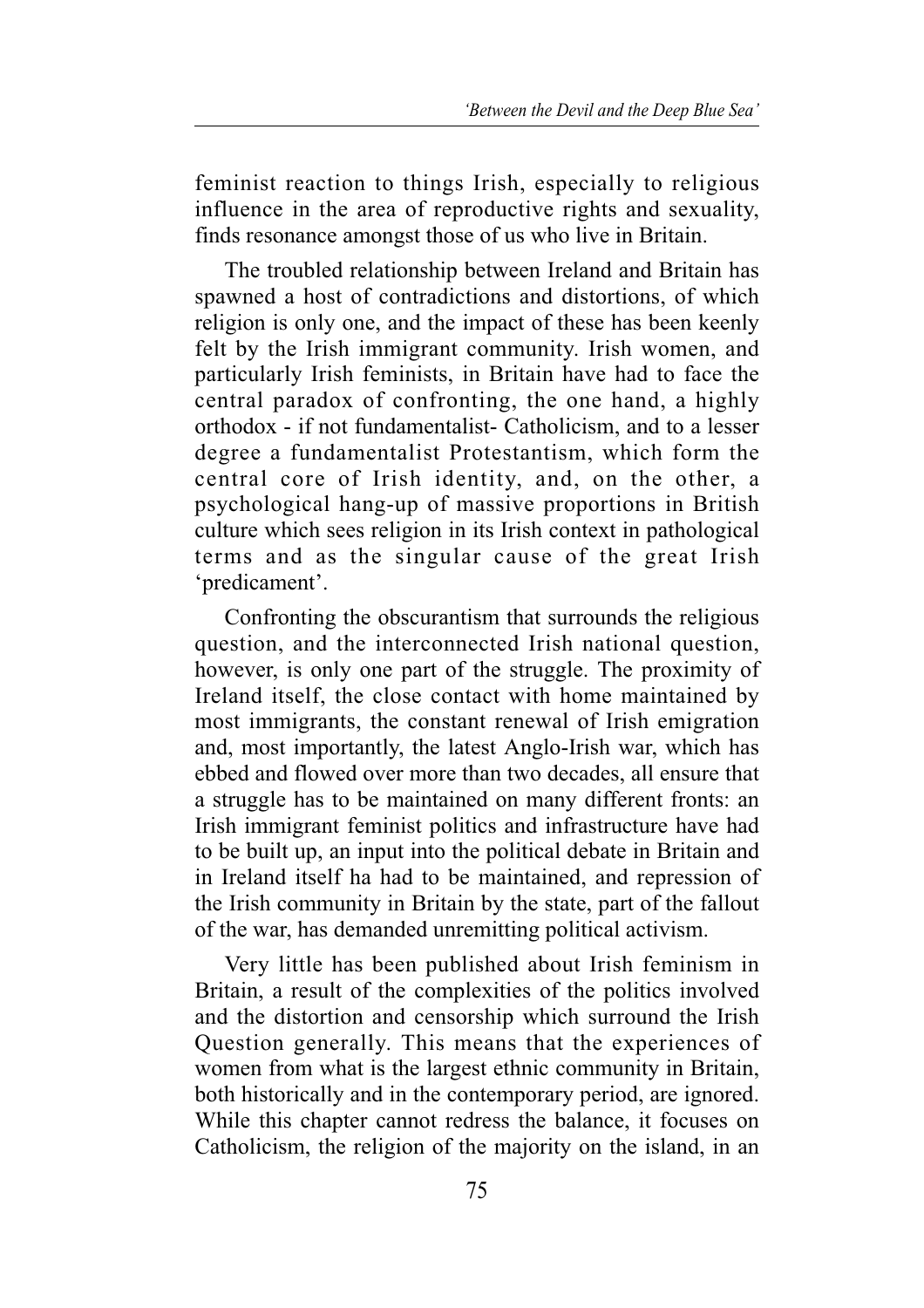attempt to dispel the notion that it is a metaphysical phenomenon rather than a construct of a particular historical process in which the British imperial enterprise played a pivotal part. To this end, there is a concentration on the evolution of the Catholic nation and state in the South (the Irish Republic) and its function in women's oppression. A further aim is to highlight the struggle of progressive forces in Ireland, of which feminism is one, to rectify the distortions wrought by centuries of colonialism. Finally, given the important role being played by the Catholic Church worldwide in reversing the gains made by women and the small, but significant number of rights achieved by gay men and lesbians, the import of the Irish situation inevitably extends far beyond its Anglo-Irish context.

# *British and Irish Feminist Solidarity: A Casualty of War*

In this society, the widespread association of the Irish with backwardness, stupidity and irrationality, in large measure seen as stemming from a religious atavism, has a history dating back to the twelfth-century colonial military intervention, and the renewal of conflict in Northern Ireland has resulted in a major resurgence of these sentiments. The rationale for the latest wave of anti-Irish prejudice - and, indeed, anti Irish racism - is not difficult to decipher. Since 1969, when British troops went into Northern Ireland in what the politicians termed a 'peacekeeping mission' aimed at keeping two warring Irish factions apart, the British authorities have consistently presented themselves as honest brokers in a local intercommunal problem. With the connivance of the media it has been relatively easy to obscure the realities of the sectarian Northern Ireland statelet (see L. Curtis, 1984a; Rolston, ed., 1991) and the fact that since 1970 the 'impartial' British army has launched all-out attacks on the nationalist population, thus ensuring the maintenance of the status quo. In her historical study of British perceptions of the Irish, *Nothing but the Same Old*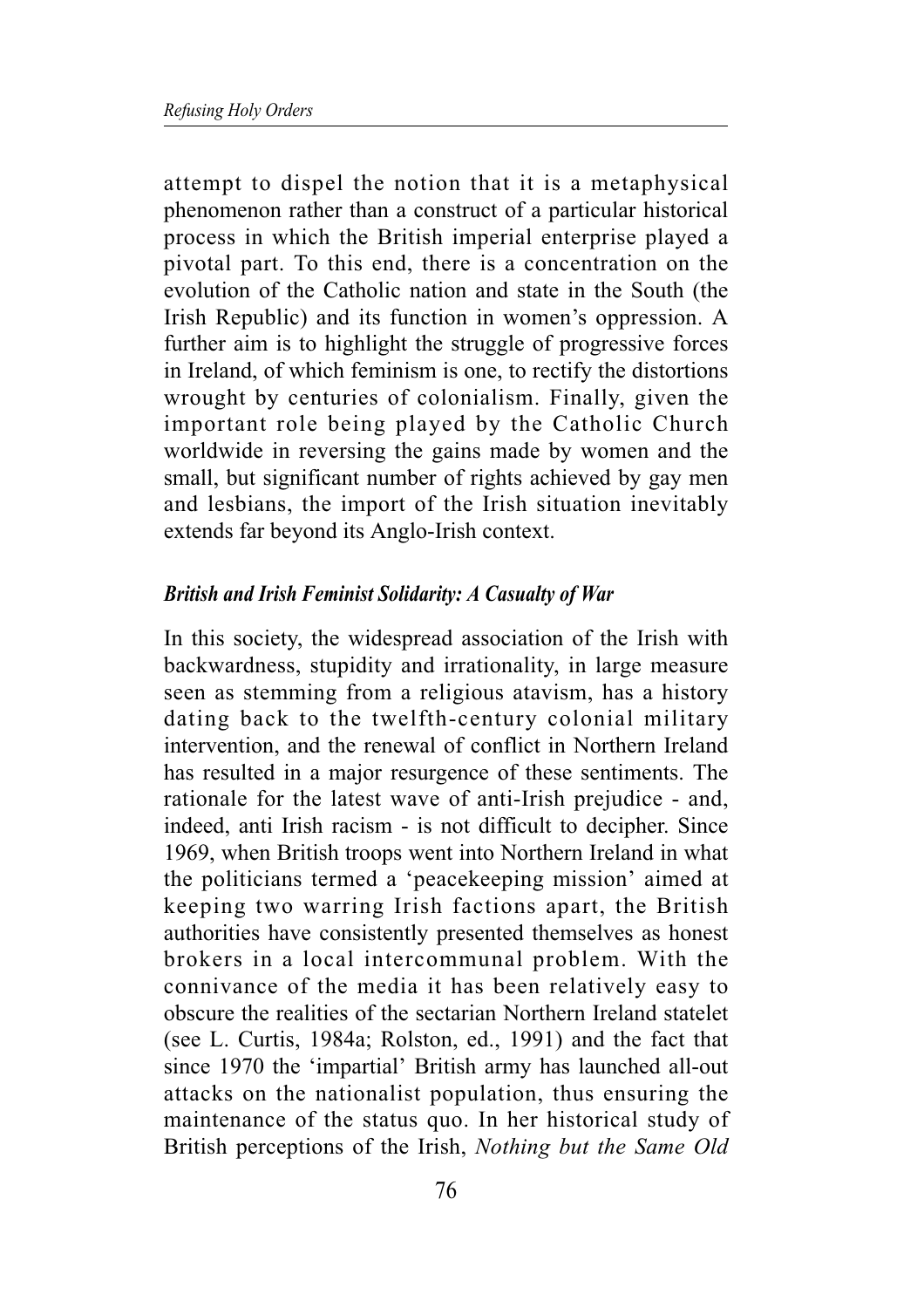*Story: The Roots of Anti-Irish Racism* (1984b), Liz Curtis observes:

> Over succeeding years [since 1969], the British authorities, aided by the media, presented a topsy-turvy picture of events in order to sustain the image of British impartiality. They played down the atrocities committed by the British forces, minimised loyalist responsibility for violence and depicted the situation as one long succession of violent acts committed by republicans. They portrayed the IRA as the cause - rather than the product - of the conflict... they refused to acknowledge that partition and the continuing British presence were the root of the problem... it was the same old story. (p. 77)

Against this background, the Irish in Britain have found themselves caught up in a modern witch-hunt stemming from the determination of the security apparatus to muffle public protest at British military activity in Northern Ireland, and the desperate drive for scapegoats in the aftermath of each IRA bombing. Between 1974 and the end of 1989, 6,763 people, most of them Irish, were officially listed as having been arrested in England, Scotland and Wales under the Prevention of Terrorism Act (PTA) for offences in connection with Northern Ireland. Of these, only 569 were charged and 411 subsequently convicted (Irish Information Partnership, 1987) - a conviction rate which has led many to question whether the whole purpose of the Act is to terrorize rather than to facilitate the detection of crime. Added to this, 409,422 people were subjected to police security checks at British air and sea ports between 1977 and 1985 (Irish Information Partnership, 1990, pp. 43, 56). Large numbers of Irish people are also stopped at railway and bus stations, or in the street, or visited at their homes, where they are frequently interrogated. Provided the detention is for less than twelve hours, the police may question anyone on British territory or passing through British ports without any grounds for suspicion. Lord Colville, who has carried out reviews of the PIA annually on behalf of the government, has estimated that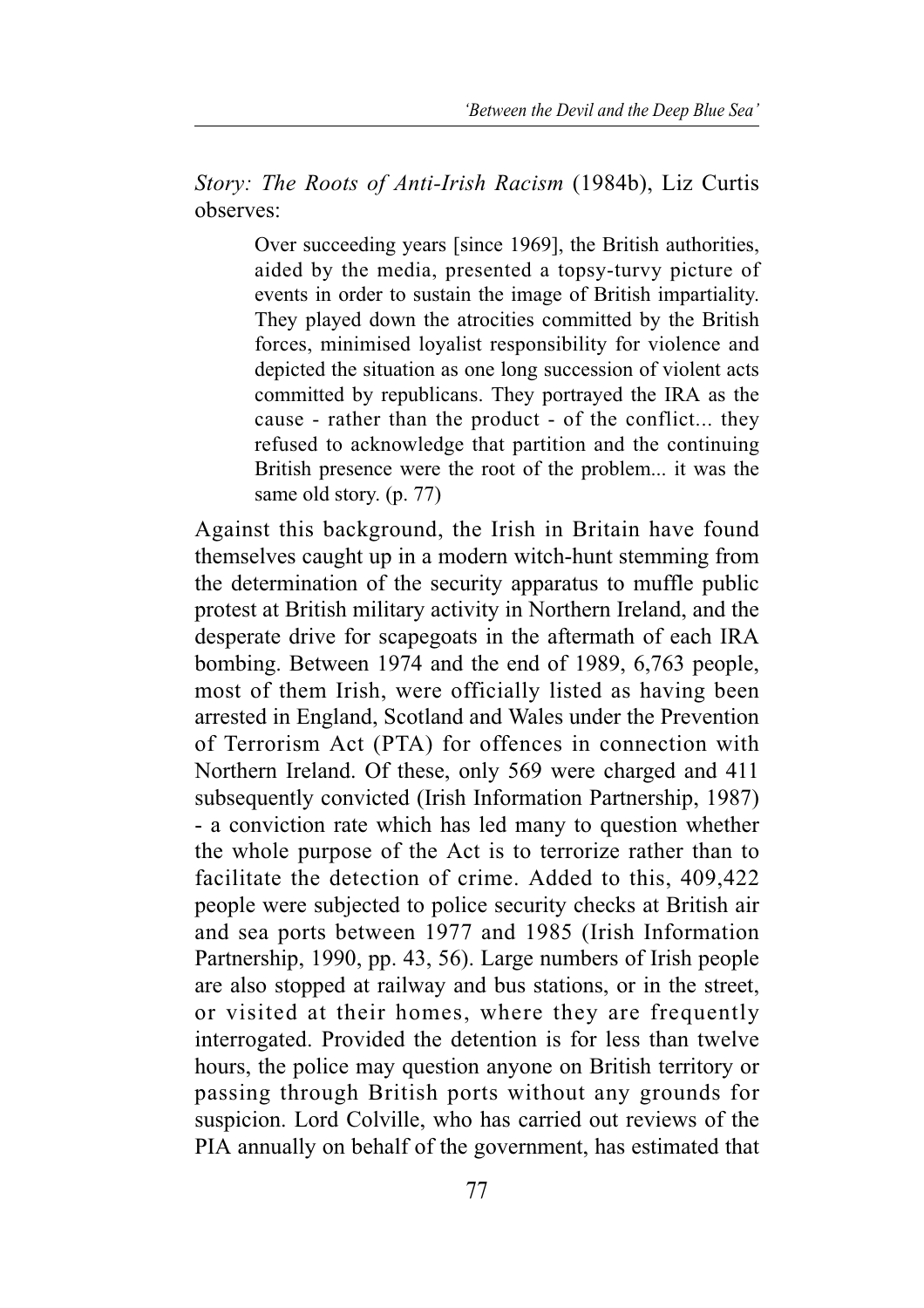a million people a year may be questioned under this power, if only for a few minutes (Jessel, 1990).

Repressive state measures such as these have had serious effects on women, as Maire O'Shea emphasizes in her essay, 'Policing Irish Women in Britain' (1). Referring in particular to the aftermath of the IRA bombing of a Birmingham pub in 1974, she says:

> The whole Irish community in Britain was being punished, and women bore much of the brunt. They would be dragged out of bed during raids, wearing only nightwear, to face degrading sexist jibes. They would have to comfort their children who might be locked in a room with them, terrorized by the police dogs. In the days that followed, they would fear for their menfolk and suffer abuse and attacks from British neighbours. But they had to carry on with their lives and cope with their children in the ruins of their homes. Some blamed their husbands, believing that they might have become politically involved. The effect on the community was devastating. Families and friends turned against one another. Marriages broke up. At best, there was a climate of constant uncertainty and fear. When wives and families of the six men framed for the Birmingham bombings in 1974 were attacked in their homes or burned out by British people seeking revenge, they were refused protection. Some who had been settled in Birmingham for many years were forced to leave.

Of course, women have also been arrested and imprisoned, and the list includes Maire O'Shea herself, who conducted a political defence at her trial in 1986 and brought about the collapse of the Crown's case against her. Others were not so lucky. The sisters Aine and Eibhlin Nic Giolla Easpaig, Martina Shanahan of 'The Winchester Three', Annie Maguire, and Carole Richardson of 'The Guildford Four', served long prison sentences while vigorously protesting their innocence. Judith Ward, convicted on faulty evidence, is still in prison, but her case is currently under review.

A significant number of Irish activists and writers have insisted that the prolongation of the war in Ireland and the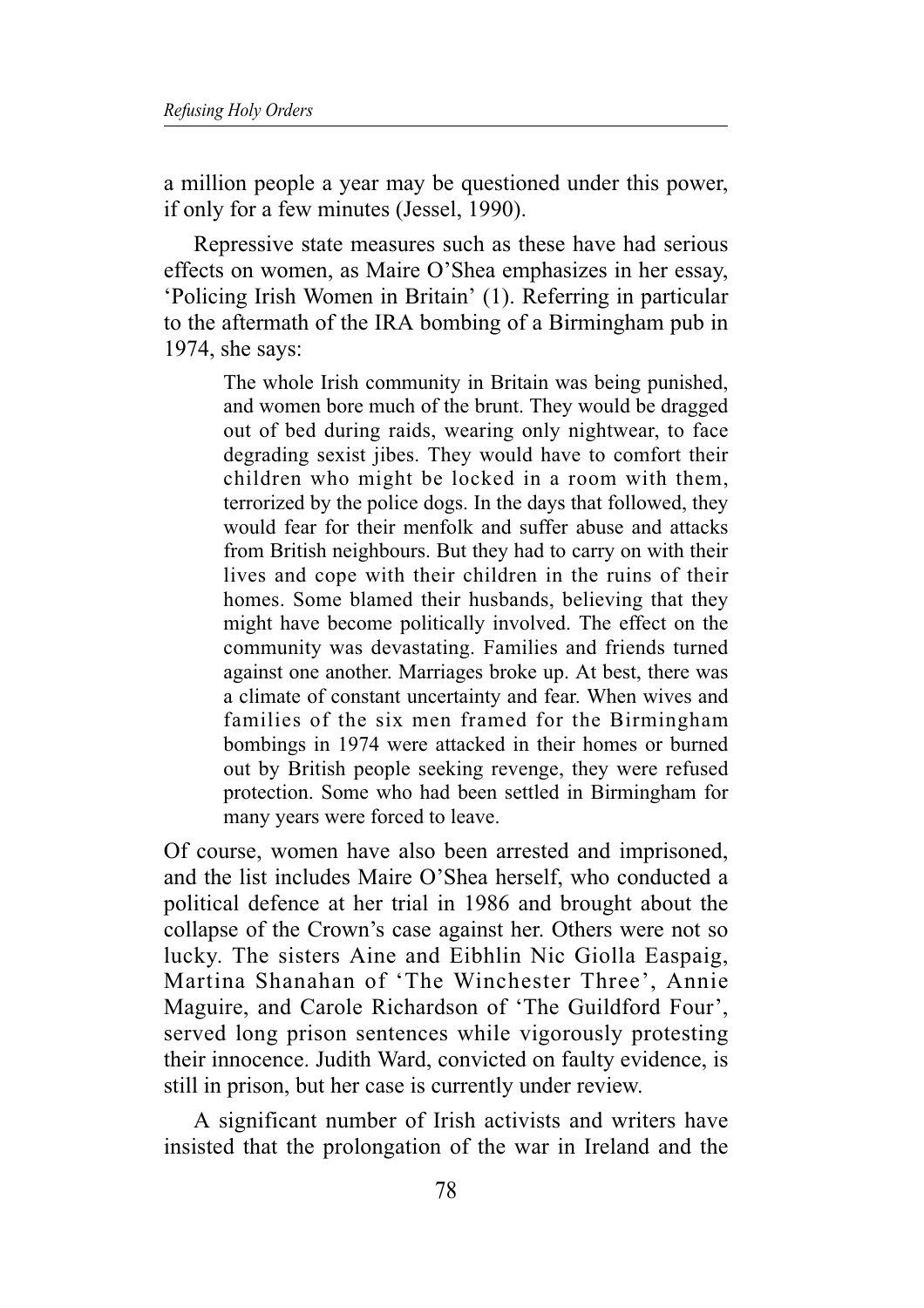intense policing and repression of the Irish in Britain have been facilitated by racist attitudes widely prevalent in all sections of British society- Right, Left and, indeed, feminist. Maire O'Shea argues (1989) that such attitudes have been deliberately inculcated during eight hundred years of British rule in Ireland, during which stereotypical views of the Irish as 'thick', dirty, lazy, wild, treacherous, violent, ungovernable, and possessing an irrational attachment to religion were fostered.

Liz Curtis (1984b), also arguing from this position, draws attention to the inclusion of the Irish in pseudo-scientific theories of race propounded by Victorian anthropologists and ethnologists which gained common currency through popular literature. In this scheme of things, 'races' were said to have inherited differences not only of physique but also of character, and were placed in a hierarchical scale of measurement where Anglo-Saxons were to be found at the top, black people at the bottom, and Celts and Jews somewhere in between. The object of the exercise was not only to prove English superiority but, inevitably, the unsuitability of the 'inferior' races for self-government. A study by the American writer L. Perry Curtis (1971) highlights the efforts made throughout the Victorian era to prove that the English and the Irish were separated by clearcut racial as well as religious and cultural barriers.

Physiognomical differentiation was central to this endeavour, and men of letters invested considerable energy in measuring the cranium, facial angles, thickness of lips, size of jaw and levels of pigmentation to provide a scientific basis for their claim. The 'bulging forward of the lower part of face', the 'chin more or less retreating', the 'large mouth and thick lips', they deduced, indicated a 'quickness in perception', but a 'deficiency in reasoning power' (L. P. Curtis, p. 18).

Liz Curtis and several others have attempted to show that although anti-Irish racism has ebbed and flowed according to the state of Anglo-Irish relations, it was always present in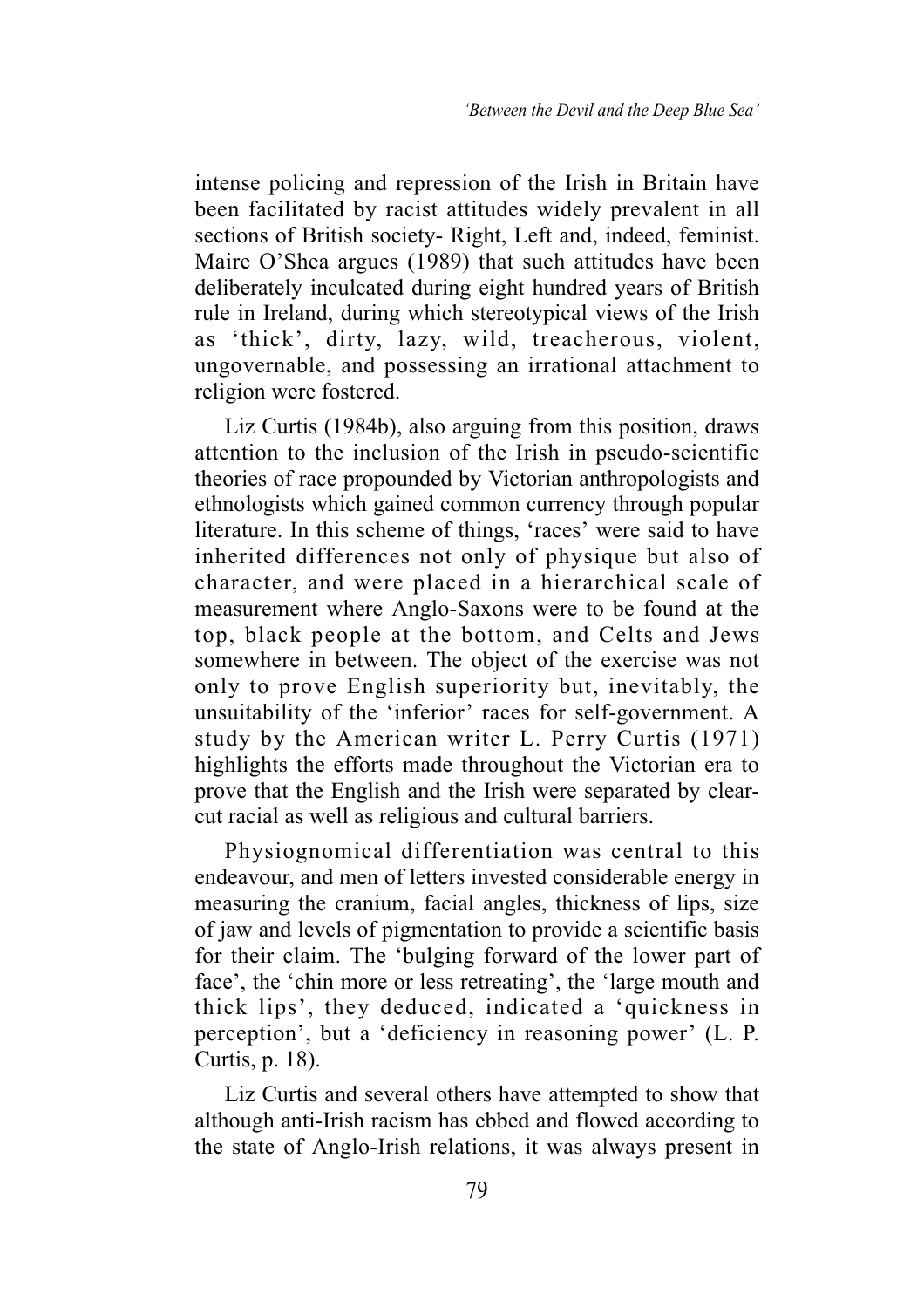British society and erupted once again when British troops returned to Irish streets in 1969. In a recently published oral history work (Lennon, McAdam and O'Brien, Eds. 1988), Anne Higgins recalls being 'under a kind of siege' in the Irish Catholic community in Manchester in the 1930s and 1940s. Jews and Irish, she says, were in the same ghetto in the north of the city and were 'very much sympathetic to each other as minorities'. Other testimonies in this work vividly recall the 'No Irish, No Coloureds' signs which so many immigrants of the 1950s and early 1960s encountered in their search for accommodation. Establishing that the Irish experience constitutes a form of racism has proved a difficult exercise, even when in British racial discourse the majority of theoreticians concede that the category 'race' is not a biological but, rather, a social construct, and that 'racism' refers to a whole cluster of cultural ideas, beliefs and arguments which transmit mistaken notions about the attributes and capabilities of 'racial' groups. Rex, probably one of the most frequently quoted of the theoreticians, states (1970) that racism is present whenever any 'deterministic belief system' regards group characteristics as narrowly 'fixed' and therefore leading inevitably to rather rigid and exclusive barriers between one group and another.

The claim by many Irish feminists in Britain that a 'deterministic belief system' prevents their British counterparts from comprehending the Irish situation is widely heard, with the twin issues of nationalism and religion cited as driving a wedge between the two sides. Given this scenario, it is hardly surprising that solidarity between Irish and British feminists should have been one of the casualties of the latest Anglo-Irish war, although at the beginning of the crisis, when Northern Ireland was the focus of political and media attention worldwide, matters looked as if they might take a different turn.

In that period, the early 1970, often described as the heady days of 'universal sisterhood', women from many different backgrounds - Irish, British, American, Australian and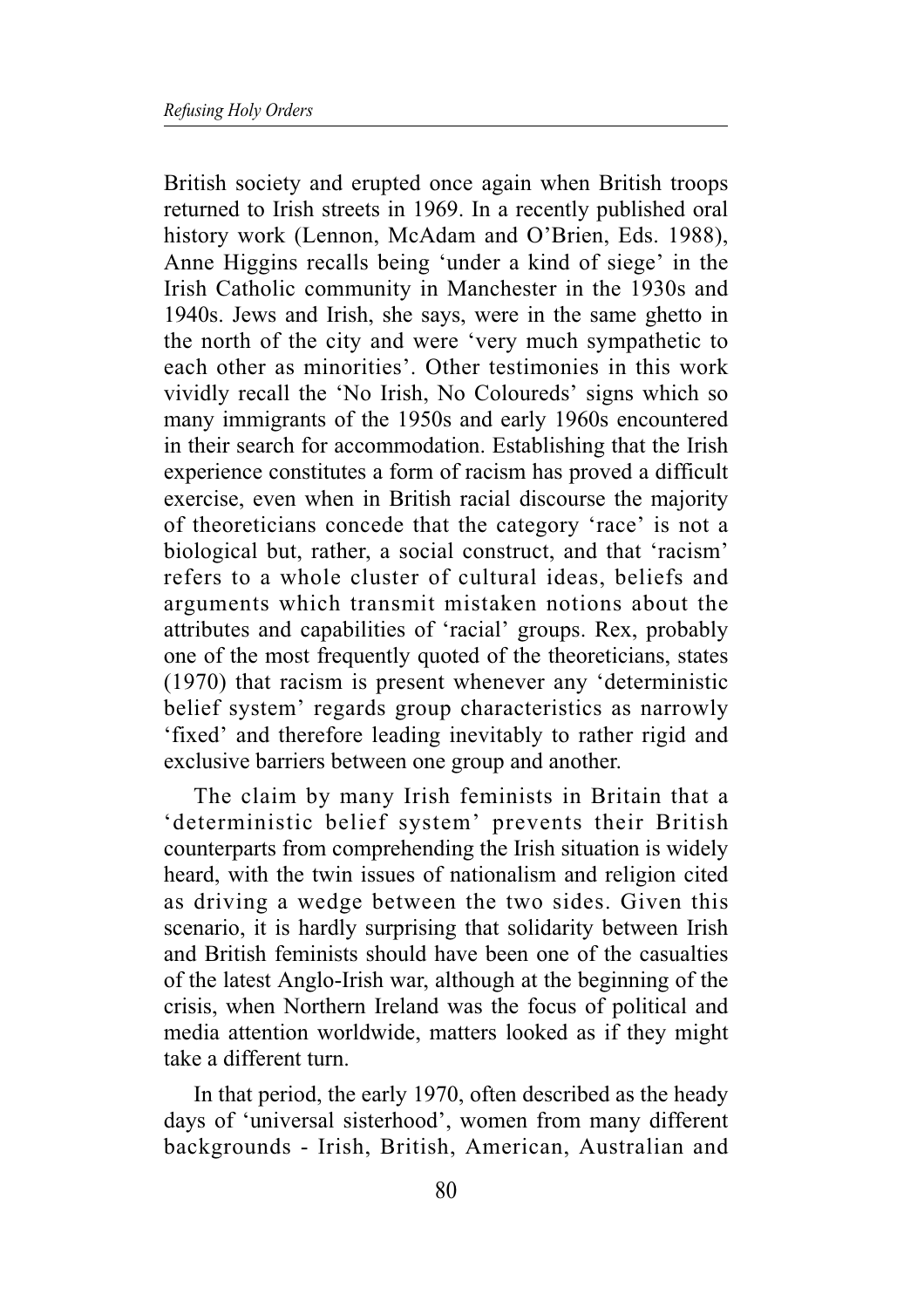continental European - came together in Women and Ireland groups to highlight the role of the British state in Northern Ireland, military occupation, and the implications for women there, and here. Understandably, the British Women's Liberation Movement was regarded as the natural constituency of such groups, and meetings, conferences and gatherings of the movement were addressed. But fatigue with what were regarded as the complexities and 'alien' nature of the Irish situation set in very quickly, and although Women and Ireland and other groups were springing up in towns and cities- from Bristol to Dundee, by the end of the 1970s it was becoming increasingly apparent to activists that Ireland was quite marginal, if not irrelevant, to the concerns of most British feminists. Even a cursory glance at histories of the British Women's Liberation Movement, such as *Sweet Freedom* (Coote and Campbell, 1982), or a more recent work, *Hyenas in Petticoats* (Neustatter, 1989), confirms this. Feminist perspectives on the state, apart from its welfare aspects, are conspicuously absent from such histories, as are other issues thrown up by the Northern Ireland situation, such as nationalism, unionism, religion and, of course, political violence. Significantly, the existence of Women and Ireland groups and activities concerned with the Irish National Question do not even get a mention.

This marginalization and even obliteration of Irish issues resulted in a gradual shift towards Irish women-only groups and activities from 1980 onwards, although certain campaigns, notably those against strip-searching and the treatment of women political prisoners have retained a mixed membership. Even an area of seemingly universal concern, such as reproductive rights, has been permeated by the tensions of war. In the 1970s, British and Irish feminists jointly supported campaigns in Ireland for contraceptive rights, but the Irish Women's Abortion Support Group, formed in London in 1981 to provide information and practical help to Irish women seeking abortions in Britain, has restricted its membership to Irish women (1988, p. 68). A separatist politics has clearly had positive outcomes, not least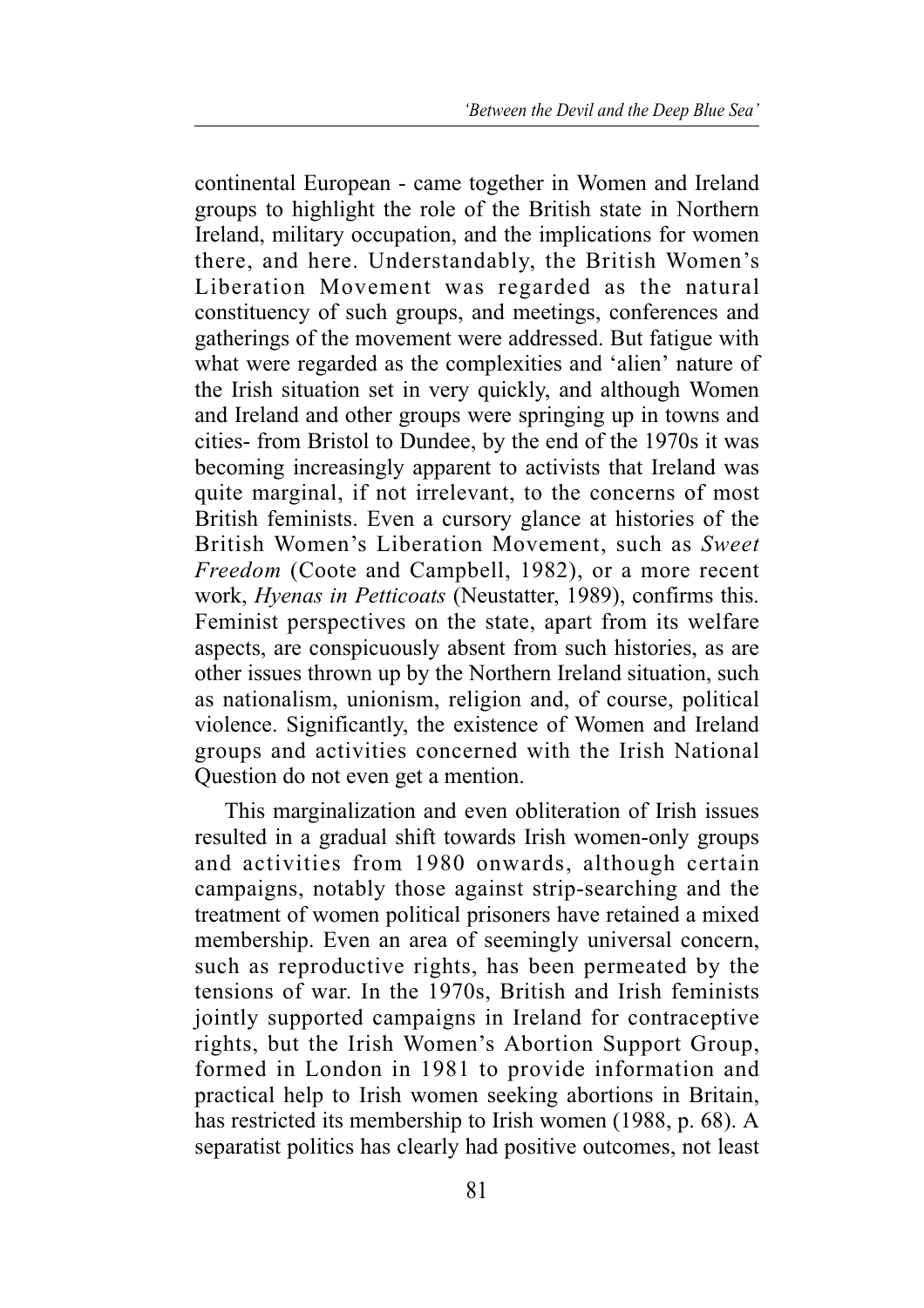a strong commitment to developing a feminist analysis and agenda which is not only Irish in character but relative to the needs and aspirations of immigrant women. The problem of marginalization remains, however, compounded by the lack of an Irish feminist journal or magazine in Britain and the reluctance of activists to write for, let alone speak, to the media, partly for fear of distortion, but mainly because serious and informed debate has, more often than not, proved impossible.

The formation of Women Against Fundamentalism in 1989, with the involvement of women from countries with a long history of colonization, has opened up one forum, at least, for the discussion of religion in a political context which takes account of historical and economic processes. A positive development from this was the picket of the Irish Embassy in London called by WAF on 15 May 1990 to highlight the appearance in the European Court of Human Rights at Strasbourg of two Dublin organizations, the Dublin Well Woman Centre and Open Line Counselling, to argue against their prosecution in the Irish courts by the British organization the Society for the Protection of the Unborn Child (SPUC) for providing information on abortion clinics in Britain. The presence on the picket line of British, Irish, Indian, Israeli, Iranian and Pakistani women, and women from some of the Catholic countries of Europe, was a testimony to the urgent need for an understanding of the gathering momentum of religious fundamentalism worldwide, and the specific conditions for its existence in the West and elsewhere.

#### *The Rise of an Irish Catholic State*

When the Republic of Ireland put a foetal civil rights amendment into its Constitution in 1983 to copper-fasten its absolute ban on abortion dating back to the time of Victoria's rule, this was widely perceived in Britain as a backward step by a backward nation on the periphery of Europe, traditionally at odds with Western social thinking and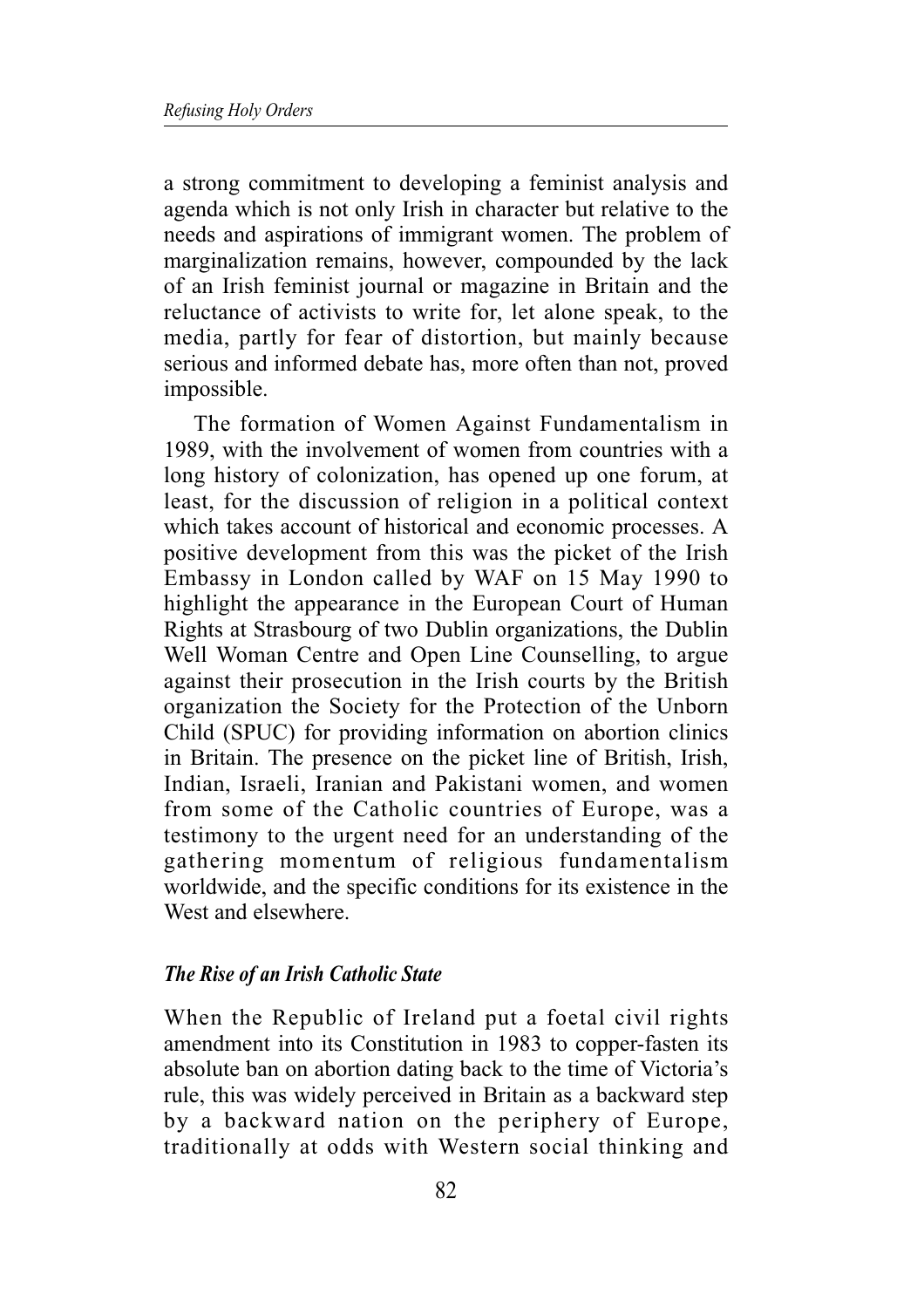therefore all too easily dismissed. However, since the US Supreme Court's decision in 1989 opened the way for individual States of the Union to restrict abortion rights, it becomes apparent that Ireland was the cutting edge of a gathering movement headed by Christian fundamentalists not only to curtail or outlaw abortion worldwide, but to grant civil status to the foetus, which involves, as Ruth Riddick graphically puts it:

> the legal idea of personhood of the foetus, the inhabiter and potential product of the womb. This new 'person', the foetus, qualifies for constitutional guarantees not necessarily extended to adult women and may constitute a litigant against women in matters of pre-natal care and birthing procedures. (1990, p. 12)

And if further proof of an international pro-life movement with a common agenda were needed, the recent legal ruling in Guam, the US Pacific island state where abortion was already banned, to prohibit the propagation of information on abortion available outside its jurisdiction, and similar moves by the Catholic Church in Poland, appear to be carbon copies of the prohibition imposed by the Irish courts.

The choice of the Republic of Ireland as a launching pad for foetal civil rights and a worldwide campaign to prevent the proliferation of information on abortion is not too difficult to understand. Its reputation as a highly religious country was borne out by a survey of Irish values and attitudes in 1984 Fogarty. Ryan and Lee, 1984) which found that only 1 per cent of those surveyed described themselves as 'convinced atheist' and 1 per cent as having 'no religion'; 95 per cent believed in God, 81 per cent prayed regularly and 82 per cent attended church weekly. Interestingly, 79 per cent expressed considerable confidence in the Catholic Church, which means that in the minds of the majority of respondents there was no dichotomy between religion as a system of belief and the Church as an institution.

One explanation of how the Church maintains its power and influence over the population is to be found in the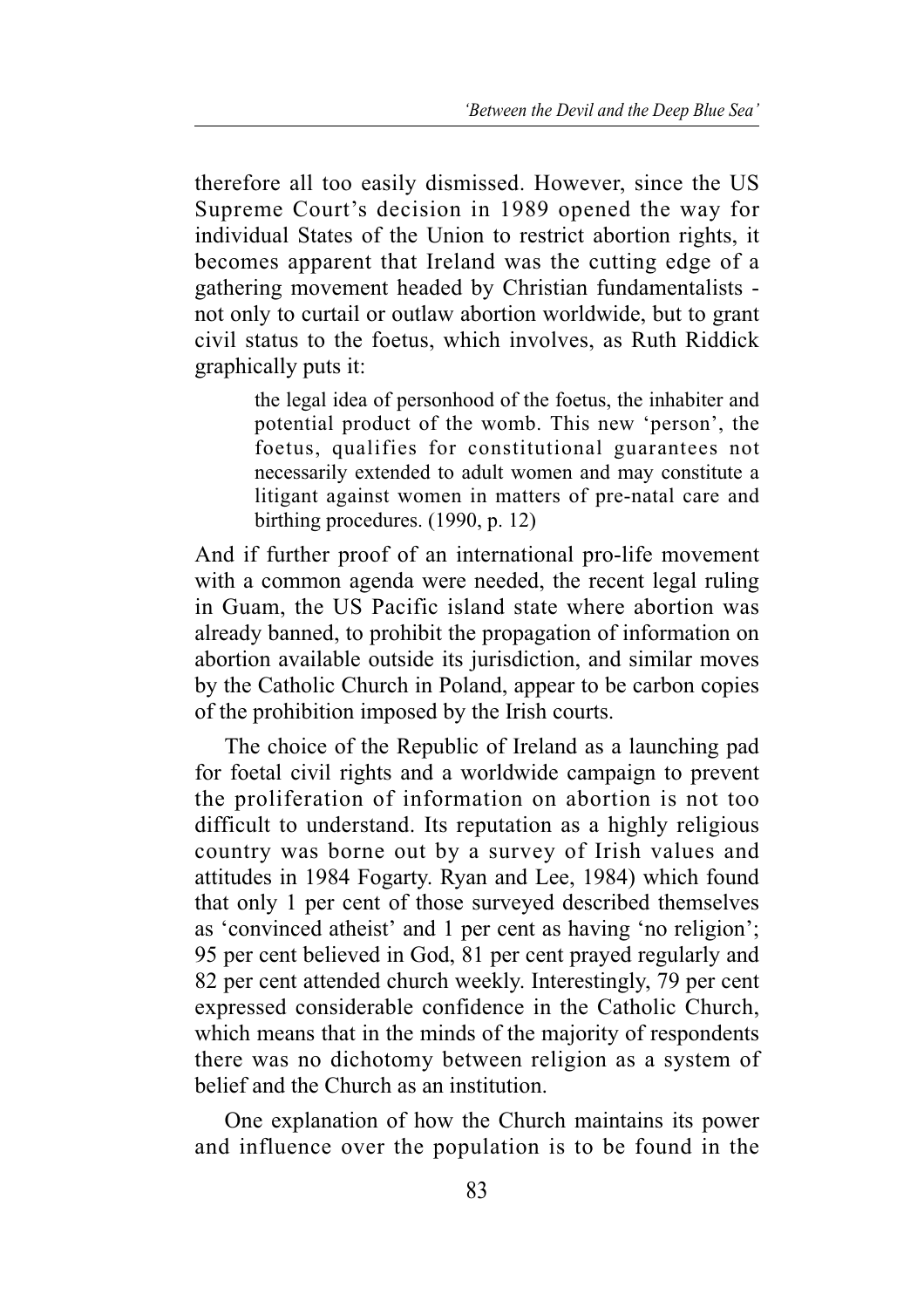education system. In the Republic, primary and secondary schools are privately owned, although they are funded by the state. With the exception of a small number of Protestant, Jewish, Muslim and non-denominational schools, the majority are owned by the Catholic Church. Policy matters, such as teachers' conditions of employment, and ethical issues, such as sex education, are to a large extent decided by the private owners of these schools. The state has attempted to intervene in the latter in recent times, with only limited success. The universities are formally undenominational, but the National University of Ireland, with colleges in Dublin, Cork, Galway and Limerick, experiences the heavy hand of the Catholic hierarchy, who have traditionally been part of its governing body since its establishment in 1908. That the Catholic Church in the Republic of Ireland performs the role of the state in education is only part of the story, for its control also extends to hospitals and many areas within the social services.

Apart from the affinities forged through the education system, the relationship between the Irish people and Catholicism which, uniquely in Western Europe, has survived in such strength until the late twentieth century, stretches back many centuries and must be understood in large measure as a form of resistance to imperialism. It was the British imperial enterprise which first opened up the Pandora's Box of religion, after the implementation of what came to be known as the Penal Laws by British colonial rulers in the late seventeenth century. The idea was to reduce Catholics to a servile caste by debarring them from the vote, public office and many of the professions. Catholics were forbidden to open schools or teach in them, to manufacture or sell newspapers and books. Churches were closed down, church property was confiscated and the clergy were ordered to leave the country. Anglicanism became the Established religion, but could never claim more than one-sixth of the population as adherents.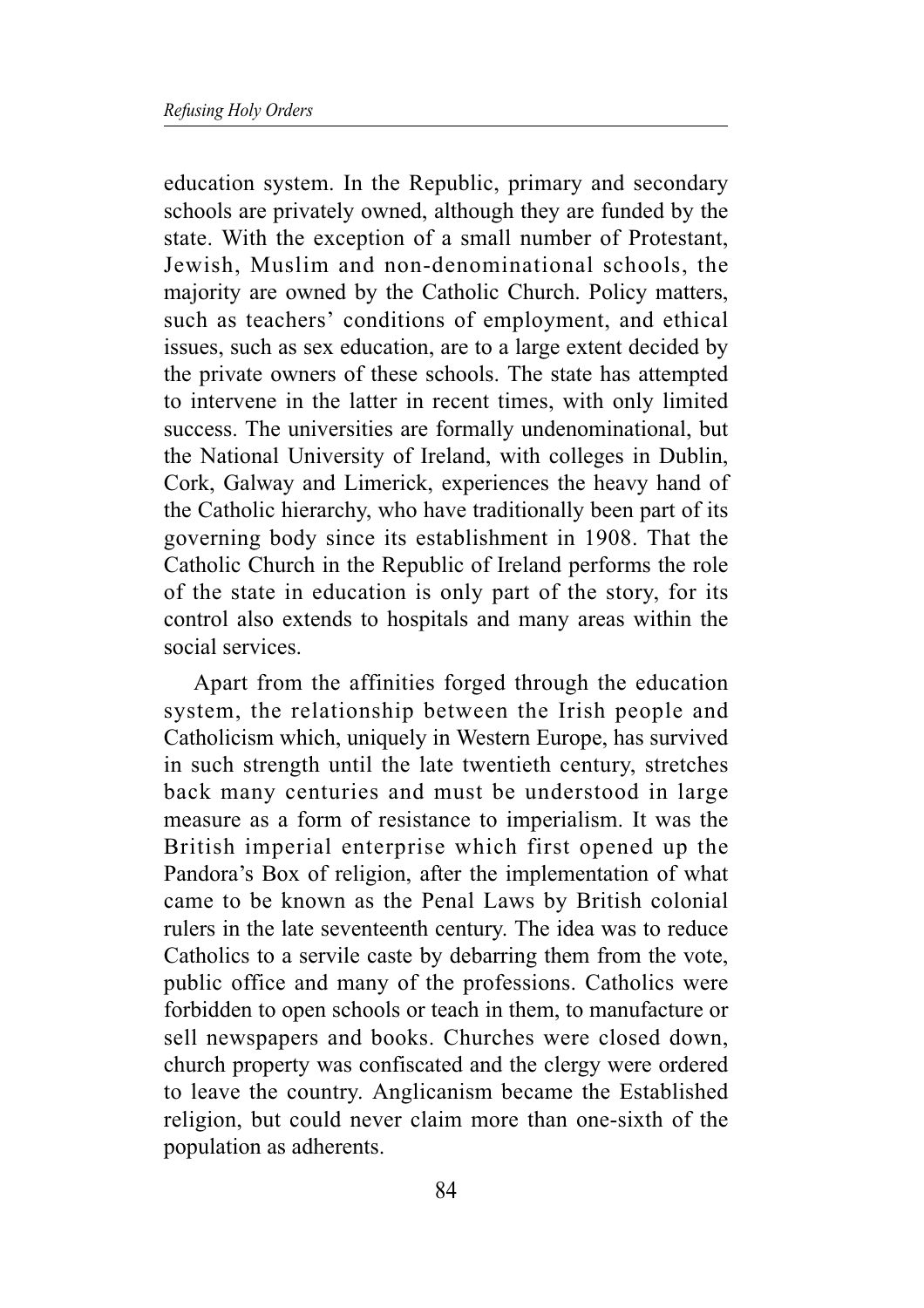While in principle the people were not compelled to attend Protestant religious services, all had to pay tithes to the Established Church. In the banning of 'popery' in Ireland under the Penal Code, the aim was the total elimination of the Catholic Church and its clergy. Instead, the Code had the effect of turning the Catholic Church into an immensely popular institution, and those priests who succeeded in remaining in Ireland became folk heroes. In time, the impact of some of these laws was reduced, either by violation or by circumvention, but those aspects of the Penal Code concerned with property were successful.

Catholics had been subjected to special taxes and restraints if they were landowners. For instance, no Catholic farm could be inherited intact: it had to be divided between all the male children (Lee, 1978, p. 39). Catholic ownership of land was in the region of 90 per cent in 1600; by 1703 it had fallen to 14 per cent, and by 1770 it was only 5 per cent (Corish, 1981, p. 74). Although by the mid 1800s Catholic emancipation had been achieved, which meant that many of the civil rights withdrawn by the Penal Code were now restored the use of religion to distinguish colonist from colonized had already been firmly established.

In this respect, Ireland differs from other Catholic European countries such as France, Italy and Spain, where the Catholic Church as an institution was closely associated with the feudal order, and with absolutism. When the Church in Ireland made its big comeback after centuries of persecution, it had relatively few aristocratic allies and relatively little of an anti-democratic past to live down. In fact it was intimately connected with the drive for civil rights and democracy, especially in its support between 1823 and 1840 for Daniel O'Connells Catholic Association, which aimed remove all disabilities Catholics suffered under the Penal Codes. These aims included the abolition of tithes to the Anglican Church, the achievement of municipal reform to grant more representation to Catholics, and, crucially, the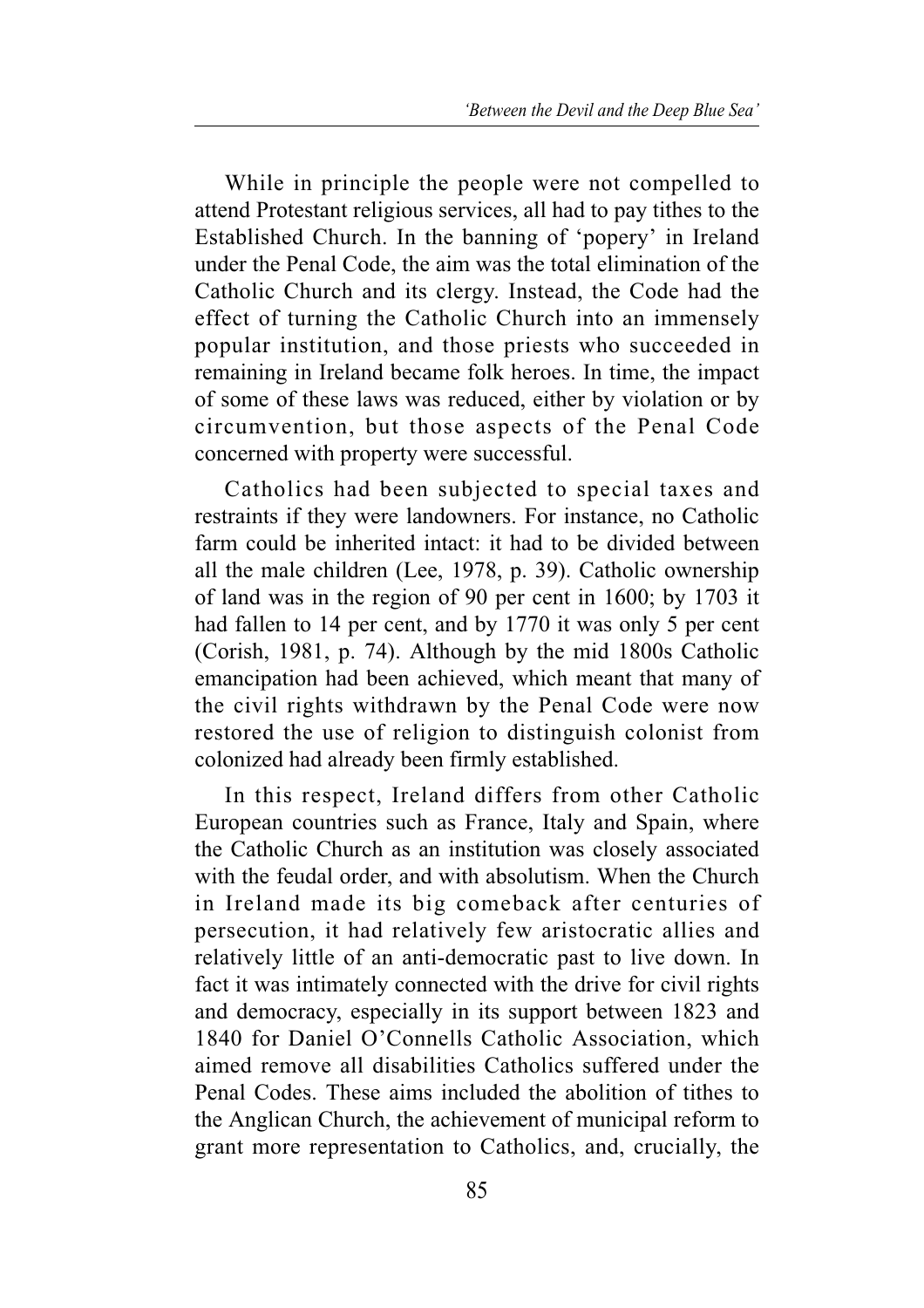repeal of the 1800 Act of Union, by which the island became an integral part of Britain.

The mass movement of those years, involving all sections of the people - peasants, farmers and the middle class - and with the clergy providing a ready-made political apparatus, ensured that Catholicism and nationalism were firmly intertwined thereafter. This relationship was further compounded by the Church's role in rebuilding a shattered Ireland after the Great Famine of 1845-9, known to the Irish peasantry as the 'Great Starvation', when perhaps a million people died and one and a half million emigrated as a result of the British administration's mismanagement of, and frequent refusal to distribute, the ample food stocks held in the country. The trauma of those events led to what has been termed 'a devotional revolution' and major organizational changes occurred, not least a dramatic increase in the numbers of clergy and religious Orders (Hynes, 1978). In 1840 there had been one priest to every 3,500 members of the laity; by 1900 that figure was one to every 900. The Church came to play a major socioeconomic role in the Irish peasantry's drive to reduce population growth. The custom of subdivision of land in pre-famine years was ended, and single inheritance became the norm. Late marriage for those lucky enough to inherit or receive a dowry was universal, and the remaining siblings either remained celibate or emigrated. The Church's role in the policing of sexuality and the creation of a strict puritanical climate was essential in this enterprise.

The partitioning of Ireland by Britain in 1921 enforced the influence of the Catholic Church, primarily because the population of the Southern state was mainly Catholic, and this homogeneity meant that few concessions had to be made to any form of pluralism in the institutions of state, in the education system, or in the culture generally. Equally, the first Prime Minister of the Northern state, James Craig, set about creating 'a Protestant state for a Protestant people', despite the large Catholic minority in the territory. Before his execution for his part in the nationalist rising of 1916, the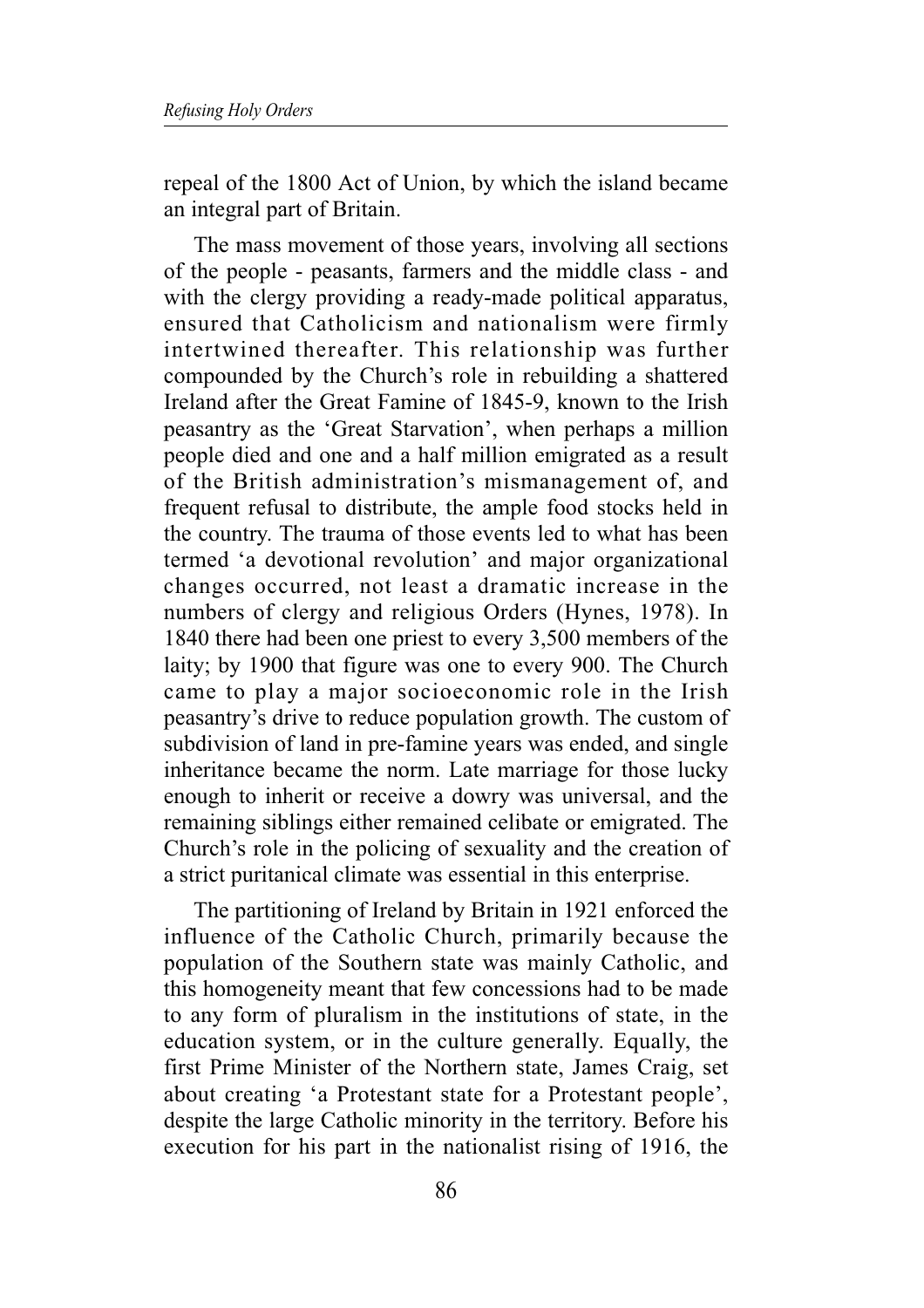socialist leader, James Connolly, had predicted that the partitioning of Ireland would lead to 'a carnival of reaction' as both sides conducted the business of state from their respective *laagers*. He was to be proved right, and to this day religion has retained its status as the cornerstone of Irish identity.

Almost as an act of rebellion or declaration of ideological separation from Britain, the rulers of the new Southern state set about constructing a Catholic social order and reversing centuries of British and Protestant domination. A moral purification campaign was set in motion, resulting in a series of laws being passed in quick succession: in 1923, the Censorship of Films Act; in 1929, the Censorship of Publications Act; and in 1935, the Criminal Law (Amendment) Act, which in effect outlawed the practice of contraception. The Public Dance Halls Act of 1935 was officially aimed at prosecuting those responsible for unlicensed and unsupervised dance halls, but in reality was concerned to curb 'occasions of sin'. In 1925, a test case petitioning for divorce was brought to the Dàil; it was unsuccessful. The 1861 Offences Against the Person Act, outlawing abortion and homosexuality, passed into the laws of the post-colonial state. Taken together, this body of legal imperatives hermetically sealed off the society from outside influences and ensured that an extremely orthodox Catholicism remained unassailed until recent times. For almost thirty years the Censorship Board issued lists of banned books every month - to the extent that by the mid 1950s Southern Irish readers had been prevented from reading the works of nine international Nobel Prizewinners and those of virtually every serious contemporary Irish writer as well. It was not until 1967 that a major reform of the censorship laws occurred (Brown, 1981).

In 1935 the Irish government passed the Conditions of Employment Act which imposed a maximum proportion of women workers in industry, with the discretion to prohibit them entirely if necessary. A marriage bar was introduced in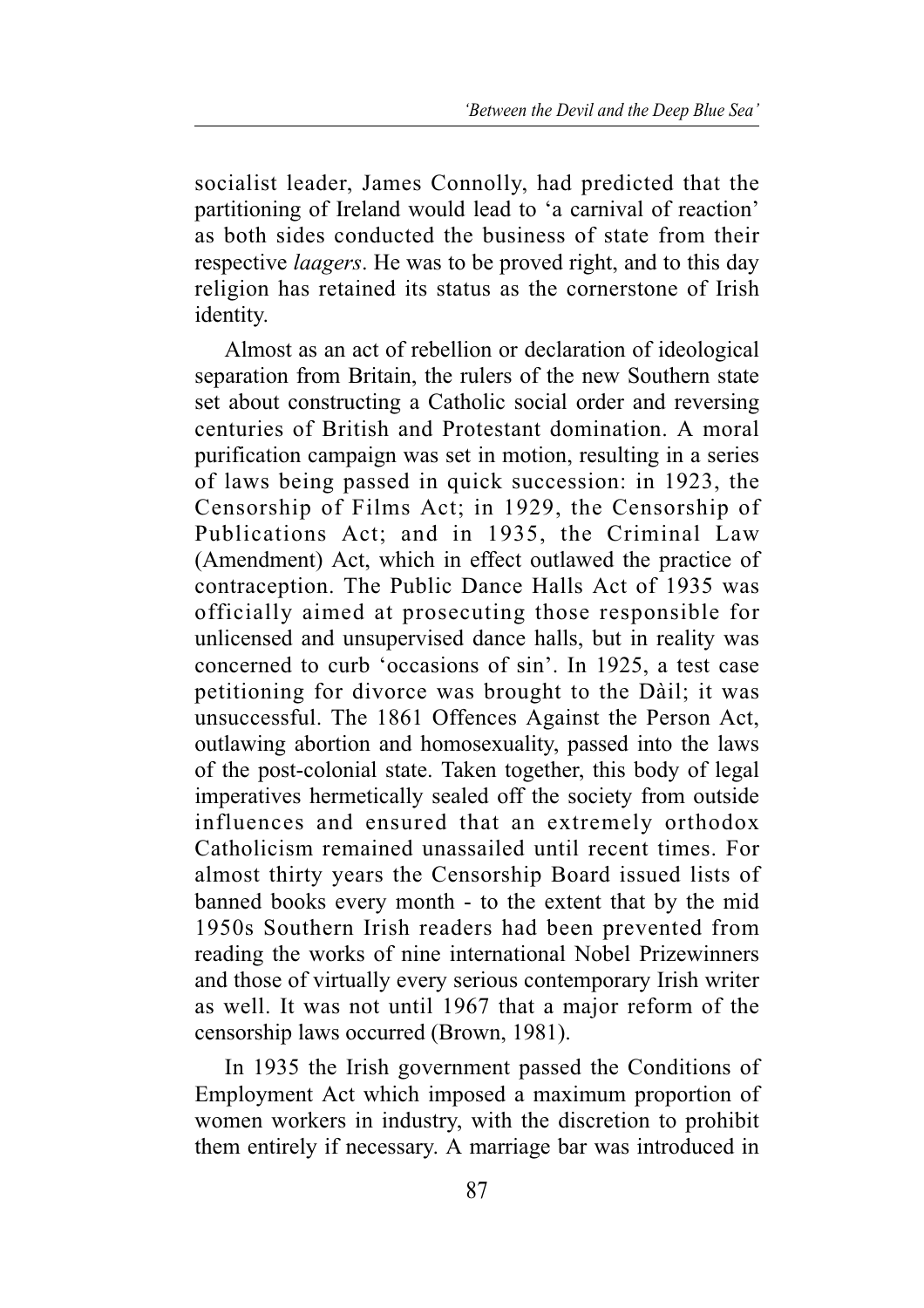the Civil Service and other occupations, forcing women to give up their jobs on marriage. This bar was not removed until 1973 (O'Dowd, 1987, p. 15). The nature of the new state was firmly established when, in 1937, a constitution was promulgated which accorded 'a special position' to the Catholic Church. Although Church and state were intended to be separate and the clergy were to be supported entirely by the donations of their congregation, there was no genuine separation between the two. Some commentators have rightly suggested that while a marriage between Church and state did not in fact occur, a state-within-a-state was created by the 1937 Constitution, which banned divorce, established the family (not the individual) as the basic unit of society, and enshrined the position of women within the home in the following Article:

> In particular the State recognises that by her life within the home, woman gives to the State a support without which the common good cannot be achieved.

> The State shall, therefore, endeavour to ensure that mothers shall not be obliged by economic necessity to engage in labour to the neglect of their duties in the home. (Constitution of Ireland, 1937, pp. 136,138)

#### *Challenges to the Catholic State*

It is often suggested that the progressive nature of the Catholic Church in the long struggle for an independent Ireland is clearly discernible, but its central role as the most powerful institution in the post-colonial state is not so easily explained. In fact there are several reasons for the Church's continuing dominant position, and the field of education has already been mentioned. Very importantly, also, the Church acted as a social glue when the coalition of class interests that comprised the nationalist movement fell apart with the signing of the Treaty with Britain in 1922. The substantial commercial and trading elements, the larger farmers and the Catholic Church supported the Treaty; the petty bourgeoisie, the small farmers, the poor and the dispossessed were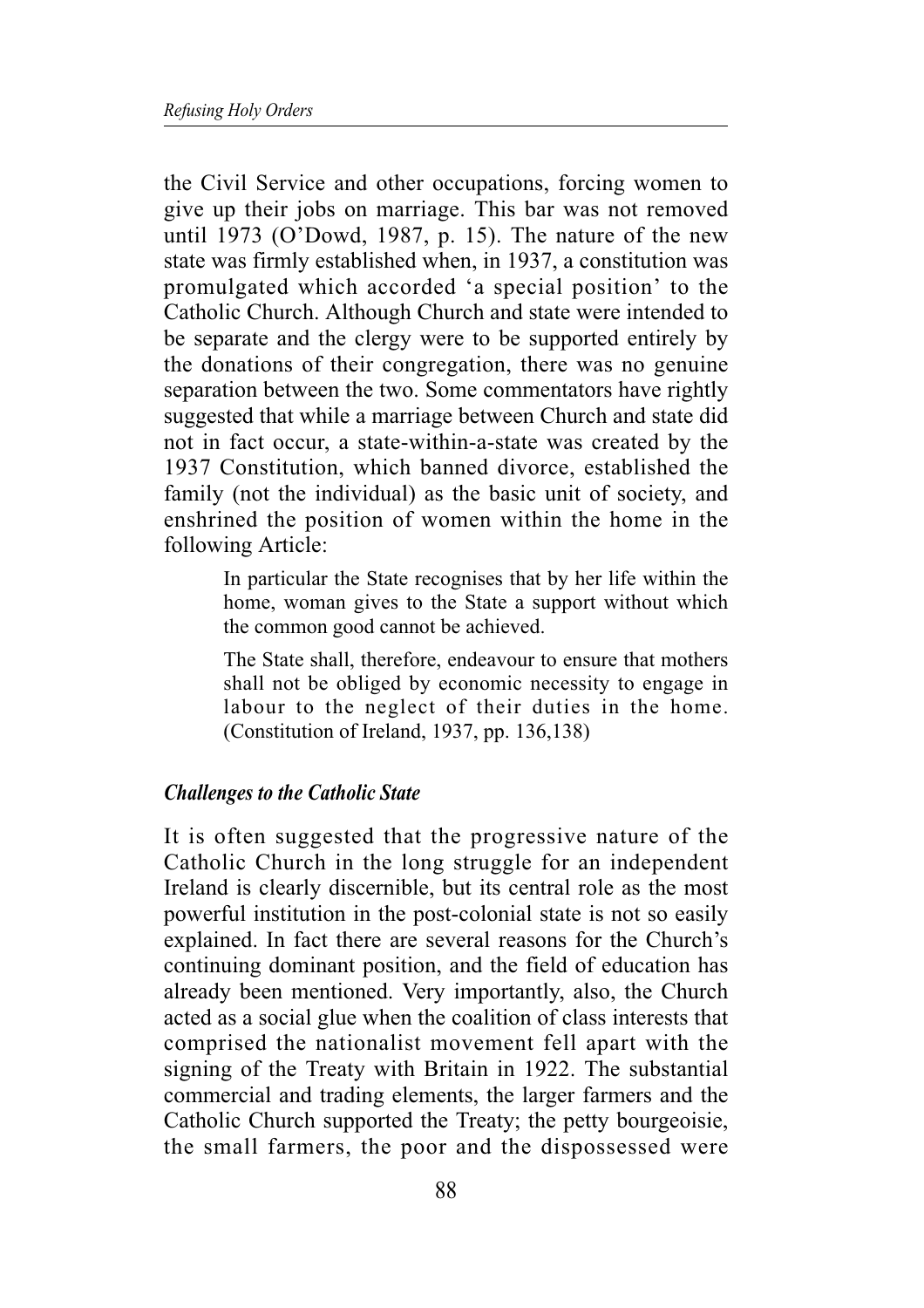opposed. A bitter civil war ensued, and there was serious unrest amongst the urban working class due to drastically reduced living standards following the years of upheaval in the country and growing worldwide depression.

In an attempt to redeem the situation from chaos, the Irish government enlisted the support of the Catholic Church to denounce workers' strikes, and the clergy duly dragged out the red herring of communism, 'the Antichrist', which, they insisted, 'was devouring all before it' as it advanced westwards through Europe. It was abundantly clear that both communism and socialism had very fragile roots in the country. There were outbreaks of clerically inspired mob violence, and for a while an Irish brand of fascism emerged. The government of the time was successful in restoring a form of stability, but a heavy price was exacted. A kind of quietism reigned which depended on invoking 'the will of God' in the face of all adversity, and the perpetuation of this ideology was the function of the priests and the religious Orders (Milotte, 1984). The merely discontented and the troublemakers alike quickly became part of the vast and continuing haemmorage of emigrants, making the words of Heinrich Mann, 'emigration is the voice of a nation that has fallen silent', particularly apt.

The drastic underdevelopment of Ireland wrought by centuries of colonialism was hardly challenged in any significant way as the decades of independence progressed. Agriculture, the principal industry, continued as under British rule to be geared almost entirely to supplying the British market with cheap food. The industry continued to have low productivity levels and produce low incomes, and, in turn, incurred low taxation, which meant that surp1us for investment was miniscule. No serious efforts were made to develop an industrial infrastructure (the industrial heartland of Ireland being cut off by Partition) and while post-war Europe may have experienced an economic boom, national income in the Republic of Ireland rose by a mere 81/2 per cent between 1949 and 1956. The numbers at work actually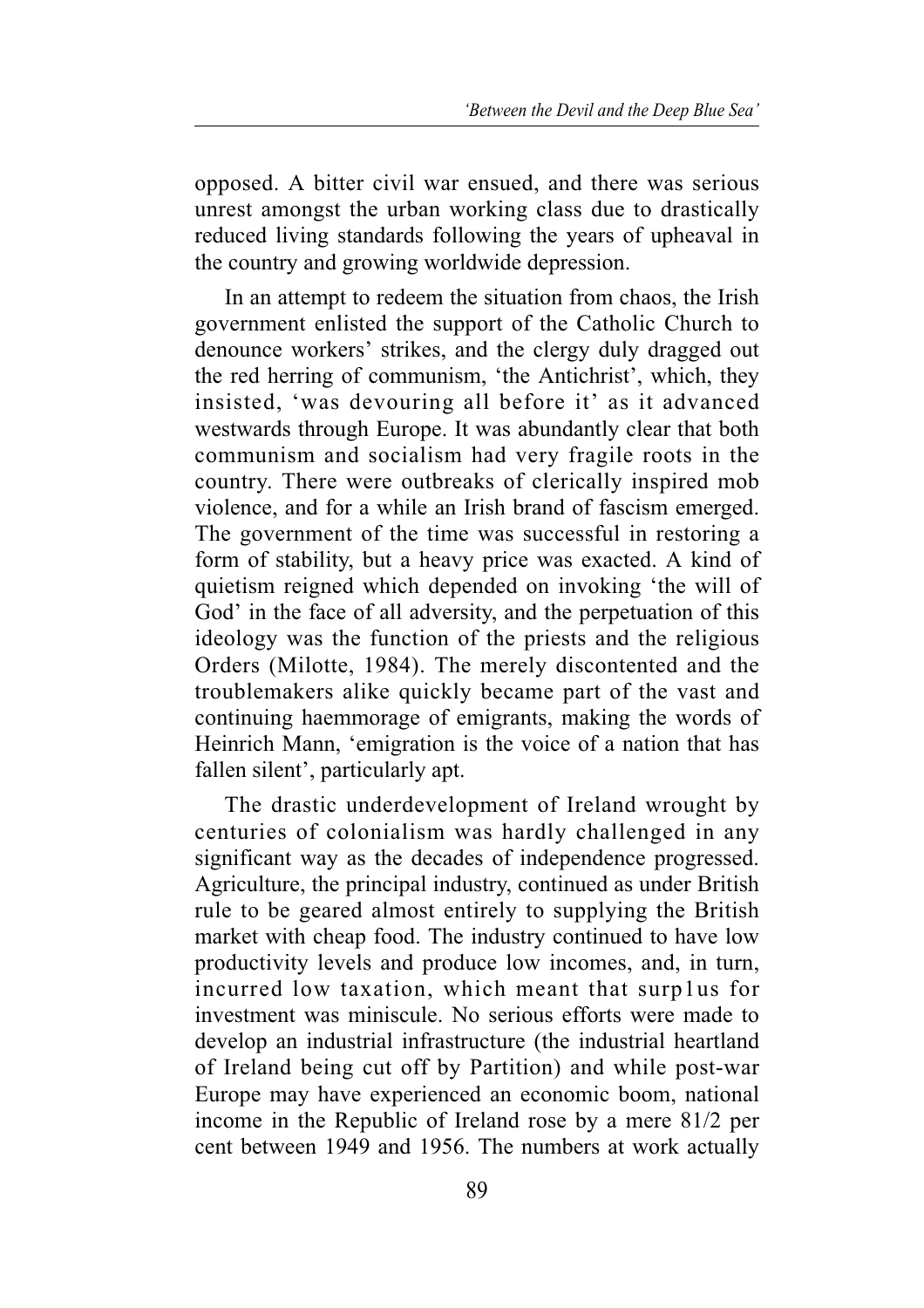declined and emigration averaged 40,000 a year, a serious annual exodus from a country where the population stood at fewer than three million (Daly, 1981, p. 163). Underdevelopment continued to retard the progress of civil society, and social relations remained fossilized. Naturally, the Catholic Church, as the only developed institution, continued to maintain its hold, although there was a famous, albeit unsuccessful, attempt to introduce state control in the field of health in the 1950s.

A radical mother-and-child health scheme which aimed to provide full free medical care before, during and after childbirth and free GP and hospital care for all children up to the age of sixteen was devised by Noel Browne, Minister of Health from 1949 to 1951. It also aimed to provide free gynaecological care for women. The 'Mother and Child Scheme' immediately became a *cause célèbre* and was attacked by the medical profession, who feared for their economic interests, a position endorsed by the Church, and very surprisingly so, given the dire poverty, malnutrition, and extremely poor state of health of very large sections of the population. The hierarchy's principal concern, however, was that the service was in direct opposition to the rights of the family established in the Constitution. 'The right to provide for the health of children belongs to parents, not to the State. The State has the right to intervene only in a subsidiary capacity, to supplement, not supplant', it was stated; and, furthermore:

> Education in regard to motherhood includes instruction in regard to sex relations, chastity and marriage. The State has no competence to give instruction in such matters. We regard with the greatest apprehension the proposal to give to local medical officers the right to tell Catholic girls and women how they should behave in regard to this sphere of conduct at once so delicate and sacred. (Browne, 196, p. 25)

Dr Browne was abandoned by all his colleagues in government, including Labour members and trade unionists,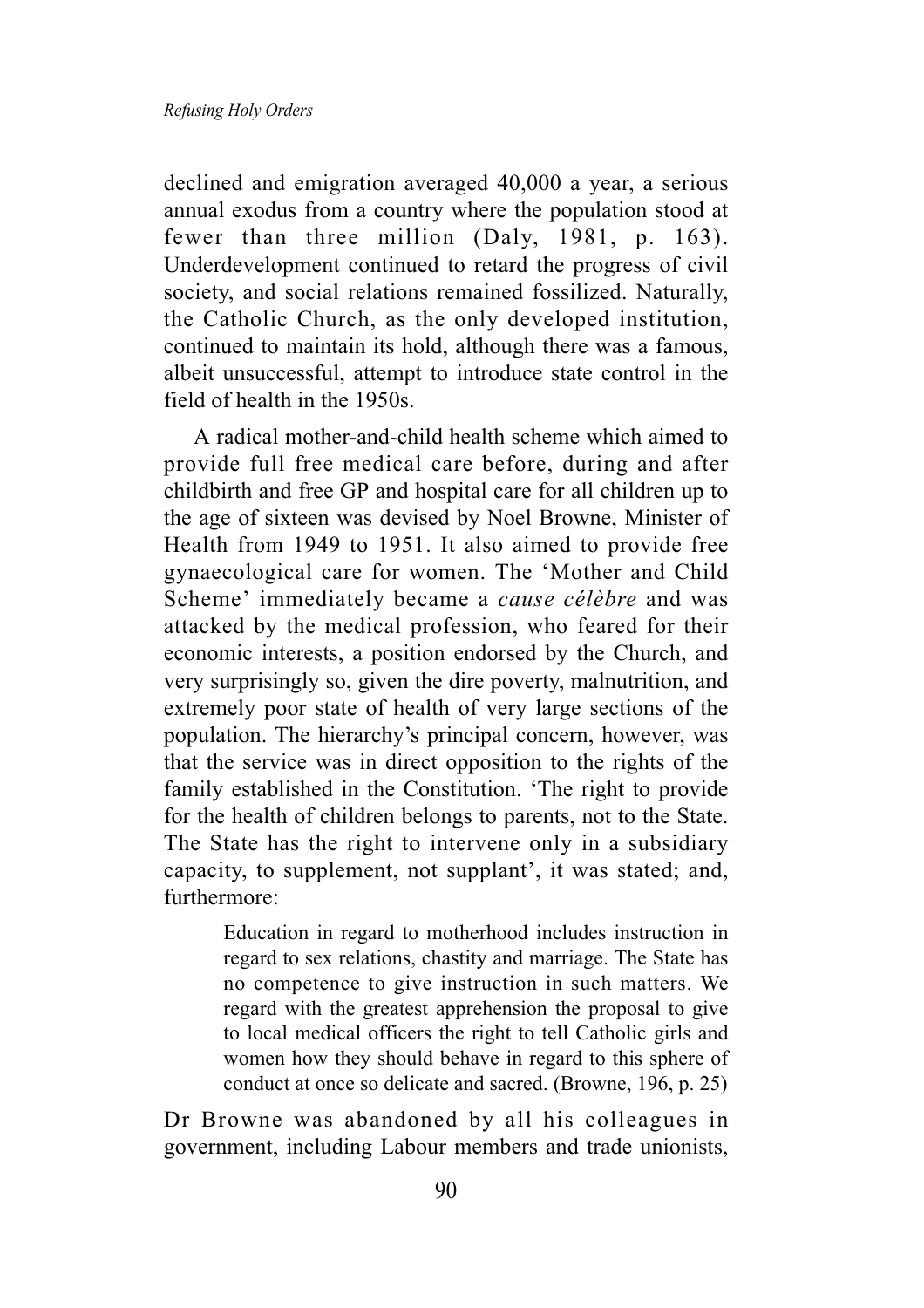and he resigned as Minister of Health. Shortly afterwards the government fell.

Not until the late 1960s and early 1970s was a second challenge to the Catholic state issued. This time it came from a number of sources, but the most important factor was the changing nature of Irish society itself. After a body of Keynesian solutions was devised in the late 1950s and 1960s, the state became directly involved in economic expansion and the country opened up to multinational capital, with attractive financial inducements in the form of capital grants and tax-free holidays. Never mind that the multinationals imported the bulk of their input and exported the bulk of their output, and that their large profits were quickly repatriated to countries of origin. It seemed to matter little that no organic ties with the domestic economy were being created, and that from the point of view of changing social relations in Ireland, the multinationals merely tended to form 'modern' enclaves in a traditional society. The drive was to reduce unemployment and stem the tide of emigration. Notwithstanding, Irish society began to assume different demographic patterns for the first time in over a hundred years: an increase in the rate of marriage; a drop in the average age at marriage; an increasing birth rate. A 13 per cent increase in the birth rate was recorded between 1971 and 1979 (Ranelagh, 1983, p. 243) and, most importantly, emigration was no longer regarded as an automatic option or a safety valve.

These demographic realities in themselves posed a challenge to official church teaching. Increasingly, young couples wished to improve their standard of living and quality of life by reducing family size. They were unwilling to accept Christian doctrine virtually unaltered since the pronouncements of Augustine (354-430 AD). Augustine had ordained that the sexual act had but one purpose, procreation, following from the biblical imperative to Adam and Eve to 'Go forth and multiply'. In his De *Conjugiis Adulterinis*, he stated: '. . . it is unlawful and shameful to have intercourse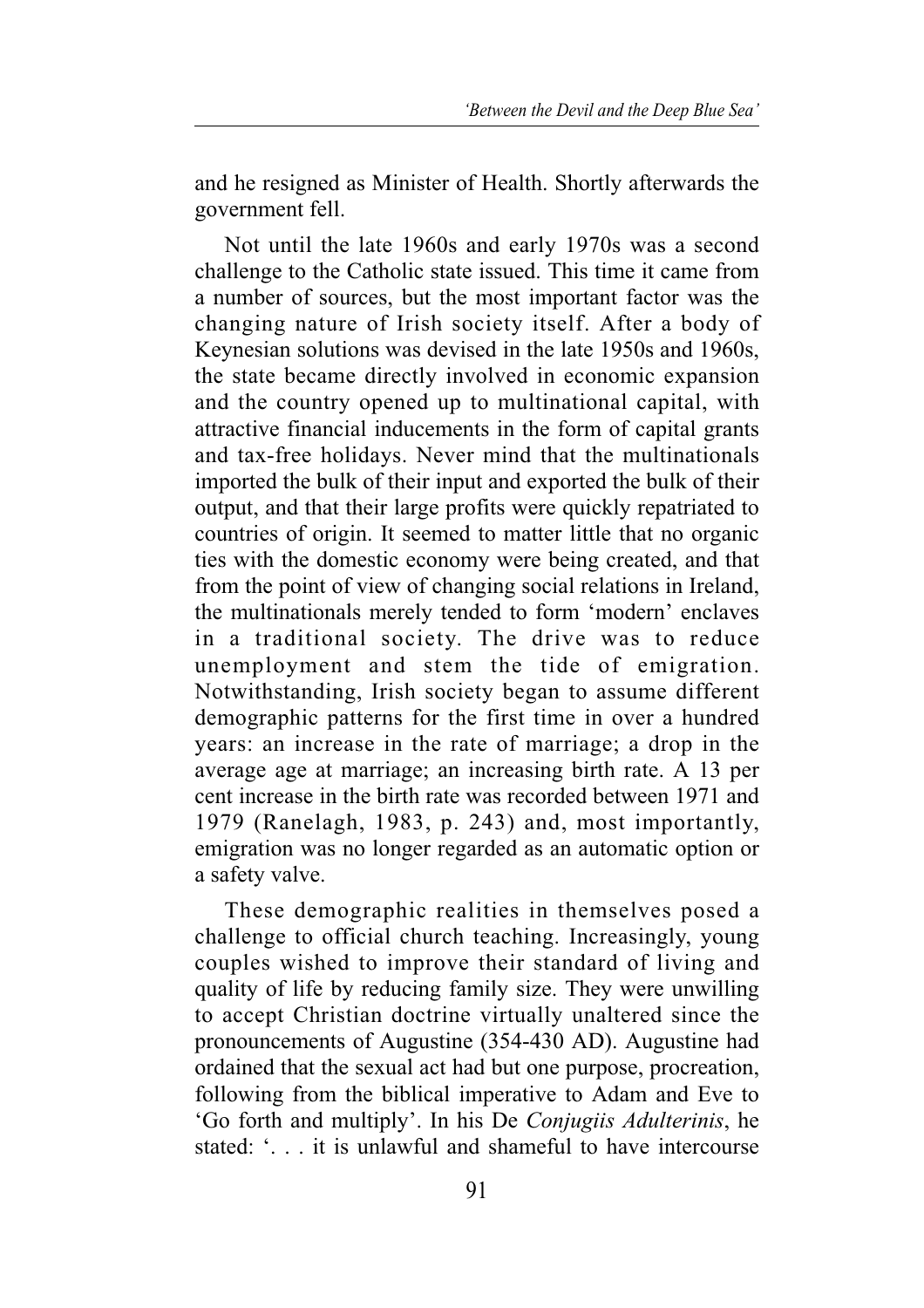even with one's own wife if the conception of children is avoided. Onan the Son of Judah did this and God slew him for it.' Any other use of coitus, therefore, was contrary to God's law. Augustine not only condemned any use of contraception, but insisted that to seek intercourse for pleasure was sinful, but if it took place within marriage it was protected by the sacrament and therefore a pardonable sin (Enger, 1966, pp. 117,145).

Throughout the centuries the Augustinian doctrine on sexuality and marriage remained virtually unaltered. When Thomas Aquinas (1224-74) wrote his *Summa Theologica* eight hundred years later, his views on marriage and sexuality were firmly Augustinian, and he was as unambiguous as Augustine in his condemnation of the sexual act being used for any purpose other than procreation. Aquinas, like Augustine, set limitations on the kind of relationship which can develop between a man and a woman: '. . . she is, after all, a defective man, conceived because of weakness in the seed, or because a damp south wind was b1Owing at the time...' (Enger, p. 141).

The traditional theological view of coitus as a purely genital act became less convincing as the nineteenth century progressed and a debate on the purpose of intercourse recommenced. When the papal encyclical on marriage, *Casti Connubii* (Christian Marriage), was issued by Pius XI in 1930, it was neither fully accepted nor fully rejected. The encyclical declared that love in Christian marriage held 'a kind of primacy of excellence', thus affording love a position it had never before held; in this it represented a break with Augustinian theory (Noonan, 1966, p. 495). However, the encyclical restated the Church's fundamentalist position and insisted that all true Christians must view the sexual act as primarily intended for procreation, and fertility could be limited only by abstinence or use of the 'safe period'.

This pronouncement differed sharply from the Protestant viewpoint. The Anglican Church in Britain, for instance, cautiously approved of contraception in 1930. However, it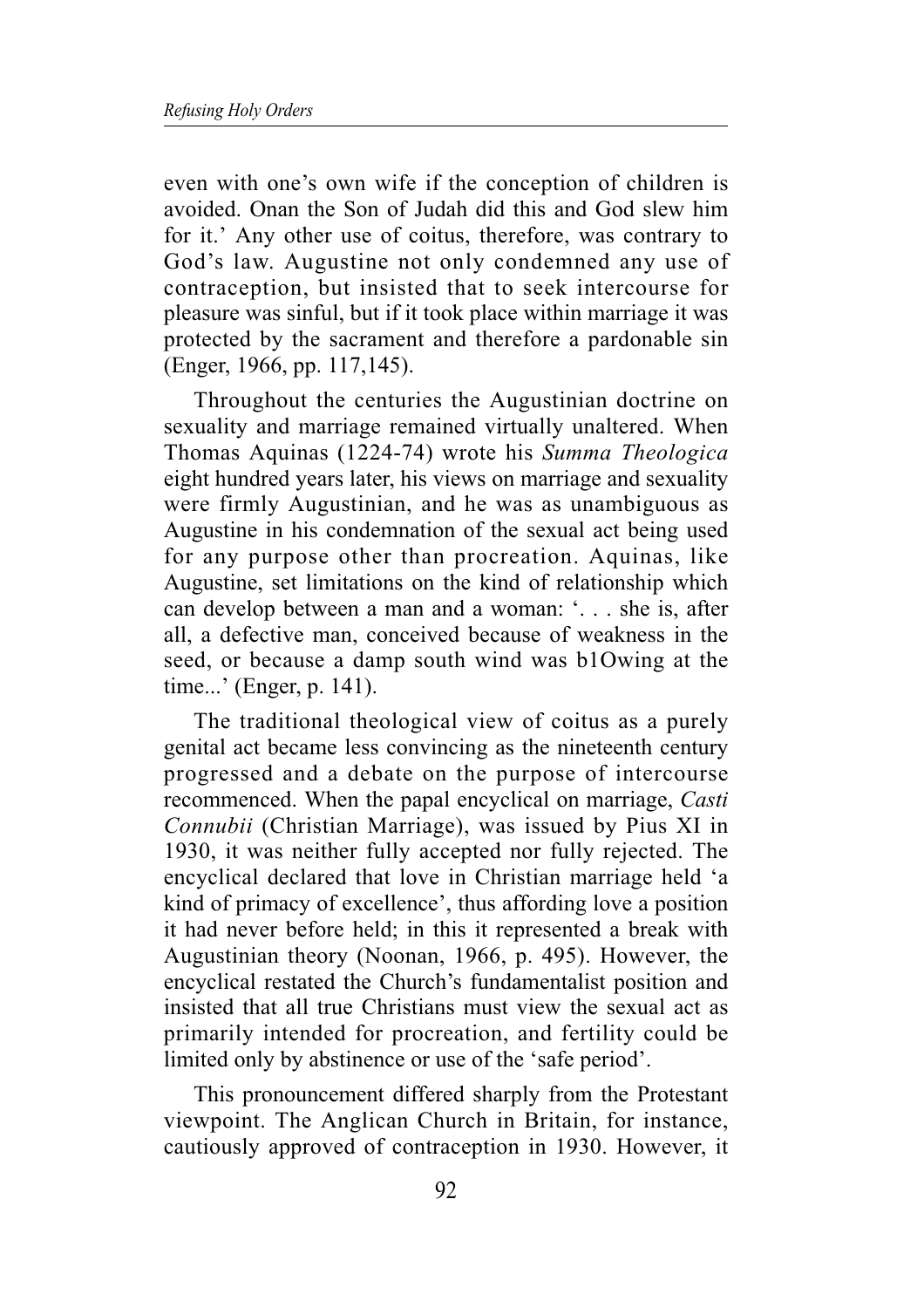must be emphasized that it was not until 1958 ha he ruling body of the Anglican Church, the Lambeth Conference, could declare:

> The responsibility for the number and frequency of children has been laid down by God upon the conscience of parents everywhere... The means of family planning are in large measure matters of clinical and aesthetic choice. (Encyclopaedia Britannica, 'Birth Control', 1984, p. 1071)

#### **Humanae Vitae:** *A Break with Catholic Fundamentalism?*

The determination of Catholic women and men to practise birth control despite religious prohibition became evident following the introduction to Ireland of the birth-control Pill in 1962. The Pill itself could not be prescribed as a contraceptive in view of the legal prohibition, so doctors prescribed it as a 'menstrual regulator'. At the end of 1967 it was estimated that 12,000 Irish women were using the Pill (R. S. Rose, 1976, p. 31), and this figure continued to rise to 38,000 by 1973, despite the huge disappointment in Ireland at the papal encyclical *Humanae Vitae* (On Human Life), published in July 1968. Pressures from the world Catholic community had led Pope John XXIII, the reformist Pope, to establish an international commission in 1963, consisting of theologians, gynaecologists, psychologists, demographers and married couples, to study the issue of contraception. The majority report of the commission condoned so-called 'unnatural methods' of contraception, but Pope Paul VI, who took office following the death of John XXIII, rejected 'any action, which either before, at the moment of, or after sexual intercourse is specifically intended to prevent procreation whether as an end or as a means', and specified that 'married people may take advantage of the natural cycles immanent in the reproductive system... at precisely those times that are infertile, and in this way control birth.' (R. S. Rose, 1976, pp. 33, 34)

The imperatives issued in *Humanae Vitae* prompted a h d discussion in the Irish media and gave rise to some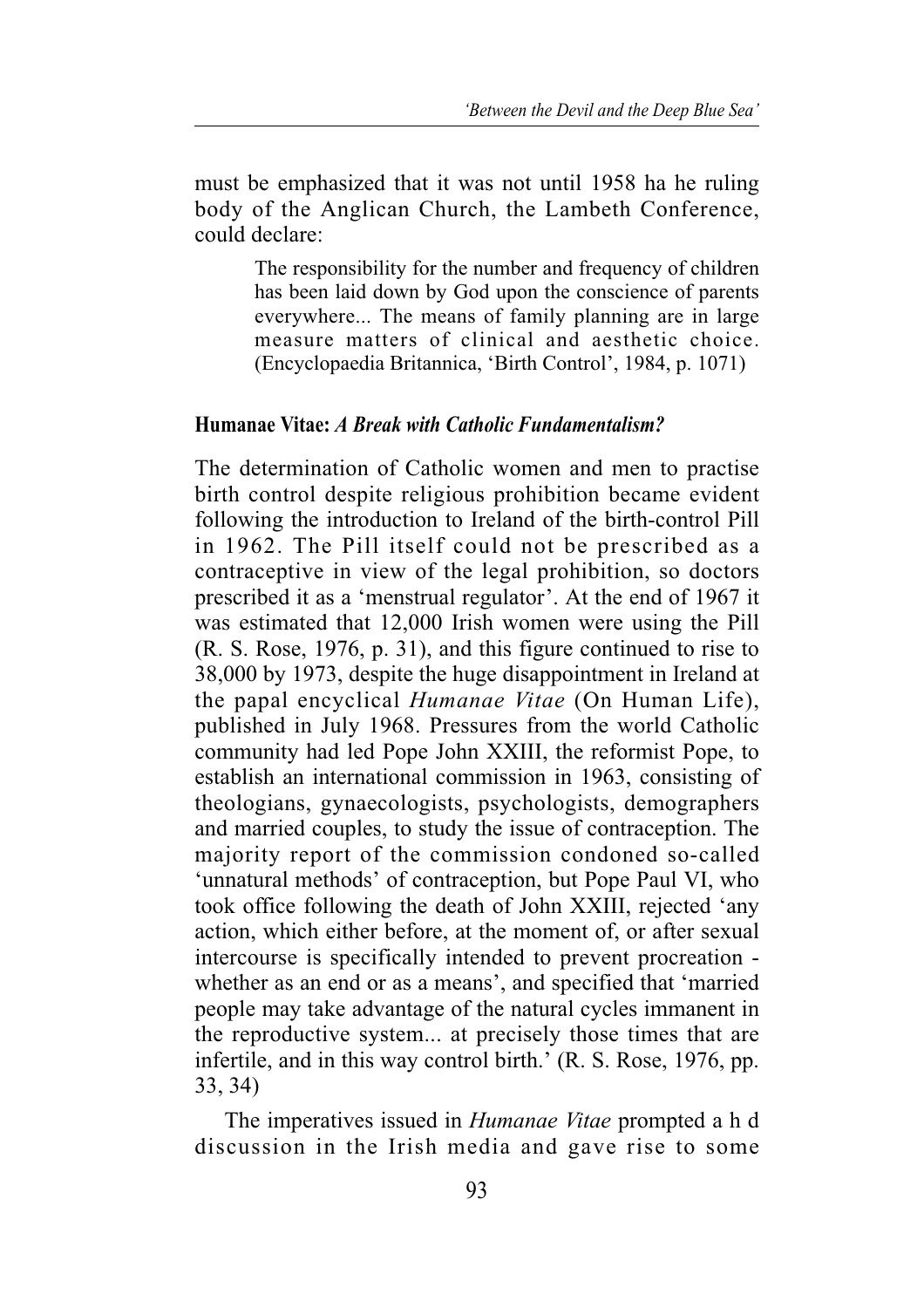interesting initiatives, the most spectacular being a highly publicized stunt by members of the Irish Women's Liberation Movement who imported contraceptives from Belfast and declared them to Customs officials at the railway station in Dublin. The 'contraceptive train' event was to send shock waves throughout Irish society and was aided by the fact that the re-emergent feminist movement included a number of journalists who quickly disseminated the movement's message to the media. A manifesto, 'Chains or Change', was delivered to the people of Ireland on a popular chat show, the 'Late Late Show', on 6 March 1971. It contained five demands: equal pay, equality before the law, equal education, contraception, and justice for deserted wives, unmarried mothers and widows (Levine, 1982, p. 155). A report by the Commission on the Status of Women appeared in December 1972. The commission was formed in 1970, partly as a result of Ireland's preparations for joining the European Economic Community.

Legislative change was finally achieved by Mary McGee, a twenty-nine-year-old working-class woman, the wife of a fisherman and the mother of four children, with serious health problems. With financial support from the Irish Family Planning Association, and Mary Robinson as her Senior Counsel, she took her case to court and won. The action of one brave woman would eventually lead to the enactment of the 1979 Health (Family Planning) Act, which legalized the distribution and sale of contraceptives, but to married couples only. It would take another six years for the Irish government to legalize contraception for all those over the age of eighteen, married or single.

Superficially, it could be said that this response from the Catholic Church was very different from its response to the 'Mother and Child Scheme' two decades earlier. Maintaining its fundamental teaching on artificial birth control, the hierarchy, stated:

> The question at issue is not whether artificial contraception is morally right or wrong. The clear teaching of the Catholic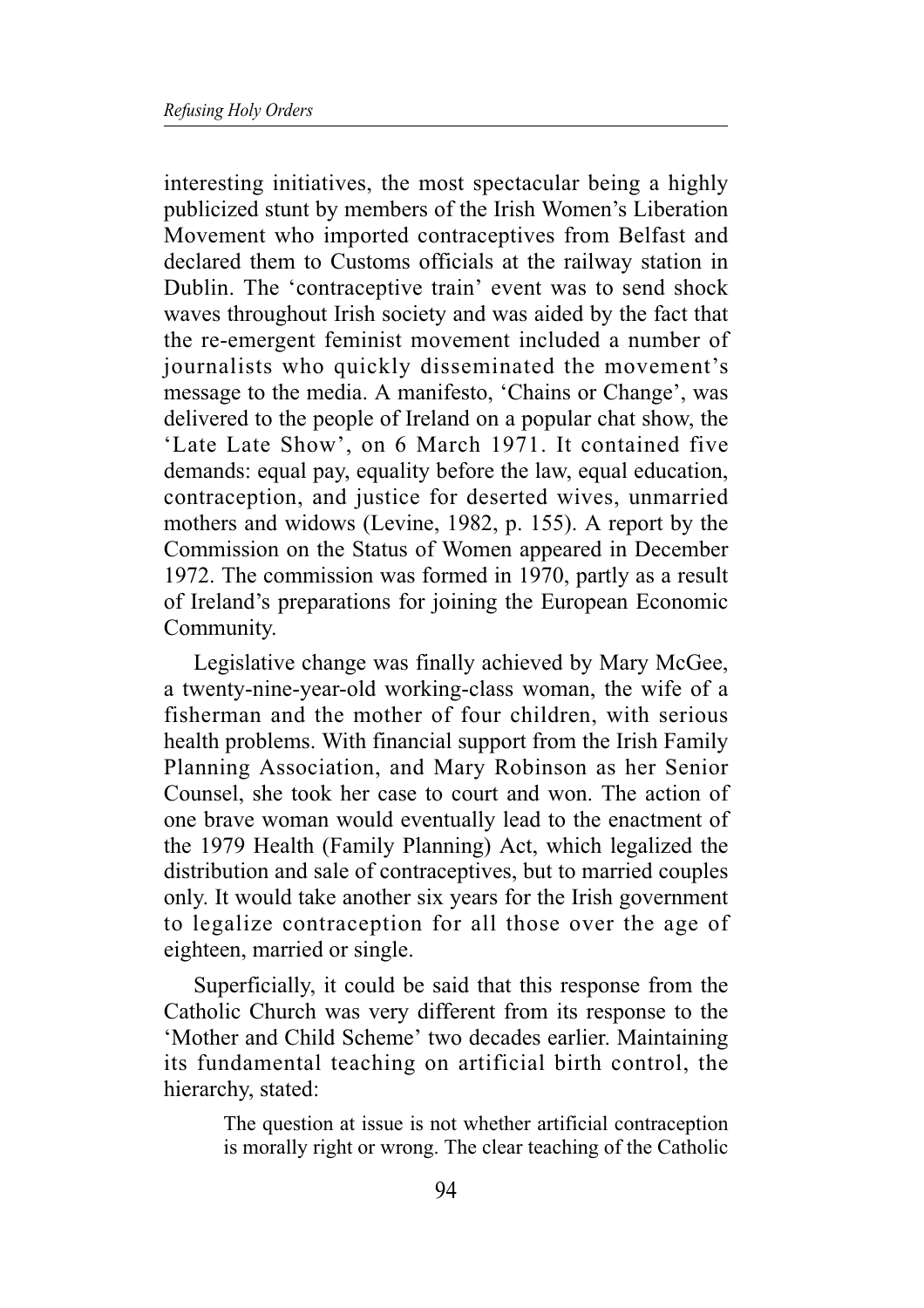Church is that it is morally wrong. No change in State law can make the use of contraceptives morally right since what is wrong in itself remains wrong, regardless of what State law says. It does not follow, of course, that the State is bound to prohibit the importation and sale of contraceptives. There are many things that the Catholic Church holds to be morally wrong and no one has ever suggested, least of all the Church herself, that they should be prohibited by the State. (Irish Press, 1973)

For the first time, the Church was publicly recognizing the rights of the state in an area which traditionally it has seen as its personal fief, and this battle was lost, it is suggested, because through the confessional the Irish clergy were acutely aware of the strength of feeling amongst women and men - about the need to regulate family size for economic reasons, and of the desire to improve maternal health and well-being. It appeared that the Catholic Church was being forced to concede to the modernization of Irish society or risk losing large numbers of its adherents. As if to reinforce this view, a constitutional referendum in 1972 which removed the 'special position' of the Catholic Church did not suffer from the opposition of the hierarchy; on the contrary, it received their support. From the clergy's point of view, however, the war to retain and institute fundamental Catholic doctrine in the area of sexual morals and human reproduction was far from being lost.

The significance of *Humanae Vitae* and Vatican II, says Dick Spicer of the Campaign to Separate Church and State in Ireland, is:

> difficult for anyone outside the Irish Republic (and indeed for many within it) to comprehend... it is from the time of Vatican II, or more precisely the run-up to that event, that the mould of the Irish Catholic nation was broken and the diversification of Irish culture became possible... the effect o all this on Ireland was shattering. Here we had a culture and a church that was blissfully unaware previously that you could mention such things as contraception and sex. Here we were busy establishing the model Catholic culture,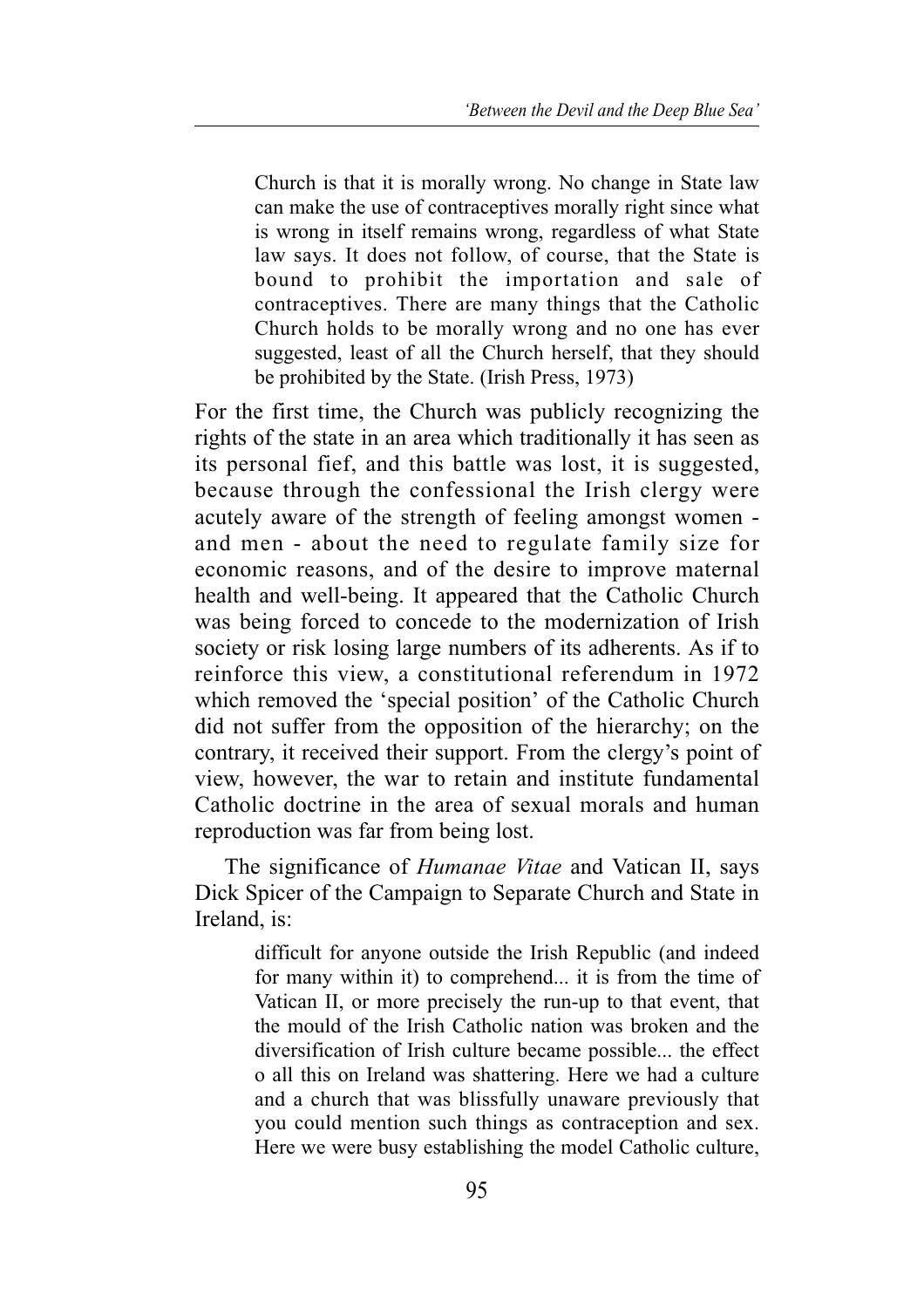enshrining canon law in our civil laws, and now suddenly the whole moral certainty o what we were doing was undermined by the very institution to which we looked for guidance. Here was the Church debating publicly its view of the world, the Pope it seemed veering towards a liberal position and our sainted society forced to discuss and consider things the very mention or thought of which was alien to our whole outlook ... Ireland, like Humpty Dumpty, could never be put together again. (Spicer, 1991)

Or could it? While the clergy were forced to concede on the sovereignty of the state, they had not shifted on their fundamentalist position regarding contraception. Those elements within the Irish population who believed we were on course for a progressive social revolution had a very rude awakening when the right-wing backlash actually occurred. In 1981, just three years after the enactment of the Family Planning Act, lay elements, with the strong backing of the Catholic Church, secured a promise from both the Taoiseach (Prime Minister) and the Leader of the Opposition that an amendment granting civil rights to the foetus would be inserted in the Irish Constitution. An umbrella body, the Pro-Life Amendment Campaign (PLAC), was formed, encompassing groups such as Family Solidarity, the Responsible Society, Opus Die, the Catholic Nurses' Guild, the Knights of Columbanus and the British-based Society for the Protection of the Unborn Child. Alliances were made with anti-abortion organizations worldwide, especially in the United States, and aggressive American campaigning-style techniques were adopted wholesale.

Although abortion had already been outlawed in Ireland since 1881, and much of Ireland claimed to be anti-abortion, PLAC's campaign was to prove the most divisive issue in Irish society since the Civil War in the 1920s. For nearly two years, between 1981 and 1983, a battle raged between PLAC and opposing forces united under the banner of the Anti-Amendment Campaign. A referendum was held in 1983 which produced a 2-1 vote in favour of granting equal rights to mother and foetus from the moment of conception. The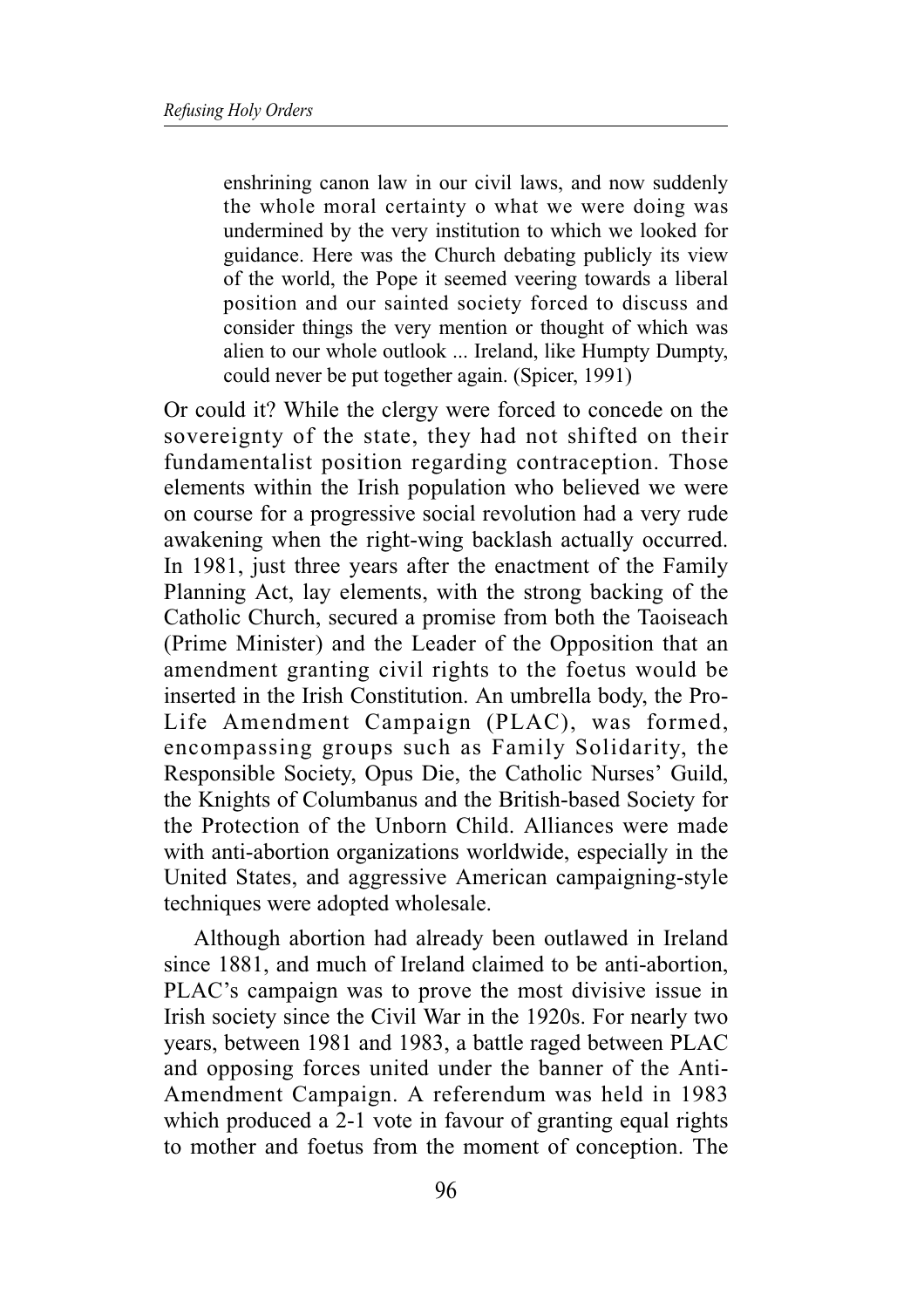extent of public disquiet was evident in the fact that only half the electorate voted, despite the clergy's best efforts to persuade them otherwise (Jackson, 1986).

Not satisfied with its achievement in the referendum, the Catholic Right has remained highly active. In 1985, SPUC took legal action against the Dublin Well Woman Centre and Open Line Counseling on the grounds that they were in breach of the newly amended Constitution by referring women to British abortion clinics. Following a court case the Well Woman Centre was prevented from carrying out referrals, and Open Line was closed down. An appeal by both organizations in 1988 was lost, and legal costs amount to a total of £80,000. Both organizations had their case referred to the European Court of Human Rights at Strasbourg by their Senior Counsel, Mary Robinson, and a decision is being awaited at the time of writing (see Rossiter, 1990; Burtenshaw, 1991).

In 1988, SPUC turned its attention to the student unions, which had been openly distributing information on abortion. Student unions have no legal status in Ireland, and as such cannot be prosecuted, but this detail did not deter SPUC. An injunction prohibiting their activities was served on fourteen named student officers. Refusing to obey, the students were taken in October 1989 to the High Court, where SPUC sought to have them jailed for contempt. However, SPUC lost their round, since the woman Justice, Mella Carroll, conceded that Defence Counsel Mary Robinson had raised a valid point of EC law, namely, that information on a legally available service in one member state should be accessible in another. Consequently, the case was referred to the EC Court, the European Court of Justice in Luxembourg, whose decisions, unlike those of the European Court of Human Rights, are legally binding. Meanwhile the saga continued, this time with SPUC applying to the Irish Supreme Court for a further injunction, which they were duly granted. Despite this, and under investigation by the Irish Special Branch (police intelligence unit), the students continued to distribute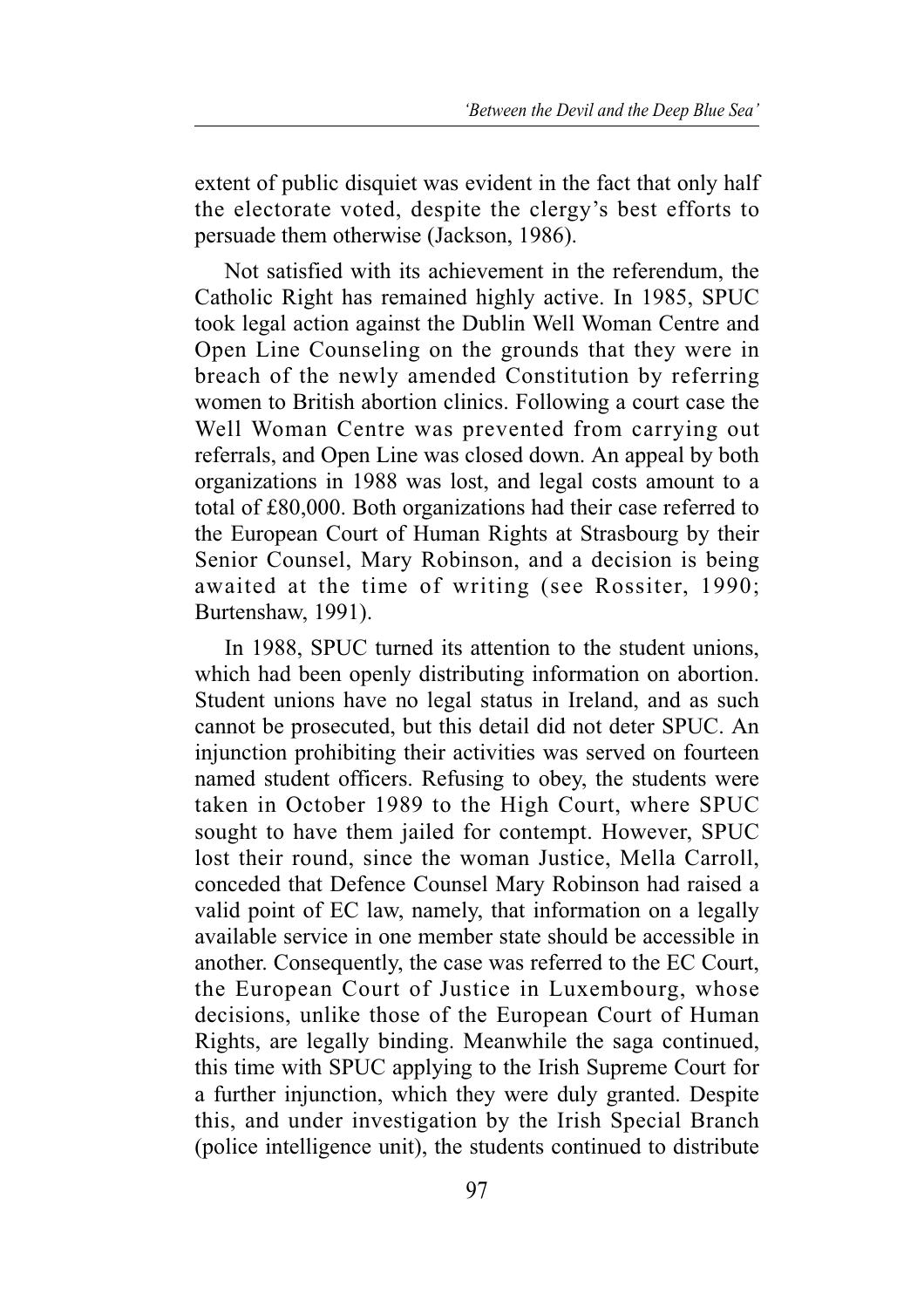information publicly until June 1990, by which time their term of office had come to an end.

In March 1991, the European Court gave its first decision. It held that medical termination of pregnancy constitutes a service under the meaning of Article 60 of the Treaty of Rome. However, the Court ruled that the Irish state was entitled to prohibit the distribution of information by the defendants, as they had no economic links with abortion agencies in other member states. The ambit of the European Court had been primarily in economic and commercial matters, owing to the nature of EC relations to date. Nevertheless, the Court went further and ruled that member states have the right to derogate from European law where moral issues are concerned. Because the unborn's right to life is enshrined in the Irish Constitution, it was said, the Irish people have made it clear that they want to rule for themselves on the moral issue of abortion; therefore, European law cannot intervene in this matter. In May, the Advocate General of the Court gave a similar opinion, and in October thirteen judges, drawn from different member states, concurred with the original decision. The verdict has now to be applied in the Irish High Court.

Although the judgement seemed decisive, a nebulous area of EC law remained unresolved. For instance, there could be no guarantee that organzations commercially linked to abortion clinics in Britain, or elsewhere, would not test Article 60 of the Treaty of Rome at a future date. At this stage SPUC and the other elements of the anti-abortion lobby, as well as the Irish government, were quickly rescued from a tight corner. In November 1991, as the Maastricht Summit approached and the process of European political and social integration was being set in motion, there were rumblings that the signing of the Social Charter could open up the possibility for Irish sovereignty to be clawed away in a number of important areas. Disquiet was expressed, in the Dàil debate preceding Maastricht, that EC law had the potential to strike right at the heart of Irish culture and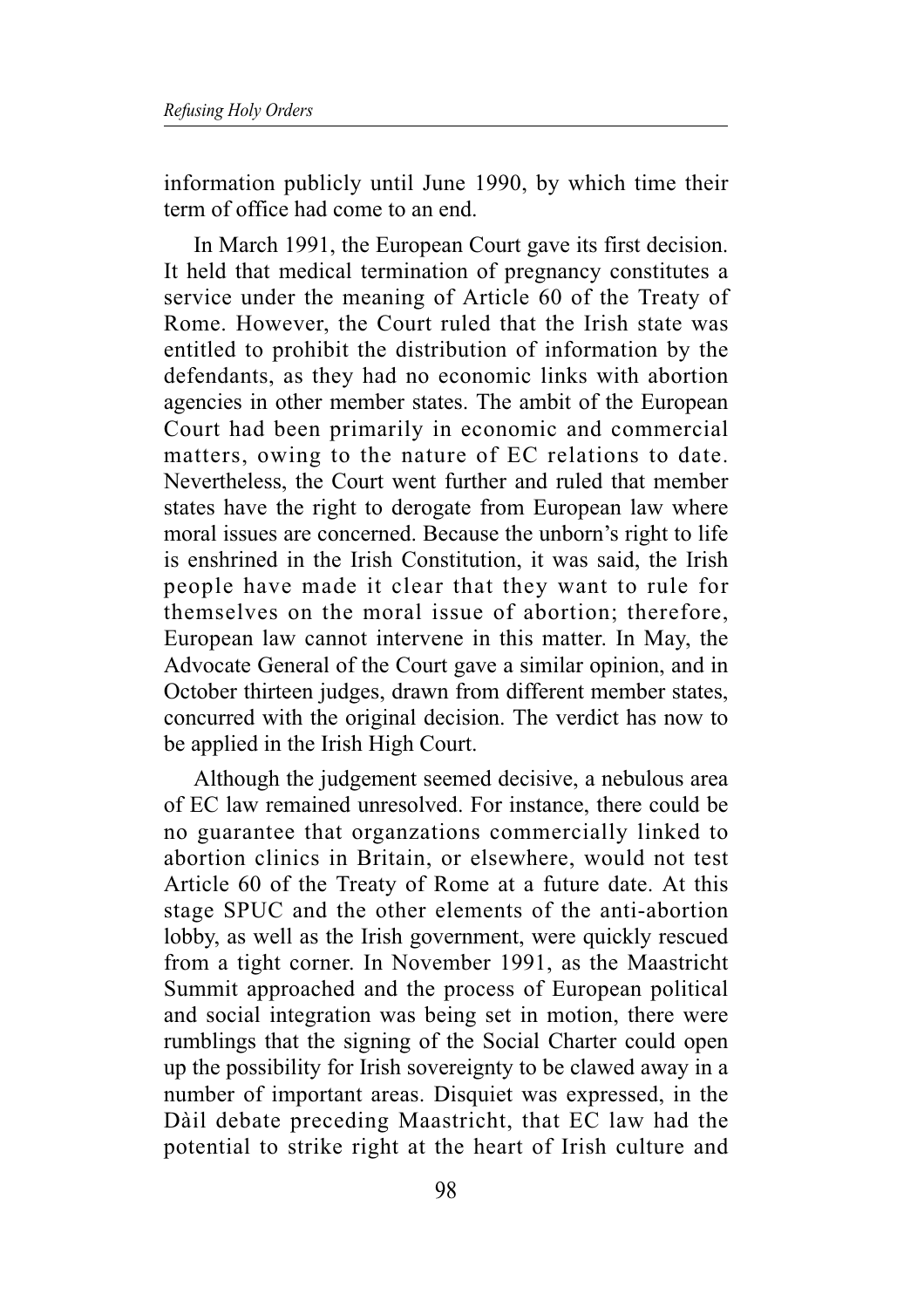traditions. Senator Des Hanafin argued that 'we should not surrender to a body whose values are quite different to our own in matters of human life, human rights, and family rights'. Further, he stated that 'we are different from any of the nations of Europe in our ethos'. Mindful of this criticism and the damage the anti-abortion lobby could wreak at a future date, when full European union would have to be put to a national referendum, the Taoiseach put forward the following 'protocol' to the Treaty on European Union:

> Nothing in the Treaty on the European Union, or in the Treaties establishing the European Communities, or in the Treaties or Acts modifying or supplementing those Treaties, shall affect the application in Ireland of Article 40.3.3 of the Constitution of Ireland. (Irish Times, 1991 [Article 40.3.3 established foetal civil rights]).

As we all know, the Maastricht Summit ended in chaos, primarily due to the British government's intransigence, but despite the chaos, the inclusion of the Irish protocol on abortion was agreed by the member states. By acceding to this protocol they have ensured that any future testing of Article 60 of the Treaty of Rome is unlikely to succeed, and they have also thrown into question the whole nature of the EC legal system generally, and specifically the situation with regard to abortion throughout the twelve member states. It is also important to note that the protocol refers not only to the forthcoming European Union Treaty but to all previous EC treaties (Rossiter, 1992).

Hardly was the ink dry on the Maastricht protocol than the horrendous but inevitable outcome of the EC's collusion with the Irish government became apparent. The Attorney General, on learning that a 14-year-old rape victim had travelled to Britain for an abortion on 6 February 1992, imposed an injunction preventing her from having the termination. The girl's family had contacted the police in Ireland to enquire if foetal tissue could be used in building up a DNA profile of the rapist and found that such evidence was inadmissable in Irish law. They also found that daughter and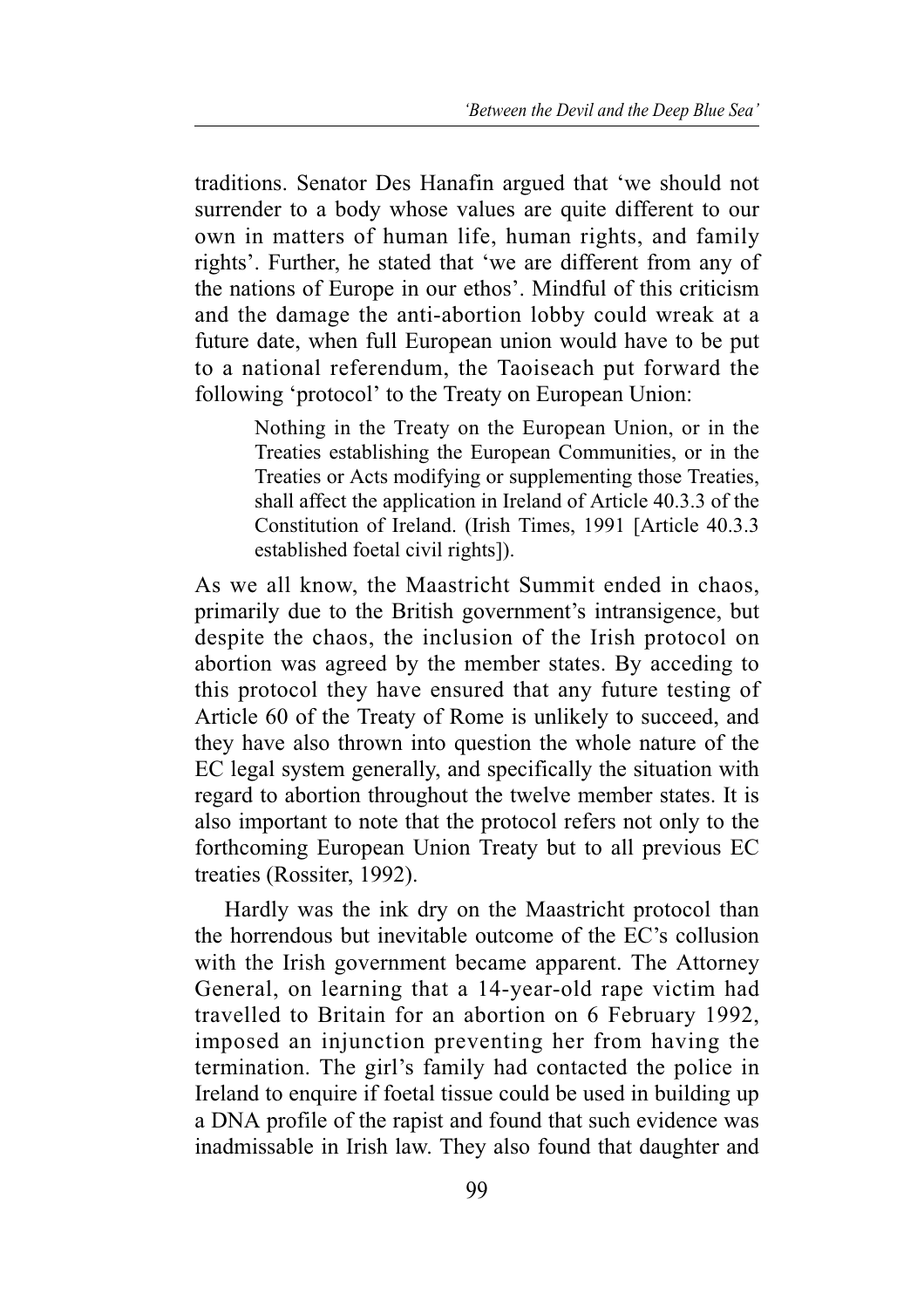family would be prosecuted and probably exposed to the full glare of publicity on their return to Ireland if the abortion went ahead. Consequently, the family returned home and in the ensuing two weeks Irish society experienced a collective trauma which may lead to the removal of the 1983 Amendment to the Irish Constitution in the long term. Large, angry demonstrations and scuffles between protesters and the police occurred almost daily outside government buildings. Parliamentary opposition parties called for the resignation of the Attorney General and an *Irish Times* editorial pointedly asked, 'With what are we now to compare ourselves? Ceausescu's Romania? The Ayatollahs' Iran? Algeria? There are similarities ...' Many people queried how the EC could have sanctioned such a violation of British jurisdiction, a question echoed by the British and international press. Following intense political activity Irish society breathed a sigh of relief when an emergency hearing of the case in the Supreme Court in Dublin lifted the injunction and permitted the 14-year-old girl to travel to Britain. A Repeal the Constitutional Amendment Campaign has been formed, but already the Catholic Church and the anti-abortion organisations, such as SPUC, are on the defensive.

Despite the best efforts of SPUC, the Irish government, the Irish court, and latterly the EC Court, the number of women crossing the Irish Sea seeking abortions in Britain has not abated; in fact, they are increasing annually. Official statistics show that 261 women resident in the Republic obtained legal abortions in England and Wales in 1970; by 1990 the figure was in excess of 5,000. In reality, the number of terminations is much higher - estimates suggest up to 10,000 per year - as Irish women frequently give false British addresses to abortion clinics for fear of detection. British women's magazines, which circulate widely in the Republic, were one of the last sources of abortion information, but in October 1989 *Cosmopolitan* was given six months' notice to remove abortion advertisements or face being banned by the Irish Censorship of Publications Board. The magazine now circulates in the Irish Republic with blank spaces where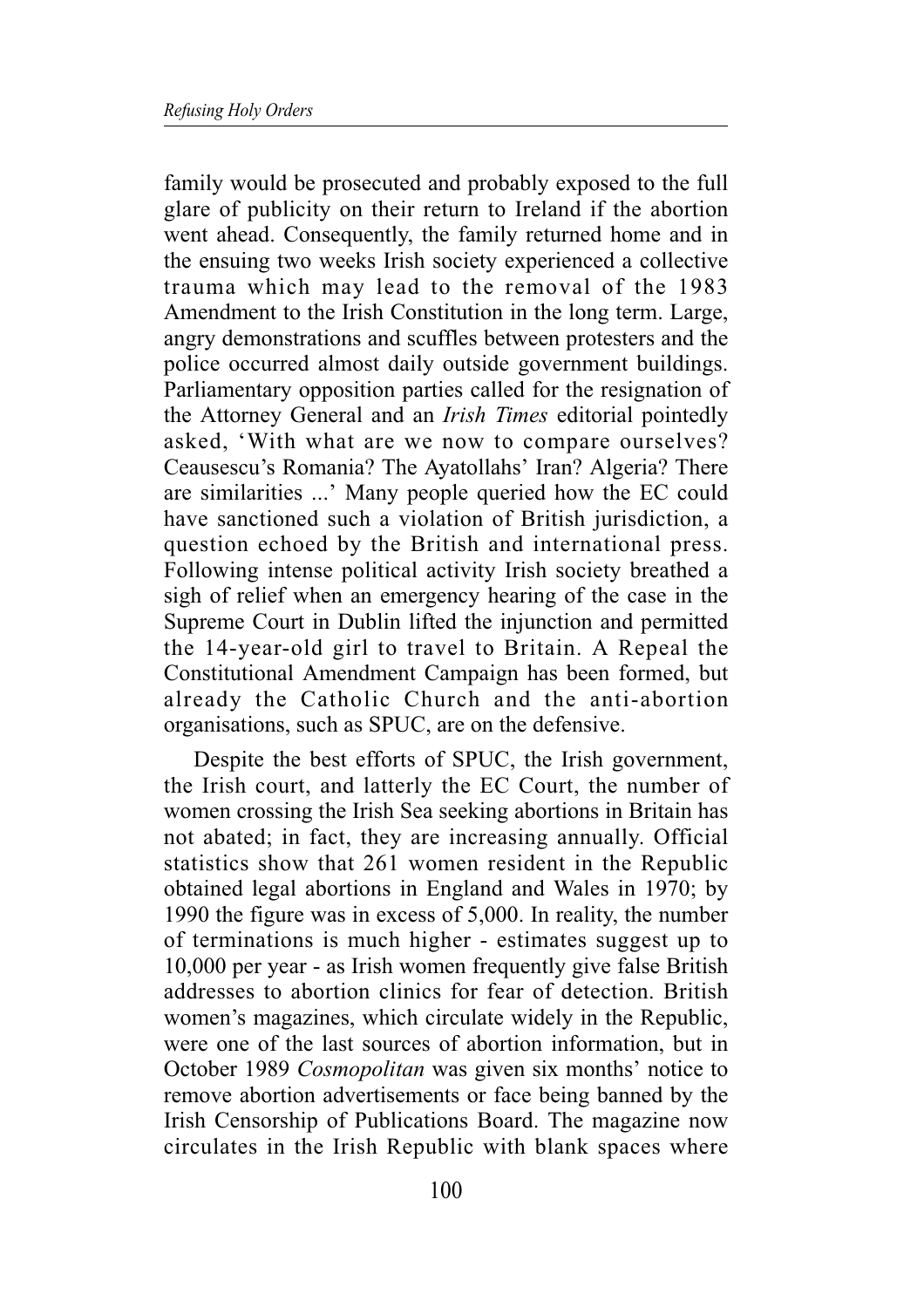abortion clinic advertisements should appear, and other magazines have had to follow suit. Information is still getting out through some of the student unions, the Women's Information Network operates underground from the Dublin area, and the Irish Women's Abortion Support Group operates a telephone line, counseling and support services from London.

# *The Election of Mary Robinson and the Modernization of Irish Society*

Mary Robinson, feminist, member of the Upper House of the Irish Dàil and constitutional lawyer who had been the prime mover in the legislative change in the area of reproductive rights and sexuality, was elected President of the Republic in November 1990, after a presidential campaign in which the depths of misogyny had frequently been plumbed (Finlay, 1990). Some of the most powerful forces in the land, including Fianna Fàil, the largest political party, were ranged against the winner. Can we say, therefore, in the words of Yeats, that yes, 'All's changed changed utterly'? Most commentators acknowledge that Robinson's election was part of the fallout over the abortion and divorce referenda results and the subsequent opening up of a public debate on the role of the Catholic Church in Irish society. That social change on these issues is occurring is indisputable, and especially since the recent rape case, but the extent of it is still very much an open question, as is the length of time the whole process is going to take. A recent survey by the Reverend Michael McGreil, a sociologist at Maynooth, the ecclesiastical college, shows that 82 per cent of the population attend Sunday Mass compared to 87 per cent in 1984 and 91 per cent in 1974. Formal religious practice is shown to be much lower in the Dublin area, where a figure of 64 per cent was recorded. Despite the decline, however, the survey underlines the fact that Ireland is still the most religious society in Europe, and while the strength of the Catholic Church has been dented somewhat, it is still triumphant (Pollack, 1991).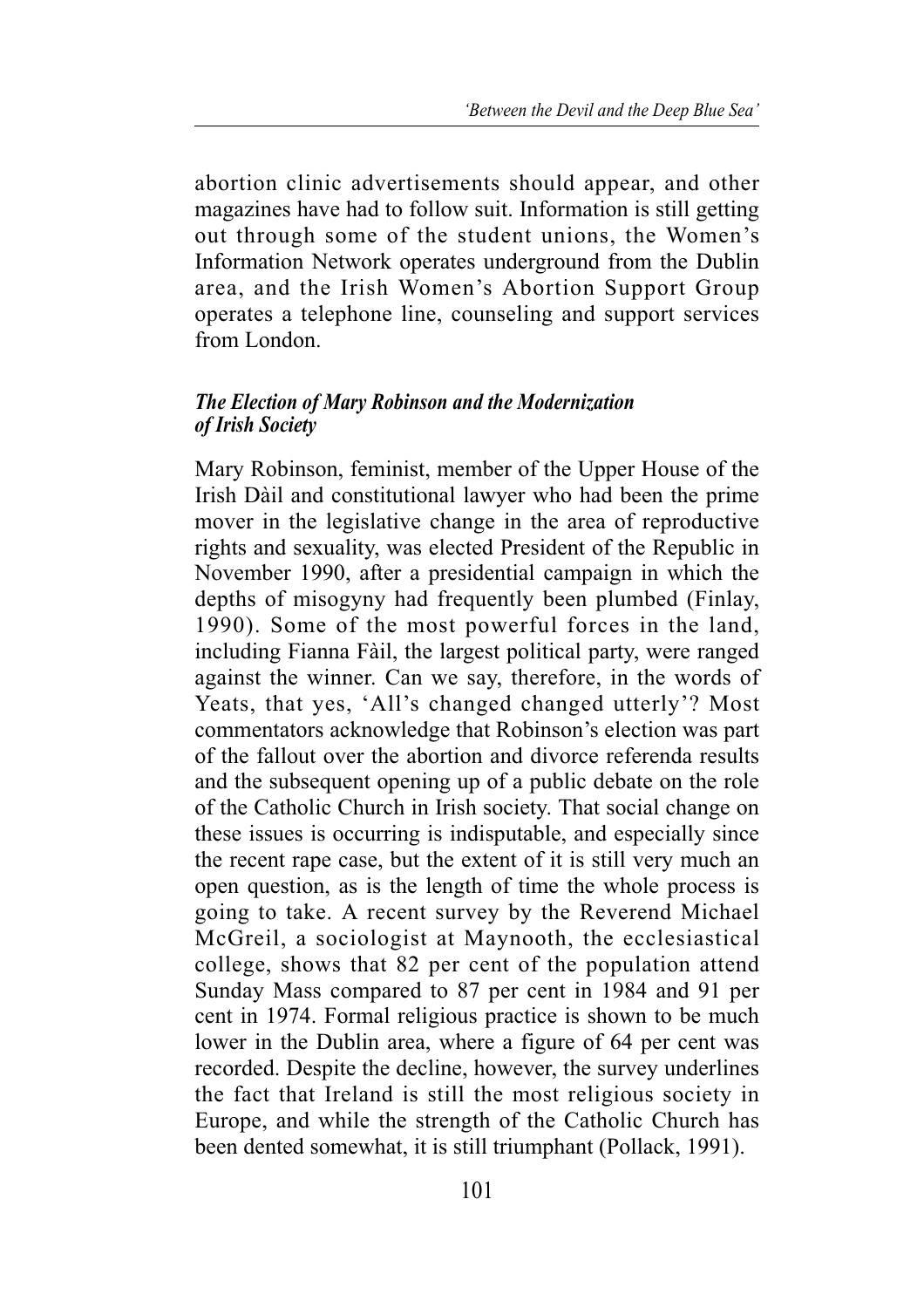Nell McCafferty's claim - with which this chapter opened - that it would be only a matter of time before divorce, homosexuality and even abortion would be legalized fails to take account, much as does Rostow's economic 'stages' theory in relation to Third World societies, that the structural underdevelopment of the Irish economy produces serious impediments in the way of a measured progress in the social as well as the economic life of Ireland. The serious crisis in which the Irish economy found itself in the mid 1980s, with large-scale unemployment and massive emigration, was in part a product of world recession, but the depth of the crisis was due to the fact that scarce local financial resources had been diverted into foreign multinationals attracted to Ireland in the late 1960s and 1970s. Local industry, starved of capital, was severely damaged, as 64 per cent of all available Irish grants went to foreign firms based in Ireland between 1979 and 1983 alone. In 1983, for example, £500 million in multinational profits were taken out of the Irish economy, and Irish foreign debt per head is about twice as high as that of Argentina, Mexico and Brazil, countries whose debt crises have been making world headlines (Jennings, 1985, p. 138).

In order to place the exigencies of the economy aside, and to extract his government and party from the political crisis which the presidential election represented, one of the Taoiseach's first acts was to promise the liberalization of a number of areas, including divorce and contraception. Following from this, a legal process was begun whereby the current age limit for access to condoms would be reduced from eighteen to sixteen. The Republic of Ireland has a very serious drugs problem, the highest rate of heterosexual AIDS cases and the highest rate of babies infected with the virus in the EC, but as a result of a clerical onslaught led by Dr Cahal Daly, the ultra-conservative Catholic primate, Charles Haughey and his government backed down, muttering loudly that they weren't 'really all that keen on this condoms for sixteen-year-olds business' and that the proposal for the introduction of contraceptive-dispensing machines in public places was being ruled out.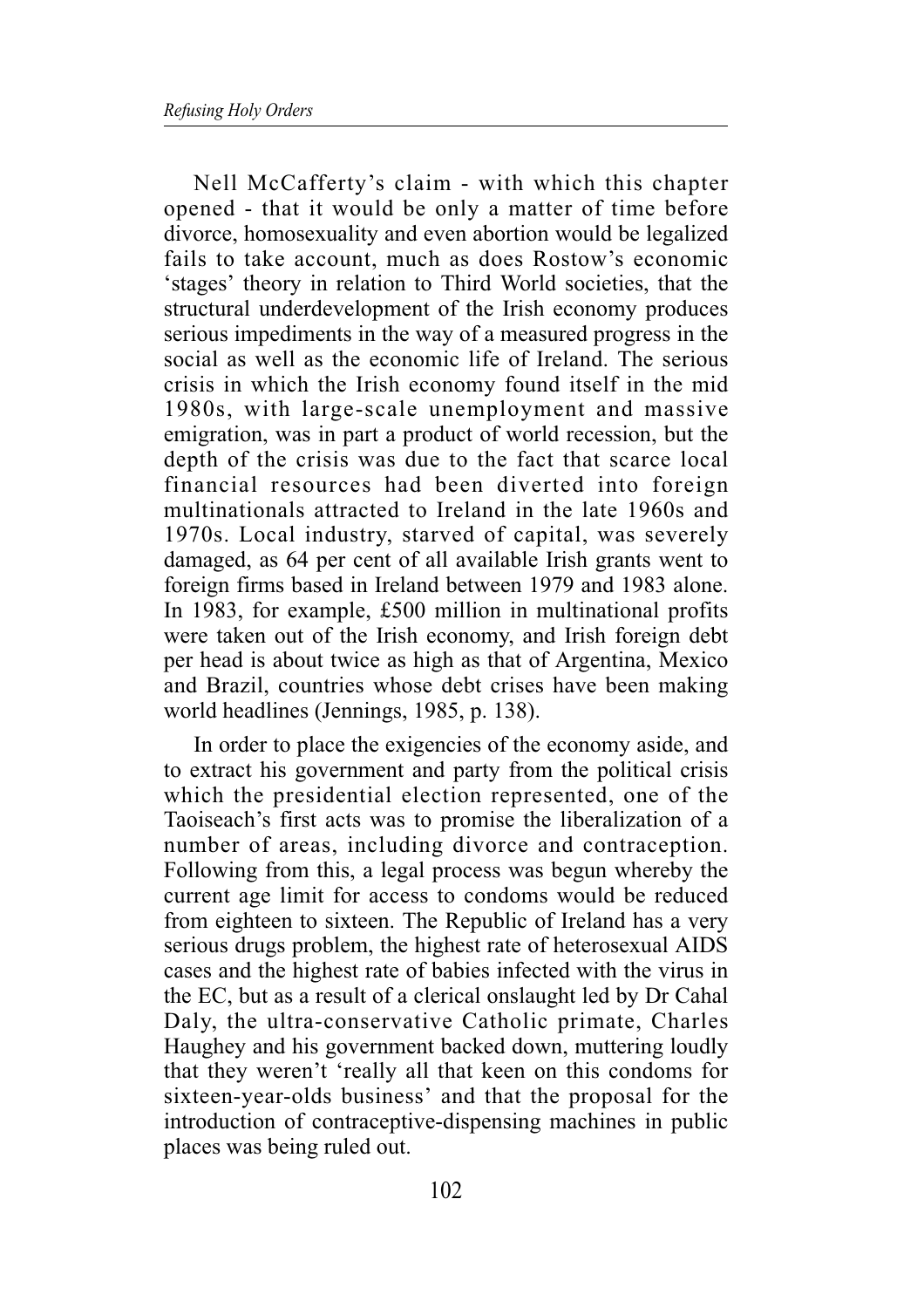Clearly, in Ireland as in many debt-torn countries throughout the world, capitulation to right-wing conservatives and religious fundamentalists is a common phenomenon. Even the introduction of divorce has posed serious contradictions, as the failure of the 1986 referendum clearly showed. At the time, it was estimated that 72,000 adults were directly involved in marital breakdown, and there seemed to be a widespread consensus on the need for a legal resolution of their situation. However, a Church-backed Anti-Divorce Campaign was successful in touching a raw nerve in Irish society by issuing warnings that the introduction of divorce could lead to the break-up of the family farm, leaving men to bear the intolerable burden of two families; and that women would find themselves impoverished, given the paucity of employment opportunities for them (Prenderville, 1988).

Economic and political contradictions apart, feminists and women generally in Ireland were euphoric at Mary Robinson's election, regarding it as a major event in the annals of feminist history worldwide, despite criticisms of the President s position on Northern Ireland, which would seem to favour the maintenance of the Union with Britain. Some might read this as a manifestation of support for the shelving of the Irish National Question, the acceptance of the reality of Partition and the inference that the political project should henceforth be an exclusive concentration on the 'modernization' of the Southern state. While it must be said that elements within the Republic's feminist movement insist that Irish women have, as Edna Longley puts it, 'been starved and repressed by patriarchies like Unionism, Catholicism, Protestantism, Nationalism', and that 'Catholic Nationalism has often been as great an oppressor of Irish people, Irish women, as British imperialism or Ulster Unionism' (Longley, 1990), there are still substantial sections of the movement which recognize that religion, nationalism (whether of the Southern Catholic or the Northern Protestant variety) and women's oppression are caught in a dialectical relationship, and that Partition will for ever cast a long shadow on the Irish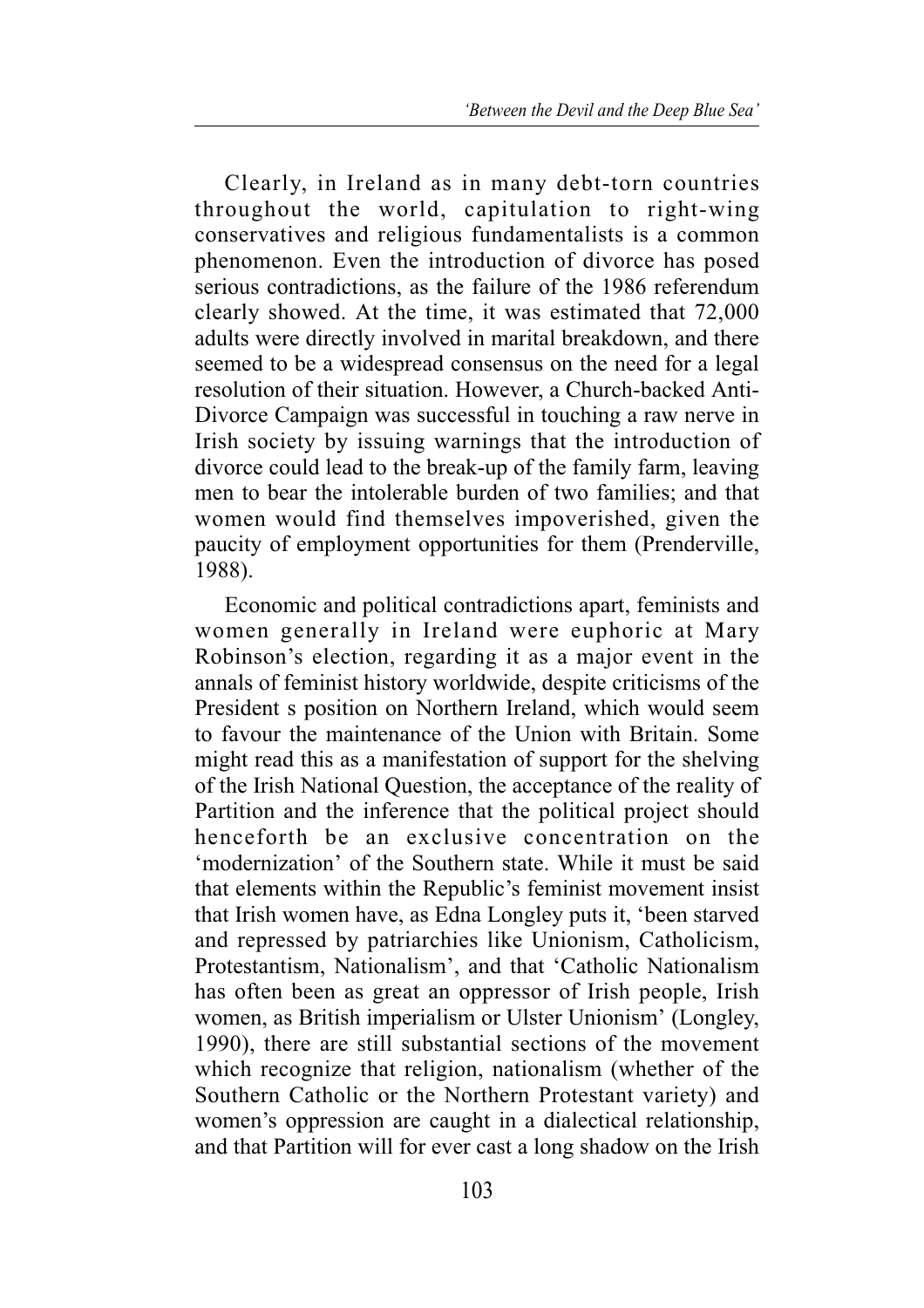body politic, feminist and otherwise, until a just settlement is achieved in the North. Whatever their political persuasion, most feminists have own that they are unwilling to wait for any form of geopolitical settlement and are participating in the debate which Mary Robinson's election has opened up, as well as engaging in the brave new language the President speaks- that Ireland should adopt 'a European model' of a socially progressive country which is inclusive rather than exclusive.

# *And in Britain...*

The response in Britain, especially from feminists, has been instructive. Irish women are probably somewhat more chary of accepting that a dramatic reversal of the past is possible in the short term, at least. Their 'insiders' knowledge of the continuing flow of emigration, the sure barometer of recurring economic failure, and their experience in dealing first hand with Ireland's social rejects, especially the women seeking abortions in Britain, inevitably temper their response. Amongst British feminists the coming of Mary Robinsull was welcomed, one manifestation of this being her election as '*Guardian* Woman of the Year' in 1991. Beyond this show of interest there has been no serious analysis of the phenomenon this woman represents in a country which has been Britain's backyard for so long, nor for the three million women-plus of Irish descent living in Britain. In fact the only analysis by a British feminist published at the time of writing is Melanie Phillips's *Guardian* article of 27 February 1991. Unfortunately, this article is frequently marred by the 'deterministic belief system' described earlier in this chapter, one example being:

> When the people elected her, it was as if they had looked into a mirror and admired the reflection. In some ways the image wasn't their own at all, but no matter; it was how they wanted to see themselves. For this is a landscape of distorting mirrors, where nothing is straightforward, where every message is ambiguous.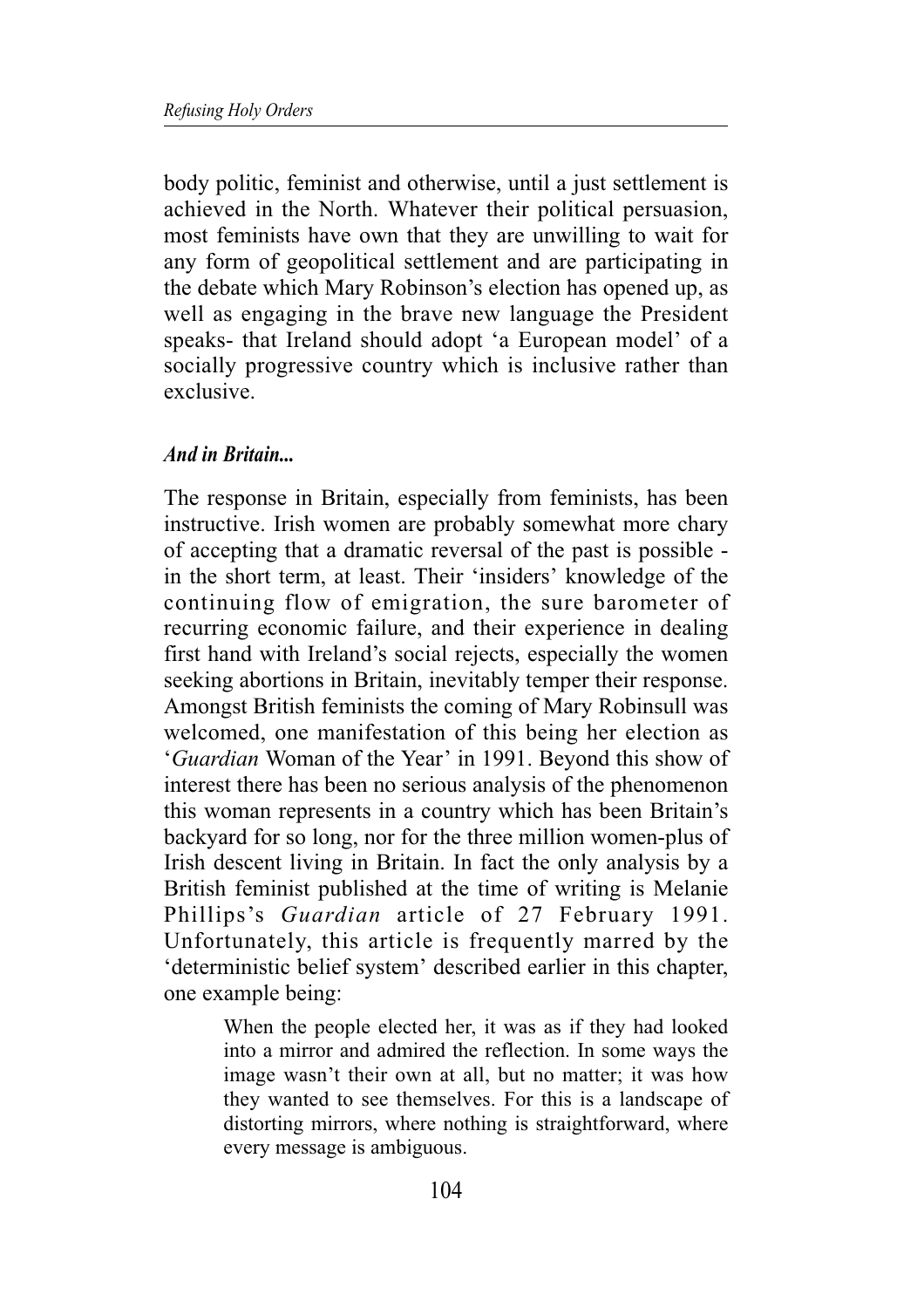To some this may be an explanation o the dilemma facing Southern Irish society today: whether to move forward in step with Western Europe or retain the old values which set it apart. To many of us it represents a classical 'mind-set' in relation to things Irish, all too often found in British feminism, which ignores the historical contradictions and fails to emphasize the long and hard struggle of so many women in Ireland - and outside it - to rectify a situation which has meant being caught 'between the devil and the deep blue sea' in relation to nation, race and religion.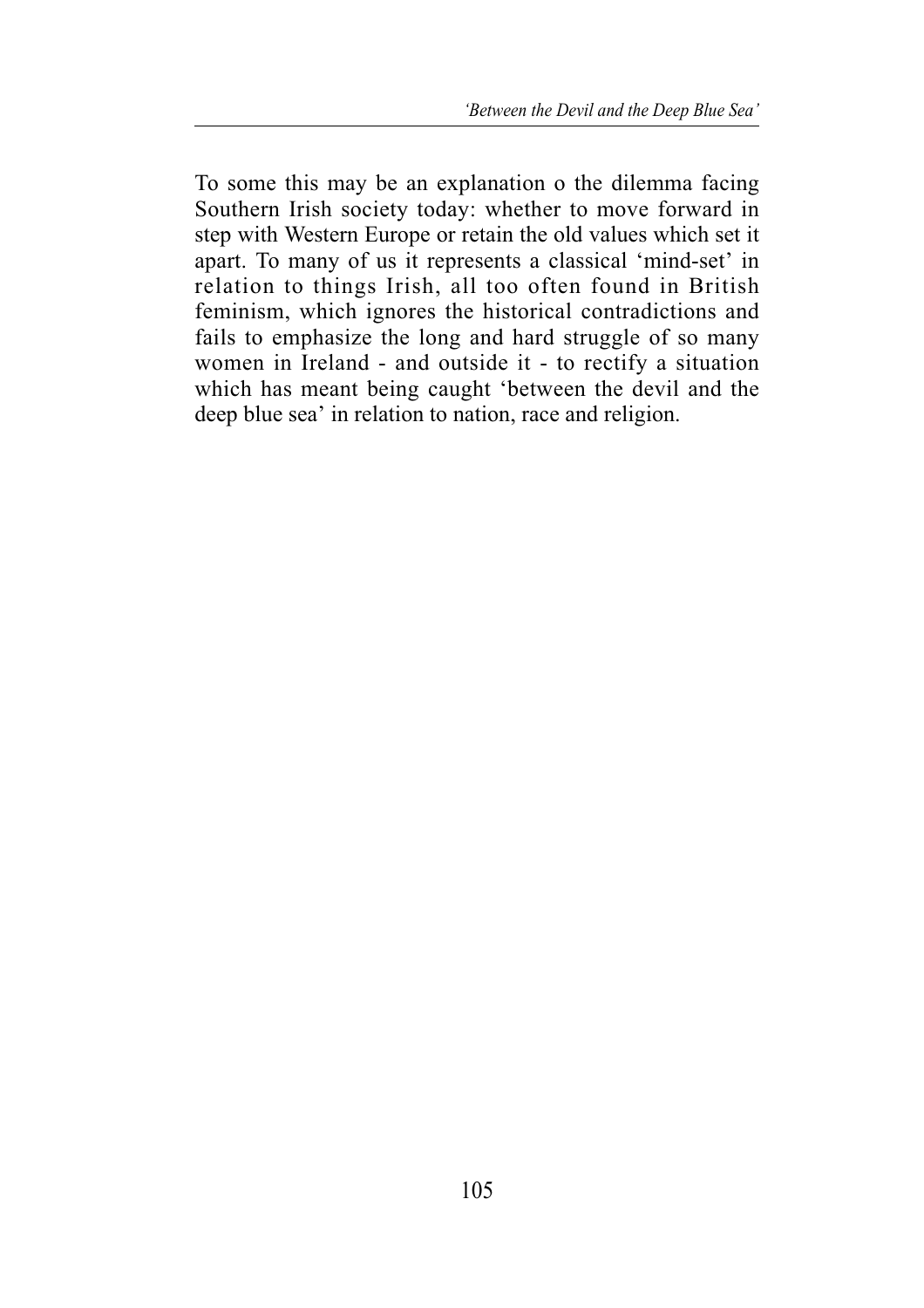# *Muslim Women and the Politics of Ethnicity and Culture in Northern England*

*Yasmin Ali*

 $M$  omen are the hidden factor in the politics of ethnicity in the Muslim communities of Northern England. The broader context to the apparent silence of women lies in a matrix of patriarchy and imperial experience, as well as the impact of Orientalism on contemporary European culture. In other words, there is a culturally embedded assumption that women should know their place, colonial peoples should know their place, and oriental women are too ethereal to have a place at all. The regional context of Northern social conservatism has also had its impact upon how women in all communities, including Muslim communities, are constructed. Last but not least, the particular ways in which a male community 'leadership' has sought to ossify culture and ethnicity have suppressed and denied women's difference, making invisibility a safe but ambivalent position for South Asian women. These different - but mutually reinforcing stereotypes of women render the problem of Muslim women conspicuous, even whilst their presence is hidden.

In this chapter I want to examine the factors which have thrown such a shadow across the experience of women from South Asian communities in the North of England, and have so distorted the dynamic of community development in general. That women are largely invisible needs little argument.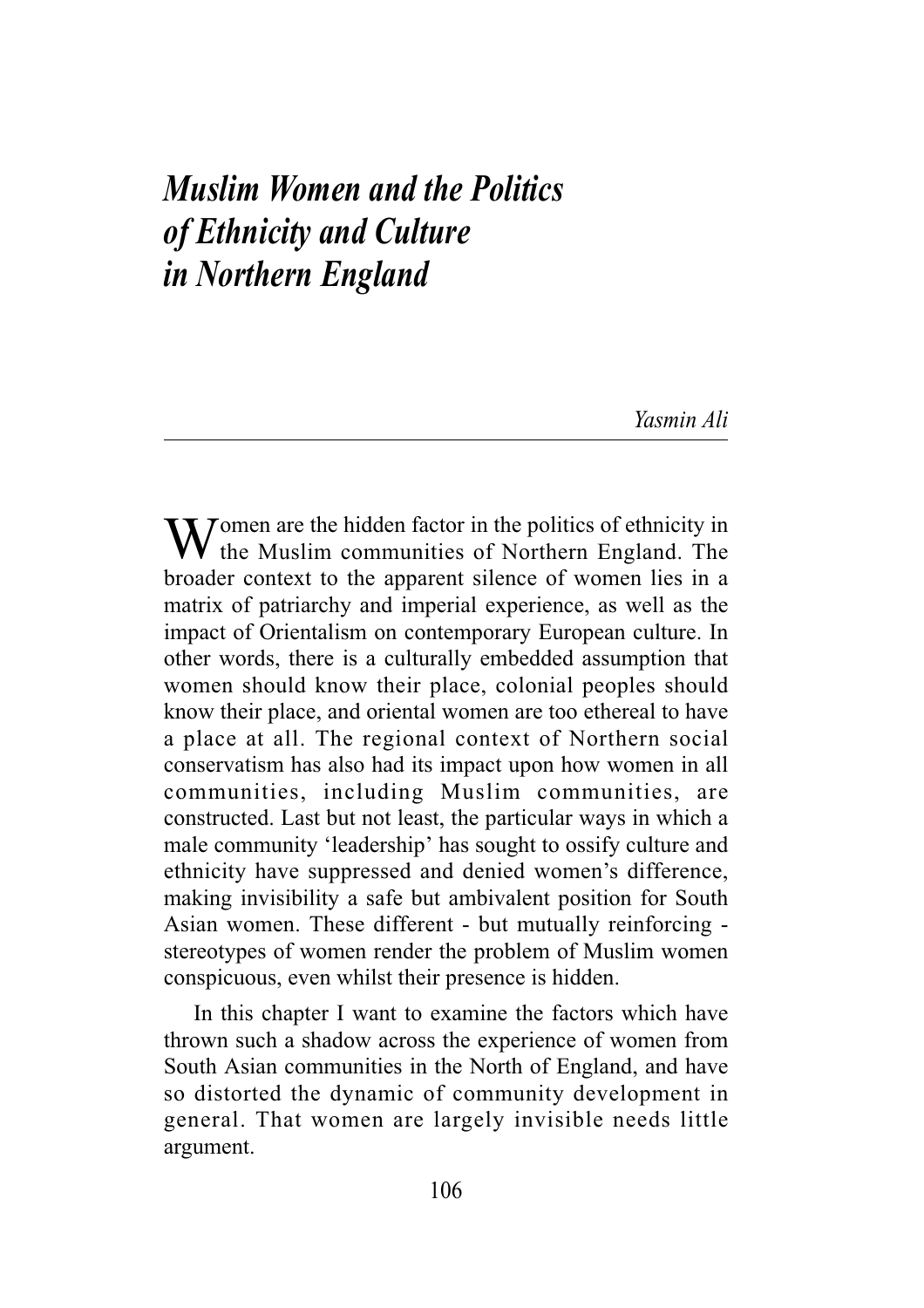The spotlight thrown on to Muslim communities in the North of England by *The Satanic Verses* affair illuminated few female faces, and women's voices were little sought by cultural commentators eager to understand what they saw as anti-Enlightenment spasm in the Pennines. Women, it was variously assumed on several sides, were either passive supporters or victims of the *mullahs.*

The truth is more complex, and its origins lie as much in what minority communities experienced after coming to Britain as in the particular features of the 'cultures' they are alleged to inhabit. Uprooting and crossing continents to start life again has an impact, and continuing reverberations, upon groups as well as individuals. As communities have experienced the trauma of their creation in the process of migration, so forms of politics have developed within them which have looked - inevitably, considering their marginalization - for more powerful allies or patrons (real or imagined) in the country of origin, or in Britain, or in both. I want to examine the ways in which two different - at some levels antagonistic but ultimately complementary - forms of politics have had an impact upon women in Muslim communities. One of these forms of politics is multiculturalism; the other is ethnicism. An apparent 'third way', anti-racism, will be considered briefly because of the role it played, inadvertently, in facilitating the triumph of ethnicism. Finally, I will suggest that a real alternative, arising out of resistance to the conservatism of both state and the current construction of community, is, in however fragile a way, beginning to emerge, particularly through the experience and struggles of women. In order to explore these possibilities, however, the communities must be looked at in historical and political context.

#### *The Impact of Multiculturalism*

Multiculturalism grew from the state's response to growing New Commonwealth communities in Britain in the 1960s. It is based on the assumption; not always explicit - that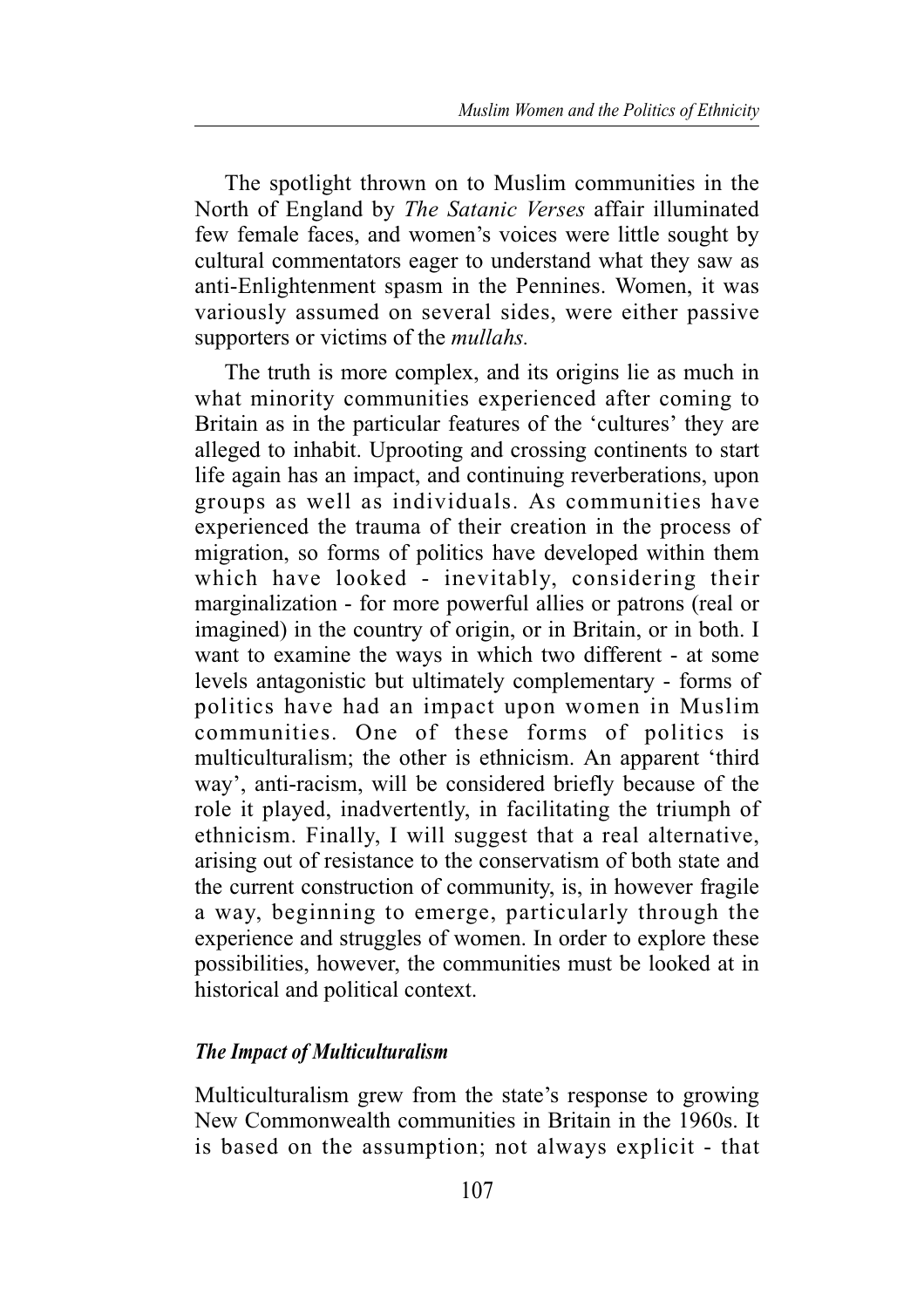minorities can be given limited autonomy over internal 'community' affairs, such as religious observance, dress, food, and other supposedly 'non-political' matters, including the social control of women, without their presence offering any major challenge to the basic framework of social, economic and political relations in society. Multiculturalism has provided the ideological justification of - and coherence for - a range of policies designed to contain communities and isolate them from - or mediate their limited entry to - the local political arena. It has also had the purpose, as far as governments of both the Labour and Conservative parties have been concerned, of depoliticizing 'race' as an unpredictable populist factor in British politics.

Whilst it has clearly been less successful in the latter mission to subdue popular racism, multiculturalism has had astonishing success in the former task of viewing local communities primarily as targets of social policy, rather than as actors in the democratic system. Multiculturalism has also taken on a certain life of its own as it has become rooted as the dominant ideology of 'race' in a range of key professions, notably education and the social services, perhaps because of the ease with which it can be incorporated into existing assumptions about the proper functioning of the welfare state. Multiculturalism has been able to endure since the 1960s, when it was named (perhaps one should say 'christened') by Roy Jenkins a Hume Secretary in the context of the first Race Relation Act (1965), the Local Government Act (1966), and the consolidation of highly restrictive immigration controls, because in its slippery pragmatism it typifies British political bipartisanship on questions of 'race'.

Pragmatism, of course, is, the preferred British term for a policy lacking any defensible basis in principle. In the 1960s the Home Office had looked at the kinds of policies then being developed by the Johnson administration in response to the demands of the Black Civil Rights Movement in the United States of America. The Civil Rights approach (itself not unproblematic in relation to questions of class) was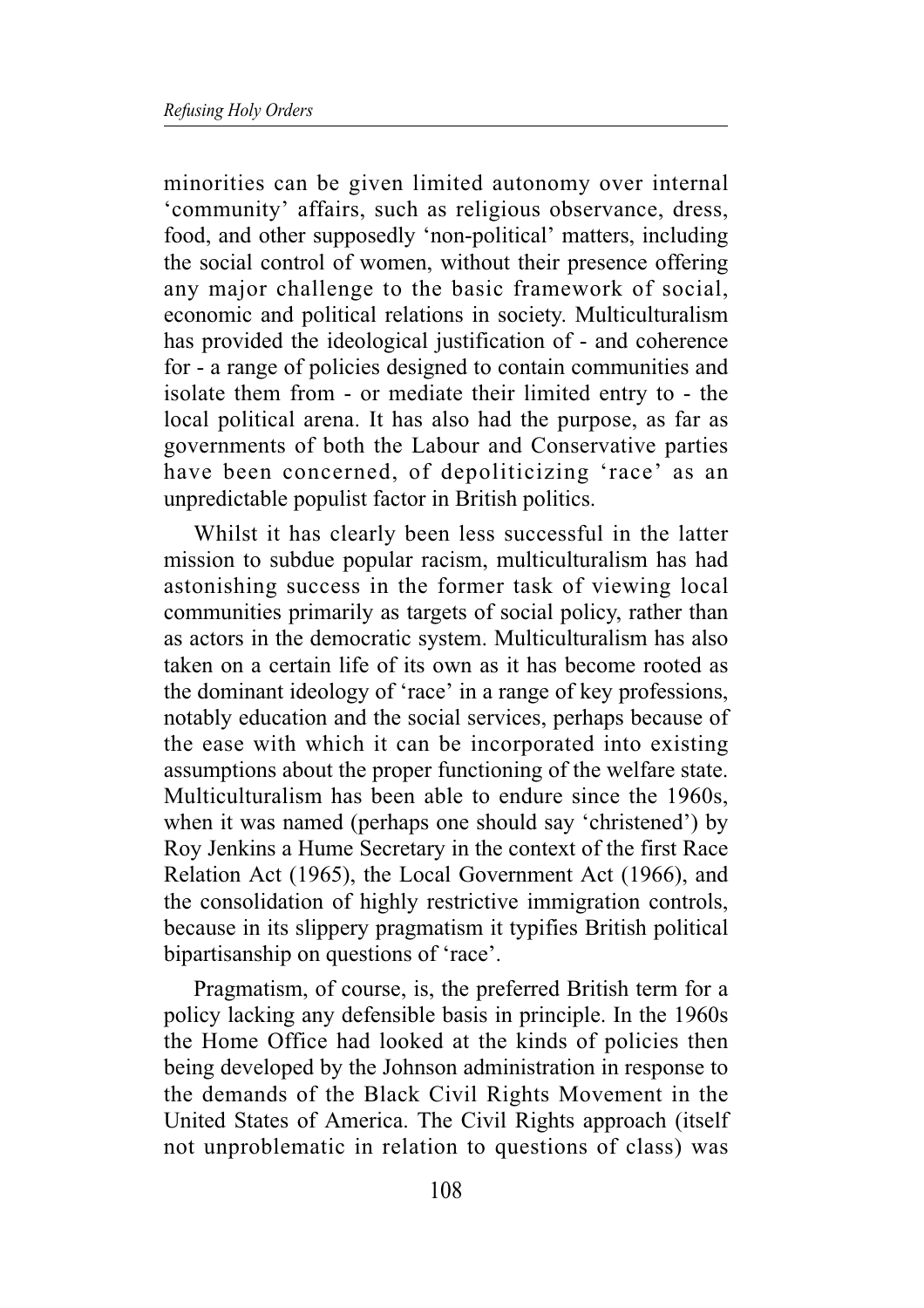rejected as unsuitable in British circumstances. Multiculturalism was preferred because it draws much less upon assumptions about citizenship in a democratic state than upon the experience of colonial administration in the age of decolonization. The multiculturalist state could, for example, liaise directly with an unelected community leadership rather than face the uncertainties of democratic coalition-building.

Multiculturalism's impact upon communities has been one of delimiting and delineating the extent of autonomy to be exercised by an elite self-selected or confirmed by patronage, in exchange for a more general social and political quiescence. In other words, through multiculturalism the state sought to find a means whereby the 'integration' of South Asian communities could be achieved by constructing a stratum of mediators who could represent the community to the state (usually the local state), and interpret the state to the community, without recourse to the ballot box or the slower processes of political socialization which accountability would have required.

From the beginning, women were not wholly excluded from the ranks of appointed community representatives; early membership lists of 'race relations' bodies reveal the presence of women's names. However, because of the pattern of mass migration - in which men came to Britain alone, to be joined much later by women and children - few workingclass women would have been in Britain in the 1960s and so eligible for such co-option, even had it been likely. Thus, as with many routine duties associated with *noblesse oblige*, it was not unusual for the wives of doctors and academics in the 'migrant aristocracy' to be the ones who made early contributions to the policy of 'race relations' by community leadership. Recognizing their role as 'interpreters' of their own working class to white authority, such women could collude in stereotyping working-class women, whilst retaining - the exception proving the rule - their own relative autonomy. It is now difficult to find documentary evidence to illustrate this process as it occurred in the 1960s and 1970s,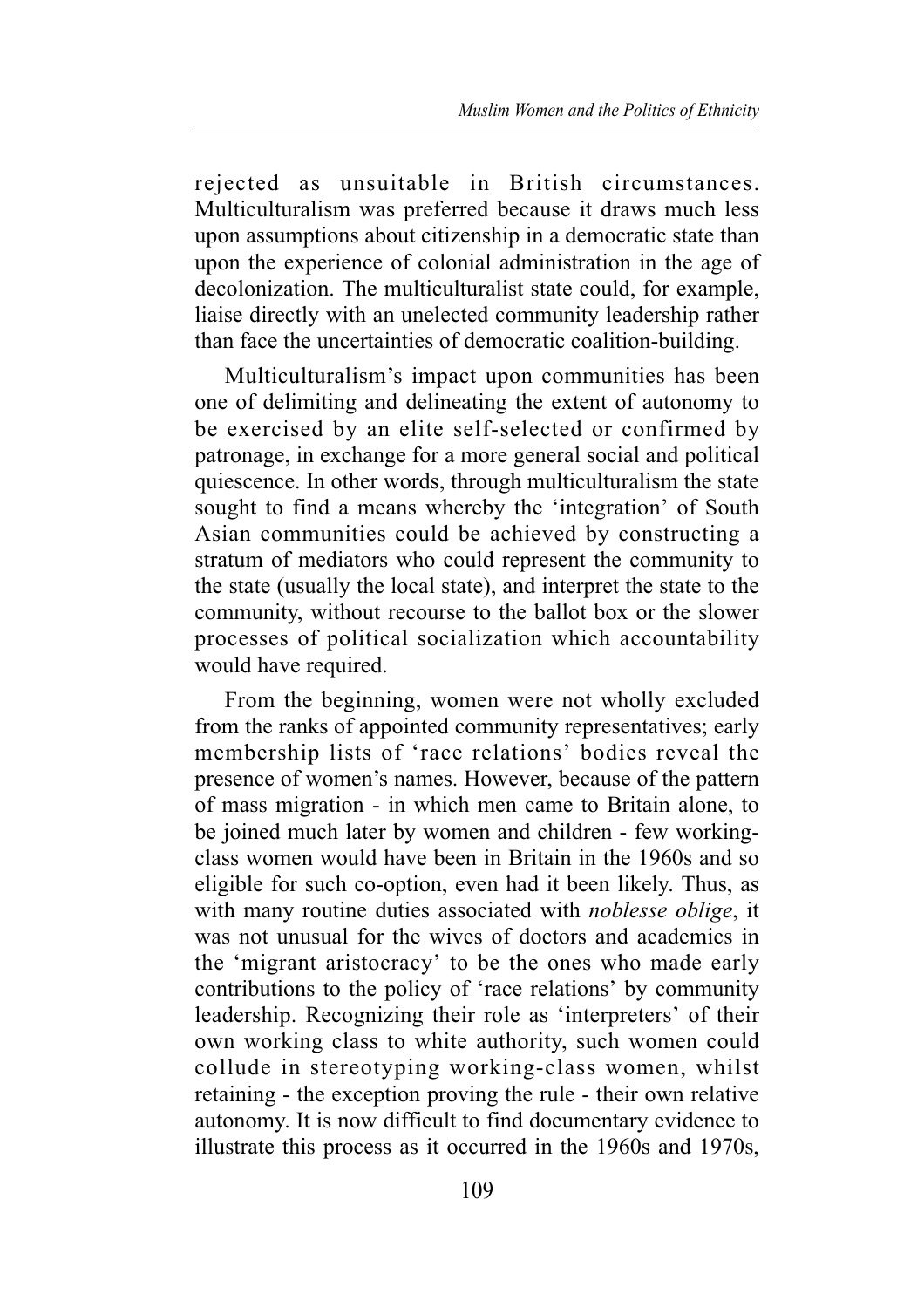but I certainly winced through meetings in Lancashire in the 1980s in which midd1e-class women misrepresented working-class women to white audiences eager to feed upon stereotypes.

Such an inherent class bias in the initial construction of the community leadership also points to an ethnic bias, in that the urban educated middle class from the subcontinent did not necessarily share the same ethnic profile as the mass of working-class migrants they were called upon to represent. At the very least there was often an urban/rural divide between the middle class and the working class of the same national origin, sometimes exacerbated by linguistic differences. The subsequent growth of communities in the 1970s in particular did lead to the emergence of what might be seen as more authentic or organic community leaders, often with a commercial rather than a professional background of achievement. This shift to a petty-bourgeois leadership was clearly not in itself unproblematic (some of the problems will be explored below), but in any case the legacy of the earlier 'leaders' remained evident in traces in community politics, particularly where three factors obtained: where the professional middle class were marginalized within their professions (this was particularly true in the medical profession); where they shared ethnic or religious affiliations with the local working-class communities; and where the local political culture was inherently conservative, even if not in a party political sense.

These three factors are found in many non-metropolitan areas in the North of England, particularly parts of West Yorkshire and East Lancashire. Socially conservative, pious, and lacking in glamour or significant career opportunity in some of the professions, majority and minority communities have mutually reinforced their latent hostility towards further change or upheaval. The particular social matrix obtaining in parts of Northern England had other effects in the context of the rise of multiculturalism - effects of particular significance for women.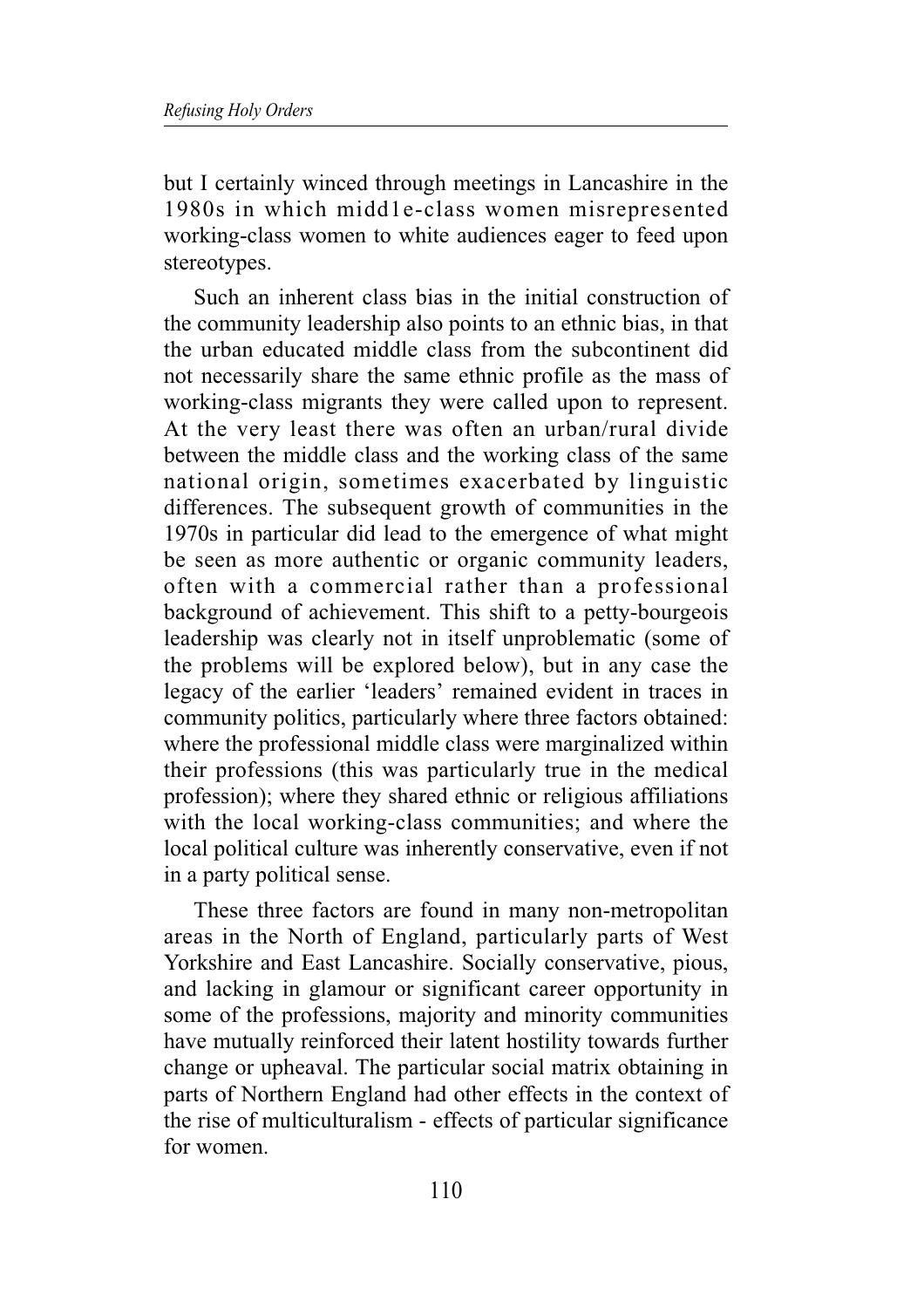For the present, it is sufficient to say that the greater diversity of social and political contests and conflicts in large cities makes even conservatism a conscious political choice. Where that is the case, conservatism becomes a position with which it is legitimate to engage in argument because it is selfevidently not monolithic within the community. Relative isolation from diverse social and political currents renders such engagements nearly impossible in the non-metropolitan regions; there, conservatism is the dominant force. This point is important, because the forms that an alternative politics must take in such a conservative environment are different from 'mainstream' or overt opposition, and must be camouflaged in ways that appear to deny any political content or intent. This is particularly true in relation to oppositional stances taken by women, who are subject to a more limited political arena, as well as a greater degree of social censure, in comparison with their male peers in these communities.

## *Northern Conservatism*

It is worth illustrating the operation of Northern conservatism. Its unattractive features - insularity, parochialism, and an apparent obsession with the social control of women and girls - can be contrasted with the more positive benefits of community cohesion in the face of racism and external hostility. This can help to explain the strong ties that bind women - of their own volition, in large part - to communities which in other ways frustrate their aspirations. It is also important in this context to contrast metropolitan media images of Northern communities with the more complex reality.

The North of small-town East Lancashire and West Yorkshire is in many respects materially poorer than other regions of Britain which experienced substantial settlement of minorities from the Indian subcontinent. The industries into which people were recruited, such as textiles, were already in decline in the period when primary immigration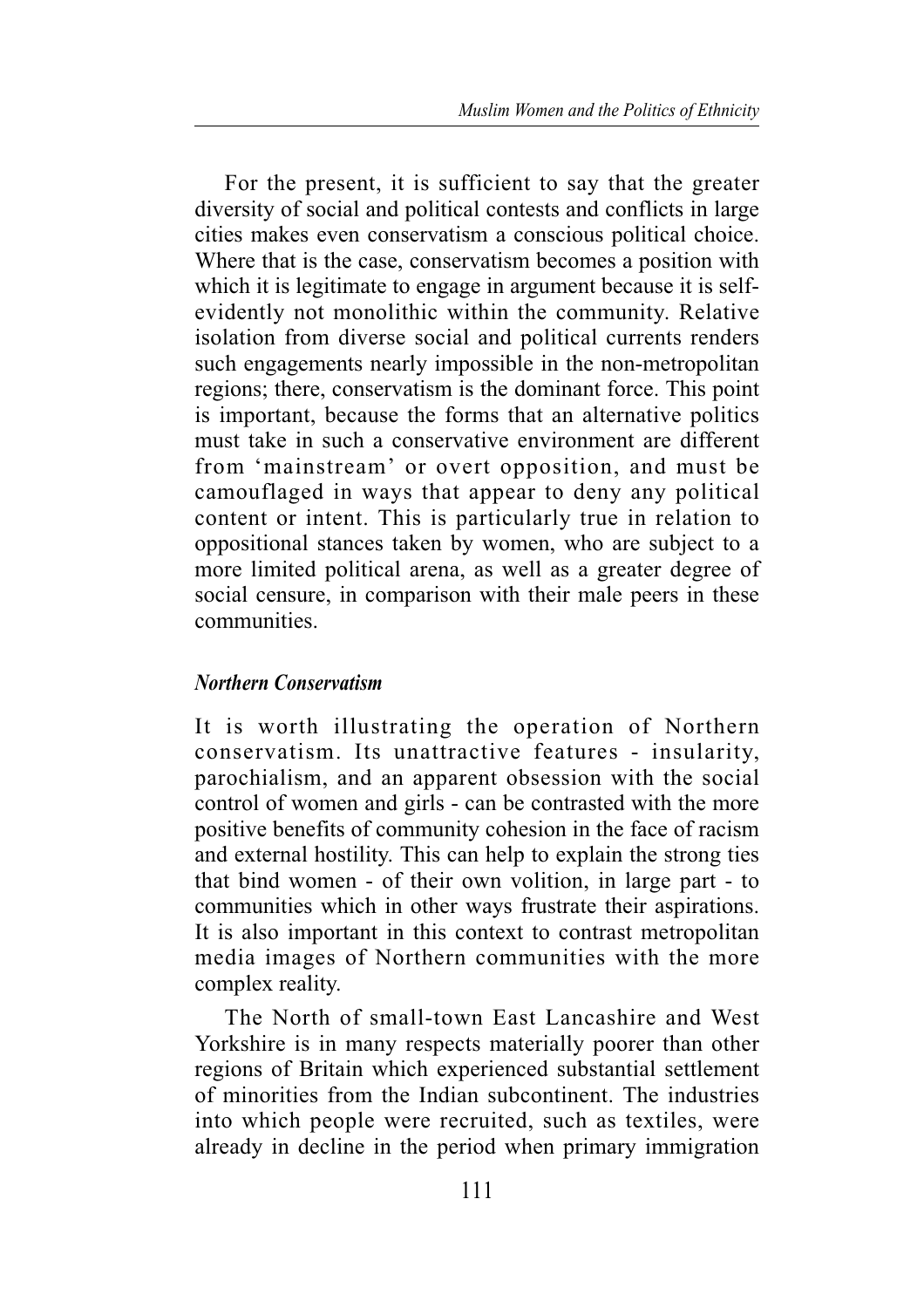was taking place. There is evidence that the settlement of women and children occurred more slowly in the North than in other areas of Britain, principally the West Midlands and London (Vaughan, 1988, p. 9), so rendering the process of creating genuine communities (in gender and age structure) much slower. Apart from the migrants from the New Commonwealth, such regions had, for some time, experienced net population outflow, so depriving them of the political, social and cultural fertility associated with the continuous movements of people characteristic of cities. Such an environment, its difficulties exacerbated by the economic recessions of the 1970s and 1980s, was inherently socially conservative.

Migrants, in response to the shock of their audacity in moving across the globe, can become defensive when the promise of their move is not fulfilled in reality. When such migrants face real, material difficulties, the tendency towards conservatism is understandably reinforced. When the communities into which they have come are also - sometimes for similar reasons - rather defensive, suspicious and conservative, the environment for progressive rather than defensive radicalism is poor. Thus the construction of Northern Muslim communities as a strange 'Other' - an 'enemy within' - is in part reflective of an endemic lack of knowledge or understanding shown by politicians, the media, and other (particularly metropolitan) 'opinion-formers' about the white working class in 'closed communities'.

The point can be illustrated by looking at the comparative treatment of the 1984-5 coal dispute and *The Satanic Verses* affair. Coverage of both events in the media traded upon stereotypes of wrong-headed but cohesive and single-minded communities. Yet stereotypes of the white working class are more ambivalent than those of working people of minority ethnic origin. Romanticized or heroic evocations of white labour have an echo in British political culture - and not solely on the Left - so that stereotypes can have a positive as well as a negative emotional charge. The result at the time of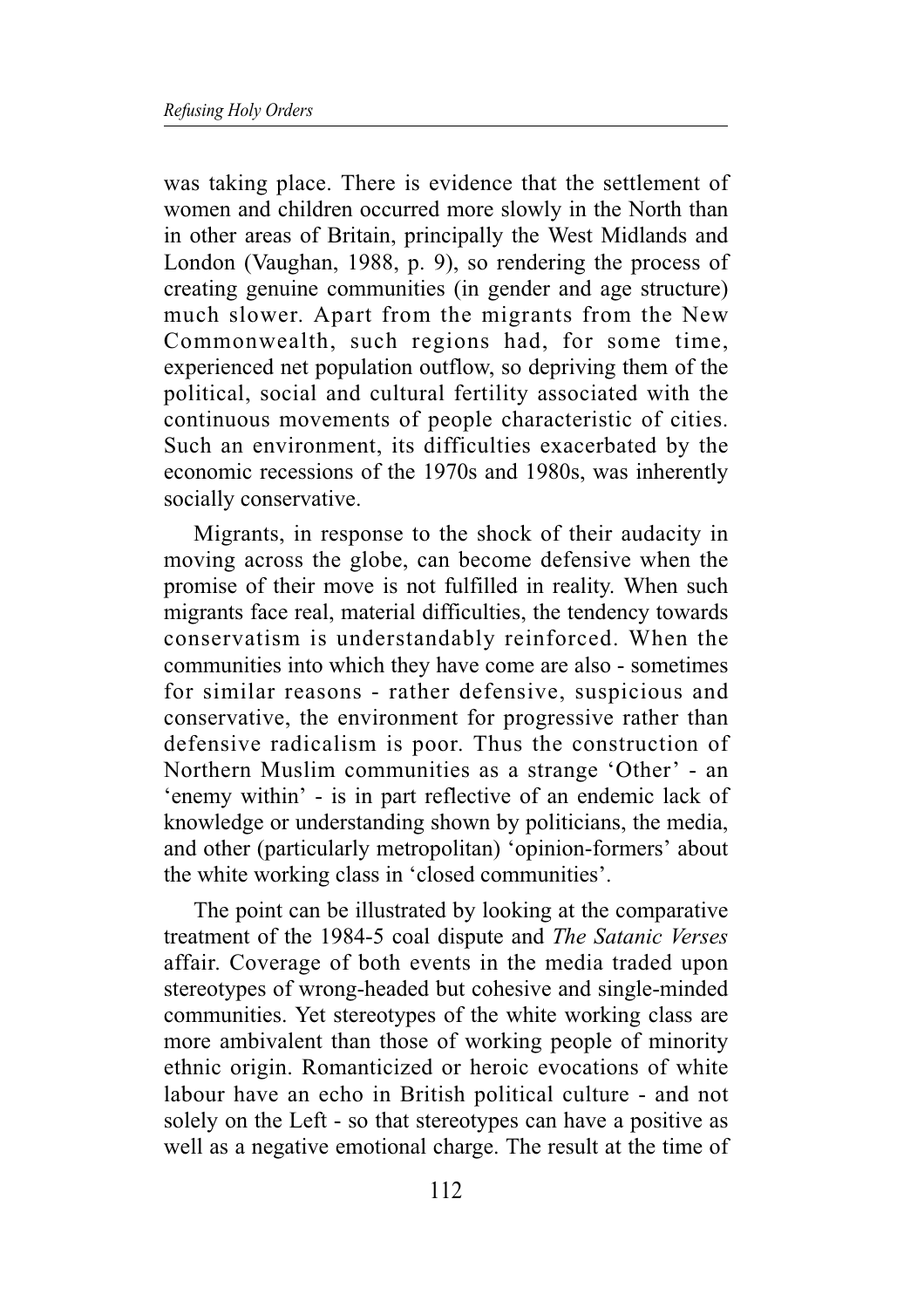the coal dispute was to leave some space open for sympathy and political contestation of a subtle kind, as in Lord Stockton's tribute, as a former Conservative Prime Minister, to miners as the 'best kind of Britons'. Such understanding and respect did not attend the characterization of Bradford's 'book-burning barbarians', because this was an 'unknown' community.

So the obvious connections have never been made between the characteristics of the white Northern working class and South Asian working class communities who live in such close geographical proximity. The social conservatism of both groups, and some of the social roots of their intermittent disaffection, are in many respects a regional British factor. To lose sight of that whilst evoking the spectre of 'religious fundamentalism' is to misunderstand and to misrepresent the dynamic of Northern Muslim communities.

There is, then, a North/South divide affecting South Asian experience in England which has been obscured by most media explanations of *The Satanic Verses* affair. A Harris Research Centre public opinion poll conducted among South Asians in Britain for the BBC television programme 'East' in May 1990 demonstrated this clearly. With the exception of answers to questions about the *Satanic Verses* issue, the most significant division to emerge from the national picture given by the poll was not between Muslim and other religious groups but between Lancashire, Yorkshire and the East Midlands, and the large South Asian communities of the West Midlands, London and the South. On a whole range of social questions - but significantly not on political affiliation - the North was more conservative than the South. That this closely mirrors social and political attitudes in Britain generally is certainly worthy of wider recognition. Northern English Muslim communities are as they are in part because of their specifically English regional qualities, not their 'alienness'.

The politics of multiculturalism, therefore, did at one level successfully mediate the assimilation of South Asian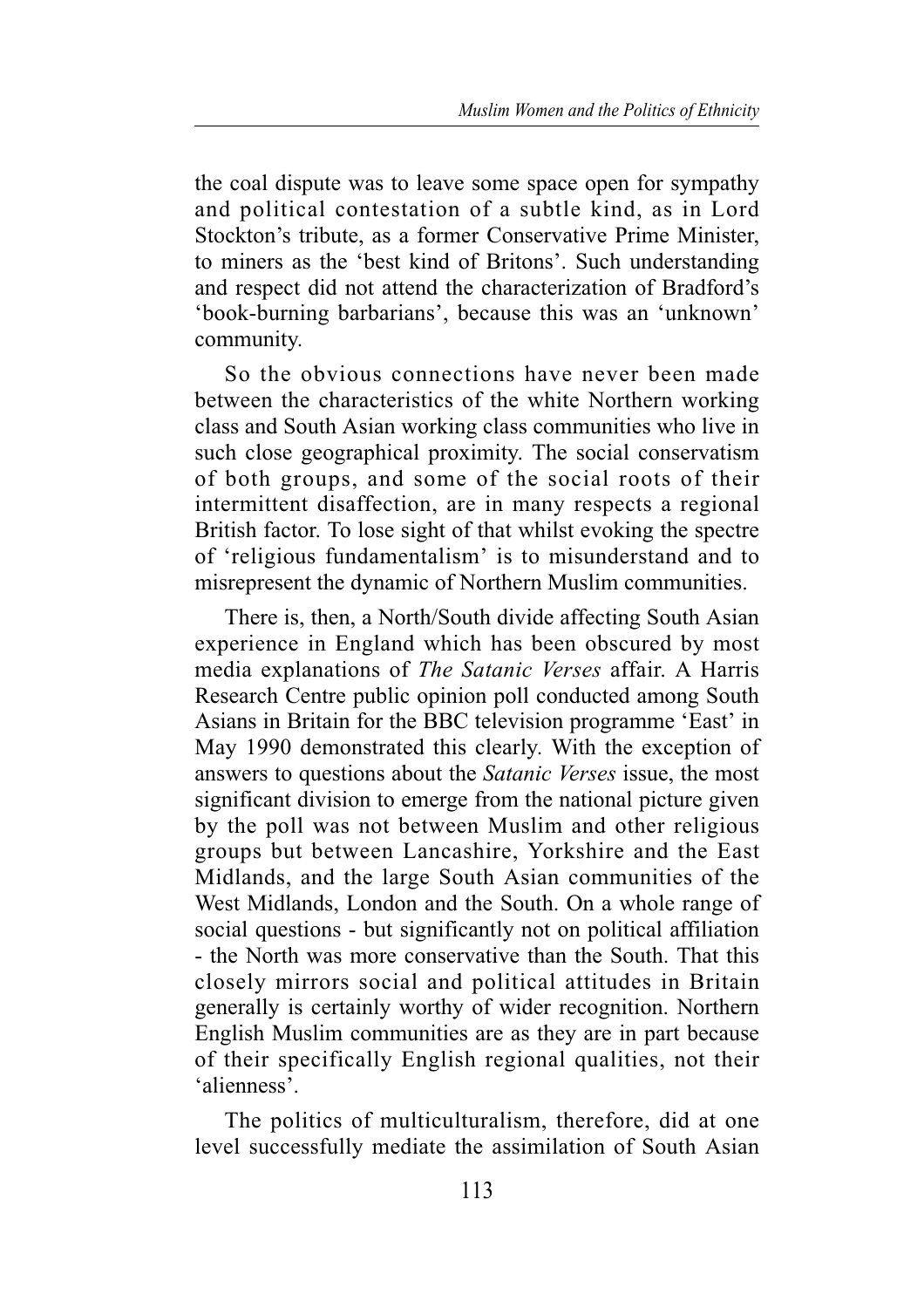communities into British political culture, as the existence of a North/South divide illustrates. However, the form it took was a parallel path which institutionalized marginalization - a very British form of marginalization, and one with particular implications for women.

### *Community: Cohesion or Division?*

Multiculturalism has cast New Commonwealth Muslim and other South Asian communities as ahistorical in character, despite the long and painful intertwining of all our histories over three hundred years and more. Where social divisions and antagonisms are readily acknowledged as existing in the dominant culture, particularly class and gender divisions, the dynamic of change is denied recognition in Muslim communities in Britain. The minority ethnic community, in the multiculturalist perspective, is constructed as static and two-dimensional, like an exquisite Indian miniature compared to the heroic conquest of perspective in dynamic European art. These communities, it is held, lack real politics, because there are no pressing social divisions to require negotiation and the exercise of political skills. In this view, all families are extended, children respect their elders, religious faith is total and unquestioning, and women are veiled creatures living in the shadows. Male community leaders are called upon by multiculturalism to mediate between this community and the authorities, like local elites under a colonial administration. Each side, leader or governor, trades with the other at the margins, anticipating occasional gains but mostly content to recognize their relative power and the boundaries of jurisdiction in each sealed system.

This is a caricature, of course, but it bears a remarkable resemblance to the assumptions really made by the multiculturalist state. 'Ethnic groups' (note that in the language of social policy only darker-skinned people have ethnicity) are presumed to aspire to permanent marginality by their continuing desire to speak the languages of the Indian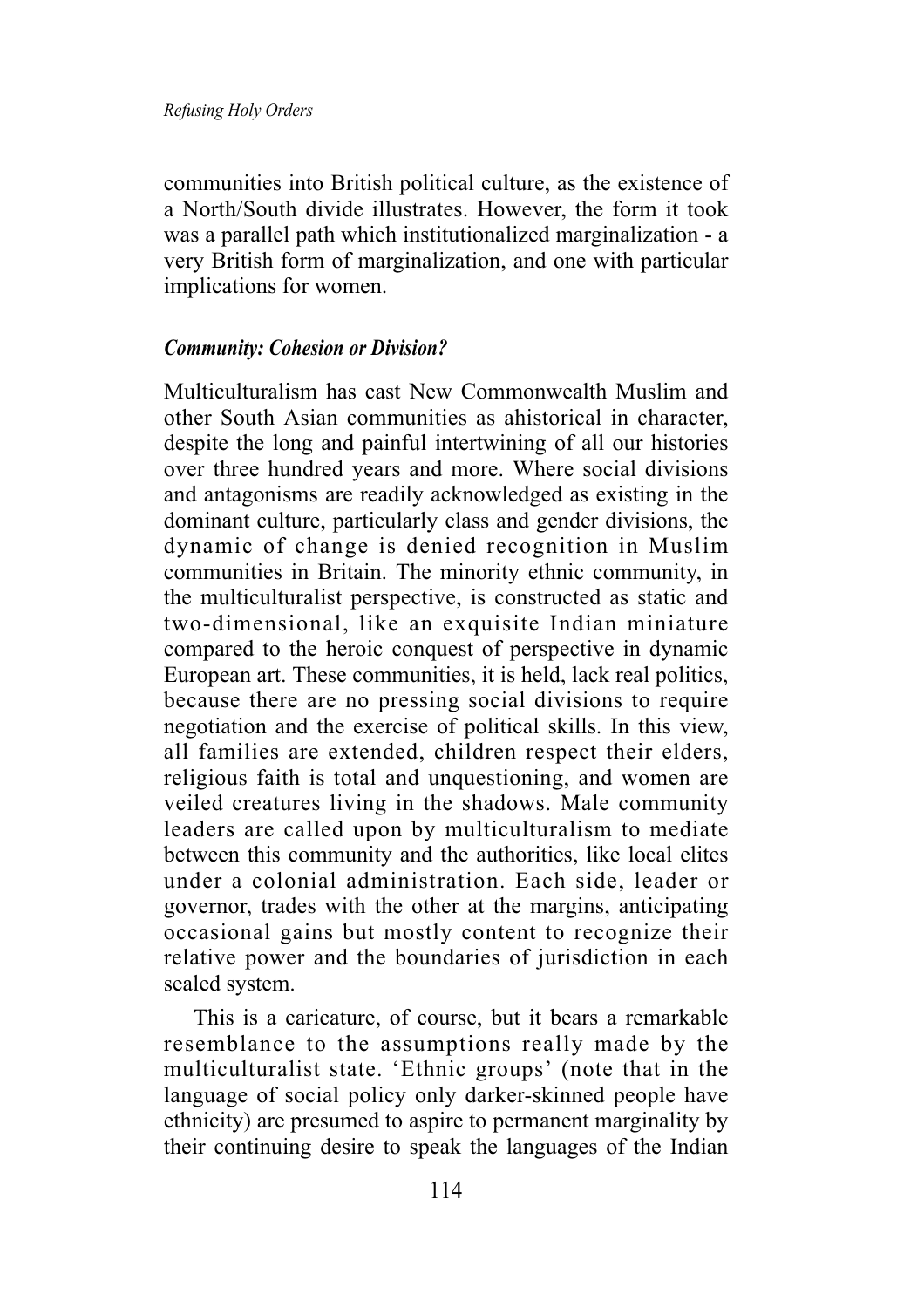subcontinent - sometimes known, strangely, as 'community languages' - and by their stubborn attachment to a rigidly hierarchical (but classless) social system. The local state, in particular, reflects ruefully from time to time upon the inherent contradiction between their 'equal opportunities for women' policies and the need to 'respect' minority community autonomy, but this glimmer of awareness of a problem rarely follows from a questioning of their assumptions about the nature of the 'community' itself.

These assumptions are permitted to survive because for the state it is easier to deal with something unchanging represented by authoritative figures who can be co-opted at the margins into existing structures. For the beneficiaries of such patronage the result can be to strengthen their hegemony within the community; the 'friends in high places' syndrome can operate in many cultural guises. Subcontinental systems of patronage and obligation have been able to fuse with British traditions of representation without democratic accountability because those in positions of relative power have found it convenient or rewarding, or both. 'Ethnic absolutism' was thus created and reinforced (see Gilroy, 1987, for a discussion of ethnic absolutism).

The new organic community leadership of shopkeepers and small-business owners was particularly likely to support the ethnicist position, as they had an objective material interest in maintaining the cohesiveness and introspection of the community. Their rise to lower-middle-class status was dependent upon the 'ethnic' and cultural needs of the community, because their shops and businesses supplied the services which white commerce had little interest in providing. The 'ethnic' grocers, clothing stores and specialist or multilingual services, from travel agencies to garages, did not merely serve the community, however; they also offered a highly visible expression of the community's identity and self-confidence.

The same also applies to the later development of community-based professional services, for example medical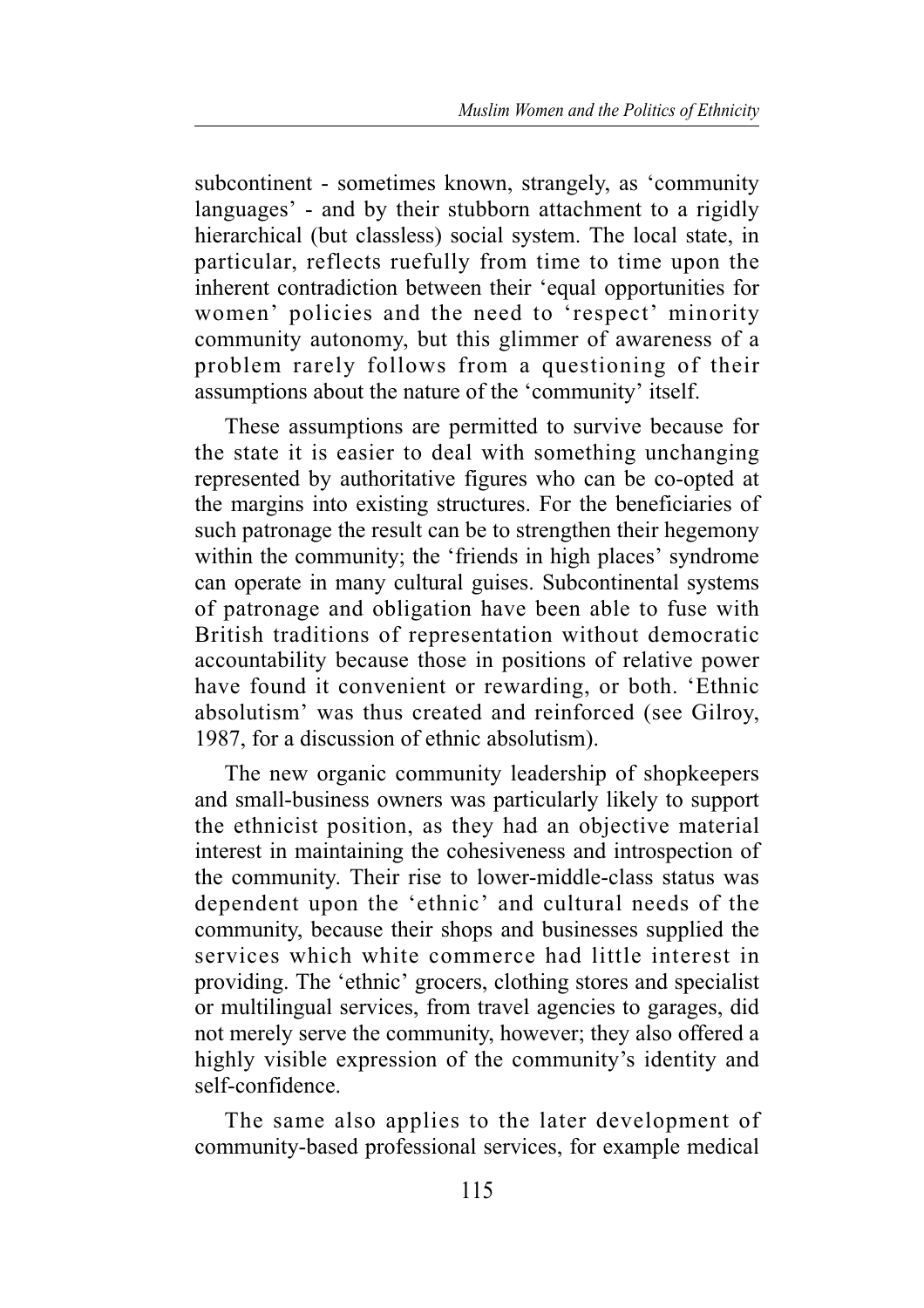and legal practices, although their development was also symptomatic of the effects of racism in the professions, whereby doctors and lawyers (etc.) were effectively ghettoized, or compelled to seek to practise in a more sympathetic environment.

Genuine needs on both sides, therefore, meant that ethnic entrepreneurship was effectively promoted by the informal trade barriers of ethnic difference. This is by no means a phenomenon unique to South Asians in Britain. Marginalized or excluded communities have often generated their class or other social differences through a similar process, as any look at the history of African-Americans, or other non-European ethnic group in the USA, will demonstrate.

In many cities successful entrepreneurs, usually fortuitously, came to develop new markets beyond the community - either by cultivating a growing multi-ethnic client group (like many food stores) or by attracting trade from beyond the locality through specialization. By thus weakening the economic ties that bind the middle class to the community, this has given the impetus in many areas to the middle-class move to the suburbs, in the classic migrant manner. Where such a move happens, it stretches notions of community, and will ultimately weaken the ties of allegiance. In non-metropolitan areas these changes have been happening to a much smaller degree. Where a weaker smallbusiness sector depends more upon the community for its livelihood, the pressure for maintaining a static and conformist notion of community can build up. The threat of 'assimilation' is not only seen to challenge cultural norms, but has material consequences for the fragile emergent middle class. Survival, as well as sentiment, can compel 'community leaders' to seek to preserve or even invent 'the community' to meet their own interests. Diversity is 'bad for business'.

The results of this process of 'sticking together' can be slightly bizarre. Walking through inner Preston recently, I saw a middle-class Muslim family strolling through the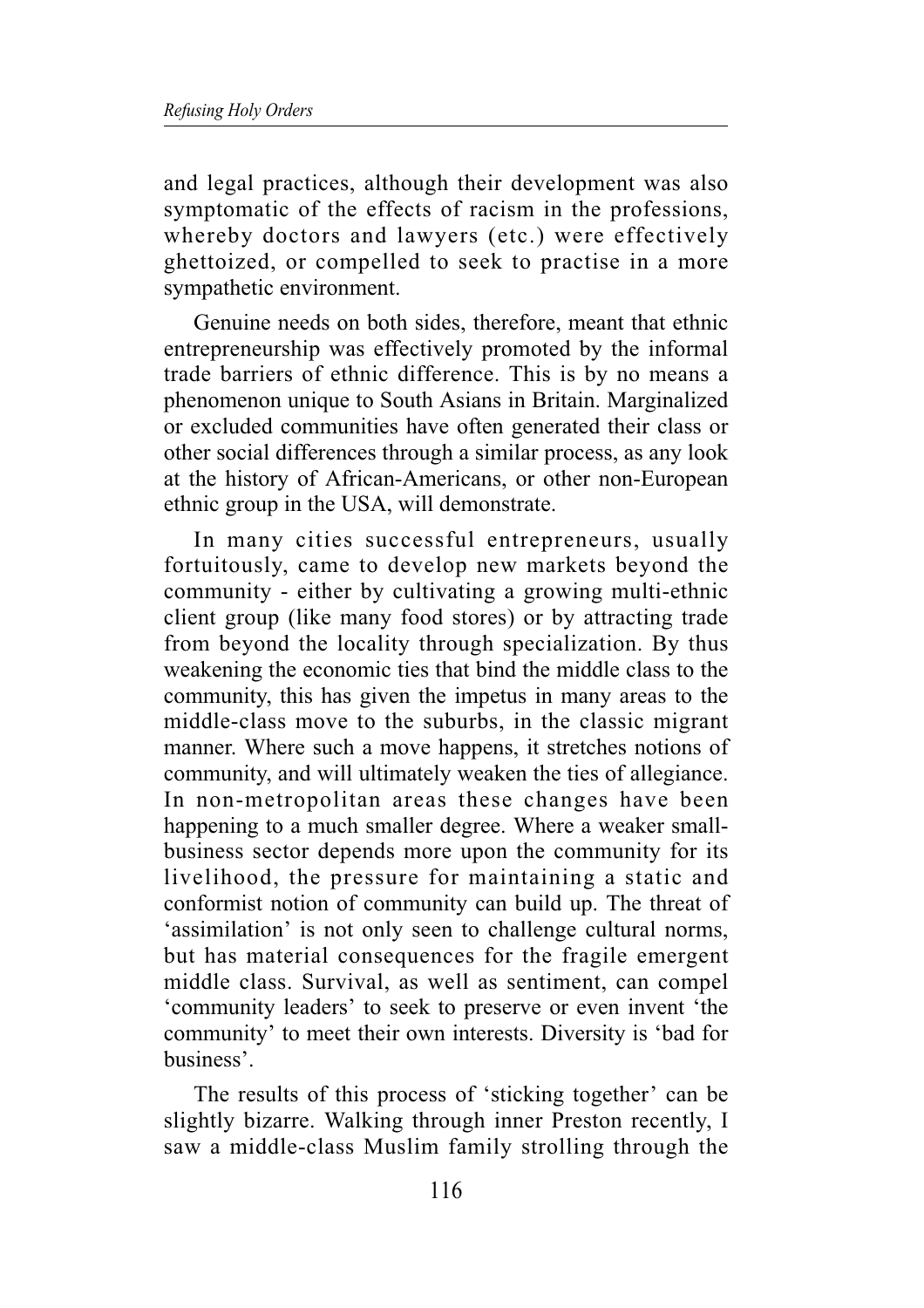narrow cobbled streets, with one of the children riding her pony! There, English suburban middle-class aspirations met terraced-street proletarian stoicism in a way that only migrant experience could synthesize! The serious point is that social processes - including class formation, and the dynamic of gender - when stunted by economic circumstances and the limits that racism places upon social mobility, will produce some strange consequences. One of these consequences is the imposition of a caricature of a particular form of patriarchal society upon still emergent communities.

This caricature is of the social structure of the region of origin. Inevitably, it is a poor fit when it is cloaked over a new and developing community in another continent. 'Settled' patriarchies have the appearance of being settled precisely because they include the spaces women have won for them-selves, and because many forms of gender conflict become institutionalized and familiar. In Pakistan, India and Bangladesh, rural women have clear responsibilities and a physical terrain which is theirs to control. Conflict or difference can be countenanced without necessarily having to shake the foundations of social existence. Inverted and invented 'traditionalism' as imposed upon Muslim communities in Britain is not relaxed or self-confident enough to encompass or sanction any significant degree of conflict, precisely because it is felt that it would shake the security of the community.

The picture being painted here is one of the reality of marginalization. Communities still sufficiently new to be insecure have been going through the process of social consolidation in a climate of economic recession and continuing racial hostility, particularly in the North of England. Outside pressures - whether through allure or insistence, from 'yuppie' self-centredness to feminist consciousness - have found Northern England a difficult terrain in which to become established. It should not be surprising that Muslim communities have also demonstrated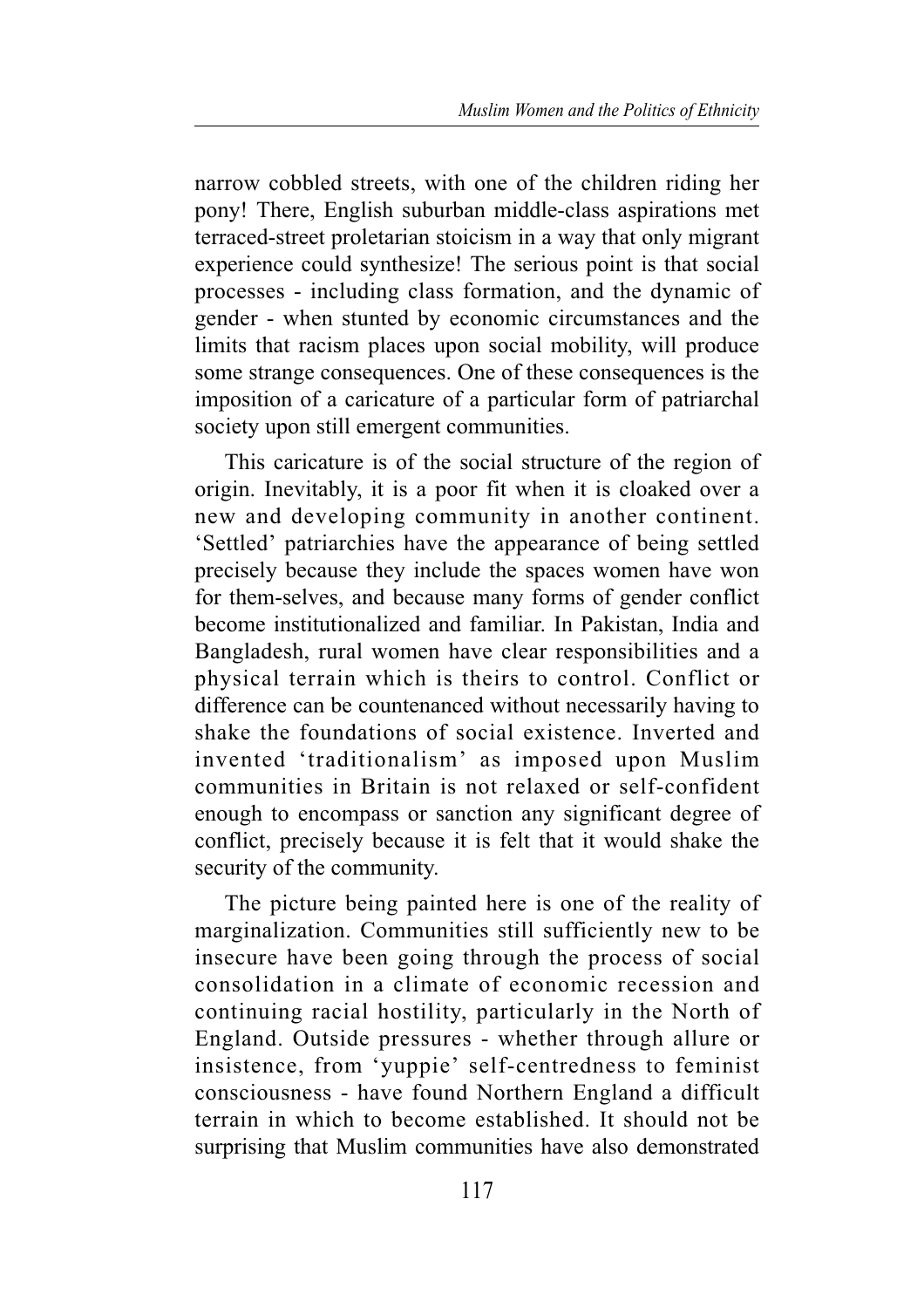resistance to political and cultural challenges in this environment.

That there are interests involved in the promotion and defence of static notions of community, or ethnic absolutism, should be expected. So, too, should be the small but growing development of fissures under the surface of the community as its inherent contradictions - the very dynamic of community - are made manifest.

#### *Women, Islam and Ethnicism*

Islam provides a fascinating example of how ethnicity, community and gender can collide in strange and unexpected ways. The maintenance of a static notion of community requires an ideology, particularly in the face of a dominant culture which may appear at times to offer more rewards than continued and total allegiance to the community. Islam can provide the intellectual strength and cohesion to that ideology - ethnicism. The existing order in the community is sanctioned both by the way things are said to be done in an ever more mythologized version of the homeland, and by reference to the teaching of Islam. This may be of particular importance for the experience of women, as Islam, like other religions, can provide 'evidence' drawn from the social mores of the time of its historical origin to support particularly oppressive social practices. Islamic law as practised in some (but not all) Islamic states makes the point eloquently.

Islam, however, did not become a world religion by barbarism. For many, particularly those from peasant backgrounds who came to Britain to become working-class, the idea of engaging with interpretations of Islam as an intellectual exercise was as unfamiliar an idea as theological dispute might be to a Catholic peasant in the Minho. But the process of defending community cohesion by an appeal to the value and superior moral distinction of Islam has been capable of evoking a different response from younger people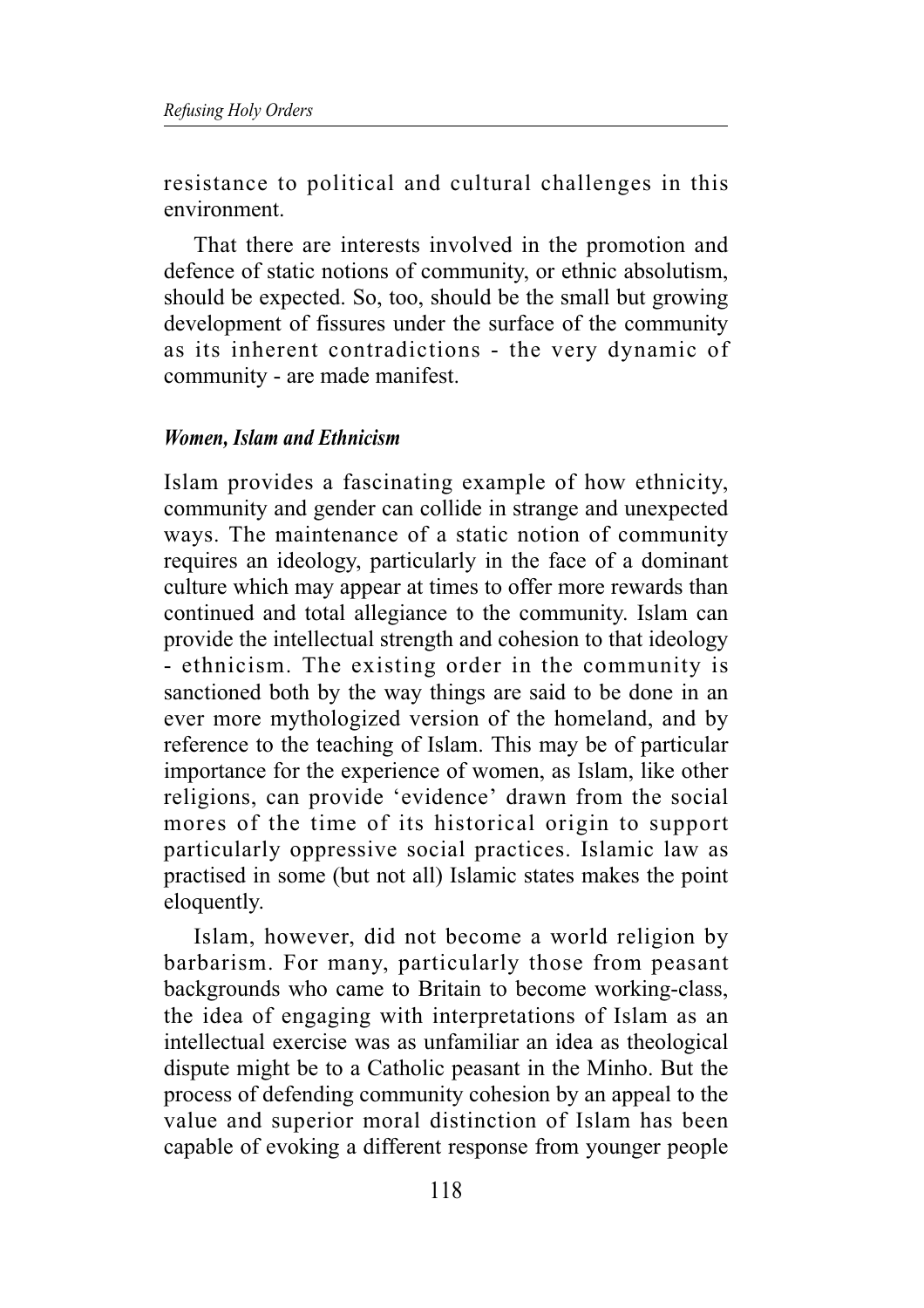educated in the traditions of Western scepticism. Taught to question by their education, they have questioned both their religion and their community, but not in the ways that might be expected by Western liberals. For some young people Islam, when looked at critically, has appeared to offer a liberation from their parents' narrow conception of ethnic identity in a manner which does not reject the more positive attractions of community. Where ethnic absolutism offers a restricted vision, the global appeal of intellectual Islam offers the possibility of a wider world in which to live. Where an appeal to the 'traditional' or closed community offers the unattractive posture of defensiveness and fear of contamination by Western wickedness, Islam can appear to offer wider opportunities through its capacity to offer inoculation against materialism and sin.

Put simply, an intellectual understanding of Islam, as opposed to simple obedience to a theocracy, must question some of the basic assumptions made by the 'ethnic' community. Questions like choice of marriage partner, or access to education and employment, are answered in divergent ways by narrow ethnicism and broader Islam. Where the conservative community may want to pull a girl from secondary school at the age of fourteen (as happens regrettably often in parts of Northern England), the good Muslim girl who shows unusual devotion to her faith may find it possible to express a desire for higher education or professional employment without risking her position or that of her family.

*The Muslim Manifesto* produced by the 'fundamentalist' Muslim Institute argues the case explicitly:

> Muslim women in Britain are in a unique position to develop a comprehensive life-style all their own in which they can develop their talents and achieve their ambitions to the full always guided by Islam. (The Muslim Institute, 1990, p. 8)

A secular feminist might see this as self-deluding or inherently contradictory, and indeed, to some extent such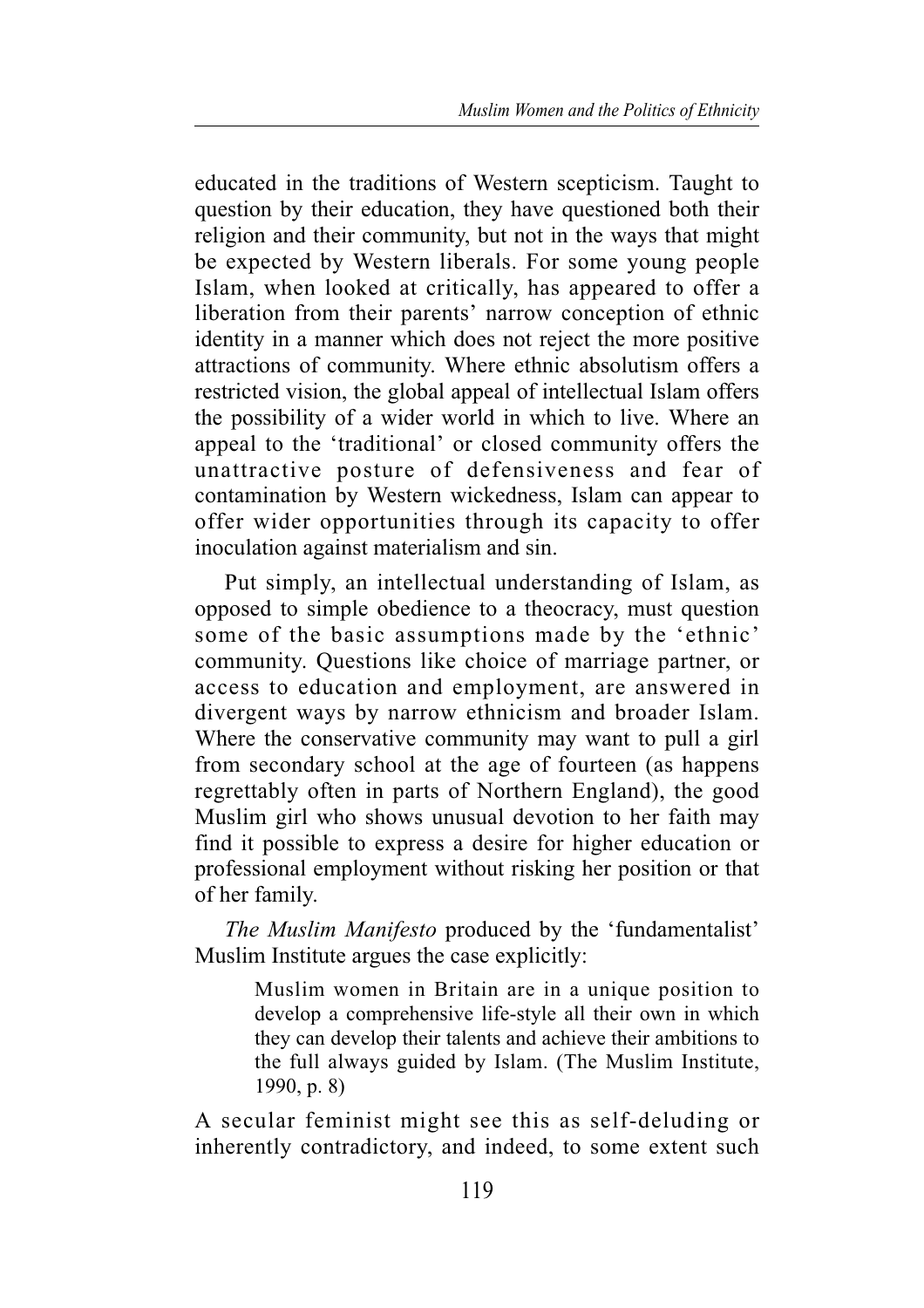criticism is valid; but it must be acknowledged that rebellion by bright young women may take many forms. The ties that bind to one's family and community are strong, and any means of reconciling personal ambitions with emollient relations with family and friends may be attractive. In the case of an appeal to Islam to legitimize educational or social aspirations, the means to a form of personal liberation - albeit qualified - may arise naturally, organically, from one's experience of a community in which strong (and possibly increasing) emphasis is laid upon religion as a stabilizing force in an unstable world.

None of this is to say that the contradiction is thus resolved. Marrying another Muslim, being educated as a Muslim, working as a Muslim: none of these things need be intrinsically stabilizing for the family or community if one's marriage partner is from the same religious group but not from one's own ethnic group, or if the marriage was arranged in too loose a manner, or if one gains 'too much' (particularly economic) independence as a woman through education or employment. In this way Islam is at least a potentially subversive force in the conservative communities of the North of England.

Declaring that a community is 'Muslim' - as opposed to Sylheti or Punjabi, for example - can be a guide to some of the fractures that will emerge as the dynamic of community creaks into gear. Men may have strong material and political, as well as 'moral', reasons for hoping that Islam will work as a brake upon women's independence. Women may find that they can subvert men's intentions by taking male rhetoric about religion, as in *The Muslim Manifesto*, at face value.

It is impossible to say quite how many younger women in the North of England have chosen an Islamist route out of ethnic absolutism. An impression of numbers may be possible, as there is an element of 'youth culture' about political Islamism which manifests itself in dress. 'Ethnic colour' in dress, and the wearing of make-up, appear to be rejected in favour of a more sombre style in which covering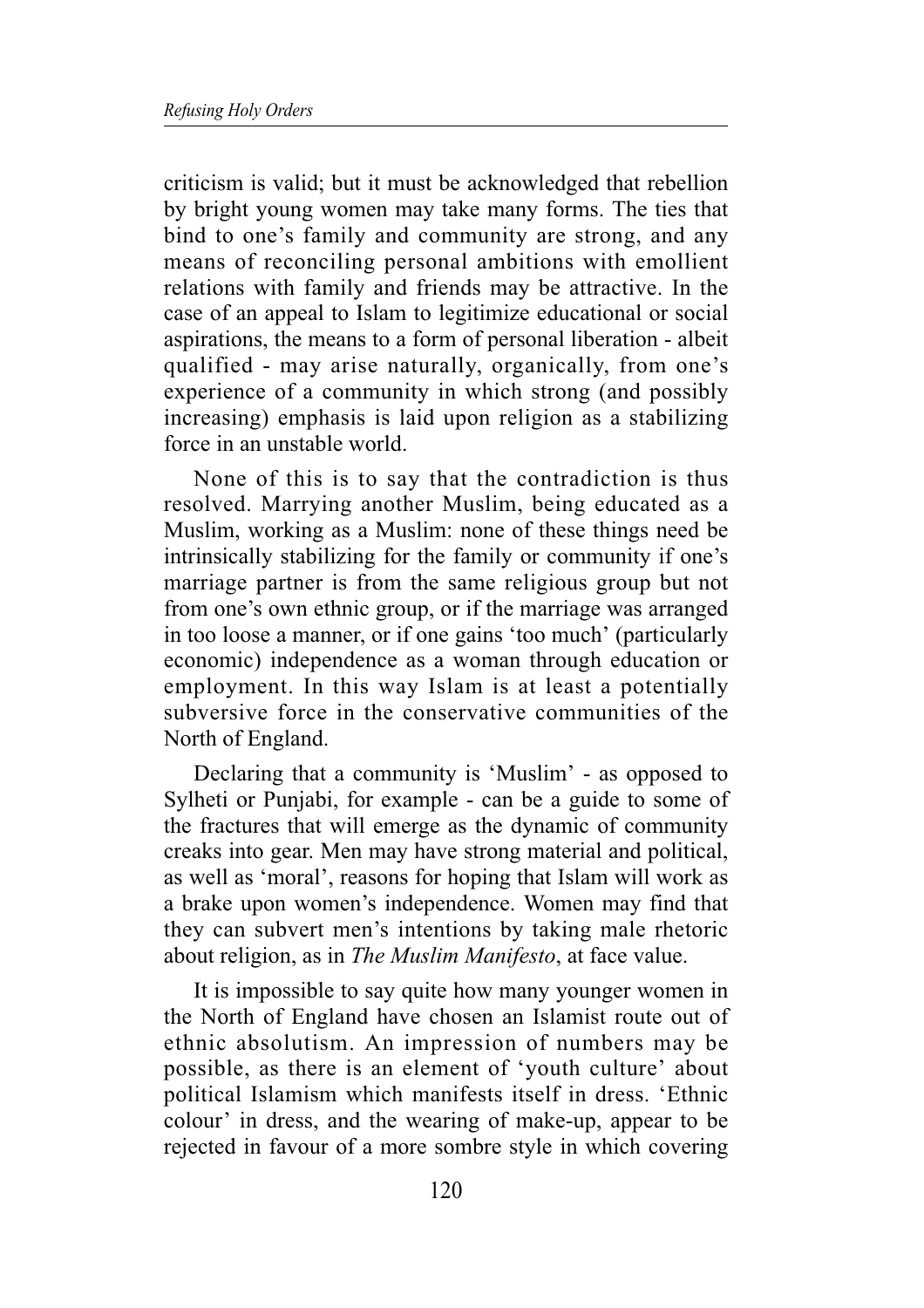one's hair is more important than hiding the shape of one's legs. The inspiration seems to be contemporary Middle Eastern rather than 'traditional' Indian subcontinental Muslim. It is a student's or a professional/office worker's look rather than the dominant style, but as such it is none the less remarkably common.

To describe this kind of Islamist subversion on women's part is not to be wholly sanguine about its benign implications. The fact that political Islamism has some appeal in the North of England is symptomatic of the relative success of ethnicism with a Muslim core in maintaining rigid and religiously legitimated forms of patriarchy in the community. Tensions that must arise out of the experience of any community, let alone one that is still experiencing the shock waves of migration, have to take some form. Religion can be a powerful polarizing force against the attractions of secular materialism in imposing the direction from which dissidence can be expressed. Equally, however, the medium religion - can become the message.

#### *The Failure of Anti-Racism*

It is also the case that the persistence of multiculturalism, ethnicism and Islamism underlines the failure of anti-racism in the 1980s. Anti-racism at its clearest asserted the unity of 'black' people in Britain because of an objective common interest in fighting racism. At the municipal level, anti-racism was a potentially powerful force for facilitating the development of more democratic and accountable political relations between black communities and white authority, as well as encouraging a more democratic political culture to emerge in minority communities themselves. At a basic level politics is about the distribution of resources, and the resources which the anti-racist local state could offer were not insignificant, even in the face of growing hostility from central government. There was an attempt, in some cases, to be explicit about making a linkage between different facets of anti-discrimination: in other words, to avoid the trap of thinking 'all blacks are male, all women are white . . .'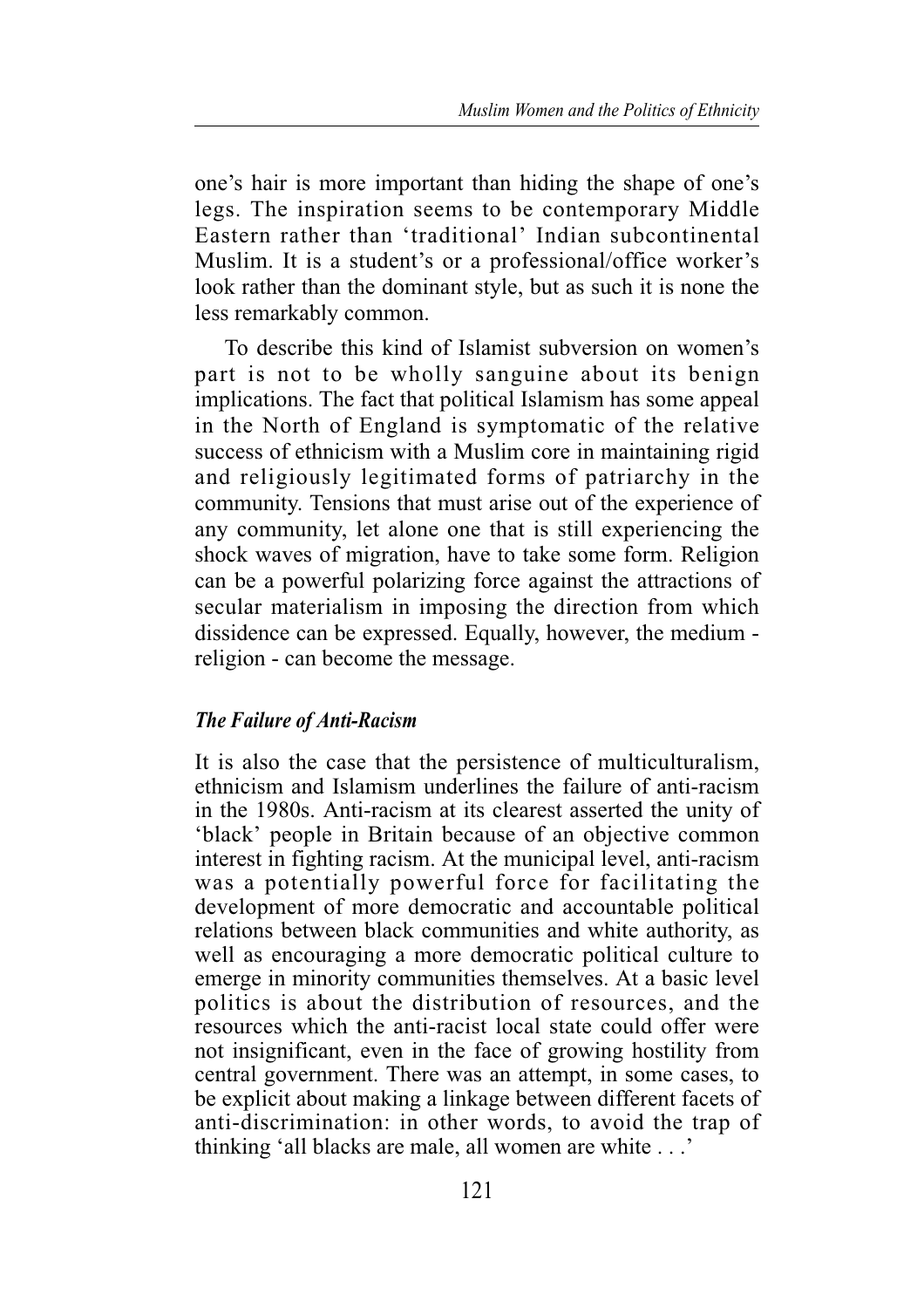The promise of anti-racism - to offer minority communities a democratic route out of marginalization - was, unfortunately, rarely made explicit enough to be resilient in the face of the hostile political circumstances of the 1980s. Too often anti-racism was not distinguished from - or was mistakenly held to be compatible with - multiculturalism. The proper recognition of a need for black minority autonomy in the development of political strategies and organization too easily became an excuse for not recognizing or engaging with sexism in black organizations. Black women were under strong pressure to be black (or 'authentically ethnic') first, women second, in accepting the primacy of the anti-racist struggle. The white Left was - in some ways rightly - pushed to recognize its racism and leave well alone. In this context of walking on political eggshells, exacerbated by the central government assault upon Labour local government from the mid 1980s on, anti-racism dwindled into a better-resourced form of multiculturalism operating the usual system of patronage.

The débâcle of anti-racism was not merely an interlude in the forward march of multiculturalism. Its influence was real, if limited. The style and rhetoric of anti-racism, stripped of its political content, was plundered by both the state and minority communities, and found a path into the cultural mainstream - perhaps illustrating its potential strengths, had national political circumstances been more favourable. Attempts at creating a visual representation of the multiracial community were central to the practice of anti-racism in its heyday - for example, by paying attention to municipal public-relations and publicity material. This use of 'positive' multiracial images has now become standard practice in some government departments, and has been developed further, and in more complex ways, by the advertising industry. From Community Charge leaflets to privatization share issues, there is now some visual recognition of Britain's multiracial character. This is, in a small way, a token of success for anti-racism.

But the legacy of anti-racism for minority communities, particularly for community leaderships, has not been a depoliticized veneer of inclusion in the image of the national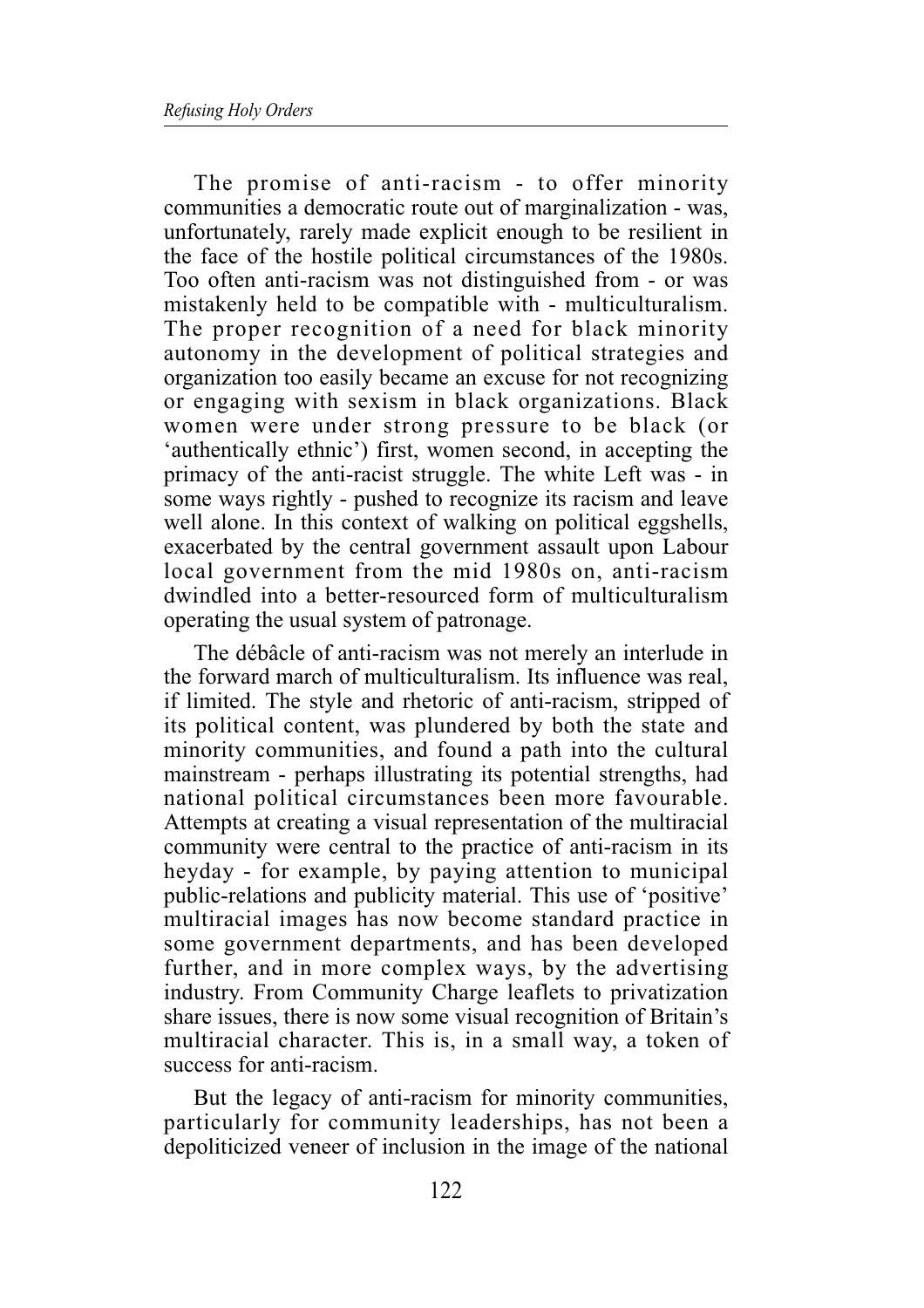community, but a conscious taking up of anti-racist militancy for ethnicist ends. Anti-racism accelerated the development and practice of some of the skills of political activism, from lobbying to community mobilization, as well as exposing some of the weakness of Left-liberal sensitivity towards minorities. As the agitation against *The Satanic Verses* shows, the 'ethnic activist' has in many respects capitalized upon this heritage, much to the bewilderment and confusion of the white Left.

The new style of activism, stripped of the input (however feebly it was once manifested) of socialist and feminist politics, is often aggressive and macho, both in rhetoric and in action. Socialists and feminists from within communities are cast as unmilitant gradualists out of touch with the realities of community life or contaminated by alien influences. In this way the 'traditionalism' of the old lower middle class can be conjoined with the quasi-ethnic nationalism of male youth. There can be no place for women in this kind of politics, yet its lineage is authentically radical.

#### *Fundamentalism*

At no point in this analysis of the political influences upon Northern English Muslim communities has it been suggested that genuine Islamic fundamentalism is in itself the key influence. Understood properly in its global context, Islamic fundamentalism has an intellectual rigour and a praxis which are largely absent from the experience of Muslim workingclass communities in Britain, as Tariq Modood (1990) has argued persuasively. Rather, as Akbar Ahmed has suggested (Guardian, 'Jeans for You, Robes for Me'), when a justification for some practice or belief rooted in 'ethnic' tradition is demanded, there is a kneejerk appeal to Islam as a means of avoiding having to face the question. In Britain, in the context of developments in international politics which have erected Islam in the place once occupied by Soviet Communism, some activists are only too happy to be associated with the glamour of a powerful international force, and the association, however tenuous, makes good copy for the press.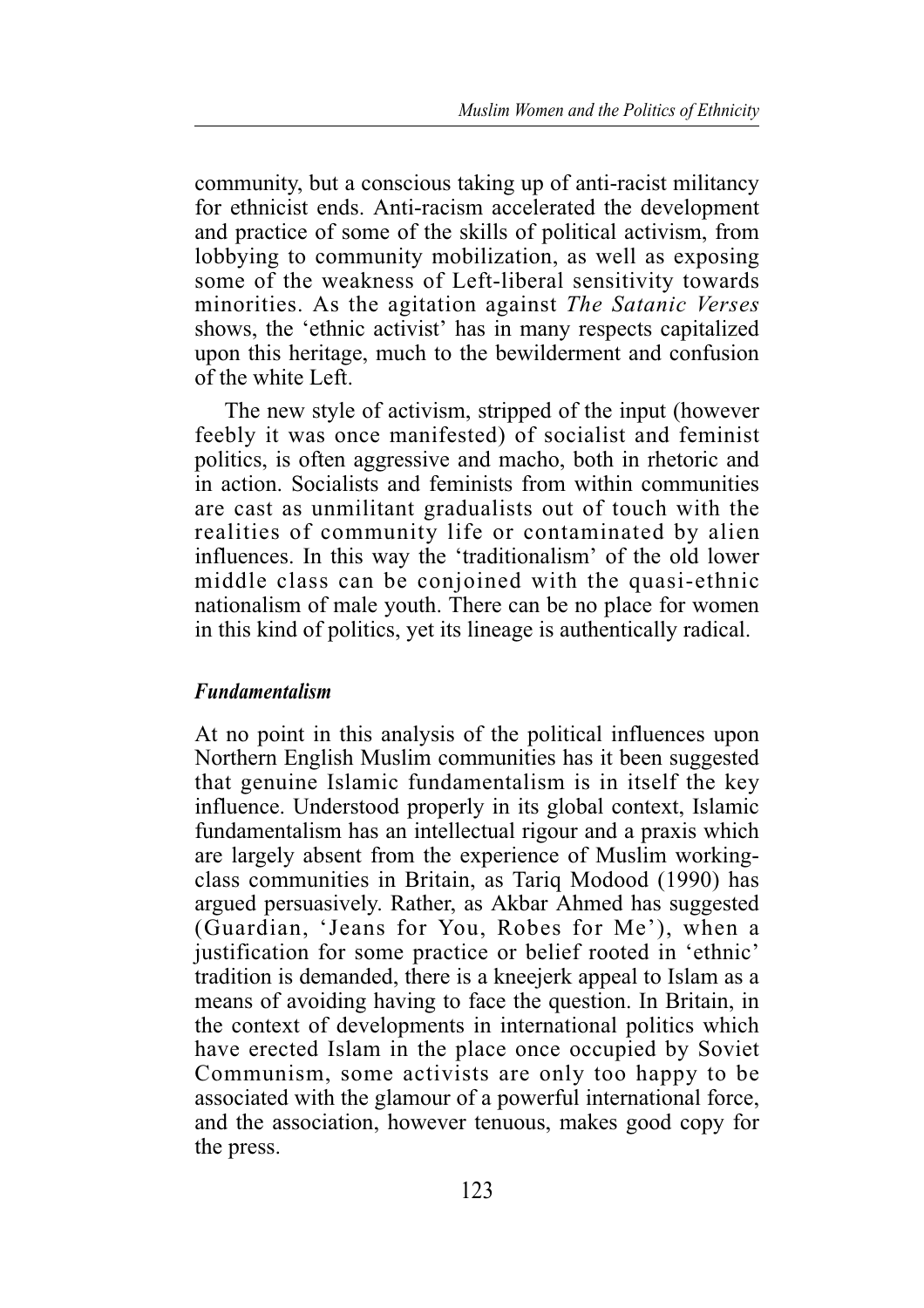The dangers inherent in this noisily intransigent pose, full of sound and fury and signifying nothing, are well illustrated by an examination of the domestic angle on media news coverage of the 1990 war in the Gulf. From the moment of the invasion of Kuwait in August 1990 reporters began a descent upon the mosques of England, and particularly of Bradford, the capital city of the 'enemy within'. The effects of spuriously associating British South Asian Muslims with a war about oil in the Middle East, particularly one promoted so jingoistically by sections of the popular press, served only to entrench the marginalization of Muslim communities and to fan the flames of popular racism. Yet the relentlessness of media attention (in Preston, not noted as a media city, my colleagues and I were fielding several journalistic enquiries a day about the local community's position at the start of the war) encouraged people unsophisticated in the ways of the media to agree to blood-curdling propositions, and then to become trapped in defence of an ill-considered and politically dangerous position, as happened also during *The Satanic Verses* affair. This has then, all too often, been presented as the view of the whole community. It is no such thing. It is not the view of a homogeneous community, nor is it Islamic fundamentalism.

This takes us back to the position stated at the beginning of this chapter. There is a symbiotic relationship between the state and the dominant culture in Britain, and sections of the leadership and activists in South Asian Muslim communities, which has had damaging effects for the development of the community as a whole, and particularly for women. Its consequence has been a collusion between (unequal) partners to maintain a narrow and static definition of community which severely circumscribes the stage upon which women are permitted to perform as political and social actors. Multiculturalism has provided a mandate for the community 'leadership'. Ethnicism has provided them with an ideology. Islamism has done more, by subverting both multiculturalism and ethnicism. It has done this by conflicting with the former, and shifting the ground from beneath the latter. Women who wish to use their ingenuity can find some space in which to operate in all three of these political arenas, but there are limits - particularly upon working-class women - to how far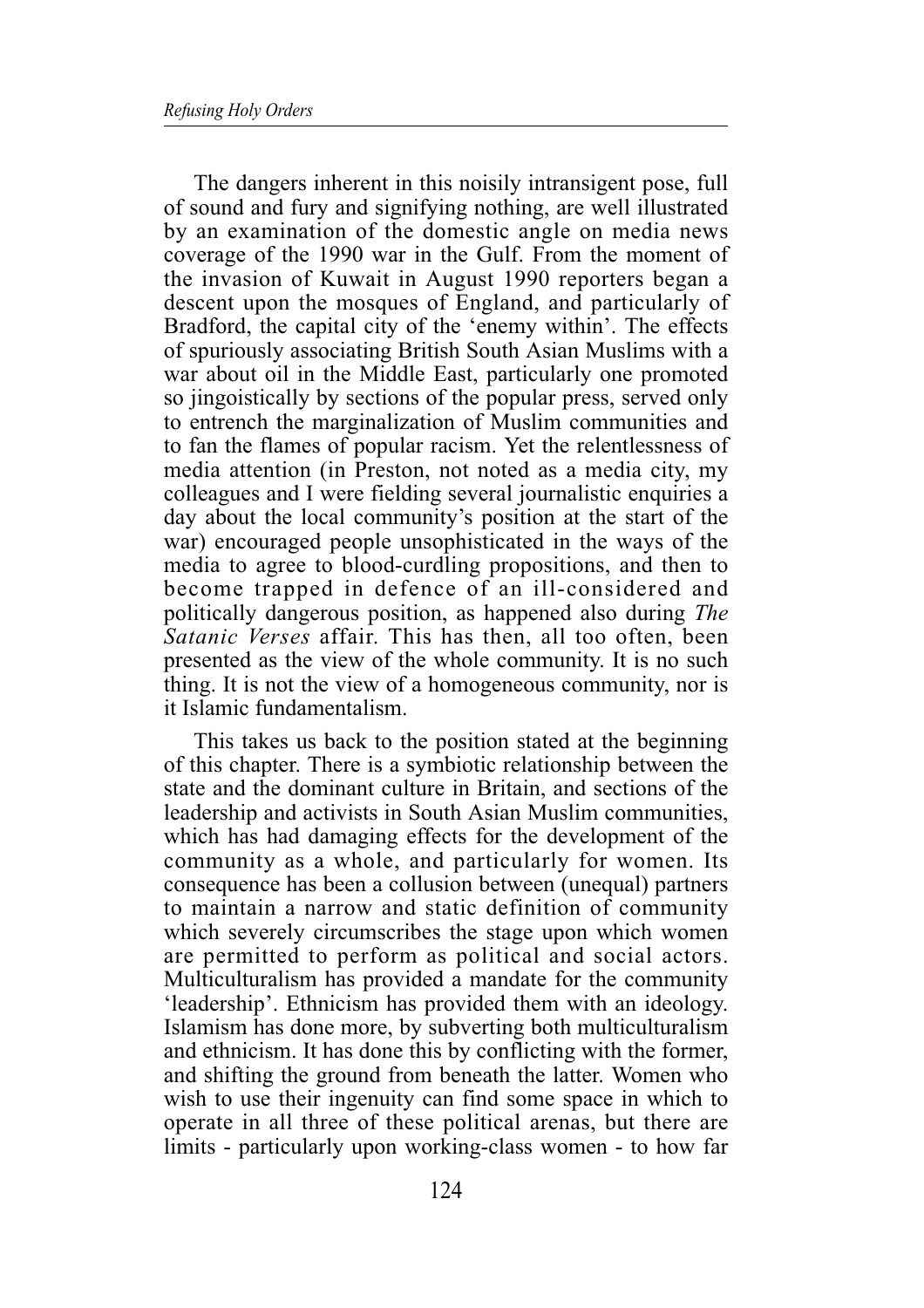it is wise to assert an alternative position, or to take independent and autonomous action.

## *Women and Dissent*

Many women reach the limits of 'legitimate' dissent, particularly if their battles are not fought over issues where some resolution or compromise is possible without loss of face for the men involved. Where the argument is over education or employment, for example, compromises which mean some acceptance of the community's 'right' to maintain surveillance over their women at work or study may be struck. Young men in colleges often form an informal intelligence network with a hotline to 'opinion-formers' in the community: reporting, for example, on unapproved relationships, attendance at social events, or even style of dress and 'immodest' behaviour. Tu reject, rather than accept, the community right to police personal life and choices is to take a much more difficult and exposed step.

Subversive - or, more often, submerged - acts of defiance nevertheless do continue to occur daily in the lives of Muslim women in Northern England. Even in the tightest, most vigilant of communities, women make love, or their own form of war, practise 'illicit' contraception in a variety of relationships, make unlikely friends, have abortions. At the same time the men proclaim - usually, I believe, sincerely that such things cannot happen in Muslim communities, their own hypocrisies (and the women who share them) conveniently forgotten! But for a woman to choose openly to live as an outlaw in the midst of her own community, repudiating male jurisdiction over the limits of what is communally tolerable, remains so uncomfortable - dangerous, even - that few women in the non-metropolitan North of England are in any position to withstand the pressure to conform. Even quite small degrees of nonconformity may be sufficient to provoke massive pressure - some of it from women themselves, who see the reaction generated by their sisters' defiance as a threat to their own limited freedoms. Domestic violence, even, may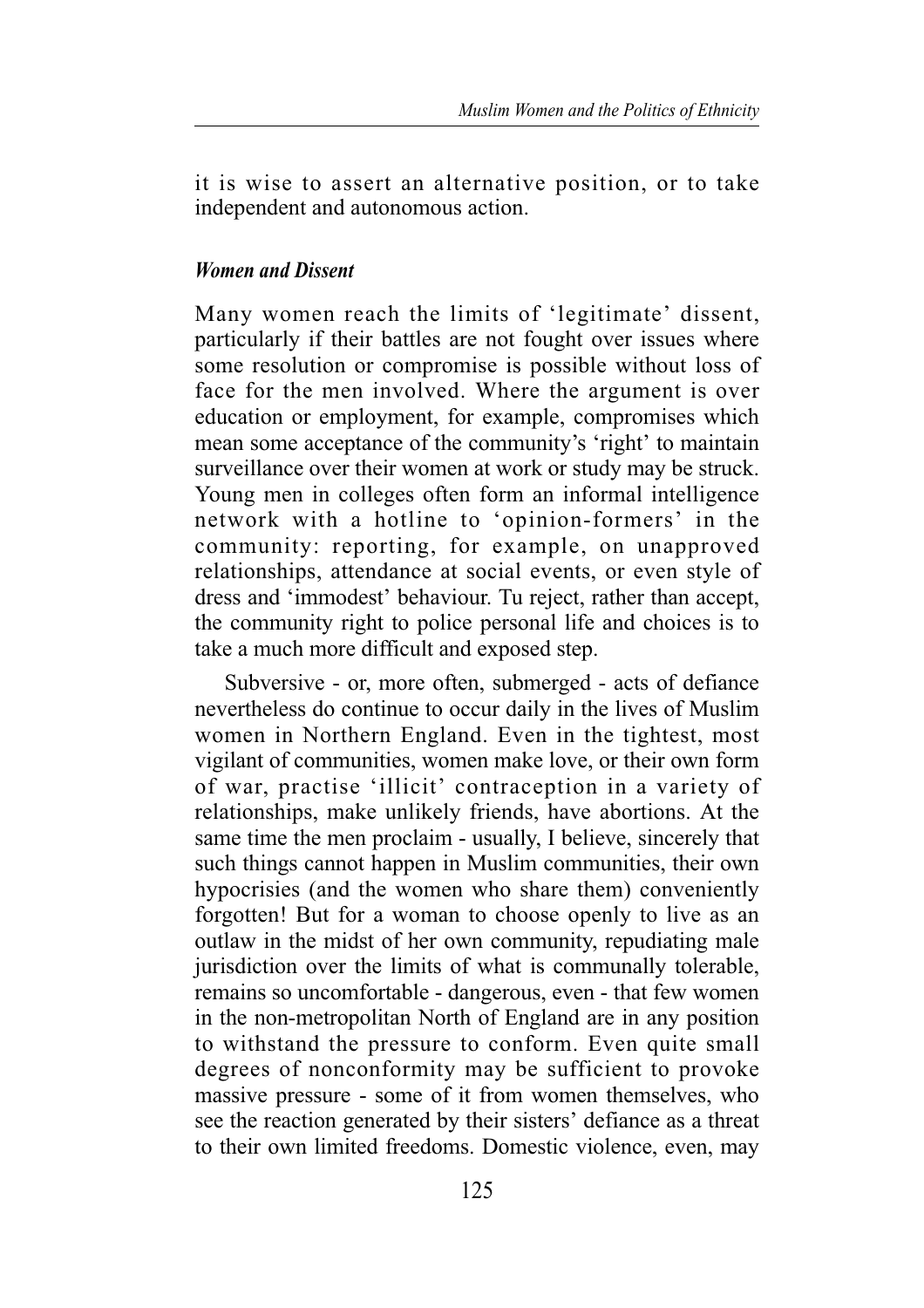be tolerated because the prospect of rejection - not by one man, but by one's whole social world - is felt to be too catastrophic to contemplate. The invisible ties that bind women to the community are very strong, but they are not necessarily accepted without criticism or struggle. To be critical and to struggle, however, is to accept pain.

Ultimately, such unhappiness cannot continue to be submerged. As the claims that there is a static community identity are revealed to be a fiction, so the male leadership's ability to impose their chosen methods of social control over women and girls must be increasingly contested. Real battles are being fought and won. The argument presented here is that such contests have their roots in the material world, and can take many forms. Islam, as a basis for one of those forms, has been appropriated by some on both sides in the contest because it is seen - in present, defensive circumstances - as conferring an uncontestable legitimacy upon two essentially contradictory struggles. It would be a mistake to dismiss out of hand the significance of Islamist 'feminism' in British Muslim communities. It is simply one - currently visible, albeit highly unsatisfactory - route to a limited extension of opportunity for a relatively small number of women.

In the longer term, however, the prospects of a continuing high profile for religion among the socially mobile are not good. For the Northern English Muslim intelligentsia, the limits of Islam as a key to the opportunities of a largely secular society must soon become apparent. It is likely that as that happens, the mode of expression of identity through religion must be modified, and may eventually become little more than a residue, at least as a basis for activism or political mobilization. The language of Islam is, in the present context, addressed to a contest within the community. Social mobility puts a greater focus upon relations with more powerful exterior forces - relations which see legitimacy symbolized in other, more secular ways. The growth of the new Muslim middle class in Britain will continue to undermine Islamism (as opposed to the simple expression of religious faith as an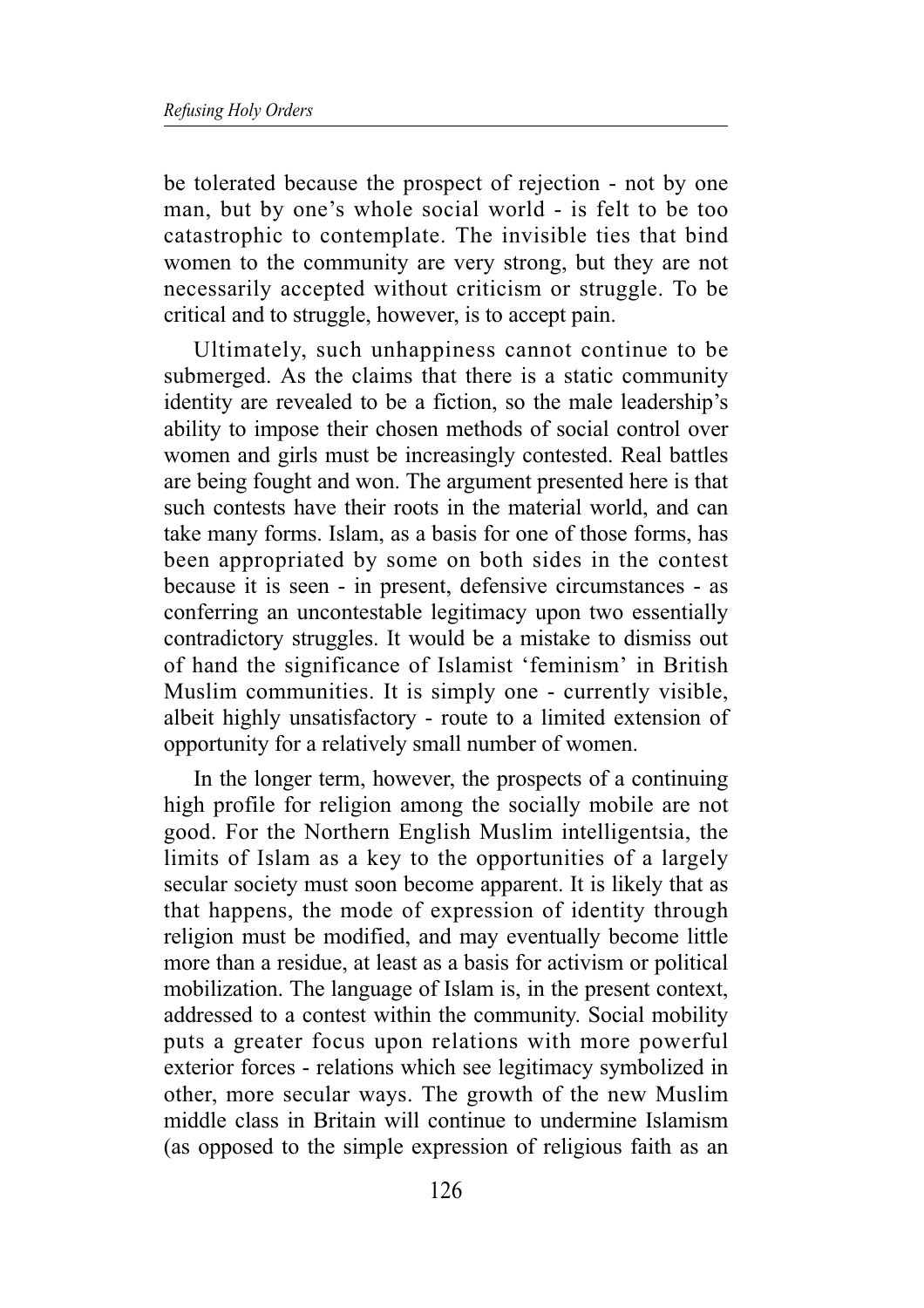aspect of ethnic identity) by providing other outlets for the expression of class interests.

The real contest will then be revealed as a more fundamental struggle than the one currently expressed, in part, through Islamism. The coming contest will be a battle not against community - as, necessarily, some forms of Islamism have been - but for community. The community that many women, through their struggles to control their own bodies and determine their own lives, want to create will recognizably have emerged from the communities of today. The insecurities of migrant experience generate ambivalent effects. The reverse side of insularity and defensiveness could be solidarity and warmth in circumstances where women's experiences can be freely expressed and legitimated. Social and moral censure against a wife who rejects her husband could in other circumstances, become intolerable of a husband who abuses his family. Rigidity can relax, and surveillance can become concern and supportiveness. These opposites are intrinsic to community, but need a balance in order to be asserted in proper measure. Women are currently the missing balance in the Muslim communities of Northern England.

How long it will take for women's experience to find open expression in the Muslim communities of Britain is difficult to estimate. The forces which resulted in the epithet 'Muslim' being attached to in some ways disparate South Asian communities will retain their resilience as long as a particular and politically intense antipathy towards Islam remains a part of majority political discourse in Britain. There is a clear message, therefore: anti-Muslim 'racism' is bad for women. The unhappy prospect which follows is that in the political climate of the early 1990s it is not easy to see when Muslim communities will feel less insecure and vulnerable.

On the other hand, the social and political processes that can bring about change can be identified and, once understood, should be regarded as an imperative for action. To act requires, in the first instance, an active rejection of the multiculturalist state. The assumption that the same small group of men can always speak for the community in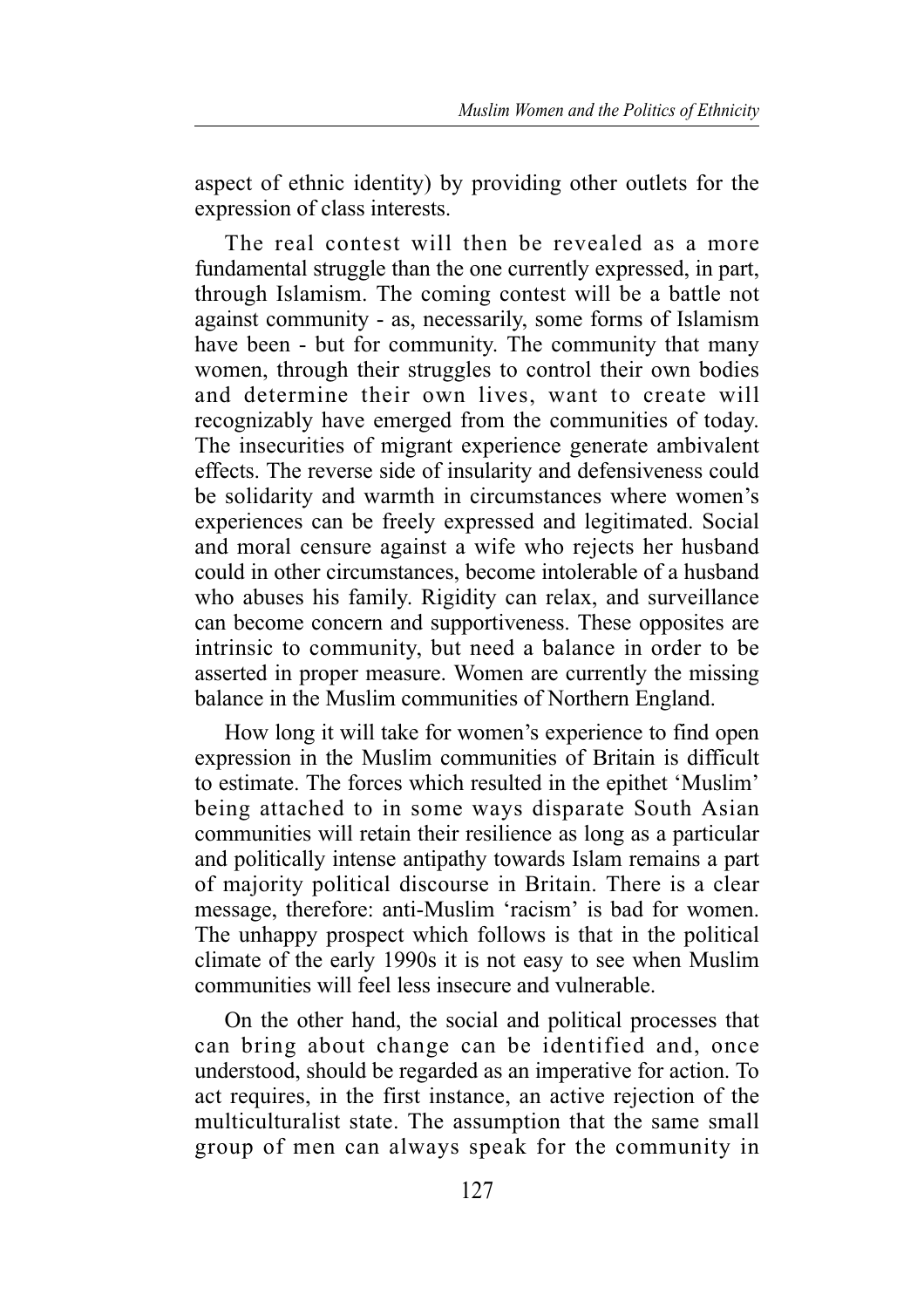negotiations about the distribution of resources, such as Section 11 funds, $\frac{1}{1}$  must be challenged. Attempts at limiting the choices available to women and girls with regard to social services need to be countered by demands for women to be actively involved in the delivery and structuring of those services. The institutions of the local state, in particular, need to be reminded, forcefully, that not all women citizens are white, and that no community's needs are homogeneous and unchanging.

The more difficult and more crucial area for action lies in interventions in the politics of community itself. Here there is a role for classic pressure politics by women who are able to put their heads above the parapet and draw the flak, but in the short term at least such action will remain a hazardous minority prospect in the communities of Northern England. Those of us within and outside the communities need to concentrate on the informal networks through which women operate in order organically to build up support for effective challenges to the hegemony of the community leadership. The solidarity of women over the politics of the personal sphere needs to be encouraged to emerge from the secret walls of friendship, and to take on a campaigning role.

These things must be done in order to reinvigorate the secular and progressive traditions within South Asian Muslim communities, so long suppressed by multiculturalism and ethnic absolutism. Only in this way can the oppressive practices developed by some communities be challenged with any prospect of success.

Note

<sup>1.</sup> Section 11 of the Local Government Act 1966 provides substantial resources to local authorities and other organizations for projects to meet the needs of minority ethnic communities. It is a condition of the receipt of Section 11 funds that local communities are involved in a consultation process to confirm the need for such projects before the bids can be received by the Home Office. Usually this process of consultation involves liaison with Community Relations Councils, Racial Equality Councils and other bodies which, in the non-metropolitan North, are largely male-dominated and conservative.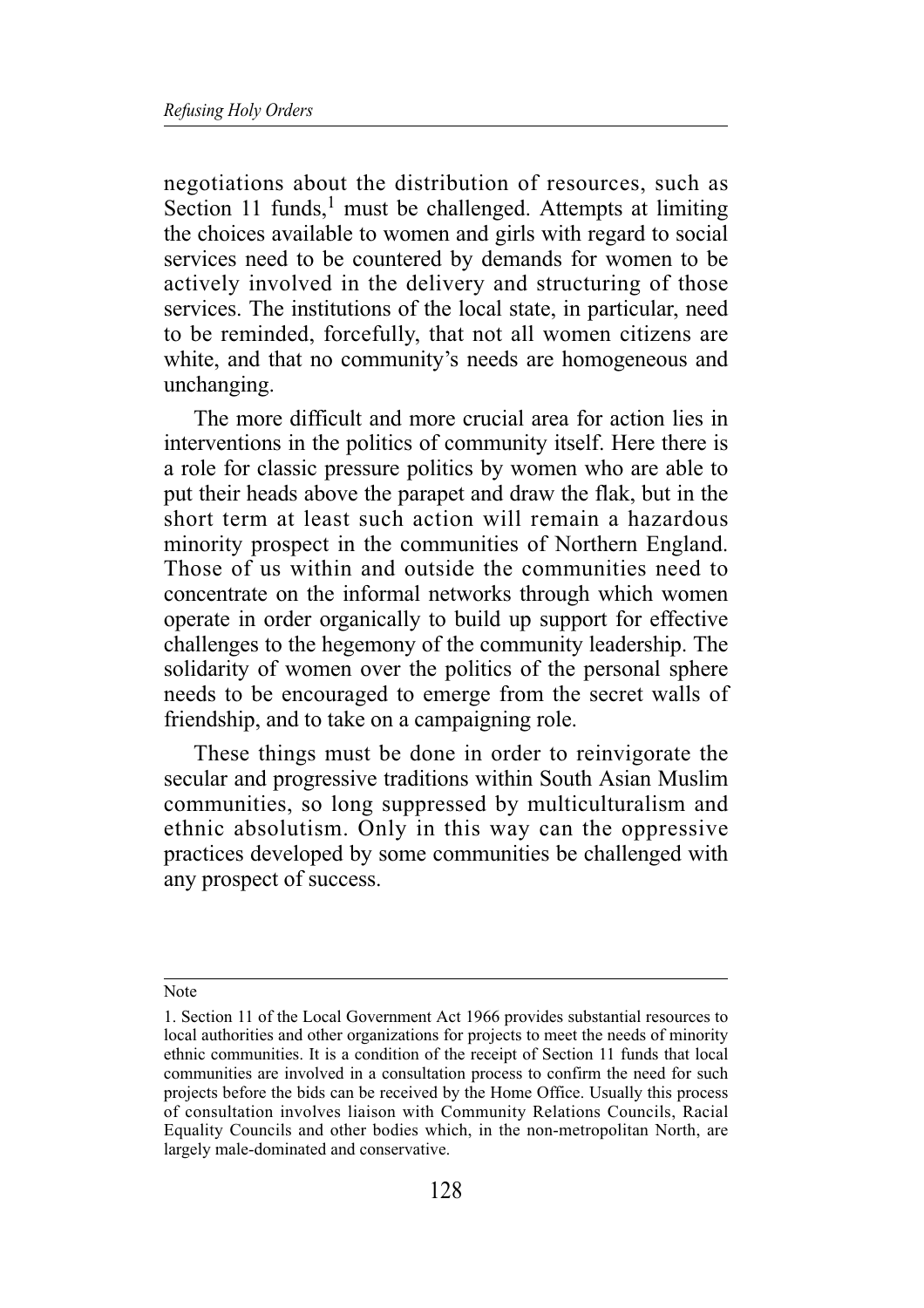# *Education and the Muslim Girl*

*Saeeda Khanum*

I have come to spend a day at the Bradford Muslim Girls'<br>School. I hail a taxi from the Bradford Interchange and ask Thave come to spend a day at the Bradford Muslim Girls' to be taken to the school. The Asian taxi driver smiles and turns his gaze away from my face. This subtle difference in attitude is on his part a mark of respect, and a change from the normal flirtatious actions of drivers to a Westernized Asian woman with uncovered hair. He commends me on my choice of school and hopes that I will make a good student.

I am greeted at the school, an old stone building in the city centre, by one of the older girls in a maroon-coloured uniform complete with *hijab* (headscarf). Over thirty girls attend the private middle school at the expense of parents who believe their daughters are getting a good education as well as a strong grounding in Islam. These schools are being set up in this country in an attempt to reproduce the religious and cultural values of Muslim home life. The schools act as daytime custodians, ensuring that Muslim girls do not stray very far from orthodoxy.

The Muslim Girls' School is staffed by a headmistress and seven part-time teachers: two Muslims, two Catholics, two Anglicans and one whom the head, Nighat Mirza, suspects of being an atheist. Costing £100,000 a year to run, the school raises only £28,000 in fees; some of the rest is made up in donations from wealthy individuals and from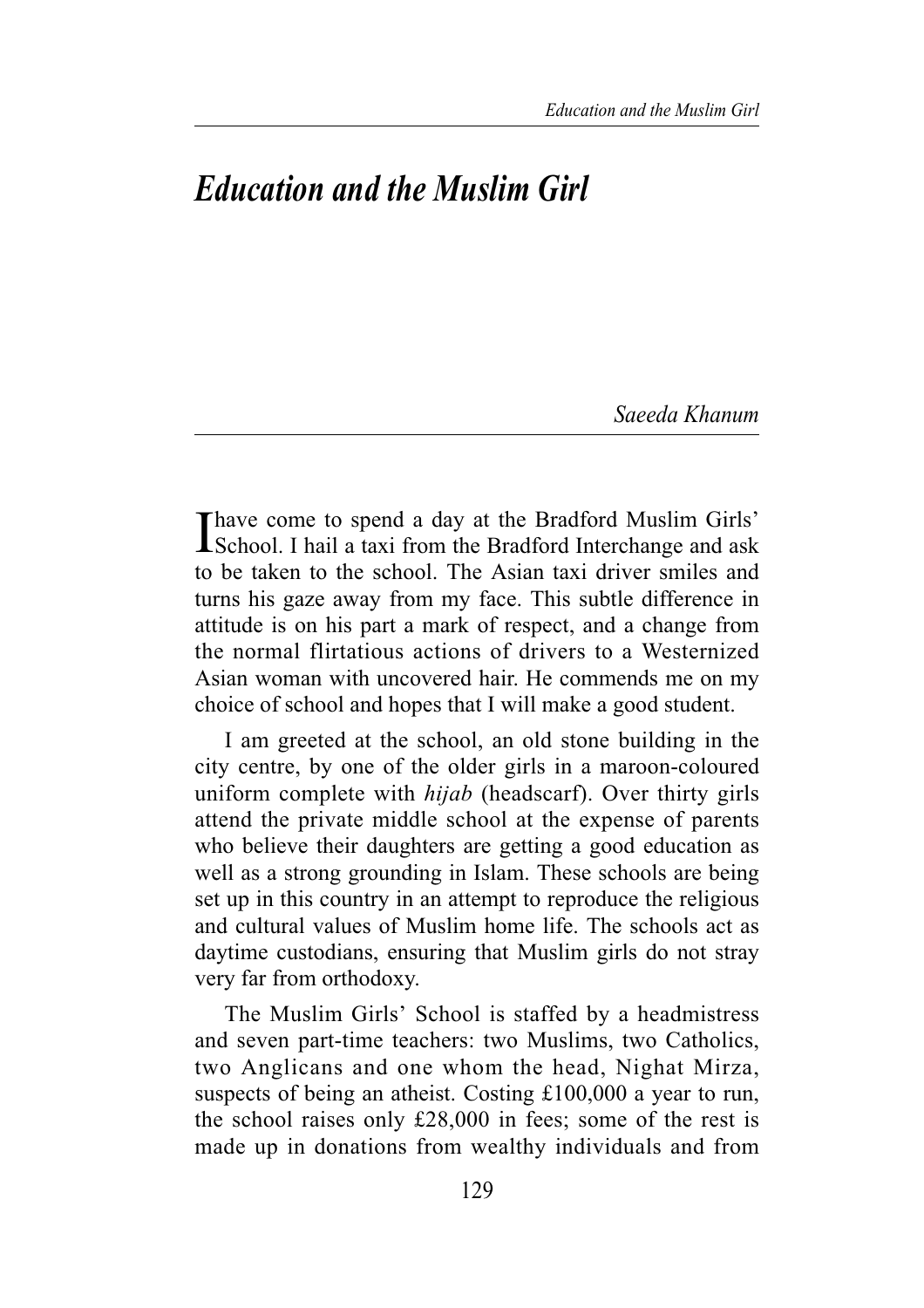selling school merchandise, like cards and mugs. The school runs on a huge deficit.

After morning assembly the girls disappear to rooms named after the Prophet's wives and daughters to begin their studies. The classrooms are spartan, small and decorated with posters showing details of prayer, pilgrimage and the life of the Prophet. Lack of adequate teaching staff and equipment, and a narrow range of subjects, indicate that the girls are getting less than a decent education. Although the school has been open since 1984, it was only in 1989 that some girls took GCSE exams in Urdu, childcare and religious studies. In 1990 the curriculum was expanded to include French and English. In 1991 the girls were promised Maths and Sciences. Although things may be changing, Mrs Mirza admits that past students have been cheated of an education: 'Sacrifices have to be made. I'm not sad that those girls left with no qualifications, but proud; they have the satisfaction of knowing that they did something for someone else.'

Nighat Mirza says that she too has made sacrifices. She claims that because of her present job, she will now be regarded as a fanatic by the education Establishment and will be unable to go back into mainstream teaching. While feminists eschew the hijab and see it as a symbol of oppression, Mrs Mirza says she feels liberated by it. She claims it makes her feel confident and gives her freedom to move around in the community- 'No one can see me, I'm private I have access to all the world. Although shut off from the rest of the world, I have my own window to it.'

Mrs Mirza's teaching career followed marriage and motherhood. At the school she is interested in passing on the values of Islam as well as the benefits of her own experiences: 'I'd like the girls to be good Muslims and aware of their faith.' She dismisses suggestions that by teaching the girls to be good wives and mothers she is placating the demands of male members of the Muslim community. 'By teaching the girls about Islam we are giving them tools with which to challenge and fight for their rights. Empowering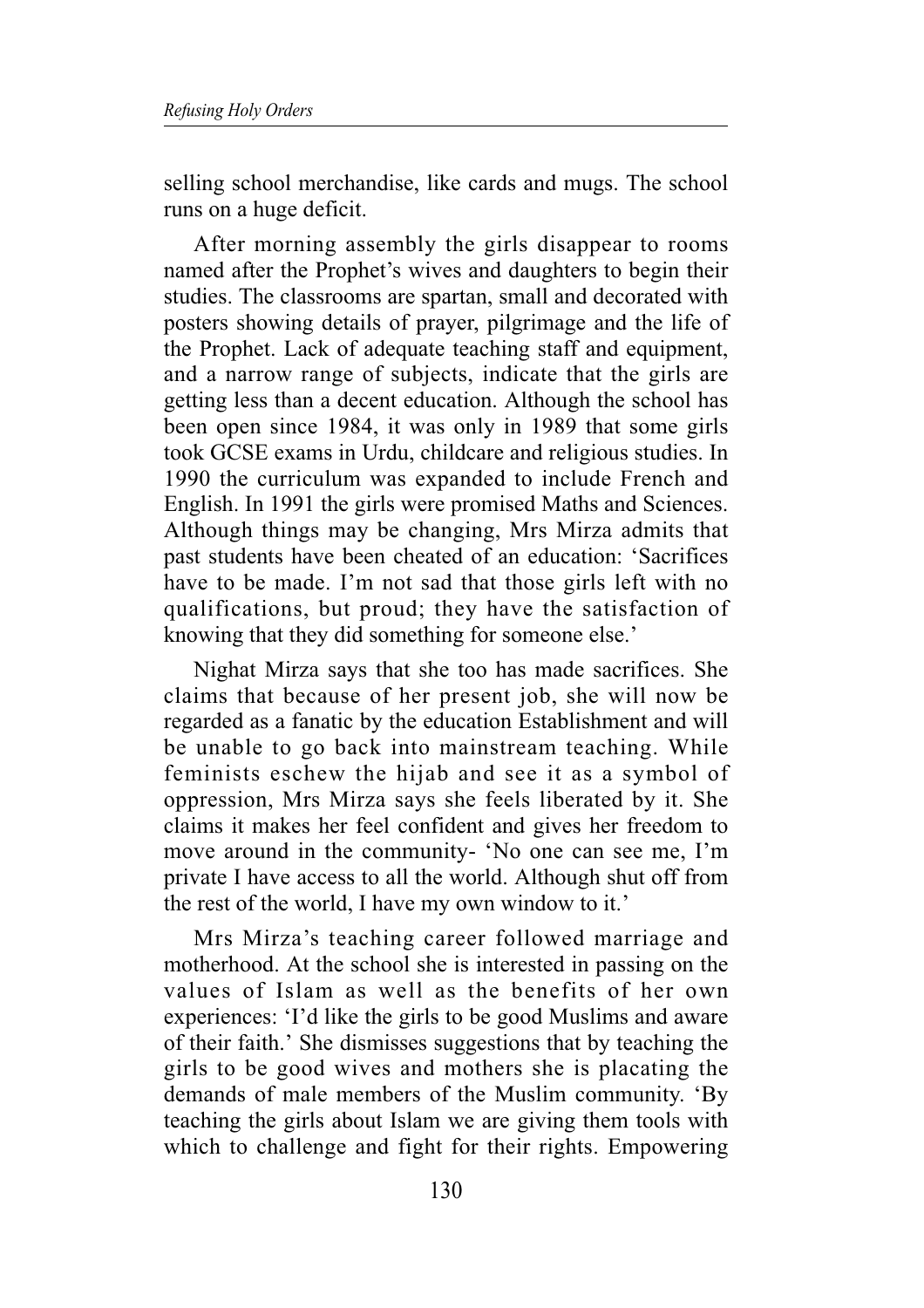women doesn't frighten men but creates a more stable society,' she says. 'Islam teaches us that men and women are equal but different.' The girls are taught to understand the restrictions on their lives, and that Islam is a preparation for the life hereafter. She denies suggestions that the religious teaching in such separate schools consists of little more than teaching the girls to pray and read the Qur'an in Arabic, something they learn quite early on from their parents: 'In religious studies we teach the girls to question and analyse and to follow the commandments of God.'

Islam is said to pervade the whole of the school's teaching. French is taught by Molly Somerville, a charismatic white woman, dressed in shalwar-kameez and wearing earrings in the shape of the continent of Africa. The only presence of Islam in today's lesson is that the walls are covered with press cuttings about the French Muslim Alchaboun sisters Fatima, Samira and Layla, involved in the campaign to allow them to wear the hijab to school. In the afternoon the same classroom doubles up as a room for religious studies, of which the Christian element is also taught by Molly Somerville.

Today the girls are learning about leprosy. They are told to look up the coverage of leprosy in the Bible - references are given - and in the index of the Qur'an, and compare the two. (No one has the courage to tell Ms Somerville that no such category exists in the Qur'anic index.) The girls then discuss the modern-day equivalents of outcasts; suggestions made include people with AIDS, the homeless, people with disabilities and black people.

Mrs Mirza says she wants her ten-year-old daughter to get the best possible education. Will she send her to the school? Yes, but only if things improve. Her daughter, she claims, doesn't need to come to the school to get the good grounding in Islam because, says Mrs Mirza, 'I can provide that at home for her.' If all other parents could do that, wouldn't separate schools like the Muslim Girls' School become redundant?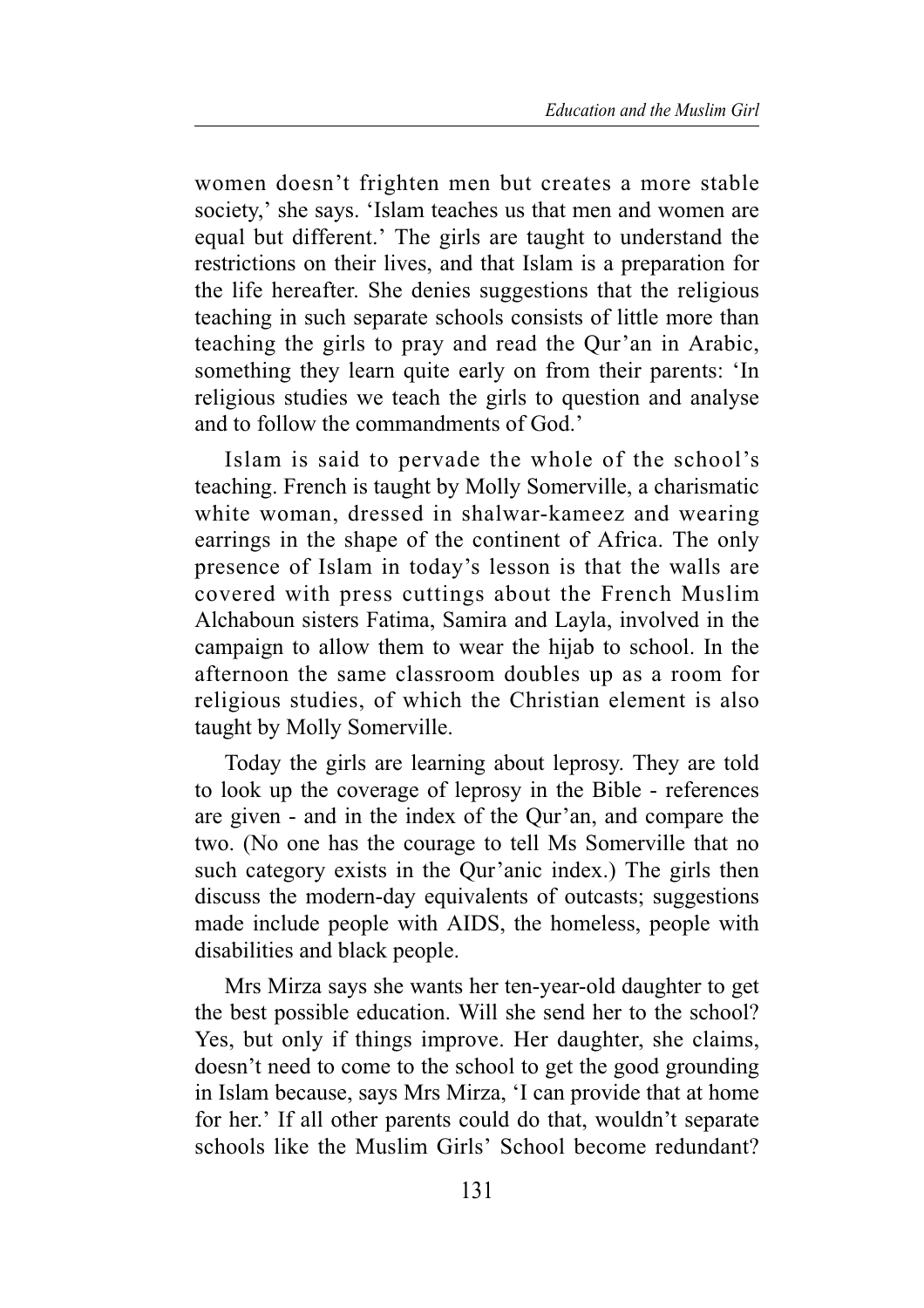'Most other parents are failing to do that these days because they don't have the same background as I do,' she says.

Statistics, however tell a different story. Most Muslim parents don't send their daughters to separate schools but to state schools. Heavy fees may act as a deterrent, but in effect parents still place a value on giving their daughters a good standard of education, if only for the prestige of having an educated daughter in the marriage market.

During the lunch hour, I am surrounded by a sea of maroon uniforms. The majority of the pupils at the Muslim Girls' School have been sent there by their parents and have had little choice in the matter. They are now reluctant to leave, saying they have got used to the school. They agree that they would not be getting an education unless it was compulsory and have reconciled their personal ambitions with the realities of their situation. They say they are educating themselves because they 'might need it one day'. 'If I am lucky I might get married to a man who will let me use my education and get a good job,' says a fifteen-year-old with thick-rimmed glasses.

What do they like about the school? 'We get to learn all about our religion and can pray when we like. There is no racism here. No one here laughs at the way we dress, because we are all the same,' they say. Few dispute the fact they could get the same religious education by going to an ordinary state school during the day and attending a supplementary school run by the mosque in the evenings. They regard the education at the nearby state-run Belle Vue Girls' School with a certain degree of envy and wish they too had more facilities like 'computers, a proper gym and books'. A sixteen-year old cannot decide whether she wants to be a doctor or a lawyer, but says it will depend on what her parents allow her to do. This strikes a familiar chord with all of them. 'I want to be a hairdresser,' says another. Does she think she will realize her ambition? 'No, because my parents won't let me.'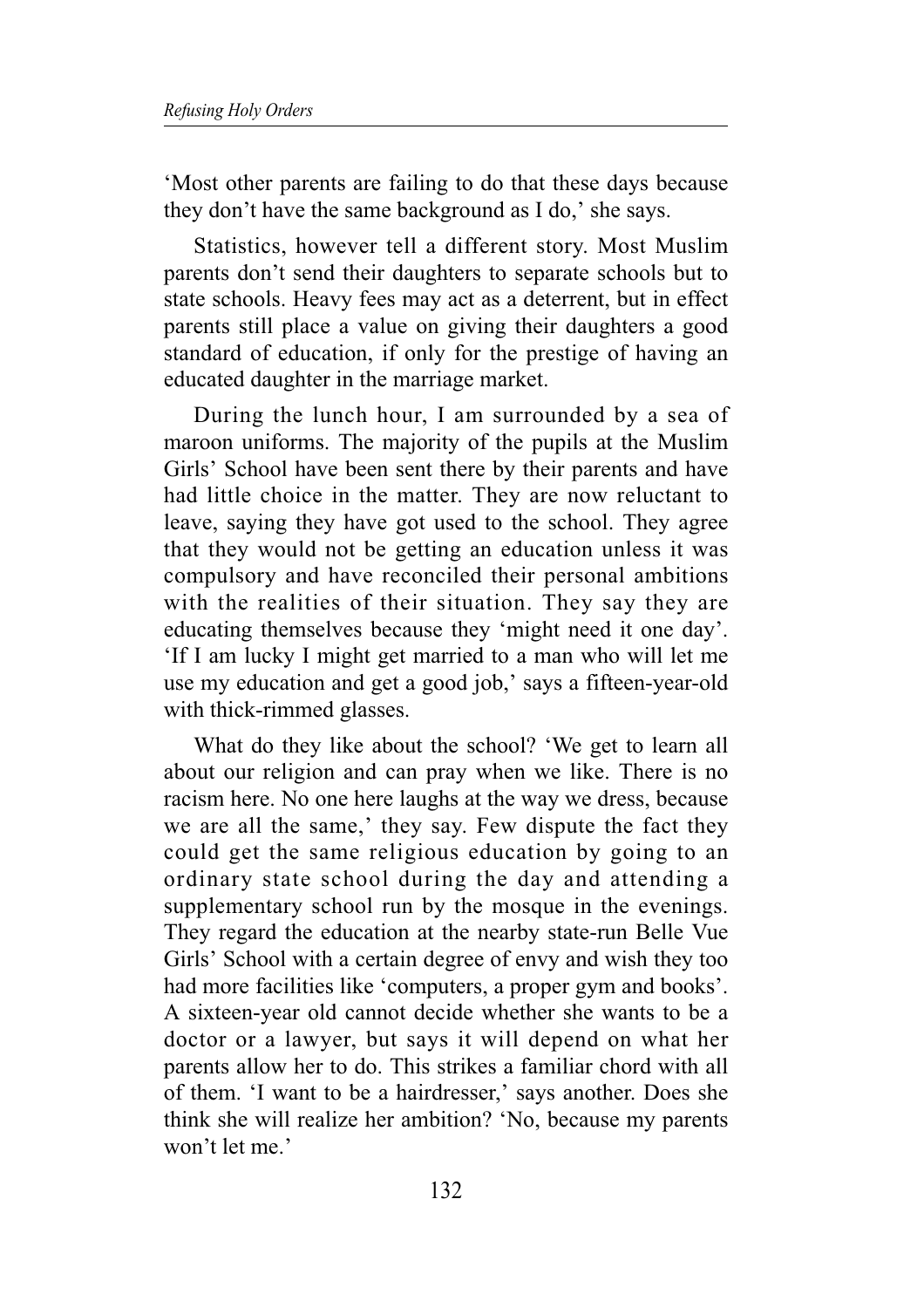One tiny fourteen-year-old with freckles has hopes of being a journalist. I take to her immediately. She does not think her dream will come true because 'Asian parents don't allow their daughters to go into such professions.' A moment of silent confusion follows when I point out that they are talking to such a woman.

At the nearby Belle Vue Girls' School, a Bradford comprehensive where most of the girls are Muslim, there are similar conflicts. A group of about a dozen girls, of differing ages, have given up their lunch hour to talk to me about their hopes and aspirations. On one thing they are all agreed: none of them wishes to go to a 'separate' Muslim School. These girls see themselves as the 'lucky ones', for they have been brought up to regard education as a privilege, not a right. They resent the fact that their brothers are encouraged to get qualifications, whereas they have to fight for them every step of the way. No one is sure of the future. 'We all have our own plans, but we don't actually know what will happen,' says one lively seventeen-year-old who is about to sit her A levels.

They see education as a means of empowerment: 'If we don't get qualifications, then the only alternative is marriage.' These girls see marriage as the end of their individual identity, and some describe it as a form of death. One eighteen-year-old is getting involved in as many activities as possible before she gets married this summer: 'My in-laws are sexist and won't let me do anything once I'm married.' Yet she doesn't see herself as being oppressed: 'My parents' choice is my choice. My freedom is in my mind.'

The girls move on to the subject of 'love'. They describe 'romance' as being pampered with 'lots of chocolates, flowers and candlelit dinners'. The eighteen-year-old talks about her relationship with her fiancé, a childhood playmate: 'Before we got engaged, we used to be able to talk to each other. Now if he comes into the room, I go out. I never talk to him. I never look at him.' The other girls are horrified by this state of affairs and vow it will never happen to them. 'We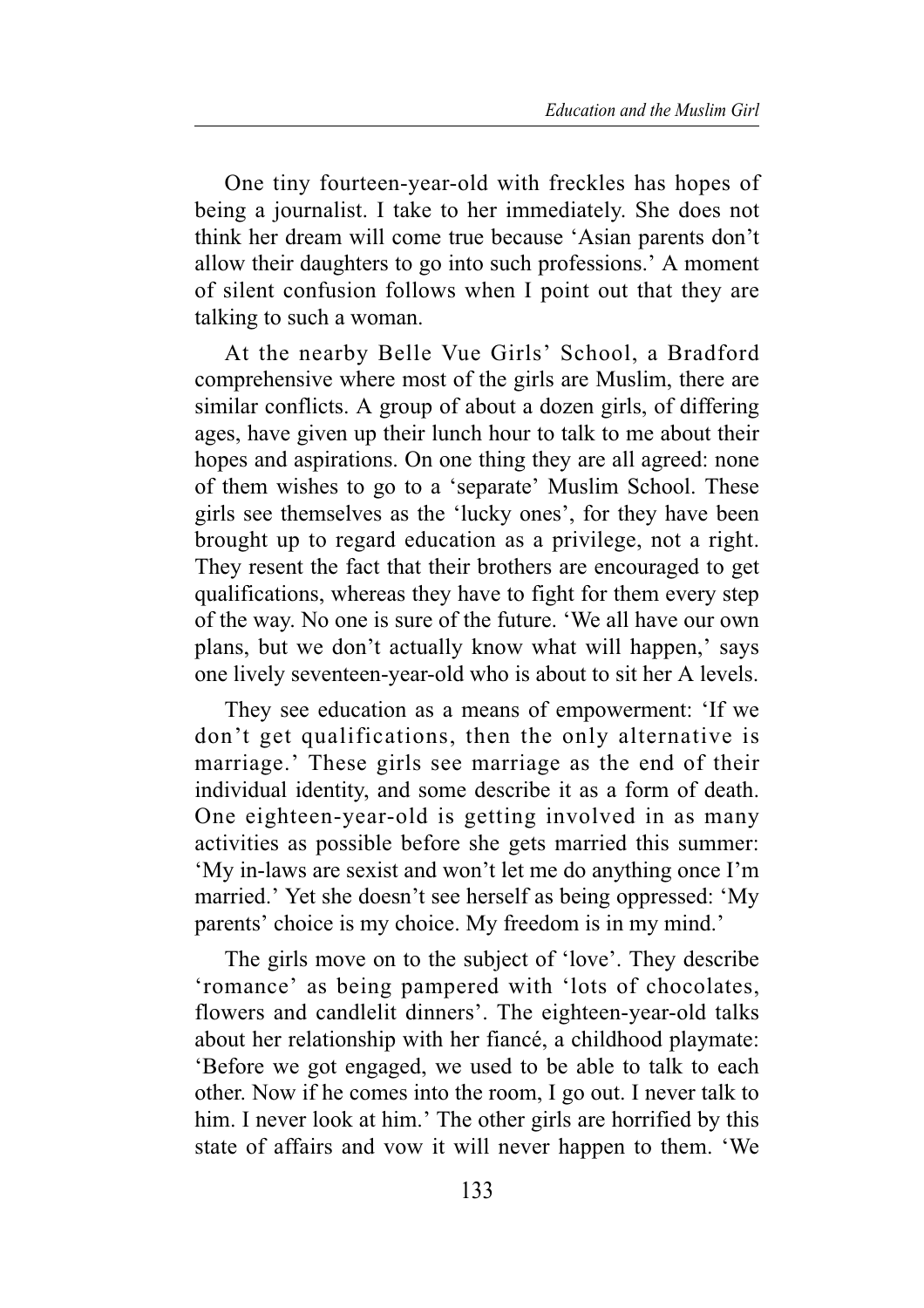will make sure we get to know the man before we get married to him,' they say.

Community pressure plays an overwhelming role in their lives, and 'mistakes' made by other women in the community result in more restrictions. 'Asian parents don't understand the concept of individuality; we're always judged by someone else's standards, never our own,' says Farrah, a seventeen-year-old former heavy-metal fan who found her identity at thirteen when she became a practising Muslim. Dressed in a hijab, she says Islam has taught her her rights, that she no longer allows people to take advantage of her, and that religion is the dominant force in her life: 'It answers all my questions, makes sense and is perfectly logical.' Muslim women, she adds, are oppressed not because of religion but through a lack of religious education: 'Women have to be educated to use religion as a tool and not leave the interpretation up to men.'

For Asian women teachers, social pressures impose their own particular restrictions and difficulties. The younger generation of women teachers work hard to challenge their students' cultural and religious upbringing and to use their own experiences as a model and a guide. Saira, aged twentynine had been teaching in a Bradford state school for one year when a colleague reprimanded her for challenging an Asian girl pupil who said arranged marriages work because there are hardly any divorces. The white teacher accused Saira of 'arrogance' and told her to stop confusing the girl and learn to be more 'objective' about cultural concerns. 'As a black teacher in the school...' began Saira. 'You're not *a* black teacher, you're a teacher,' came the response.

This incident, says Saira, highlights the complexities and contradictions of her position: 'As a professional I'm expected to detach myself from the concerns of Asian pupils. However, as an informed insider who has experienced the intolerable pressures the community brings to bear on girls, I feel I have a duty to encourage pupils to hope for more from life.'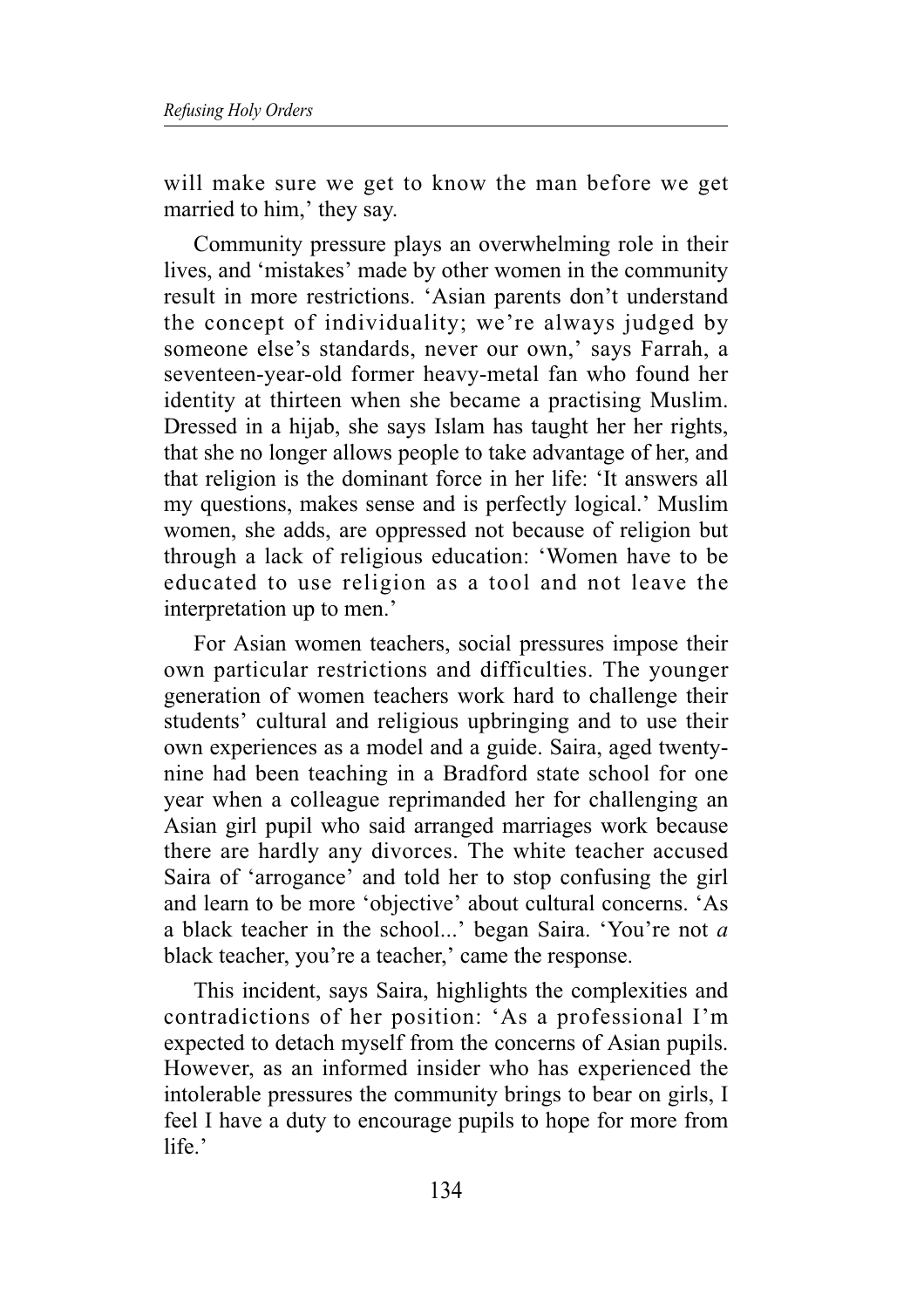Some girls assume that because Saira is young, drives a car, wears Western clothes and teaches a subject other than Urdu, her experiences are completely different from theirs. To them she's distant and totally 'free'. 'This is just one step away from seeing me as an Uncle Tom, a mere token,' says Saira. Asian parents also have different expectations from an Asian teacher. On the one hand, they welcome the fact that Saira is Asian, but they also expect her to police their daughters on behalf of the community. 'Tell me straight away if you see her hanging around with boys after school, won't you?' they say.

Saira's ambivalent relationship with her pupils is paralleled by a story told by Asha, a twenty-four-year-old teacher in a Leeds state school. A stone was recently thrown at her in the classroom in what she describes as a display of 'tabloid fundamentalism'. 'I have an extremely good relationship with my fourteen-year-olds. They love having a teacher who relates to them in both language and experience. On this particular day, a new Asian girl had joined the class and I suppose the others were trying to impress her by seeing what they could do to rile me,' says Asha. 'I turned to the blackboard to write "biased" and felt this stone whizz pass my head and hit the board.' Asha's calm response resulted in the culprit coming forward to confess the full story. The girls had had a meeting during break and collected nine stones each, the size of pebbles, and decided and that if 'Miss' gave a negative response to the question 'Are you fasting?' then they would discharge their missiles at her. All but one lost their nerve.

Asha and another teacher tried to make sense of the episode, and there was talk of bringing parents in to discuss it and reiterate the school's philosophy of tolerance. She now thinks that the girls have an ambivalent attitude towards her: 'Part of them finds me and all I stand for enticing, yet another part of them finds me threatening. It was this conflict and inbred conditioning that made them respond to me in what I regard as a fundamentalist way.'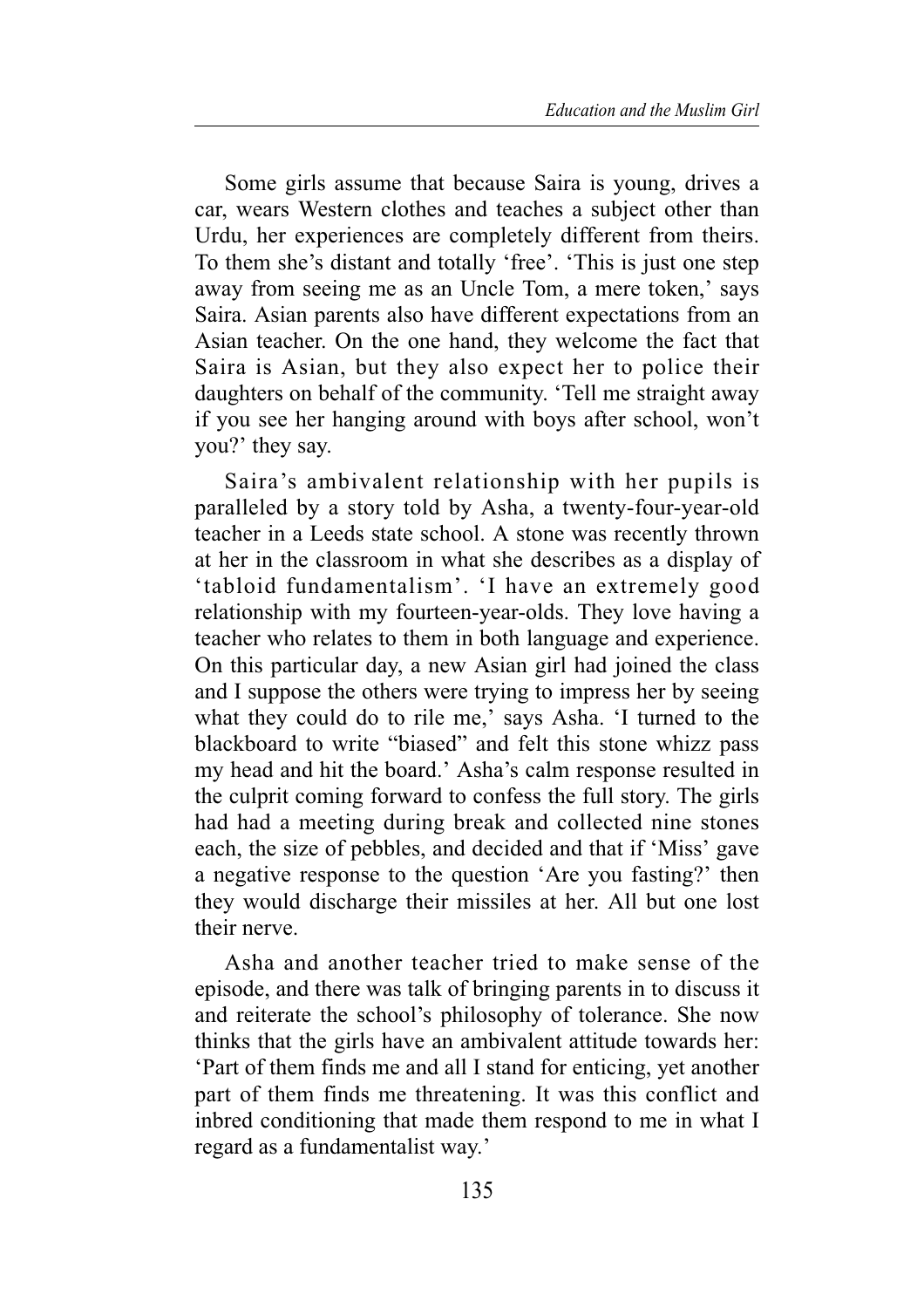The education of Muslim girls has less to do with schooling than with the exercise of control by Muslim men over the lives of women in the family and wider community. Generally, control is maintained by monitoring the level and amount of interaction with male relatives and local community. But in the area of schooling, Muslim parents feel that their grip on their daughters' lives is weaker. Single-sex education is preferred by Muslim parents, and nearly always for their daughters only.

While many parents have been content with single-sex state schooling for their daughters, in recent years there has been a growing demand for 'separate' schooling- Muslim schools. This demand is now stronger than ever, not least because of the momentous events of the past decade, such as the *Satanic Verses* affair and the Gulf War. Muslim schools are seen as the ideal way of maintaining a cultural cohesiveness, but demand for such institutions remained relatively muted until the *Satanic Verses* affair catapulted British 'Muslims' into the headlines.

Why did the demand arise in the first place? Was it purely to do with inadequacies in the state education system, or was there a hidden agenda? If so, whose interest was this serving? The demand for separate Muslim schooling in Bradford in the early 1980s did not occur in a vacuum. The political climate created by the campaign for the provision of *halal* meat in schools and the campaign against headmaster Ray Honeyford for his alleged racist comments provided the perfect breeding-ground for such ideas.

The halal meat campaign was fought within the context of debates taking place inside Bradford council as it formulated its multicultural policies. The council's response to discontent among Muslim parents was to construct a multicultural policy based on the special needs of ethnic minority children. In November 1982 Bradford council circulated a memo to head-teachers entitled 'Education for a Multicultural Society-provisions for pupils of ethnic minority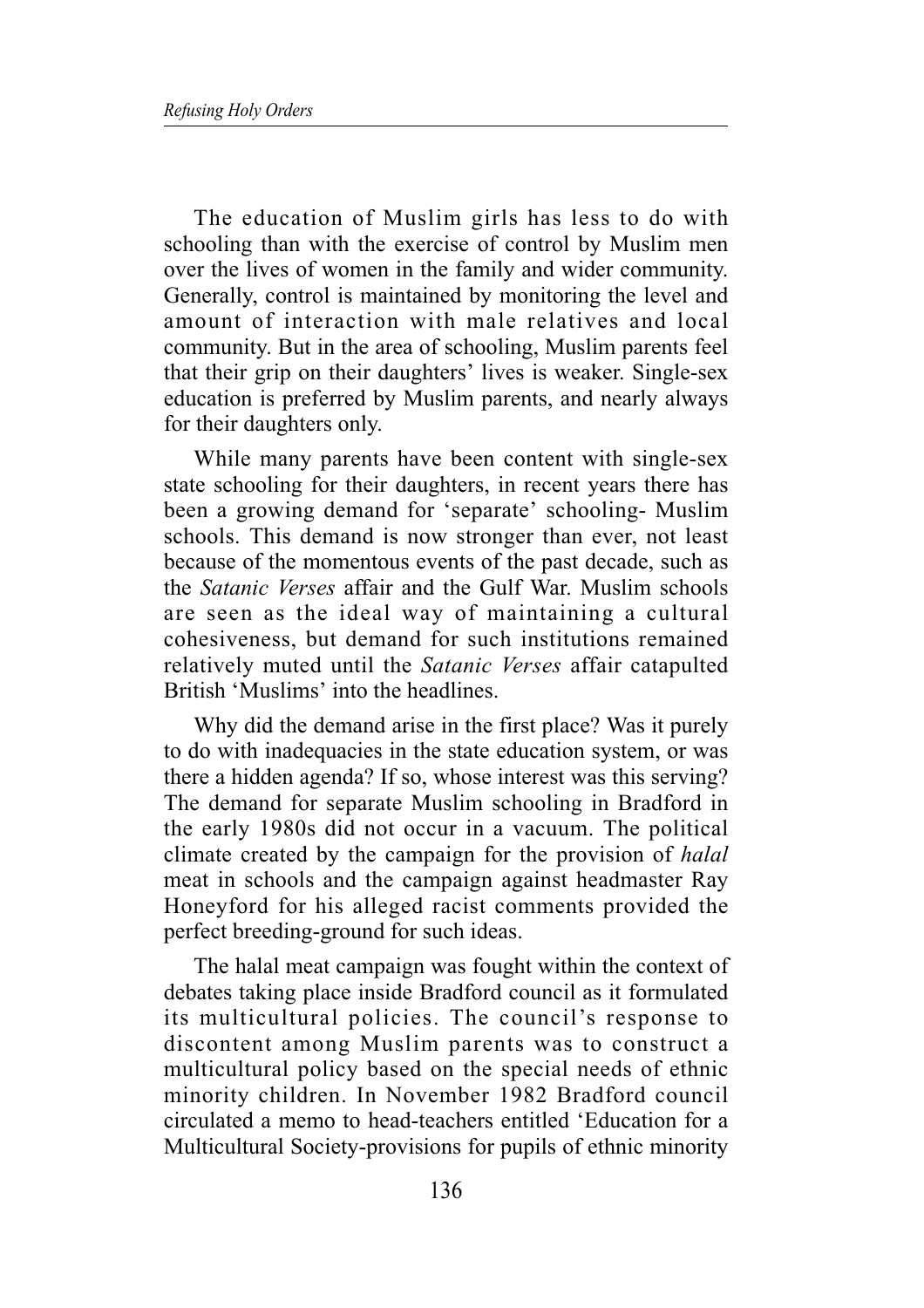communities', calling on head-teachers to promote better relationships with parents of ethnic minority children. The memo outlined plans to provide parents with Asian-language translations of school activities; allow pupils to withdraw from religious assemblies with special arrangements for Muslim prayer; allow pupils to wear clothing in accordance with their faith; and provide segregated physical education and swimming lessons.

These early battles were not fought solely on a Muslim agenda, although the Council for Mosques used them to negotiate reforms with Bradford council. The Council - then recently formed as an umbrella organization and an emergent powerful rallying voice for the community - saw one of its roles as mediating Bradford Muslim demands to the metropolitan authority.

A series of articles in 1983-4 by Ray Honeyford, head master of Drummond Middle School, Bradford, published in national newspapers and the right-wing journal *Salisbury Review*, criticized the city's multicultural policies. These articles drew allegations of racism. His writing contained phrases such as 'A volatile sikh', 'The hysterial political temperament of the Indian subcontinent', 'A figure straight out of Kipling is bearing down on me . . . His English sounds like that of Peter Sellers' Indian doctor on a day off' and 'Pakistan, too, is the heroin capital of the world (A fact which is now reflected in the drug problems of English cities with Asian populations).'

Honeyford claimed that the education of English children was suffering in schools where there were large numbers of Asian children. These views caused outrage in Bradford when he repeated them in the Yorkshire press in June 1984 and, following a sustained campaign, led by Jenny Woodward of the Drummond Parents' Action Committee, he took early retirement in December 1985.

Although the campaign to oust Honeyford was regarded among black people in Bradford as a considerable victory for parents and other anti-racist activists, they nevertheless found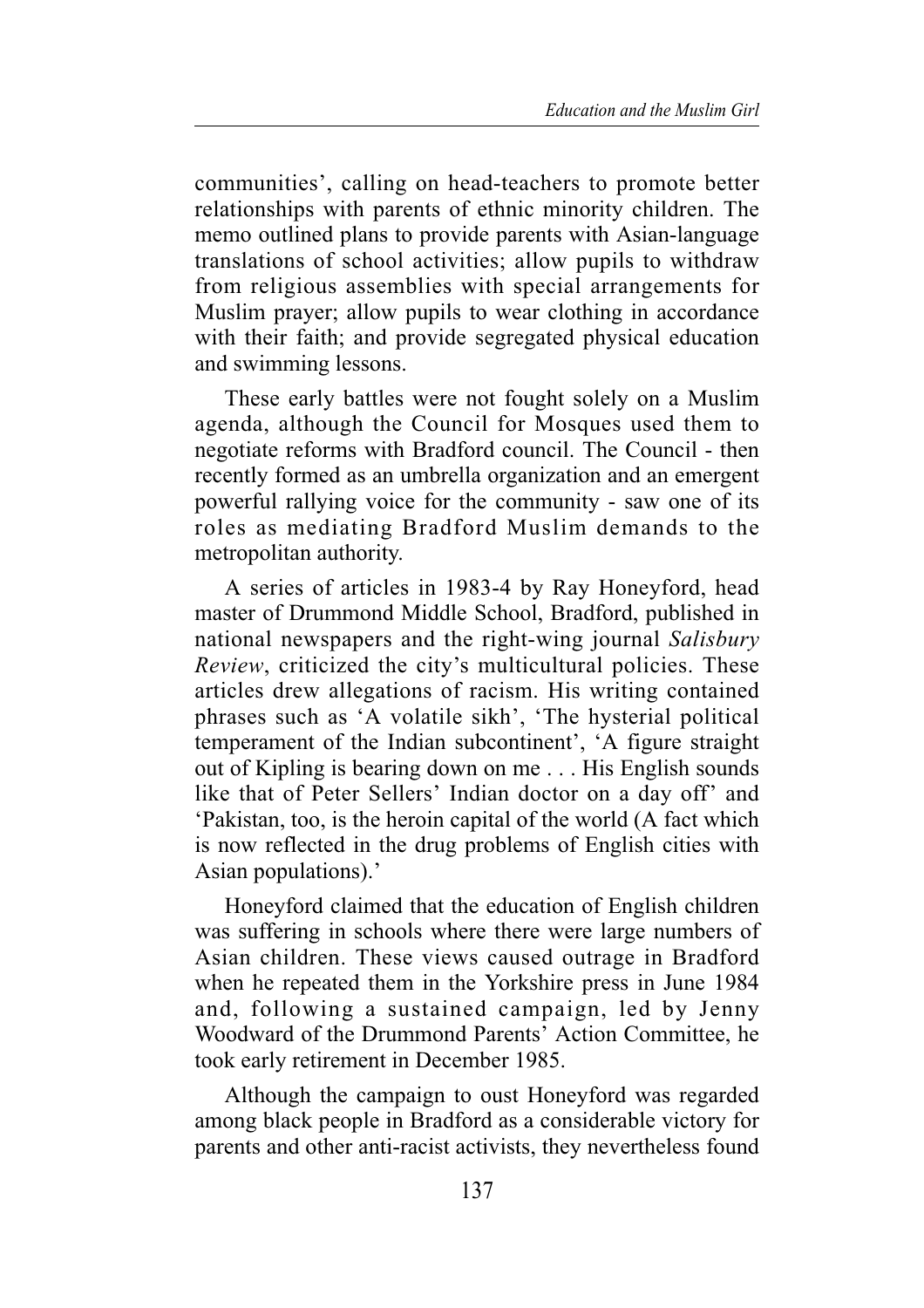themselves facing a backlash from local racists as well as an onslaught from an unsympathetic press, both local and national.

Ian Jack (1985), in his revealing article 'A Severed Head' (*The Sunday Times Magazine*), described how popular racism surfaced at a football match when Bradford's Asian Lord Mayor, Mohammed Ajeeb, went to receive a cheque for money raised for families of victims of the Bradford football stadium fire: 'As his shoes touched the turf a cry broke out. "Honeyford!" shouted a couple of thousand Bradford football enthusiasts, all of them white, "Honeyford, Honeyford, Honeyford!" The Lord Mayor's speech could not be heard. For possibly the first time in British history a football crowd invoked a school headmaster as a hero.'

Another effect of the 'Honeyford affair' was to reinforce the siege mentality of Bradford's Muslim community. The effect of this was paradoxical: faced with institutionalized racism, the community became defensive as it tried to hold on to its culture, but in turn this defensiveness made it internally repressive - as a patriarchal culture, its cohesiveness is threatened when its female members interact with the outside world. The concept of *izzat* (chastity and honour) is central to Islamic culture. However, the burden of upholding the *izzat* of family and community rests solely on the female members, so *izzat* is maintained by controlling women. Methods to control women are different from those that control men. Women's lives are effectively policed often quite crudely - while for men, preserving honour and chastity is mostly a question of exhortation to self-regulation and 'good' behaviour. The solution of separate schooling preferred by religious fundamentalists finds an echo in the fears of parents who want to hold on to their culture and control their daughters' sexuality.

Asian parents often face conflicting tensions when it comes to making choices over their daughters' education. An educated daughter, particularly one in the socially prized professions such as medicine, law or teaching, is infinitely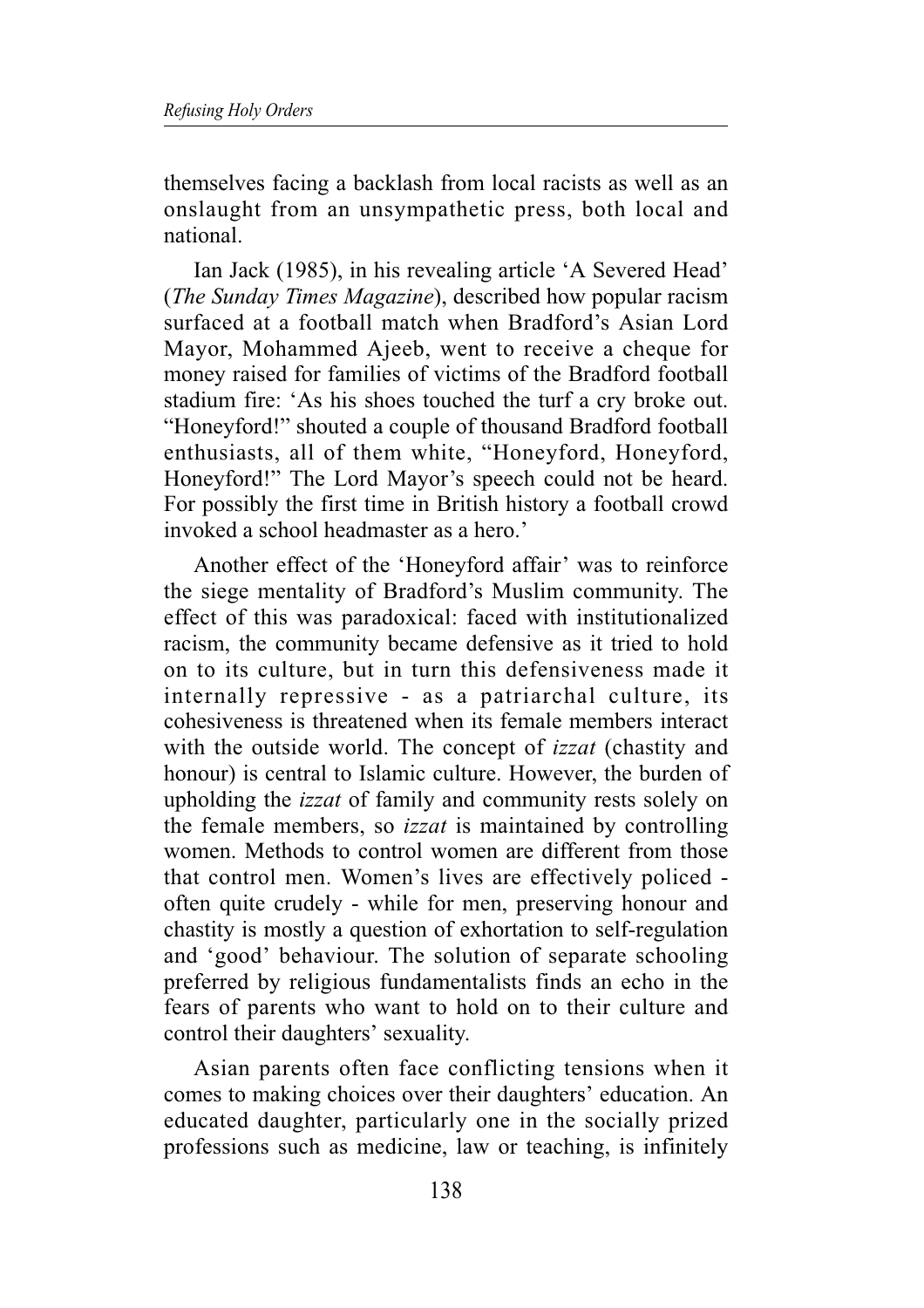more marriageable than one who has a poor education or one who is not educated. However, education leads to independent thought, and hence to a desire for actual independence.

Choices in education reflect class, background and aspiration. Where parents are able to provide a strong sense of cultural and/or religious identity at home for their daughters, they are more likely to want them to acquire educational qualifications; they may be satisfied with the existence of single-sex state schools and supplementary evening schools in religious instruction and be reluctant to support Muslim schools. But where there is an apparent cultural deficit (such as when parents are unable to instruct children in the teachings of the Qur'an, possibly because they themselves are not educated) or where less value is placed on Muslim daughters' standard of education, then Muslim schools, where at least total segregation and Islamic teaching are guaranteed, become attractive. Judging by the background of most of the girls who attend the Muslim girls' schools in Bradford and Batley (West Yorkshire), these types of schools are more attractive to lower-middle- and workingclass families. Wealthy visitors to Britain from Arab countries do not send their daughters to private Muslim schools, preferring to send them instead to English public schools.

The idea of Muslim schooling for girls as a radical solution to the perceived deficiencies of state schools had already been on the agenda for a decade. In the 1980s in Bradford the idea never really got off the ground, floundering because the council's education concessions, wrested by community campaigns, proved to satisfy most parental demands. However, in 1983 an abortive attempt to set up separate schools was made by the pressure group the Muslim Parents' Association.

Tensions came to a head in Bradford council when, during the debates about multiculturalism, the Muslim Parents' Association began its bid to take over five state schools with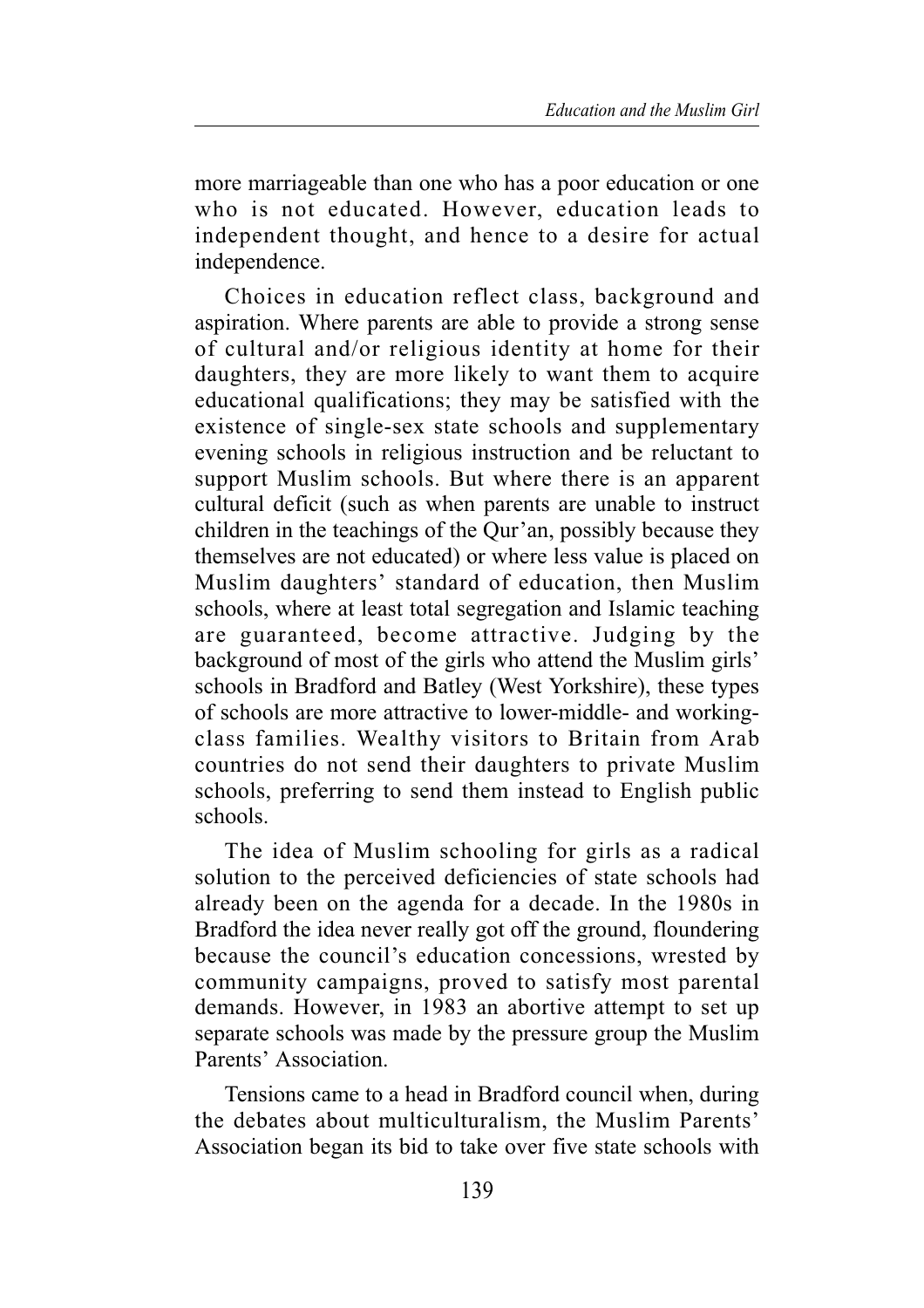an overwhelming majority of Muslim pupils and run them as voluntary-aided Muslim schools. The Muslim Parents' Association wanted to set up Muslim schools at five existing state schools in Bradford: at the Belle Vue Girls' School, Whetley and Green Lane First schools and Drummond and Manningham middle schools. The MPA proposed to run the schools on Islamic lines but would not bar other children. It was estimated that this ambitious scheme would cost about £12 million. Abdullah Patel, a member of the MPA, was reported to have said confidently, 'Money is no problem.' He added that all he had to do was lift a telephone and any of the Muslim states in the Middle East would be willing to help (*Guardian*, 19 February 1983).

Bradford City council decided to put the proposal to public consultation, claiming that most Muslim parents were opposed to it. At one of the schools earmarked for the change, teachers took matters into their own hands and conducted a ballot among the girls. Pupils at the predominantly Muslim Belle Vue Girls' School overwhelmingly rejected the proposal. All the fifty teachers at Belle Vue, including Muslims, vowed to find other jobs if the plans went ahead. Polls taken later by the Commission for Racial Equality within Bradford schools and the community also found little support for the idea of separate Muslim girls' schools. The then prominent Bradford Asian Youth movement also voiced its objections.

The plans for separate schools (rejected by the education committee in September 1983) forced Bradford to speed up its educational reforms to cater for minority needs and so maintain good race relations. This in turn weakened the Muslim Parents' Association's case for separate schools. Ironically enough, at the time, the Council for Mosques opposed the demand for separate schooling and opted for a compromise, accepting Bradford council's concessions on school dress. In public the Council for Mosques said the proposal had not been thought out properly. Other Asian organizations said the idea smacked of 'educational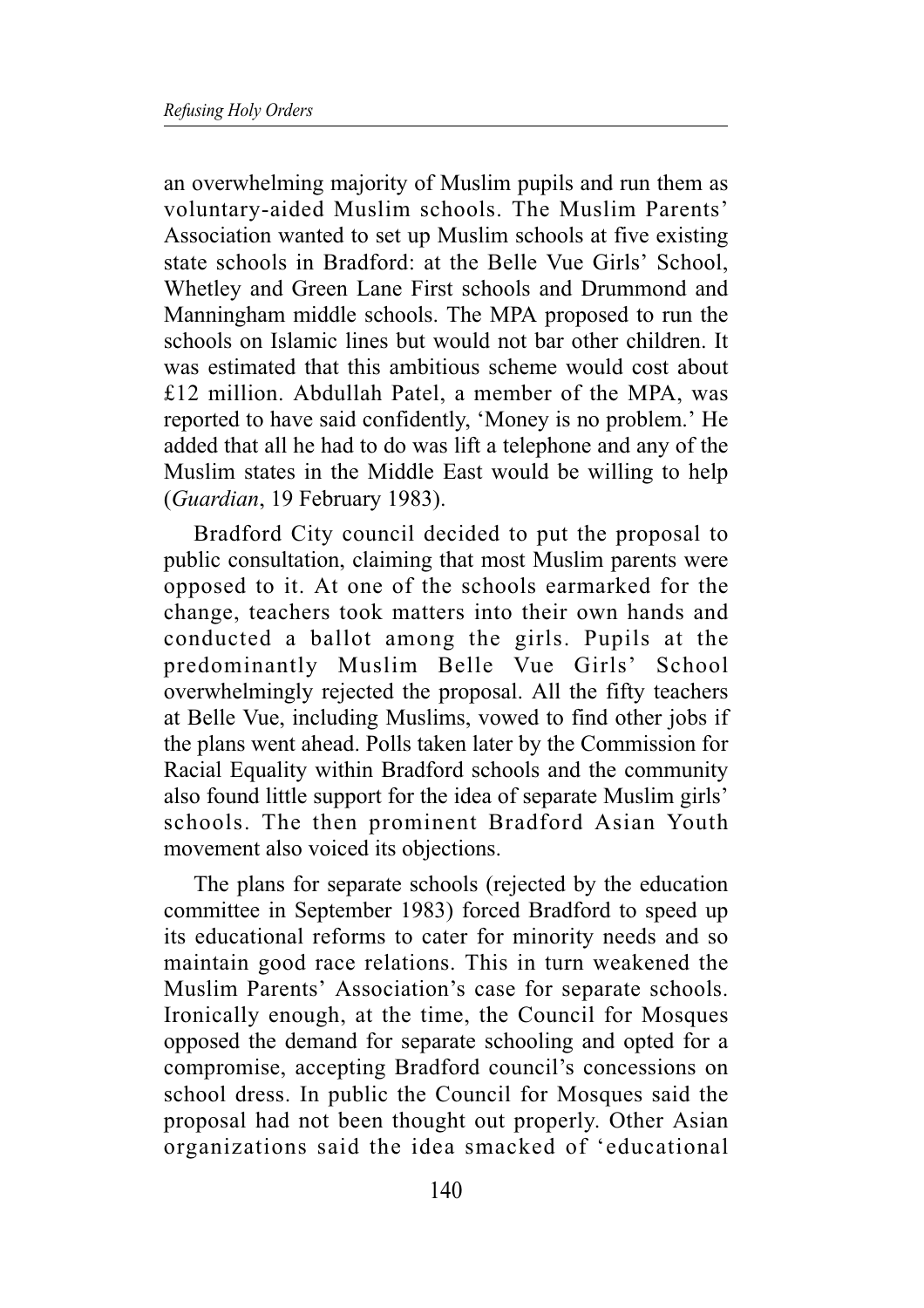apartheid'. Privately it was rumoured that the Council for Mosques decided that 'tactically' the time was not right to pursue the campaign because of the atmosphere created by the Honeyford affair.

In all these campaigns the Council for Mosques played a central role in the negotiations, using the tensions between the community and the city council to wrest concessions which fulfilled its agenda too. It supported the state's multicultural banner in the *halal* meat controversy, and flew the anti-racism banner to join in ousting headmaster Ray Honeyford from Drummond Middle school.

After the failed attempt by the Muslim Parents' Association to 'buy' the five schools and run them as voluntary-aided Muslim schools, a short-term compromise was found. The Bradford Muslim Girls' School came into existence in 1984 when the Muslim Association of Bradford bought a former DHSS office in the city centre and converted it into a private school funded by fees and private donations.

Several unsuccessful attempts have been made in the past few years to get voluntary-aided status for the Bradford Muslim Girls' School and other schools like it up and down the country. Surplus places available at other local schools is often the reason given for not awarding voluntary-aided status - as in the case of the Islamia Primary School in the London Borough of Brent and Zakaria Girls' School in Batley, West Yorkshire.

Although far from perfect, the apparent acceptance of state schools today among Bradford Muslim parents and the gains in the city's multicultural policies since 1984 have come under attack from renewed demands for separate schooling, perhaps indicating that the issue was never really resolved. In 1984, in an interview (Ian Jack, 1985), Liaqat Hussein from the Council for Mosques gave the orthodox Islamic perspective of threat to the community's religious and cultural well-being. The struggle, he said, is between Islam and godlessness, which in the schools takes the form of coeducation, Darwinian theory, female emancipation and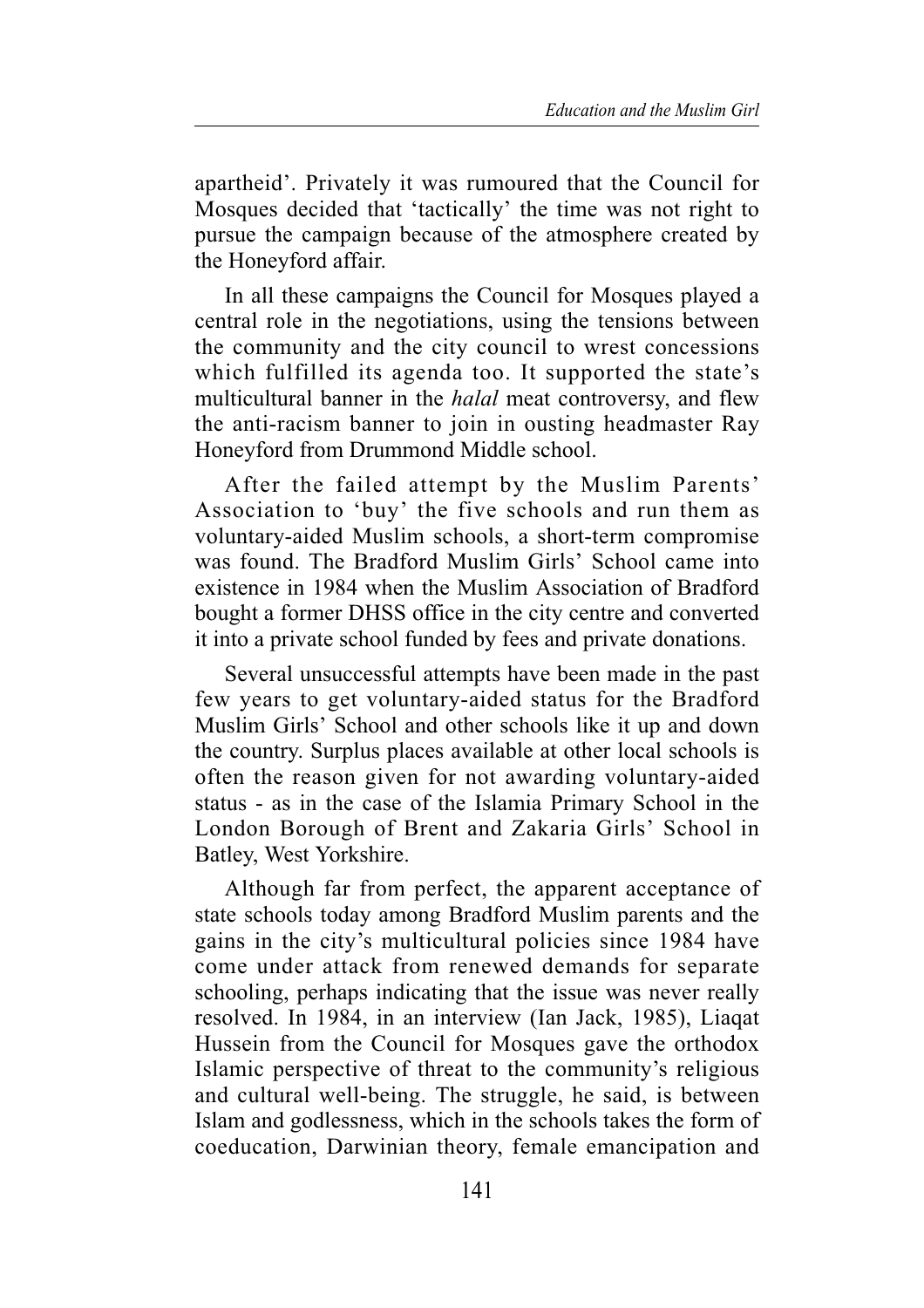'Muslim girls running away with non-Muslim boys': 'There's no such thing as freedom in religion. You have to tame yourself to a discipline. We want our children to be good Muslims, whereas this society wants children to be independent in their thinking.'

*The Satanic Verses* affair put Muslims on the defensive about their religion and culture, and Muslim men (in particular) on the offensive in their desire to control Muslim women. This in turn has put 'separate' Muslim girls' schools firmly back on the agenda - only this time, in fundamentalist eyes, Rushdie and all he represents have become a symbol of the struggle between Islam and godlessness. Despite his Muslim faith, Rushdie's professed 'godlessness' is unpalatable to most ordinary Muslims. Rushdie has, in effect, become a nightmarish role model from which the Muslim community and its impressionable young women must be protected.

A culture besieged in this way throws up its own notions of what a 'good Muslim woman' is - or should be. Religion becomes a substitute for a kind of cultural conformity. In practice Islam has come to represent what is allowed rather than what is possible. For women the idea of *izzat* has become more blatantly a means of social control, and Muslim schools have become the perfect institutions for exercising that control. Similarly, Muslim fundamentalists, like those of other religions, have misappropriated the word 'freedom'. Freedom to explore one's own potential as a human being intellectually, socially and sexually - has come to mean being 'permissive' and therefore morally corruptible.

However, the argument in favour of separate schooling finds strength in its aim of gaining parity with other religious denominations and is in keeping with provisions enshrined in the 1944 Education Act: minority parents should be accorded the same rights under law as Christian and Jewish parents in their demands of voluntary-aided schools under the policy of equal opportunity.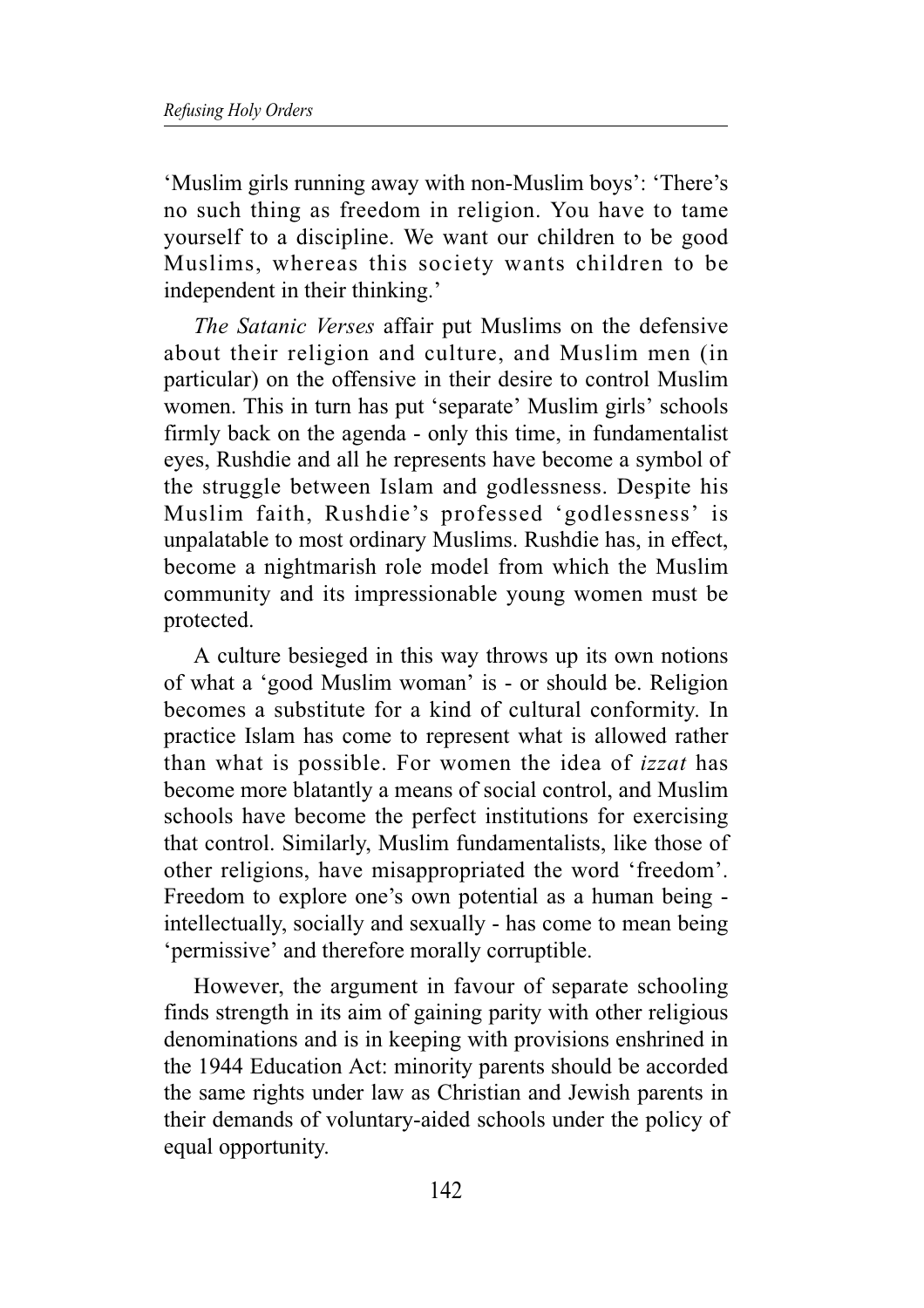According to Department of Education and Science figures (January 1988) about a third (32 per cent) of all state schools have voluntary status (under the 1902 and 1906 Education Acts) and are denominational. The pupils at these schools account for 23 per cent of all pupils being educated in state schools: there are 4,768 primary and 233 secondary Church of England schools, 1,863 primary and 421 secondary Roman Catholic schools, and 16 primary and 5 secondary Jewish schools. There are also a handful of Methodist schools. Apart from the few Jewish schools, there are no voluntary-aided schools of ethnic minority faiths, although there are a small number of Muslim, Seventh-Day Adventist and Orthodox schools in the private sector.

But the 1988 Education Reform Act has established the dominance of the Christian religion and undermined any notion of sufficiently catering for the religious needs of minority children. It has led to an increase in the popularity of supplementary schools where Muslim and other faiths seek to redress the balance. The overall low achievement rate of black children from some minority groups in state schools strengthens the hand of the separatists, who believe that only in separate schools can pupils get a positive religious and cultural education. This non-racist environment, coupled with higher teacher expectations, should increase pupil confidence and performance.

The counter-argument is that an increase in separate religious schooling will result in racial segregation. The creation of minority-faith schools will undermine multicultural or antiracist education by absolving other state schools from carrying out such policies. Finally, there is the division along class lines: the creation of Muslim schools will be more attractive to working-class than to middle-class families. Politicians, including the Labour Party leadership, are divided over the issue of separate schooling. Those most vocal in their support for the idea also happen to have a large number of Muslim constituents. Others want to see- the abolition of state funding for all separate religious schooling.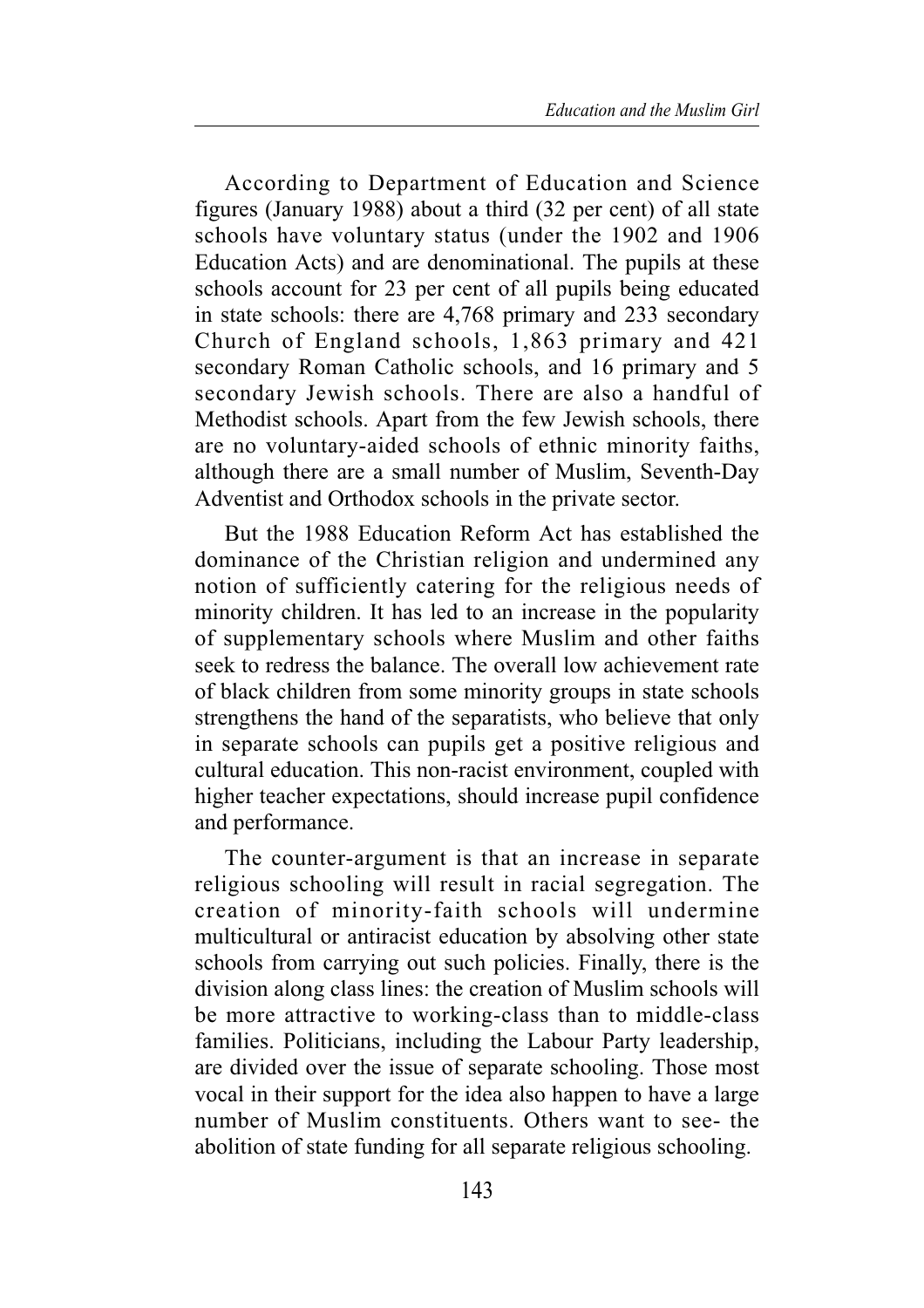While attempts to gain voluntary-aided status for independent Muslim schools (totalling 26 in Britain) have failed, religious fundamentalists may have found a way of overcoming that hurdle. The opt-out legislation of the 1988 Education Reform Act gives state schools grant-maintained status and gives parents and governors control over the school. If the majority of these parents and governors in a school are Muslim, then the school can become, in effect, a state-funded Muslim school. At the time of writing, it remains to be seen whether this strategy will succeed.

However, very few have acknowledged the 'hidden agenda' behind the demands of religious fundamentalists: an attempt to stifle dissent and exert absolute control over the lives of women in the community. It is no accident, nor is it an act tinged with racism, that Muslim religious schools are referred to not as 'Islamic denominational' schools but as 'separate' or 'segregated' by those who have a particular idea of the kind of community they want to foster - both those who want the schools and those who oppose them.

The issue of education and the battle for young minds has become a matter of vote losses or gains in areas where there is a large minority community. The education of Muslim females has become a pawn in a power struggle. Can the selfappointed and often fundamentalist community leaders deliver the much-needed Muslim vote to either Conservative or Labour? Maybe, but only if their religious and cultural demands are met, particularly in the education arena. However, this claim has yet to be put to the test. Where Muslim parents have been forced to express their opinion they have tended to support the existing state school, not the idea of a 'separate' school. For example, in 1991 an attempt to organize an 'opt-out' at Willowbank Primary School in Glasgow failed amid accusations that campaigners had not made it clear that their aim was to set up a Muslim school ('Signing up for pupil segregation', *Guardian*, 5 November 1991).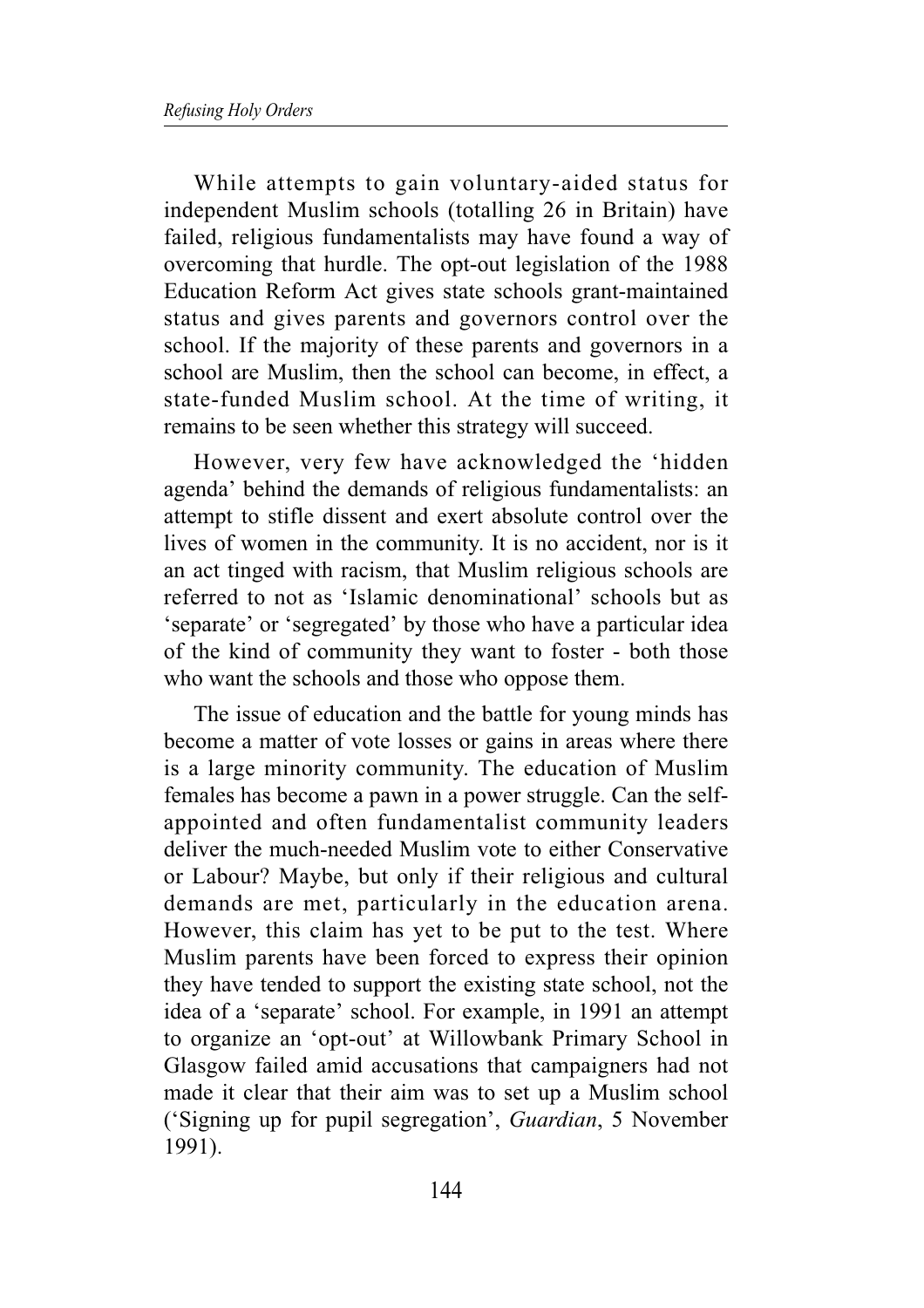Male Muslim 'leaders' are willing, it seems, to go to any lengths to achieve their goals. In January 1989 Muslim parents in Batley, West Yorkshire, enlisted the help of the right-wing organization Parental Alliance for Choice in Education. PACE, whose patrons include Baroness Cox and Norris McWhirter, is the offspring of the right-wing pressure group, the Freedom Association. PACE fought and won the court case for the twenty-six white Dewsbury parents (1988) who withdrew their children from a state school where 85 per cent of the pupils were Asian, in order to be allowed to send them to another, predominantly white, school.

Batley Muslim Parents, under the guidance of German convert Sahib Mustaqim Bleher, hope that PACE will win them their battle for state aid for the Zakaria Muslim Girls' School. Bleher has said that the co-operation between PACE and the Muslim parents is an 'interfaith alliance against multiculturalism, as what is at stake is not race but culture and religion'. The alliance, he admitted, is one of convenience, not a political marriage: 'We have different religions but both are preferable to some kind of secularistic mishmash.'

There has been virtual silence from Muslim girls and women over the issue of Muslim schools. In the poll taken in 1983 at the Bradford Belle Vue Girls' School the overwhelming majority of pupils and teachers rejected the proposal to turn the school into a 'separate' Muslim school. Another poll taken at the time by the CRE within Bradford schools showed a similar result. At the time of writing there are no indications that Muslim girls and women are preparing to voice their demands either in support for or in opposition to Muslim schools, but if the movement for separate schools continues at its current pace, or increases, those who object to it will be under increasing pressure to speak out and make their views known.

Note:

A version of the first part of this chapter appeared in New Statesman and Society, 25 May 1990.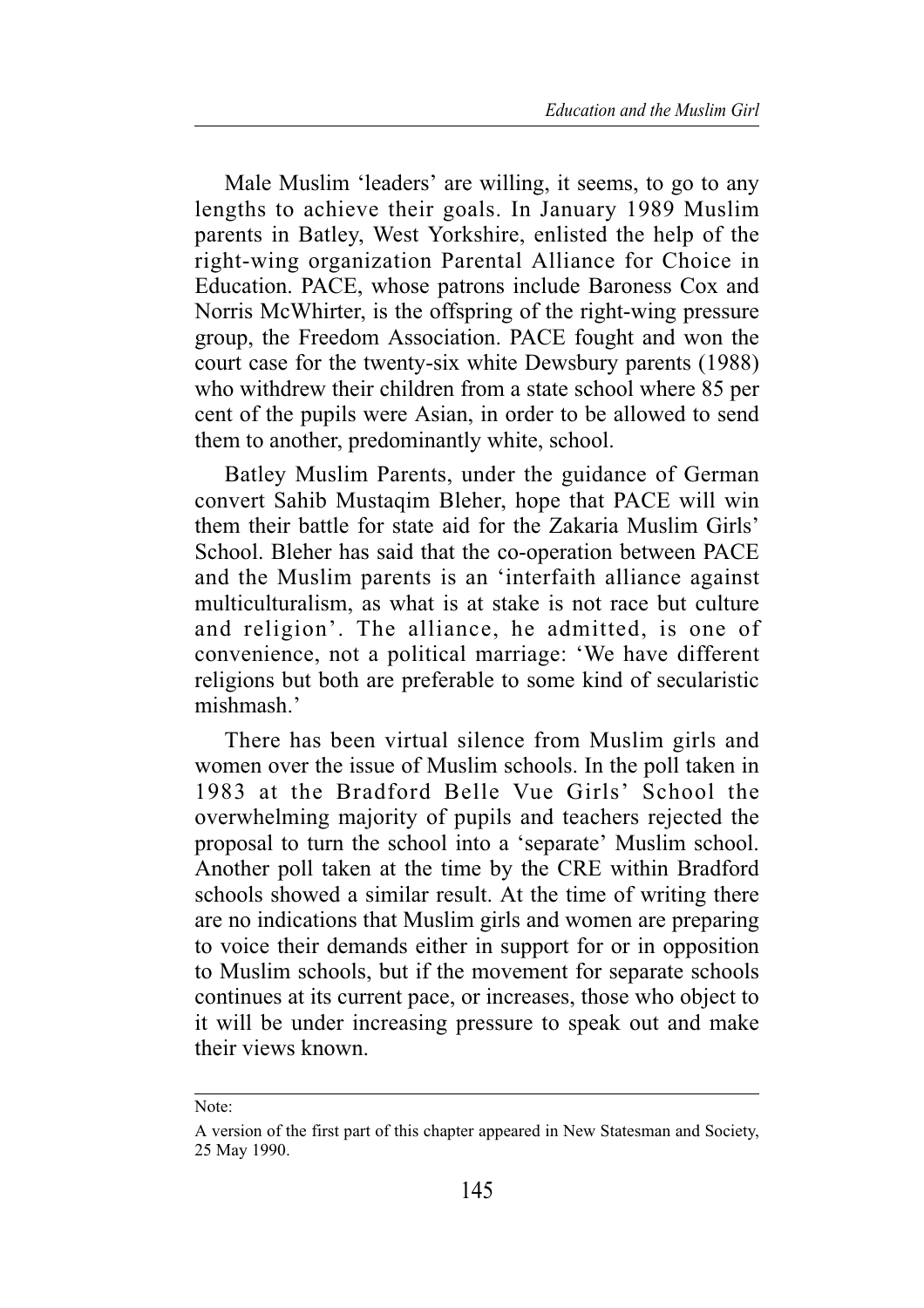# *Double Exile; Iranian Women and Islamic Fundamentalism*

*Maryam Poya*

Iranian women are among the largest group of political<br>lexiles in Britain (Rouhifar, 1989). Their experience in Iran Lexiles in Britain (Rouhifar, 1989). Their experience in Iran - first under the Shah and then under Khomeini and the Islamic state - is an important weapon for women in Britain against fundamentalist propaganda. In a women's conference which took place in London in summer 1991, after the Gulf War, in a workshop on women and fundamentalism, British women found themselves unable to answer the claims of Muslim fundamentalist women who participated. The multiculturalist consensus (see the Introduction to this book) prevented them from challenging these women. The presence of an Iranian woman exile not only made clear what had happened and is happening to women under Khomeini and under the Islamic state, but also allowed an open discussion about the position of women under a fundamentalist social order.

Between the mid 1960s and the mid 1970s, a large number of young Iranian women entered Britain as students. Britain was then a different society. The existence of radical movements - especially the women's movement and the struggles against racism - was encouraging. Many women became involved in the women's movement and the student movement and publicly participated in organizing against the repressive regime of the Shah. They soon became known to the Savak, the Shah's secret police, and found themselves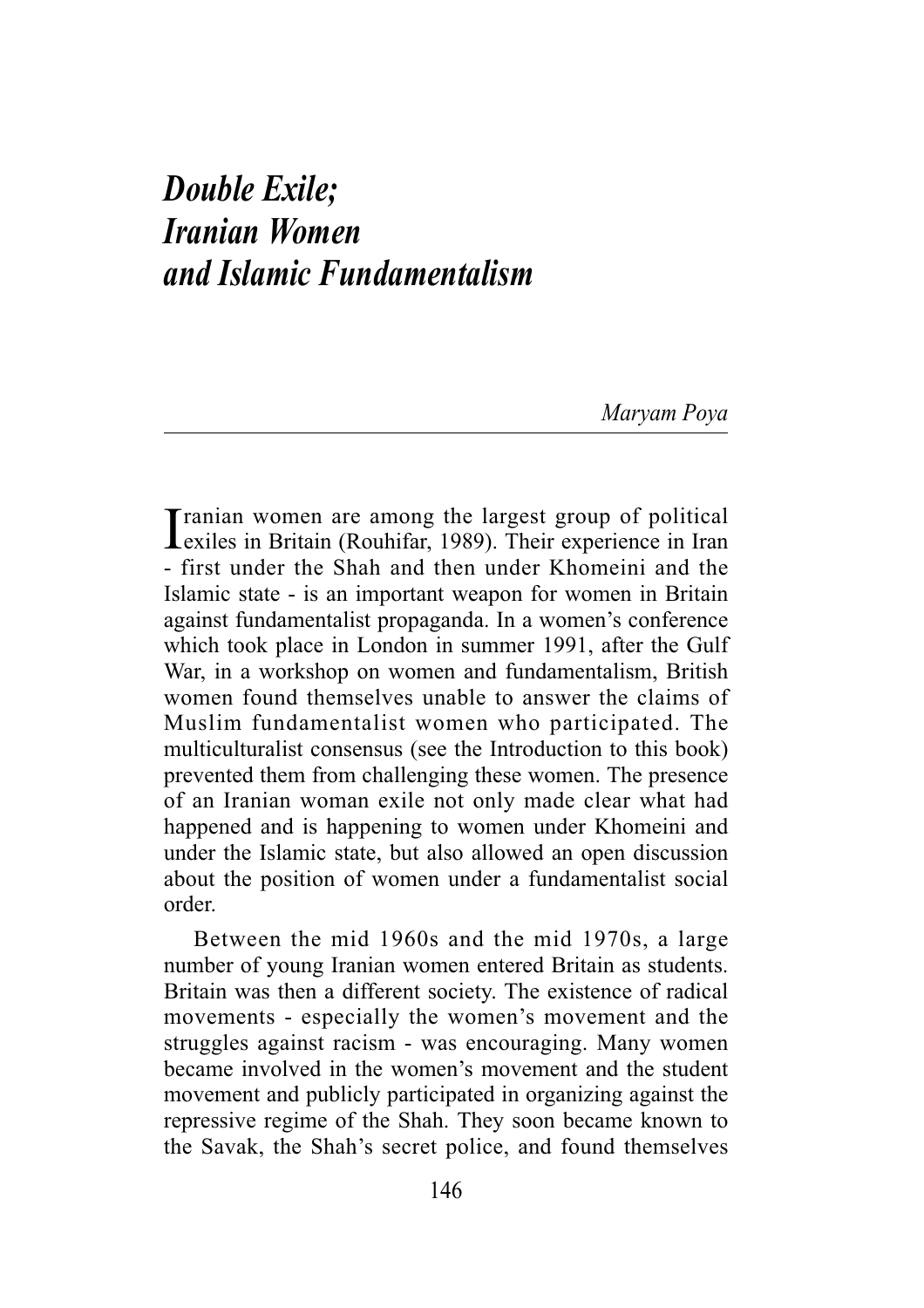exiles in Britain; many who went back to Iran were imprisoned, tortured and executed.

When one talks with Iranian women living in Britain, it soon becomes clear that although they lead full and rich lives here, it is their experiences in Iran which continue to be of most formative importance. And what continues to happen in Iran continues to affect them emotionally, with an intensity that nothing that happens in Britain ever could. In this, they are no different from many other women living in exile in Britain - except that they are even more so. Many of them have become doubly exiled - first from the Iran of the Shah, and then from the Iran of Khomeini. More than any other group of exiles they have borne the hopes and then the terrible disappointment of a revolution that at first seemed magnificently promising and then immediately turned on its head, when the source of power moved from the people to God - or, rather, to the fundamentalist leaders who assert that they represent God's will.

This chapter will explore the development of the political consciousness of anti-fundamentalist exiled Iranian women living in London: growing up in the Shah's Iran, becoming politicized, fighting for the revolution, escaping from fundamentalist Iran and, for many, continuing their political struggle in Britain. For this purpose I interviewed four women: Alma Gharehdaghi, a member of the caring professions; Mandana Hendessi, a researcher and writer on women's issues; Mana Sarabi, a student; and Parvaneh Dezfooli, an artist. This chapter would not have been possible without their contributions. Their stories are unique, but they also represent the experiences of many others. These common elements are emphasized in this chapter.

To understand the experiences of these women, however, it is important first to examine, albeit briefly, the contradictions of economic, political and social developments in Iran which shaped their political socialization.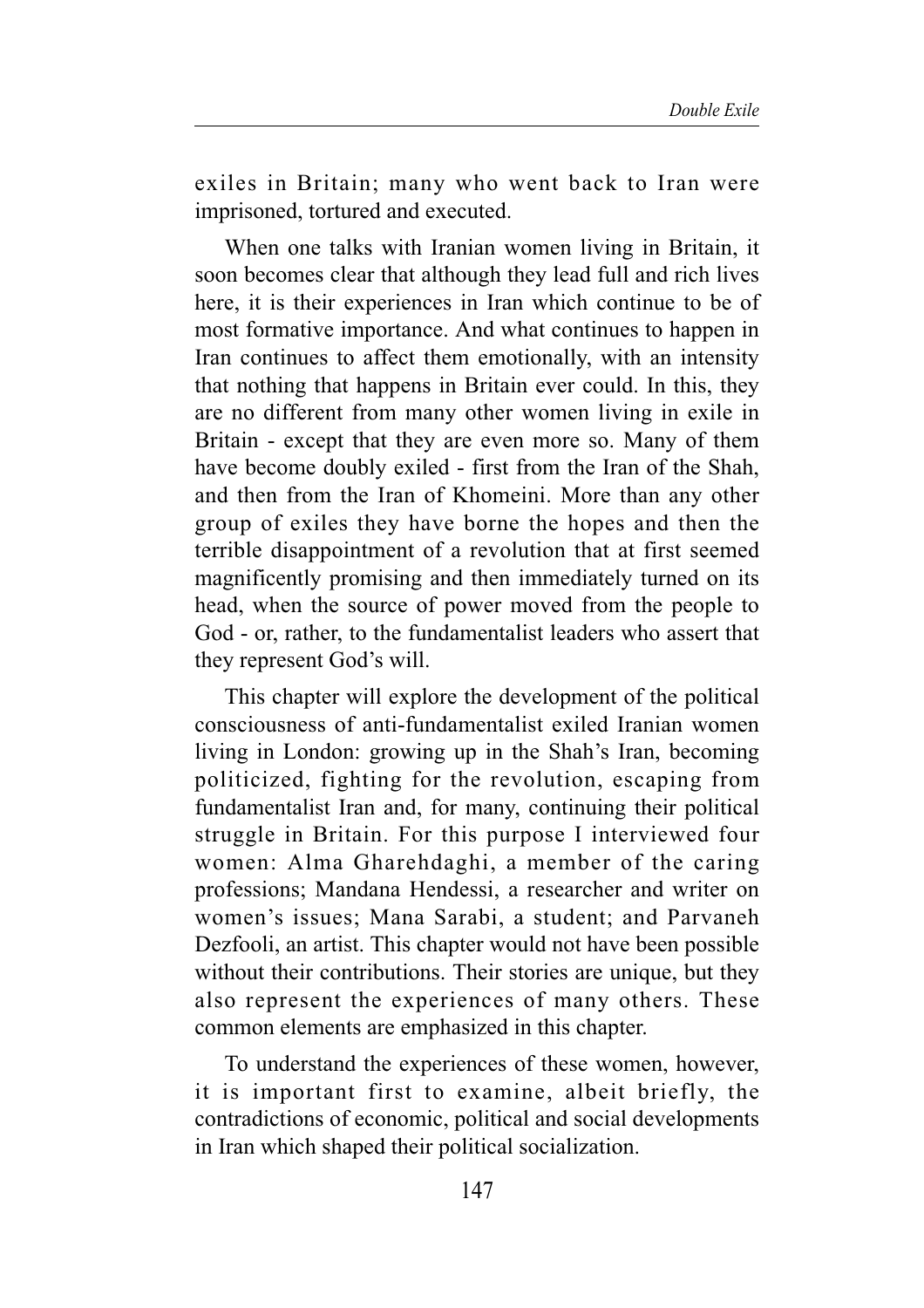## *Twentieth-century Iran*

The formation of a 'modern' state in Iran coincided with the country's rapid integration into the world economy. The Qajar dynasty (1785-1925) introduced secular courts, army and education. Modern economic activity created a modern middle class. The economic and political power of the traditional middle class, with its close link to Islamic law (sharia law) and the clergy, was undermined but not destroyed. The new state synthesized modernism and traditionalism, in response to the new social formation. Moghadam (1991) calls it a neo-patriarchal state, a modernized patriarchy; however modern the form of state and its institutions, it remained deeply rooted in patriarchal values and the social relations of religion.

The two opposing classes formed an alliance against the Qajar Shahs, who were destroying the wealth of the nation by giving economic concessions to foreign countries. Although they had different objectives - the modern middle class desired a fair chance against foreign capital and the clergy desired the return of religious power and tradition (Arahamian, 1982) - their alliance resulted in the victorious Tobacco Protest of 1891-2 and the Constitutional Movement of 1905-11.

Women participated in these movements and struggled for their liberation, as the coexistence of modernity and traditionalism in the state maintained the influence of religious laws, especially in the sphere of women and family. Women did not gain any political rights in the Constitution, for it declared that only men have the right to elect and be elected (Sanassarian, 1983). But women's involvement in the Nationalist and Communist movements of 1915-18 paved the way for many women to break away from the domestic sphere. Many became active in social and political activity as teachers, journalists, founders of women's schools and women's clubs, and as political speakers. Girls' schools were particularly attacked by the Islamic clergy as, by allowing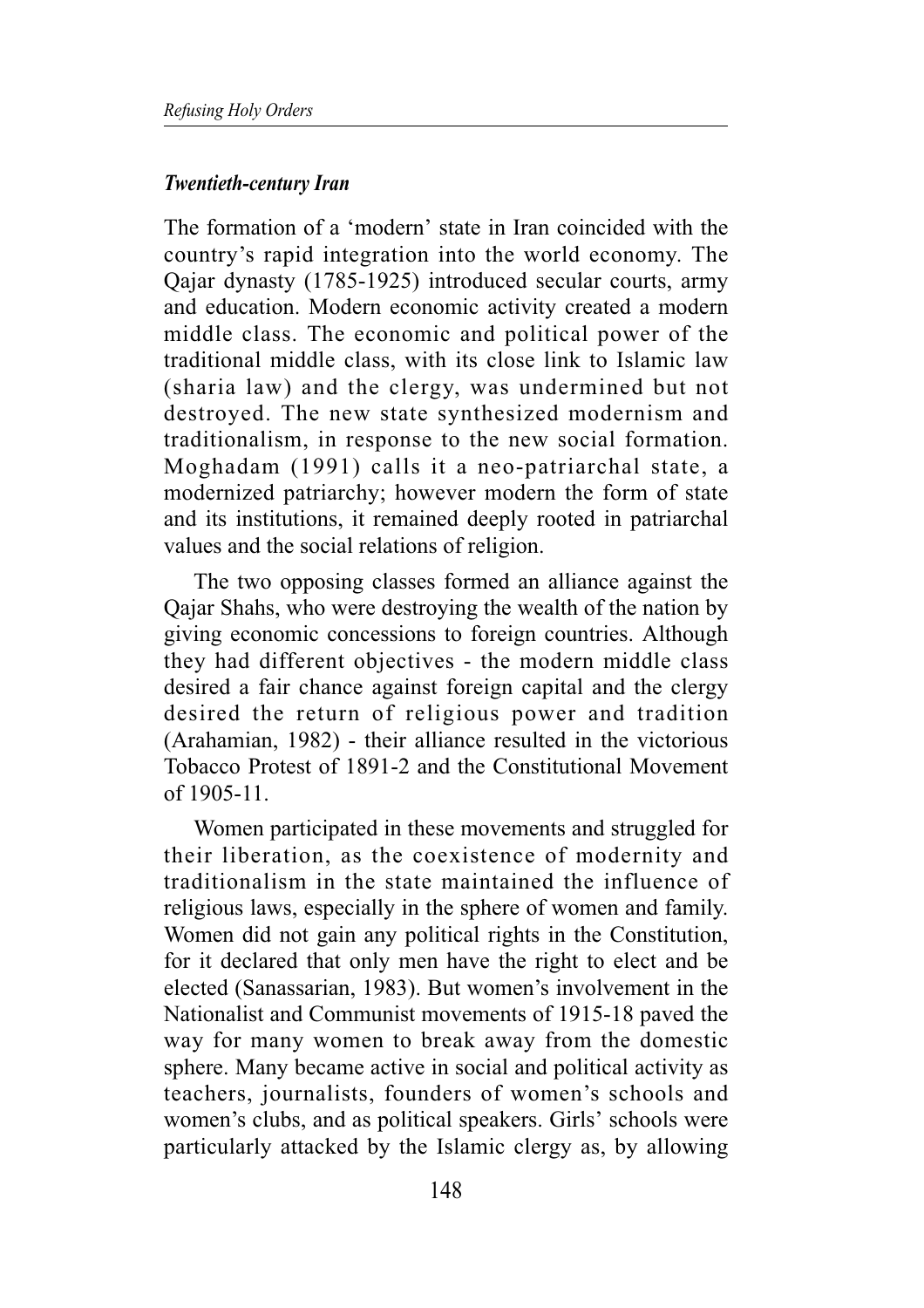women into the public sphere they weakened the clergy's power to control their lives.

The Pahlavi dynasty (1925-79) centralized the state and intensified the process of secularization through modem economic and political development. Economic development was based on oil production under the ownership and control of an authoritarian neo-patriarchal state which never allowed any form of democratization. Although the power of the clergy was undermined more than it had been under the previous dynasty, the interrelationship between religious and secular ideologies continued. In the sphere of women and the family, marriage and divorce came under civil rather than religious jurisdiction, but polygamy, *sighe* (temporary marriage), custody of children and inheritance rights carried on aspects of *sharia* law.

The socioeconomic development of this period also opened the way for women in education and employment. However, the Shah's 'modern' state associated changes with the 'modern' woman (Najmabadi, 1991; Hendessi, 1991); therefore only a small number of women who constitute the modern urban middle class benefited from these developments. Traditional middle-class women did not participate in the labour market. On the one hand, their contribution was not essential to the family; on the other, the heavy weight of tradition and religion segregated them from the public sphere. A small number of rural and urban working-class women did enter the modern production of traditional industries which needed female labour - such as textiles, foods and pharmaceuticals - but illiteracy and economic hardship, as well as tradition and religion, did not allow them to benefit. According to official statistics, even in 1976-7, just before the 1978 revolution, only 11.6 per cent of rural women and 53.7 per cent of urban women were literate.

The contradiction of this form of uneven and unstable economic, political and social development led to the rise of the Nationalist and Communist movements o 145-53 (Zabih, 1966; Abrahamian, 1982). The threat they posed resulted in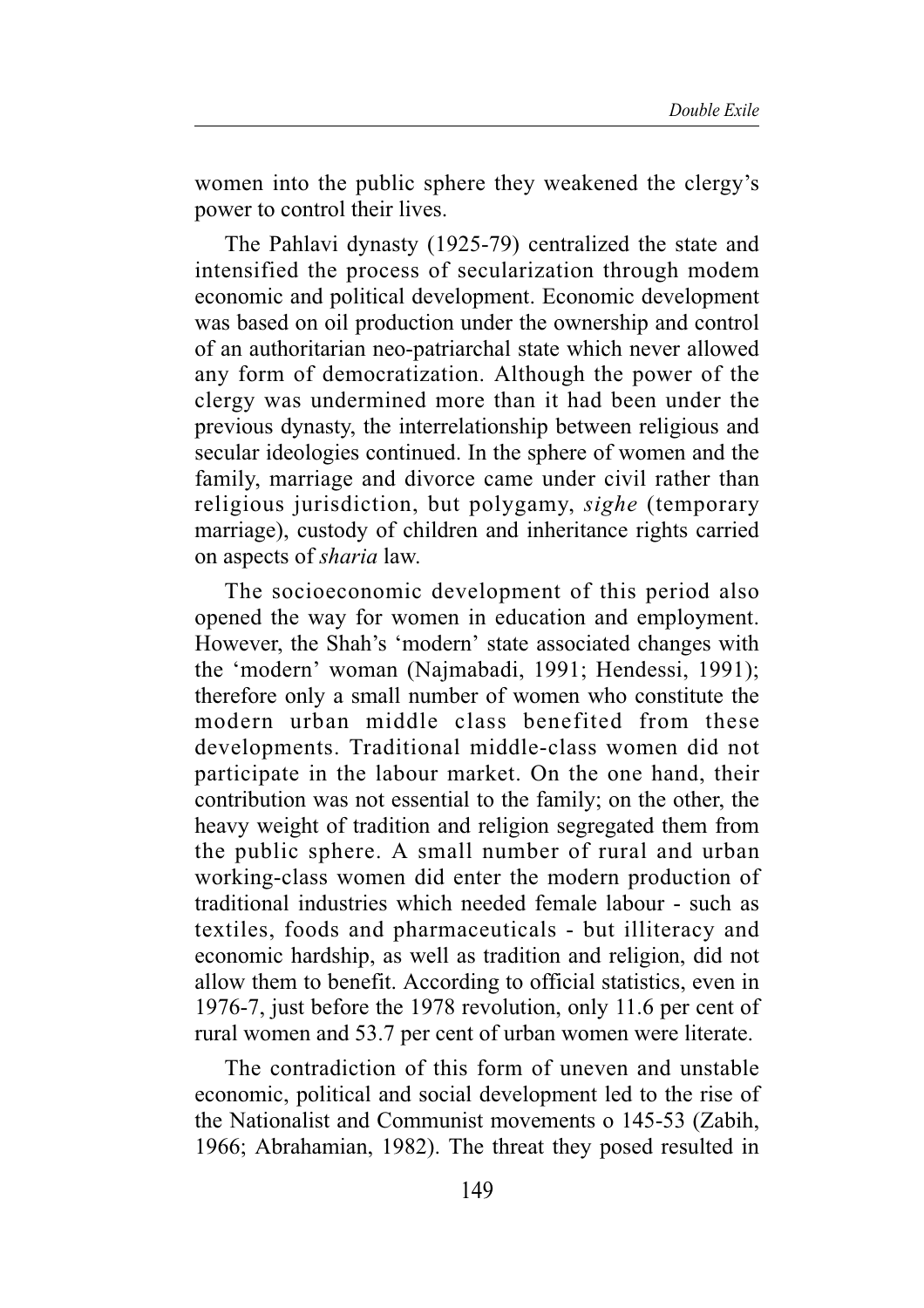the nationalization of the oil industry and the CIA coup. During the 1960s and 1970s, resistance to the regime continued to grow. Despite dictatorship and persecution of any form of opposition, a relatively effective movement of workers, students and guerrilla armed struggle developed (Poya, 1987a; Bayat, 1987). Finally, in 1977-8, a popular revolution overthrew the Shah's regime. Women played an important role in all the resistance and revolutionary movements (Azari, 1983; Tabari and Yeganeh, 1982).

These movements were divided into secular and religious camps. From 1965 to 1978 Khomeini led the religious opposition from exile in Najaf, a holy city in Iraq. In his declarations opposing the Shah's regime he did not separate Islam from nationalism, so secular Nationalist and Communist leaders were attracted to his views. They acknowledged Khomeini's domination of the opposition movement and followed his leadership during the 1978 revolution. After the revolution, however, Khomeini clearly opposed all secular movements. By 1981 all forms of Nationalist and Communist movements were defeated and banished.

Khomeini's doctrine of government was based on the theory of the 'governance of the religious jurist' [*wilayat alfagih*]. It advocated an ideal traditional Shi'i society, in which Islam is a religion and a state - an Islamic state applying the principles of sharia law to all aspects of social and economic life (Bakash, 1985, pp. 38-40; G. Rose, 1983, pp. 166-88).

If the Shah's state synthesized modernity and traditionalism, Khomeini synthesized fundamentalism of Islamic ideology with traditionalism. As exiled women in this chapter argue, the Shah's state, especially during the 1960s and 1970s, entitled women to some reforms which allowed the development of new ideas, and encouraged the struggle for .liberation. Despite political repression and the continuation of traditionalism women, to a limited extent, experienced some aspects of the women's liberation which was occurring in other parts of the world only. Khomeini's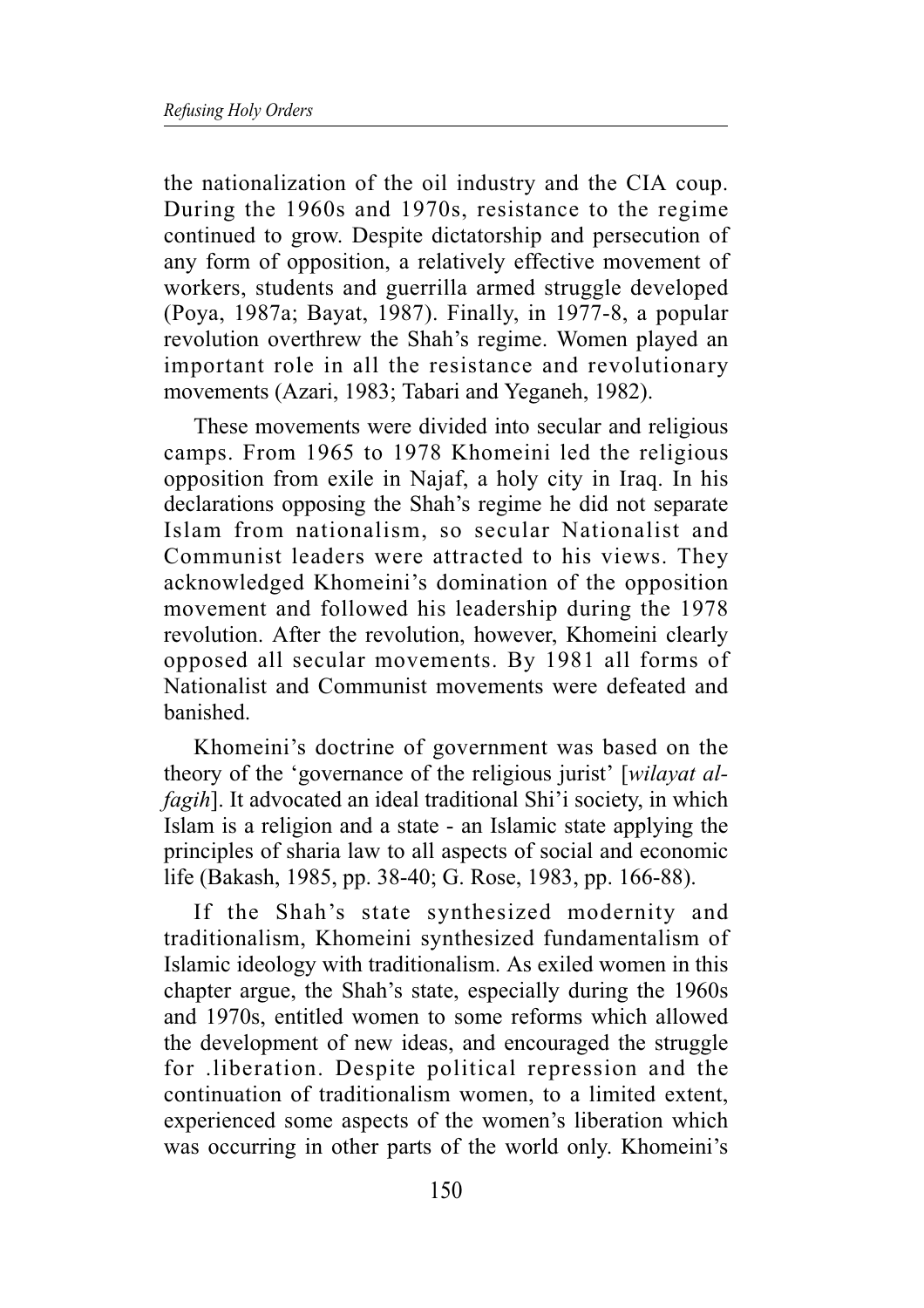state, however, took away all entitlements from women and any new ideas in relation to women's lives in the twentieth century. The ideal woman under the Islamic state had to follow the path of Fatimah and Zainab, the Islamic female saints of the traditional seventh-century Shi'i society.

In the absence of any alternatives, Khomeini's theory of changing the 'corrupt' capitalist and Communist systems gained political credibility in the eyes not only of the most deprived sections of Iranian society, but of many Muslims around the world, who could identify with Khomeini's Islam as a way of liberation. He promised them that the Islamic revolution and the establishment of Islamic states would favour the *Mustasafin* (the 'downtrodden'), by paving the way for an independent society based on equality, fraternity and social justice; and free from hunger, crime and foreign domination.

But the slogan 'Neither East nor West' and the bitter reality of the eight years' war with Iraq resulted in Iran's isolation from the international economy and politics. However, Khomeini's death and the end of the Iran-Iraq War paved the way for a reformed Iran. Economic progress and development through opening the doors to both East and West has begun a contradictory process of change from fundamentalism to pragmatism, which has created disillusionment among the supporters of the fundamentalist system. The pragmatist economic policies in favour of private and foreign capital are seen as an eventual return to a position not unlike the one which existed before the 1979 revolution (Poya, 1987, 1990, 1991).

Reform has even appeared in relation to some aspects of the sharia law on women and family. As the population increased by ten million despite eight years of war with Iraq, polygamy and temporary marriage have now been discouraged, and even abortion and contraception are permitted under religious law. Although after the establishment of the Islamic state women were forced out of the paid workforce through early retirement and redundancies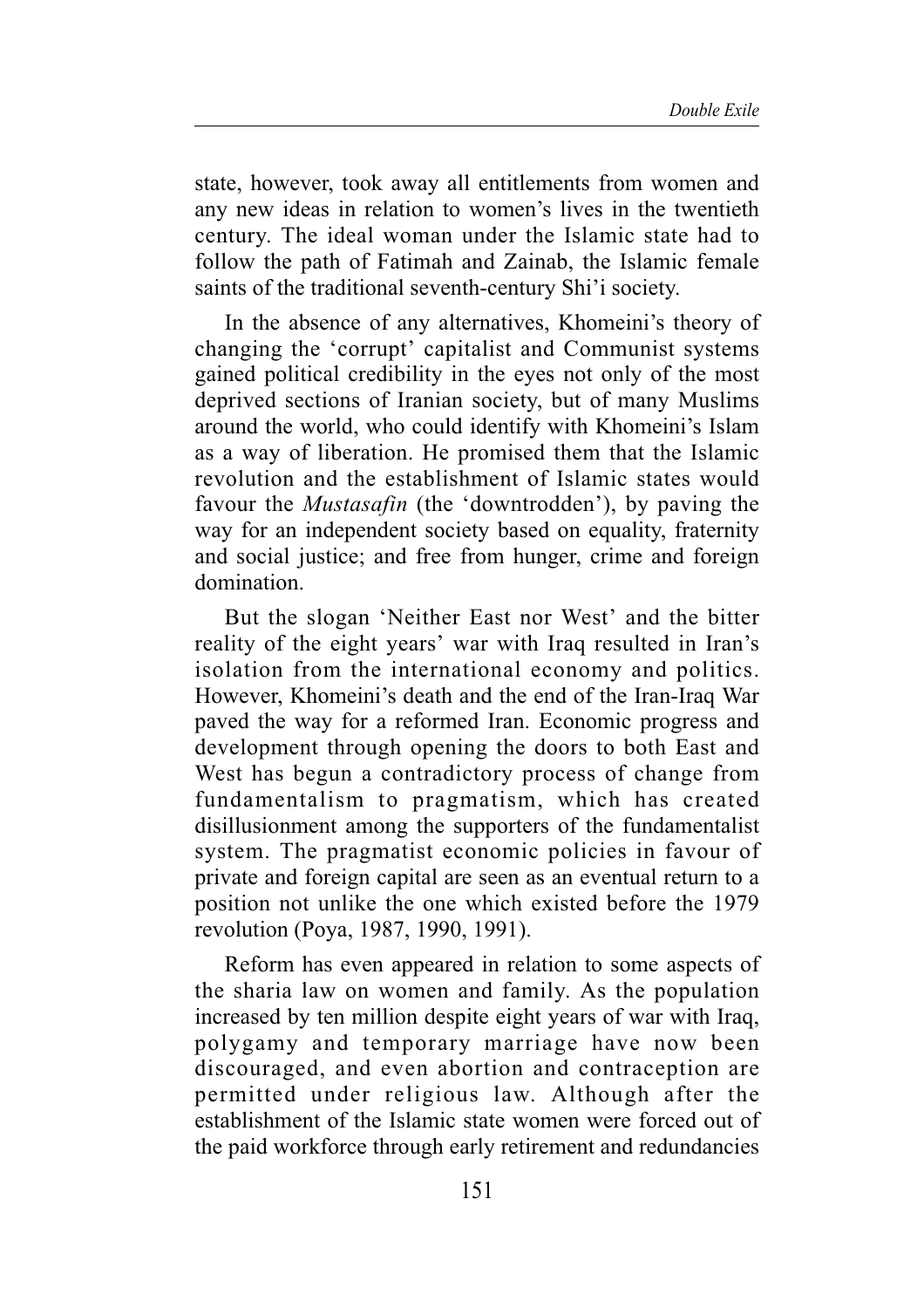(Moghadam, 1988; Afshar, 1989), during the war economy (1981-1988) a large number of women were encouraged to work unpaid behind the front lines to prepare food and clothes for the men at the front line. After the war, however, many women were employed and re-employed in paid work, as their contribution to maintaining the family became a necessity in the tight of rising inflation and male unemployment.

Despite these pragmatist policies, however, the *sharia* law on women and family remained in force and has intensified women's oppression and subordination through segregation and seclusion. Sexual segregation and seclusion have led to an increase in arranged and temporary marriages (Haeri, 1989). Divorce and custody of children are the exclusive rights of men, and women's rights to work, to travel and to choose their place of residence are subject to male permission. Although women can obtain some of these rights from their husbands, their implementation can be denied in a number of ways: the necessity of male permission and witness; the withdrawal of husbands' decisions at any time; the use of force and violence against women - all on the basis of the principle that women are the morality-keepers of the family and society. Although in the Islamic state this ideology constitute: the official law, it is not specific to it. It was deeply rooted in the secular state of the Shahs, and even among the radical nationalists and socialists.

## *Politicization*

The exiled women I interviewed were involved in all these processes of development and change, resistance and control, hope and disillusionment, which have been part of their lives since the 1960s and 1970s. As I explored their politicization with them, it soon became clear how powerful were the contradictory messages they received at home concerning womanhood.

As Mandana describes: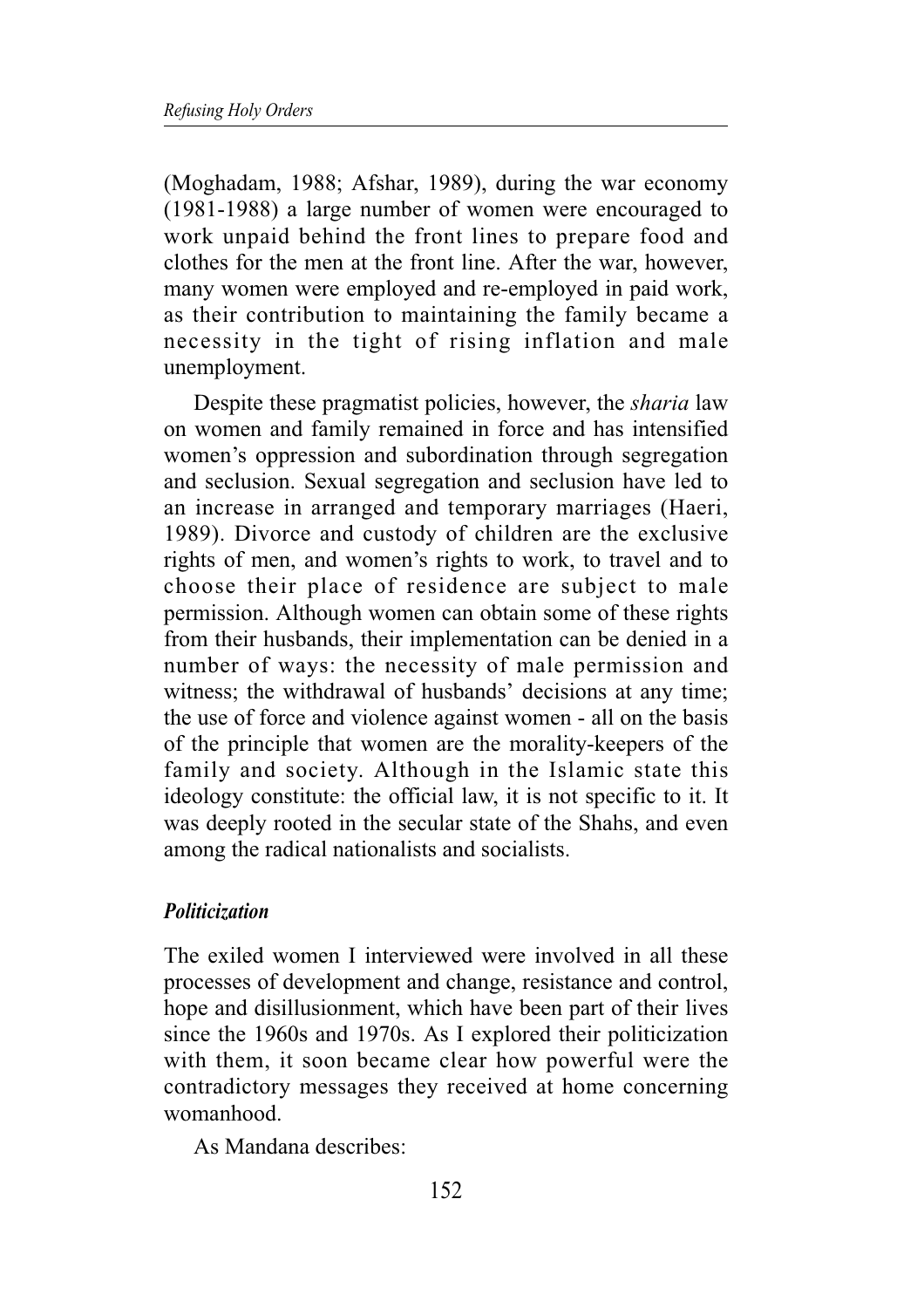'A dual role was expected from women by religion and the state... they were sent to participate in the Shah's White Revolution"... they worked in the private and public sectors of the economy. But at the same time they had to be devoted mothers and wives.

'I could see my mother as a victim of this ideology. She worked full-time outside the home and was expected to be a devoted wife and mother inside the home. That made her feel guilty... under enormous pressure. She was expected to be modern, independent, free, and on the other hand to be a good manager of the home, a devoted mother and wife. These contradictions were reflected in her relationship with me. She wanted me to be a virgin because my future was dependent on getting married to a man who was superior to me and this was possible only if I could attract such a man with my virginity. She even made me go through the degrading virginity test, as I had a friend who happened to be a man. The contradictory dual ideology imposed by religion and the state forced her to degrade me and herself.'

And Mana says:

'Despite my secular education, all my life I was told that the most important thin in my life was my virginity. I did not even know what exactly was a sexual relationship and virginity. When I was sixteen I had a sort of a relationship with a young man. For years I was scared by the idea that I might not be a virgin. I was paranoid, to the extent that when I went for my entry examination for a teacher's training course and I heard that the examination also involved a virginity test, I wrote nothing on the answer sheets in order to fail.'

The politicization of these women was affected by the limited availability of progressive literature and poetry on gender, class and racial issues. Women like Alma, an Iranian Azerbaijani, and Parvaneh, an Iranian Arab, were motivated to join political movements because of national pride and the experience of national discrimination. In Iran, the Kurds, the Azerbaijanis, the Turkomans, the Arabs and the Baluchis are ethnically distinct from the dominant Persians. Alma was very moved by the poems of Forough Farokhzadi, 'who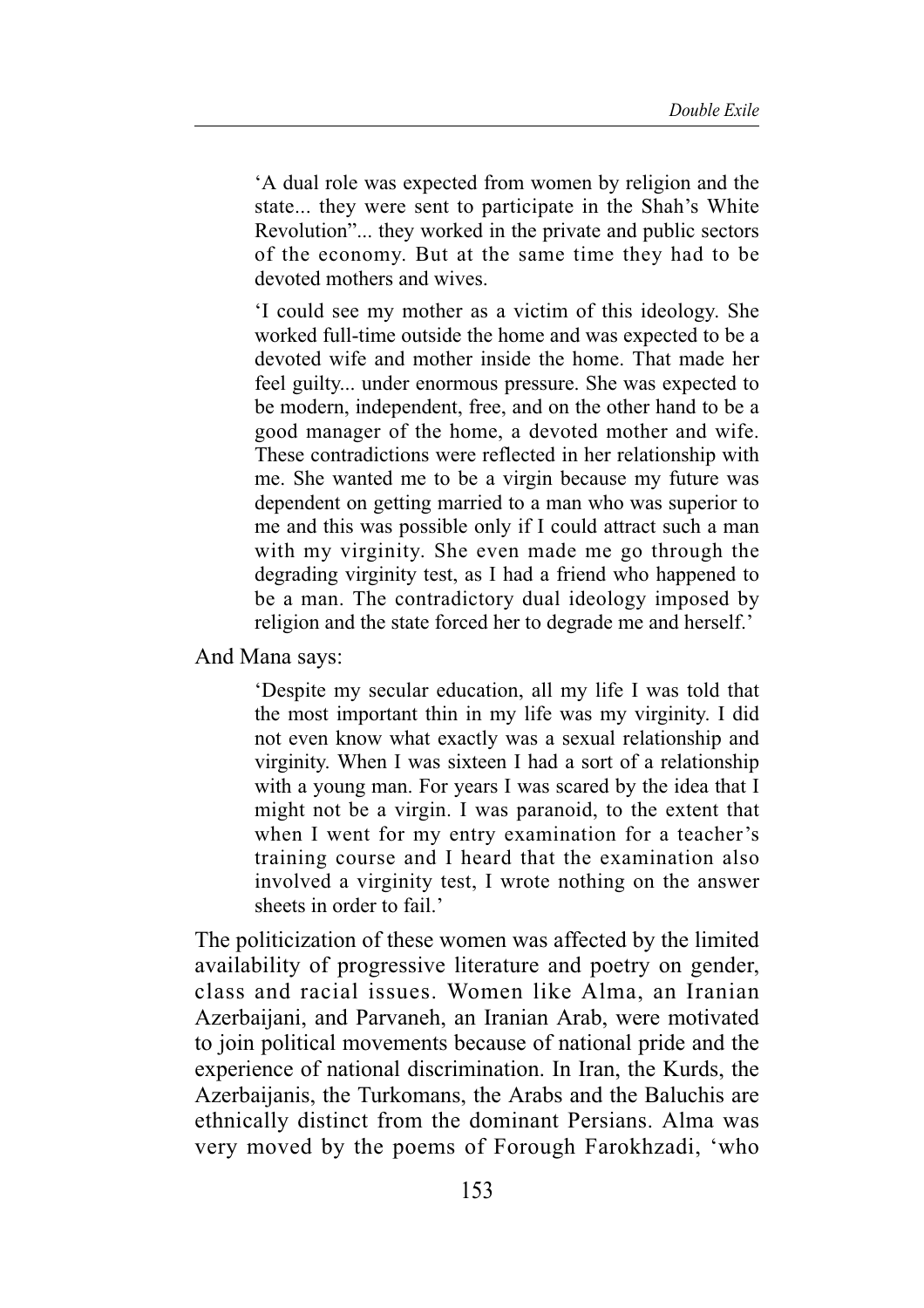spoke boldly and honestly about her sexuality and intimate feelings as a woman', and Parvaneh was influenced by the Iranian Azerbaijani writer Samd Behrangi, whose stories expressed the conflicts in society, class and racial inequalities - all the themes around which the radical resistance movements have emerged. Heroic women's participation in the national struggle also played an inspirational part. Alma tells of an Azari woman, Sarieh, who participated in the 1946 fight against the Iranian central state which overthrew an autonomous Azerbaijani national government:

> 'Sarieh resisted the central government's troops for five days on her own and did not surrender. Just before her execution she said, "You have not won. Those who betrayed will only be remembered with hatred. Children of Azerbaijan will revenge my blood and our blood will nourish the tree of freedom."'

The process of politicization, however, takes time to mature, and life in adolescence was full of contradictions. Parvaneh says:

> 'Many friends were in jail and under torture. Many were executed. I was anti-Shah, but there was no concrete political guidance for my generation. [For a while] I found religion as a way of survival. I was not fundamentalistically religious. I prayed, but I wore a miniskirt. I fasted, but broke my fast with a sandwich and a Coca-Cola in the cinema. I found religion fulfilling and securing my life. I did not like the religious implication that women should stay at home. I did not want to stay at home. I wanted to be educated and be an artist.'

Throughout the 1960s and 1970s a large number of Iranian women who became active within the women's movement and the student movement in Britain were particularly attracted to the ideology of the armed struggle against the dictatorial regime of the Shah.

Alma remembers:

'The belief in the armed struggle was the dominant belief on the Left. However, the Fedayeen had a particular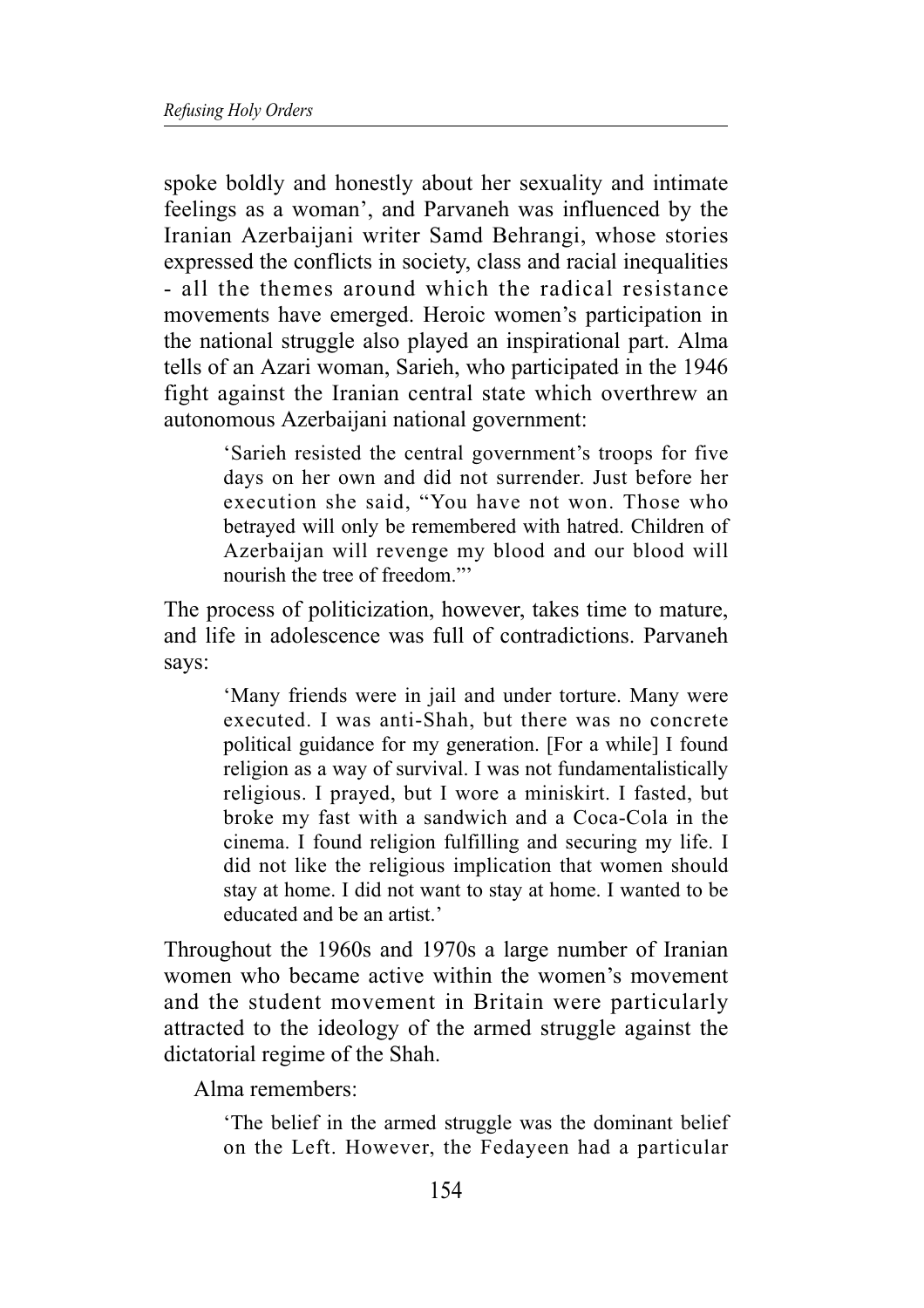attraction to me. In the guerrilla movement, women were engaged at all levels of activities... This was a great leap forward, as women were recognized in their own right, as independent social and political beings. They were no longer just sisters, wives and mothers who were to provide moral and practical support for their menfolk; women were also encouraged to take part in the struggle.'

However, this 'great leap forward' was still far from satisfactory, because of the limitations of the political struggles in which the movement was engaged. The revolutionaries failed to observe and analyse the contradictory changes which were taking place in Iran. Blindly, they followed their formulae for liberation and socialism, failing to relate to the majority of the population, who were affected by the contradictions of economic and sociopolitical development. They did not relate to class, gender and racial inequalities in society except in an abstract way, as was the case with religion and religious values.

This continued also during the revolution. As Alma observes:

> 'As a whole, the revolutionaries were isolated from the working class and the oppressed sections of society, which facilitated the easy takeover of power by the conservative clergy. Generally the Left became even more isolated as they failed to understand the dynamics of the change in society. They alienated many people by their constant vacillations, mistakes and negligence in defence of democratic rights and women's rights, which were heavily under attack by the regime. 'In general there was ignorance and disinterest in women's issues. Most male comrades felt threatened and considered them divisive and jeopardizing to the unity of the movement. A few of us who stressed the importance of the issues affecting women's lives were branded as extremists and separatists. The task was just to raise the slogan of equality and liberation of women and wait until the victory of socialism.

> 'During this period [of the revolution] many women's organizations were set up by women who were affiliated to various Left organizations. But unfortunately they were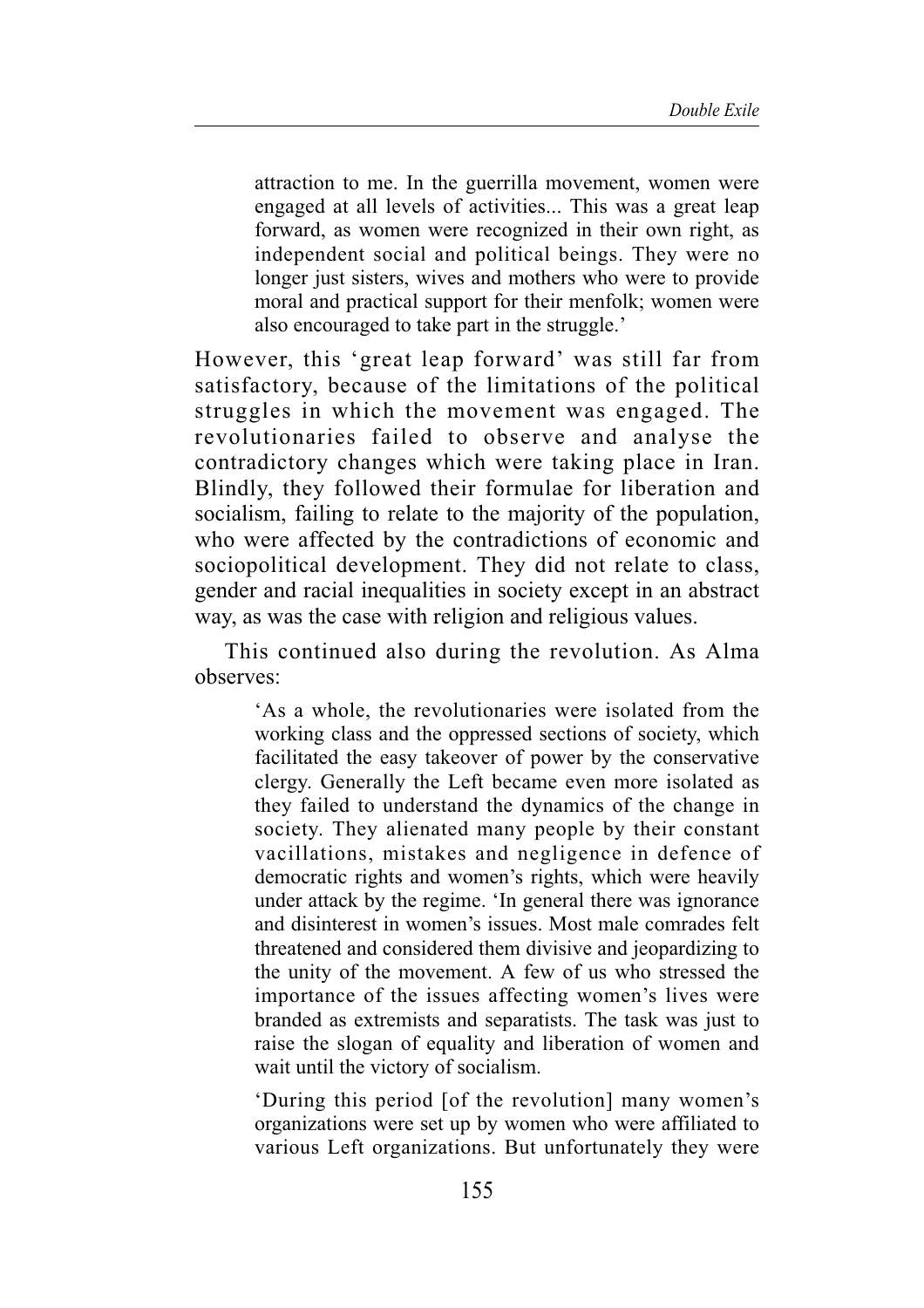controlled from above by their political leadership, who dismissed women's struggle as insignificant and compromised with the fundamentalist regime. The excuse was that women who struggled for their liberation were only a bunch of middle-class women who had nothing in common with the working-class women. For working-class women, they argued, these petty feminist demands did not matter. Unfortunately the women on the leadership of these organizations remained loyal to the mainstream politics of their organizations. Therefore the task of struggling for women's issues which was so heavily under attack by the fundamentalist Islamic state was weakened and was finally destroyed by the victory of fundamentalism and its values.'

Mana agrees:

'When the first attacks of the fundamentalist regime began with attacks on women's rights, we were not prepared. Soon, we were driven to a defensive position and finally, we were defeated bitterly. We talked about women's independence and freedom, but fundamentally there was neither a real understanding of nor real belief in struggle for women's rights. Feminism was a dirty word. It meant only being anti-men. Our political education was mainly concerned with class struggle, and the struggle against imperialism and dictatorship. If we had appreciated the importance of women's issues, the level of our struggle and the scale of our defeat could have been different. We could perhaps have attracted a number of women who were absorbed into fundamentalist ideas.

'No doubt, the ideological and physical attacks on women and women's rights were so severe that all forms of oranizations were smashed. But we are partly responsible for our defeat. When compulsory veiling was imposed, some "Left" organizations such as the Tudeh Party instructed their women to comply with the Islamic regulations. Their women sold their papers and publications while wearing the compulsory veil. Many of us didn't. We were beaten up but we didn't until they began to arrest us, but by then our movement was divided. By 1981, when some of us understood that there was a need for struggle on women's issues, it was too late.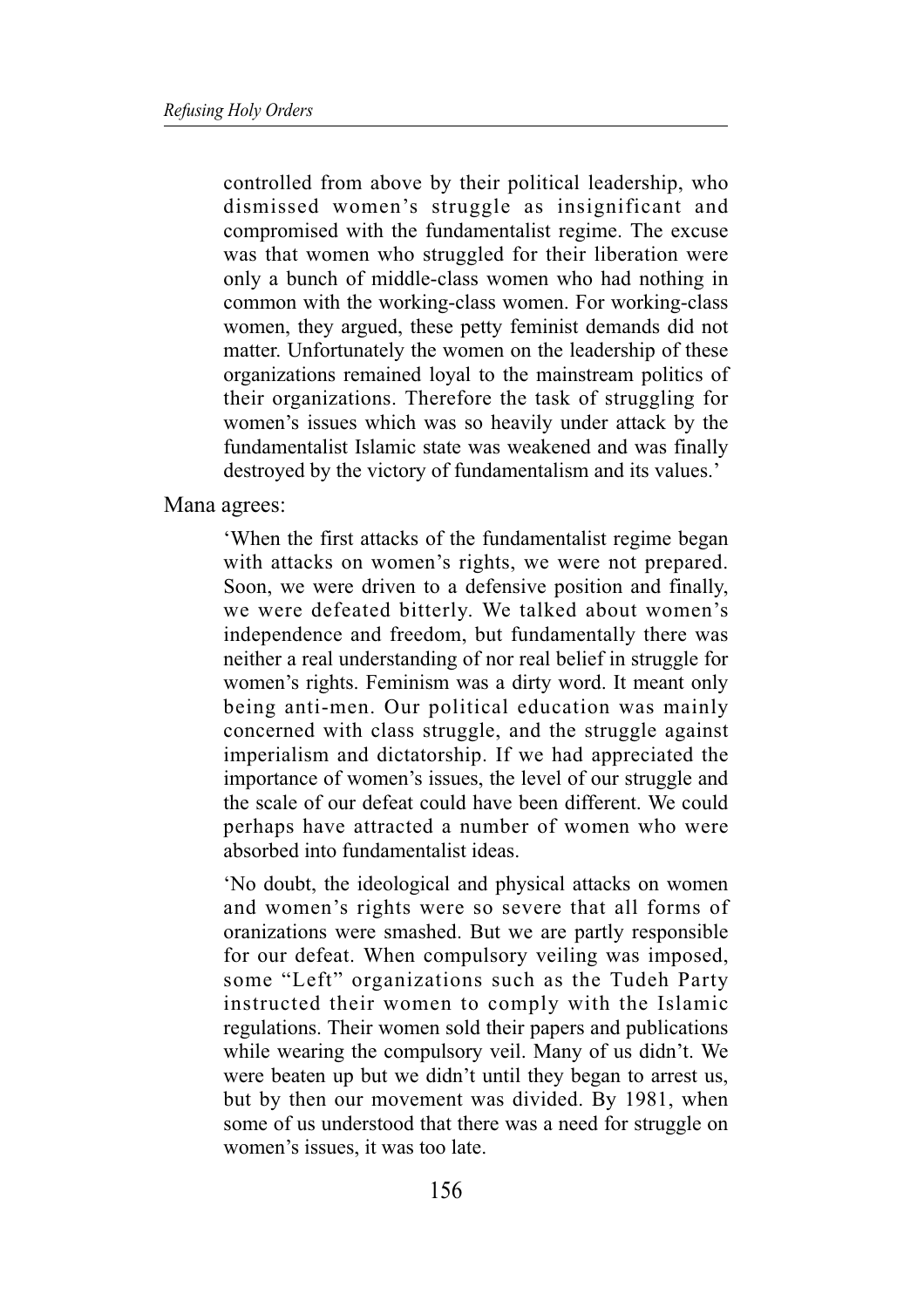'In many political and cultural gatherings, women didn't and still don't talk. They say, "All the good and important things have been said by men." Women believe that "men know better". In these gatherings men ignore women. Whether women discuss something of value or talk nonsense, they are ignored. Even when women are invited to these gatherings in order "not to be male-dominated", they are ignored. Men don't argue with women; they consider their contributions and their ideas worthless.'

Many politically active women gained valuable experience, trying to free themselves from racial, class and gender inequalities. They paid the heavy price of becoming exiles; but they found not only that the political movement did not tackle the importance of women's subordination, but that activists also discriminated against women at a personal level.

Parvaneh's story illustrates this:

'I became an exile in Britain as I became known to the Shah's secret police. During the revolution my husband and I went back to Iran. We felt that our struggle against the Shah's system was fruitful. In the first year of the revolution my daughter was born. Soon the attacks of the Islamic state began. I was very frightened as more and more were arrested, tortured and executed.

'Finally, it happened to me. One day my daughter and I were arrested. They were also looking for my husband. I was kept in solitary confinement with my daughter for many months. I was tortured in front of my daughter and witnessed my little girl being tortured in front of my eyes. They threw me in a sack and whipped me with cables and chains. They threw women in the sack in order that the male torturer would not see the woman's body. They broke my little girl's leg in front of my eyes. I survived and never told them my husband's hiding place. He safely left the country. The prison authorities decided to release my daughter. She was given to my mother, who soon died in her grief for me. My daughter was left to my sister, as her father started a new life and forgot all about us.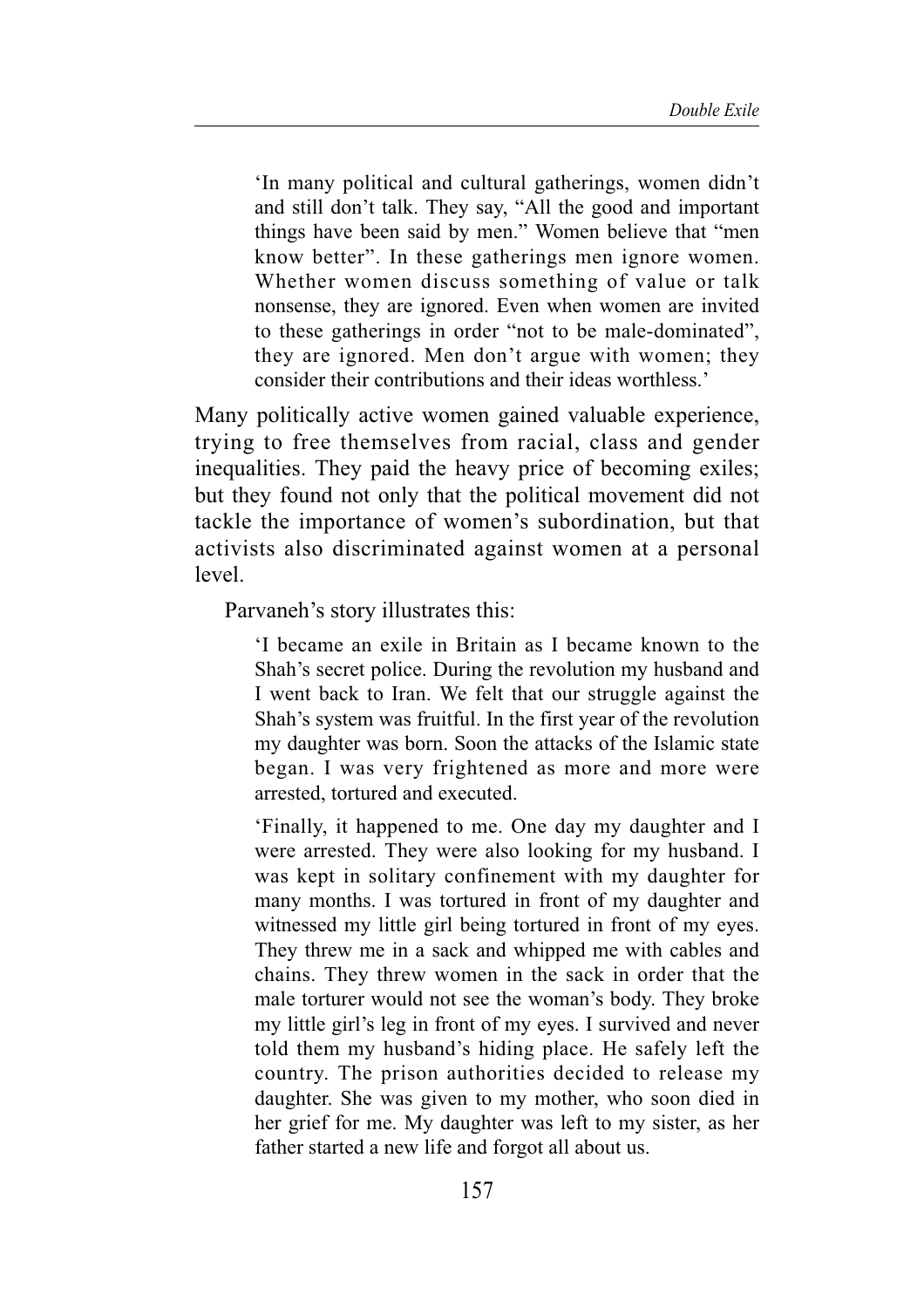'I felt desperately frustrated and sad. I could see that many women, as political prisoners' wives, remained loyal to their husbands for years. They never left them. They were there every visiting time, they gave them every support they could give. They tolerated the frustration and difficulties of living on their own with their children. They tolerated the authorities' insults and threats. They coped with financial and social problems, but remained political prisoners' wives. Their love and support made their husbands' imprisonment and torture more bearable. But for many women prisoners, the husbands were not there, even those whose lives were not in danger.

'Children of the political prisoners were always looked after by mothers and sisters, allowing men to find a new life. This hurts very deeply, even now that I am free, united with my daughter, and out of the country. I am still loyal to my political belief, but I have lost all illusions with political groups, as women's subordination to men in religion, in society and even within the opposition movement indicates that women's lives have little value.'

### *Escape and Second Exile*

Alma decided to leave Iran again:

'I felt I was nothing but a subhuman in that society. I felt angry and bitter about all the political organizations in Iran: their limitations, vacillations and betrayal, which helped the consolidation of the fundamentalist Islamic state. I therefore escaped from Iran. Those who organize political escapes charge massively. They charge women more, as they believe women are more trouble. The journey took two weeks. I travelled through poverty-stricken border villages: no roads, no electricity, no water and no toilet facilities. I witnessed how fifty-five years of economic development by the Shahs of the Pahlavi dynasty haven't touched these areas... Some others joined me. To cross the border and reach our destination we had to run, to climb mountains and ride horses in the mountains. We had to go through areas which were under the control of the Revolutionary [Islamic] Guards. We had to cross the border in the dark of the night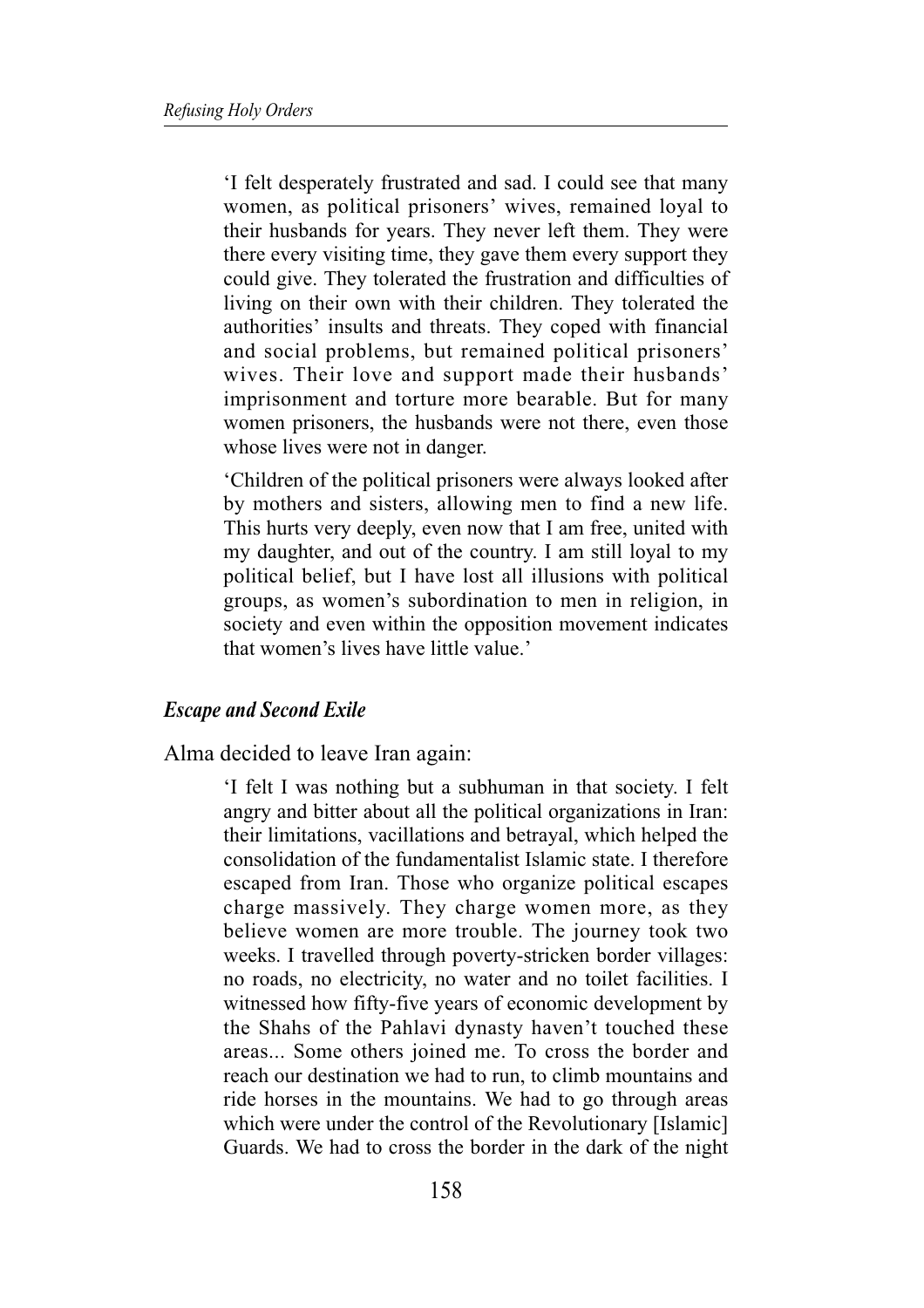and the freezing cold of the mountains. Several times we had to return to the village and start the journey all over again, as the conditions for crossing the border were not suitable. In one of these return journeys I had to ride a horse up a mountain so steep that I could see only the sky in front of my eyes. Once I fell off the horse and was injured. All my bones were aching and I was unable to move. I tried to keep my morale high. There were a few men who were frightened and their morale was very low. One even decided to return halfway through, as he found it was impossible to continue. This would have endangered his own life as well as those who were helping our escape. Because I was injured they organized a bath for me in the women's hut. Women warmed up their scarce water, they surrounded me and, while giggling at my naked body, bathed me in tub. I finally managed to escape alive.'

Coming back to Britain for Alma meant starting a new life in exile, determined to continue work politically as well as working with refugees and exiles in Britain:

> 'Back in Britain, all I had was a suitcase full of books which I had left with a friend and some money in the bank. I started a new life in exile. I studied and worked. I now work in a caring profession. In this capacity I have met many Iranian political refugees, many single mothers. Political repression shattered many families. They escaped the repression in Iran but here they feel displaced, irresponsible, guilty and hopeless. They feel that they have left their friends and comrades dead, in jail or under terrible repression. Language and traditional barriers make them alienated. They also feel humiliated because many within the welfare state show their hostility by delaying their rights, implying that taxpayers' money should not be spent on refugees. Therefore the refugees feel too proud to use the social services and hide their problems. I always remind them that the people of the developing countries have a claim on the wealth which has been accumulated here - our oil has been exploited for years to build the enormous wealth here.'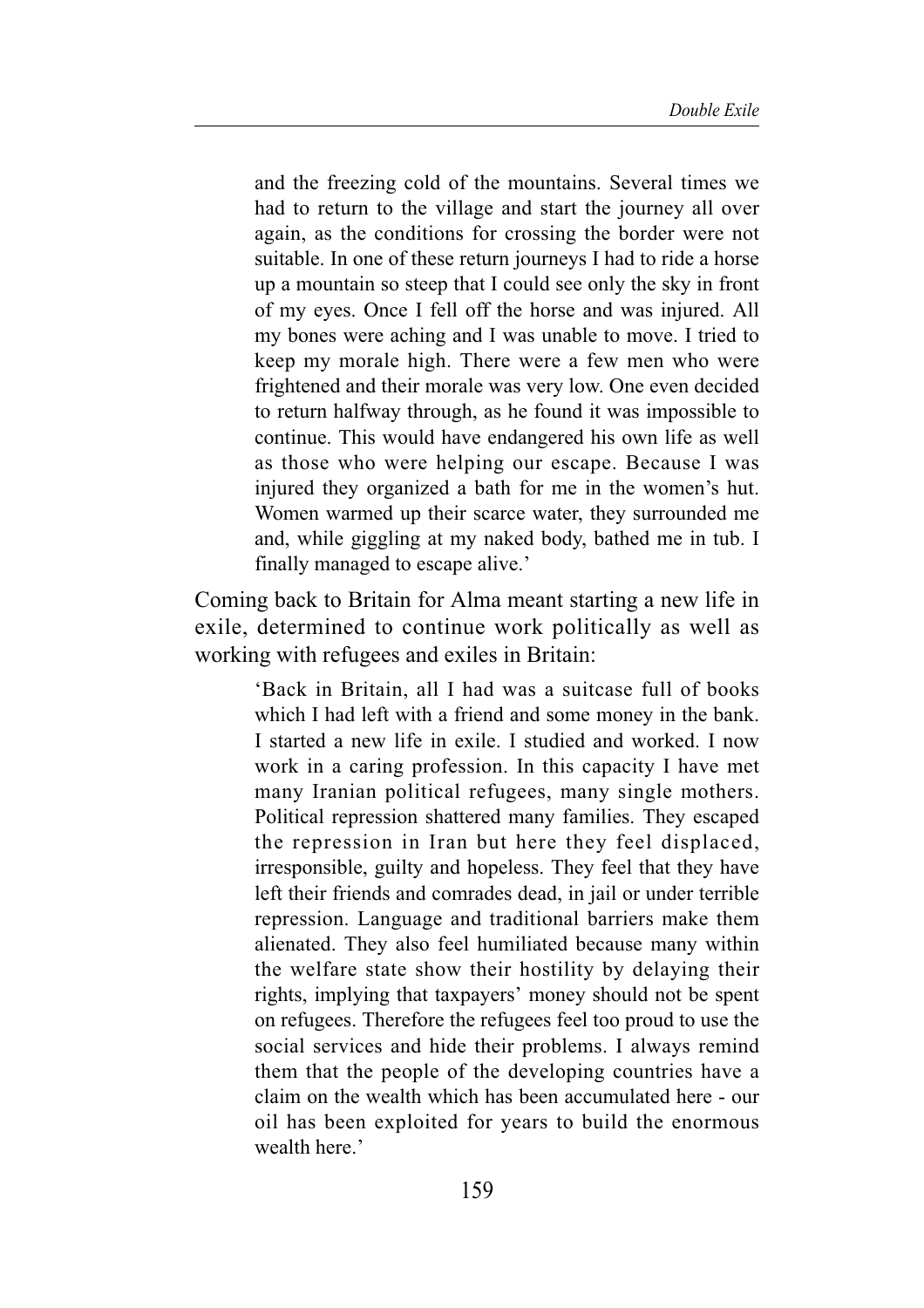#### Mandana says:

'In 1980 I joined the Iranian Women's Solidarity Group in Britain. Our main activity was to expose the Islamic laws against women under the Islamist state. I then became active in the International Solidarity Front for Iran. This was an organization to help the Iranian political refugees. In 1985, in the International Women's Conference in Nairobi, at the end of the UN Decade for Women, I became a woman in exile, as I, alongside other Iranian women, actively exposed the sufferings of women under the Islamic state.

'As a researcher for the Housing Campaign for Single People I work around homelessness among young women, and sexual abuse as a cause of homelessness. As a journalist I worked for many years with refugee women. In this capacity I experienced and exposed the bitter struggle of many Iranian women against fundamentalism. In 1989 I interviewed an Iranian woman in exile who successfully struggled to gain custody of her daughter. After divorce her husband kidnapped her three-year-old daughter and, without her knowledge, returned her to Iran, in order to use the sharia law which advocates that girls after seven years of age and boys after two years of age belong to their fathers. The woman is a refugee in Britain. She could neither go to Iran to bring back her child, nor could she get a court order against him. She contacted other women. She found that there were many women in her circumstances where husbands use the fundamentalist approach of sharia law to take the children away from their mothers. She found that in 1989, twenty-one cases of child-kidnapping had taken place in America, and thirty-three in Europe. Through an active campaign, women exposed the kidnapping of their children by their fathers and raised this issue within international organizations such as Amnesty International, the United Nations and the Red Cross. They have succeeded in bringing back seven of these children to their mothers from Iran, amongst them her daughter.

'Another case I have been engaged in is that of an Iranian woman in Japan who has been refused refugee status. If she returns to Iran she will be stoned to death according to the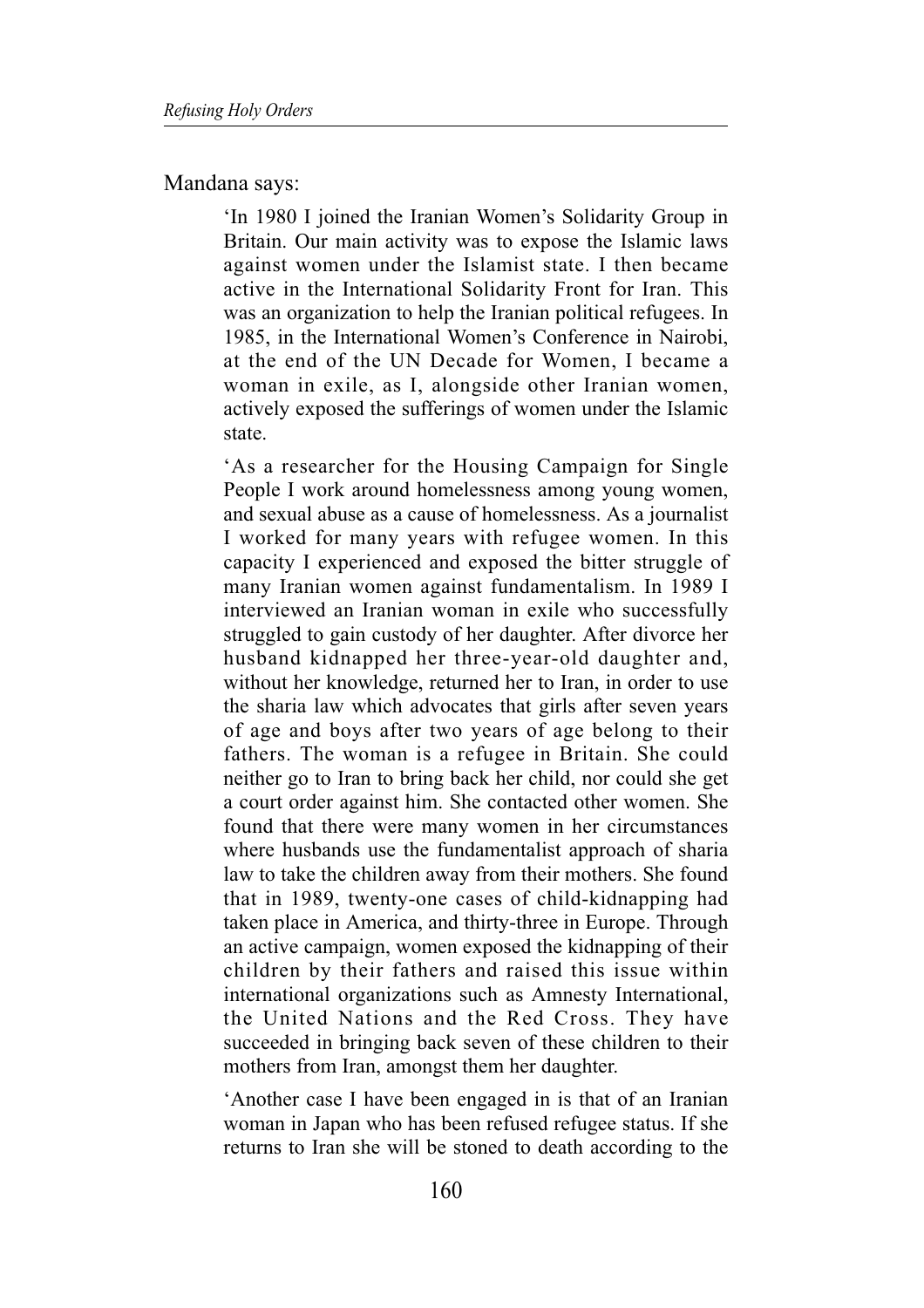law of *zina*, adultery. This woman joined her husband, who had Japanese residency, in Japan. After a while they separated without getting divorced. As a result of a relationship with another man, she now has a child. The Japanese authorities refuse to give her residency because her husband has left Japan. In most countries, residency is given to women because of their husbands and they do not consider a woman's case independently. If she returns to Iran she could be executed according to the *zina law*, as she is married to an Iranian man and has an "illegitimate" child by another man. But the Japanese refuse to grant her refugee status because they do not consider this law a basis for granting refugee status. I am therefore actively involved in the campaign to save the lives of such women by pressurizing international organizations to recognize the threat to women's lives under Islamic laws and to change international law to consider these cases for granting refugee status.'

The experience of exile as a result of political struggle makes Parvaneh determined to continue the struggle and hope for a future generation:

> 'Here in Britain, I study and work as an artist. I have begun a new relationship and have another daughter. My second child is important to me because I feel that I lost so many years of my life in prison away from my first daughter. I missed her growing up. When they took her away from me she was a baby, and when I was reunited with her she was a big girl. I missed seeing her losing her teeth and lisping. I missed seeing her going to school for the first day. I missed her laughs and her cries in that stage of her childhood development. I want to see those years in my second daughter.

> 'I think fundamentalist ideas which also existed under the Shah's system, and have been intensified under the Islamic state, distort women's development sexually, intellectually and emotionally. Women are given a role which is not natural, and it represses their ability and potentialities. Part of my struggle against fundamentalism is to bring up my daughters free of fundamentalism and all the fear which is attached to it for women. I don't want my daughters to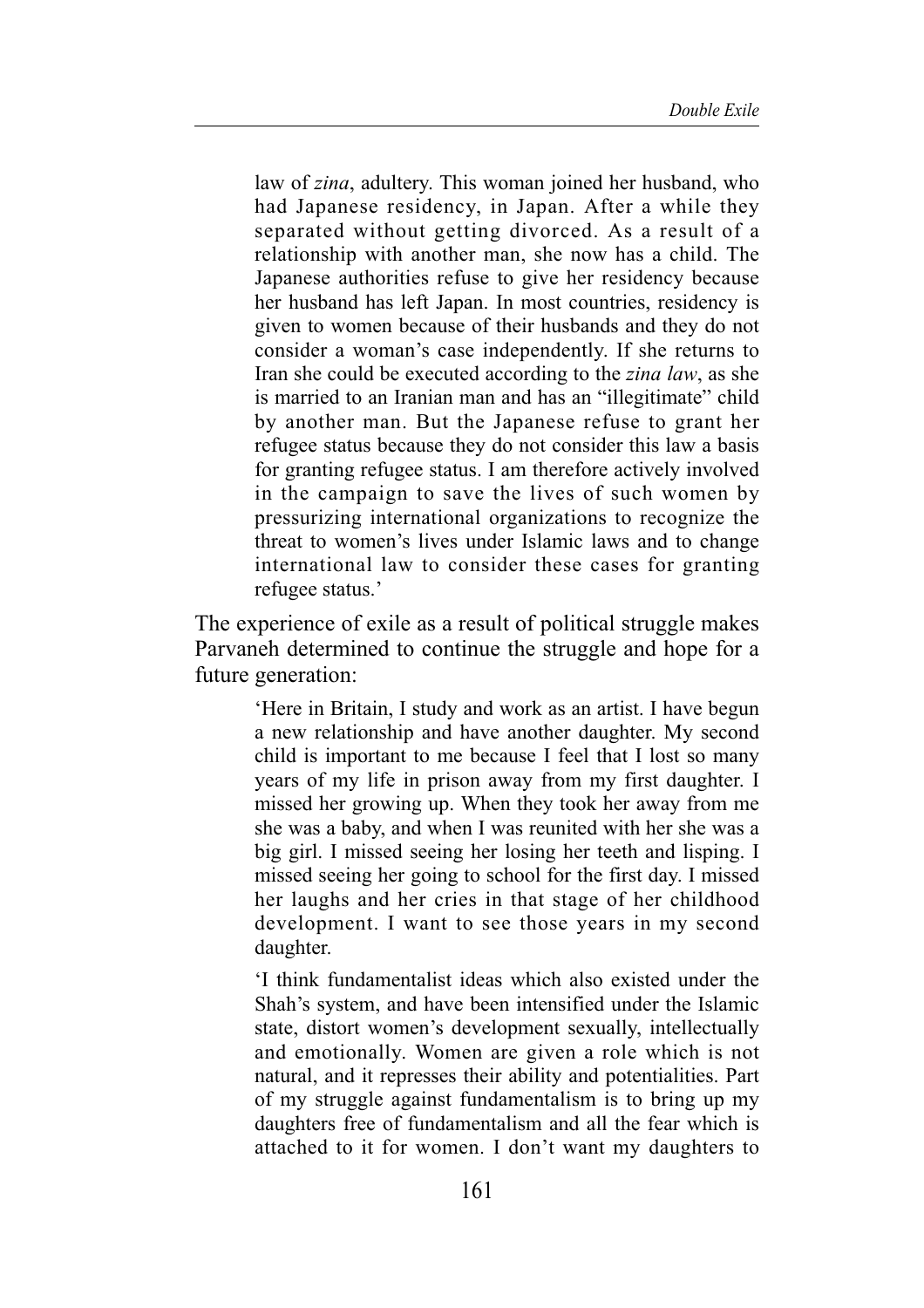suffer ml bitter experience of fundamentalism. I want my daughters to gain all that I lost as a woman.'

### *The importance of the Anti-Fundamentalist Struggle*

One question which preoccupies all these anti-fundamentalist women is why so many women in Iran have been supporters of this sexual apartheid regime. Alma explains:

> 'A large number of women from the deprived sectors are attracted to this apartheid system. This is partly because of the humiliation and deprivation they experienced during the Shah's regime. Unlike the minority upper- and middle-class women who enjoyed a certain degree of prosperity, many of whom adopted Western lifestyles, the majority of women from the deprived sections of society were debased, degraded and neglected. Hence they envied and detested the other groups and their Western lifestyle. The Islamic regime exploited such sentiments and won the women to its side. These women became the staunch supporters of the Islamic regime. The regime declared them the guardians of the Islamic society and the upholders of the society's new morality and values. These women are the symbol of Islamic womanhood and advocators of sexual apartheid.'

This empowerment is not just symbolic. The Islamic state provided material and ideological interests for these women, and allowed them to become visible.

Mandana says:

'I know a woman whose activities were confined to preparation of food for Islamic gatherings such as Sofreh, which are exclusively women's gatherings within the home. After Islamization, she extended these activities to public work. She began to work voluntarily within the Islamic organizations such as Bonyade Mostazafin. [The Foundation of the Oppressed]. She became visible and gained prestige. Moreover, she was not in a contradictory position, as this was just an extension of her activities in the private sphere of the home and she was not expected to be modern. She became the symbol of the good woman, a real Fatimah [the symbol of motherhood and devoted wife] and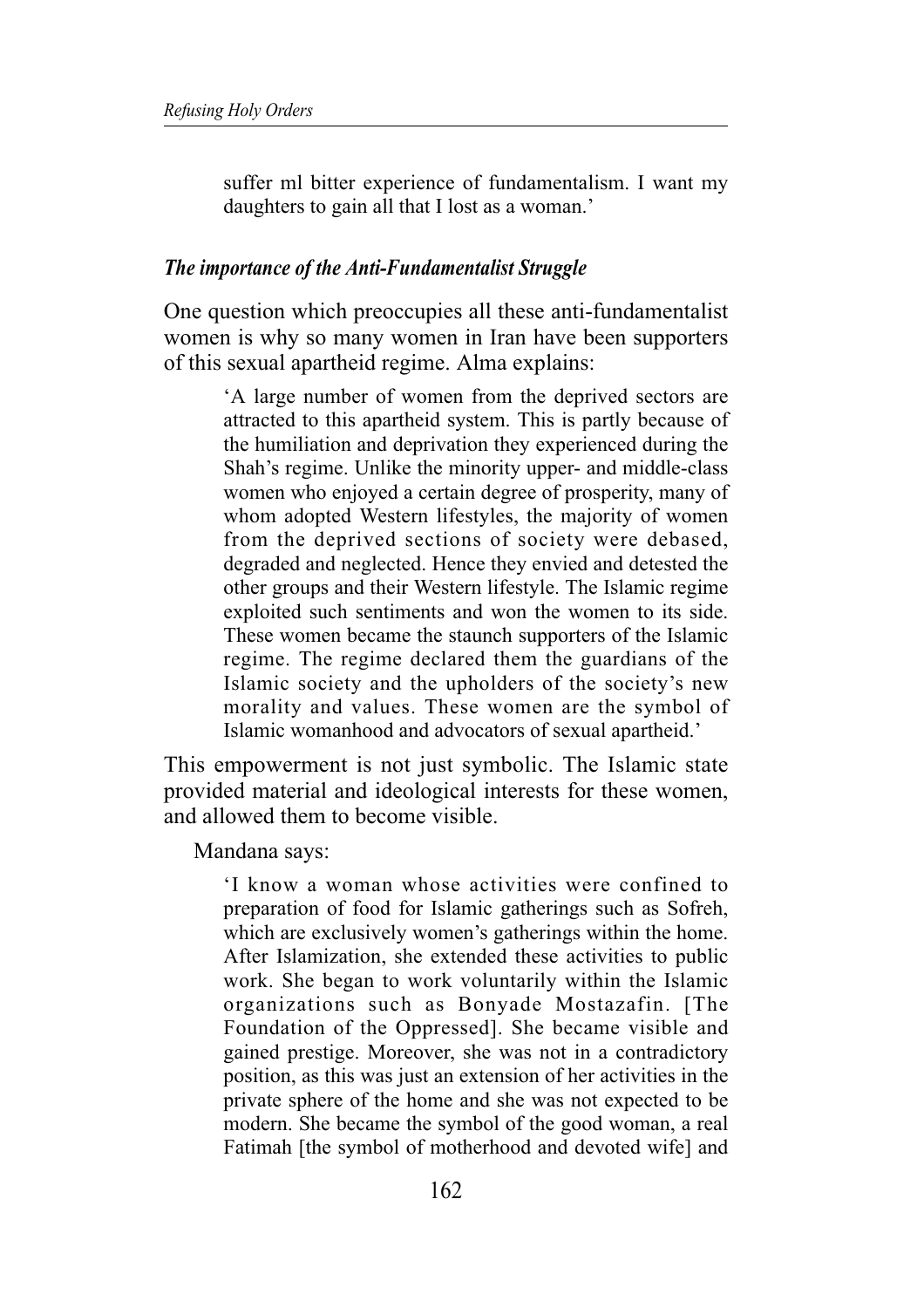Zainab [the symbol of woman fighters] at the same time. For many women, fundamentalism ended the contradictions of modernity.'

However, many women who struggled to free themselves from the class, racial and gender inequalities of the Shah's system did not find sexual apartheid a form of liberation, even if it did give a number of them the opportunity to benefit materially from the ideological implications of the Islamic state. Alma, as we have seen, felt 'subhuman'. Mana remembers:

> 'Many times I was arrested in Iran in the streets for not complying with compulsory veiling "properly". I was asked by the fundamentalist woman who arrested me:

> "Sister, how could your heart allow you to let the eyes of a *namahram* [strange] man look at your body? How could you make him guilty of sin?" I was dying to ask her "Sister, why in your eyes am I guilty of his sin? Why is it that I am not only sinful for not being ashamed of my own body, but also guilty because a man harasses me by looking at me as a sex object? Why am I responsible for his faults, and why is it me who is driving a pure man to sin? Why do you see your value and your power in what you do for men, and for this you deny your own body and your visible presence?" I couldn't, though. If I had, I would have ended up in jail.'

Parvaneh says:

'I feel that with all its limitations, political activity helped me to bloom like a bud, to overcome my fears and realize my potentialities. The task now is to struggle against fundamentalism.'

What is this fundamentalism that needs to be struggled against? There are many definitions of the concept (see the Introduction to this book). For me, however, the best definition is Alma's:

> 'I use the terms fundamentalism and fundamentalists specifically for the Islamic state in Iran and those who share the same beliefs and values. Fundamentalism is about absolute control over the female body and mind. It is about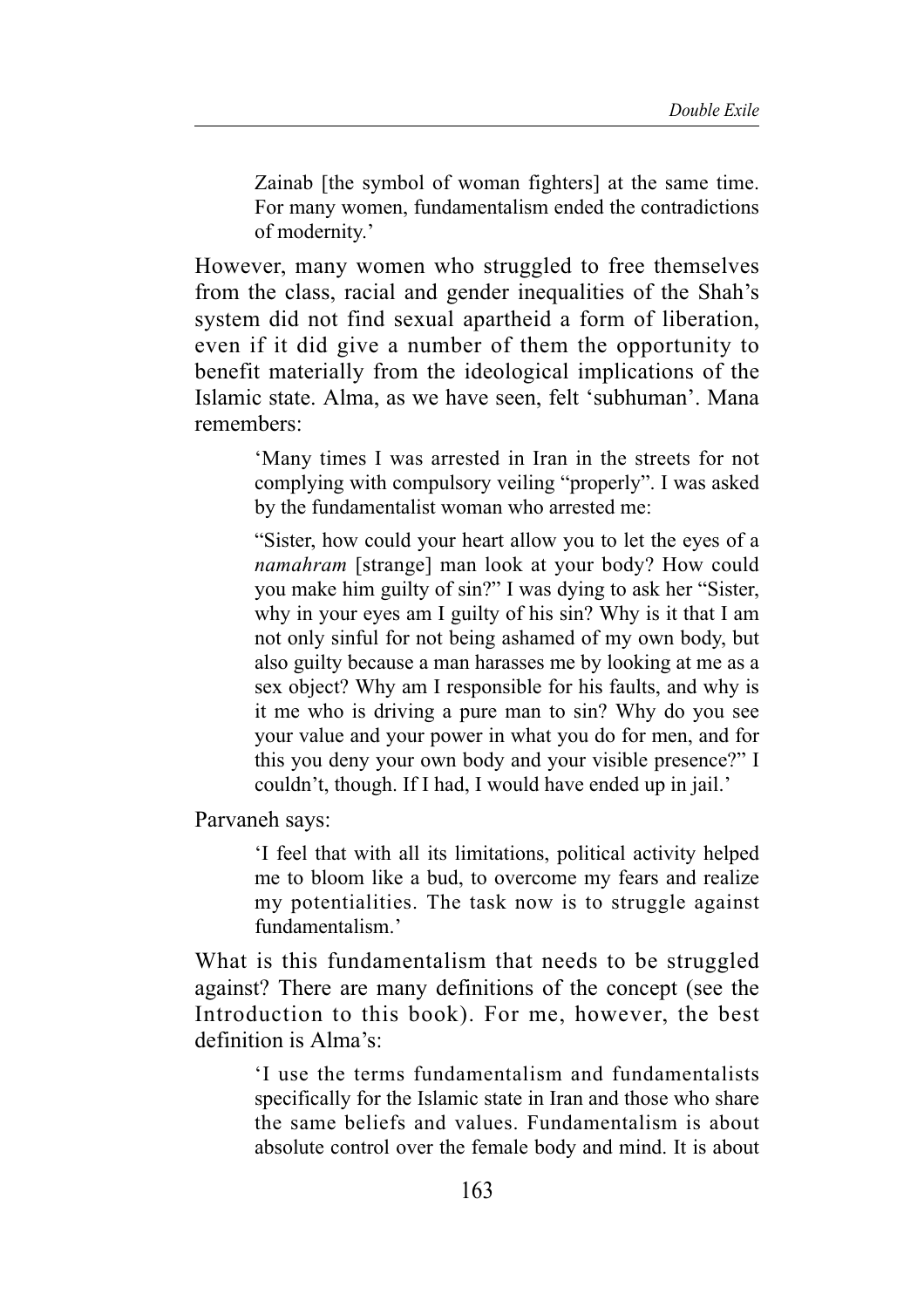the segregation and exclusion of women. The regime in Iran is founded on sexual apartheid as well as dictatorship and repression.

'Under the apartheid system of the Islamic state, women are directly segregated and secluded by the laws of the state. There is no way out. They are limited to the rights, roles and tasks that the state sees fit for them. 'Sexual apartheid is expressed in Islamic law. According to the Ghesas law, the value of a human being is based on her/his price. The price of a man is equivalent to 100 camels, but the price of a woman is equivalent to 50 camels. According to the Ghesas law a man can kill his wife in a case of Zina. Men who commit adultery can be set free if they admit to their sin, or if they manage to escape while they are being stoned to death. But these exemptions do not apply to women. According to this law, women are categorized in the same rank as children and the insane. According to Khomeini's book *Hallolmassael* [Analysis of Problems], Article 2412, married women cannot go out of the house without the permission of their husbands. The wife has to obey and facilitate his sexual pleasure, except during menstruation. According to Islamic law, women are dirty during this period and they should be avoided. They are not even allowed to pray. When their cycle finishes, they have to bath and ask God for forgiveness and cleanness.'

The need to struggle against the fundamentalism of the state is also a struggle against values embedded in ourselves, says Mana:

> 'Our movement against fundamentalism was defeated because what was imposed on us was already part of us. Even among anti-fundamentalists, women are identified with chastity, virginity and dignity - with getting married, having legitimate children, being a devoted wife and mother. We don't have these definitions for men. If we could free ourselves from these fundamentalist concepts of womanhood, we could then face the fundamentalist women who feel powerful under the Islamic regime by implementing state power - that is, by being active within the Islamic organizations and punishing other women for not obeying Islamic law. We will then be able to ask them: "How could you feel powerful by denying your own existence? How could you feel powerful by being ashamed of your own body, and be proud of covering it from head to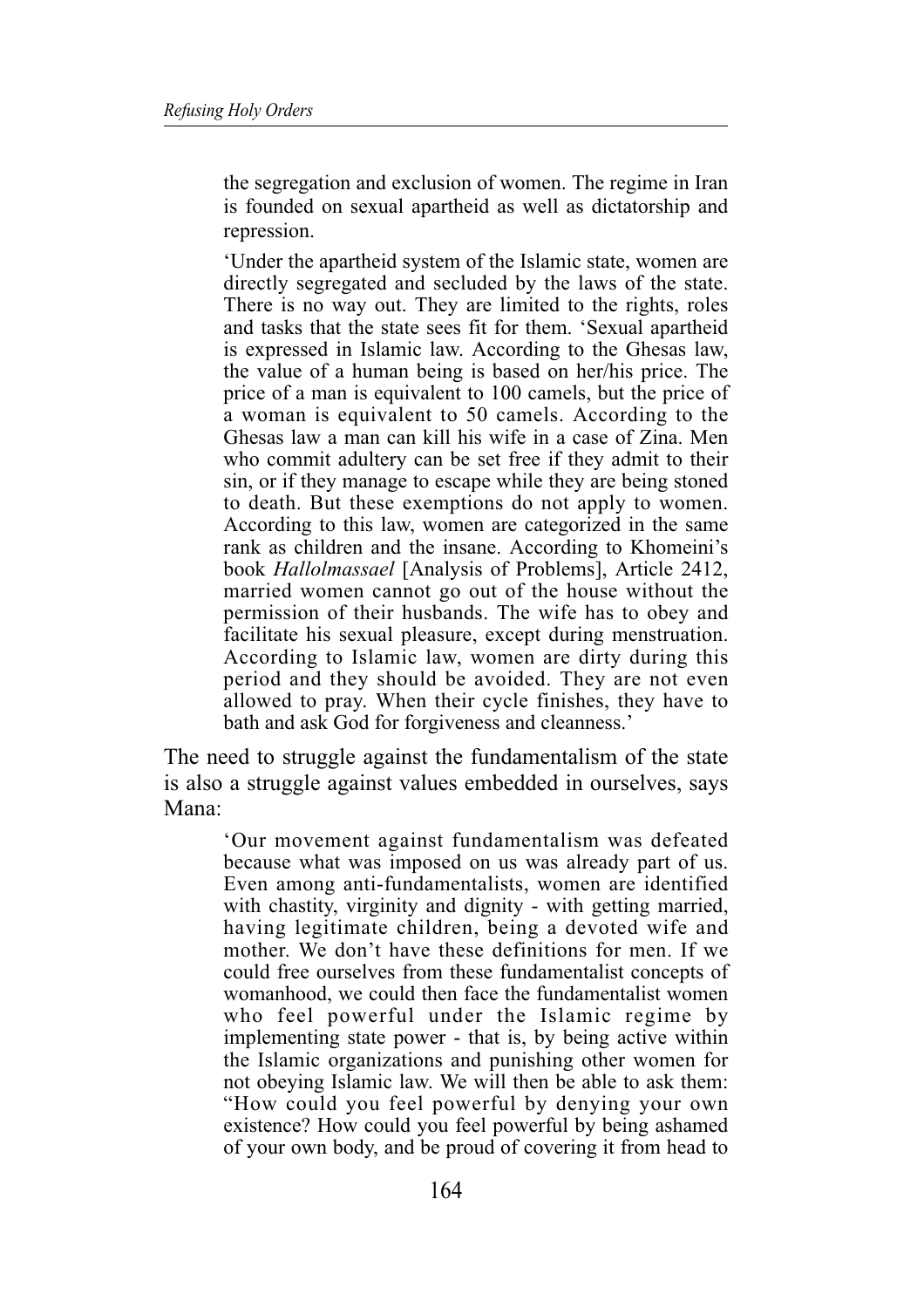toe?" What we need is a women's movement which absorbs all women from Left to Right, from atheist to religious fundamentalist, to discuss women's issues, to tackle women's issues and not to allow political boundaries to separate us. This is where we may achieve a new concept of womanhood.'

### *Conclusion*

The message of the four exiled Iranian women who have been quoted in this chapter can be summed up by the claim that the fundamentalism of the Islamic state in Iran is about absolute control over the female body and mind. It is about the subjugation and exclusion of women, based on sexual apartheid as well as dictatorship and repression.

The roots of this form of fundamentalist ideology can be traced back to the secular state of the Shahs, and can also be found in the minds of radical nationalists and socialists. As a result, many women who went through the contradictory process of socialization and politicization under the Shah's system were torn between two symbols of womanhood: the modern woman of the public sphere and the traditional wife and mother. The establishment of the Islamic state resolved this contradiction, especially for those who benefited materially and ideologically from the rise of fundamentalism and became the advocates of sexual apartheid, even though it denies them any equality with men within Islamic law.

Most importantly, the worsening of women's situation under the Islamic state has had material effects. Many women whom I interviewed in Iran, especially the new generation whose socialization process has taken place under the strict social control of the institutions of the Islamic state, have accepted their position. They feel more comfortable under the veil and being segregated in the workplace, universities and buses. It seems that social control has led to self-control - the values have been internalized, so it is not just a question of Islamic state repression. The lack of feminist consciousness within the radical Nationalist and Communist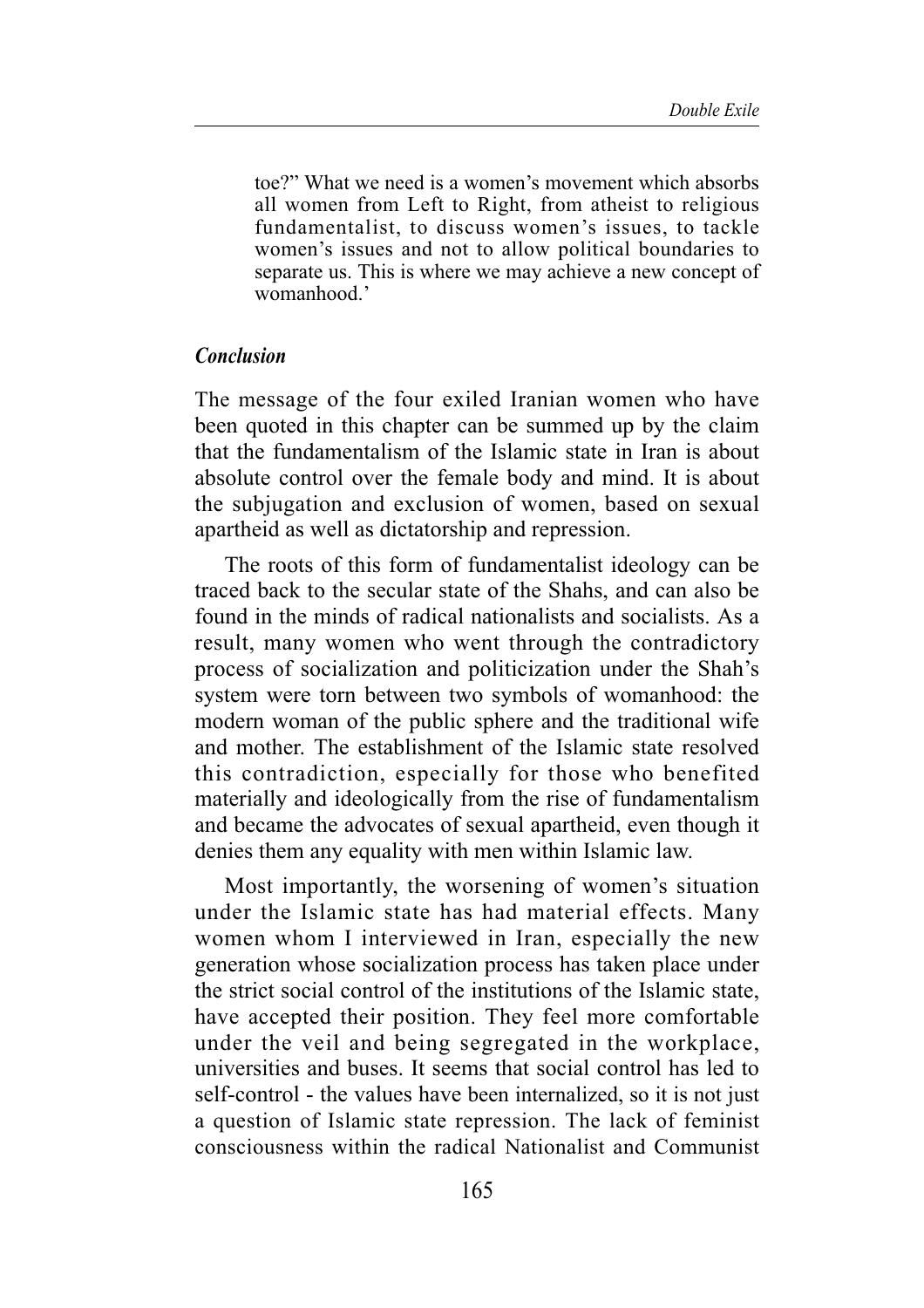movements never allowed them to raise women's consciousness on women's issues.

Under these circumstances, being in exile can fulfil a very important role in the political struggle against fundamentalism, as Mana point out:

> If I couldn't discuss the class and gender inequalities in Iran with the women who supported the Shah's regime and Khomeini's regime, maybe in exile we could discuss these matters without fear of execution and torture. We must discuss together our fears, such as motherhood, childbearing, childrearing, love, especially in exile.'

Could the existence of an organization such as Women Against Fundamentalism help in this way? Many Iranian exiled women, as socialists and feminists, are involved in this movement. As the largest group of political exiles in Britain, their experience under the Shah's state and Khomeini's state is very important in understanding and struggling against all forms of fundamentalism and fundamentalist propaganda. However, many others, even with strong socialist and feminist ideas, are ambivalent about the British Left and feminists. They feel that a form of sectionalism and sectional interests prevails even within these movements, overriding the struggle of women against fundamentalist issues. Issues such as the multiculturalist consensus and fundamentalism, which are debated in a purely British context, can marginalize exiled women. Fundamentalism is viewed as a legitimate form of identity politics. The terrible experiences of those who do not see it within this framework are ignored. These are important issues which could be discussed within the Left and feminist movements as a way of removing obstacles and involving many more women in the struggle against all forms of fundamentalism.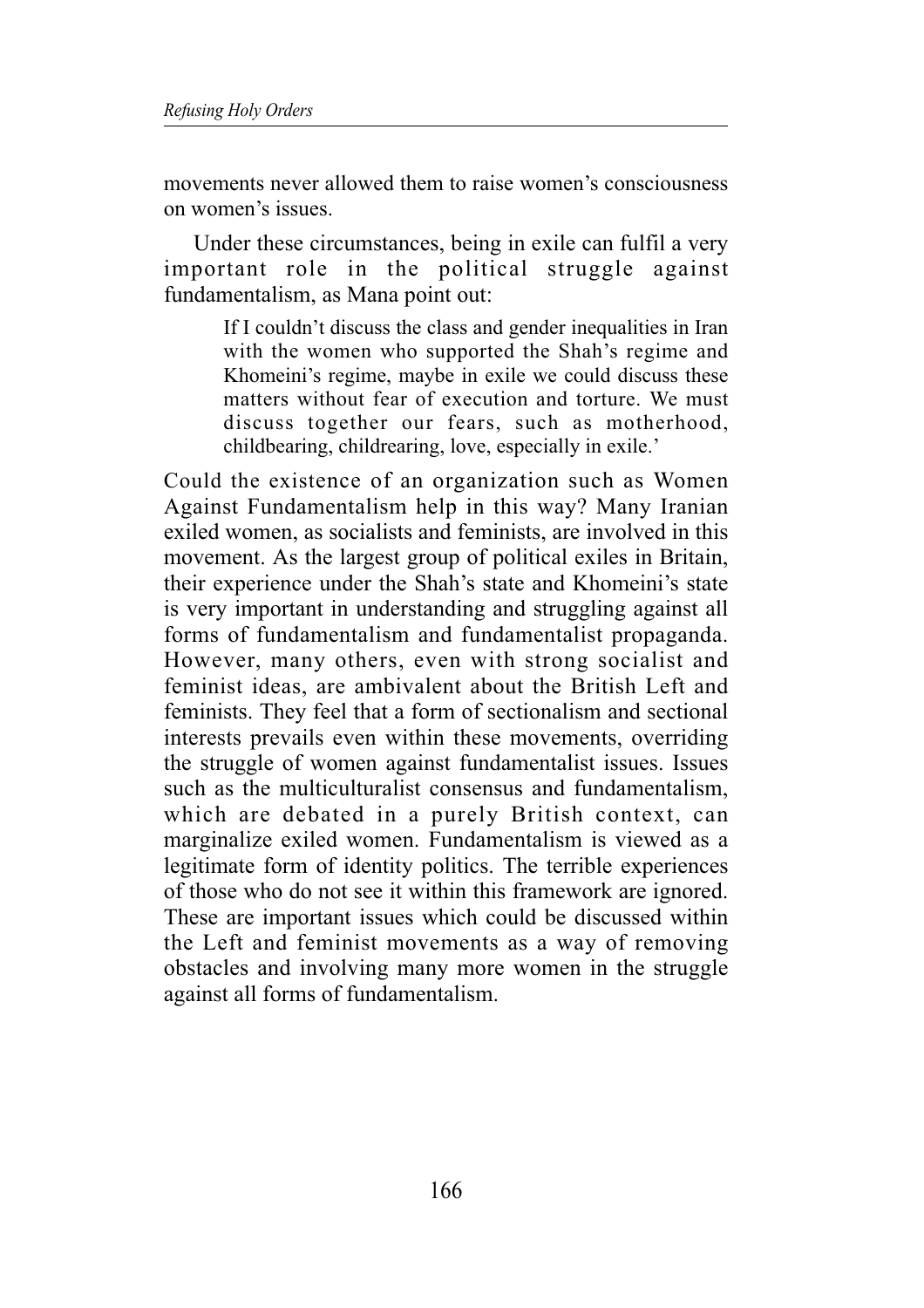## *Secular Spaces; The Experience of Asian Women Organizing*

*Gita Sahgal*

This chapter is about the encounters of two women's<br>groups organizing within the framework of antiracist politics during the 1980s and 1990s. Southall Black Sisters was founded in 1979. About two years later, the Brent Asian Women's Refuge was established. From the moment of their birth, both groups were engaged in battles within their communities and with the state. In the process they developed a critique of their own point of origin within antiracism, but also of multicultural policies which prepared the ground for fundamentalism. I came to Britain from India in 1983, and have been involved with both groups since then. My account is based on my own observations and those of friends and colleagues. It is, in a sense, the story of our encounter with British identity politics.

When I arrived here, I was struck by unexpected similarities to politics in India as they relate to issues of pluralism and multiculturalism. They were all the more remarkable for not being noticed as political similarities. This could be because the rhetoric employed to discuss them on the Left was very specifically British - borrowing from black consciousness and using the language of anti-racism. It was also because the language of multiculturalism disguised political decisions as self-evident 'natural' truths about minorities. To question them was to challenge the basis on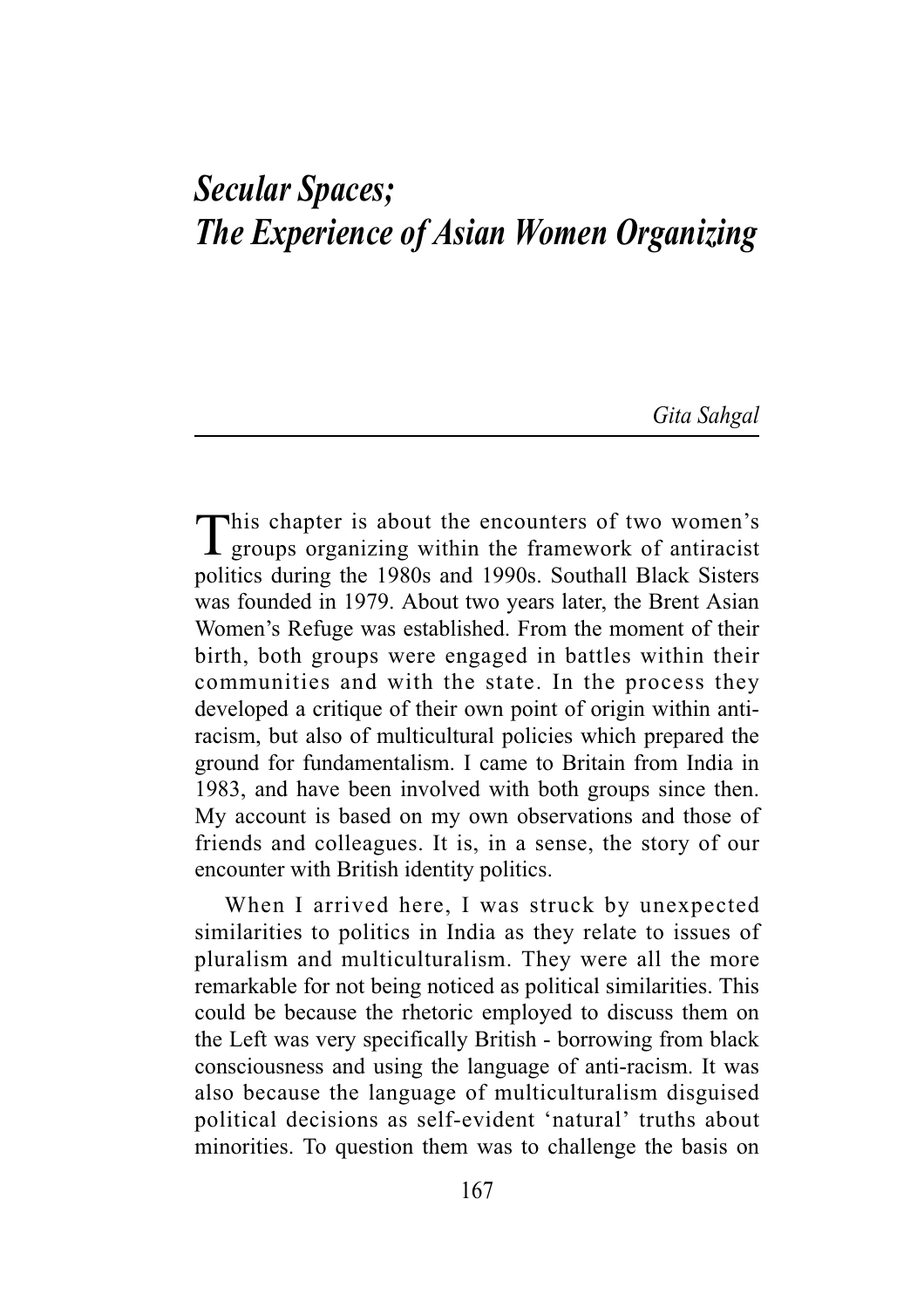which the idea of pluralism and diversity had been constructed.

Southall is in Outer West London, the largest area of Asian settlement in Britain. It is a pluralist area in many senses of the word. Different communities coexist, though the population is largely from the Punjab, a region that straddles both India and Pakistan. All the major religions of the Indian subcontinent are represented there: Hindus, Muslims, a small number of Christians, and Sikhs, who form the majority. A wide range of political opinion is also represented. Asians have been active, particularly on the Left. Over the years, a number of men have been elected as Labour councillors. They have also worked in trade unions and Left groups. Recently, Southall elected an Asian M.P. Indian politics is widely represented - from the Congress Party, which has ruled India for most of the post-Independence period, to the various branches of the Communist movement. Various factions of the Sikh fundamentalist movement for the separate state of Khalistan has a strong support in Southall. Political pluralism also ensures that opposition to the rise of fundamentalism comes from secular voices within the community.

Brent, too, is a very plural borough. The Asian population there came to Britain from East Africa. Most are Gujaratis with a Hindu background. The politics of caste associations are more noticeable in Brent than they are in Southall. So are the activities of well-endowed Hindu temples. (The media, however, have focused more on the activities of Muslim fundamentalist groups who are setting up separate schools.) Again, the opposition to Hindu fundamentalism came from within Hindu communities, reflecting not only a diversity of opinion but strong political opposition.

Class stratification - particularly the development of a petty bourgeoisie and a rapidly growing professional class also ensures that different sections of these communities have ceased to have common interests on a range of issues such as the education system.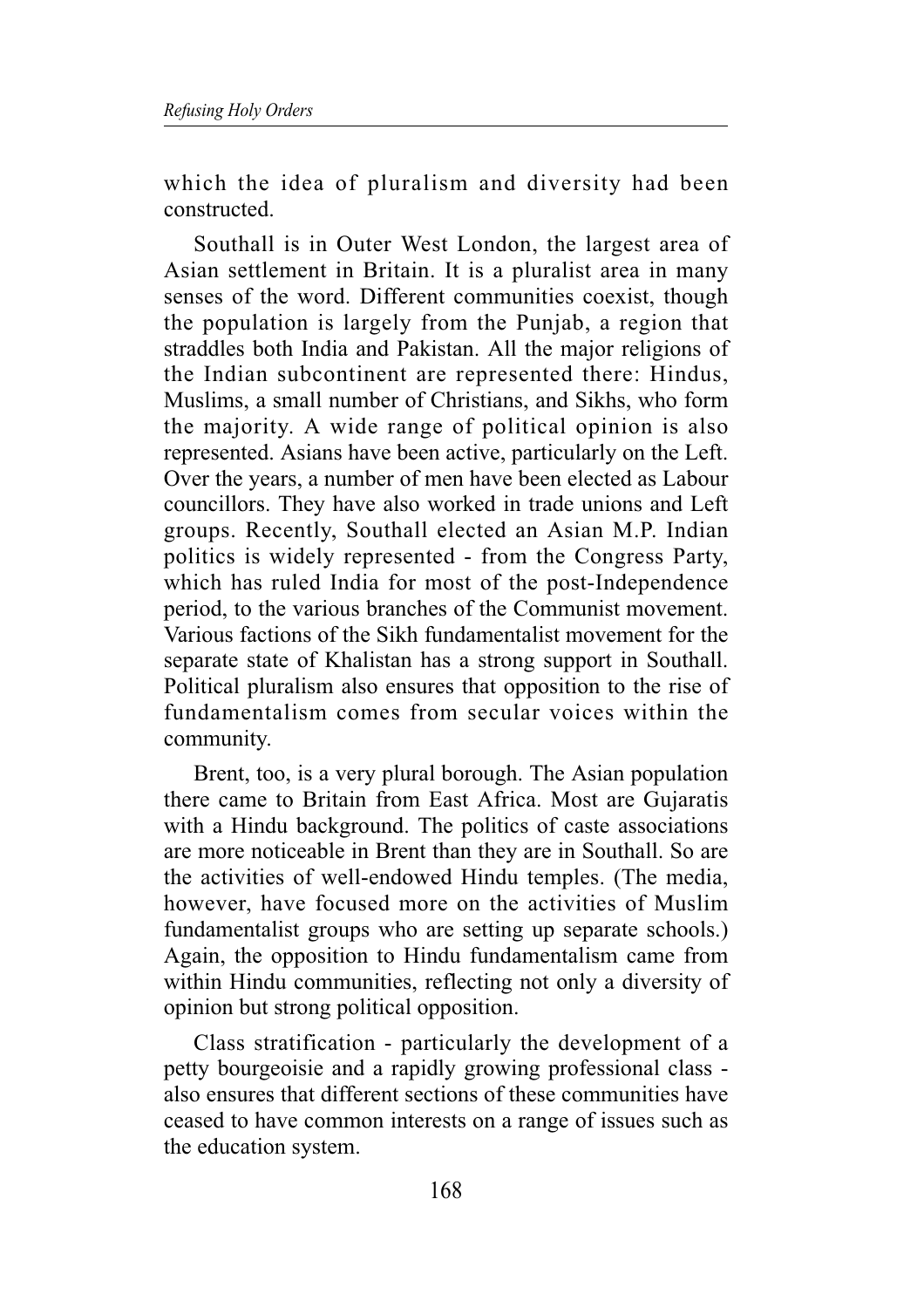The pluralism of Brent and Southall resembles most strongly aspects of Indian civil society, which operates a kind of secularism which has grown out of Indian social and political conditions.

### *Secularism in Britain and India*

While Indian understandings of secularism have a British colonial history, they bear very little resemblance to contemporary discussions in Britain about the nature of the secular state or of secularism as an ideology.

References to secularism in Britain usually describe a state of mind rather than a constitutional fact. Britain is assumed to be a secular society because most people's lives are not governed by religion. It's also argued that secularism is a militant, evangelical form of atheism imposing a rationalist discourse on all citizens of the state. Some of secularism's defenders, as well as its critics, assume that it replaces religious modes of thought and imposes the separation of religion from everyday life. This alien form of thought, it is argued, would destroy the way of life of religious minorities in Britain. It is thought that religion sanctions and guides all conduct, even in the secular sphere, and allows minorities no independent political views or social existence.

Unlike Britain, India is constitutionally a secular state. There, secularism, far from being an atheist imposition, is seen as the only guarantor of the rights of religious minorities. All politicians who want to be seen to safeguard or defend such rights appeal to the Constitution. On the other hand, Hindu fundamentalists who want to impose their version of political Hinduism have condemned the secular state for allowing minorities special privileges and for failing to defend Hinduism and impose its ethos on all true Indians.

Both the strengths and the limitations of Indian secularism derive from its mission to protect religious minorities. In order to fulfil this mission, their collective rights are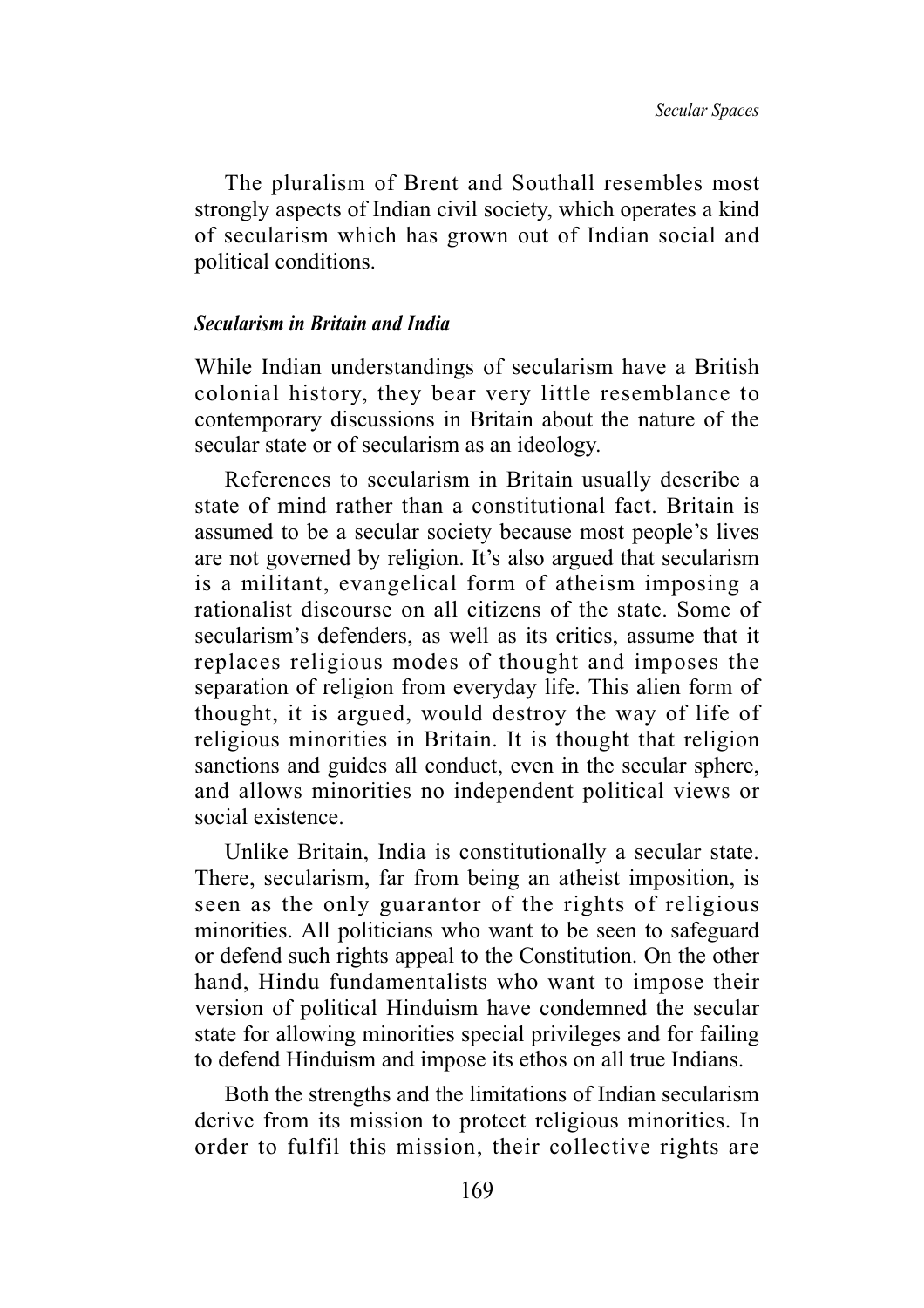recognized and they are treated as a homogeneous unitary category. The insertion of gender issues upsets this consensus.

### *Secularism, Fundamentalism and Women*

The modern Indian state, like the British colonial regime before it, has often been the instrument of the preservation and ossification both o customs and of legal concept which were codified from imperfectly understood religious texts. Enshrined in the law, they have been given a new lease of life. In many respects, secular Indian attitudes to minorities and social policy related to them resemble multiculturalism in Britain. In both Britain and India the existence of a women's movement has challenged the assumptions on which policy-making towards minorities is based. In India, this is seen most clearly in the arguments on personal law that took place during the 1980s. In Britain, the existence of autonomous black women's groups has raised profound questions about the multicultural consensus and the limitations of anti-racist politics over the last ten years.

By organizing autonomously within the black women's movement, Asian women drew on and challenged both the feminist and anti-racist movements. Both Southall Black Sisters and the Brent Asian Women's Refuge reached beyond the narrow allegiances for one caste or community of origin. SBS, in fact, started as both an Afro-Caribbean and Asian group. Their own notions of diversity meant that they formed, in effect, secular groups, operating within a framework of religious tolerance which would be recognizable to secular opinion in India. Women coming to these centres have been radicalized by their clash with the social mores of their families and communities when they tried to leave intolerably violent relationships. Their critique of religion is based on their own experience. It threatens the boundaries of secularism - usually defined as a secular public sphere, and private religious practice, and demands a redefining of the concept.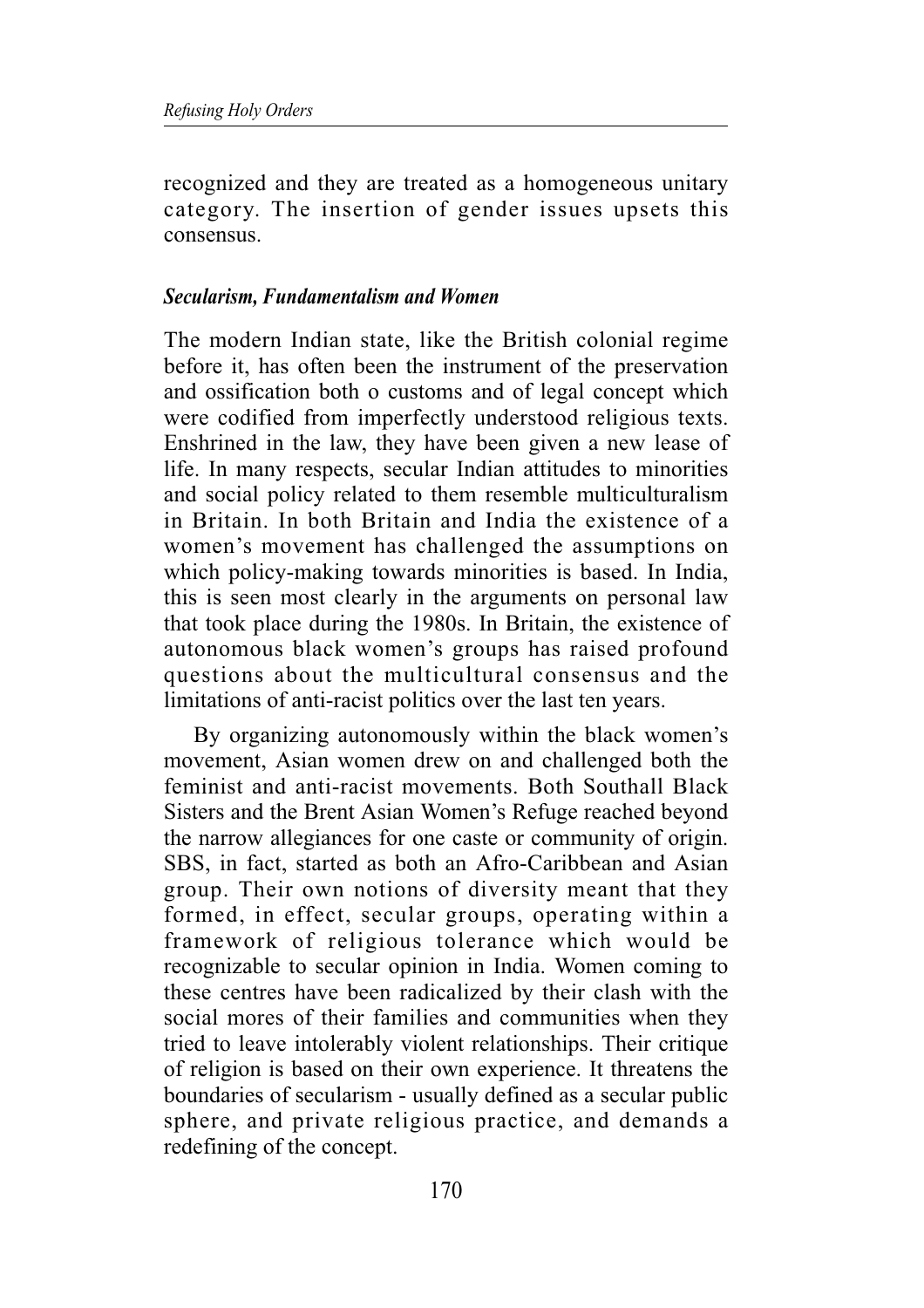Although Asian politicians in Britain have on occasion tackled fundamentalists within their communities, they have seldom chosen to do so in defence of women's rights. They have tended to choose those issues which had a clear political agenda, where they could avoid being seen to attack the central tenets of the religion itself. Khalistan is a separatist movement, which threatens the Indian state. The rise of the Hindu Right threatens Centre and Left political parties. The campaign on schools in Southall demonstrated both the strengths and the limitations of this form of secularism.

In India, different fundamentalist movements have had a profound impact on the behaviour of women. This is most noticeable in minority groups where fundamentalism combines powerfully with secessionist movements to forge new forms of group identification. In Punjab and Kashmir, women have had to change their clothes - either forcibly, or as a matter of political choice. They have begun to wear more 'traditional clothes'. In Kashmir, this means that they have taken to the veil even where they have not traditionally worn one. In Punjab, there are reports of a headmistress being shot when she pleaded for more time for her students to convert from wearing dresses to *shalwar-kameez* (traditional Punjabi dress regarded by fundamentalists as 'Sikh' clothing, although it has always been worn by Punjabis of all religions). Girls on the campus of Chandigarh University, in the Punjab, have been threatened and beaten if they have been seen in jeans.

These movements have all found their echoes in Britain both in the activities of young men on the streets of Asian communities such as Southall and Bradford as they attempt to control their sisters, and also in the higher reaches of social policy, which is steeped in a common sense, with colonial antecedents, of how to manage and control an alien people while maintaining social peace.

Where other ex-colonial powers like France adopted policies of assimilation, British colonialism in South Asia and parts of Africa retained and reinvented aspects of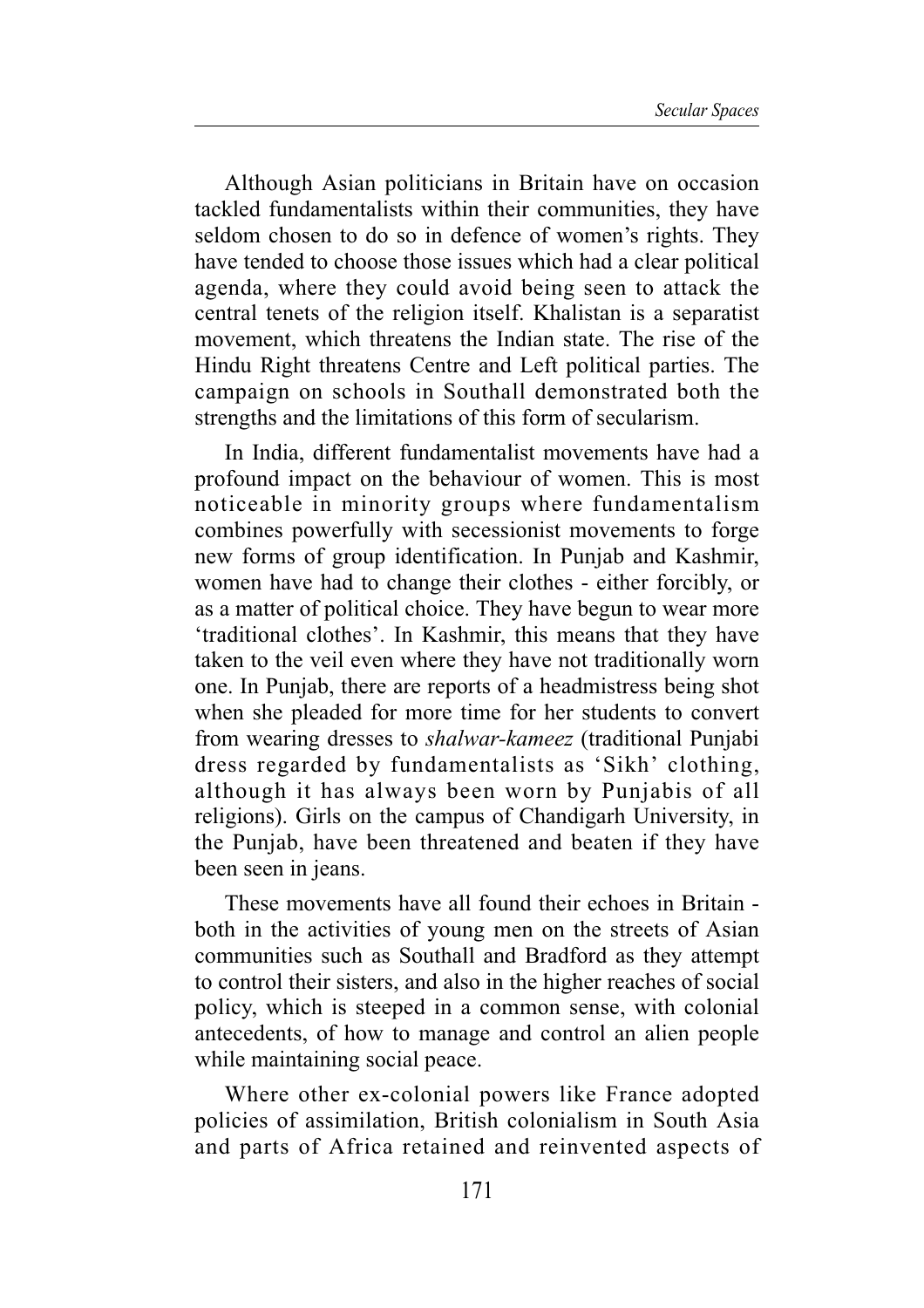religious law governing property and family matters. This history partly explains the attractions of multiculturalism as a specifically British policy, though it is usually assumed to have been invented no earlier than the 1960s in response to the influx of immigrants from the old colonies. Grappling with unfamiliar social groups meant that policy-makers in education or the social services made very reductive choices about the attributes of a particular minority group. A complex web of political, social and cultural considerations, which helped to form a particular identity, has often been reduced to purely religious values, emanating from conservative opinion within the community. In this way a harassed social worker in an area like Southall, telling a young Asian woman that she should conform to her family's desire to marry her off, may quite unwittingly be following in the footsteps of some colonial forebear.

## *The Personal Law Debate in India*

From the early period of British colonialist rule in the eighteenth century, the political imperative of stable rule and the use of the law as an instrument of administration led to a massive effort to codify indigenous law. This was done by referring to religious texts as though they were the basis of the whole legal system, and largely ignoring the role of changing custom and practice, as well as the role of legal interpretation.

Individual who came before the court were forced to construct themselves in new ways:

> Under the colonial state, the category of 'Muslim' or often 'Muhammadan', took on a new fixity and certainty that had previously been uncommon. In theory, each individual was linked to a state enforced religious category. Identities that were syncretic, ambiguous or localised gained only limited legal recognition; for the most part, litigants were forced to present themselves as 'Muhammadan' or 'Hindu'. Courts repeatedly faced the problem of accommodating the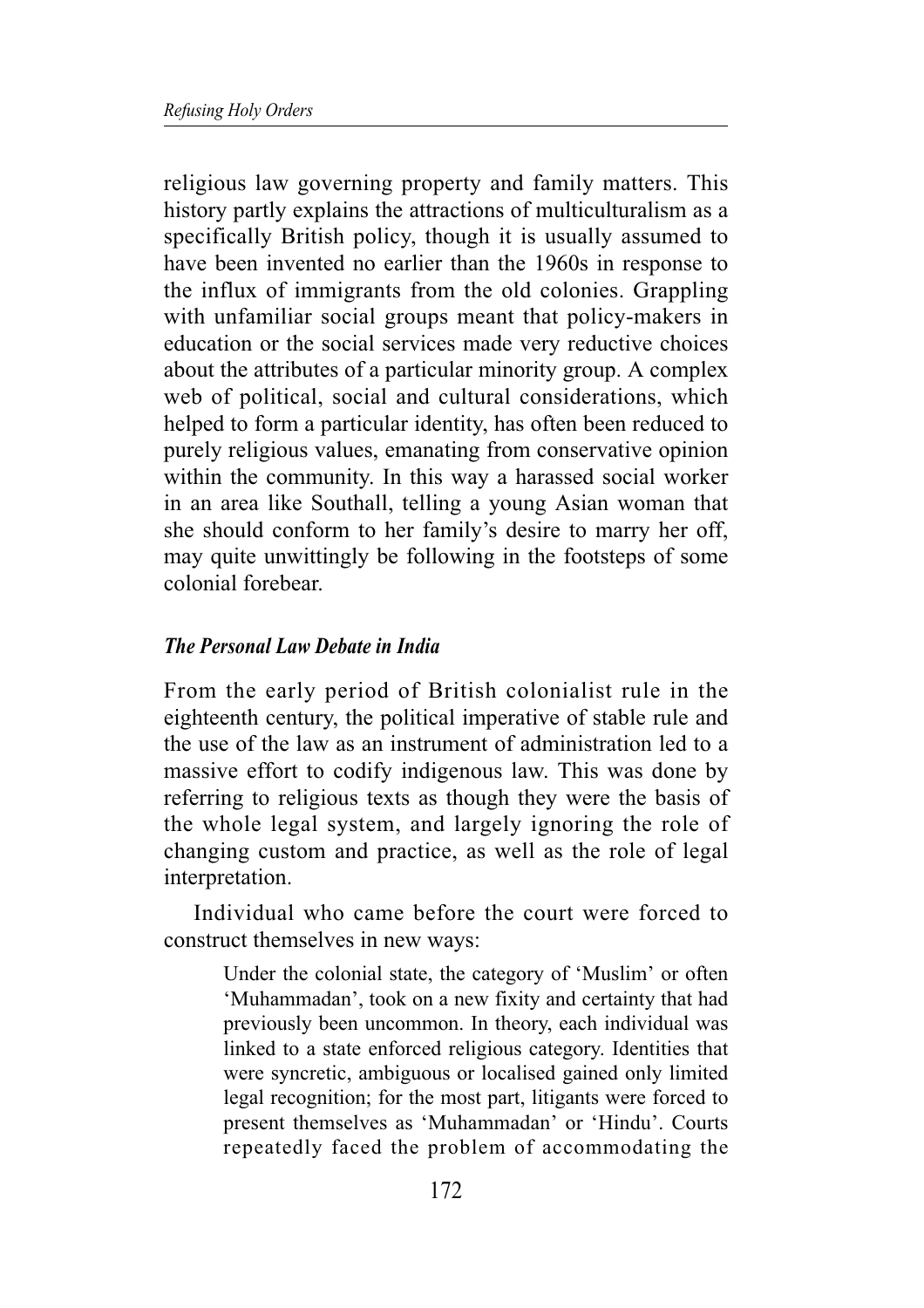diversity of social groups within these two categories. (Anderson, 1990)

The Indian Constitution displays some of the tensions of the British inheritance. Though the directive principles of the Constitution enshrine the idea of a uniform civil code, personal laws for Hindus, Muslims and Christians have been retained, governing such rights as inheritance, marriage and divorce.

The Hindu Code Bill, introduced a few years after Independence, reformed laws for Hindus governing inheritance rights and divorce. For the first time Hindu women were given rights in property owned by the extended family. Polygamy was abolished and divorce introduced. Yet this legislation - which had challenged Hindu orthodoxy, threatening land rights and other forms of patriarchal control - was never repeated to alter personal law for minority women. So a rationalist ideal of treating all citizens equally before the law coexisted somewhat uneasily with the idea that the rights of religious communities should be preserved by maintaining different laws in the private sphere - the family.

Large minorities such as the Muslims are seen as an important block vote, because although a secret ballot exists, individuals are usually assumed to vote according to caste or community loyalty, For the elected government of India, even more than for the autocratic British Raj, it has become imperative not to reform the internal arrangements of Indian religious minorities.

In the 1980s personal law became the focus of a massive mobilisation of Muslim opinion, to defend 'Islam in danger'. Shah Bano, an elderly Muslim woman who had been deserted by her husband, was granted a small amount of alimony under a provision of the Criminal Procedure Code. Subsequently, Rajiv Gandhi's Congress government introduced a Bill known as the Muslim Women's Bill, restricting the rights of Muslim women applying for relief under the Criminal Procedure Act. They would be forced to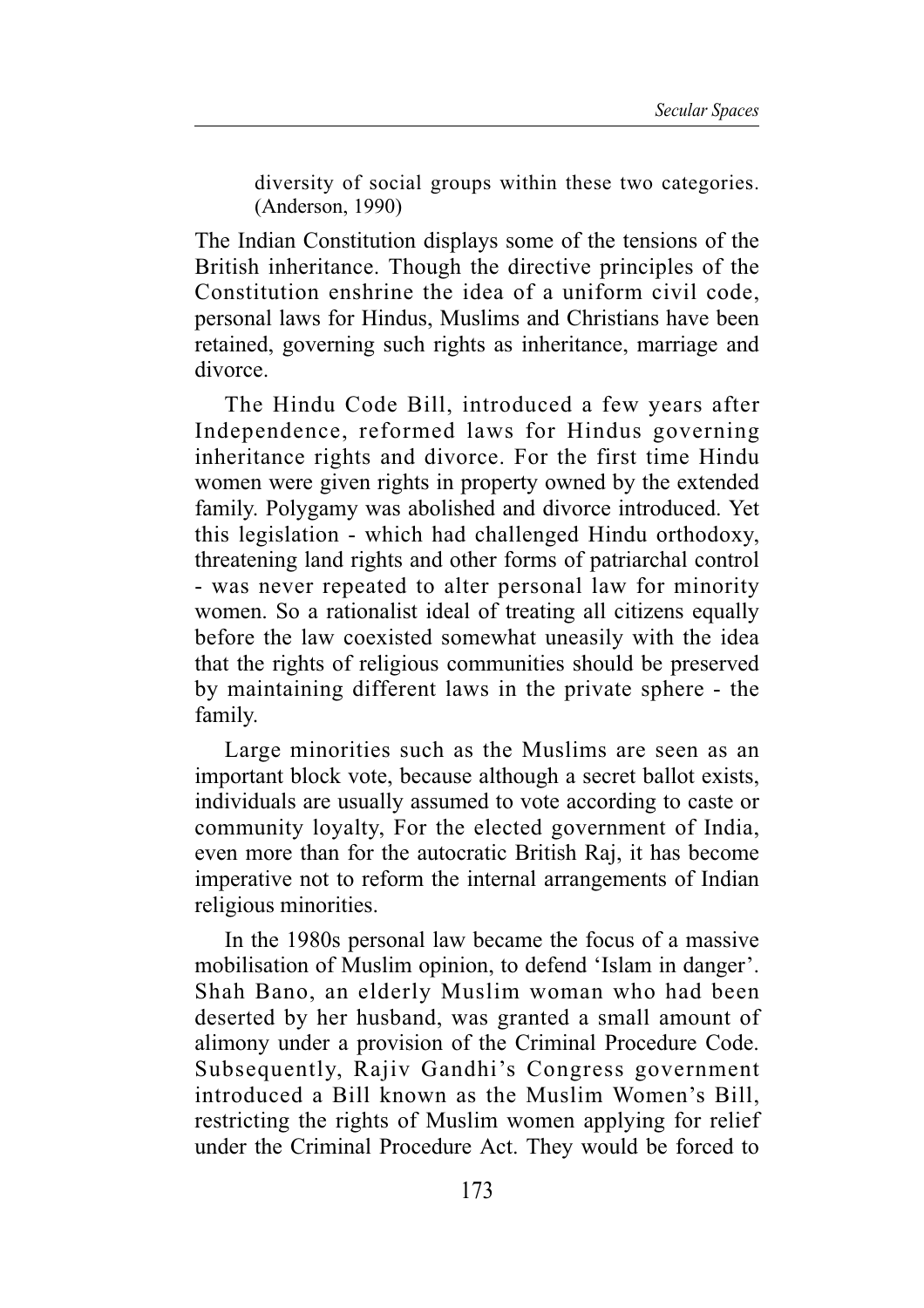apply to nearly moribund shariat courts on all matters governing their matrimonial status. This Bill, which was rushed through at great speed, caused outrage. It was seen as a blatantly cynical attempt to court the Muslim vote. It led to widespread protests, including protests from what is known as 'secular Muslim' opinion in India, who felt betrayed by the limitation of their rights. One Muslim member of the Cabinet resigned. But Muslims - including women supporting the Bill mobilized in huge numbers. Feminist organizations also arranged protests against the Bill and demanded a uniform civil code. In some cases, they alienated Muslim women by couching the debate in terms of Muslim 'backwardness' rather than the desirability of general reform; this forced some Muslim women to start thinking about organizing autonomously.

But among the most vociferous in speaking out against the new law were the Hindu right-wing party, the BJP, who used a modernist rhetoric to express their opposition. They demanded to know why Muslims were treated as a special category with rights denied to other Indian citizens. They, too, demanded a uniform civil code, but for them this meant asserting the essentially Hindu character of the country. Uniform meant uniformity of custom and practice.

The Congress government's position on the Muslim Women's Bill had been seen as particularly iniquitous because they had acted against a form of Hindu revivalism in the western state of Rajasthan. In 1987, the Congress government had passed a law outlawing a modern revival of the practice of sati - burning widows on their husbands' funeral pyres. So the government was seen to act against the demands of Hindus. In other words, it was acceptable for the government to legislate against the 'traditional' practices of Hindus while preserving - indeed, re-establishing - Muslim practice.

Sikh separatists in Punjab had already demanded a Sikh personal law. Although the government rejected their more secular demands concerning the control of river waters and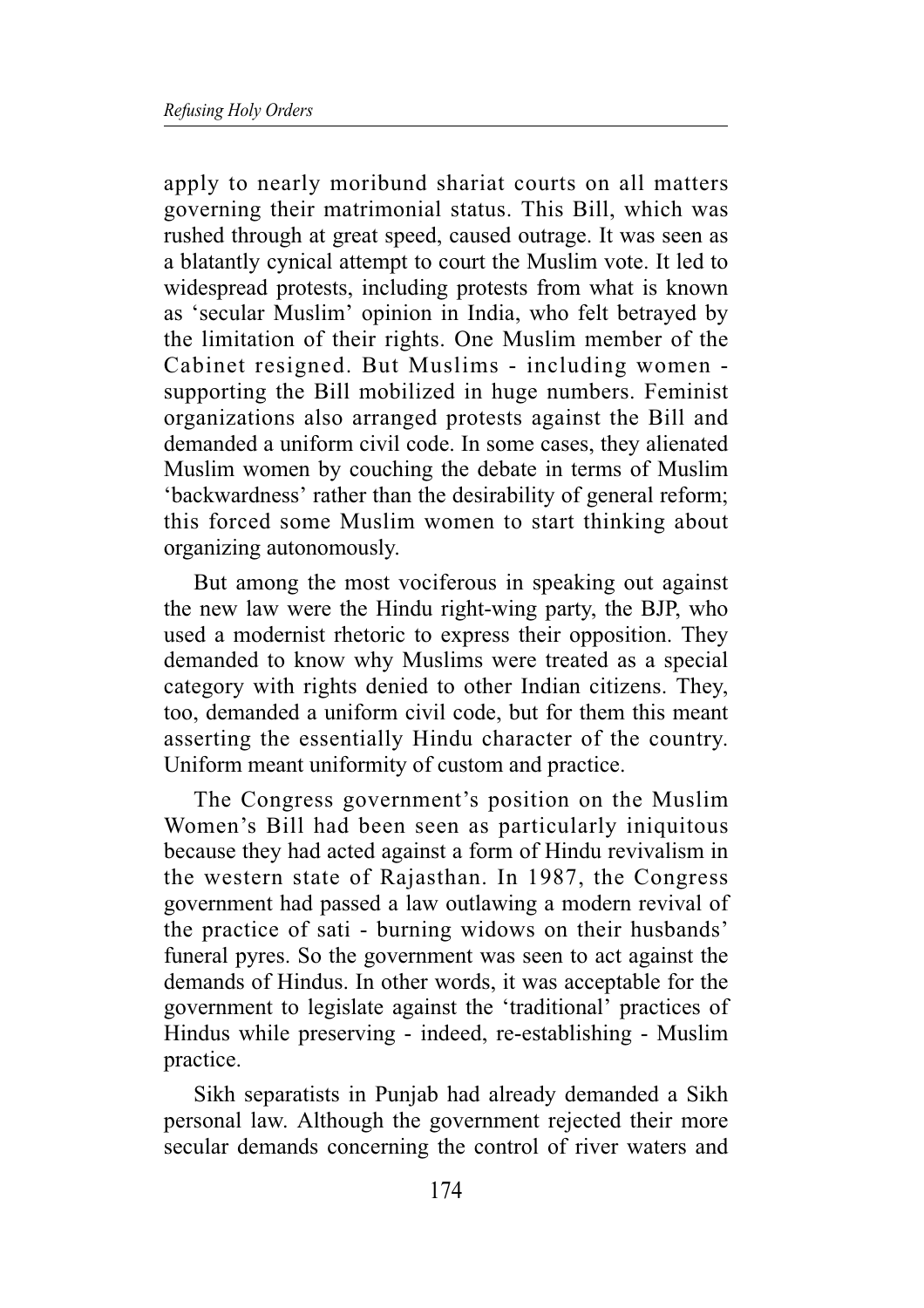other issues, they considered this one. When fundamentalists cannot control a state, the control exercised over women, which helps them to maintain patriarchal control over land and inheritance, becomes crucial.

## *Fundamentalism and Multiculturalism in Britain*

In 1986, 'Bandung File', a series on Channel 4 television, investigated extreme right-wing Hindu revivalist or fundamentalist groups who had set up apparently innocuous 'cultural' organizations in Britain. Two organizations were cited: the VHP, known as the Vishwa Hindu Parishad, and the RSS, the Rashtriya Swayamsevak Sangh, known in Britain as the HSS. They had been granted funding on the grounds that they wanted to promote Indian culture - a culture which was always defined as exclusively Hindu. The programme looked at the background of these groups in India, where, at that time, the RSS particularly had a history of involvement in large-scale communal riots - that is, riots between religious groups, in their case directed mainly against Muslims.

In Britain, these groups were seen as a legitimate target for state funding, as they appeared to cater to a community need. The councils which funded them were largely Labourcontrolled. Ken Livingstone, former Leader of the Greater London Council and a scourge of the Right, found himself somewhat shamefacedly defending his administration's record, saying that GLC officers were not always aware of the antecedents of the groups they funded. On the face of it, the grant applications seemed unexceptional. He did not mention that the mailing lists of the Ethnic Minorities Unit were made up almost wholly of religious organizations which would very probably have failed the GLC's tests of antisexist or equal opportunities policies, had these been applied to them.

'Bandung File's programme first made the link between these 'cultural' organizations and the Ramjanmabhumi issue. Ramjanmabhumi means birthplace of Rama, a major Hindu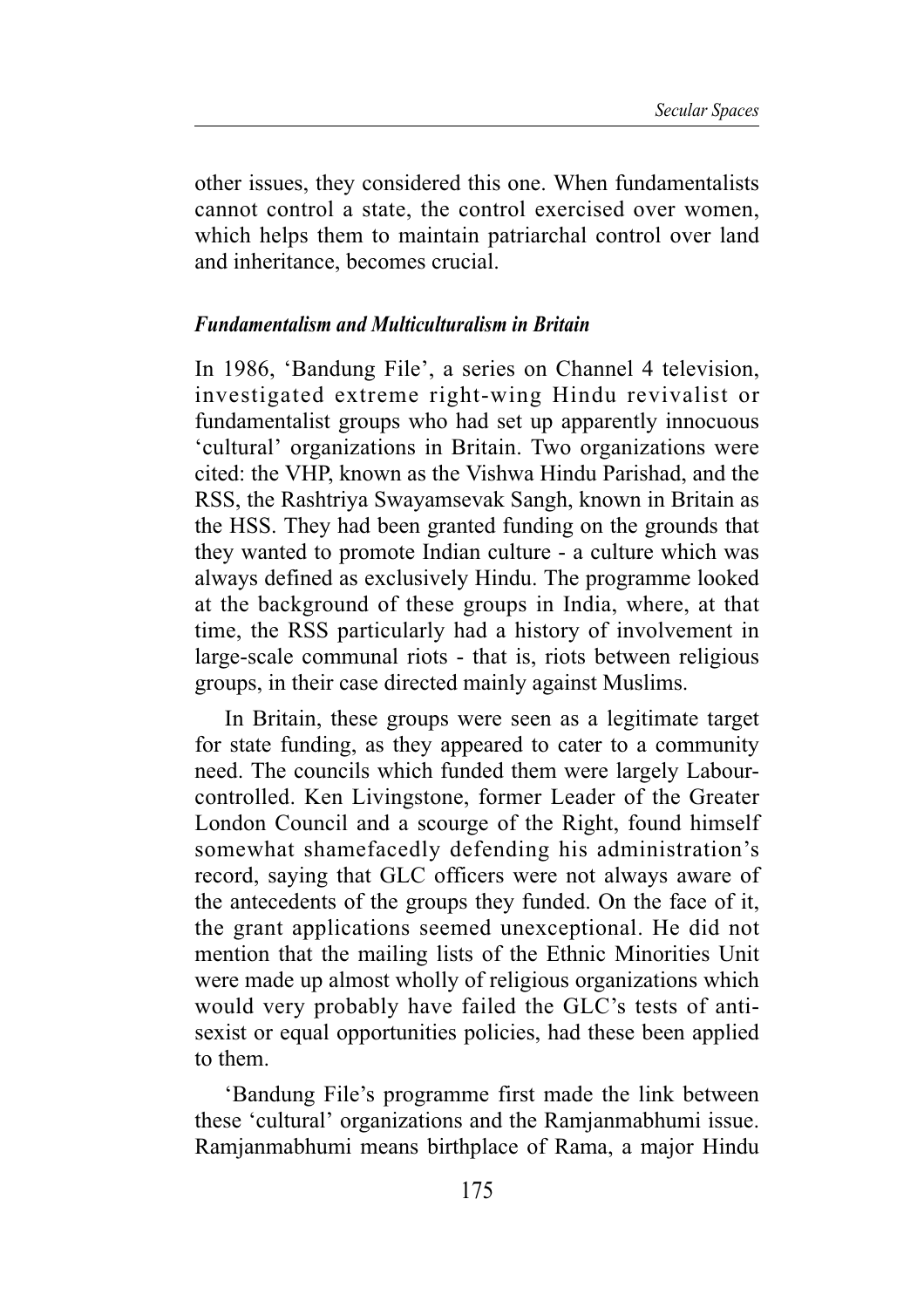deity whose life is described in the popular epic the *Ramayana*. Hindu fundamentalists have been promoting Rama as a historical rather than a mythological figure, whose birthplace is a matter of historical fact rather than popular tradition. In the northern Indian town of Ayodhya, on the supposed site of Rama's birth, a mosque was built in the fifteenth century by a Muslim ruler, Babar, who founded the Mughal dynasty. Hindu fundamentalists have been fighting for the greater part of this century to reclaim the site from Islam and build a large temple on it.

The VHP converted the issue from a series of obscure legal wrangles to a highly publicized political campaign with international dimensions. They organized a series of marches all over India about the right of Hindus to build a temple on this sacred site. They also held prayer meetings to bless bricks which were sent to build the temple. This was a completely new ceremony. Hindu congregations abroad took part in fund-raising and brick-blessing, urged on by the VHP. The 'cultural' work done by the VHP enabled the political party of the Hindu Right, the BJP, to use the struggle for Ramjanmabhumi as a major plank of the 1991 election campaign. Since the BJP began to campaign on the issue, communal riots among Hindus and Muslims have spread, even in areas not previously affected. Hundreds of people have been killed, with Muslims being driven out of their homes all over northern Indian.

Although the VHP did not campaign publicly in Britain, religious ceremonies such as blessing bricks would normally be viewed by muliculturalists as a legitimate activity to preserve a culture and some links with the homeland. It took secular Indians, in both India and Britain, to point out that the BJP was constructing a new 'tradition'. Far from preserving Hinduism, they were trying to turn it into a mirror-image of the religion they most hated. By politicizing the cult of Rama, the Hindu Right were transforming Hinduism into a monotheistic religion with a single, paramount, sacred site.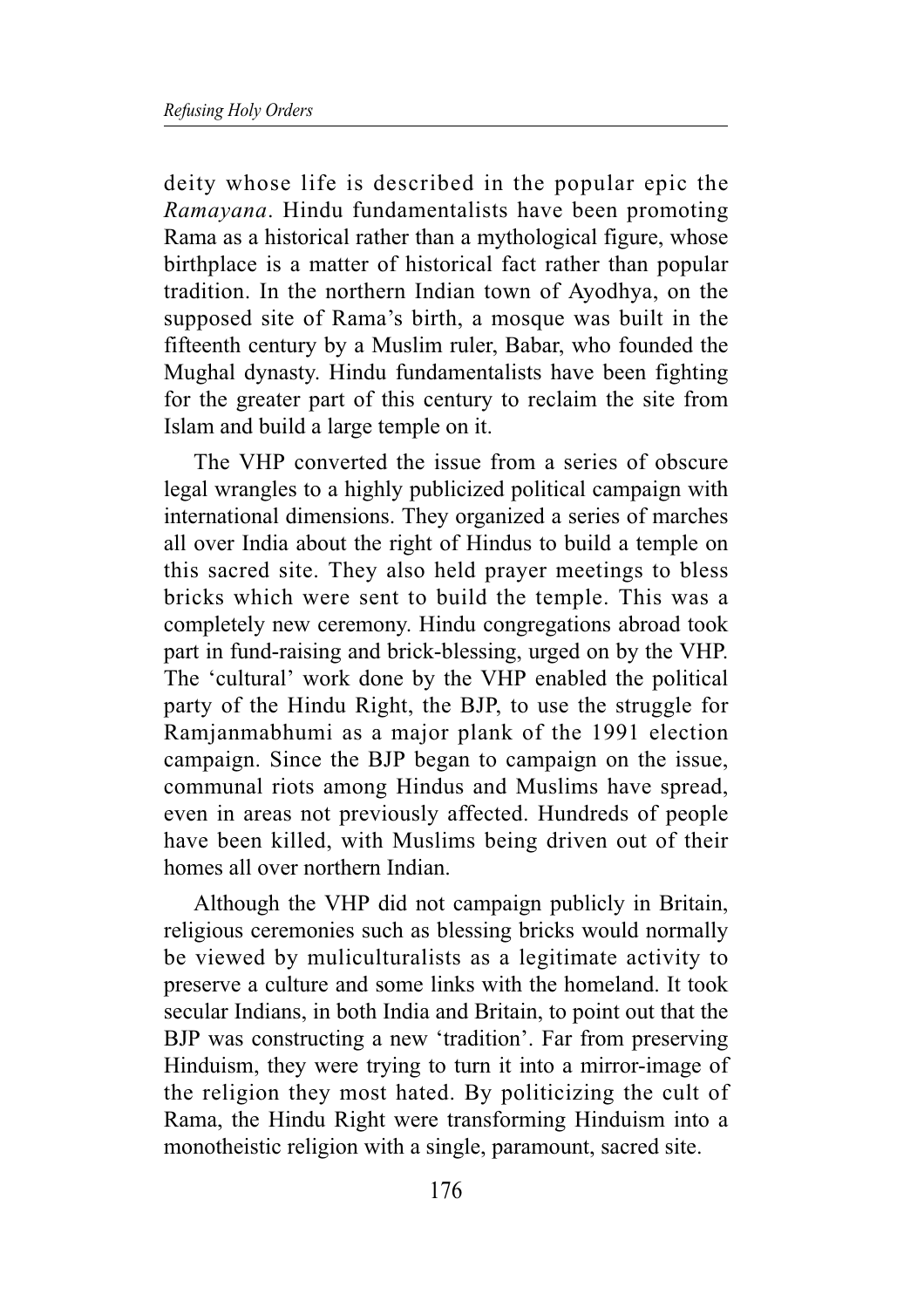## *Multiculturalism and Women*

While Ken Livingstone's GLC was funding right-wing Hindu groups, it was also supporting some of the early selforganization efforts of black women. It continued to do this in spite of considerable scepticism and sometimes active hostility in the labour movement and outside. In London, the control of a small number of community leaders over the lives and politics of their community has never been complete. It has always been contested, and their right to represent the community has been challenged.

The GLC and other councils never seemed entirely clear about why they were funding black women's groups. Some of them dearly had a commitment to equal opportunities and autonomous organizing which would enable black women to set their own agendas. For others, the principle of autonomy was akin to the 'separate but equal' policies of multiculturalism. Black women or groups of other ethnicities had to be separate, it was argued, because of their 'special needs'. They were simply 'different'.

An example of this was the funding of the Brent Asian Women's Refuge by Brent council. The first management committee was composed of women who, while they recognized that domestic violence was a problem, were trying to contain it within the Asian community. For them, the refuge was a breathing space from which women could be reconciled back into the family. The women they hired, who had been politicized through the anti-racist movement, regarded an Asian women's refuge as a necessity because of the racist structures and mentalities of the British state and within socialist and feminist groups, including Women's Aid. Their position with regard to the role and function of the refuge was feminist. They refused to organize reconciliations, saying they would not reproduce the family pressure from which women had escaped. They were fighting for women to be able to make truly autonomous decisions.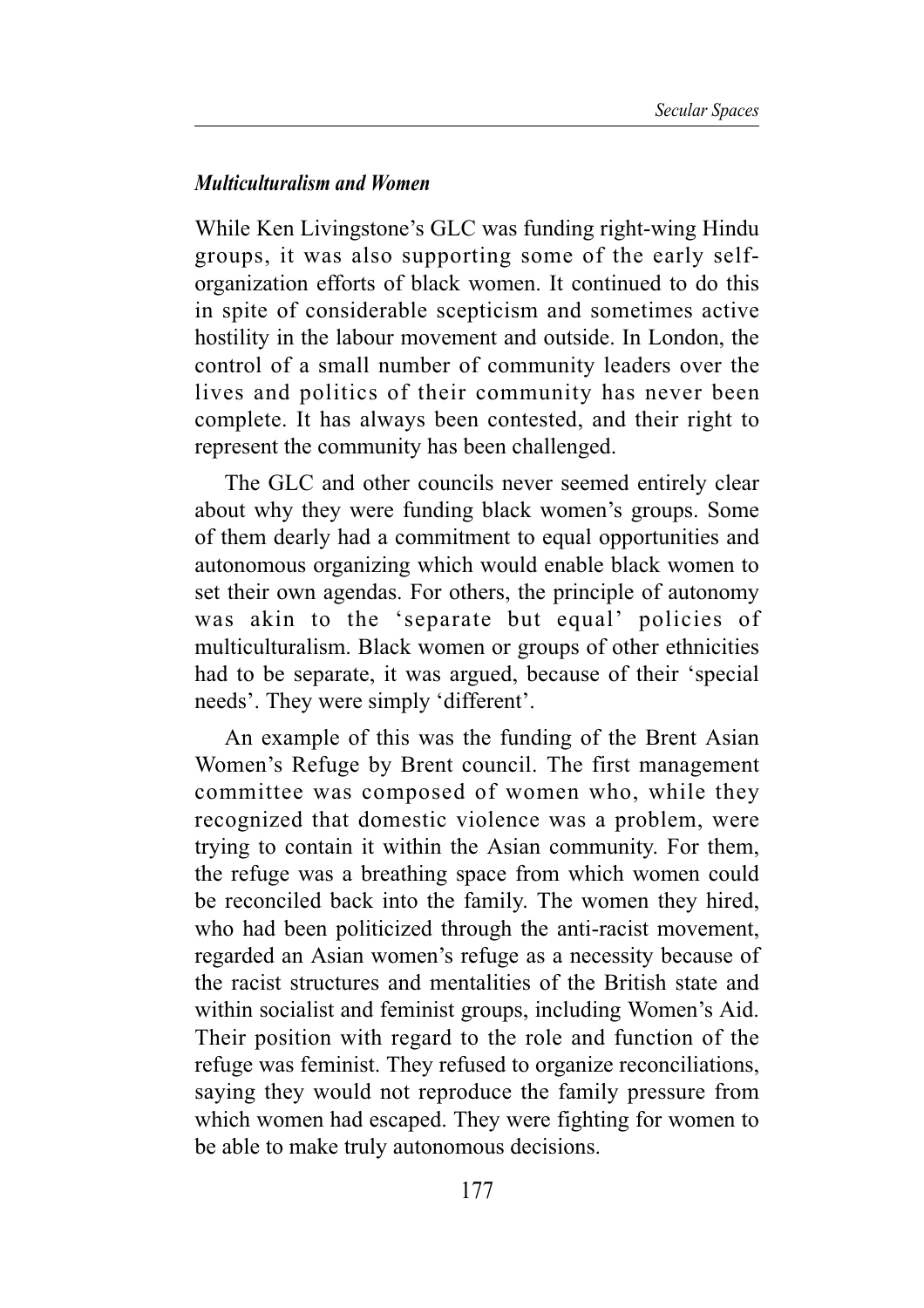Councillors were quite bewildered when they were presented with these arguments. Surely the reason for funding an Asian refuge was because Asians were different: their family structure was tightly knit and complex, and they had their own methods of dealing with these things, never really revealed to outsiders. Eventually the workers, with the support of residents of the refuge, won support for their position and formed a new management committee.

Councils seldom questioned whether the funding they offered to other groups conflicted with their support for women's groups. Sometimes this was because different political committees carried out their functions with complete disregard for consistency in council policies. The 'cultural' activities of religious groups were usually funded through Ethnic Minority or Race Equality Units, while women's groups were funded by Women's Committees. It's very likely that if there had not been a 'hundred flowers bloom' approach, black women's centres would never have been established in the first place.

Groups with longer links with the local state demanded their closure on the grounds that they were destroying the 'culture and traditions of the community'. Surprisingly, in Brent and Southall, the most vocal complaints and lobbying did not stem from religious institutions, which did not make their disquiet public through the local press or council meetings, so that they did not jeopardize their funding. It was secular, political organizations which used culturally based arguments to attack the existence of women's organizations. One of the Asian Labour councillors who had voiced strong public criticism of Brent council and the GLC for funding the in Right was said to be very hostile to the setting up o the Asian women's refuge. Similarly, in Southall the most organized hostility came from Asian men within the Labour Party and from the Indian Workers' Association, who used their lobbying skills to campaign against institutions they believed were a threat. The secular Left, then, has never been a natural ally of women's struggles within Asian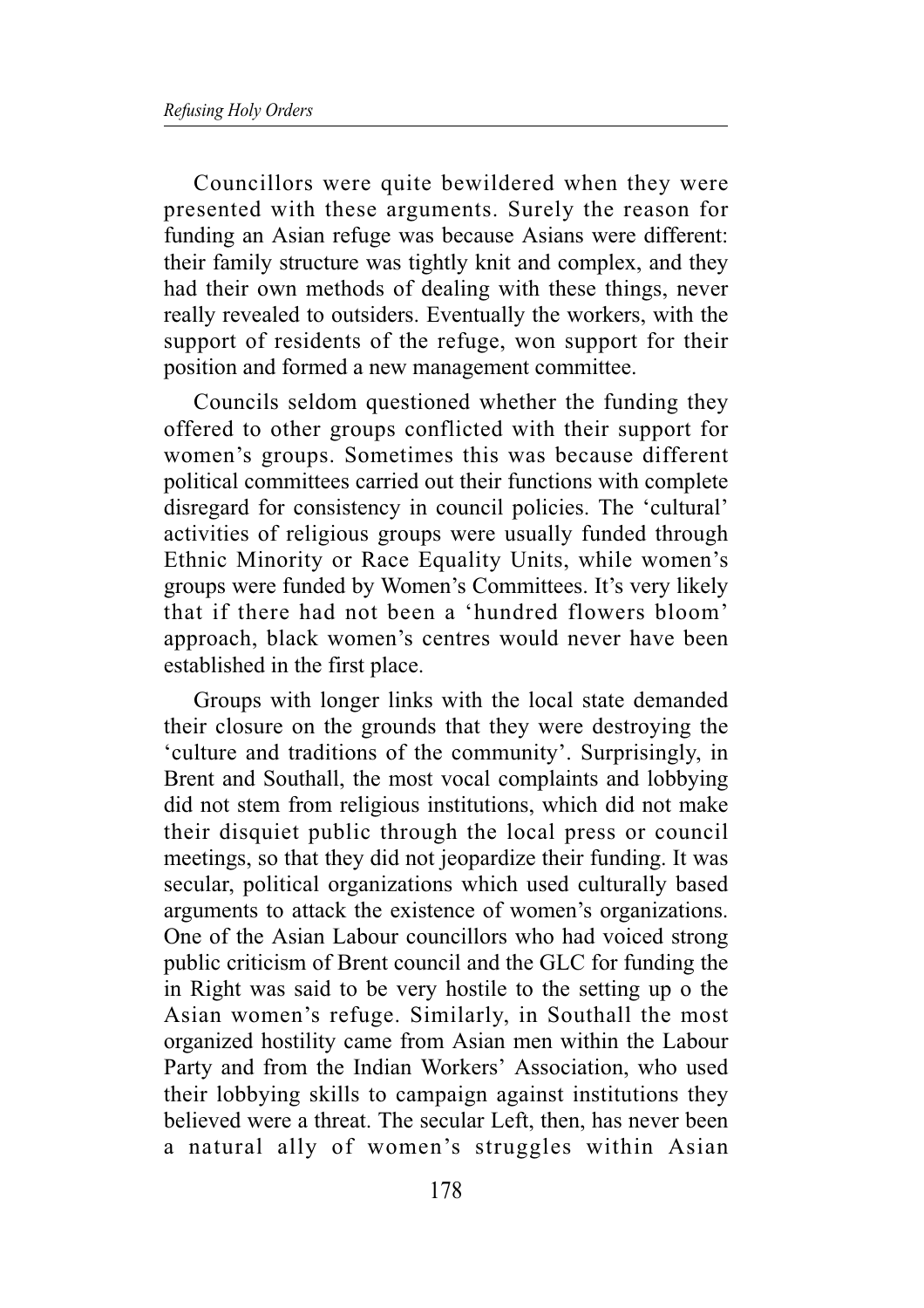communities - and the most powerful arguments it has attempted to harness are based on religious sanction, appeals to 'tradition' and 'culture', and a denial that feminists are an authentic voice from within the community.

Every political tradition, no matter how new, constructs its own version of authenticity. Community leaders tried to delegitimize the activities of young radicals by calling them 'outsiders', while feminists were placed beyond the pale because of their challenge to tradition. This was very painful for black women who had seen their own struggle as intrinsically allied to the general struggle against racism and fascism. The anti-racist movement itself elaborated myths of origin by which it raised its own flag of authenticity. The Southall case shows how the same events could produce very different politics- all of which were in some way exploring and validating different subjective identities which would come, in time, to clash within the tradition of anti-racism.

## *Myth of Origin*

Southall Black Sisters was founded in the heat of mass activity against racism. The Institute of Race Relations booklet *Southall: The Birth of a Black Community* begins: 'On April 23rd, 1979, a whole community took to the streets of Southall to protest at the invasion of its town.' The National Front was holding a meeting at the Town Hall with the backing of the Conservative-controlled council. The police turned up in huge numbers to allow the meeting to go ahead, and brutally attacked the crowds which had gathered. One man, Blair Peach, was killed; 700 were arrested and 342 were charged.

Women, both young and old, were active on that day. Some of them contributed to the work of the defence campaigns formed to challenge the draconian sentences handed down to the defendants. Six months later, a small group of Afro-Caribbean and Asian women were to form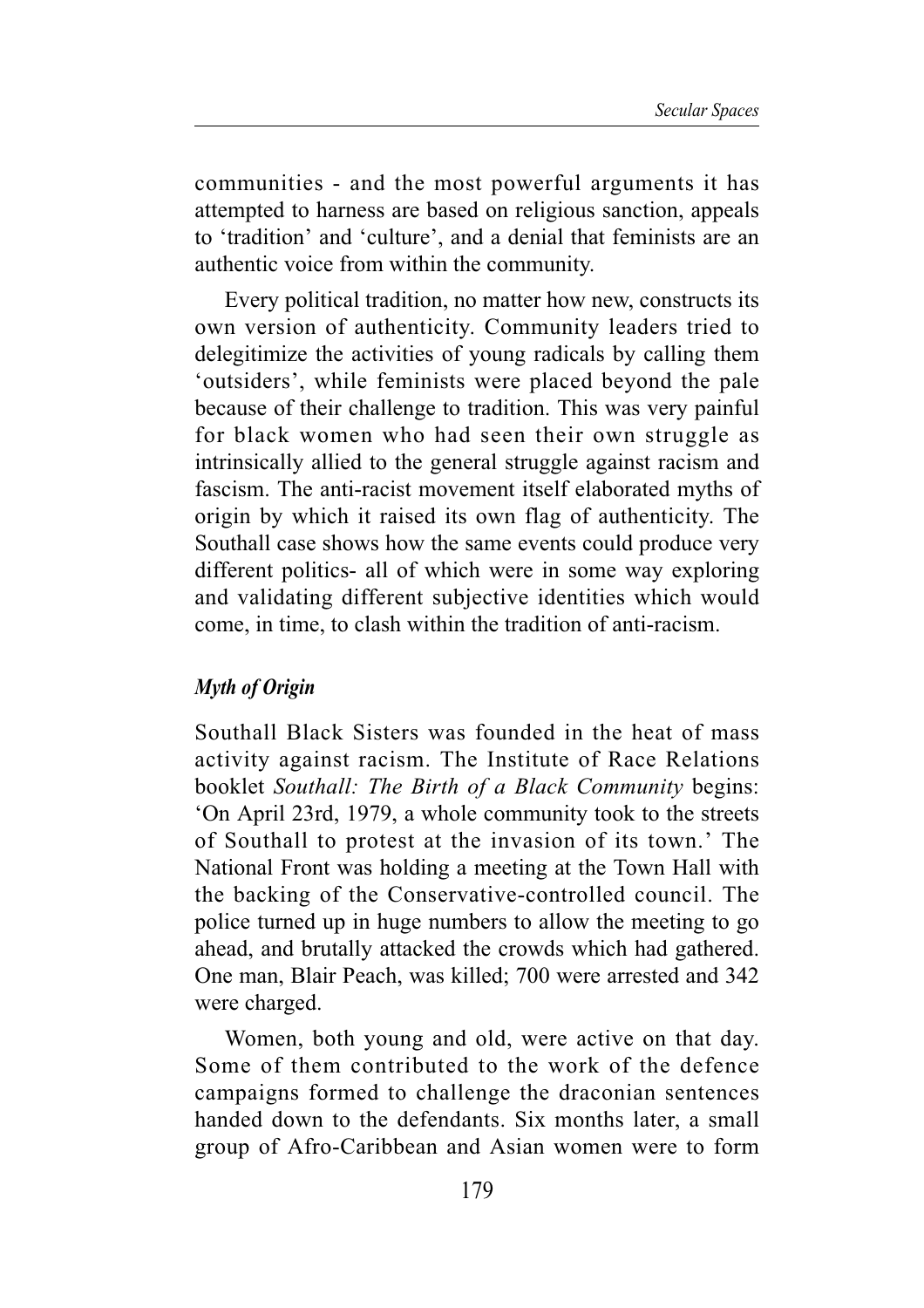Southall Black Sisters. It was the first critique of that moment of absolute community unity.

*Southall: The Birth of a Black Community* presents the events of 23 April 1979 as the culmination of the long process of building a black community in Britain. It records the previous struggles around housing, education, employment and immigration which helped to form modern Southall. Yet in concentrating on the factors which unified the community and treating that unity as a linear progress, it obscured the very real divisions within the area. It also obscured the fact that although 23 April may have represented Southall's most heroic moment, it also sowed the seeds of the problems which were to become more evident as time passed.

Two contrasting points of view in *Multi-Racist Britain* (Cohen and Bains, 1988) present opposing analyses of that moment. The first shows how some anti-racist politics became intimately bound up with questions of ethnic identity, and laid the foundation for the justification of fundamentalist movements by anti-racists. Tuku Mukherjee's piece is a description of his involvement with the young men of the streets, who were the potential recruits for gangs. Many of them were later to see 23 April as their day when they went out to beat the fascists off their streets. They formed Southall Youth Movement after the murder of a young man, Gurdip Singh Chaggar, by fascists in 1976. Mukherjee captures the sense of territoriality and the siege mentality of these youths. He quotes Balraj Purewal, who emerged as one of their spokesmen:

> 'In a multi-racist society we have nothing to lose. We have taken on board the fact that we are under siege, and our only security is our understanding and acknowledgement of what it means to be Black. Any other position would be a pathological escape from realism.'

While Black was a political colour, the development of a sense of self was intimately bound up with a reassertion of ethnic identity. As early as 1979, Purewal had said: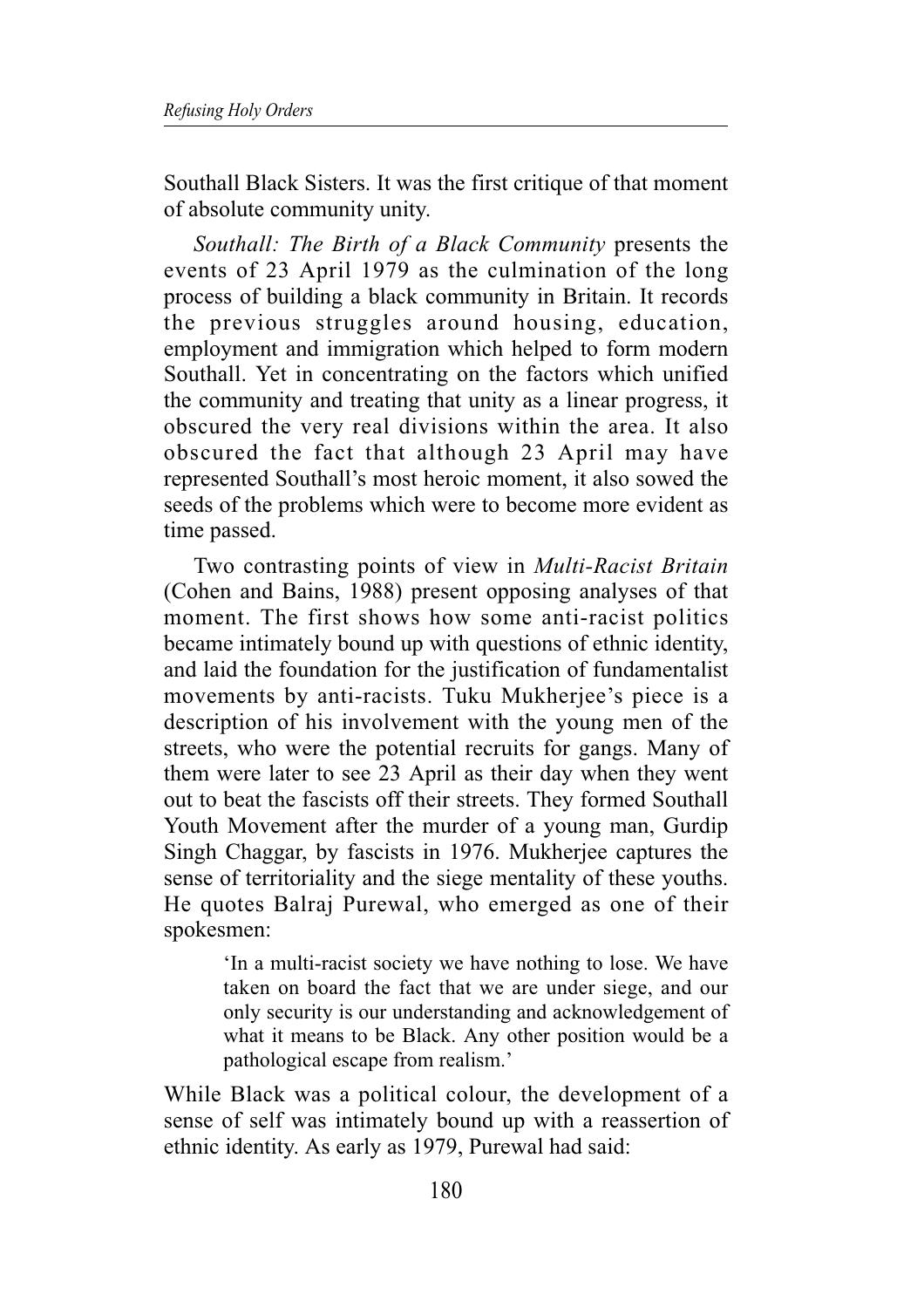'I'm a Jat. I reckon the amount of racist violence I've seen in school nobody will ever realise in their lifetime. And as I'm a Jat Sikh I feel we must learn how to organise, how to survive and, even more important, how to retaliate.'

The dominant group in Southall are Jat Sikhs. It is in this group that the support for the Sikh fundamentalist movement demanding the separate state of Khalistan is strongest. Of course, there are also Jat Sikhs on the Left who have risked their lives to oppose the rise of the Khalistani movement, both in India and in Britain. Mukherjee sees in the heritage of the Jat Sikhs an almost mystical identification with the past, out of which the future would be forged:

> For in the wider context, Southall has emerged as not just another Black community but as the sacred centre of the Khalsa Sikh. A historical legacy of struggle rooted in the plains of the Punjab and the Sikh psyche is being reclaimed as the birthright of a new generation.

In another piece for *Multi-Racist Britain*, Harwant Bains presents a more differentiated view. He stresses the pull of conservatism among upwardly mobile Southall families. Class stratification in Southall and the emergence of a class of small businessmen have led to increasingly different perceptions of social and political issues among Southall people. Bains argues that far from being perpetually militant, 'the majority of Punjabis are also seeking economic assimilation - they wish to become an integral if subaltern, fraction of British capital.' The events of 23 April 1979, and again in 1981, represented a coming together of different class forces who would at other times have been in conflict:

> A bourgeoisie protecting its material stake in British society and an under-class defending the territorial integrity of the community... However central the riots were to the myths of origin elaborated by the Southall Youth Movement itself, the immediate consequence was to increase the level of political involvement only amongst the minority of youth who were already politically active.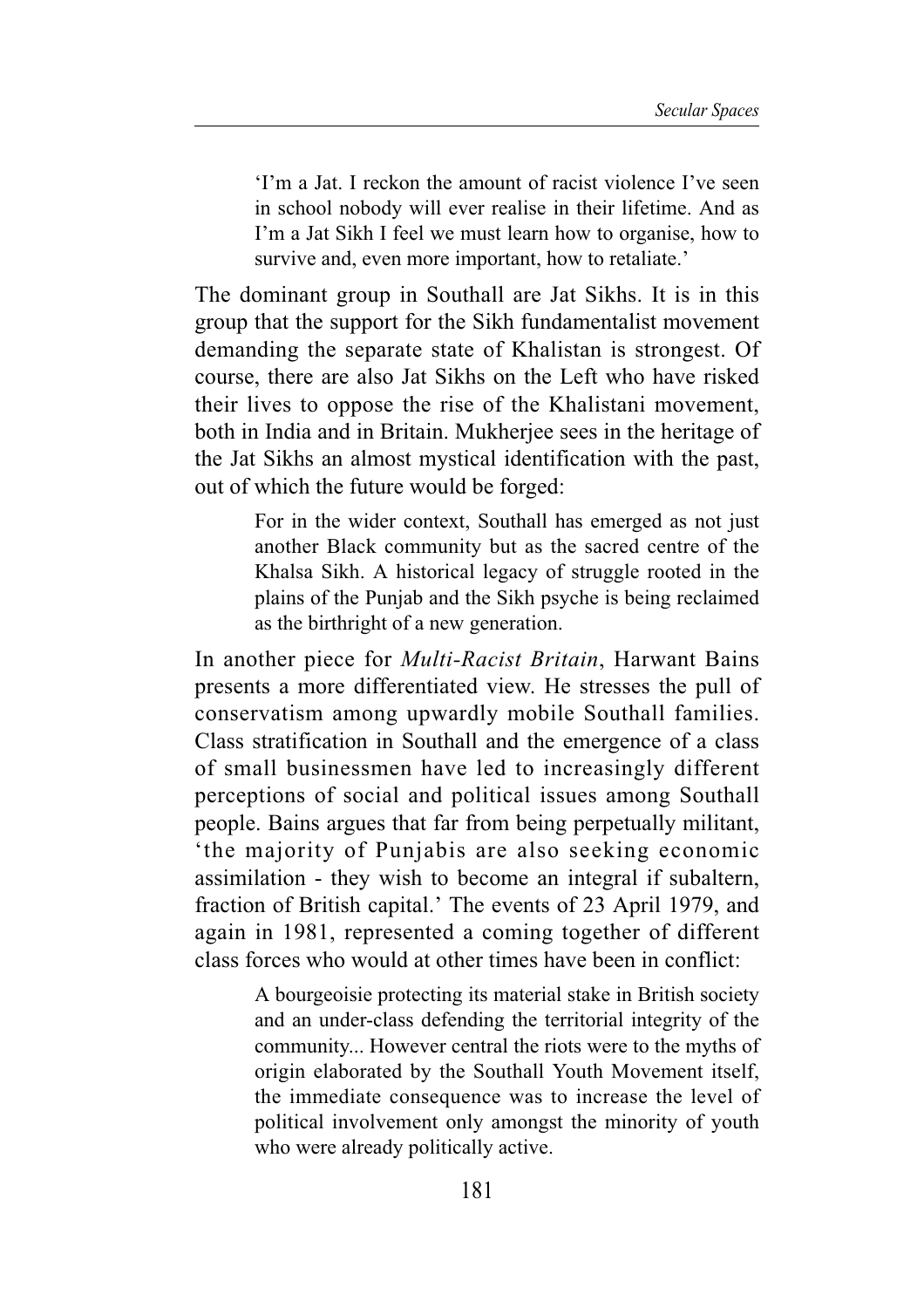Among the youth who became active during this period were the young women who founded Southall Black Sisters. Their existence was partly a rebuke to the sexism of the Southall Youth Movement, but they remained active in the defence campaigns and other anti-racist work on housing estates. While critical of the idea that the black community can be treated as an undifferentiated whole, SBS has remained loyal to the group's myth of origin in the struggles of the community. By the mid 1980s the membership of the group had completely changed, but in spite of efforts to marginalize them they continued to take an active part in the annual commemoration of the killing of Blair Peach by the Special Patrol Group.

Although the critique of oppression within the community was fairly muted in public in the group's early days, it was present from the beginning in discussions and the first attempts to organize support for women facing domestic violence. In 1980 SBS women picketed the home of Dhillon, who had burnt down his house with his wife and five daughters in it. Earlier, they had supported women strikers in the Chix factory.

But there was also time for exploration. Avtar Brah, one of the early members, has written:

> We made a conscious decision to move beyond a sloganism and develop solidarity on the basis of a mutual understanding of both the similarities and differences in our experience Asian and Afro-Caribbean women and then translate this understanding into practice. None of this was easy. (Southall Black Sisters, 1990)

Their work was made more challenging because they had rejected the option of constructing an identity based on a common ethnicity, and moved beyond the community groups whose foundations were rooted in caste and religious politics of one particular community. Like some of the more radical groups formed in the struggles of the late 1970s and early 1980s, their language was largely secular. As Parita Trivedi wrote in *Feminist Review* (Autumn 1984):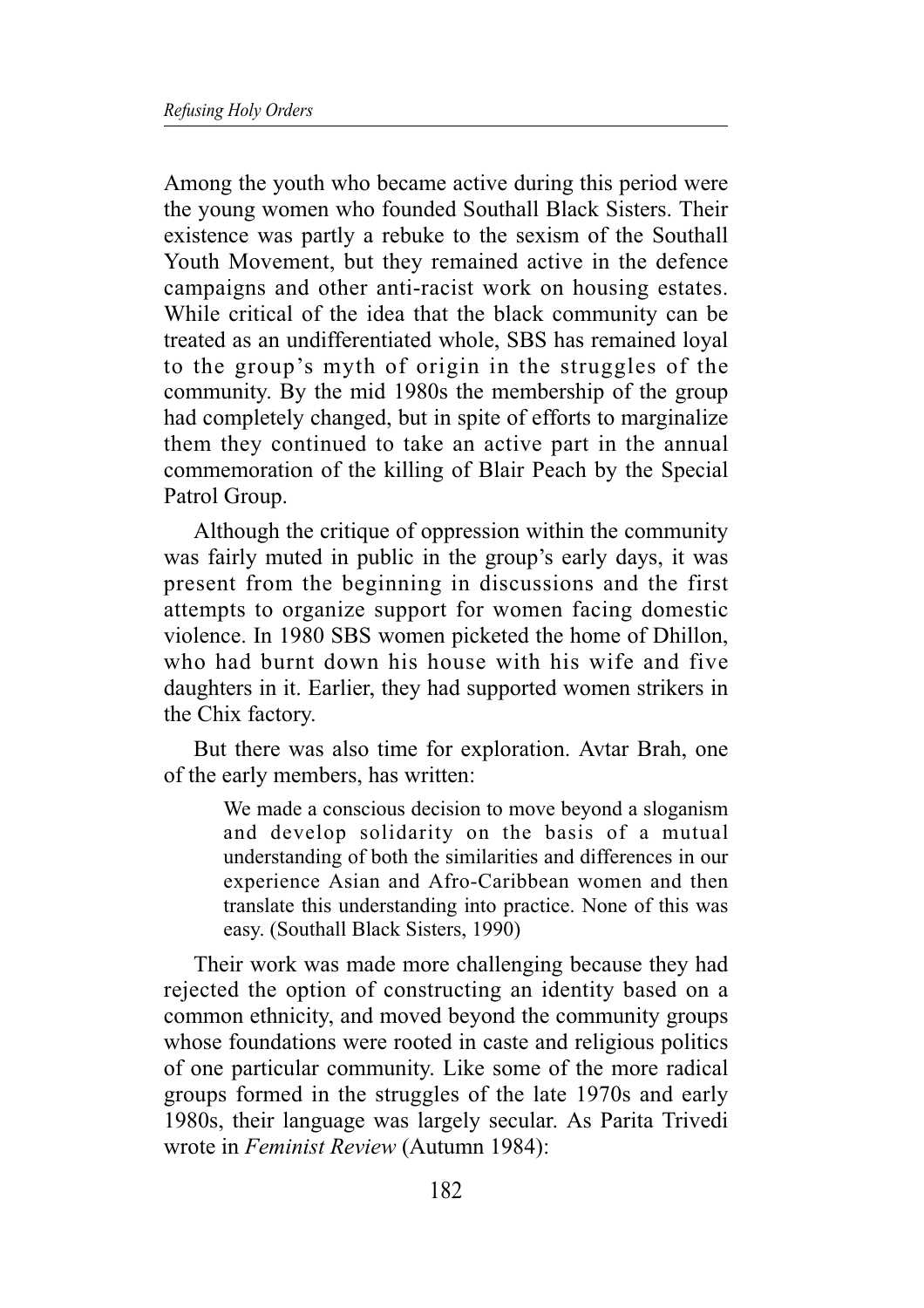Asian women have consistently come together on a common platform, regardless of country of origin, caste, religion. To do otherwise would be suicidal.

# *Stirrings of Fundamentalism*

The need to find a common identity within the anti-racist project led many black feminists, particularly socialists, to locate black women's oppression and exploitation in the racist structures and mentalities of the British state rather than within the institution of the family. Women who wanted to discuss aspects of family oppression publicly could be castigated, both by feminists and by male anti-racists, for incorporating their experience into the discourses of racism, which saw Asian women as perpetual victims. At the same time, the search for their roots meant that many black women were ambivalent about making a political critique of religion, or of those who were using religion to 'find out where they came from'. Although they were trying to map the articulations of race, class and gender in their theoretical writing, they insisted, in fact, on the primacy of racism in structuring all of life in Britain.

As they evolved, SBS and the refuge broke with that tradition within black feminism, developing critiques based on their members' experiences within their own communities; but the most direct threat to anti-racists lay in taking on some of their central myths. Pragna Patel, a worker in SBS, criticized the police for criminalizing young Asian men, but she also warned of the uncritical acceptance of youth militancy (Southall Black Sisters, l990).

The young men themselves, particularly those associated with a gang known as the 'Holy Smokes', have developed a style which allies black consciousness to Sikh identity. Since 1979 their chief usefulness in anti-racist terms was supposed to lie in their ability 'to smash the fascists off the streets', and so protect the community from attack. Yet they have singularly failed to organize against racist activity in estates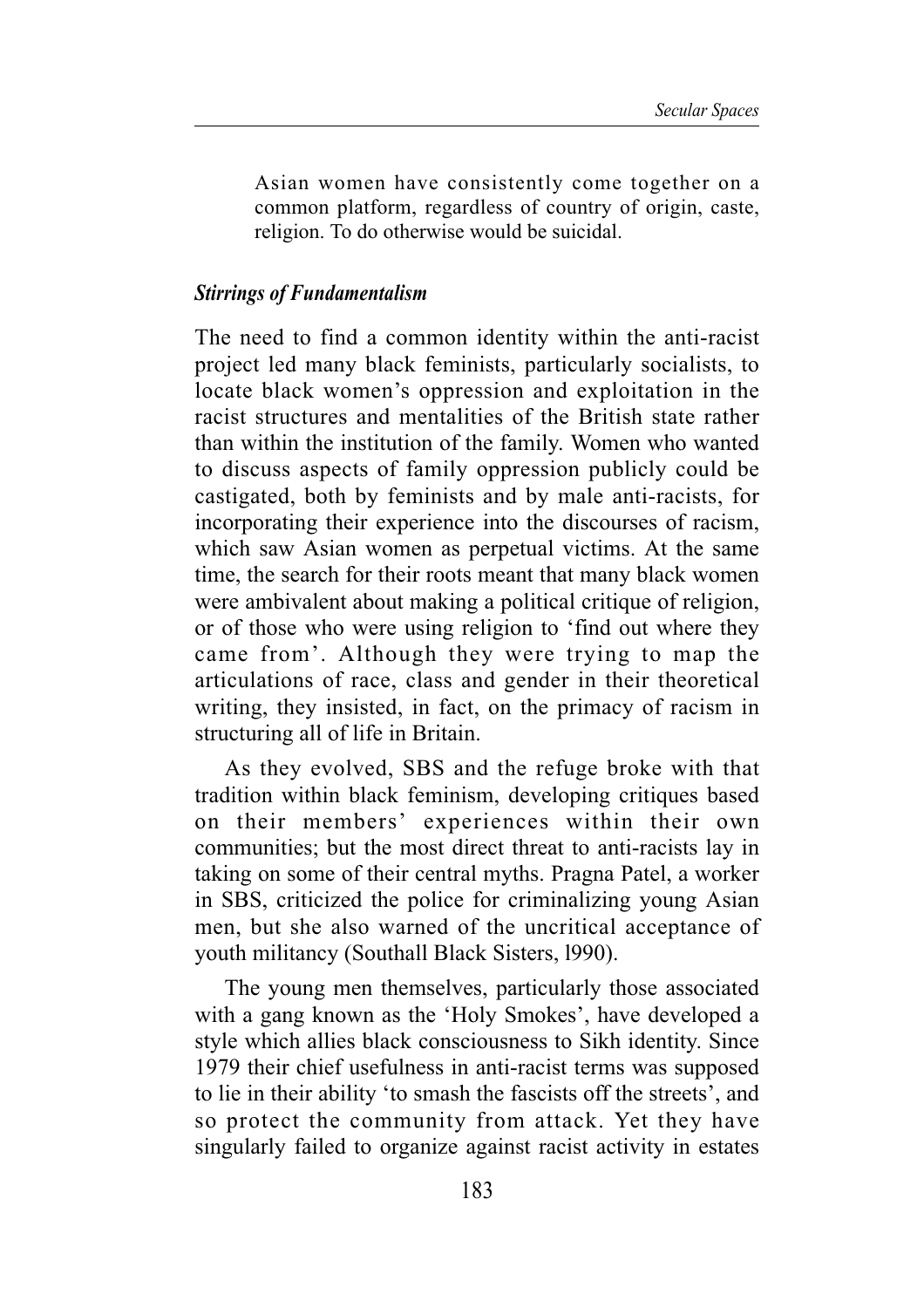surrounding Southall. They are more likely to engage in intergang battles, and to protect the social mores of the community by the organized scapegoating of vulnerable single women. In Birmingham, there is a similar group called Sher-e-Punjab, the Lion of Punjab. They have gone to discos and dragged girls out of them. They also find girls who are trying to leave home and bring them back to their families, and it has been alleged that they attack men from outside their community who have gone out with 'their women'.

As Pragna Patel has argued:

Youth activity generates a culture which appears autonomous from the rest of the community. Yet, as the experiences of women indicate, that culture is a mirror reflection of values sanctioned in the family and the community at large. This calls into doubt the arguments of community leaders that 'gang' activities are somehow 'alien' manifestations of moral corruption and lack of respect for authority and discipline. (Southall Black Sisters, 1990)

Young men like these, from similar backgrounds of antiracist struggle, were successfully mobilized in the campaign against *The Satanic Verses*. Analysts on the Left, particularly, have situated their rebellion in a failure of anti-racist politics. Yet the language and demeanour of militant Muslim and Sikh youth are clothed in the rhetoric of anti-racism. Admittedly, it is the bombastic street rhetoric of anti-racism, not the talk of its policy-making committees, but it is no less genuine for that. A crude anti-imperialism is combined with a specifically religious and ethnicized form of black identity. And when there is no white fascist enemy in sight - indeed, often when there is - young men, particularly in groups, appoint themselves the moral police of the women in their ambit.

In some cases, the mixture of traditions meshes in a peculiarly British way. Young men who claimed to be associated with the 'Tooti Nung' gang prided themselves on their greater eclecticism, having absorbed soul and other black musical taste. Their counterparts in 'Holy Smokes'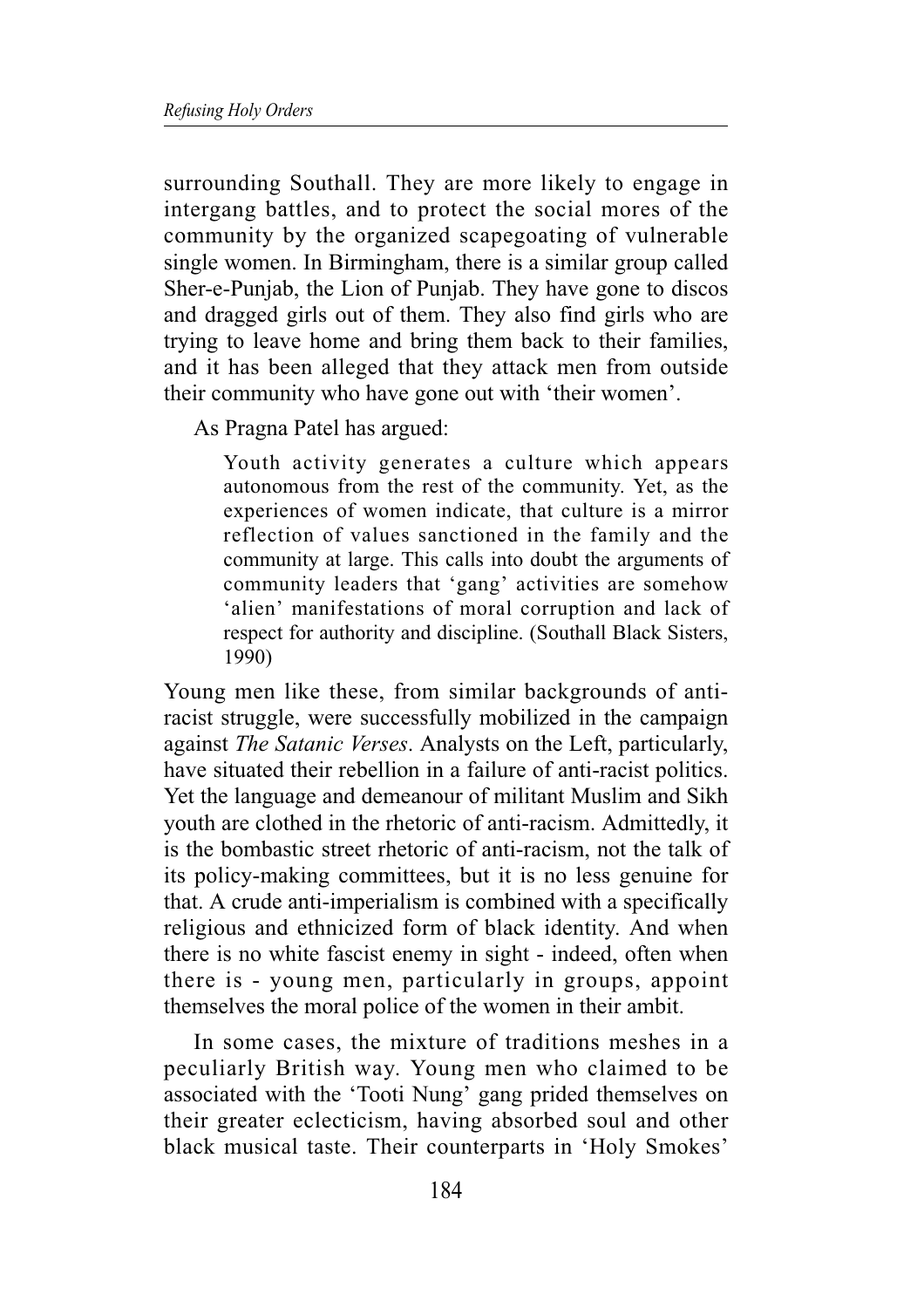(they'd named themselves 'Baby Smokes') tended to prefer bhangra, which was originally a Punjabi folk dance transformed in Britain into British Punjabi pop. At the same time as rejecting the British state, they were asserting identities which, for all their nostalgia for an imagined past, could only have been constructed in contemporary Britain.

Meanwhile, in the orthodox Muslim campaign against *The Satanic Verses*, the older leadership was also being accused by the British media of not being sufficiently assimilated into the 'British way of life'. Yet their campaign was steeped in the language of multiculturalism. Demands to extend the blasphemy law were, in effect, a plea for equal rights within a pluralist but Christian state.

There was a complete rejection - a rejection of secularism and secular values which would loosen the grip of religious control. Common to movements transforming from a quietist position in relation to the state to a public evangelical platform was a strong critique of the moral degeneracy accompanying the collapse of religious values. This was it not a challenge to the British state, or even the 'British way of life', but an attempt to discipline the pious, whip the faithful within the congregation into line. To recognize this would be to see that the control of women was at the heart of the fundamentalist project.

But the most significant failure is the failure to connect the international networks which provide ideological ballast and direction to British discontent. Muhammed Siddique, one of the leaders of the anti-Rushdie campaign, active in the evangelical sect the Jamaat i Tabligh, has said that he first heard about *The Satanic Verses* from Muslims in India, where an Indian Opposition MP demanded a ban on the book to embarrass the government. The government quickly complied.

The activities of Hindu fundamentalist groups have not come to public attention in Britain, because they have concentrated on raising resources and gathering support for the Ramjanmabhumi campaign among Hindus. The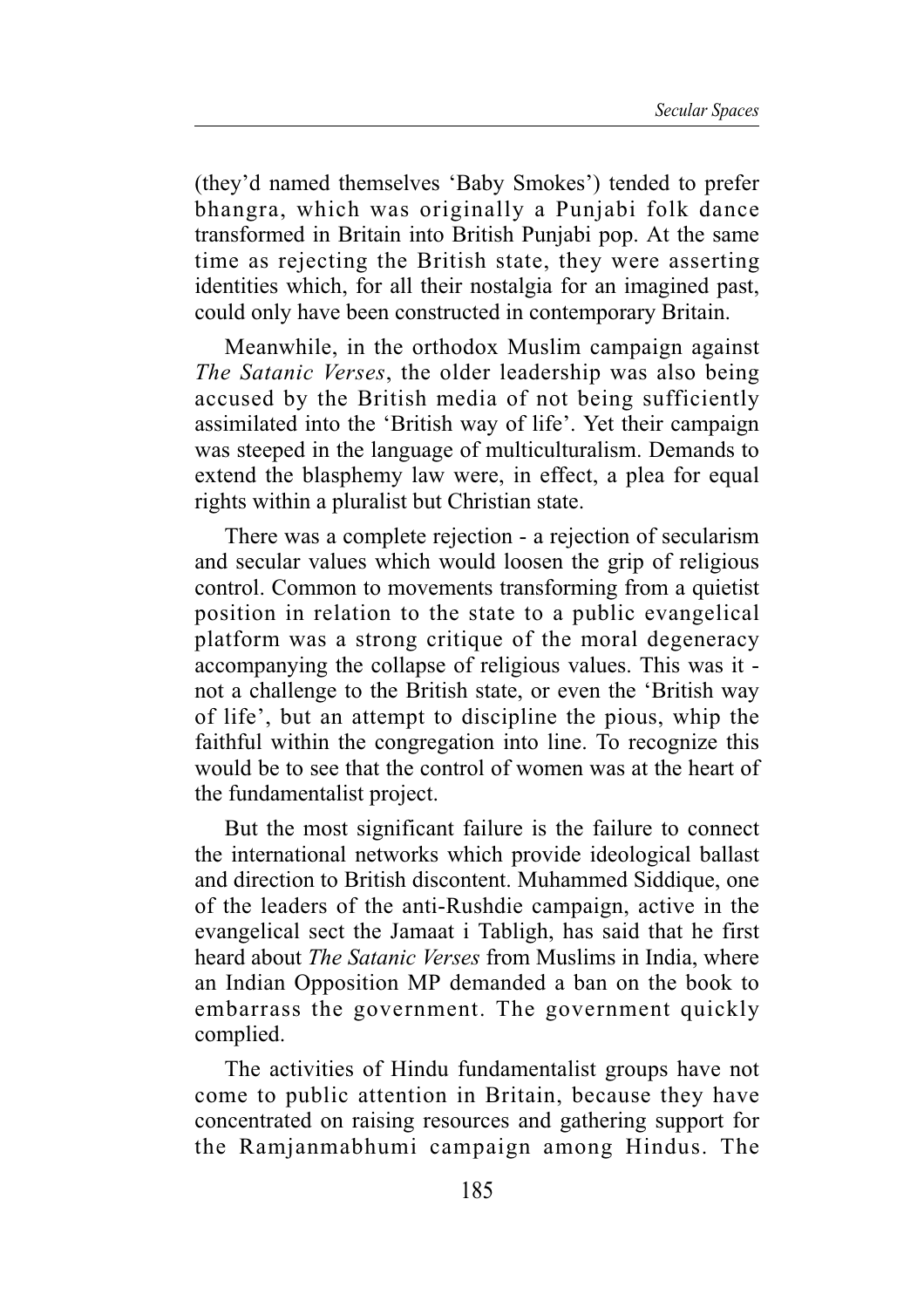sanctified bricks sent back to India return them symbolically to a pan-Hindu fold, transcending caste and region, which the Hindu Right is trying to create both culturally and politically in India. The active support of wealthy Hindus settled abroad is crucial.

In India it is widely supposed that the idea of Khalistan itself originated among Sikhs settled abroad, particularly in Canada and Britain. While this may be an oversimplification, nostalgia armoured with discontent abroad is a powerful weapon in keeping separatist movements alive in the homeland. As long as the activities of pro-Khalistanis in Britain - such as battles for control of the *gurdwara* (Sikh temple) committees or physical attacks on individuals such as the editor of a Punjabi paper - are within the Punjabi and Sikh communities, the media have not focused much attention on them. Not surprisingly, they are not very concerned with the effects of extreme polarization within Asian communities.

In 1989, the campaign against *The Satanic Verses* had the odd effect of turning us into evangelicals. In SBS, we felt that our right to dissent was threatened. We wanted to defend the institutions we had built up and try to extend the critique we had developed of multiculturalism, and its responsibility for promoting conservatives and fundamentalists. It was much easier to do this in Women Against Fundamentalism and in all sorts of fora up and down the country than on our own home ground.

We went to address a meeting of the Southall Labour Party with considerable trepidation, for at that meeting would be people who had, over the years, tried to shut us down. We were astonished when, instead of the hostile reaction we had expected, we were congratulated on the stand we had taken.

Local politics in Southall had a great deal to do with this. People were divided in their attitude to the Sikh separatist movement for Khalistan. While some on the Left - including some within the Labour Party- were said to be sympathetic to the movement, many others had actively opposed it. Those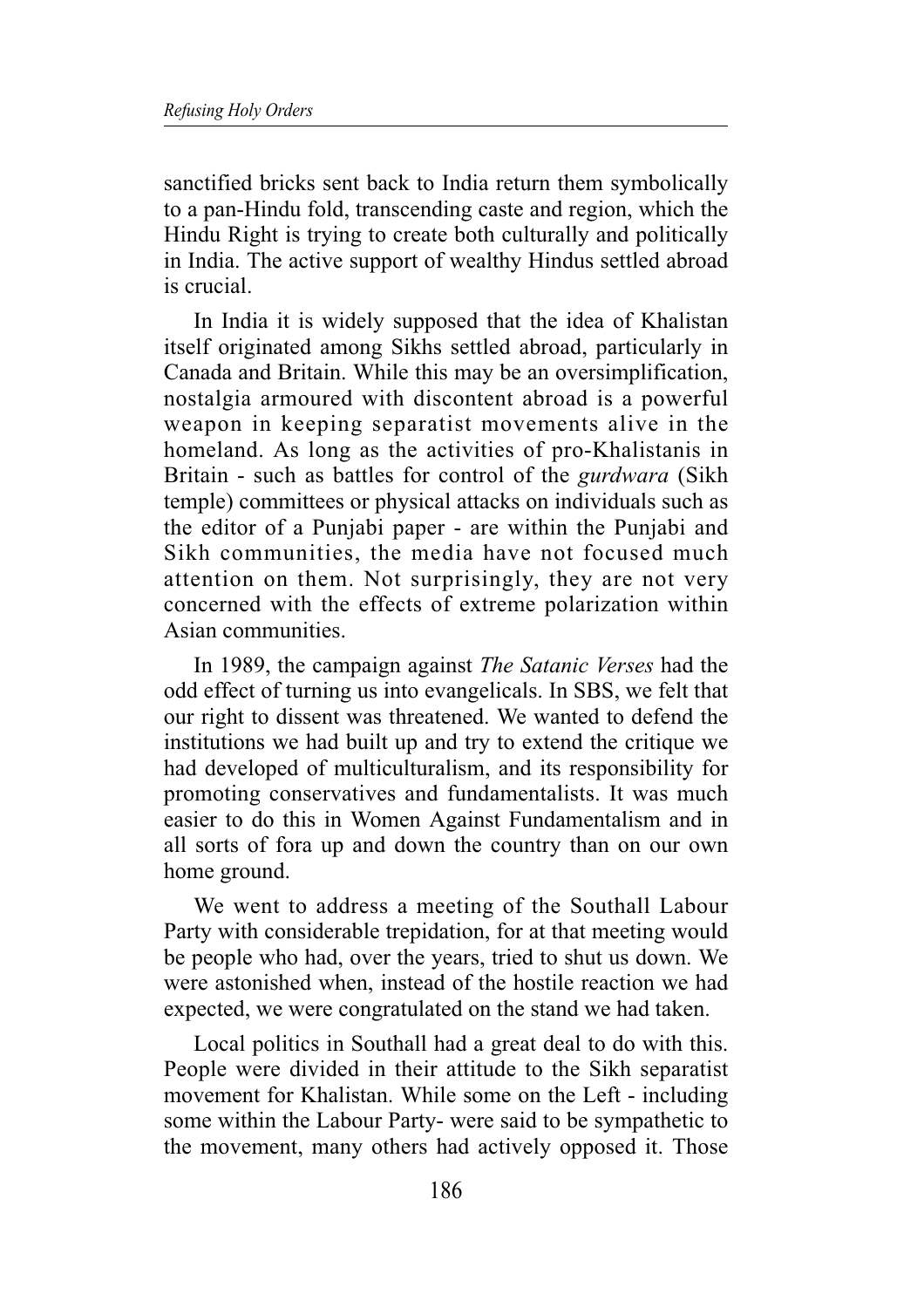with affiliations to the Congress Party had supported the Indian government; others had condemned the state's atrocities against the Sikhs as well as opposing separatism. It was clear that even those politicians who were not going to take the risk of supporting Rushdie themselves were happy to hear a secular point of view defended.

# *The Schools Campaign*

In early 1991, SBS joined a campaign to oppose an effort by some parent-governors to take two high schools - Villiers and Featherstone - out of local-authority control. This process, known as 'opting out', had been encouraged by the Tory government under the Education Reform Act, 1988. Their rhetoric was to devolve more power to parents. They provided a new route for those who had previously tried to set up independent religious schools. The option of taking over an existing school and changing its ethos (even though, officially, the 'character' of a school could not be altered for five years) was more attractive than trying to establish a school from scratch. In addition there were financial incentives from central government, while the local Torycontrolled borough of Ealing was looking for ways to reduce local government spending and cut the poll tax.

Mukherjee and Bains had both mentioned an earlier proposal by a *gurdwara* in Southall to set up an independent Sikh school. For Mukherjee, this represented an opportunity for Southall Youth to learn 'where they were coming from' and to ground themselves in their cultural heritage, while Bains saw it as a sign of the growing distrust of the quality of state education among some conservative parents:

> But here again we see a double standard in responses to educational discrimination. The issue of 'acculturation' is raised primarily in relation to girls' schooling - for girls are to be the 'bearers' of traditions, whereas the issue of academic failure is raised apropos boys - for they alone need exams to prosper. (Cohen and Bains, 1988)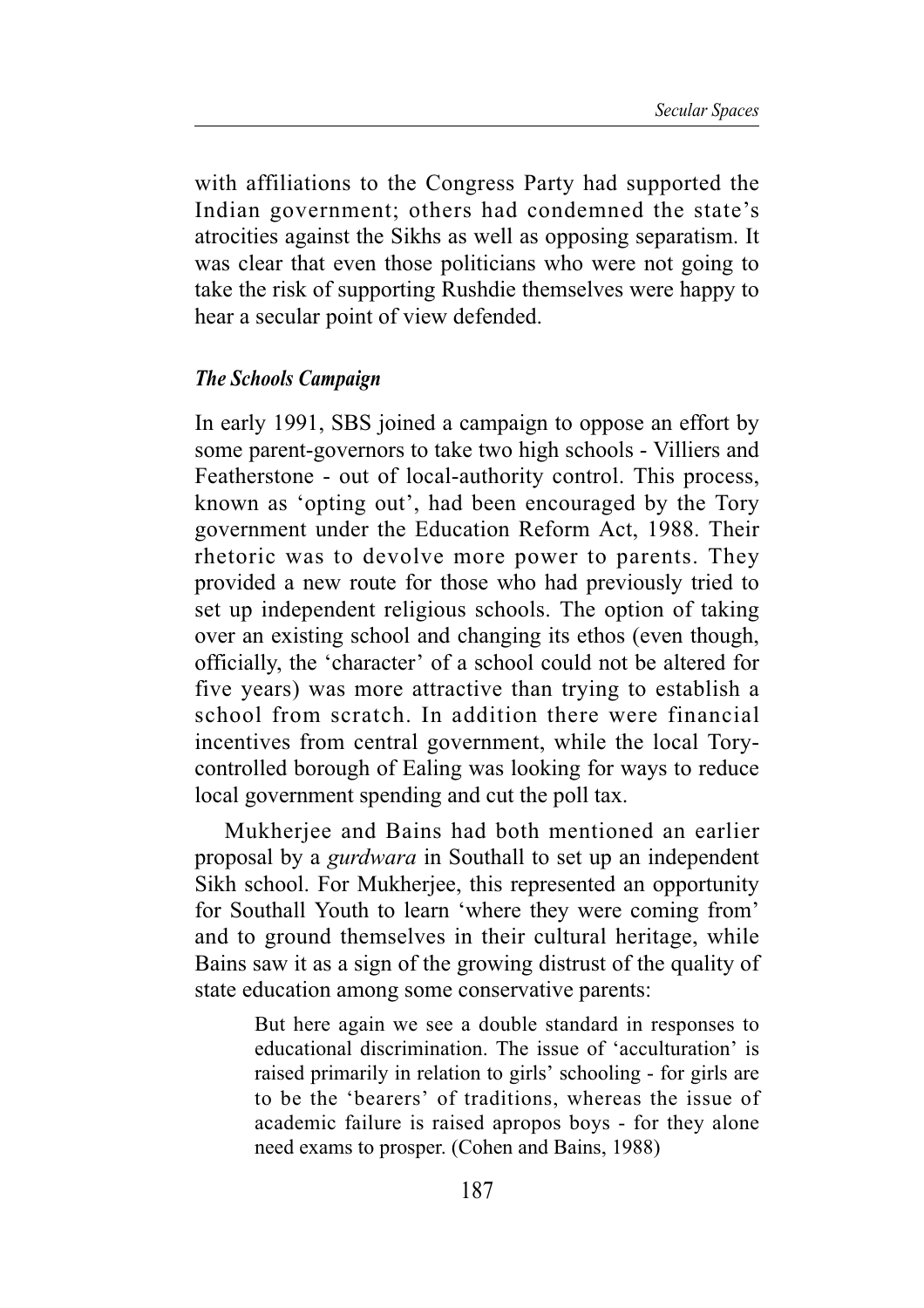The 1991 opting-out campaign started when Sikh parents were approached to sign a petition saying 'Save Our Sixth Forms'. The organizers were careful not to argue explicitly on religious grounds. Instead, the campaign situated itself in opposition to the educational reorganization which was planned throughout the borough. Parents were alarmed that they might lose sixth - form education altogether.

The campaign appeared to be headed by a few parentgovernors, with support from some Asian teachers. Parents who were approached said that they recognized people who were active in a local gurdwara. When talking to parents, these people aroused fears about whether their children would be safe in the wider world outside the school. At this stage, the campaign gathered enough signatures to ask for a ballot of all parents in the school. Many parents still did not realize the implications of what they were signing, but their discontent about the quality of education and their fear for their daughters' safety had been awakened.

The campaign to defend the status quo was called 'Southall Save Our Schools'. Members of the Indian Workers' Association, the Indian Workers' Federation, the Southall Monitoring Group, Southall Black Sisters, some Labour councillors and prospective parliamentary candidates, and some parent-governors and local teachers took part. Organizations which had a history of hostility to each other came together because of the threat to the future of Southall as a plural society. Southall SOS concentrated on the longterm implications for the schools if they opted out, trying to make the educational changes accessible to parents.

But there were two arguments which were not addressed at all in the campaigning material. There was silence on the religious thrust behind the opting-out campaign and the sectarian way it had developed. The fear that the real agenda was to turn the schools, in the long term, into Sikh schools was not mentioned. Secondly, the campaign was reluctant to raise gender issues at all, though both teachers and pupils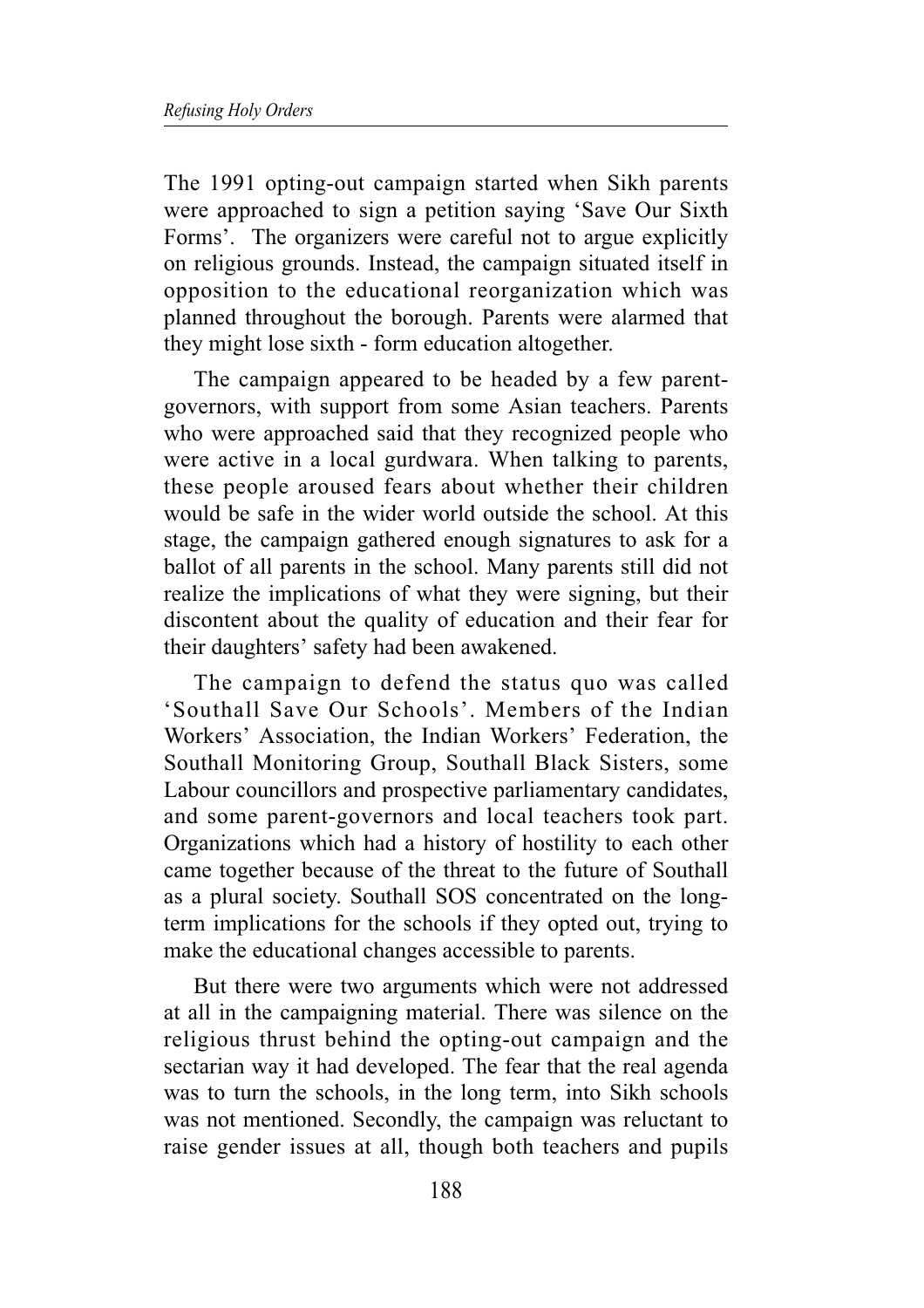acknowledged that it was one of the major issues at stake. 'It's the girls they're after,' said one of the teachers privately.

SBS workers tried to raise these issues within the campaign, but failed to get them inserted in the literature. They did succeed in discussing them on the doorsteps when they mobilized extensively, going from house to house. Women who used the centre - some of them parents themselves - campaigned with them.

Once demands for a ballot had been achieved, the optingout campaign produced a series of well-designed leaflets. The bogeys they raised were that in the new, more impersonal system, where sixth-formers would attend local colleges, the children would run away from home, there would be problems for parents, and families would split up.

The leaflets also said that rumours that the schools would be turned into denominational schools were baseless. They promised that the new governing body would be more representative of local parents - Hindus, Sikhs, Muslims and others. This was a new construction of people living in Southall, purely on the basis of the religious communities from which they came. Since Sikh parents would be by far the most numerous group, it implied that they should be in control.

When SBS canvassed parents about their views, most were firm in rejecting the control of religious establishments over local schools:

> 'We came here to educate our children. We don't want our girls going around with their heads covered.'

> 'If it's anything to do with the *gurdwara*, I want nothing to do with it.'

The assumptions of the anti-racist Left meant that they viewed the whole campaign through the prism of race. At a conference on education, the key issue had been identified as racial discrimination in the education system, and the solution was parent power. They were untroubled by consideration of the complex new changes in the Education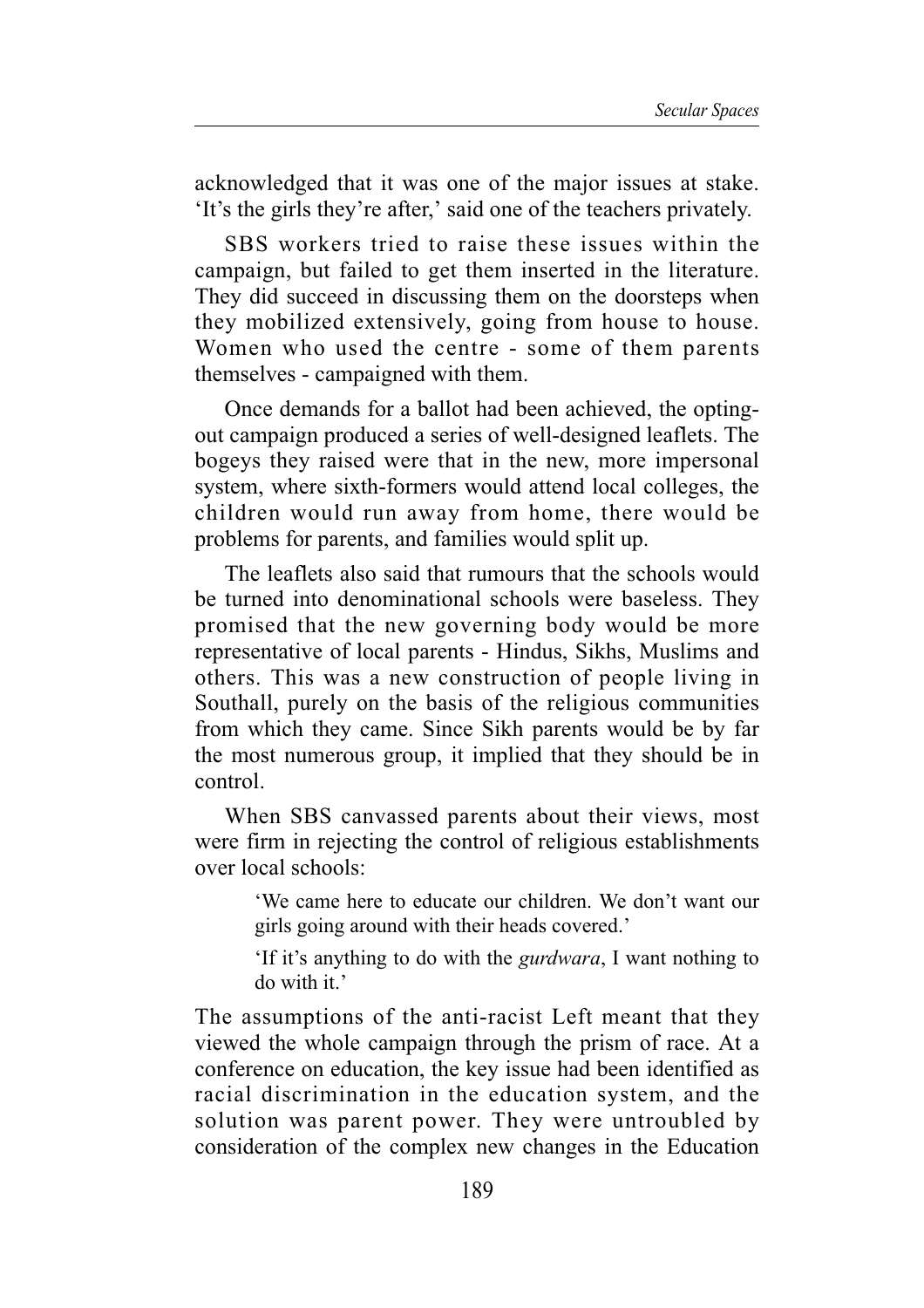Reform Act, by the fact that 'parent power' had been adopted as a Tory slogan. It could be a very problematic slogan, if it meant a severe curtailing of the rights of children, particularly girls. To raise these issues would be to question the thinking that Southall was 'a community in resistance'.

In an area like Southall, where the education system is relatively popular and some schools have good examination results, it is possible to defend their record. But it is dangerous to try to ignore fears and discontents where they do exist. When the anti-racist Left in Southall silenced itself on the question of religion, it fell into the assumption that most people in Southall actually wanted to be guided by religious diktat. Instead, they were hostile. In the parental ballot, Southall parents overwhelmingly rejected opting out. In Villiers, 93 per cent of those who voted voted against opting out; in Featherstone it was 76 per cent.

## *Domestic Violence and its Effects*

Southall Black Sisters took an active part in the campaign on schools, because years of fighting around issues raised by the experience of domestic violence had alerted the group to the hidden agendas of orthodox religious control and fundamentalism. In 1984 the suicide - apparently by hanging - of Krishna Sharma led to pickets of her inquest and demonstrations outside her husband's house. Later, the murder of Balwant Kaur by her husband in the refuge was followed not only by a campaign to ensure his conviction, but by the raising of wider issues by a coalition of groups called Network of Women, culminating in a demonstration in summer l986 (Southall Black Sisters, 1990).

The latest campaign, launched in 1990, was to obtain the release from prison of Kiranjit Ahluwalia, who had killed her husband after suffering ten years in a violent marriage. This has led to work with a number of other women's groups to make demands to change the law on homicide so that it reflects the experience of women. To the charge that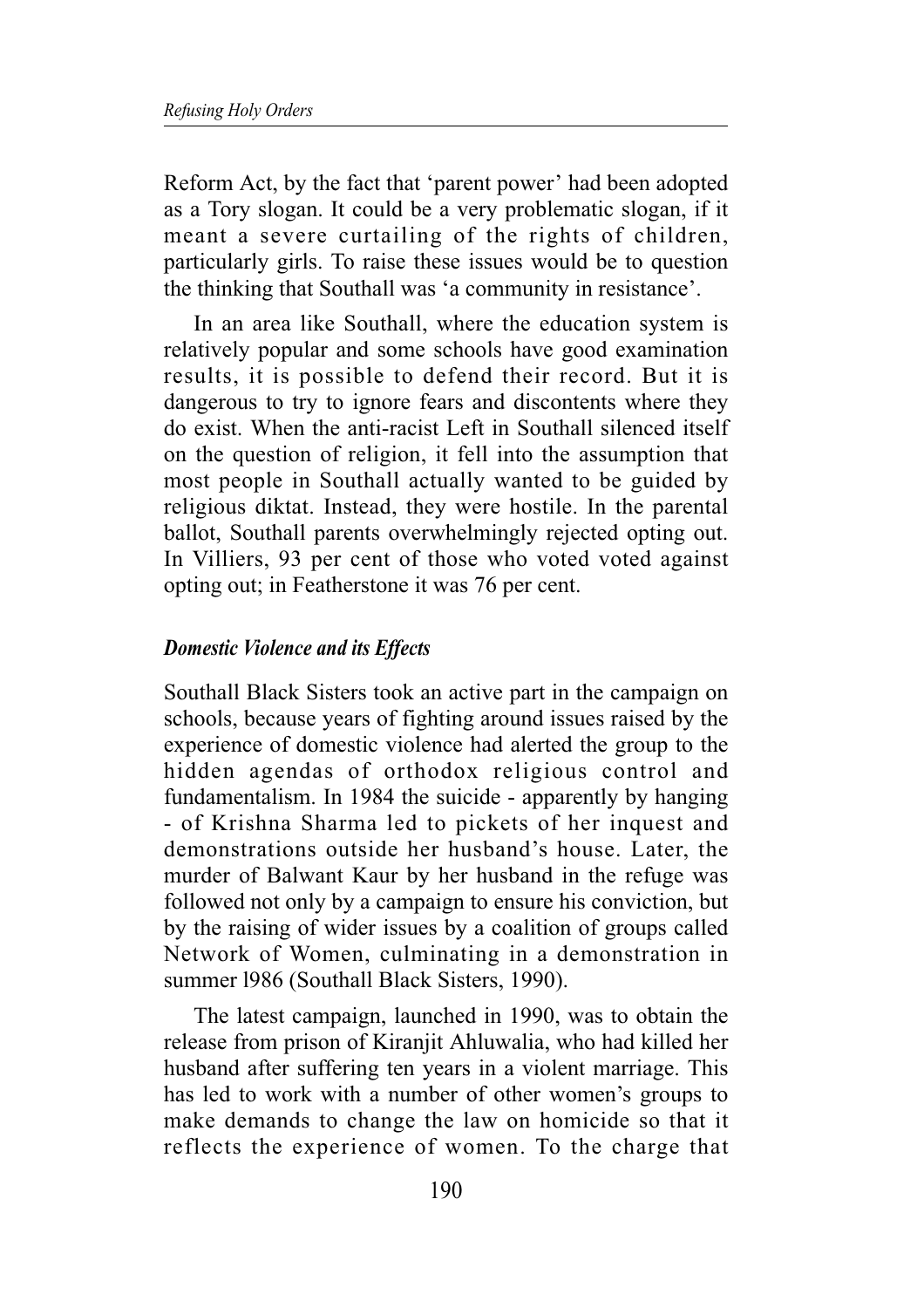feminists were presenting Asian women as constantly victimized, there have been two answers: first, broadening the struggles to take on issues applicable to all women, regardless of racial background; second: campaigning very vocally; singing songs in different languages in public; briefing MPs in private. Asian women were presenting the media with a new view - far removed from the images of either passivity or drabness with which Asian women and feminism respectively have been saddled.

What effect did the experience of domestic violence and of being involved in a women's centre have on women's consciousness? Women getting together at the refuge or centre often discuss their experience of violence and its effects on their lives and thought. Asian women from different religions and widely varying class and educational backgrounds come together in these spaces. Yet they have no difficulty in expressing or sharing key concepts with each other - particularly those women who share a common spoken language such as Hindi or Urdu.

Attempts to discuss religion are usually far removed from theological niceties or differences in religious observance or belief. Instead, wherever it starts, a discussion on either religion or domestic violence rapidly reaches the same point. from heir own experiences women draw conclusions about the nature of their society and its expectations of them expectations which many have tried to fulfil for years, with tragic results. Their sorrow and bitterness are hard to witness.

A key concept is *izzat* - the notion of honour. While *izzat* is a code which affects men and women in different ways (for instance, it can be used to describe family honour at stake in a land dispute) and has a greater or lesser prominence in the social structure depending on community, region or class, the idea is commonly understood. Most women who have escaped from violence in the family have broken one of the codes of *izzat*: that the honour of the family rests on the woman's behaviour.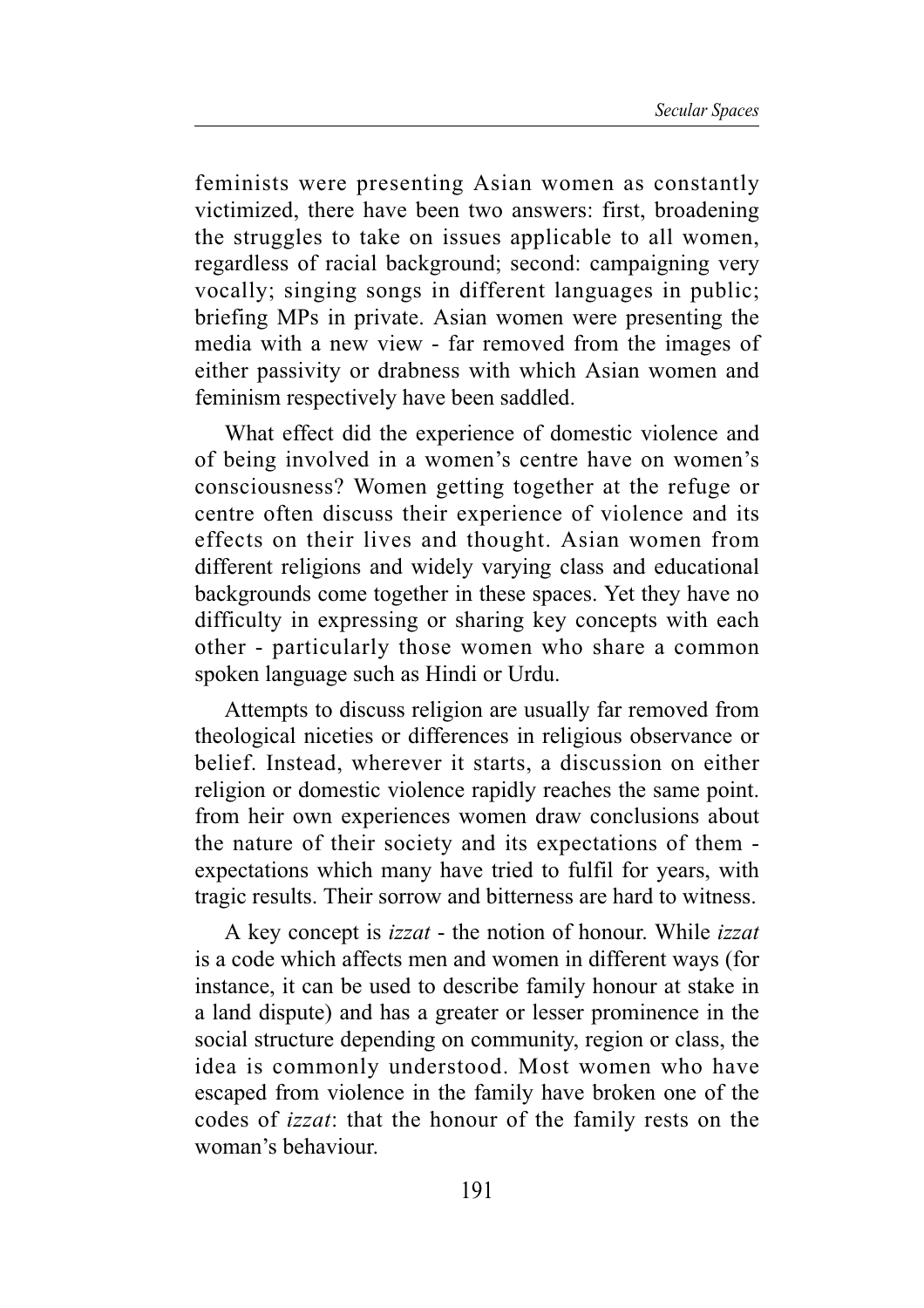This is why all the women who heard it were able to identify immediately with the speech taped by Kiranjit Ahluwalia in prison. It was played at the launch of her defence campaign in June 1990, which demanded that she, and other women serving life sentences for the murder of their violent partners, should be released immediately. Kiranjit indicted not only her husband's violence, but also the code of *izzat* for keeping her in bondage for ten years:

> 'My culture is like my blood - coursing through every vein in my body. It is the culture into which I was born and where I grew up, which sees the woman as the honour of the house. In order to uphold this false "honour" and "glory" she is taught to endure many kinds of oppression and pain in silence. In addition, religion also teaches that her husband is her god and fulfilling his every desire is her religious duty. A woman who does not follow this path in our society has no respect or place in it. She suffers from all kinds of slanders against her character; and she has to face much hurt entirely alone. She is responsible not only for her husband but also his entire family's happiness.'

None of the women felt that Kiranjit's final desperate act throwing petrol at her husband as he slept - was unreasonable. As her peers, they could have judged her. They themselves had left home, and many had gone into hiding. But they chose not to judge her harshly, saying instead that they knew what she had faced and that any of them could have done the same. They knew what it had cost them in terms of lost honour and family support to leave violent marriages. Typically, like Kiranjit, they had tried several times before ending up at the refuge or women's centre. They would have tried to get relatives to mediate for them. Some might have tried a place of worship, where the outcome was nearly always unsuccessful.

They had been through the process where they had been seen as 'good' as long as they were prepared to put up with the marriage, then seen as transgressive and therefore 'bad'. Over a period of years, some had carved out a place for themselves again within their communities. But these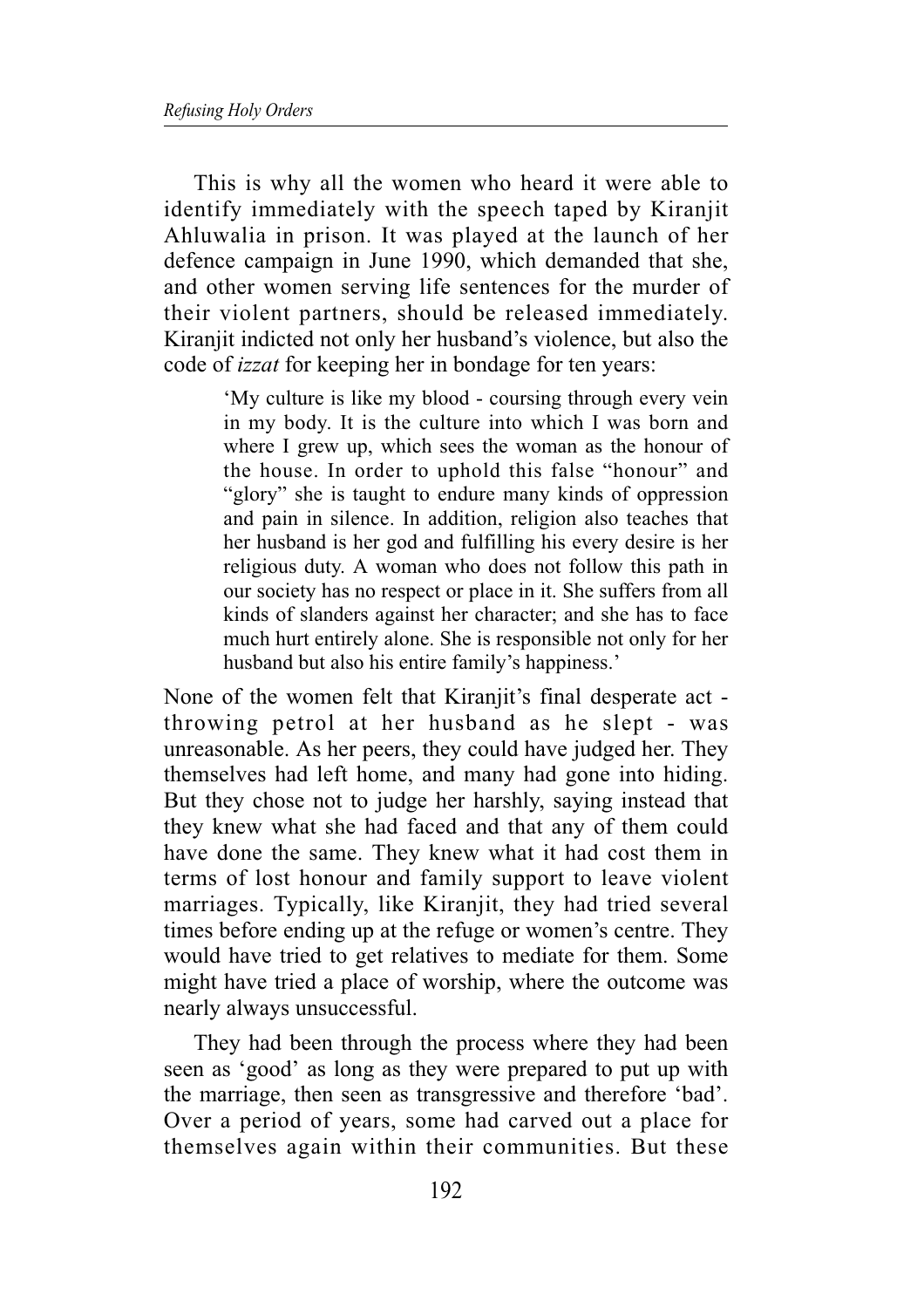upheavals made them clash with the roles in which they had been brought up - and, indeed, to which they may have aspired as young women.

# *The Dutiful Wife*

Though these women may have had different names for the role of the good wife, all understood the Hindu concept of *dharma*, or the right path. This was the term used for religious duty by Kiranjit, who is herself a Sikh. One Hindi term for husband is *pati-dev*, or husband-god. The complementary term for wife is *dharma-patni*, or righteous wife. The idea of service to your husband as if he were your god is embedded in the language itself.

The prime example of the *dharma-patni* is Sita in the epic *Ramayana*. Sita was the wife of Rama; as the embodiment of the perfect Hindu woman, she followed her husband into his fourteen-year forest exile. While they were there she was kidnapped by Ravana, a demon king. Rama and his brother fought a long war to get her back. Finally, Rama was victorious. But after his triumphant return home to Ayodhya (celebrated as the festival of Diwali) there was trouble ahead for Sita. According to one version, a *dhobi* - or washerman complained that she could not still be pure, since she had been in Ravana's clutches for so many years. So Sita agreed to go through a trial by fire, an *agni-pariksha*, to prove her purity and save her husband's honour. But though she passed the test, Rama would not keep her because he feared popular disapproval. On a pretext he had her abandoned, pregnant, in a forest.

Sita's story is an early caution of the dangers of populism, and its power to maintain the boundaries of acceptable behaviour.

Millions of young Hindu women grow up with this story. There are many versions of it, and even the most commonly accepted are subject to different interpretations, but oppositional viewpoints that have often survived in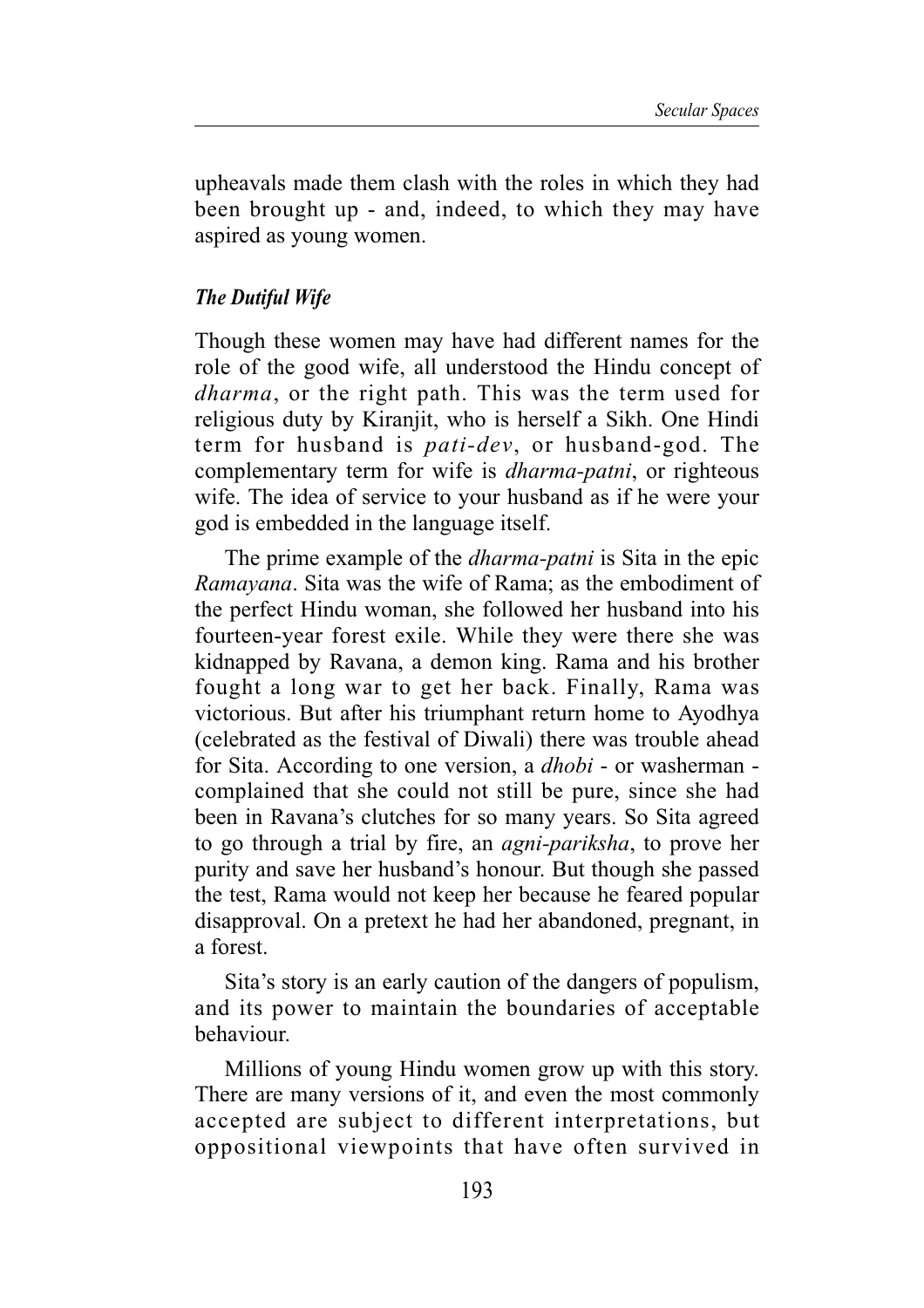traditional forms are less commonly given space in more modern versions.

The two great Hindu epics, the *Ramayana* and the *Mahabharata*, have been shown as two long-running television serials in India. BBC2 has screened the *Mahabharata* here, and both have circulated widely on video in Britain. When they were transmitted in India on Sunday mornings it seemed as though the whole country came to a standstill to watch. Their effect is incalculable. Political commentators in India argue about whether they have fed into the progress of the Hindu Right. Certainly, the BJP has come to its own conclusions by getting the actress who played Sita into Parliament as a BJP MP.

Sita is already a more powerful model of behaviour for women than Rama is for men. With the political development of the Rama cult, it seems probable that the image of his consort will only be reinforced. And the dominant image of Sita today, from television, is both kitsch and submissive.

## *A Politics of Desire*

Kiranjit Ahluwalia's story was a horrific example of a phenomenon very common to other women who have experienced domestic violence. She was not a victim of fundamentalist control, merely of patriarchal oppression buttressed by popularly understood, codified religion. It was not the exercise of religion according to a text which she challenged, but custom and practice which determine and sanction behaviour.

This was the most common experience of religion for most women who came to Southall Black Sisters or the refuge, but some were more explicit about the changes that had been taking place within their religions. A Muslim woman said, 'Weddings used to be a time of celebration. Now, we cannot dance or clap our hands.' For her, the growth of fundamentalist attitudes was signified by the increasing control exercised on people by religious bodies, intent on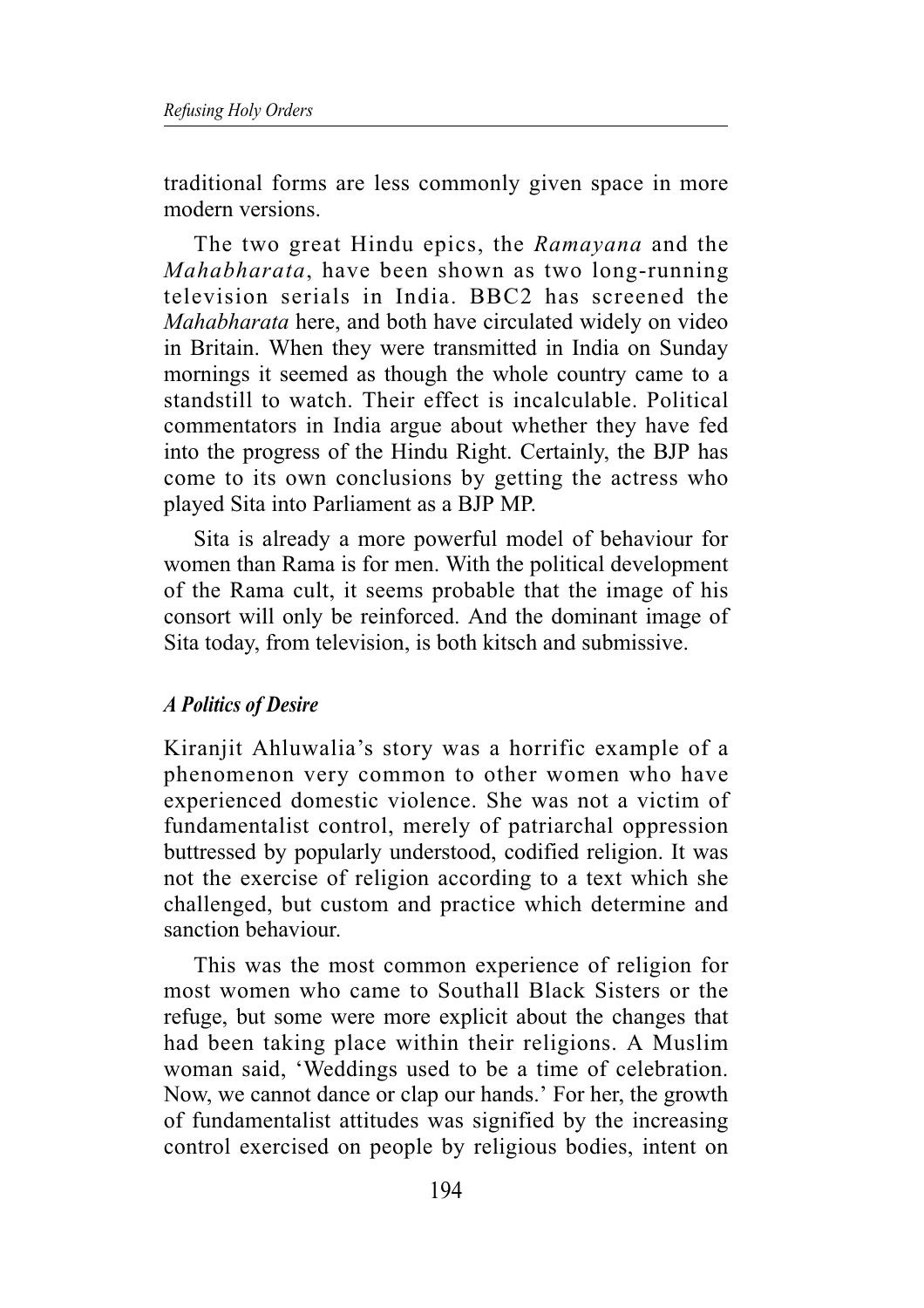purifying 'tradition' and rooting out un-Islamic practices, which have become common all over South Asia as different religious and cultural traditions have fused. Apart from increasing the power of the mullahs, it also simply took the fun out of life:

> 'Men never think that women have desires and longings of their own. Why should we contain them? I have tried to get a divorce from my husband for the last ten years, but the mullah said I must be reconciled to him. Why should I live with a man I don't love?

> 'James Joyce was my inspiration. My parents were trying to marry me off when I was taking A levels. I clutched *Portrait of the Artist as a Young Man* to myself and said over and over again, "I will not submit".'

Two women: both involved with the women's centre, both with a personal politics born out of struggle, both struggling to retain a sense of self. Their language has much in common, but one is a devout Muslim who has been on a hajj, while the other is an atheist feminist who has rebelled against her religious background, which she describes as 'born-again Hindu'. One of the few places where such women can meet is in secular spaces such as the refuge or a women's centre like Southall Black Sisters. They are important because they are places where conversations about religion are possible conversations which are not necessarily limited to simply a pro- or anti-religious point of view. When women disentangle religion from social expectation, they arrive at surprisingly varied views - from complete rejection to an intensely personal belief.

Critics of secularism accuse feminists of imposing their world-view on a group of unsuspecting victims - ordinary pious women. They ignore practicalities, such as the difficulty of imposing an entirely new moral order on a woman whose primary aim is to seek legal advice and counselling. They also ignore the self-denying ordinance that many feminists practise by refraining from discussing their own views and politics with their 'clients'.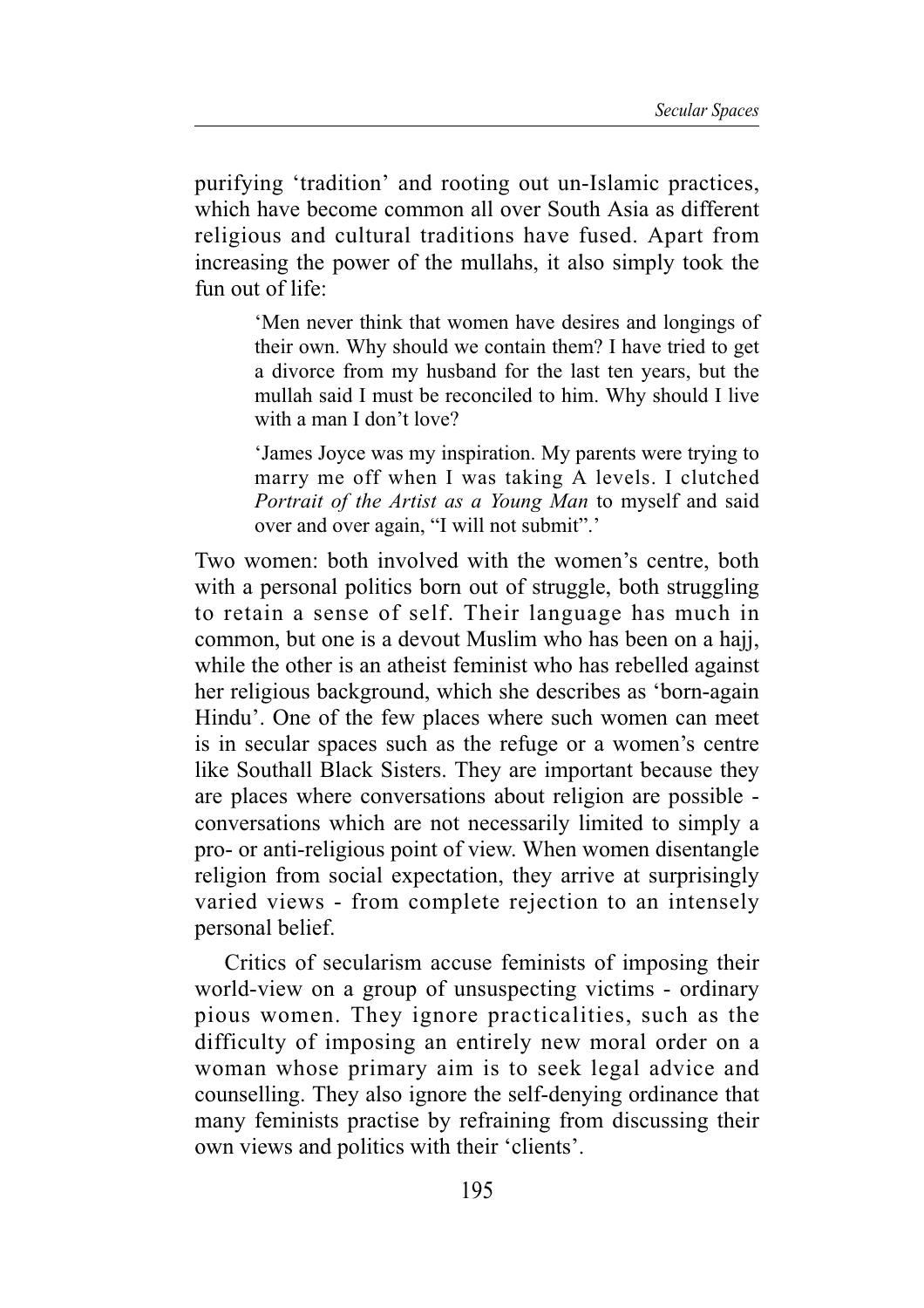Many women's centres are secular in their conduct rather than specifically in their aims or their constitution. Welcoming women from different religious backgrounds, they create the space to practise religion as well as challenge it. This is peculiarly difficult for multiculturalist policymakers to grasp. Having abandoned an egalitarian ideal for a policy of recognizing cultural differences, they tend to have to codify, implement and reinforce these differences (as British colonialism did in relation to family law). For instance, a well-meaning social worker, enquiring into cooking arrangements in the refuge, was told that there were two kitchens. 'Ah, yes,' she said knowledgeably, 'one vegetarian and one non-vegetarian.' 'No,' we said, 'one upstairs and one downstairs.'

The distinction is important. The fact that the refuge does not run separate kitchens for people with different diets does not mean that women who live there are expected to abandon their dietary restrictions and adopt a homogeneous diet. They cook for themselves and follow whatever diets they choose. They are expected to respect each other's patterns and taboos, but this is sorted out informally among the women, who decide which shelves in the refuge will be used for what purpose, or which cooking utensils will be restricted to certain uses. Making these decisions is a very small part of the process of living in the refuge, which serves as a very overcrowded home for women and their children, sometimes for many months, before they move on. The workers do not impose particular diets or forms of behaviour on individuals based on assumptions about their religion or community. So if women want to challenge the norms to which they are expected to conform, they can do so without disapproval. Their experiments may range from cutting their hair to trying alcohol or eating meat. Paradoxically, the non-Asian women most comfortable in the refuge were North African Muslim women, who were able to carry out their religious observances such as fasting during Ramadan without hindrance or ridicule.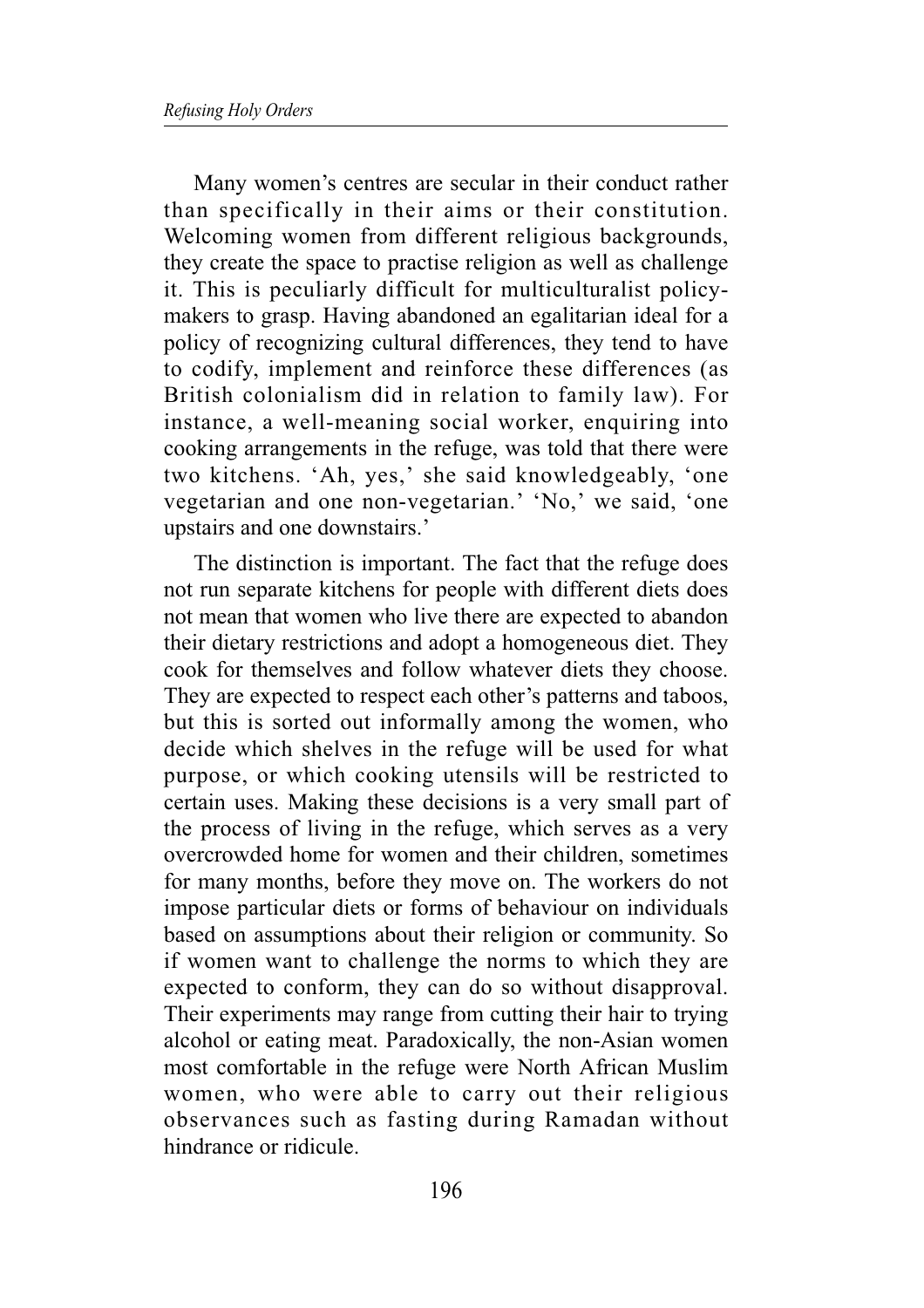This was the context in which it was possible to see an intense reaffirmation of belief as well as a rejection of it:

> 'I used to be a very good religious wife, as was expected of me. I was deeply religious and had a shrine in my room at which I used to worship. When I decided, after much praying, to leave my husband, I couldn't stand it any more. I took the shrine outside and threw it away. I can no longer believe. I can't go to the temple any more. My children go with their friends because they have fun, but I don't.'

> 'A Muslim woman will observe what is expected of her. She will pray five times a day and fast at Ramadan. But she will no longer be the slave of man.'

> 'I am proud to be a Muslim. I have become a Muslim to a much deeper extent, since I left home. But now it is not imposed on me.'

What are the differences between these women and their fundamentalist counterparts? We have discussed in other chapters the ability of fundamentalist movements to posit a strong separate role for women, sometimes in opposition to the tenets of their own orthodoxies. Does secular feminism offer anything stronger than a powerful critique from within a religious framework? The answer lies in practice rather than looking at theoretical arguments. Many of the groups who argue for reform within a religious framework are reluctant to go beyond the limits of the permissible. Even if reformist configurations of religion stretch these limits, they do not, for instance, usually extend to explicitly endorsing lesbianism, or a rejection of marriage or a childbearing role for women. In other words, women don't have permission to be 'bad'.

All the women who claimed that their belief had been strengthened by hardship saw religion and the private rituals surrounding it as a refuge rather than an empowering experience. For some women, being pure in observance helped them to deal with their anguish over their marriages and their own sense that they had failed to live up to the standards that they had wanted to meet. To be pious was to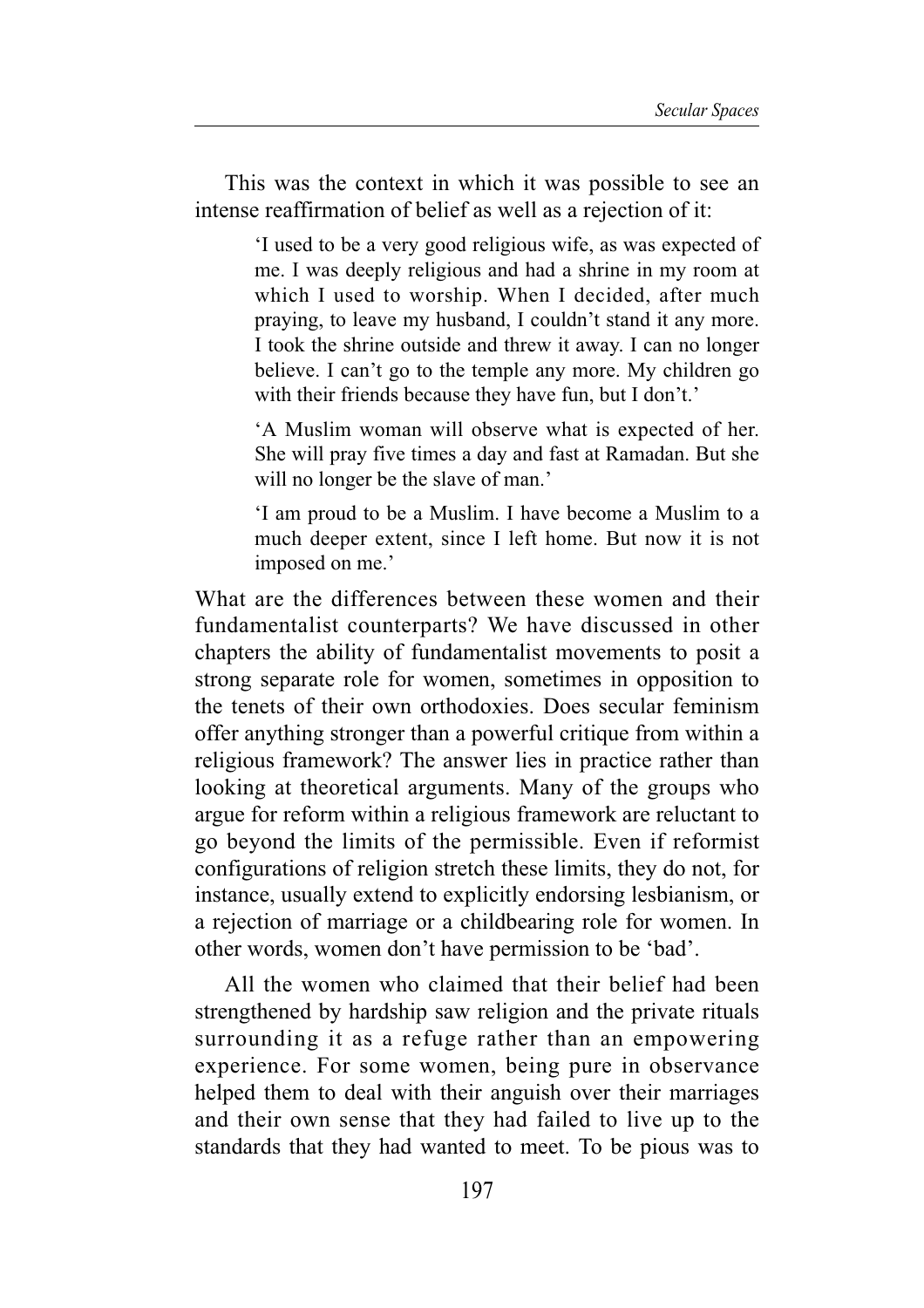avoid the charge that in the eyes of the world you were dishonoured, because your intentions had remained pure.

There is clearly a difference between authoritarian prescription - in which limits, while being shifted from the old orthodoxies, are still clearly defined - and women who use their beliefs and, indeed, their texts to construct a very personal view of religion. One woman used the same language as the verse in the Qur'an which is usually interpreted as the reason why women should dress modestly and cover their bodies. She said: 'Life is so precious, we should live it to the full.' For her, the notion of preciousness was to be used not to conceal but to enjoy life and embrace its pleasures. Although she sees herself as deeply religious, her views would be threatening both to orthodox Muslims and to the new fundamentalist evangelicals, because they would not be able to control her.

Yet even orthodoxy can assimilate some exceptional women. The notion of *sewa*, of service, can be used to accommodate unorthodox behaviour. So that after years of disapproval, a Hindu family may explain their daughter's feminism as a form of *sewa* and take pride in her selfsacrificing nature and her contribution to the general good: 'She won't marry because she's married to her work. She wants to do good and help others.' A somewhat embarrassing testimonial for a woman who is dedicated to the language of autonomy; but a convenient way of maintaining family honour in public and re-establishing harmony within. These are some of the ways in which members of Southall Black Sisters have healed rifts in their families and been accepted again.

## *Conclusion*

The assaults of more than ten years of Thatcherism have pushed some sections of the Left in Southall into essentialist positions to maintain their ideological purity. Ironically, many socialists have jettisoned a class analysis, which would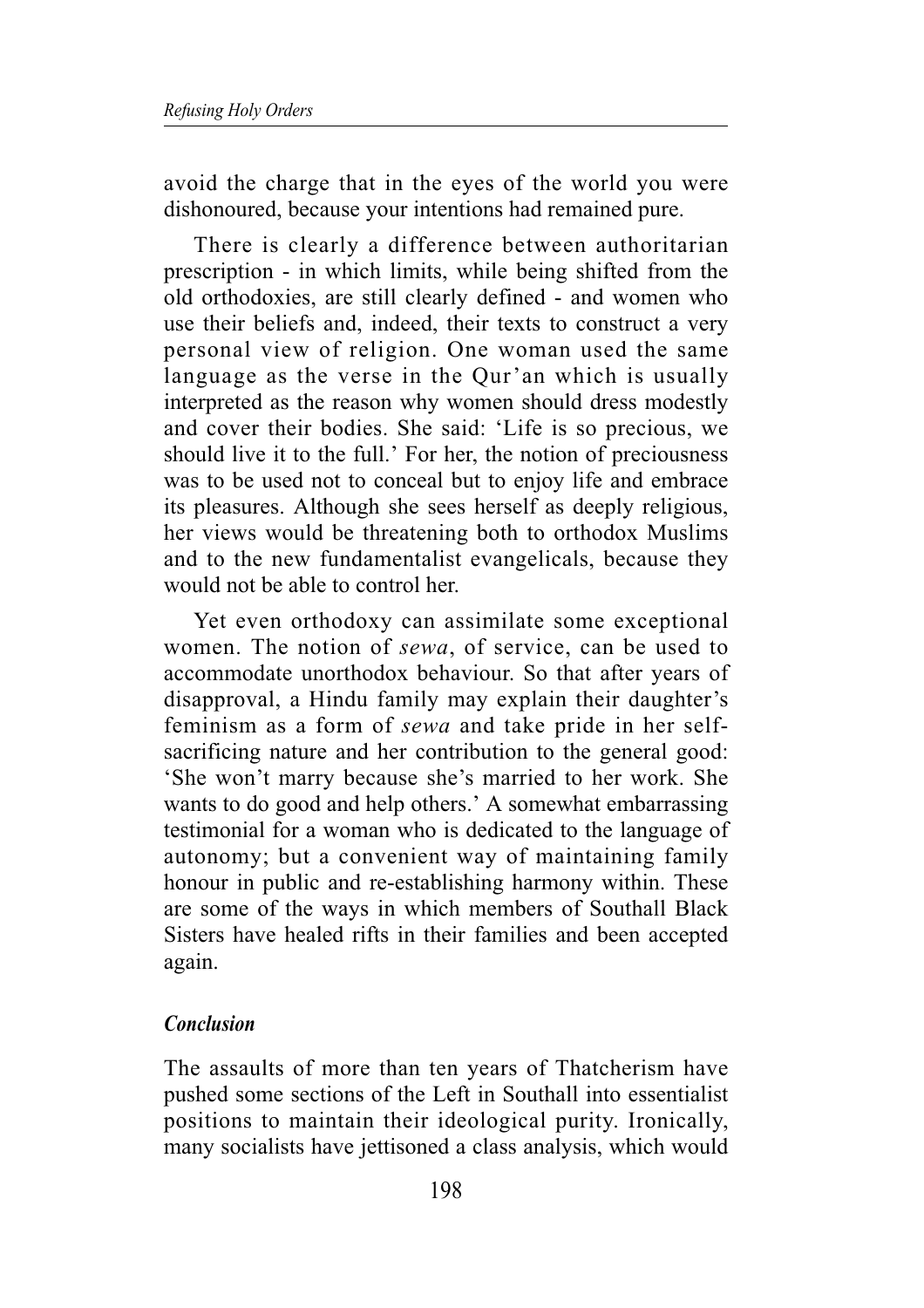necessitate seeing a conflict between different interests in an area like Southall, in favour of the familiar slogans about defending the community as a whole. The spirit of 1979 is relentlessly recalled, but not the complex message that it has for us today. The slogan of defending the integrity of the community is as likely to be dangerously retrograde as it is to be progressive. It is the context that decides this, not a kneejerk reaction to a formula. Early anti-racism - particularly the kind which was informed by a socialist politics - never intended to substitute ethnic and religious organizing for a broader transformative politics. But its most enduring legacy appears to be not the analysis of the roots of racism in the British state, but a defence of the politics of identity.

It is not surprising that these politics should have acquired such resonance among Asians settled in Britain. There has been a failure of hope, both for older people who had expected to return to their countries of origin, and for the young who know no other reality than the one into which they were born and what they have forged for themselves, coupled with the pressure from powerful evangelical groups offering them a ready-made identity authenticated by an appeal to religion.

Anti-racism and multiculturalism elevated the twin values of the 'authentic' and the 'subjective'. For feminists this was familiar, though sometimes conflicting, territory. The concentration on the subjective voice sometimes prevented them from challenging the versions of authenticity that were presented to them.

Among the few people who have challenged that discourse on its own terms are those with alternative histories of the religion and politics of the countries of South Asia. Among the feminists who have successfully confronted the new constructions of 'authenticity' are those who used the conflicting evidence of their own subjectivity to present a different version of 'reality'. In addition, groups like Southall Black Sisters and the Brent Asian Women' Refuge have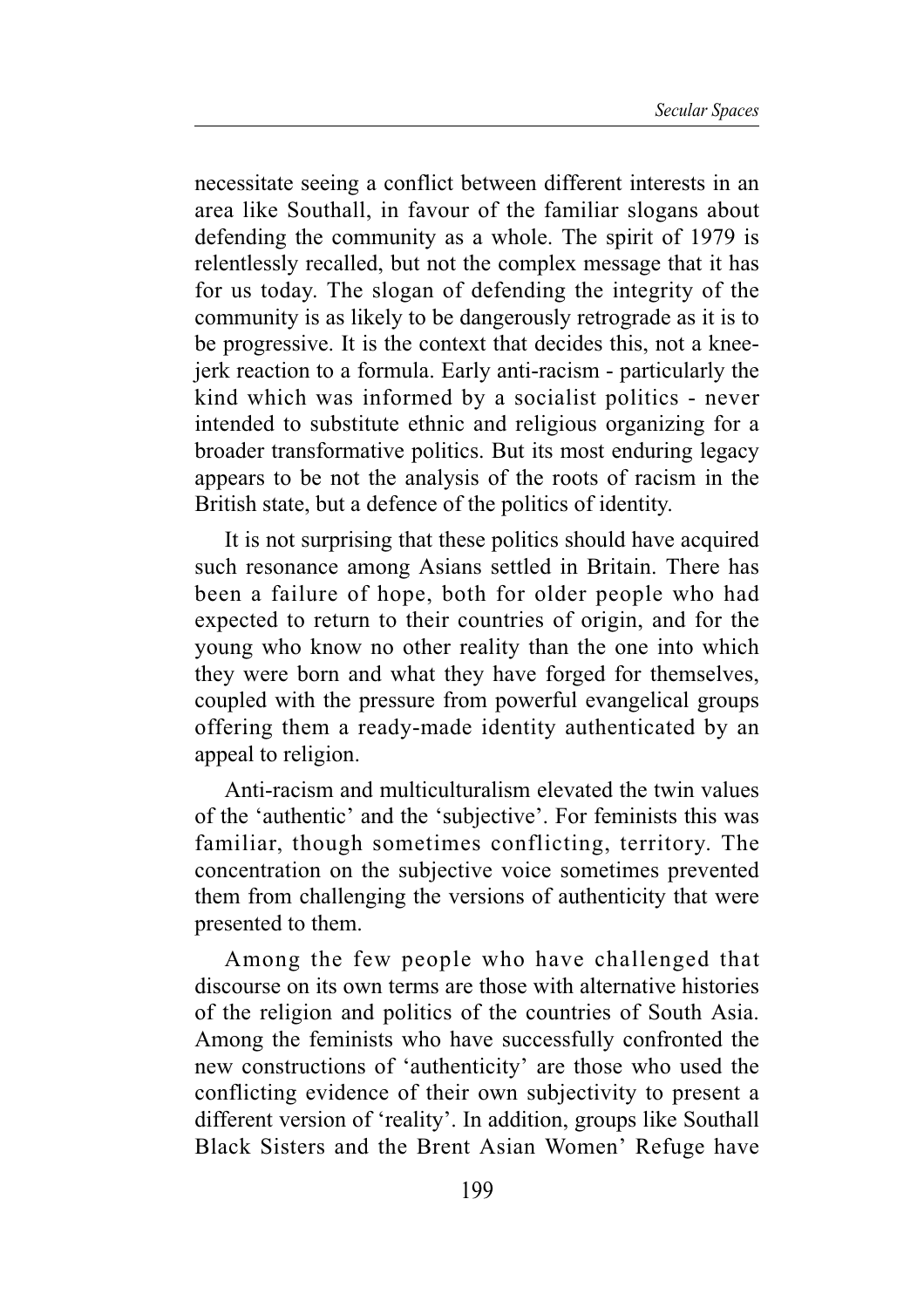attempted to reformulate both feminist and anti-racist theory through the activities they undertook.

It's not surprising, then, that the schools campaign, an important turning point in Southall's history, was fought by a wide coalition which included a strong presence of men whose politics were formed in part by the nationalist and socialist movements of South Asia, and feminist women Just as a coalition of very different forces had come together to protect the community against external assault in 1979 and 1981, so all the groups with secular traditions mobilized to defend themselves against a threat from within. But although they admitted privately that they were fighting to maintain Southall as a plural society, most were unwilling to be precise about the nature of the arguments with which they were engaged. Without using the words, they had fought to maintain secular values, but had not wished to be seen in a head-on collision with religious establishments. So the battle was fought covertly, and the challenge only half met. Again it evoked similarities with India, where secular opinion is particularly sensitive about tackling religious belief.

For SBS, the campaign was an opportunity to test, in a public arena, issues that had been debated for nearly two years in Women Against Fundamentalism. It also symbolized acceptance by people who had campained against the group's existence. Whereas most people would assume that the price of challenging fundamentalism would be exclusion from the community, for SBS it created a common ground for acceptance and recognition. Significantly, the defence of secular values, however covertly it was conducted, was seen as an electoral asset by those politicians who associated themselves with the campaign.

But the schools campaign also contains a warning. The refusal to make the gender issue explicit implies that many of the campaigners were hoping to confine their argument to making a case for defending educational standards - in other words, the future of the boys. There are no guarantees that they would be able to attract widespread political support if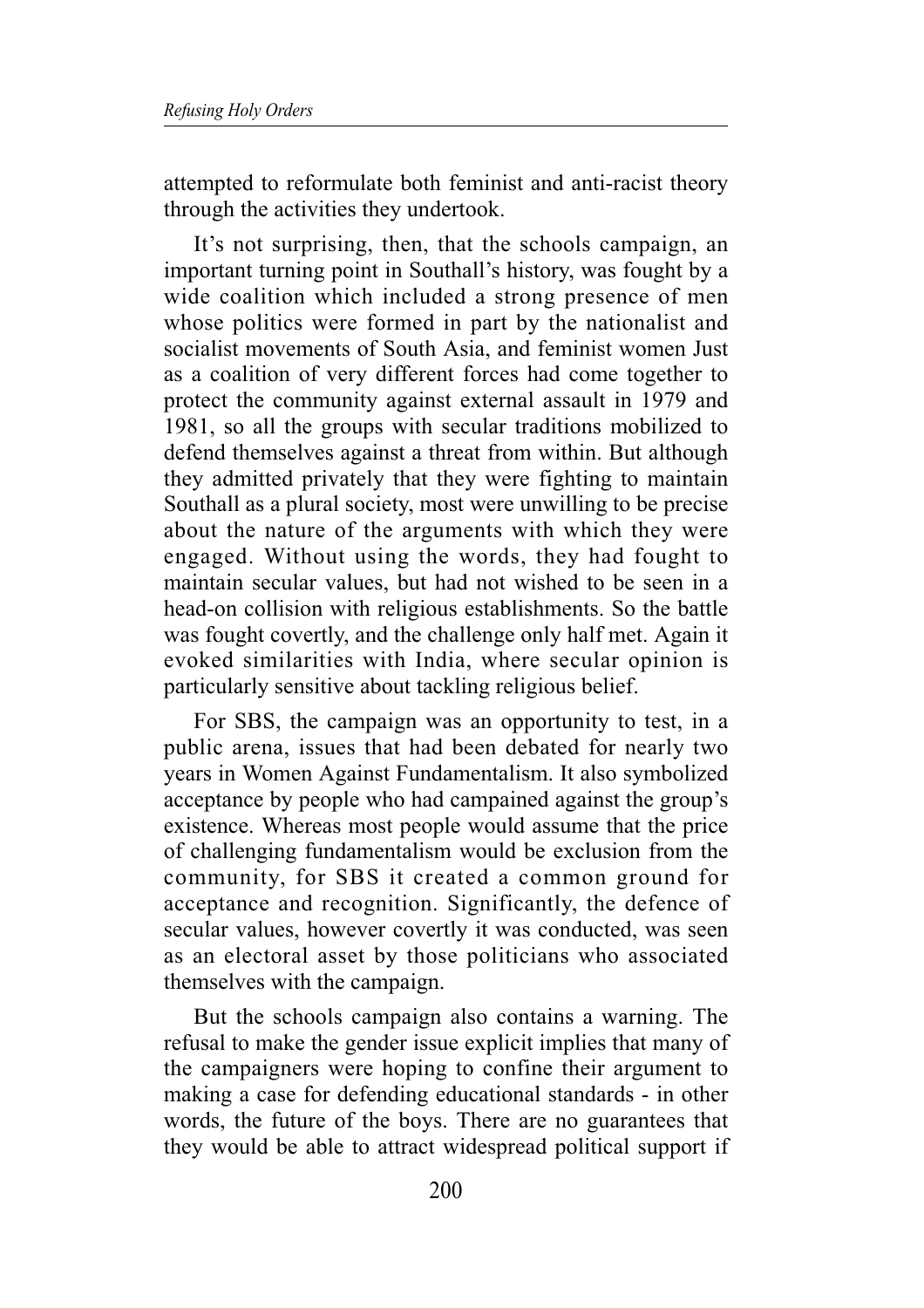they were fighting specifically about women's issues though defeat, even over these issues, would not necessarily be inevitable.

The difficulty for secularists, particularly those who have embraced a pluralist ideology rather than being complete atheists, is that they cannot offer a complete identity to people in search of their roots. With the breaking down of the traditional distinctions between public and private spheres, the idea itself is in the process of redefinition. Secularists can, however, raise awkward questions: for instance, about how the experience of domestic violence and the challenge to family values have radicalized many women. But their involvement in Southall Black Sisters or the Brent Asian Women's Refuge has not made women into clones of the feminists who run these projects. The engagement with the depth and complexity of the response to religion is just beginning. It is only in a secular space that women can conduct the conversation between atheist and devotee, belief and unbelief, sacred and profane, the grim and the bawdy.

#### Note:

This article could not have been written without the years of practical activity in which the women of the Brent Asian Women's Refuge and Southall Black Sisters have been involved. I am deeply indebted to them for creating the space to engage politically and theoretically in otherwise desolate times. Ali Hussein, Kavita Punjabi and Kelwyn Sole also discussed the ideas in this piece, as did Raju Bhatt whose ironic good sense has sustained me greatly over the years.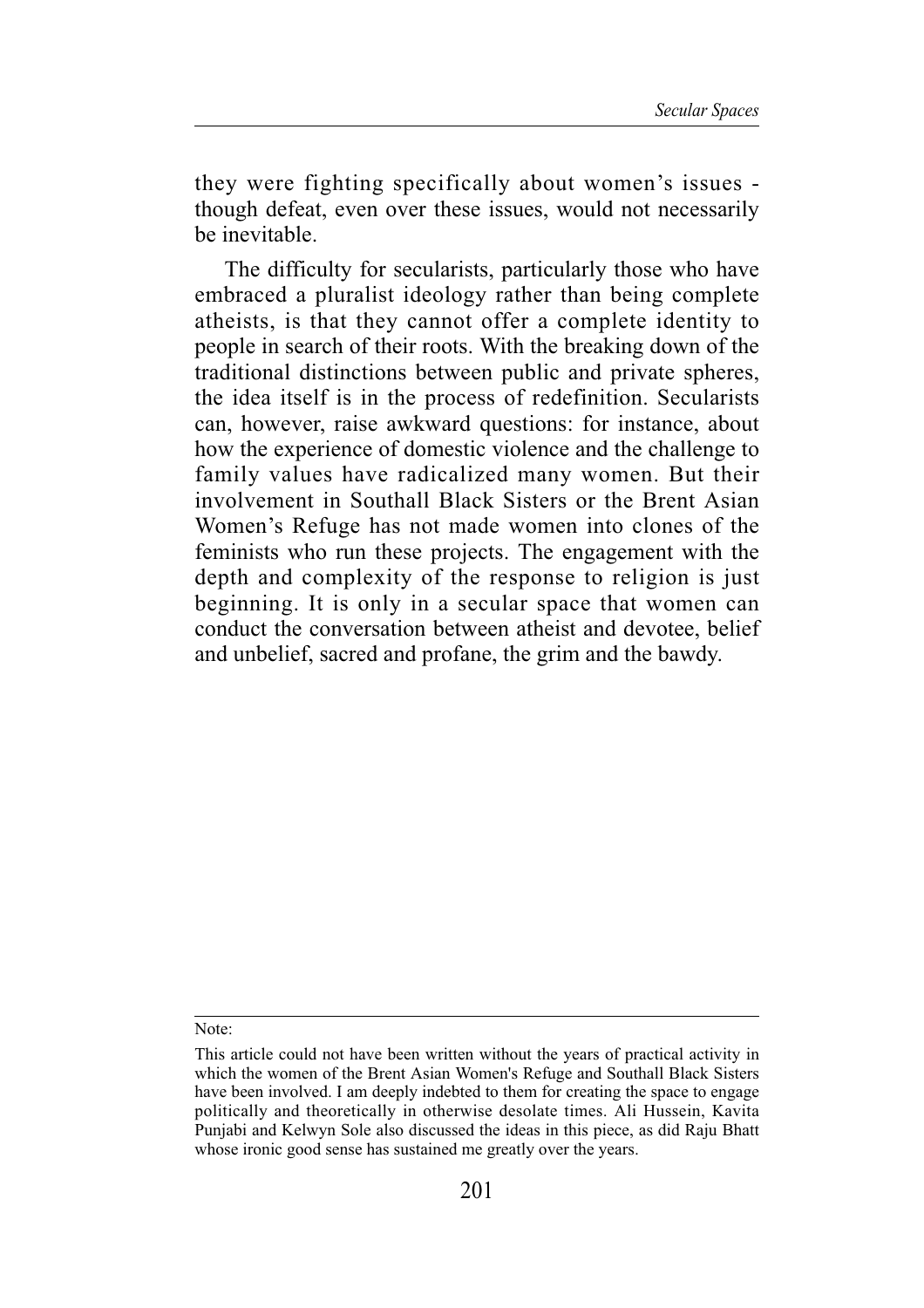# *Jewish Fundamentalism and Women's Empowerment*

*Nira Yuval-Davis*

Owing to the specific history of the Jewish people, Jewish<br>fundamentalist movements (and the position of women inside them) embrace forms of religious fundamentalism common among both majorities and minorities both in the West and in post-colonial countries. Two different perspectives and political interests have determined the definition of Jewish fundamentalism as reflected in the literature: the Messianic Zionist *Gush Emunim* and its satellites (Lustick, 1988) and the individualistic spiritual *khazara bitshuva* ('Born-Again') movement (Kaufman, 1989. I share with Lustick his political definition of fundamentalism:

> A belief system is defined as fundamentalist in so far as its adherents regard its tenets as uncompromisable and direct transcendental imperatives to political action oriented toward the rapid and comprehensive reconstruction of society. (p.6) [For comparative purposes, see our own definition of religious fundamentalism in the Introduction to this book.]

Jewish fundamentalism is not, therefore, just about being, or even becoming, Ultra-Orthodox, and is not necessarily present everywhere where a Jewish community exists. At the same time, examination of some of the *khazara bitshuva* movements, especially the one led by the Lubavitch Rebbe, reveals that they are fundamentalist movements in the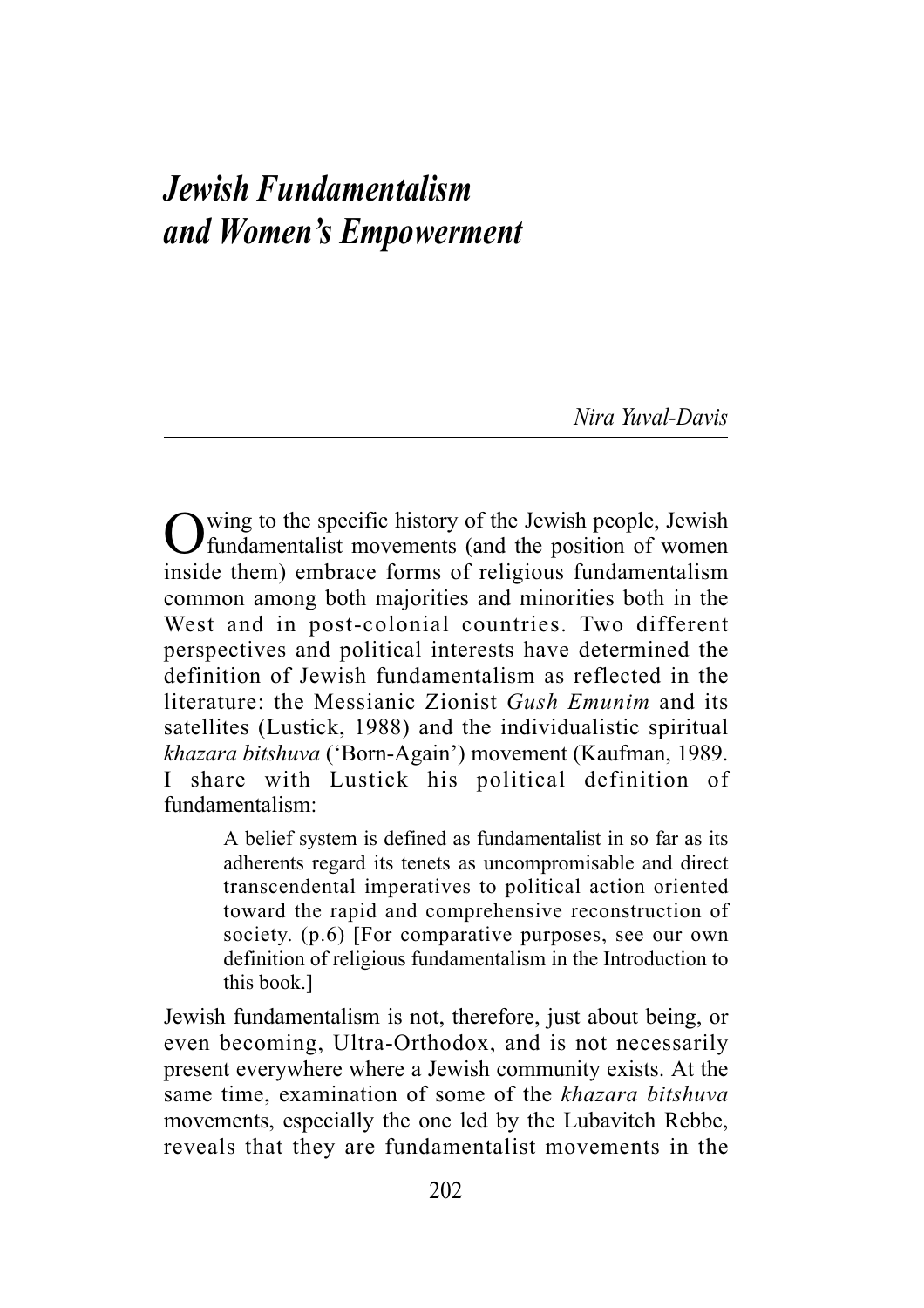political sense as well. Individual redemption in the Jewish religion is but a means towards collective redemption. Although these different forms of Jewish fundamentalism developed separately and often with antagonistic interrelationships, they have deeply affected each other and cannot be fully understood without each other.

The Lubavitch Women's Organization (the most active 'missionary' movement in contemporary Judaism) published a book aimed at women, trying to convince single American Jewish women that they should 'return' to Judaism. The Hebrew expression is *khazara bitshuva* - return to repentance; for everyone born to a Jewish mother is Jewish according to the *halakha* (the religious law) - even if they never practise or believed in the Jewish religion. As the *mitzvot* (commandments) which women have to practise in Judaism all relate to their roles as wives and mothers (single girls do not even have to cover their hair), and as early arranged marriage is the normal practice among the Ultra-Orthodox, the task of targeting single women is not as simple as it could have been had Judaism been aimed at individual gender-neutral) redemption. The argument used in the book emphasizes the collective nature and collective responsibility of the Jewish people, which transcends even their gender differences:

> Every Jew - no matter what one's physical, spiritual, sexual or marital status - critically affects every other Jew, the world and G-d Himself, so to speak. (Shaina Sara Handelman, 'On Being Single & Jewish', Lubavitch Women's Publication, 1981, p.5) [Orthodox people avoid using the full name of God and therefore use G-d instead.]

While this is an elegant formulation which has obviously been effective among single 'returning' women, the different construction of men and women in Judaism is crucial. It is no coincidence that the second article in the above collection is called 'Changing Careers' and claims that: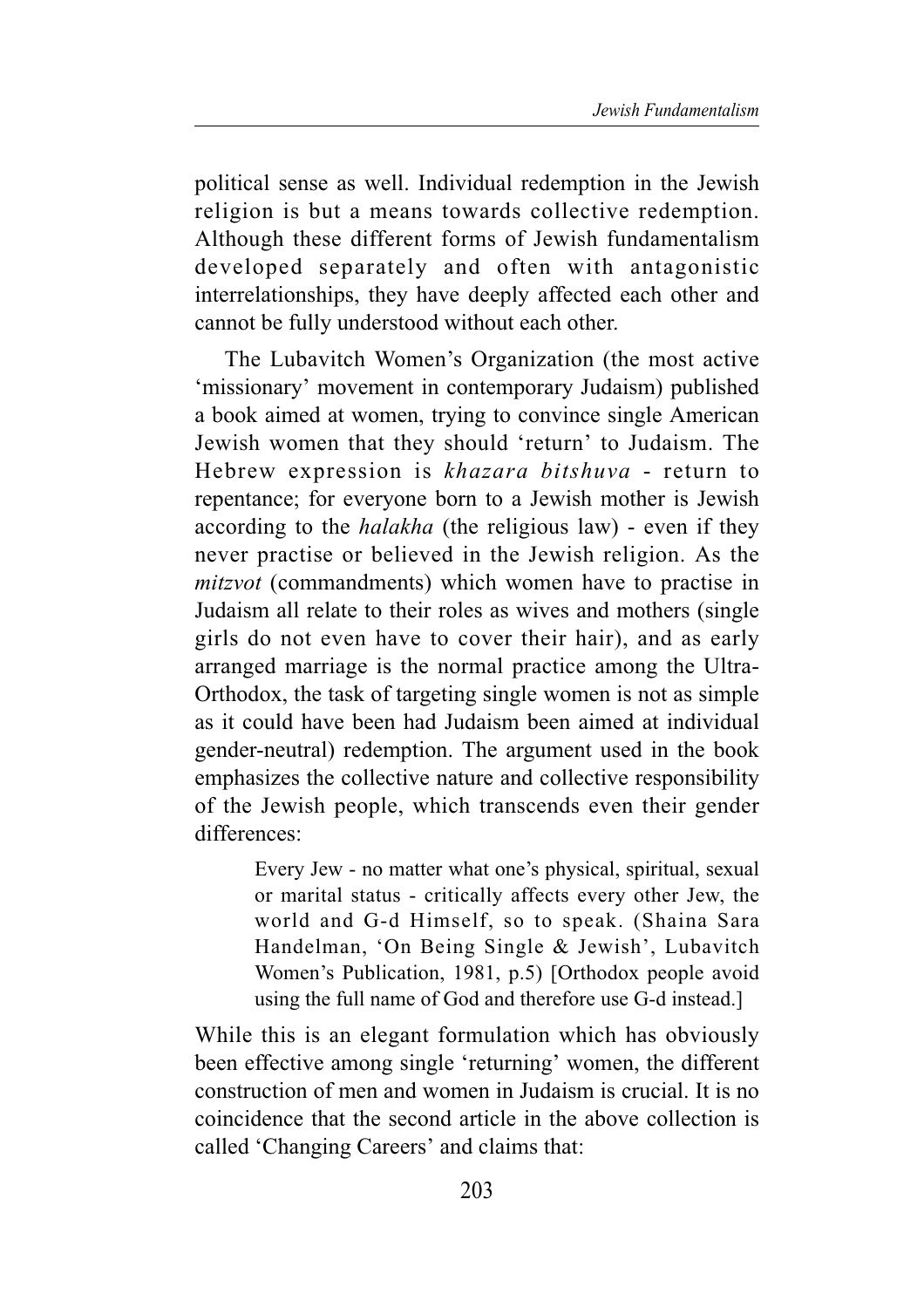Shifting gears from the contemporary professional world to the traditional role of wife and mother can be unexpectedly fulfilling. (ibid., Abstract in the Table of Contents)

The following twenty-eight articles deal with women as Jewish wives and as mothers.

In this chapter it is virtually impossible to do justice to such a complex background, as well as to explore the ways in which women are empowered and disempowered by the Jewish fundamentalist movements. I shall therefore resort to wide generalizations, drawing only in very general terms the history of British Jewry, as well as that of the major fundamentalist movements which have affected it. I shall then concentrate on issues relating to women's position and empowerment within these movements and, in particular, on factors which push women towards and away from Jewish Orthodoxy.

Britain has not spawned a unique or even particularly intense Jewish fundamentalist movement. However, the effects of Jewish fundamentalism movement which have emerged both within Israel and within the USA, and have been operating in Britain, are transforming the character of British Jewry. At the same time, it is impossible to understand fundamentalist activities in Britain without analysing them within the particular context of British multiculturalism and state structures.

### *British Jewry*

Stephen Brook (1989) sums up the contemporary situation of British Jewry:

> British Jewry, like the waters of an estuary, is tugging in innumerable directions simultaneously. While declining in numbers, it is growing in Jewish awareness. Its religious structure is becoming increasingly polarized, as the various synagogal bodies adopt irreconcilable positions on interpretations of Jewish law and on such crucial matters as Jewish status. Loyalties to Zionist causes and principles that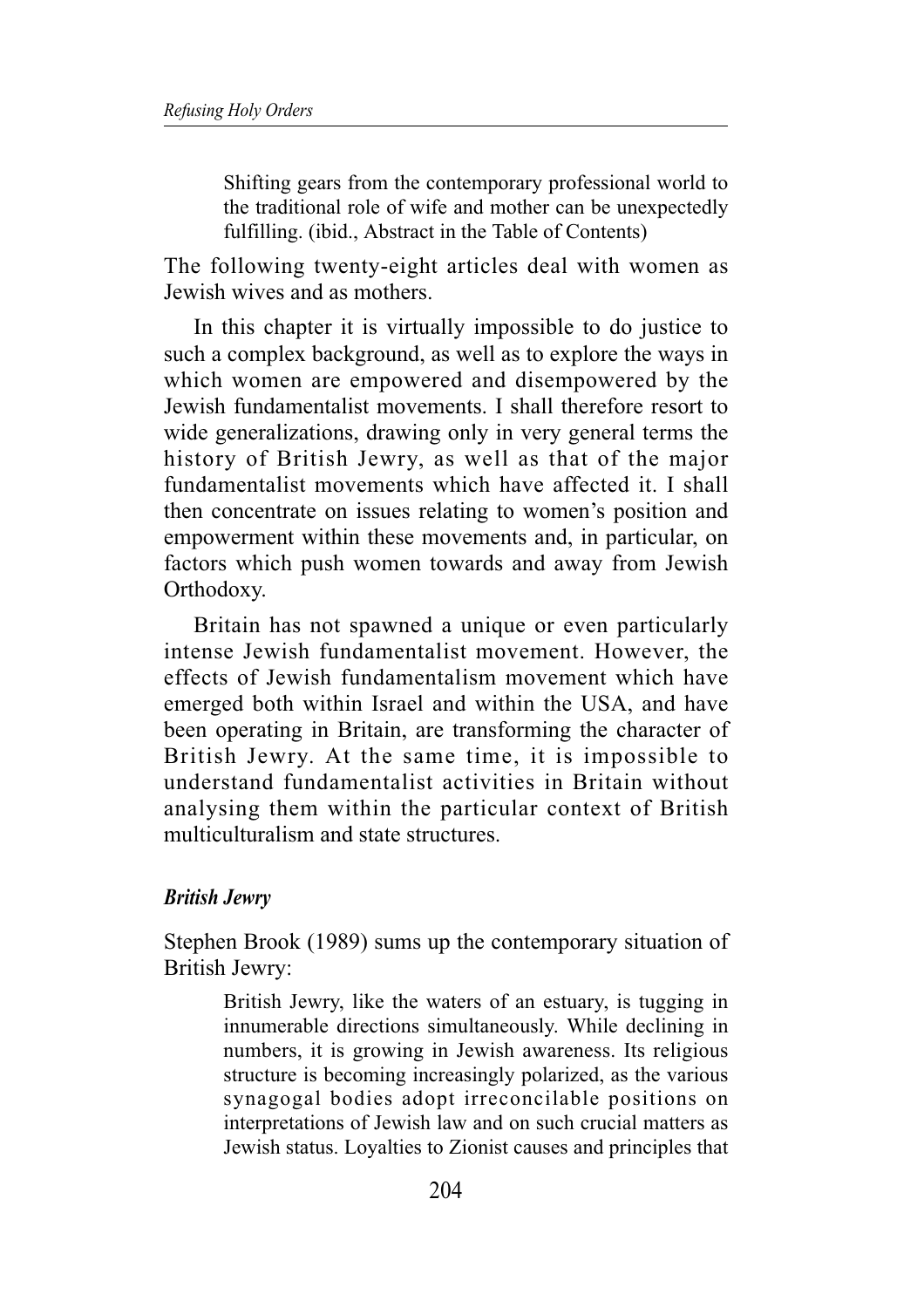twenty years ago seemed unproblematic to most Diaspora Jews are now under severe strain. Religious authoritarianism is on the increase while the rate of assimilations into the non-Jewish community continues unabated. (p. 36)

Unlike many other ethnic minorities in Britain, Jews as a whole (except Orthodox Jews in Hackney during the last few years) have remained outside the British 'Race Relations Industry'. One reason is the particular construction of the 'Industry', which emerged mainly as a response to immigration from Britain's imperial domains (Yuval-Davis, 1991). Another reason, however, is the continued reluctance of most Jews to be 'unnecessarily' visible, so as not to become an easy target for discrimination and *numerus clausus* (quotas which used to limit the number of Jews who could have access to higher education in Tsarist Russia).

A further reason is the fact that, despite several debates in the British Parliament regarding the legal status of Jews in Britain, no agreement was ever reached on the subject, so that Jewish legal and political rights were achieved largely as a side-effect of rights given to Catholics and other non-Established Churches during the eighteenth and nineteenth centuries. This, of course applies to the Jews who settled in Britain from the sixteenth century onwards. Before that period there were no Jews in Britain for about three hundred years; and earlier, their legal position had been very clearly delineated. Jews first reached Britain during Roman times and settled in large numbers in England after the Norman occupation. In medieval times they constituted what Abraham Leon (1970 has called 'a people-caste' and fulfilled specific socioeconomic roles within the feudal estate society. They were excluded from agriculture as well as from the city guilds, so their occupations were necessarily concentrated in the money economy, from pawning to the poor to lending huge sums to the aristocracy.

In this way they enjoyed a certain autonomy as a community (*Kehila*) and the patronage of the feudal lords.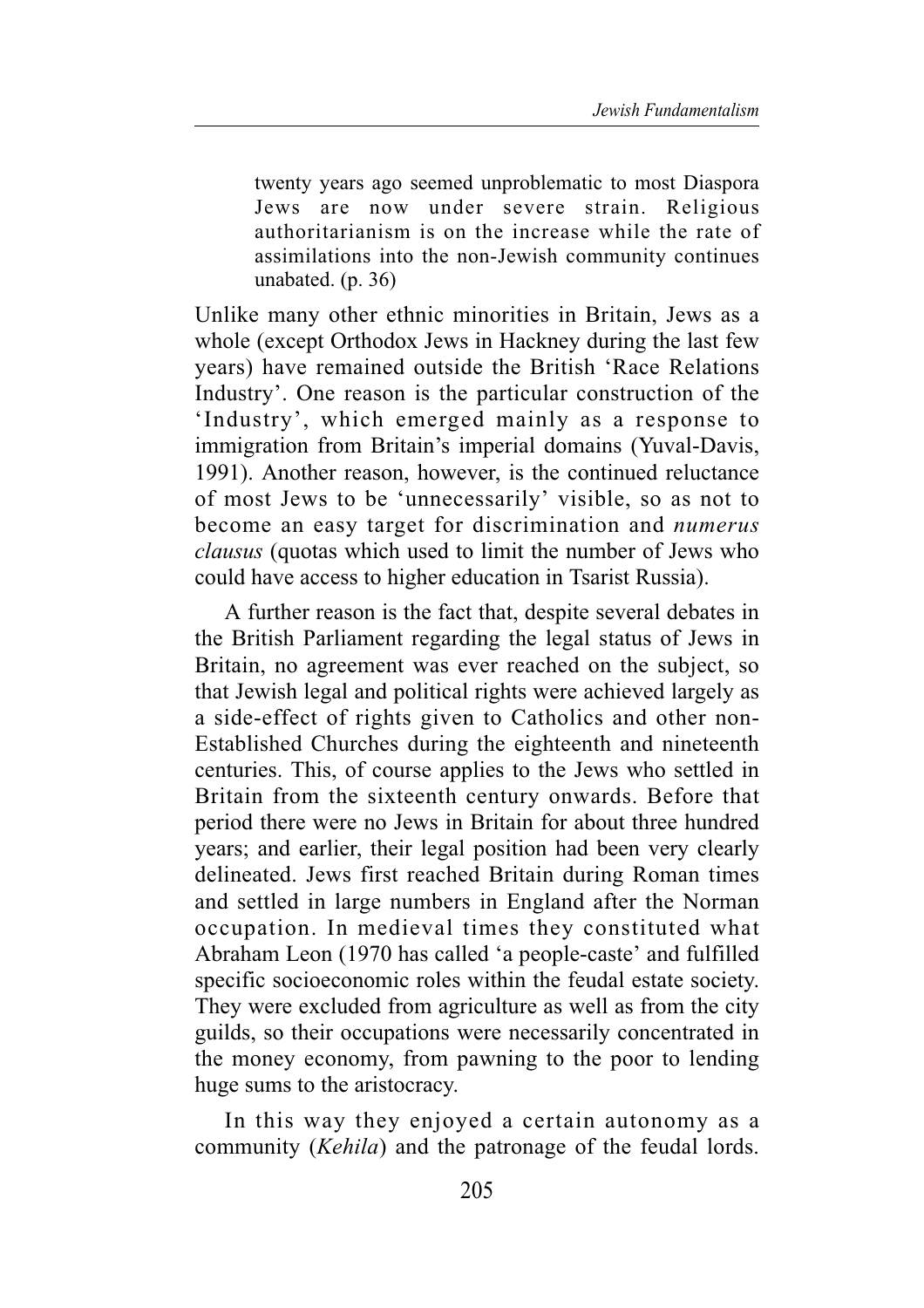But their position also made them vulnerable. They were exposed to pressures and antagonism in periods of social and economic crisis, both from above (especially when they were owed large amounts of money by the lords) and from below (where they represented to the masses both the extractor of money and the religious 'Other' - the demonic 'Antichrist').

Things came to a head during the Crusades, both as a result of general social destabilization and religious mobilization and because of the heavy economic burdens the campaign imposed. After a period of persecutions and pogroms, and with the weakening of the economic resources of the British Jewish community, Jews were expelled from Britain in 1290 by a royal decree from Edward I - the first of a series of Jewish expulsions which took place in Western European countries, with the general rise of mercantile capitalism and national bourgeoisies.

The first group of Jews to arrive in England again was composed of those expelled from Spain at the end of the fifteenth century. However, Jews started to arrive in larger numbers in England only after the establishment of the Commonwealth. During the seventeenth and eighteenth centuries, both Sephardi Jews (originating in Spain and Portugal) and Ashkenazi Jews (originating in Germany) settled in Britain. But the biggest influx of Jews took place towards the end of the nineteenth century and at the beginning of the twentieth, when they escaped persecutions and pogroms in Eastern Europe, the last part of Europe to emerge into modernity. Jewish refugees continued to arrive in Britain before and after World War II, but their numbers were greatly reduced by a developing machinery of immigration controls. The first law of this kind - the Aliens Act 1905 was prompted as a direct response to the Jewish immigration from Eastern Europe (S. Cohen, 1988). It is difficult to estimate the exact number of Jews in Britain, since there have been no ethnic (until 1991) or religious questions in the British census, and as fewer and fewer Jews are associated with the organized Jewish community. An additional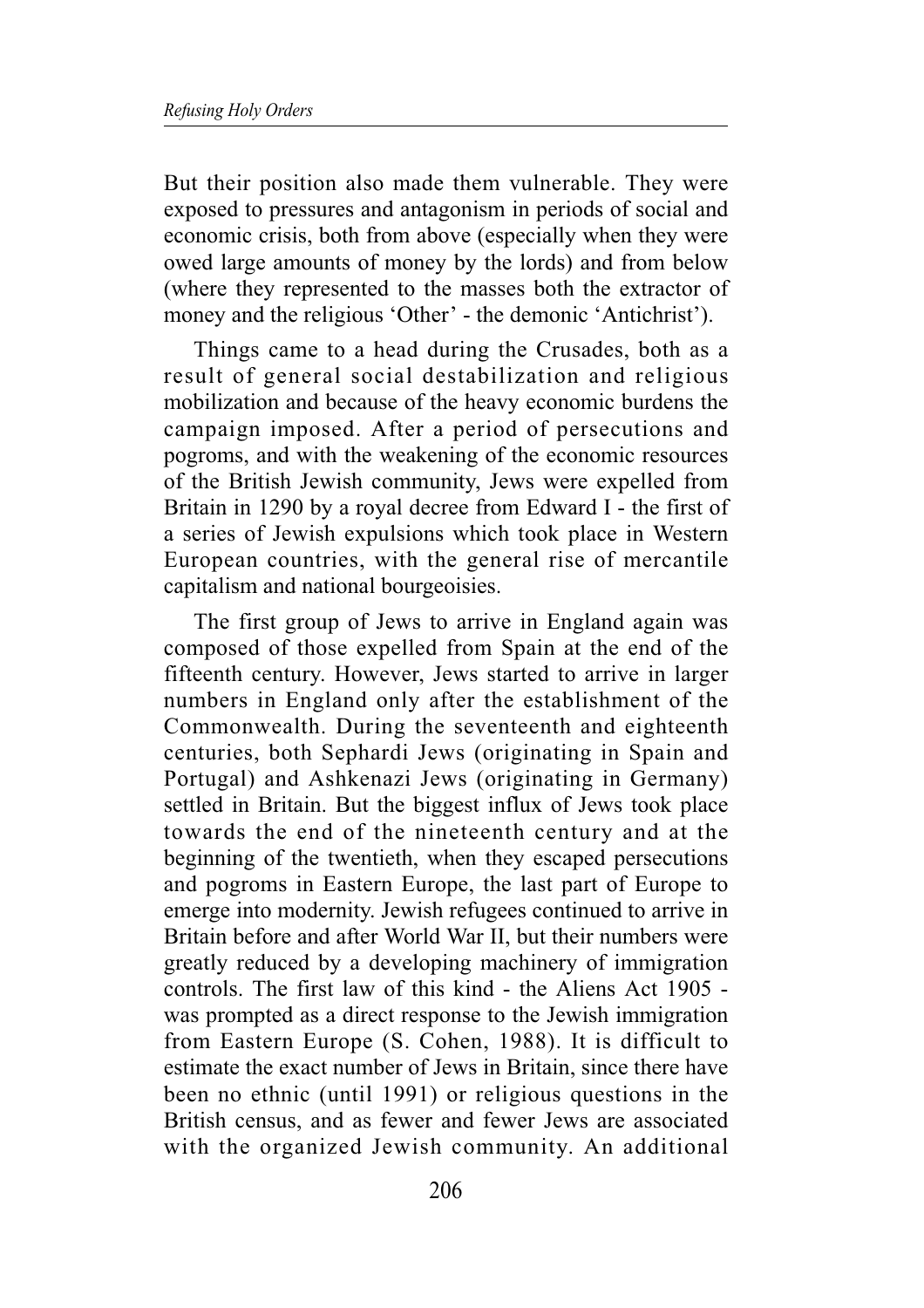difficulty is the great controversy about 'who is a Jew' (Yuval-Davis, 1987). Waterman and Kosmin (1986), who conducted a statistical and demographic study of contemporary British Jewry, estimate their number to be around 330,000.

Although Jews can be found in virtually every part of Britain and in every class group - from poverty-stricken East Enders to members of the lower aristocracy - there are still certain demographic trends which characterize British Jewry. They are mostly concentrated in Britain's large cities, especially in certain parts of Greater London; the percentage of those who have achieved high levels of education is somewhat greater than among other sections of the population; and a higher proportion are either self-employed or professionals.

The organized Jewish community is formally led by the Board of Deputies, which includes delegates from various synagogues and other Jewish organizations, such as charity and community organizations. It has 40 delegates who meet on a monthly basis, and in between the organization is run by the Executive Committee and by ten committees organized around issues such as Israel, education and youth, Jewish defence, Shechita (ritual slaughter), public relations and parliamentary relations (Brook, 1989). While the Board represents a wider constituency than it used to do in the days when the Cousinhood (the Jewish aristocracy which used to intermarry: Bermant, 1971) used to dominate it, it is still far from being representative of the Jewish community as a whole. It has no relation to Jews who are not members of any established organization (including some 'alternative' synagogues), nor does it include formal representation from the Ultra-Orthodox. In the controversy regarding appropriate reactions to anti-Semitic attacks, the Board of Deputies has always taken the line that minimizing and turning attention away from such attacks would be best- although this might be changing gradually, given the recent upsurge of anti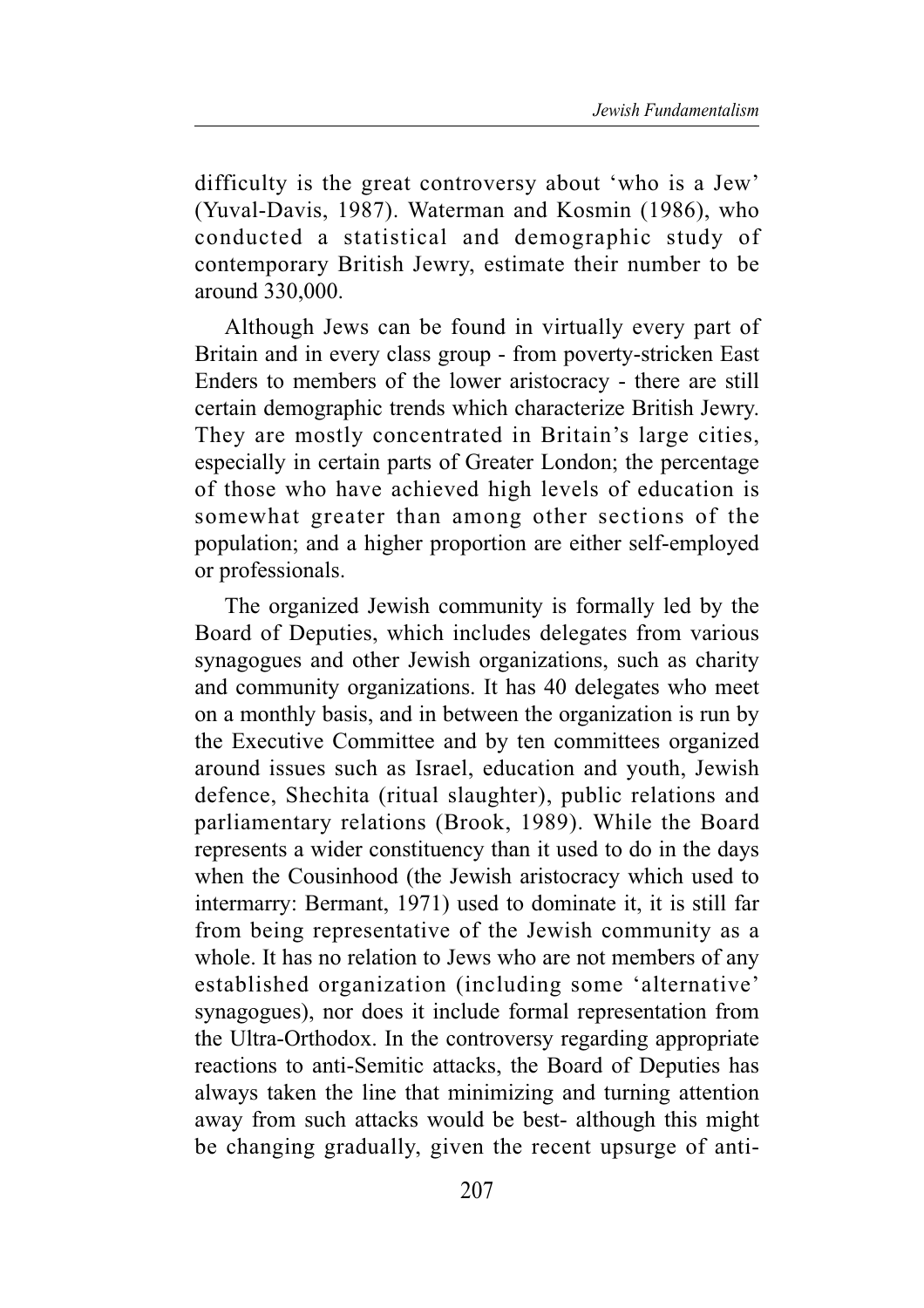Semitic attacks in Britain, and much more so in other parts of Europe.

Jewish education in Britain is usually associated with the different kinds of synagogues- Orthodox and Progressive. About half of Jewish schooling is carried out by part-time, after-school and Sunday schools, and half in full-time Jewish day schools. In 1967 only a third of Jewish education occurred in full-time schools (Waterman and Kosmin, 1986); this growth in full-time Jewish education can be explained by two factors: the growth of the Ultra-Orthodox sector, and parents' desire to withdraw their children from general state schools - either because of anti-Semitism or, just as often, because they consider that the academic and social atmosphere in the Jewish schools is of a higher quality.

Given his title, one might be misled into thinking that the 'Chief Rabbi' is the supreme religious authority in British Jewry. However, classical Judaism did not recognize religious hierarchy. Rabbis acquired their reputation and followers according to their religious knowledge and their charisma. This latter was especially prominent among the Hassids (a populist religious movement which grew up in Poland during the eighteenth century). For them, charisma could also be inherited. Originally, the Chief Rabbi was simply the rabbi of the biggest synagogue in London, and his title was given to him as a result of the British state's need to have a religious representative. Even today, the Chief Rabbi represents the mainstream modern Orthodox synagogues- the United Synagogues - but not Sephardi Orthodox, Liberal, Reform, the Federation, Independent or Ultra-Orthodox. When Stephen Brook talks about the process of polarization which takes place among British Jews (1989), he is talking about their gradual drift away from the mainstream Judaism of the United Synagogues.

On the one hand, upwardly mobile Jews have been moving to the suburbs, where they have often chosen to join liberal/ reform synagogues in order to avoid the cumbersome daily observance rules which constitute the basis of Orthodox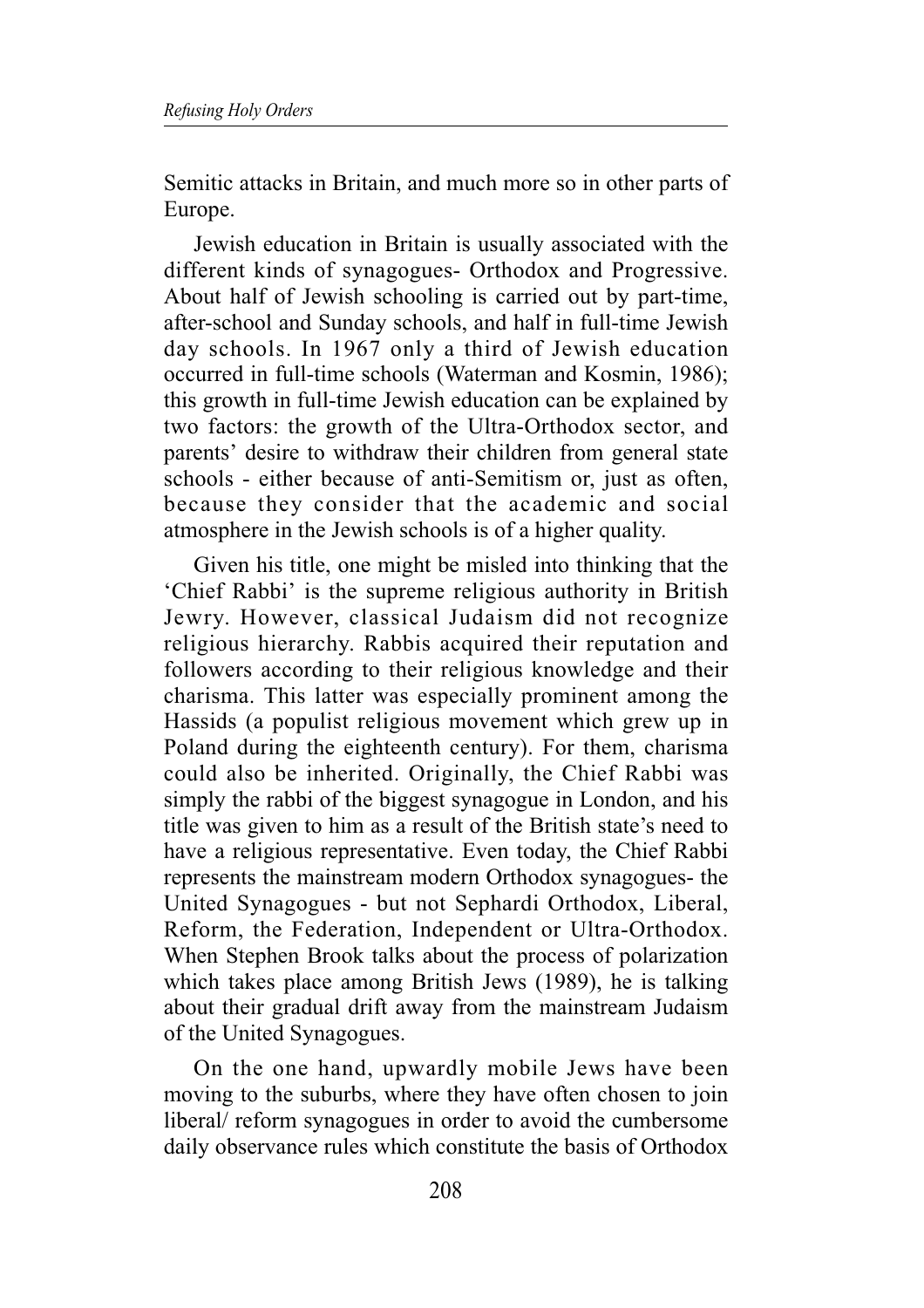observance (the Jewish adult male is supposed to follow 613(!) different *mitzvot*). Assimilation becomes a dominant pattern in a neighbourhood which lacks a support network of kosher food shops and a synagogue within walking distance (observant Jews are forbidden to travel in a vehicle on the Sabbath), and has a class-homogeneous but religiously and ethnically mixed population. This assimilation can take place either on an individual basis, accompanied by secularization, or on a more collective basis. Liberal and reform synagogues have constructed kinds of Judaism which are much more compatible with Protestant denominations and do not intrude significantly (except on Jewish holidays) into the daily lives of their adherents.

On the other hand, more and more Jews who grew up in the United Synagogues strand of Judaism are moving towards a more Orthodox lifestyle. Again, this movement can be on an individual or family basis, when they become *khozrim bitshuva* ('born-again Jews'), or on a more collective basis - when the synagogue's rabbi, or the Jewish school, develops a much more Orthodox style. One cause of the latter is the general growth of the Ultra-Orthodox community, a result of the average large size of their families. The post-World War II generation in Britain has reached adulthood and produced large numbers of Jewish scholars who became available to serve as teachers and sometimes as rabbis in the United Synagogues' institutions. Much of the United Synagogues' Jewish education took place in part-time, afterschool and weekend lessons which could not compete scholastically with the products of full-time Jewish education. Moreover, the difference between the United Synagogues and the Ultra-Orthodox was a question of degree rather than one of religious ideology; therefore the United Synagogues proved themselves vulnerable to Ultra-Orthodox self-presentations as representing 'the' valid version of Judaism. This essentialist notion of Judaism has also proved effective among those individuals who became *khozrim bitshuva* and was used by Jewish fundamentalist movements in their attempt to impose their version of Judaism on other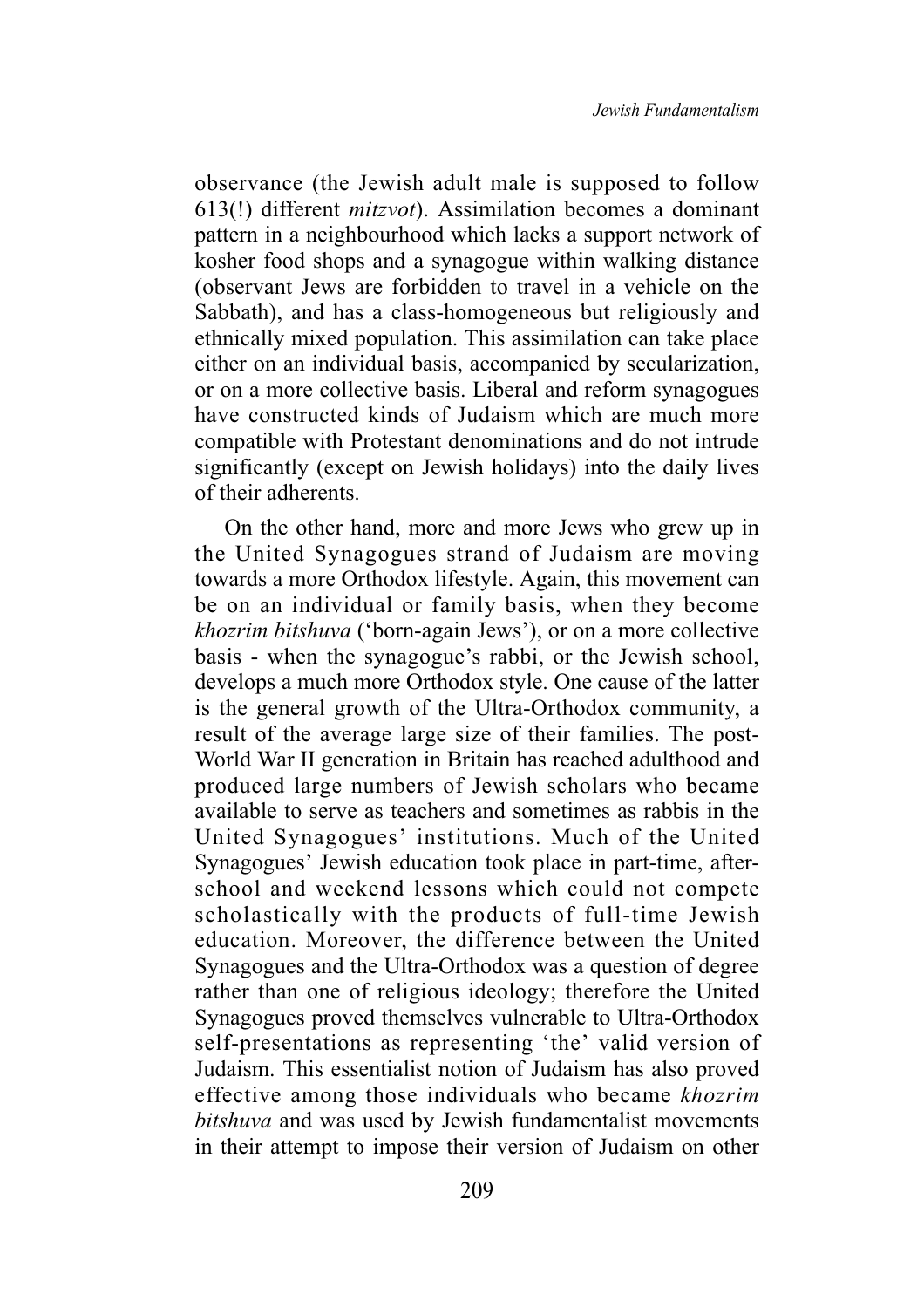Jews. (In a recent survey among Ultra-Orthodox in Israel by Professor en Zion Hochstadt, quoted in *Ha'aretz*, 9 December 1990, only 2.9 per cent of those asked agreed that other Jews have the right to lead moral lives without following the religious mitzvot.)

## *Jewish Fundamentalist Movements*

It is difficult, especially in Israel, to determine which Orthodox movements are fundamentalist and which are not. In a sense they all are - both those who define themselves as Zionist and those who do not (except, probably, the small groups of the extreme anti-Zionist Neturei Karta and the Satmar Rebbe Hassids, who consistently continued to oppose the Israeli state and to boycott any participation in its politics). Although Zionism generally presented itself as a modern alternative to Orthodox Jewishness, the two were never completely separated (Yuval-Davis, 1987). The Zionist movement needed the legitimation of Orthodox Judaism for both its claims on the country and its claim to represent the Jewish people as a whole. The Orthodox movements used the Israeli state both to gain more resources for their institutions and to impose as many religious practices as possible on Israeli society. Central to their strategy was the control of women's position in Israeli personal law (Yuval-Davis, 1980).

While the instrumental approach to the Israeli state has been common to all Orthodox movements in Israel, it has intensified in recent years as their position as the balancing power in Israeli government coalition-building has grown. Recent figures, for instance, show massive growth in both the number of students and the state financial support of *yeshivot* (higher religious study institutions), at a time in which higher education institutions in general suffered massive cuts in their budgets and very small growth in their numbers (Amiram Cohen, *Al-Hamishmar*, 28 December 1990). A similar situation exists in pre-school and primary education (*Hadashot*, 6 December 1991).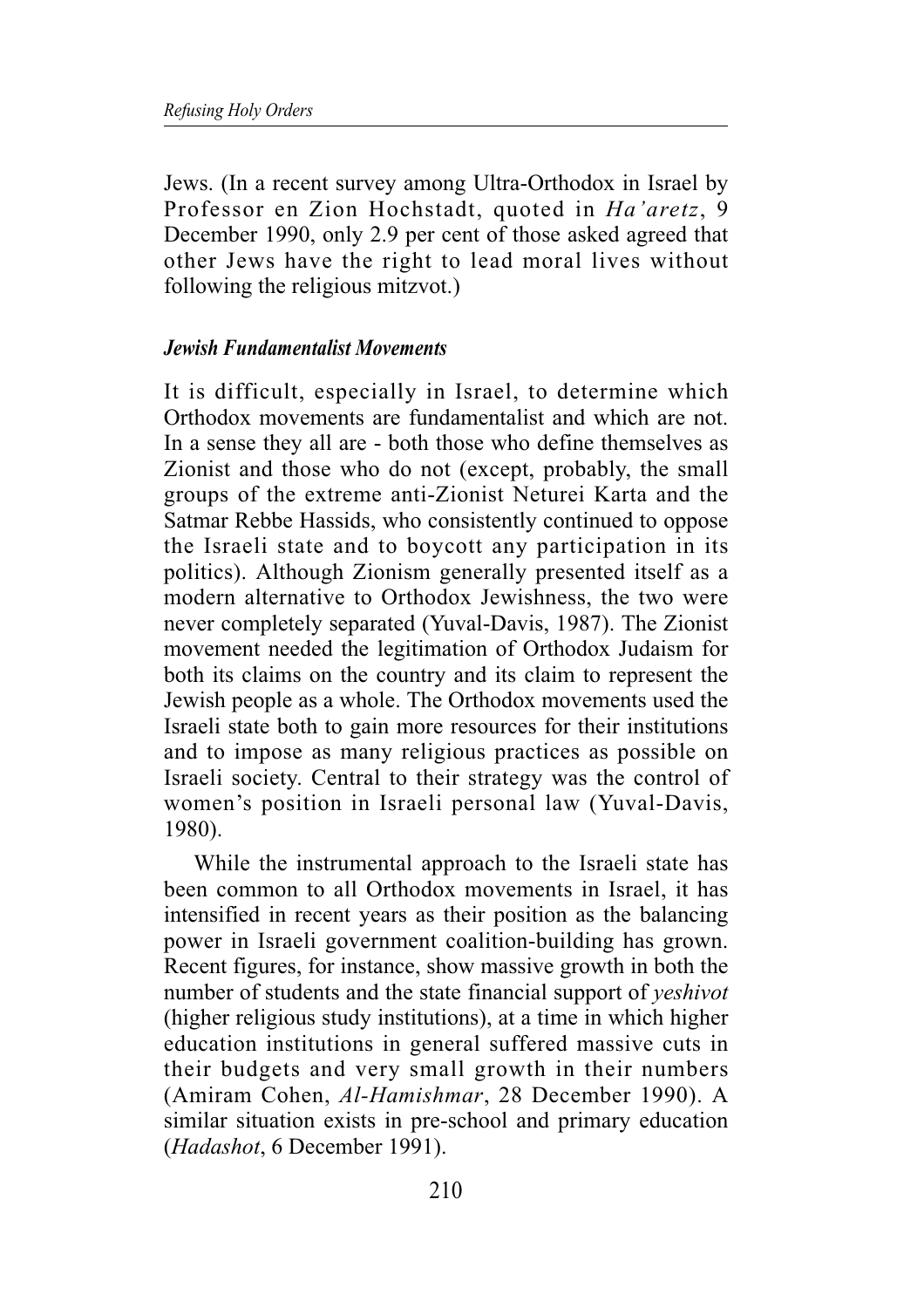Some of the Orthodox - although by now a minority among the religious voters in Israel - have been actively Zionist. The religious ideologue during the early days of Zionism was HaRav Kook (Lustick, 1988), who saw the Zionist settlers, secular as they were, as instruments in the hands of God. He considered building the Israeli state as a necessary step, a precondition for the return of the Messiah.

The Messianic element is central to contemporary fundamentalist Jewish movements, both in Israel and in the Diaspora. Although the individual motivation of people who become *khozrim bitshuva* is often totally subjective and personal, Judaism is a communal religion. The general political message of these movements as a whole is Messianic; therefore, 'the Promised Land' - Israel and the Occupied Territories - is central to them. In all versions, the ultimate aim is constructed in terms of the coming of the Messiah, in which all these splits within Jewish existence would heal - the people of Israel would be in the land of Israel, in a state of Israel, with the Messiah as its ruler. While most Orthodox rabbis have learned to treat Jewish Messianic movements very suspiciously (owing to some painful historical moments such as the Shabtaic Jewish Messianic movement - let alone Christianity, which started that way as well . . .) and consider all those who declare themselves Messiahs to be false, the active role of promoting the coming of the Messiah has been a major mobilizing power among Zionist fundamentalists.

Gush Emunim (the Block of the Faithful) was the earliest manifestation of this tendency. Headed by Rabbi Moshe Levinger, they initiated the project (illegal, at first) of Jewish settlement in the Occupied Territories, especially near the Jewish holy places. In their actions, the settlers, many of whom were the product of the Israeli state religious educational system, combined Zionist pioneering myths with religious practice, and produced a new mode of Jewish religion in which the 'Land of Israel' gained a cardinal importance; its control and settlement by Jews became a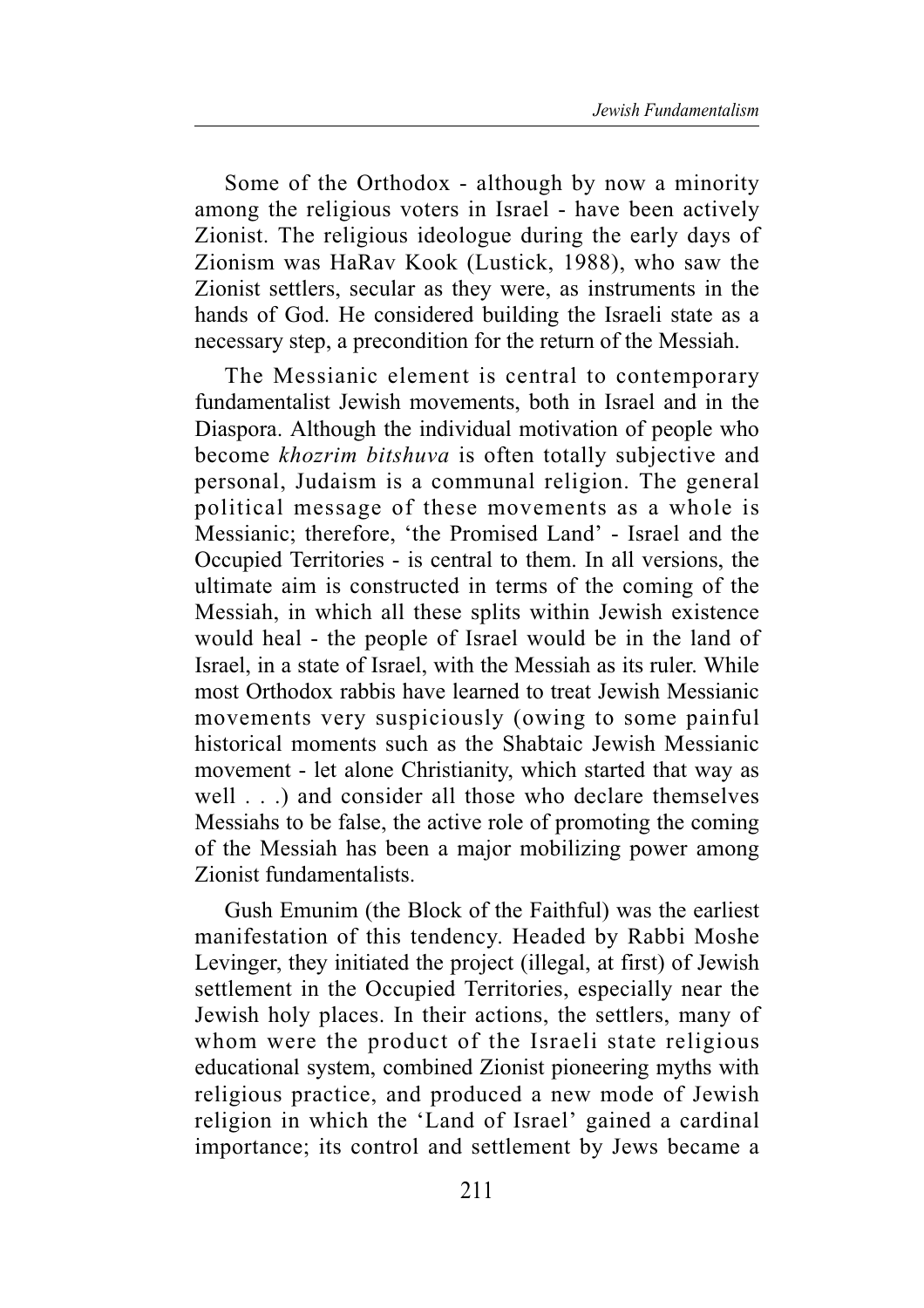precondition for the arrival of the Messiah (Lustick, 1988). These ideas followed from the ideology of HaRav Kook. However, Gush Emunim intensified them, and took upon itself the role of initiating settlements (albeit in the Occupied Territories), which used to be the vanguard role of the kibbutz movements. Their vision is total, and there is no space in it for any recognition of the national aspirations of the Palestinians, nor any compromise or negotiated peace with the Arabs.

Like other influential social movements, Gush Emunim was not a homogeneous body. Especially since the Likud Party's rise to power in 1977, it has become more an umbrella organization, parts of which cannot easily be distinguished from the general right-wing annexationist bloc within Israeli politics. Its most extreme wings, however, turned themselves into paramilitary units terrorizing and counter-terrorizing the Palestinians, as well as threatening to resist by force any attempt by Israel to withdraw from the Occupied Territories.

The major distinction between Gush Emunim and the other major Zionist Messianic fundamentalist movement, the one which used to be headed by Rabbi Meir Kahana who was shot dead in 1990 while conducting a meeting in New York), has been more sociological than ideological. While most of the supporters of Gush Emunim have come from middleclass Ashkenazi homes, Kahana supporters have often come from poor and marginal homes, whether in Brooklyn, New York - where the movement first emerged - or in Israeli slums and development towns, where it later acquired a growing number of supporters (Mergui and Simonnot, 1987).

Kahanism has added a populist fascist style to the Messianic message, and was the first organization to call for the expulsion of the Palestinians from Israel (not just from the Occupied Territories) and for a law which would forbid any Jew from having sexual relations with an Arab. As Professor Israel Shahak has noted (1990), its main contribution to Israeli political discourse has been to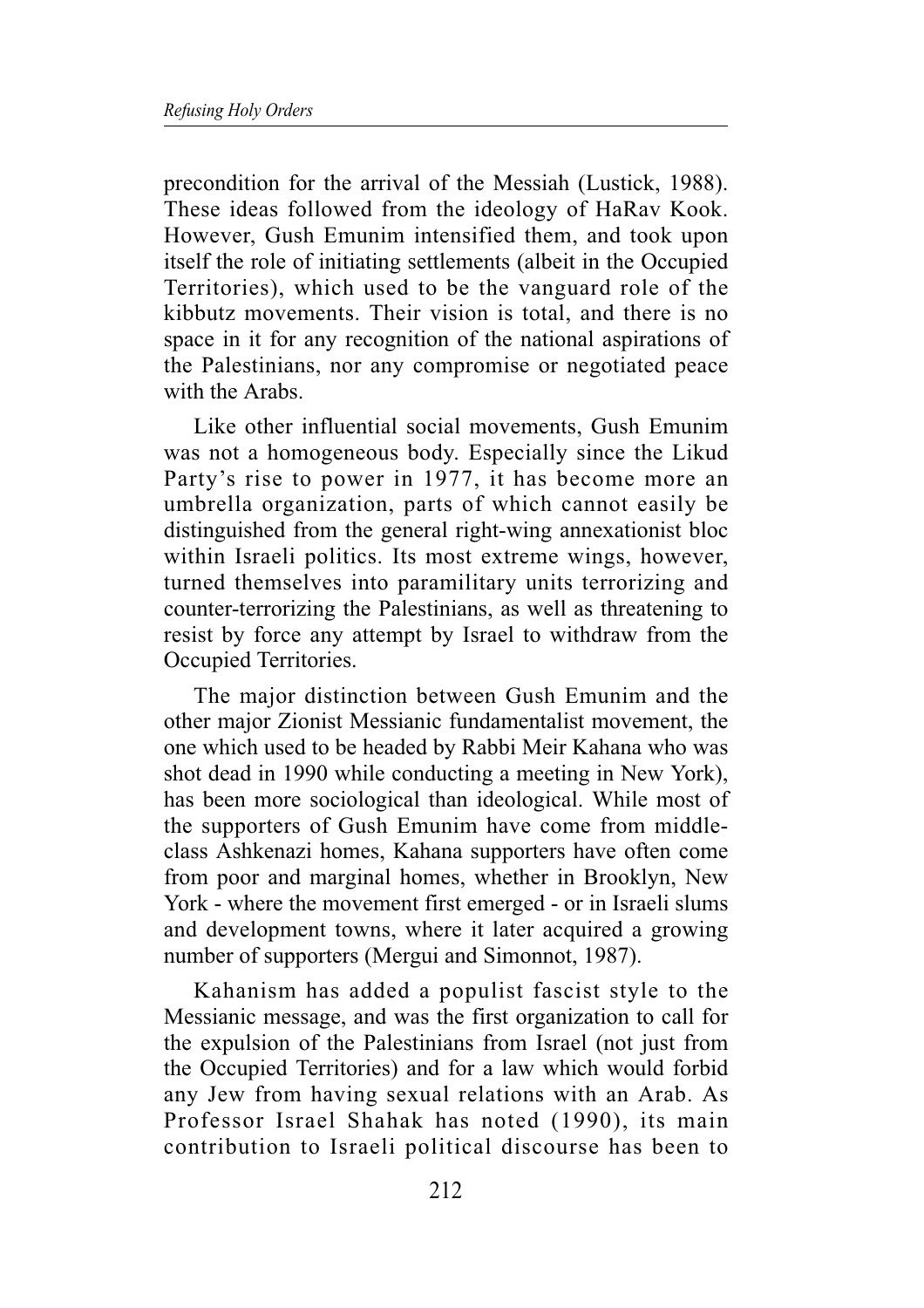introduce an alternative moral system, 'religious rationalizations for their thirst for violence, bloodshed, cruelty and plunder' (p. 4). In Kahana's religious teachings there is a notion of 'God as being personally offended by the presence of Arabs on Holy soil' (ibid.).

British Jewish youth have been affected by these Messianic movements in Israel, especially members of rightwing or religious youth movements such as Betar and B'nai Akiva. Paradoxically, however, their influence in Britain was curtailed in the 1980s because of the nature of their ideology - the zealous immigrated to Israel, and those who remained had to adopt a more pragmatic approach and became incorporated into mainstream Jewish political and religious life. As in Israel and the USA, however, the political message of these movements has moved the political discourse within the general Jewish community to the Right.

The missionary fundamentalist Jewish movement which is growing most rapidly - both in its numbers, and especially in its influence among Jews in Britain - is that of the Lubavitch Hassids. Although it shares with the previous movements opposition to Israel's withdrawal from the Occupied Territories, it does not define itself as Zionist and sees in the land of Israel only a part of its overall Messianic project, one which concerns the entire Jewish people.

The most important project for the Lubavitch Hassids is to convert all Jews to observe the *halakha*, as this is perceived as a precondition for the arrival of the Messiah - something which is expected very soon. Indeed, the personality cult around Rabbi Salman Schneerson, the Lubavitch Rebbe, has been called blasphemous by some other, non-Hasidic rabbis (like the Rav Shach in Israel), as it is claimed that the Lubavitch Hassids see in their rabbi the coming Messiah. The Lubavitch Hassids, more than any other branch of Judaism, are active in the forefront of *khazara bitshuva* - the Jewish equivalent of 'born-again' Christians.

Unlike Christianity, however, the Lubavitch and other Jewish missionary movements are not interested in any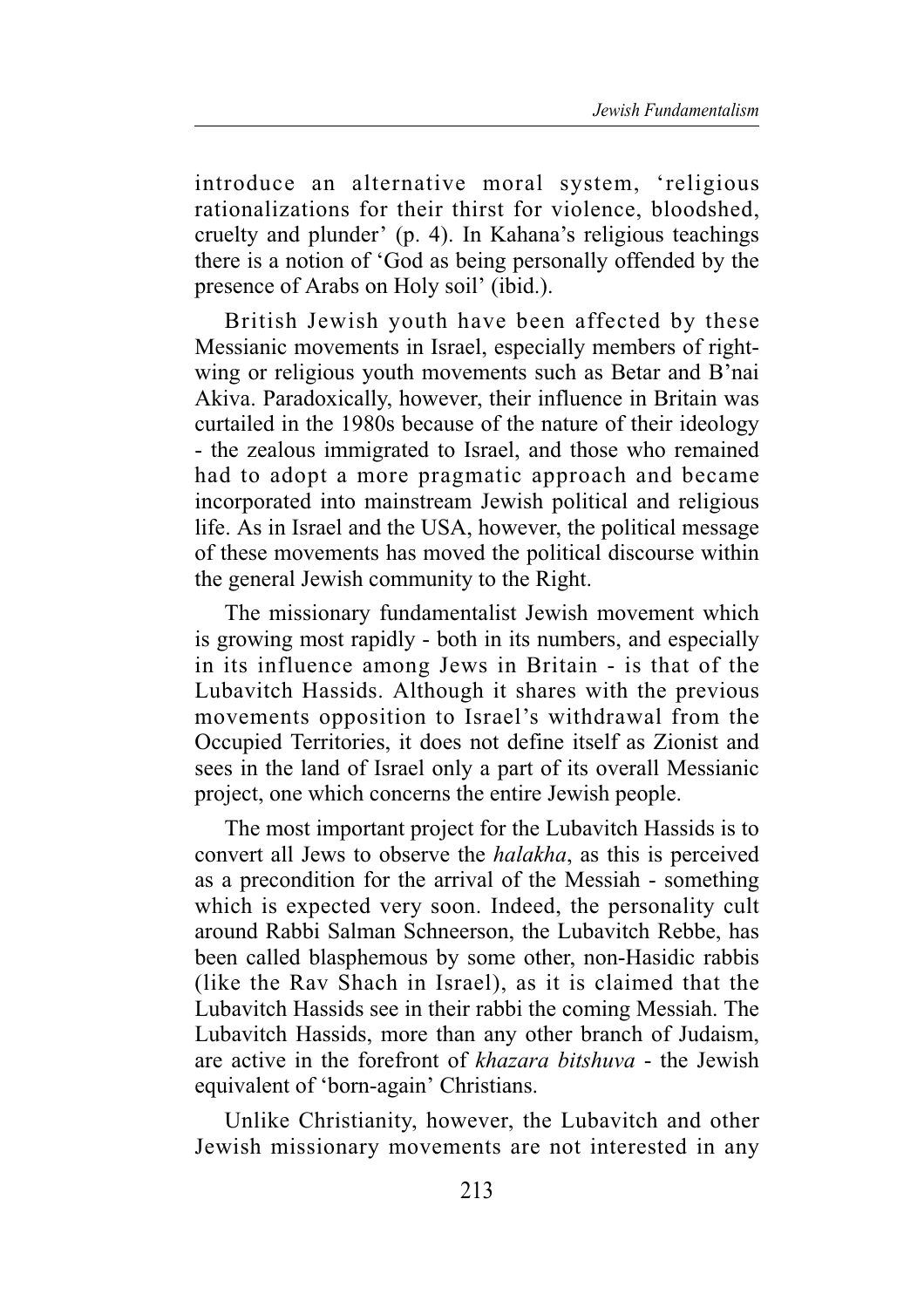outside converts, only in those they define as Jews- those who were born to Jewish mothers. The notion of collective responsibility, which is linked to self-definition as 'the chosen people', dictates that all Jews should be made to see the light and start keeping the *mitzvot*. For this purpose, the Lubavitch movements send emissaries all over the world (recently they have been very active in the former Soviet Union, especially in places where only small Jewish communities survived). They not only take over synagogues and build Jewish 'community centres', but also stand on street corners and in railway stations, and have even developed *mitzvot* tanks - vans in which they go into Jewish neighbourhoods and persuade people to pray or keep other commandments. They practise entryist strategies, and their members are now also active in mainstream (United Synagogues) Jewish schools and synagogues. At the same time, they also maintain separate organizational and financial frameworks, among students and in local groups, in order to keep control over their movement.

The modern and technological sophistication of the Lubavitch movement cannot be demonstrated better than by the launch of a forty-city satellite link-up on the eighth day of Khanuka (a Jewish holiday), when Lubavitch Hassids everywhere (including University College, London University, which has a Hassid member of staff in the Hebrew Studies Department), listened to their Rebbe predicting redemption and the imminent coming of the Messiah (*The Guardian*, 15 December 1990).

The Lubavitch Rebbe is not the only Jewish religious leader who is interested in *khozrim bitshuva*. Many other rabbis have established organizations and educational frameworks for this purpose, although none of the others is as explicitly missionary as the Lubavitch Hassids.

One of these organizations, active in London, is Project Seed, which originated in the USA. It is active mostly among those who are already synagogue members, and it concentrates on religious study in pairs (*khavruta* - the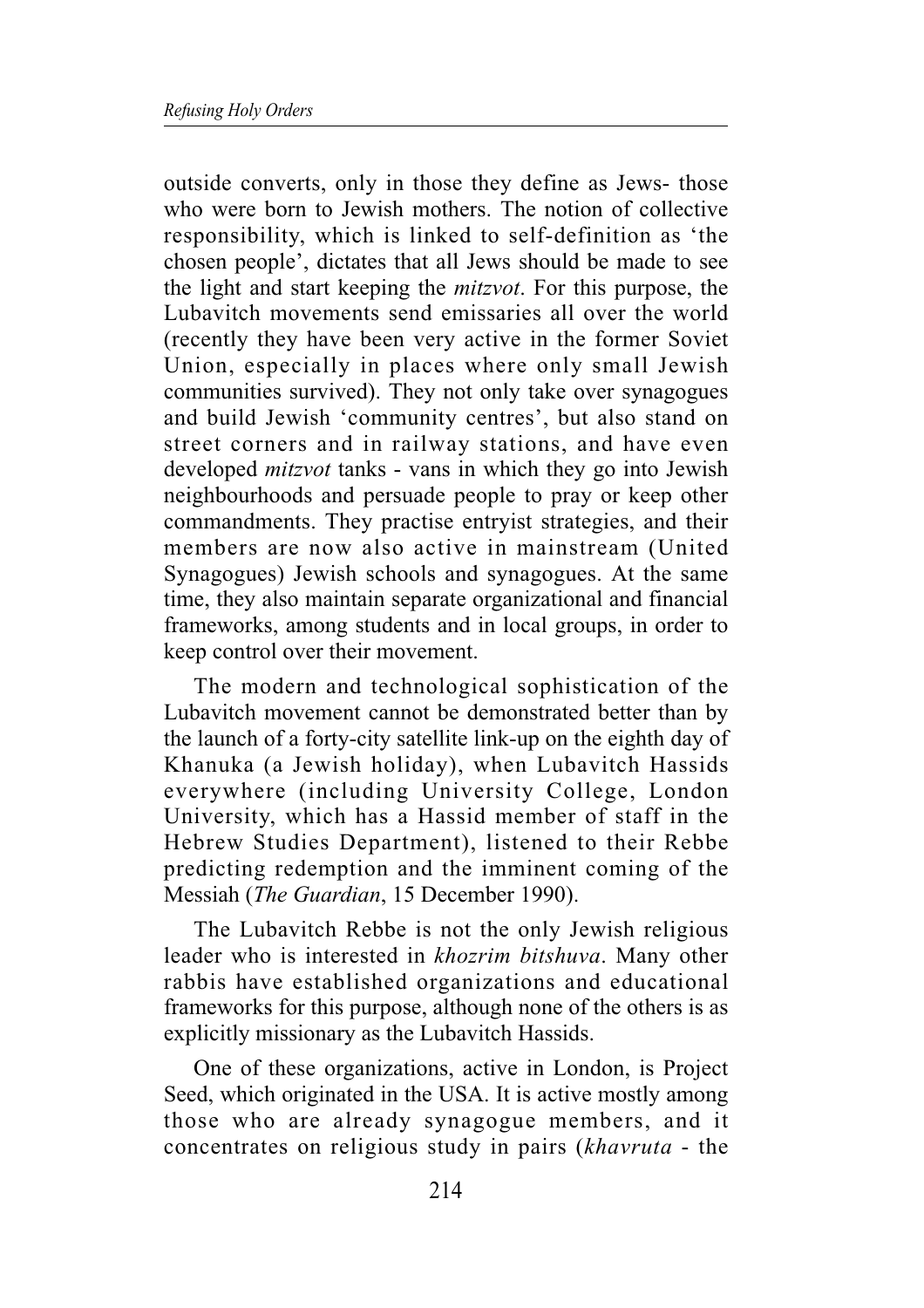traditional system in *yeshivot*): one knowledgeable Jew studies with a less knowledgeable one, in this case the *khozer bitshuva*.

The director of the Project in London told me about an important innovation in their method which they have established in Britain: weekend seminars. The *khozrim bitshuva* gather for a weekend in a country hotel, and in this way the organizers can work with and influence the families as a whole - because, as she told me:

> Although most of our *khozrim bitshuva* are men, we have come to know that unless we can draw the wife to our side, to involve her in the project as well, there is almost no chance that the *khazara bishuva* of the husband would be permanent. The women are the foundation of the family.

Women, then, have a crucial role to play in the 'Khazara Bitshuva' movement. As in other fundamentalist movements, their conformity to the role allocated to them by the fundamentalist social order is crucial and central.

# *Women and Judaism*

The position of women in Judaism depends, of course, not only on the particular religious ideology within which they are operating but also on their class position and other sociological determinants. Although all Jewish Orthodox would claim that there is an inherent Jewish position on women, their degree of freedom and empowerment varies from one community to another, a function of the different interpretations which are given to common laws. The difference between a middle-class professional American woman, say, and a poor housewife in a development town in Israel is immense, even if both are Orthodox, married and have four or five children. Similar although probably somewhat less striking- differences also exist among Orthodox Jewish women who live in Britain, from different neighbourhoods and in different class positions.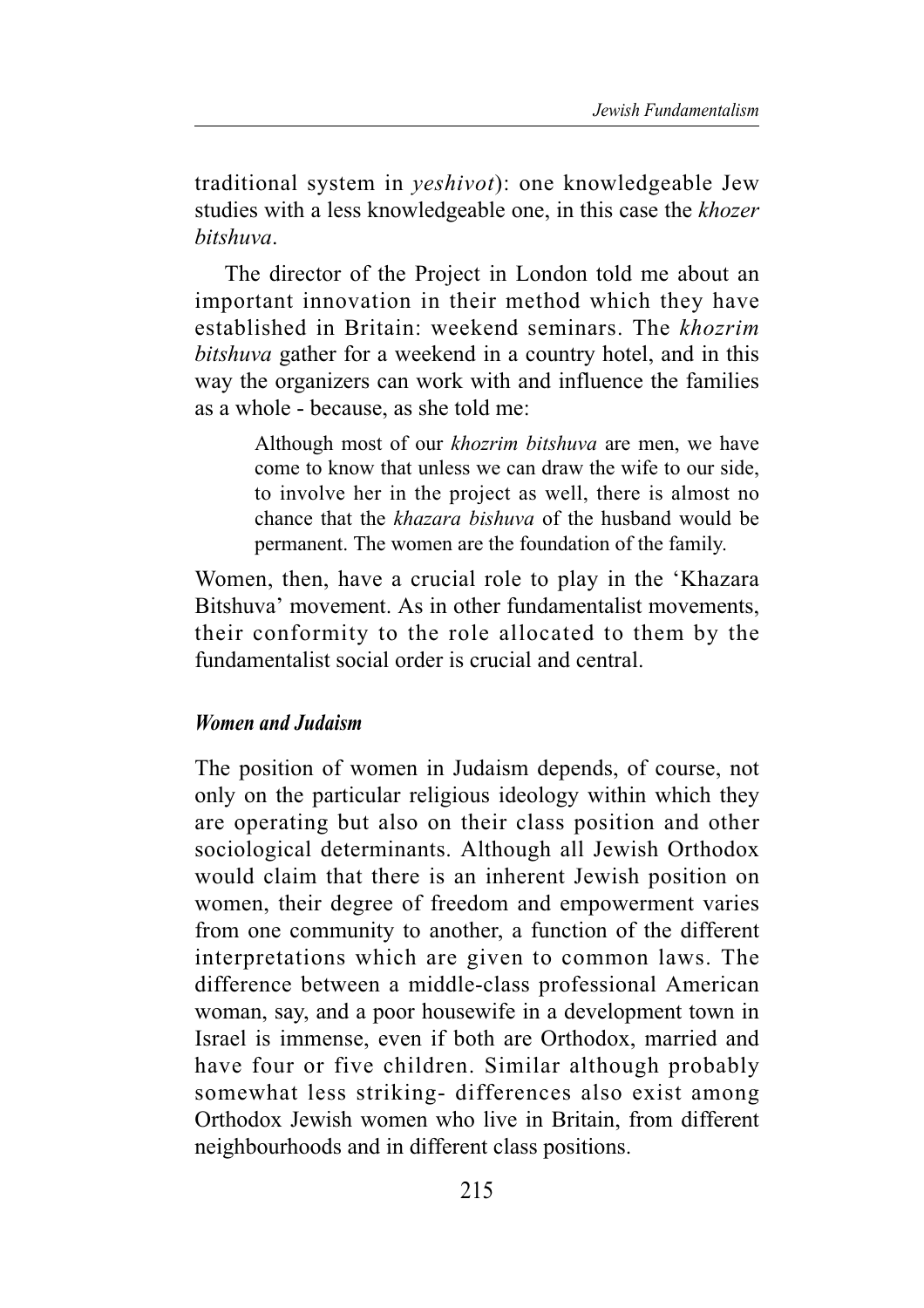However, these differences are not only contextual but also depend on different constructions of the religious duties themselves. A somewhat superficial yet illustrative example of this are the variations concerning women's dress.

Women and men are forbidden to 'cross-dress' - for a man, to wear women's clothes; for a woman, to wear men's clothes. Women who wear trousers and walk in Ultra-Orthodox neighbourhoods in Jerusalem are cursed and sometimes even stoned. When I went to interview college girls from B'nai Akiva, the Zionist Orthodox youth movement, I saw many of them wearing not only trousers but even jeans. When asked, however, they claimed that these jeans were made especially for women; therefore they did not 'sin'.

Even more subtle differences can be seen in varying Orthodox trends concerning the covering of women's hair. Married women (but not unmarried women) are required, by ascribed modesty, to cover their hair. The different fashions vary from shaving their head and covering it with a tight scarf to shaving their head and going out wearing a wig (often more glamorous than their previous natural hairstyle), to wearing a wig outside over their regular hairstyle which they uncover at home, to just covering their hair with a scarf.

Given that there is supposed to be 'the right Jewish way' for every facet of women's (and men's) lives, from cooking and cleaning to sexuality and contraception, and - according to the Satmar Rebbe, at least - for women's (not) driving, it is amusing to hear how different practices are claimed as 'the only valid way' to keep these *mitzvot* by the different religious trends, especially the most extreme. The Lubavitch, however, like other good missionaries, show greater flexibility, to enable new 'converts' to adhere more easily to the *mitzvot.* Their approach is - at least for 'beginners' - that even fulfilling one commandment can make a crucial spiritual difference. They quote Maimonides, who wrote: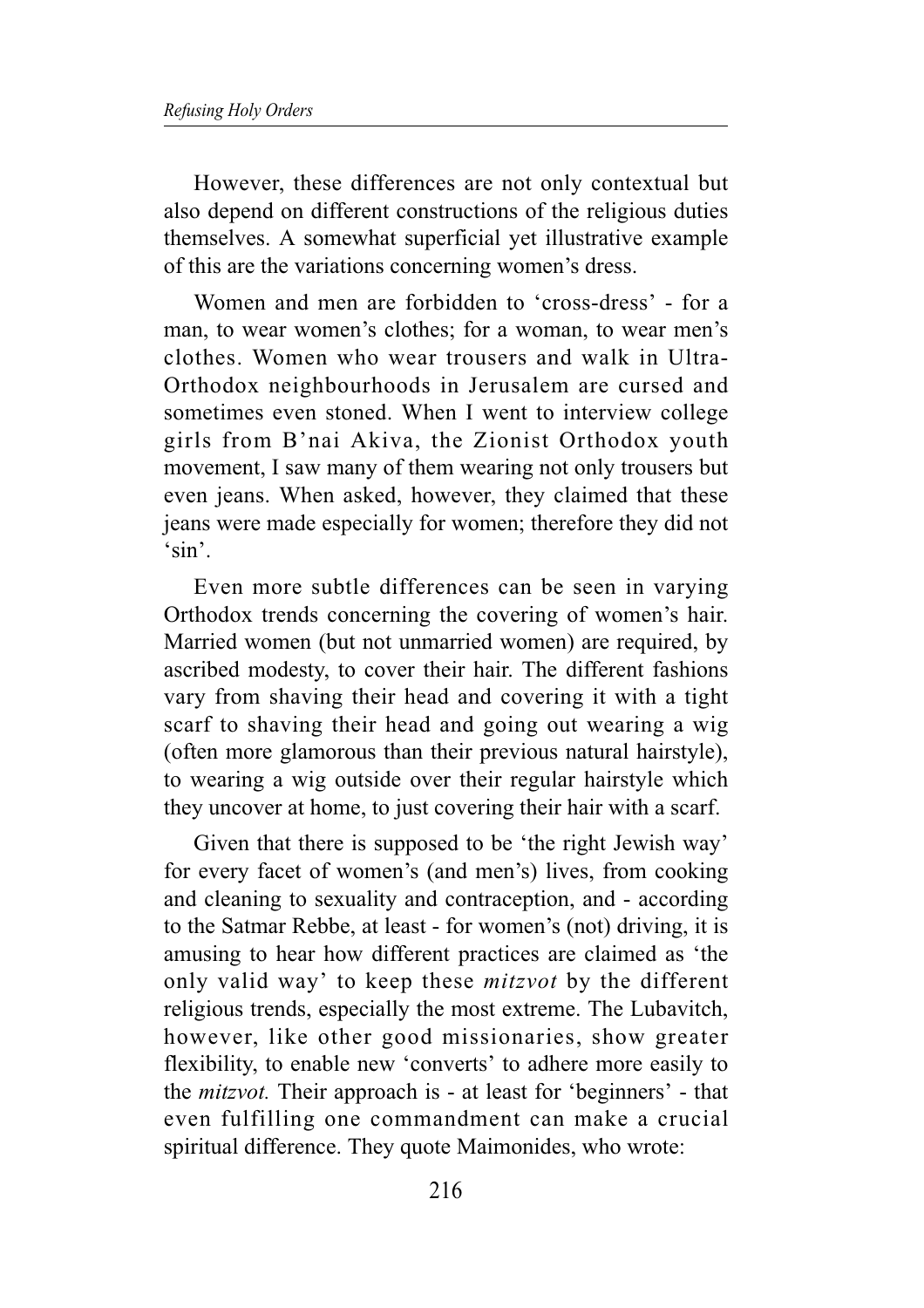If he [each person] fulfils one commandment he turns the scale of merit in his favour and in favour of the whole world. (Lubavitch Women's Publication, 1981, p. 5)

There are some basic inequalities in the position of men and women in Orthodox Judaism that crosscut all trends. Women are not counted as part of a Jewish 'public'; they are not allowed to lead prayers, to become rabbis, dayans (judges) or hold any other public religious position their evidence is not acceptable in court and they cannot - unlike men - obtain a divorce against their spouses' will, even if their case is conceded to be just.

In their daily prayers every morning, Jewish men pray: 'Bless Thee that did not make me a woman'. Women pray: 'Bless Thee that has made me according to Thy will' . . . Orthodox Jews, however, claim that women's position is not inferior to men's but different, and equally important. Since the rise of the feminist movement, a lot of energy has been expended to show that in actuality the Jewish woman's position is 'really' even more important and powerful than the man's. For example, concerning the above prayer, one of the *khazara bitshuva* organizations, Project Seed, teaches in its courses that it is actually a sign that women are of a higher 'Madrega' (stage) of spiritual standing and proximity to God. The men have to work harder, and therefore have so many religious duties, in order to be able to strive or spiritual ascendance. Women already have it without needing to work that hard. Their 'proof' is that in this prayer men are mentioned after animals and slaves and before women. It is true that in the Bible women are generally mentioned in the same breath as animals and slaves...

Some of the women I interviewed found great comfort in this interpretation of the morning prayer, especially since they are so excluded from any signs of 'proximity to God' in other religious rituals. Some of the Ultra-Orthodox women I have interviewed mentioned 'Simkhat Torah' (the joy in the Bible) as the most painful moment of their exclusion as women. This is the last day of the holiday Sukot, during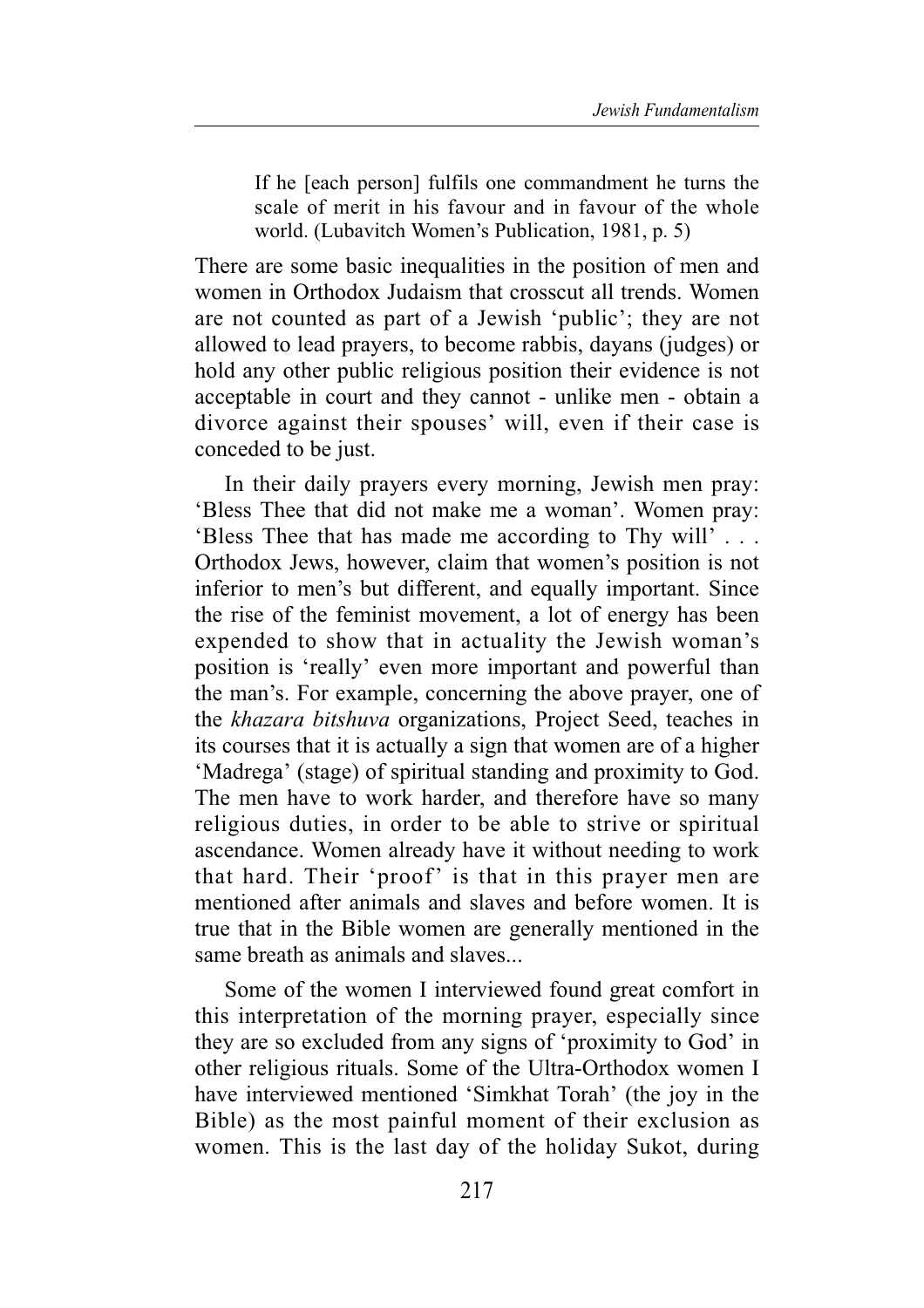which the Bible scroll is taken out of its cupboard in the synagogue and the men dance with it and kiss it. But women are not even allowed to get near it. Women cannot go near and be touched by their husbands during (and seven days after) their monthly period. Only then, and after taking a ritual bath (the *mikve*), are they considered purified enough to be touchable again. Proto-feminist explanations for this argue that this is a proof the Jewish women are not just sex objects for their husbands. This might be so, but it is also a very improbable coincidence that the two weeks in a month in which men can have sexual relationships with their wives are those in which the woman is most likely to become pregnant. Moreover, such an argument can hardly explain the fact that when a woman gives birth to a baby boy she can be purified after forty days, whereas when she has a baby girl she is untouchable for eighty days.

The religious commandments which are specific to women relate to her duties as a wife, a housewife and a mother. As Rachel Adler points out (1983), women's specific *mitzvot* are done for the sake of their families, unlike those of the men, which are done as separate individual Jews or as part of the Jewish public:

> A woman keeps Kosher because both she and her family must have Kosher food. She lights the Sabbath candles so there will be light, and, hence, peace in the household. She goes to the Mikve (ritual bath) so that her husband can have intercourse with her and she bears children so that, through her, he can fulfil the exclusively male *mitzvah* (commandment) of increasing and multiplying. (p. 13)

Women, therefore, are constructed as the guardians of the Jewish home, which is the foundation of the Jewish people.

#### *Fundamentalism and Women's Empowerment*

The construction of women as wives and mothers, and the drudgery of domestic labour, were at the heart of the feminist rebellion of the 1970s and 1980s. It is interesting to look, in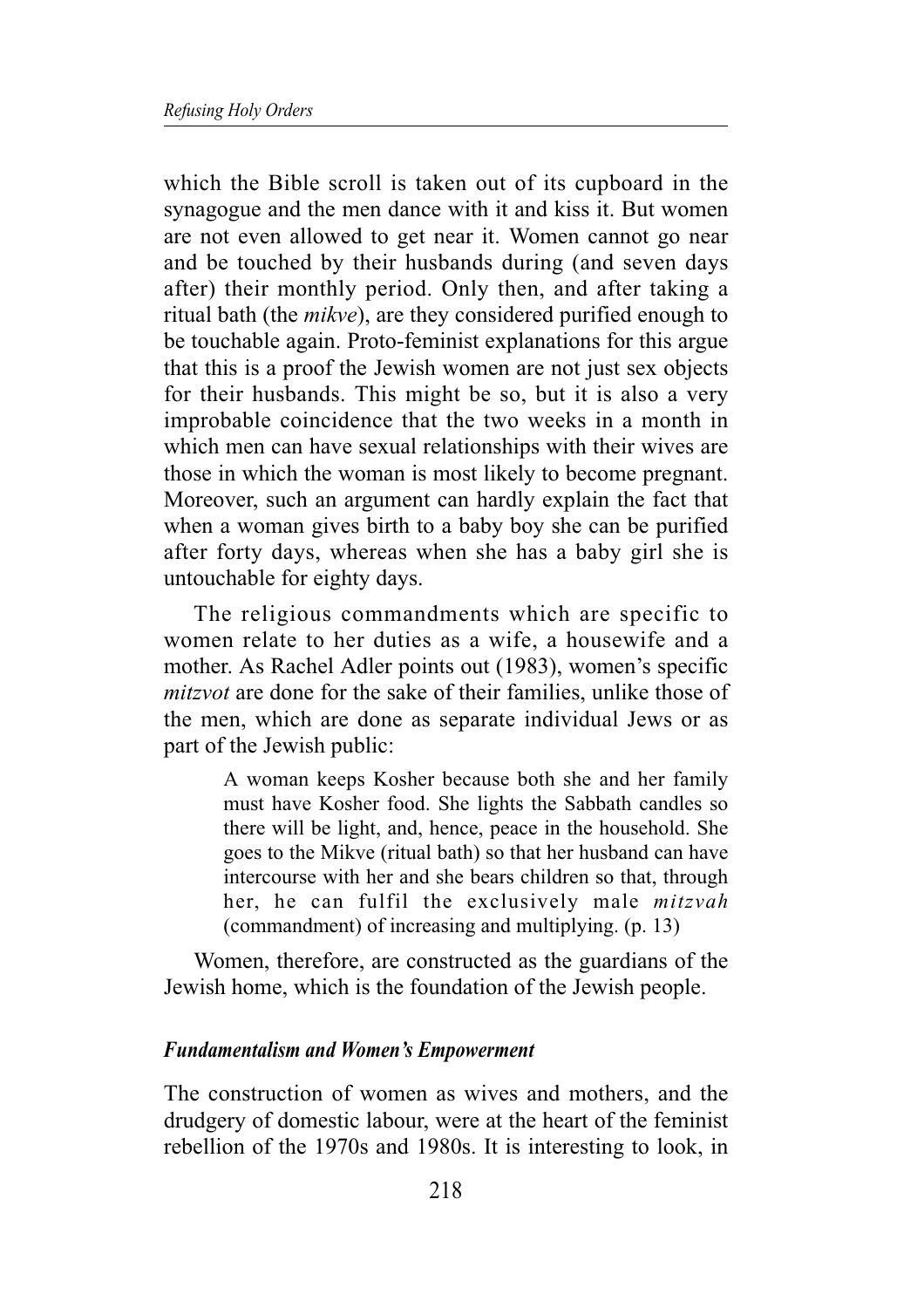this context, at the elements within Orthodox Jewish practice which have attracted women, some of them with a feminist 'past', to become (and remain) *khozrot bitshuva*. From interviews with such women several points emerge, some of which are common to both men and women *khozrim bitshuva* and some specific to women.

The first reason many of the *khozrim bitshuva* - both women and men - have given me is:

> 'At last, I know who I am. I know what it is to be a Jew. Before that I knew I was different from the others, but I did not know how... And when I went to a reform synagogue, it all looked so artificial to me. Here there are finally people who can teach me who I am, who really understand about Judaism.'

Since the Jewish emancipation and the break-up of 'classical Judaism' in eighteenth-century Europe, the question of 'who' or 'what' is a Jew has become a major debate - is Jewishness a religion? Is it a nationality? Is it a culture? Is it a race? Jewish experience has been heterogeneous in different countries, and a confusing variety of movements and ideologies, developed both by Jews and by non-Jews, attempted to answer this question (Yuval-Davis, 1987; Evron, 1988).

The delegitimization of open anti-Semitism since World War II has enabled assimilation on a much wider scale, but the sense of being different and 'the Other' has continued to be reproduced. Jews who are not Israelis or religious often feel that their identity has boundaries but no content. Zionism has offered an easy 'modern' way of being Jewish via identification with Israel. However, in the developing political reality of post-1967 Israel, this has gradually become more difficult, as a non-critical support of Israel became morally more and more problematic. Ultra-Orthodox Judaism offers the illusion of authenticity, homogeneity and an ahistoric, unchanging Judaism, at least until the arrival of the Messiah. The rise of missionary fundamentalist movements has supplied the necessary bridges to enable Jews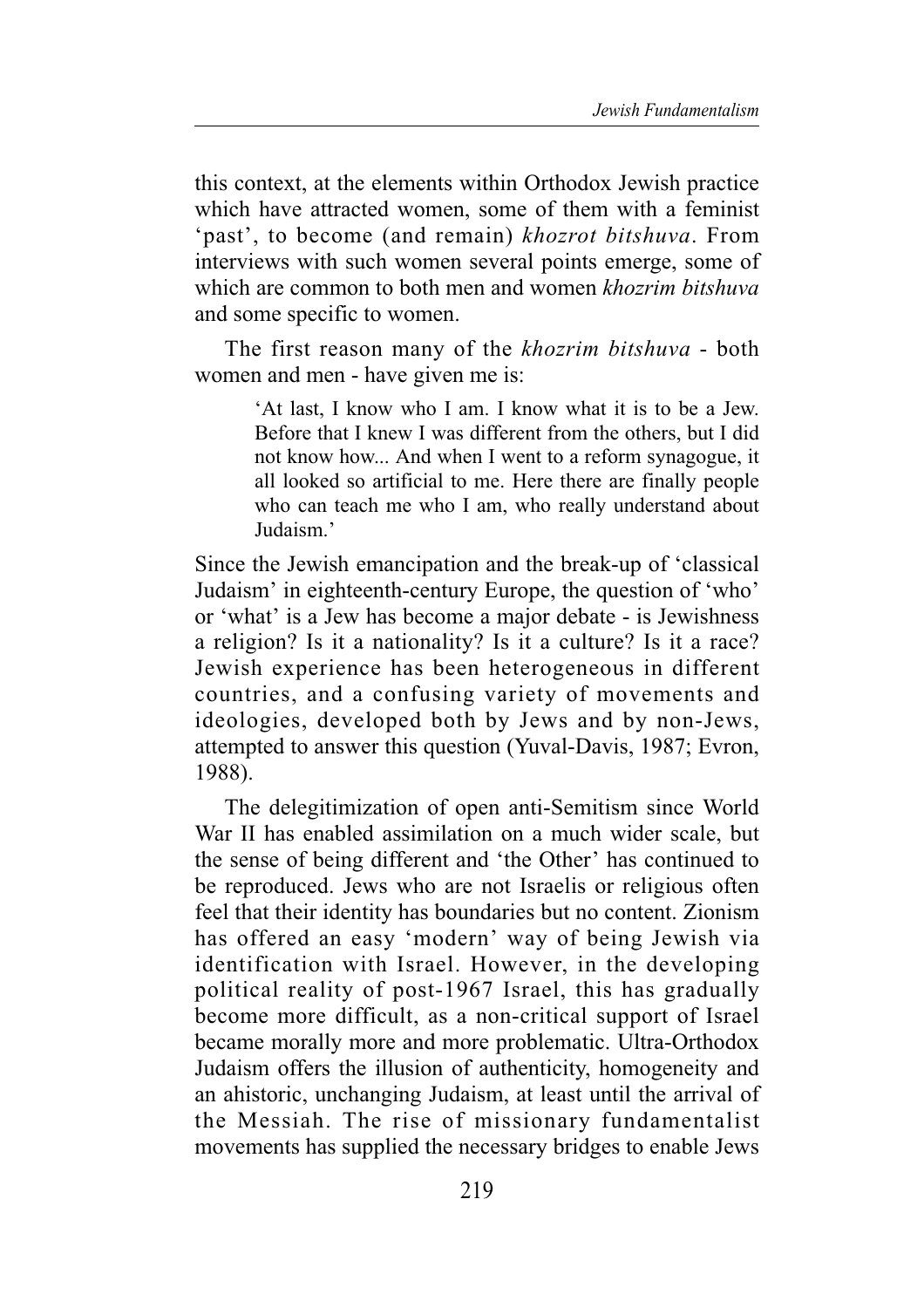who have not grown up in Orthodox homes to join Orthodox Jewish communities and to feel that they 'know who they are'.

Part of the attraction of that knowledge is that it is composed from a duality of security and challenge. The sense of security derives from its offer of a total way of life, in which there is always a right way to approach and do everything, from the most profound to the most trivial things in life. And if one is confused and does not know what the right way is - the rabbi is always available for prescription. This gives a reassuring sense of framework and discipline for those *khozrim bitshuva* who previously suffered from a sense of insecurity and anomie. It is a welcome antidote to what they believe to be the malaise of our time: the meaninglessness of a life where everything is permitted.

Ultra-Orthodoxy also provides challenge, for one is always striving for a higher degree of spiritual achievement both by practising more of the 613 commandments and through perpetual religious study:

> For me, the Gemora [part of the texts of the religious code, the Talmud] represented the greatest intellectual challenge I had ever encountered. My graduate and doctoral work were minor swells to the Talmud's majestic waves. (Schwartzbaum, 1988, p. 192)

Although for women studying the Talmud was traditionally forbidden, this has changed, especially among the missionary groupings. As the director of the Lubavitch women's centre explained to me:

> 'Traditionally girls were not taught the Talmud. There was a fear that by learning too much of analytical texts, they would lose their natural sensitivity and delicacy. However, these days, they lose it anyway by secular education, so they can just as well study the Torah [the Bible]. Recently the Rebbe said that secular education had improved so much that girls can now study anything in the Talmud. However - they still cannot become rabbis; this involves not only intellectual knowledge but another element which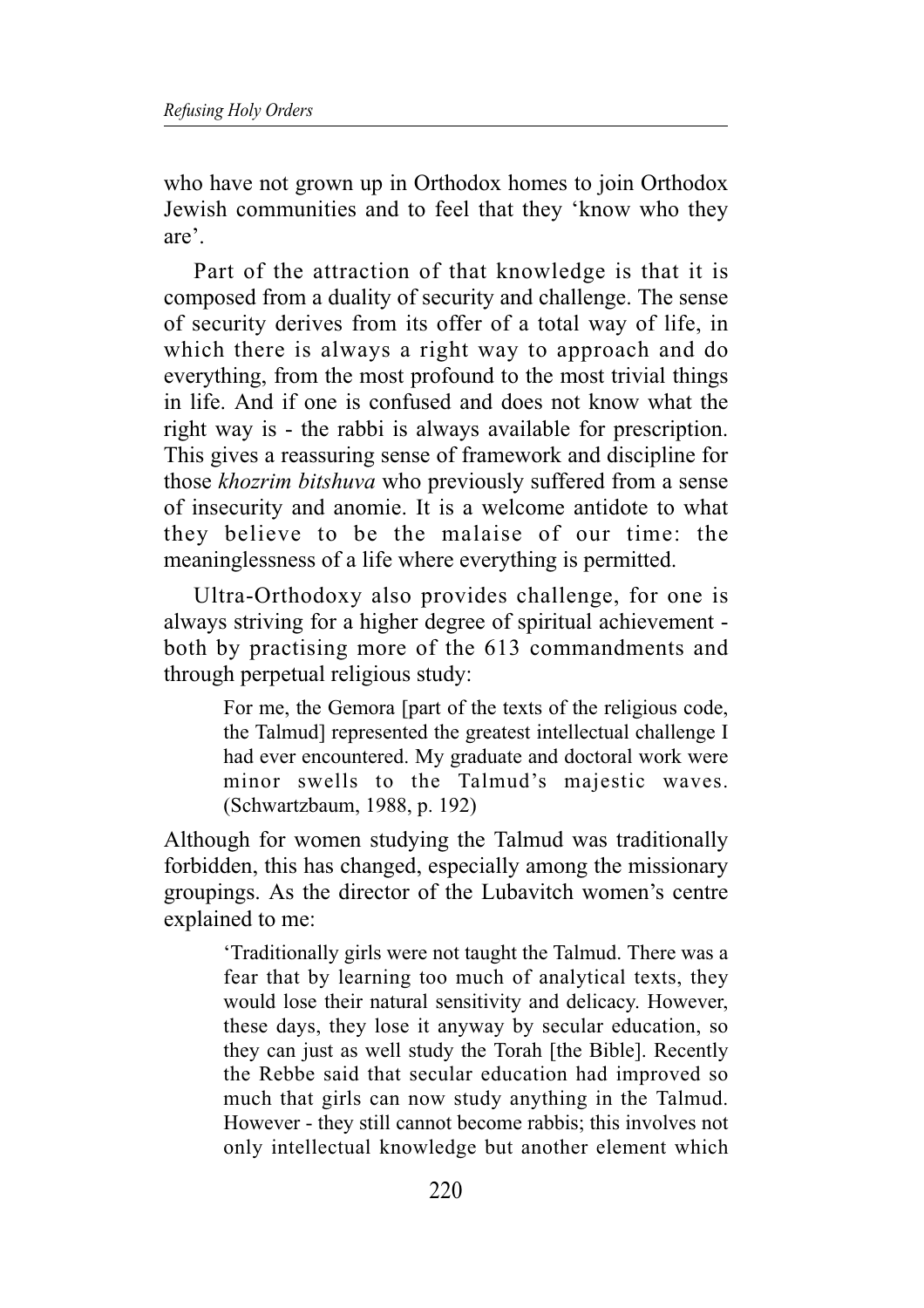comes from G-d and helps the rabbis to answer the questions from the people. Women do not have this element- but they have an element men do not have, which helps them to look after children. And who says that to be a rabbi is more important than to bring up a family?'

The emphasis in Jewish Ultra-Orthodoxy is on the 'natural' difference between men and women. They were created differently, and they have different religious duties and life careers:

> 'When I sometimes become tired and fed up with cleaning the house, I remember that this is not just a dreary cleaning - it is cleaning of a Jewish home and it's part of how God wants me to worship Him.'

> 'In every other society I think it is not fair. But in my society it is fair that when both the man and the woman work out all day, the woman comes home and does all the cooking and cleaning. Because my husband doesn't come home and watch the telly - he studies the Torah. And we were taught that that's what gives eternity for women - that you encourage the men to learn and you remove the petty worries in their life.'

In addition to containment and clarity of gender roles, Jewish Orthodox lifestyle often offers its *khozrot bitshuva* an escape from loneliness. Many of the women (and men) I talked to described the feeling of warmth that encompassed them when they first started to spend their Sabbath with an Orthodox Jewish family. They were treated as part of the (usually large) family, they participated in the Sabbath meal, the ritual, the festivity, the togetherness.

As the Jewish family is the foundation of the Jewish community, 'the unit of Jewish existence' (Meiselman, 1978, p. 16), a lot of energy is expended in the Orthodox Jewish community in arranging marriages. Lonely single women who become *khozrot bitshuva* gain a chance to have families of their own: 'Before I "returned" I never met any men who were not afraid of commitment.' The sense of community and mutual help and support goes beyond the family cells. Because Orthodox Jews need to live within walking distance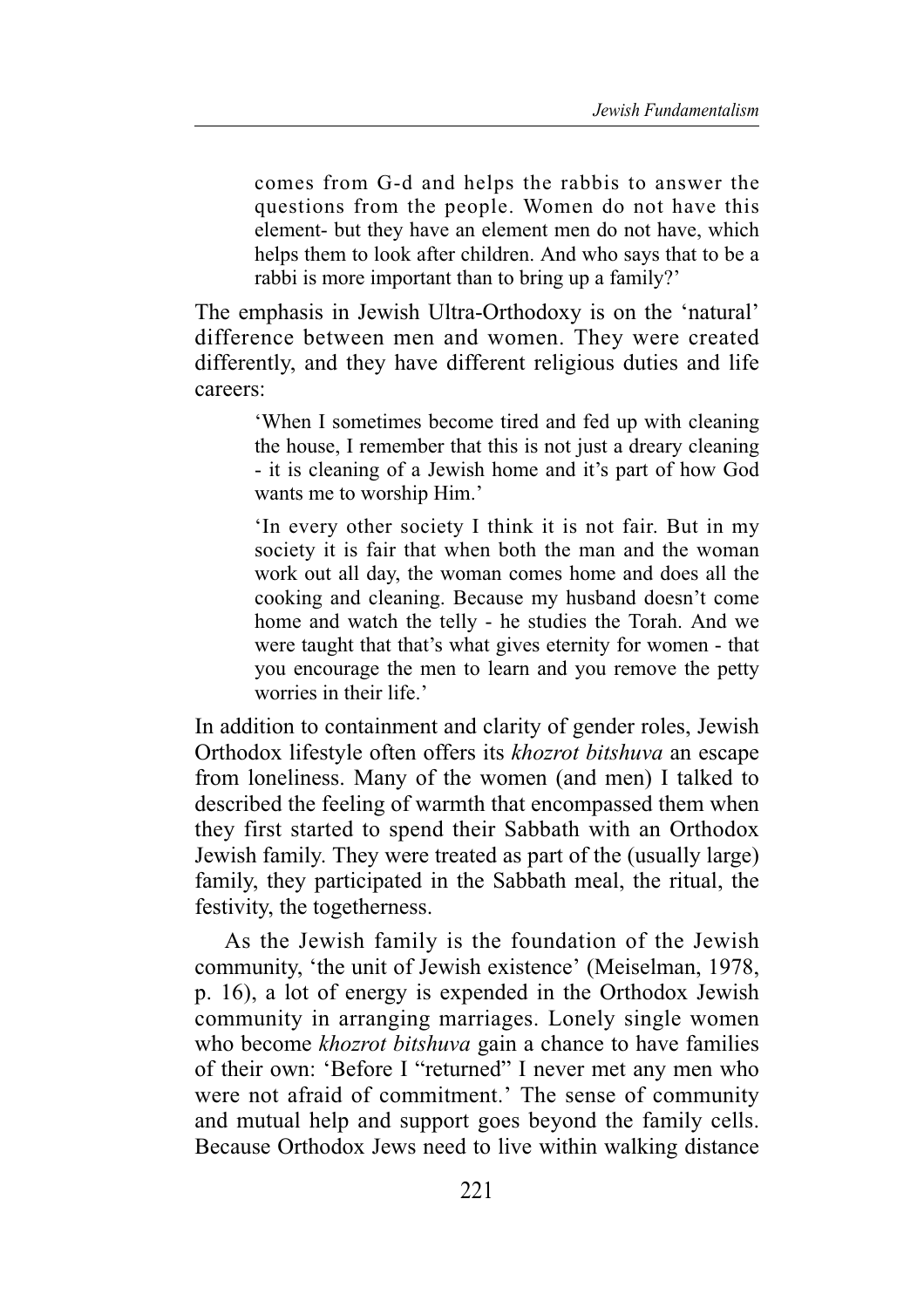of their synagogue, there are always other Jewish Orthodox families around, who provide vital networks of mutual support. Since one of the religious duties is to give 10 per cent of one's income (and many also interpret this as 10 per cent of one's time) to charity work, there is always somebody to help when a baby is born, when somebody is ill or in any other crisis, even when there are no other family members around - for sometimes the parents and siblings of *khozrim bitshuva* break off relations (although often the break-up is only temporary, and often the parents are later drawn closer to Orthodoxy).

The naturalization of the sexual division of labour, in terms of religious duties, in the family and in the community, creates a very strong separate women's community. Moreover, because of the system of arranged marriage and the fact that except on Sabbath and holidays, husbands and wives spend very little time together as a rule, a lot of the emotional lot of emotional bonding is between women. Debra Kaufman (1989) (...in a much less reserved way, Tariq Modood in relation to Muslim fundamentalists [at a conference in Warwick, April 1990]), has pointed out a similarity between the sense of empowerment of Jewish women fundamentalists and that of radical feminists:

> Like women-centred feminists, many ba'alot tshuva and indeed other women of the new religious right celebrate gender differences. For many radical feminists and for newly orthodox women, women represent a source of special strength, knowledge and power. (p. 18)

For me, such a view mixes form with purpose, separateness with segregation, autonomy with male-defined women's space. It is easy to talk about women's empowerment as emanating from their difference without relating to the actual reality of their lives. It is not only about warmth and smiling faces and a sense of solidarity.

The other facet of the warmth and support is the harshness directed against 'deviants' who do not adhere to the very strict rules of internal authority and closed ranks. In a recent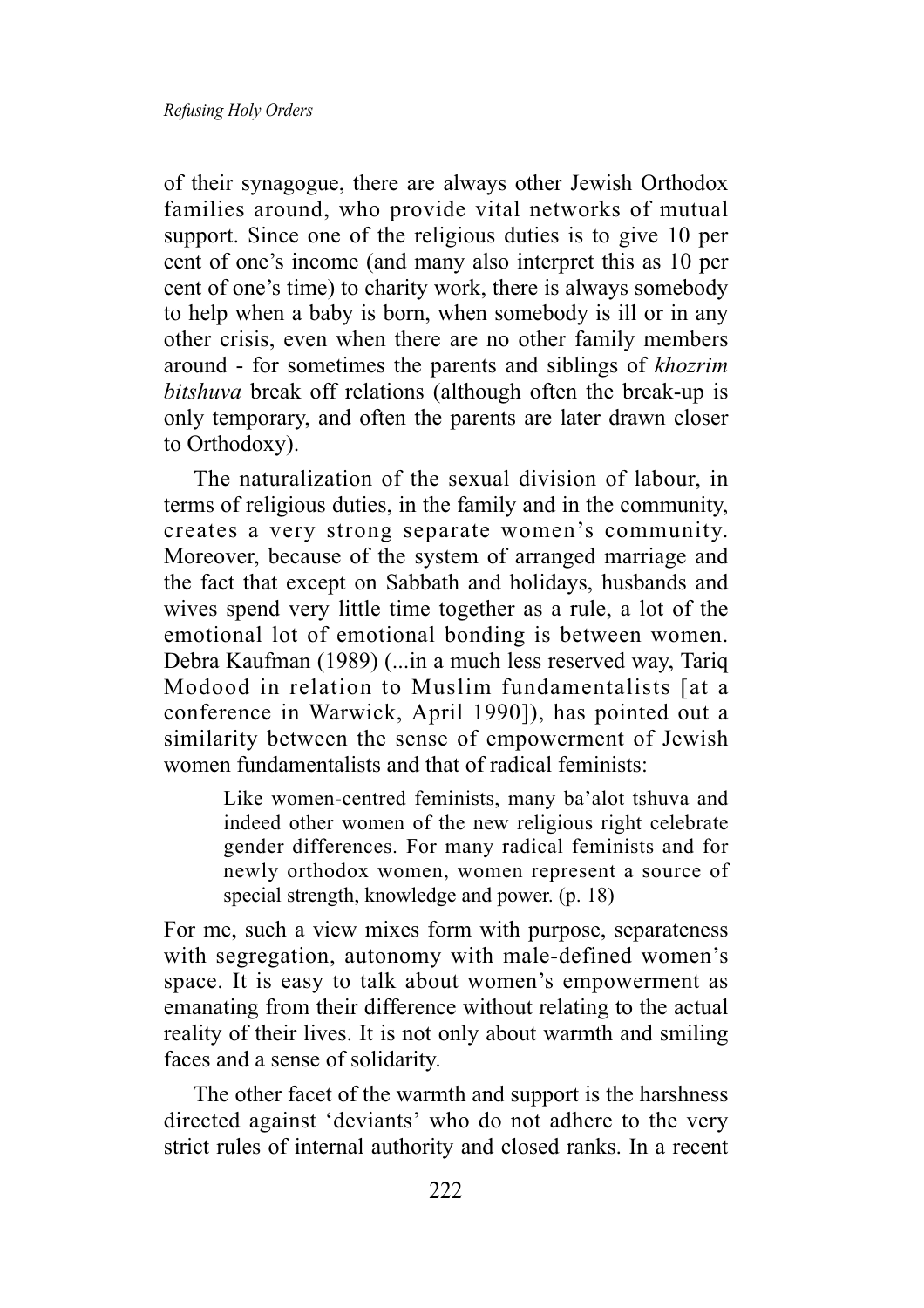well-publicized case in Stamford Hill, the rabbi did not come to the support of a family whose children were allegedly sexually assaulted by a Yeshiva Bocher, a rabbinical student, who acted as a babysitter. When the frustrated family decided, after a long time, to complain to the police, they were denounced as 'Moysers' - 'informants' - and hounded out of their home, and their children out of their school.

There is no Orthodox Jewish 'battered women's' refuge, and family conflicts are usually handled by the rabbi, who attempts to re-establish *shlom bayit* - domestic peace. Recently, however, the Jewish Marriage Bureau has started to train volunteers to become marriage guidance counsellors, for the need has become so acute. In a case of physical violence (as well as failure to provide for her material and physical needs, including sex), a Jewish woman has the right to claim a divorce (but the husband cannot be forced to give his wife a divorce against his will). However, the conception of what constitutes acceptable social relations between husband and wife is very narrowly determined. There have been cases in Israel (where the religious divorce courts have legal validity) in which women have been declared to be 'rebellious women', and therefore denied maintenance, because they refused to sew buttons on their husbands' shirts, or to do other domestic chores. The fact that the husband was living with another woman at the time was not considered a good enough reason for the wife to refuse to fulfil her domestic duties… (Aloni, 1976; Hecht and Yuval-Davis, 1978).

Social workers who work among Ultra-Orthodox Jews, as well as the Ultra-Orthodox women with whom I talked, reported many cases of physical and mental exhaustion and extreme post-natal depression among Ultra-Orthodox Jewish women who bore many children in conditions of serious overcrowding and inadequate housing.

As in other cases of oppression, however, it is not those who are most oppressed who rebel. The women whom I interviewed, who broke away from Jewish Orthodoxy during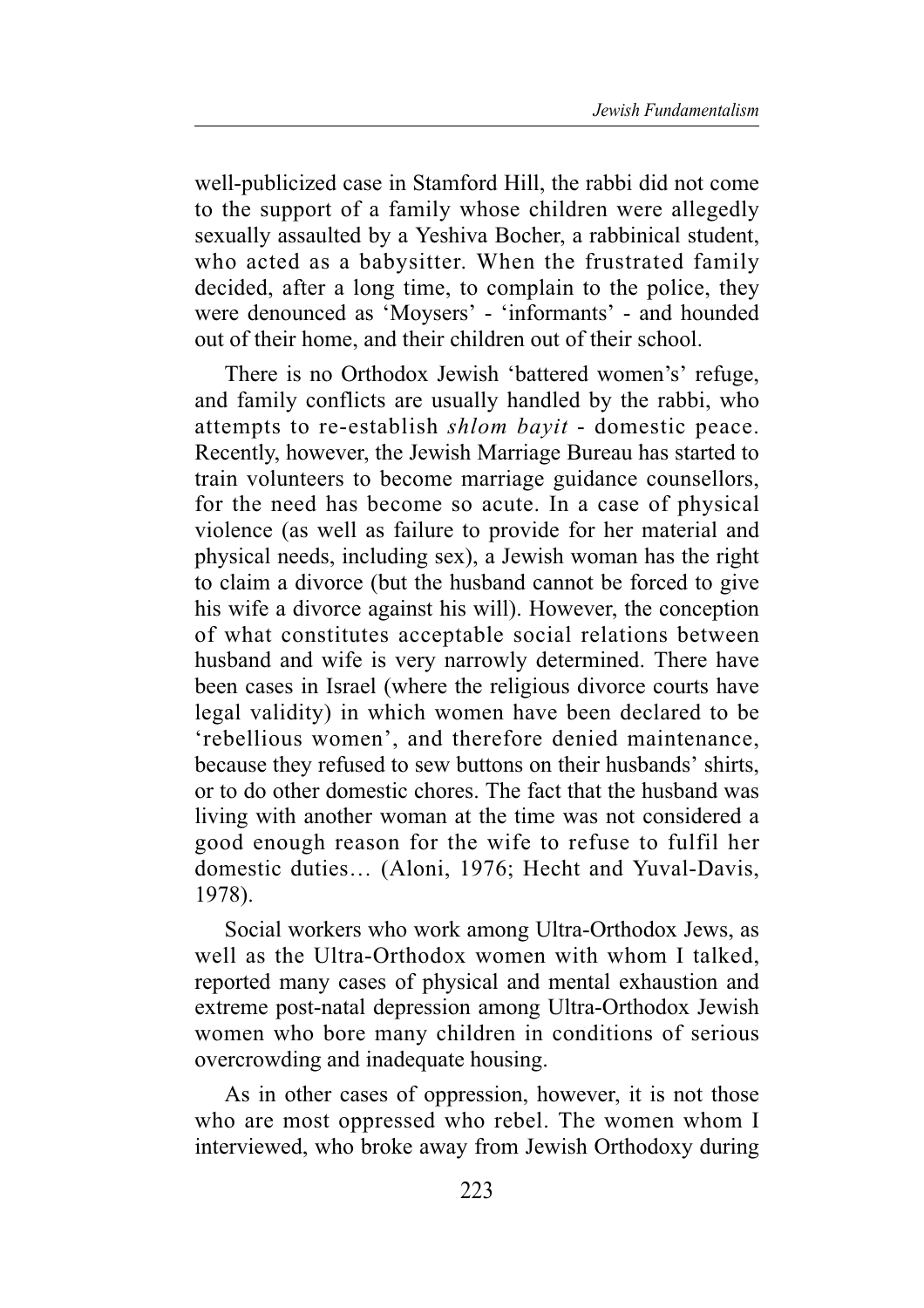the process of becoming feminists, did not grow up under these extreme conditions (although their families were often far from being affluent). Their reasons for breaking away were much more emotional and ideological. It is interesting, however, that I did not find any feminists who grew up in Ultra-Orthodox homes in East London. This might be owing to the shortcomings of my snowballing sampling methods. It might also, however, be owing to the system of almost complete social control which applies in these homes and this community. In my discussions with women who grew up in Ultra-Orthodox homes, they described to me how rebellious girls express their rebellion by making contact with boys, and therefore end up being married and with children even earlier than the others. They claimed that breaking away happensalthough again not often - more among boys, despite their greater visibility due to their clothing and hairstyle. Orthodox girls in the British climate, after all, wear similar clothes to other girls, and they are not required to cover their heads before marriage. While it might be more difficult for the distinctly garbed boys to consume 'forbidden fruit' such as cinemas, secular libraries, etc., the girls are kept closer to home, and the familial and community control over them is still apparently greater than over the boys.

The women I interviewed who had broken away had regular contacts as girls with non-Jews or non-Orthodox Jews as a result of having at least part of their education in regular state schools or non-parochial Jewish schools. In other words, they were exposed - at least to some degree - to *Weltanschauungen* other than the ones they grew up with.

Rebelling against such close control was one of the major factors mentioned by those who have broken away from Orthodoxy: 'I wanted to live my own life, to find my own way. It was very warm in the family bosom, but too often suffocatingly so . . .' This stifling feeling was not just the familial control, nor were the strict rules and regulations of observance always the most difficult things to bear. Dena Attar 1985 describes being caught between, on the one hand,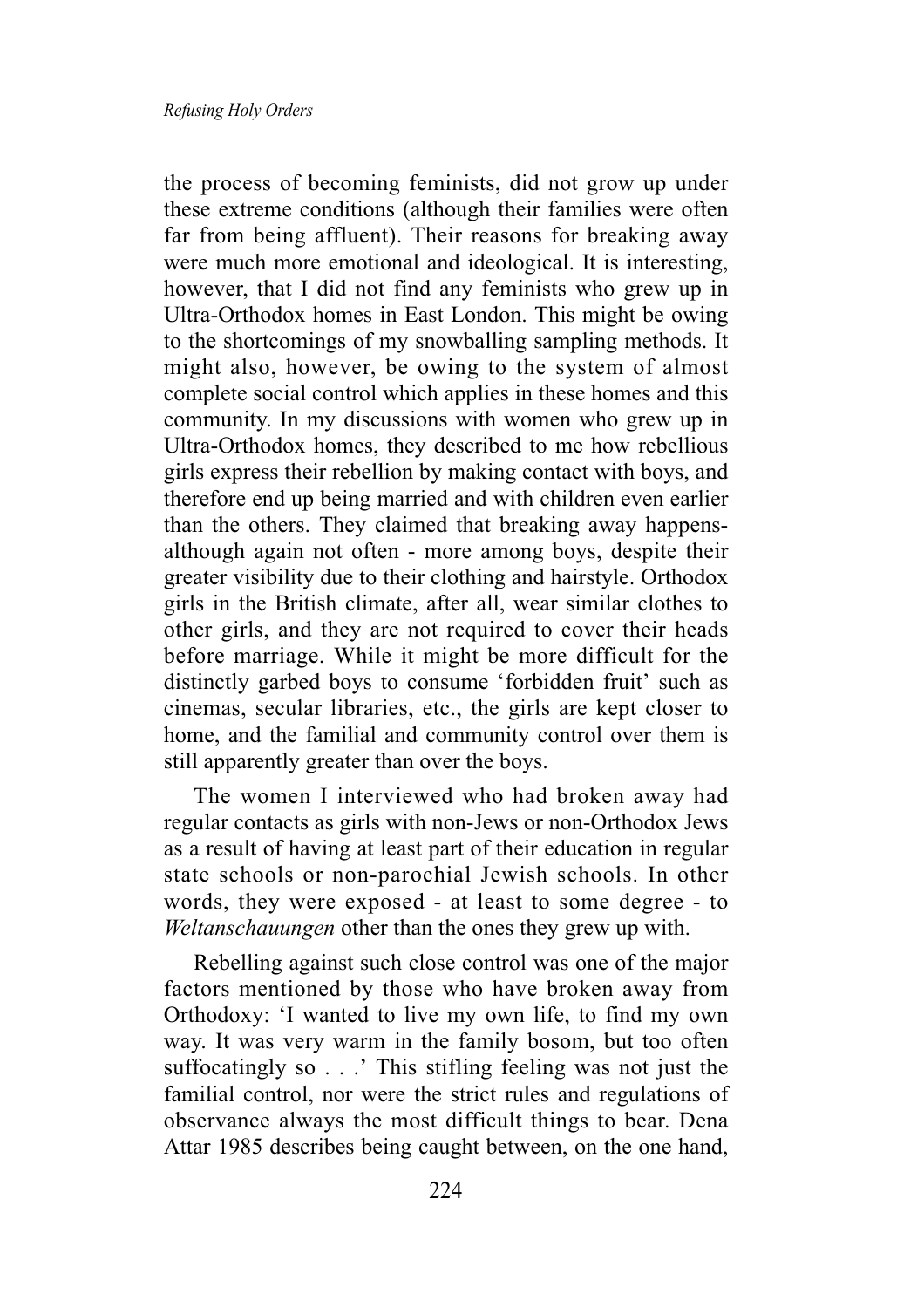being encouraged to do well in her Hebrew and religious studies, and, on the other, realizing that there was no point at all to her success in learning the Hebrew or the special musical symbols of the prayers: she would never be given any opportunity to practise them:

> Judaism, I realized, actually required little of me apart from domestic obedience, and some authorities maintained that girls in a proper religious home ought therefore not to be taught Torah at all- all we needed to learn was our place. (p. 2)

And that place itself, she felt, was devalued. Every Friday night, the men sing to their wives the *esheth khayil* psalm (verses from the Proverbs praising the virtuous wife and mother), which she felt was patronizing and actually drew attention to the secondary status of women:

> If you thought about the words - 'A woman of worth, who can find? Her price is far above rubies...' Clearly the poet was setting housewives impossibly high standards.

(When, some years ago, I spent a Sabbath with the Bostonne Rebbe, the Rebbe and his Hassids sang the psalm when the women were not even there to hear it; they were in the kitchen busy finishing the preparations for the meal.)

But for Dena, the most worrying and stifling elements were the lists of terrifying punishments included in the prayers of repentance on the High Holy Days. They trapped her in fear and guilt.

When she was seventeen, in the year before she broke away, she wrote a poem:

> Tree you have grown old I have no more use for you tree for your insolent arms sky groping reach wrapping folding intruding into my own close held my-life I remember days without you tree... no stifle-green swaying possessing . . . tree I have grown old have grown old grown apart have no more no more use for you tree. (p. 3)

It was not easy to break away. One of the women I interviewed described her feeling of dread in the beginning: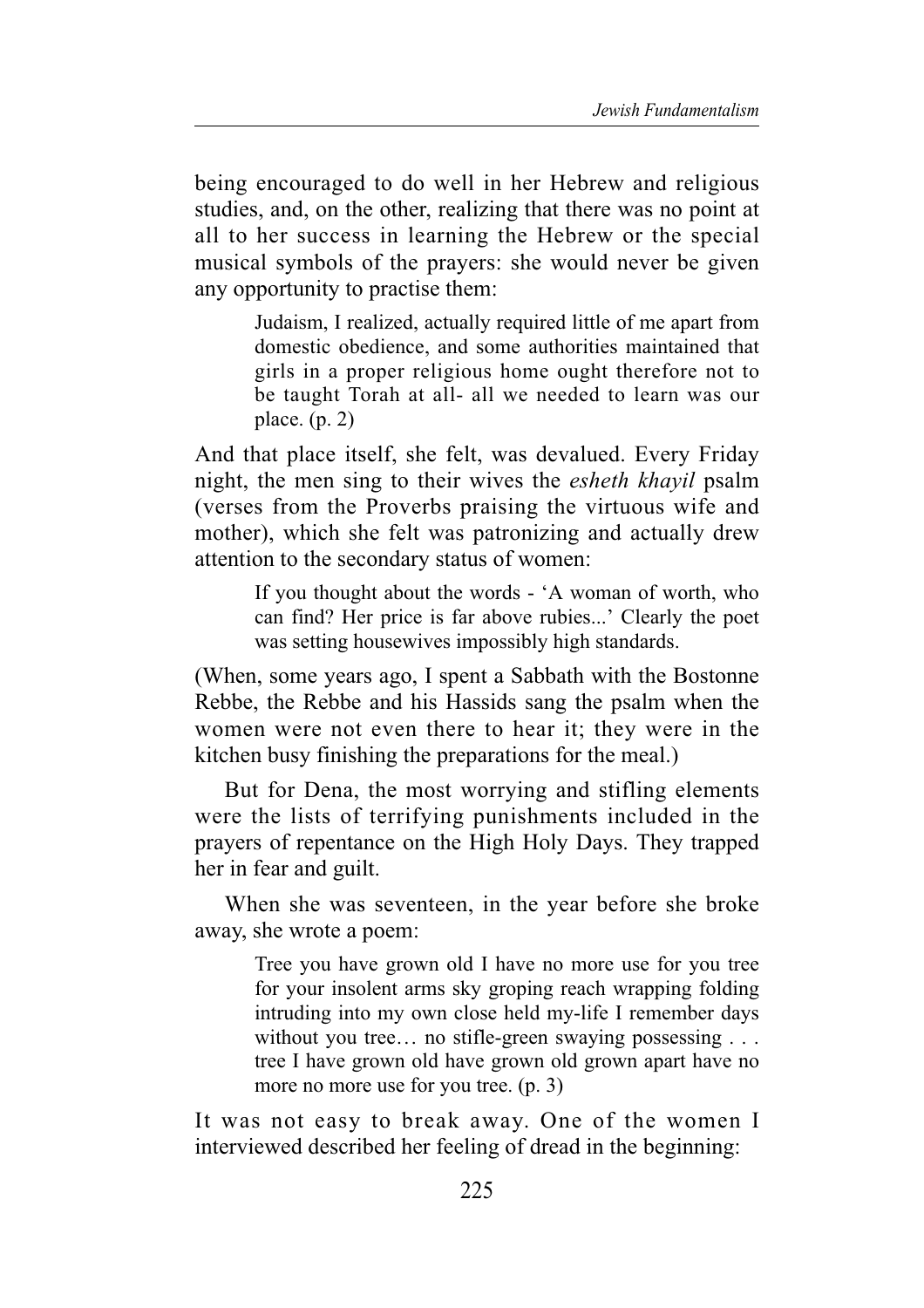'When I danced for the first time with this tall handsome Catholic boy, I was sure I was going to be struck down by God. Nothing happened. It was all crap.'

God did not strike them down, but a high price was extracted from them nevertheless. Contact with their families was sometimes broken for a long time, and one woman was almost prevented from going to university as a result. 'Coming out' as a lesbian or marrying a non-Jew are considered to be the hardest of all. What might bridge the way for reconciliation are the grandchildren who, being born to a Jewish woman, would still be considered Jewish according to the *halakha*. But the worst of all, according to Dena Attar, is the sense of loss:

> The tree is gone and will not grow again. I don't want to put in a new one. I would rather learn to live with the view of a more open landscape, bare as it might seem, and with the sense of loss - for security, familiarity, for the religious calendar of fasts and festivals and for music most of all which I don't suppose will ever quite go. Even relative freedom costs. (p. 6)

In other words, a sense of loss of the things which attract *khozrot bitshuva* to become observant.

What can the acquired freedom give those who have broken away from Orthodoxy? As with the main character in the novel on Christian fundamentalism, Jeanette Winterson's *Oranges Are Not the Only Fruit*, the sense of being stifled and of being cast in a different mould from that demanded by the religious Orthodoxy can be particularly enhanced by developing a different sexuality from the norm - not just lesbianism, but also a wish to remain single and/or not to become a mother to a big family. Freedom to become 'different', then, has been essential. Getting in touch with the feminist movement has played a significant role in the lives of many of the women who have broken away from religious Orthodoxy.

Not surprisingly, however, some of them can be critical of attempts by other Jewish feminists, who have come from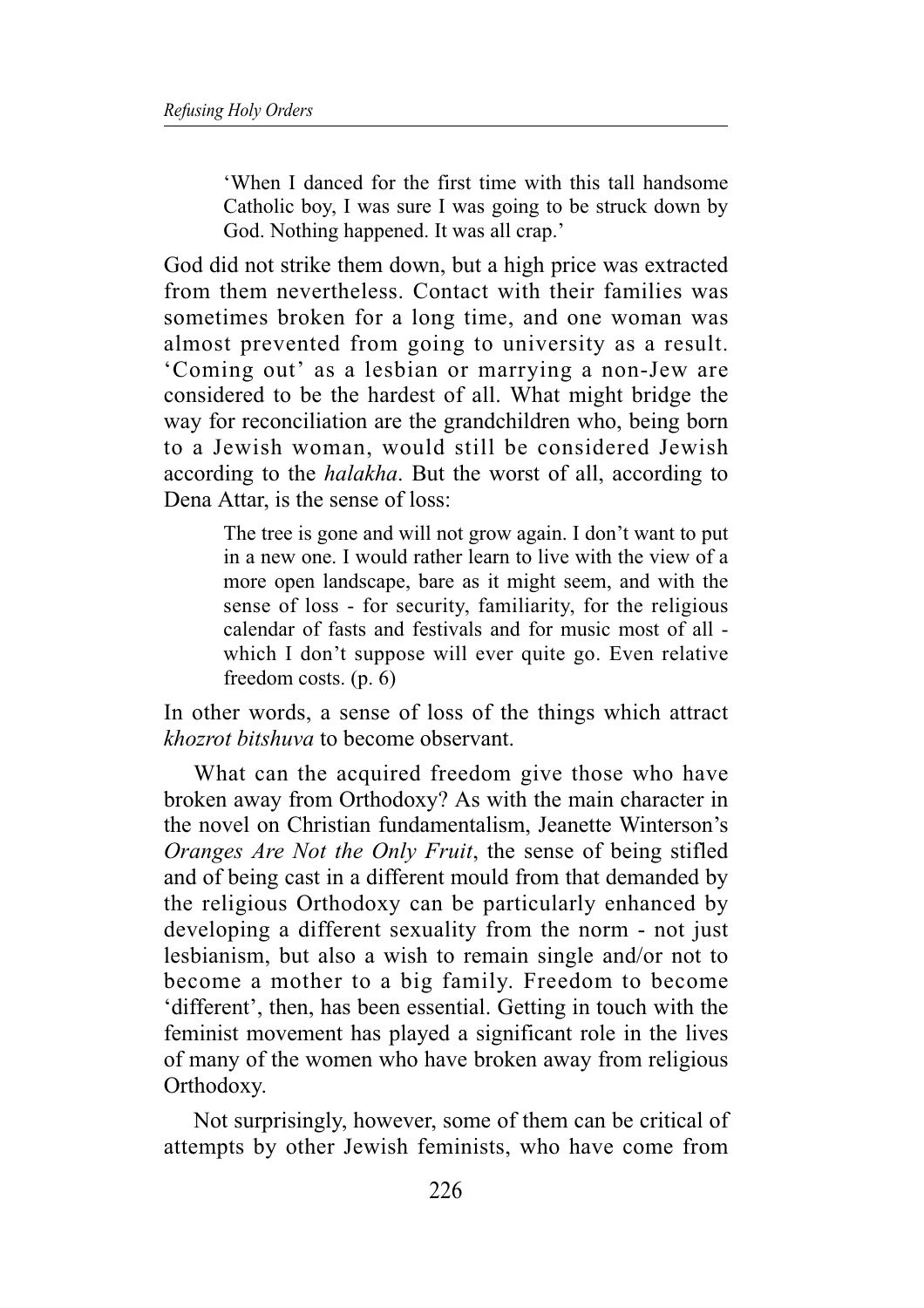liberal or assimilated homes, to develop a Jewish feminism which draws on the traditional framework, while eliminating anything which is explicitly offensive to women but does not challenge the whole patriarchal framework. Unlike them, the Jewish feminist liberation theologian Judith Plaskow has claimed (1991) that to transform Judaism into a nonpatriarchal religion would require a revolution as extensive as the one which transformed Judaism from a religion that sacrificed animals in the Jewish Temple in Jerusalem into the abstract monotheistic system of classical Judaism which has developed during the last 2,000 years.

Some of the women I interviewed, however, go even further and see feminism as inherently incompatible with any religious order. One of them, Gail Chester, wrote an article on the subject (1983) entitled 'A Woman Needs a God like a Fish Needs a Bicycle'. What offends these women is not, however, just the patriarchal element in Orthodox Judaism but also its particularistic nature:

> I wanted to be part of a wider, freer world in which no one would be judged or valued on the basis of their race, religion or degree of observance. My one mistake, of course, was in thinking the rest of the world might live up to those expectations… (Dena Attar, p. 4)

Another woman told me:

What started my questioning, even more than God, was the question of Israel. Discovering that non-Jews were also living there and what happened to them.'

As we have already discussed in the Introduction to this book, minority women often face the dilemma that the same particularistic collective identity which they seek to defend against racism and subordination - and from which they gain their empowerment to resist dominant oppressive systems and cultures - also oppresses them as women and can include many reactionary and exclusionary elements. In the Jewish case the picture is even more complicated, because the same collective identity which constructed them as a persecuted minority is also the one which, via the hegemony of Zionism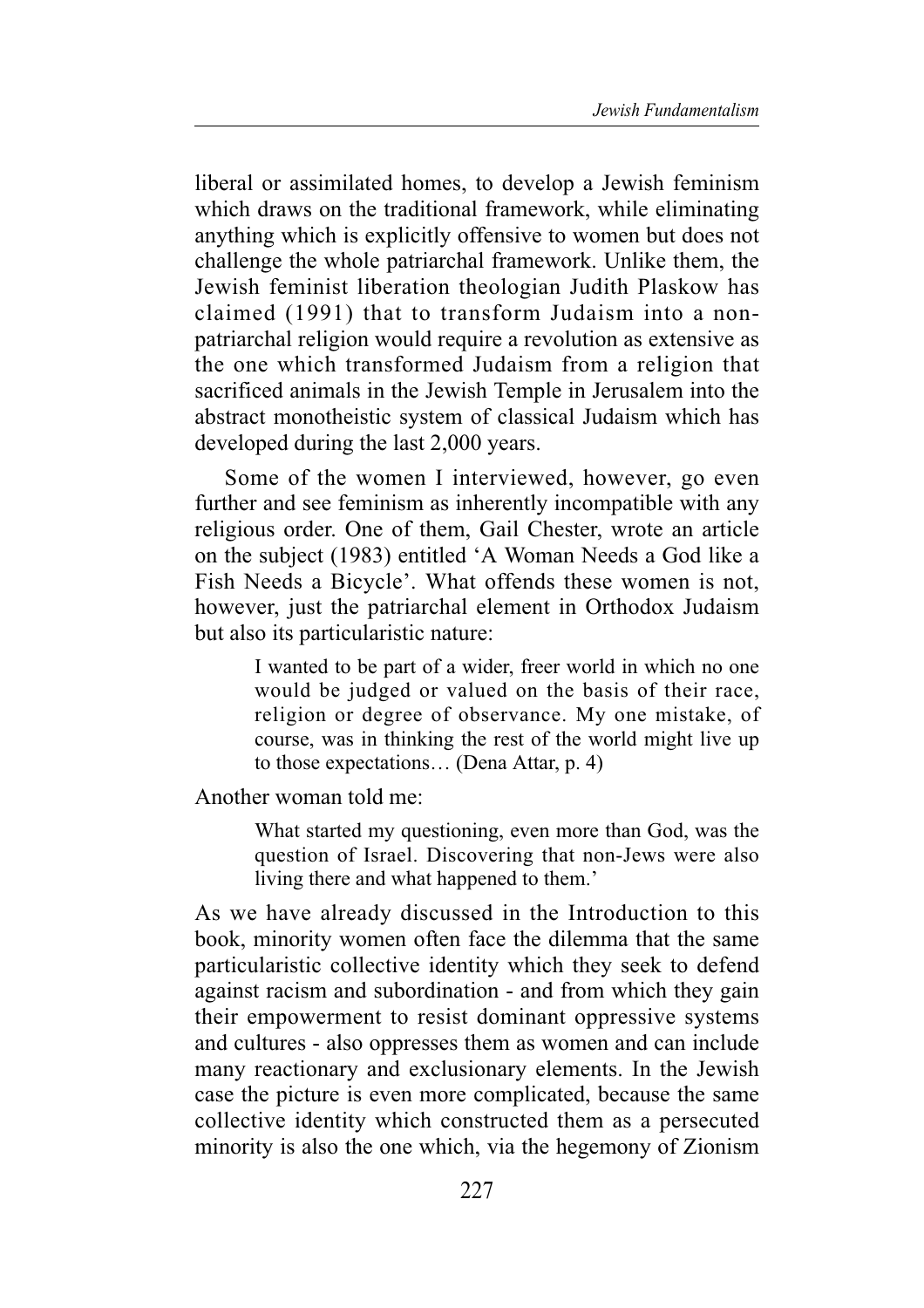and Israel, links them to a collective identity which is racist and exploitative of others. This is true even in most contemporary Jewish identities which do not see themselves as Zionist (the Satmar Hassids are an honourable exception). The search of the Lubavitch *khozrot bitshuva* for a secure identity not only raises pertinent questions about the kinds and limits of any empowerment they could get in man-made spaces, but also puts them in a position which supports the kind of Messianism that is racist and expansionist. This is so even if they never move to Israel, and even if they never make the connections themselves.

God, the religious laws, and Israel are all connected in Jewish Orthodoxy - definitely in its contemporary fundamentalist versions. And the reproduction of the system depends on women, their co-operation and their hard work (Yuval-Davis and Anthias, 1989).

> The creation of a Jewish home is no small task. It requires much more than the burdens of childbearing, childbearing and menial household tasks. For to create a Jewish home is to create a new link in the chain of Jewish existence and tradition. (Meiselman, 1978, p. 16)

It might be appropriate, therefore, to finish this chapter with a few excerpts from the songs the girls in the Lubavitch Youth Movement sing (found in song sheets at the Lubavitch Women's Centre):

> 'Oh mother, oh graceful queen Your life your sacrifice supreme So royal such holiness therein Tell me please where do I come in.

> > Daughter dear it doesn't take much To share a smile a soul to touch The role the goal of a Jewish mother Set aside yours for another.'

'Father, father, how can we return once more The guards are all surrounding the door.

Children, children, Torah you should learn

Then Biyas Hamoshiach [the coming of the Messiah] you will surely earn.'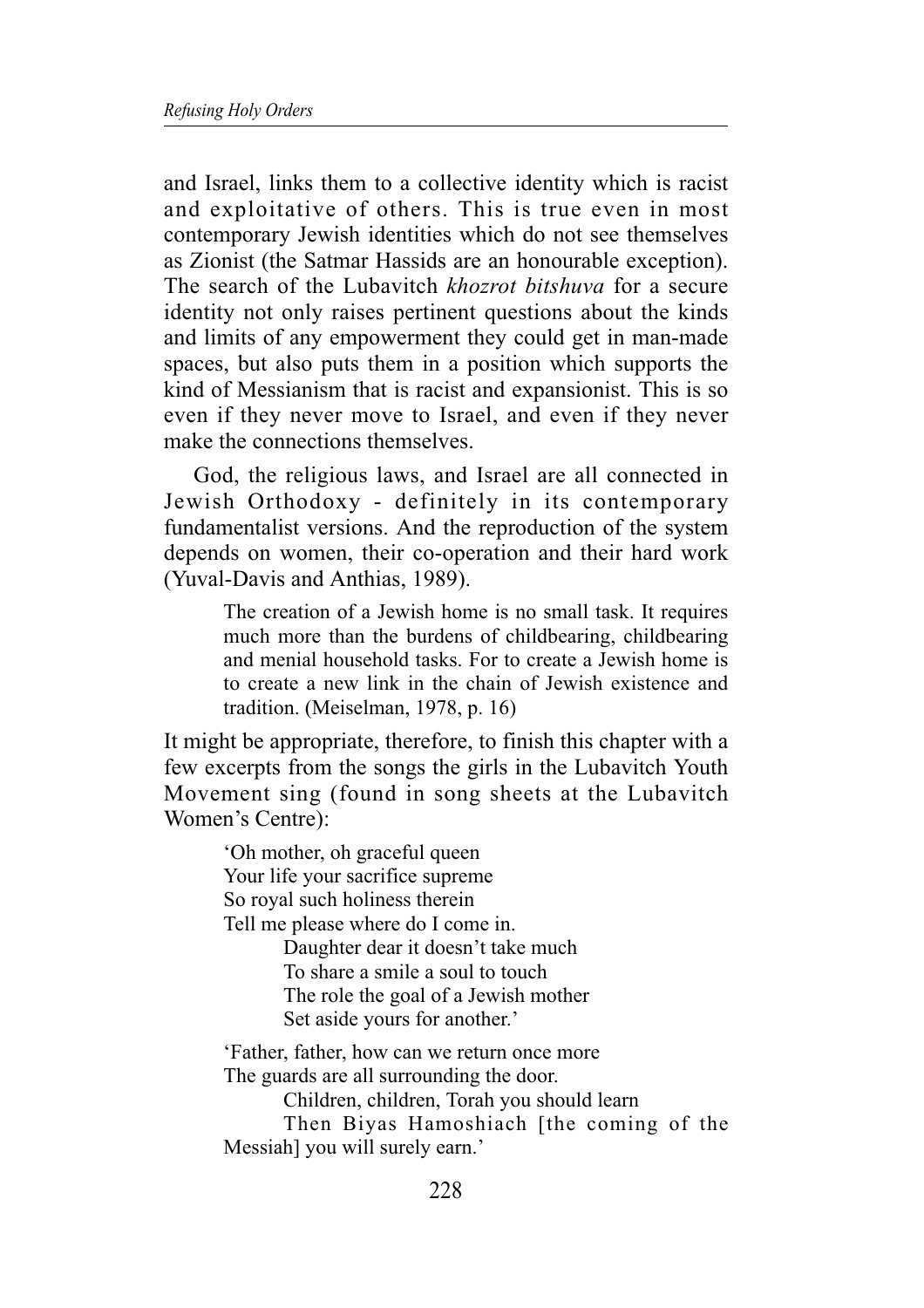'G-d will save Zion and will build cities in Judea and the descendants of His slaves will inherit them and the lovers of His name will dwell there.

How happy we are, how good is our fortune

How lovely is our fate and how beautiful our heritage

How happy we are, Jews we are, Lubavitch Hassids we are of our Lord, our teacher, our Rebbe.

If you would build everywhere the House of Lubavitch, I shall show you the House of Lubavitch in Zion.'

[The third quote was translated by me from Hebrew. The first two songs are originally in English.]

The different themes in the different excerpts are not linked in the songs. But *we have* to make the link.

#### Note:

I would like to thank all the many people who helped me to obtain material relevant to this chapter- they are too numerous for me to mention them all here. In particular I would like to thank all those within the Jewish Orthodox community who agreed to supply me with material and to be interviewed, even knowing that I do not share their world-view. I am not mentioning any of their names, to avoid associating them in any way with this chapter. But I would like to mention by name some of the friends who helped me, knowing that I do share some of their views: Dena Attar, Julia Bard, Gail Chester, Neil Collins, Ora Davis, Sue Katz, Janet Kufperman, Rami Levy, Pragna Patel, Israel Shahak. The responsibility for the chapter and its views, however, is all mine.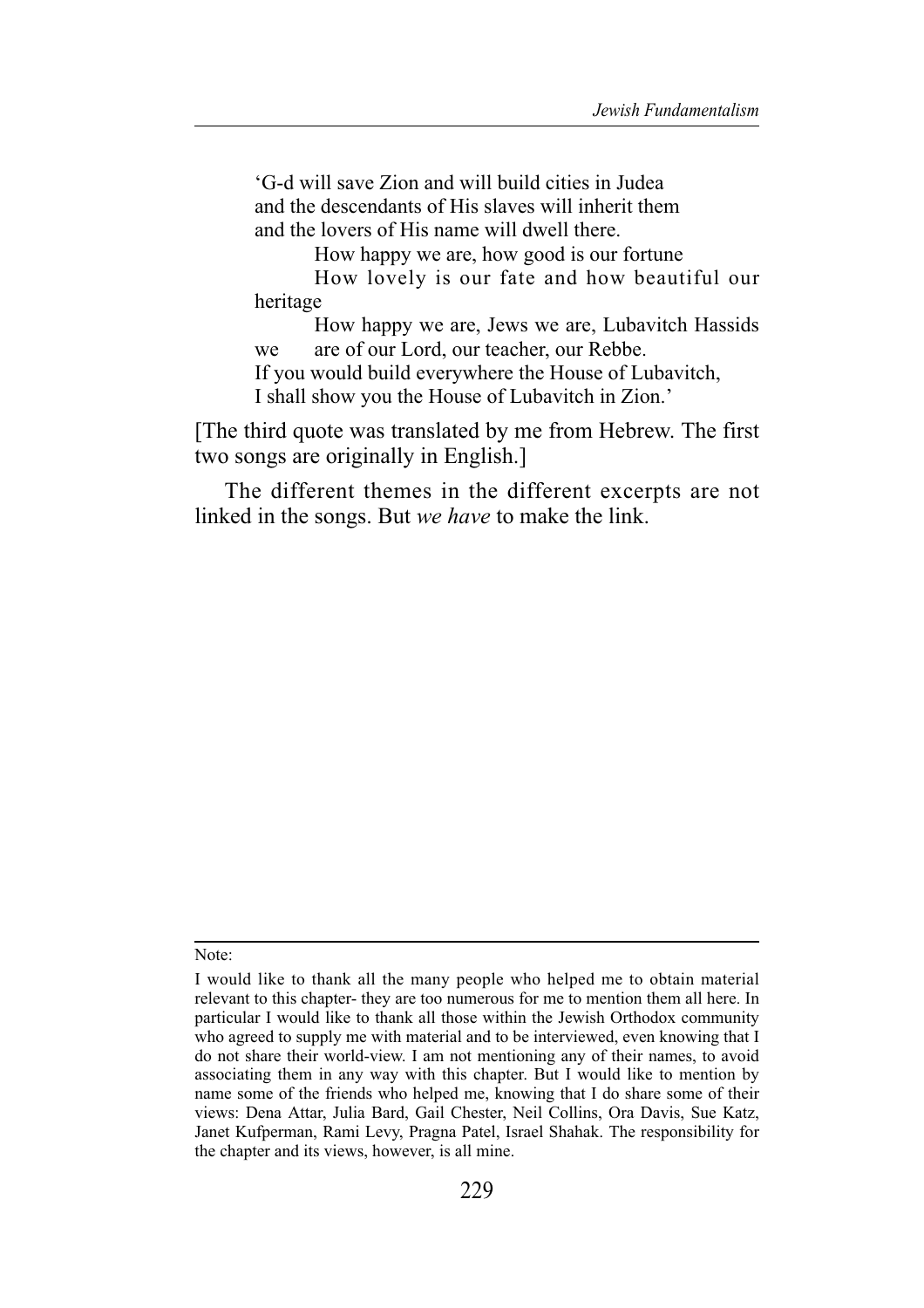# *Bibliography*

Abrahamian, E., *Iran, Between Two Revolutions*, Princeton, 1982.

— 'Khomeini: Fundamentalist or Populist?', *New Left Review*, no. 186,1991.

- Adler, R., 'I've Had Nothing Yet So I Can't Take More', *Moment*, no. 8, September 1983.
- Afshar, H., 'Three Generations of Women in Bradford', paper presented at the CSE conference, 1989a.
- 'Education: Hopes, Expectations and Achievements of Muslim Women in West Yorkshire', *Gender and Education*, vol. 1, no. 3,1989b.
- 'Women in the Work and Poverty Trap in Iran', *Capital and Class*, no. 37, 1989c.
- Aloni, S., *Women As Humans*, Mabat Publications (Hebrew), 1976.
- Althusser, L., *For Marx*, Allen Lane, 1969.
- Anderson, B., *Imagined Communities*, Verso, 1983.
- Anderson, M., 'Islamic Law and the Colonial Encounter in British India' in S. Malhat and J. Connors, *Islamic Family Law*, Graham Trontron, 1990.
- Anthias, F. and N. Yuval-Davis, 'Contextualising Feminism: Ge,der, Ethnic and Class Divisions, *Feminist Review*, no. 5, Winter 1983.
- *Racialized Boundaries: Race, Nation, Gender and Class and the Anti-Racist Struggle*, Routledge, 1992.
- Arkush, S., O*peration Judaism: Fact Pack*, Operation Judaism, 1990.
- Attar, D., 'The Selfish Tree', unpublished paper, 1985.
- 'The Portable Cage', Trouble & Strife, no. 19,1990.
- Azari, F., 'The Post-Revolutionary Women's Movement in Iran', in Azari, F., ed., *Women of Iran*, Ithaca Press, 1983.
- Bahar, S., 'A Historical Background to the Women's Movement in Iran', in Azari, F., ed., *Women of Iran.*
- Bakash, S., *The Reign of the Ayatollahs: Iran and the Islamic Revolution*, I. B. Taurus, 1985.
- Bayat, A., *Workers and Revolution in Iran*, Zed Books, 1987.
- Bermant, C., *The Cousinhood*, Eyre & Spottiswoode, 1971.
- *B'nai, Akiva Hadracha Magazine*, vol. 6.
- Bowker, J., *Worlds of Faith: Religious Beliefs and Practice in Britain Today*, Ariel Books, BBC, 1983, (chs 8 and 9).
- Britten, M., *The Single Woman in the Family of God*, Epworth, 1982.

Brown, T., *Ireland: A Social and Cultural History*, 1922-79, Fontana, 1981.

- Browne, N., *Against the Tide*, Gill & Macmillan, 1986.
- Brummer, A. and P. Clarke, 'The Time of the Brooklyn Messiah', *The Guardian*, 24 December 1990.
- Brook, S., *The Club The Jews of Modern Britain*, Constable, 1989.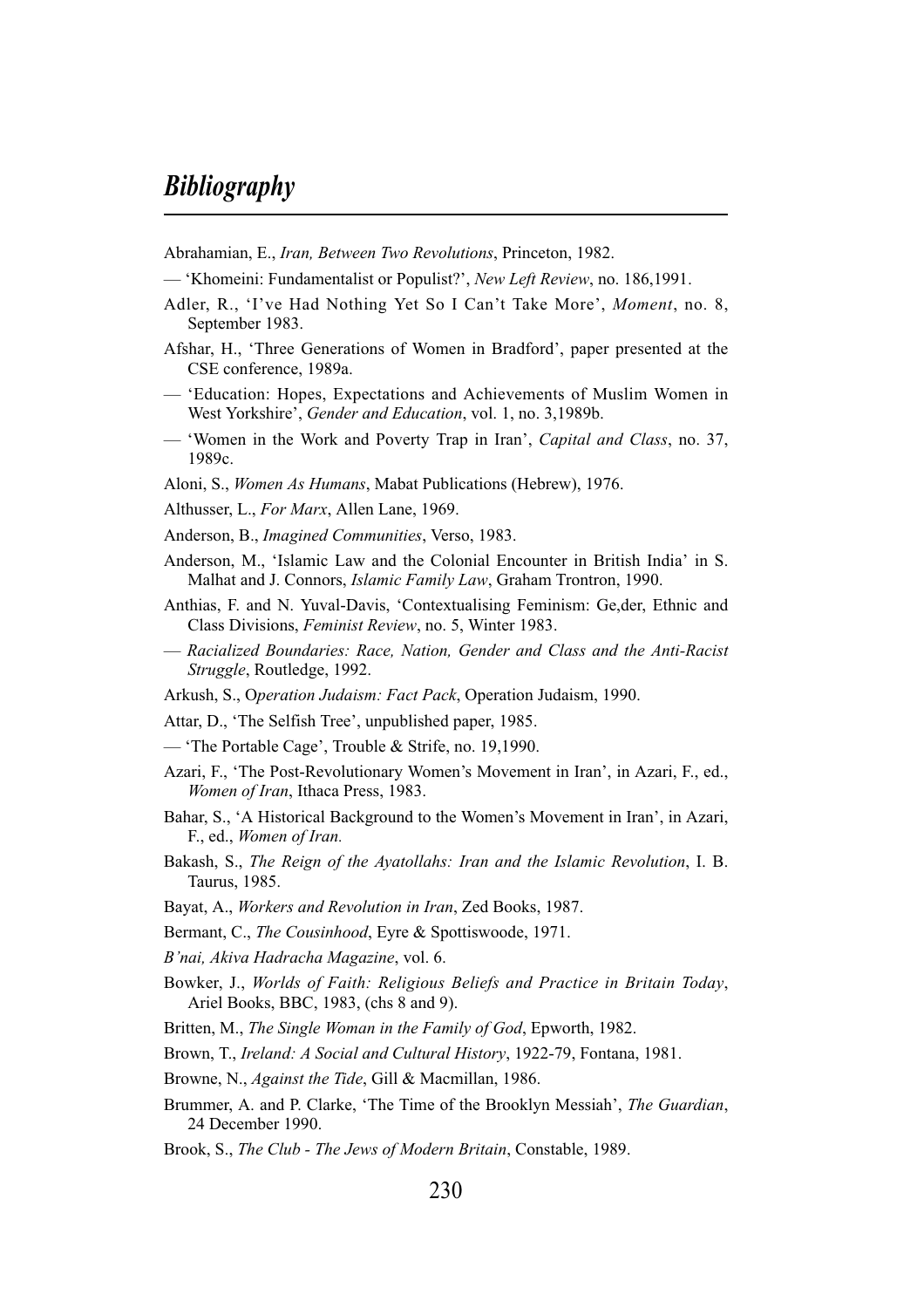Brooks, B., *Abortion in England:* 1900-1967, Croom Helm, 1988.

- Bunreacht na Heireann (Constitution of Ireland), Article 41, Govemment Publications Office (Dublin), 1937.
- Burman, R., 'The Jewish Woman as Breadwinner: The Changing Value of Women's Work in a Manchester Immigrant Community', *Oral History Journal*, vol. 10, no. 2,1982.
- Burtenshaw, R., 'Censorship of Information on Abortion in Ireland', Women *Against Fundamentalism Journal*, no. 2,1991.
- Calley, M., *God's People*, Oxford University Press, 1965.
- Campaign Against Racism and Fascism/Southall Rights, *Southall: The Birth of a Black Community*, Institute of Race Relations and Southall Rights, 1981.
- Campbell, B., *Iron Ladies*, Virago, 1988.
- Centre for Contemporary Cultural Studies, *The Empire Strikes Back*, Hutchinson, 1982.
- Chalfant, P., E. Robert and C. Palmer, *Religion in Contemporary Society*, Mayfield Publications, 1981.
- Chester, G., 'A Woman Needs a God like a Fish Needs a Bicycle', in S. Maitland and J. Garcia, eds, *Walking on Water*, Virago, 1983.
- Chhachhi, A., 'The State, Religious Fundamentalism and Women', unpublished paper, 1990.
- 'Forced Identities: The State, Communalism, Fundamentalism, and Women in India', in D. Kandiyoti, ed., *Women, Islam and the State*, Macmillan, 1991.
- Cohen, P. and H. Bains, (eds) *Multi-Racist Britain*, Macmillan Education, 1988.
- Cohen, S., *From the Jews to the Tamils: Britain's Mistreatment of Refugees*, South Manchester Law Centre, 1988.
- Commission for Racial Equality, *Schools of Faith*, Commission for Racial quality pamphlet, 1940.
- Connolly, C., 'Splintered Sisterhood: Anti-Racism in a Young Women's Project', *Feminist Review*, no. 36, Autumn 1990.
- Connolly, C., *Washing Our Linen: Year of WAF*, Feminist Review no. 37, 1991.
- Cooper, C., 'That Cunny Jamaica Woman!', in K. Owusu, ed., *Storms of the Heart*, Camden Press, 1988.
- Coote, A and B. Campbell, *Sweet Freedom: The Struggle for Women's Liberation*, Basil Blackwell, 1982.
- Corish, P,J., *The Catholic Community in the Seventeenth and Eighteenth Centuries*, Helicon History, 1981.
- Cupitt, D., 'Back to Basics: Reflections on the Rise of Religious Fundamentalism', *Marxism Today*, April 1991.
- Curtis, L., *Ireland: The Propaganda War*, Pluto Press, 1984a.
- *Nothing but the Same Old Story: The Roots of Anti-lrish Racism*, Information on Ireland, 1984b.
- Curtis, L.P., *Apes and Angels: The Irishman in Victorian Caricature*, David & Charles, 1971.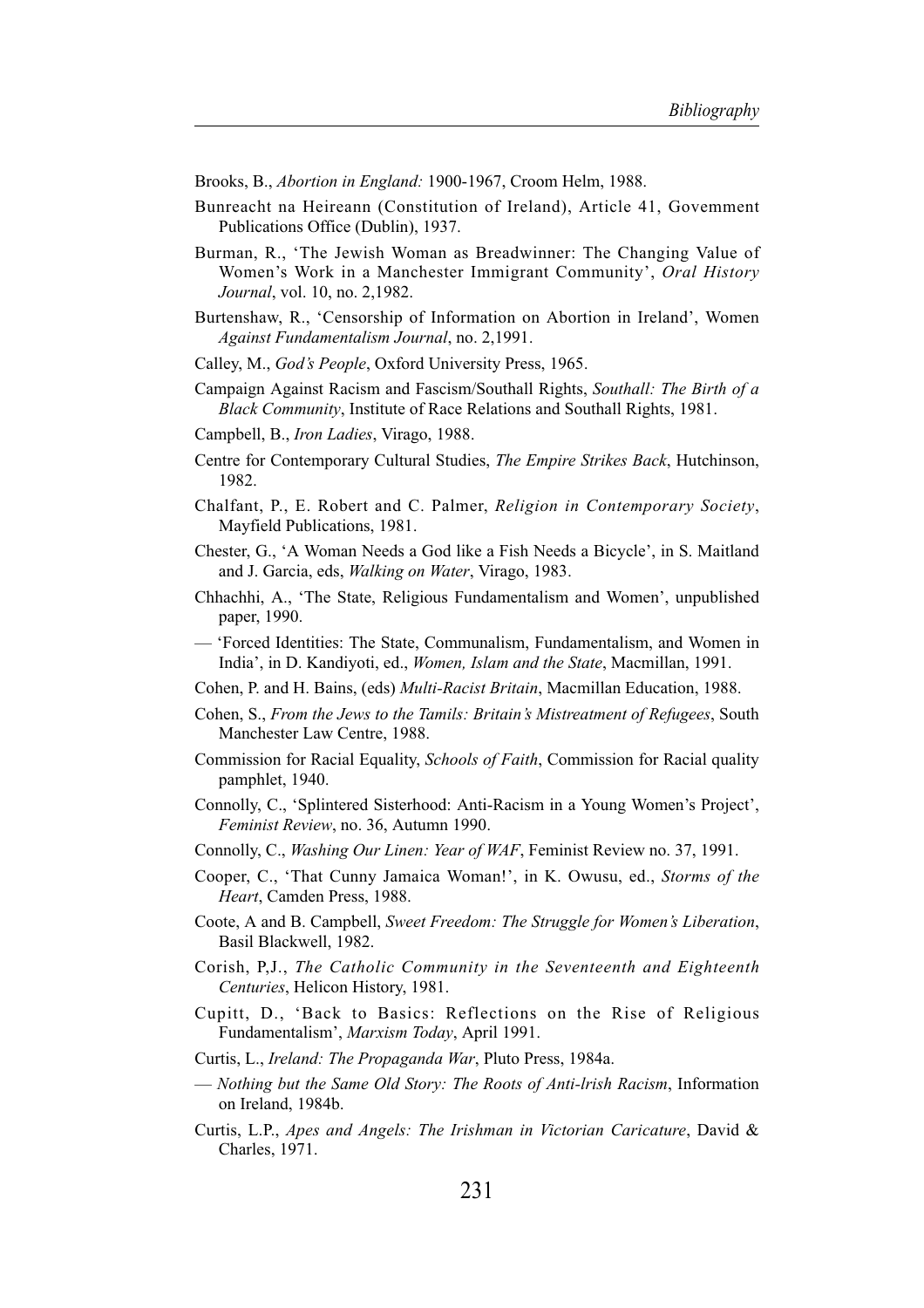- Daly, M.E., *Social and Economic History of Ireland since 1800*, The Educational Company, 1981.
- Davidson, R., *West Indian Migrants*, Oxford University Press, 1962.
- Elwell, W., ed., *Evangelical Dictionary of Theology*, Marshall Pickering, 1985.
- *Encyclopaedia Britannica*, 'Birth Control', *Macropaedia*, 15th edn, vol. 2, Benton, 1984.
- Enger, G., *Birth Regulation and Catholic Belief*, Sheed & Ward, 1966.
- Evron, B., *A National Reckoning*, Dvir Publishing House (Hebrew), 1988.
- Finlay, F., *Mary Robinson: A President with a Purpose*, O'Brien Press, 1990.
- Fogarty, M., L. Ryan and J. Lee, Irish Values and Atnludes: the *Irish Report of the European Value Systems Study*, Dominican Publications, 1984.
- Foh, S., *Women and the Word of God: A Response to Biblical Feminism*, Christian World Publication, 1979.
- Foster Carrol, T., *Women, Religion and Development in the Third World*, Praegar, 1983.
- Gilroy, P., *There Ain't No Black in the Union Jack*, Hutchinson, 1987.
- Haeri, S., *Law of Desire: Temporary Marruage in Iran*, 1. B. Tauris, 1989.
- Hecht, D. and N. Yuval-Davis, 'Ideology Without Revolution: Jewish Women in Israel', *Khamsin*, no. 6, Pluto Press, 1978.
- Hendessi, M., 'Migration and Marriage', *Nimeye-Digar*, no. 12/13, Autumn/ Winter 1991 (in Persian).
- Hendessi, M. and N. Fielding, 'The Unquiet Grave in Teheran', *New Statesmen and Society*, 13 January 1989.
- Holden, P., ed., *Women's Religious Experience*, Croom Helm, 1983.
- Hollenweger, W., *The Pentecostal*s, SCM Press, 1972.
- Honeyford, R., 'Multiracial Myths', *The Times Educational Supplement*, November 1982.
- 'Multiracial Influences', *The Salisbury Review*, Summer 1983a.
- 'Multiethnic Intolerance', *The Salisbury Review*, Summer 1983b.
- 'Education and Race An Altemative View', *The Salisbury Review*, Winter 1984a.
- 'Do-gooders Doing a Disservice', The Times, May 1984b.
- Hooks, B., *Ain't I a Woman?: Black Women and Feminism*, Southend Press, 1981.
- Horowitz, M., *Rabbi Schach*, Keter (Hebrew), 1989.
- Hyman, A., *Muslim Fundamentalism*, The Institute for the Study of Culture, 1985.
- Hynes, U., 'The Great Hunger and Irish Catholicism', *Societas*, vol. VIII, no. 2, Spring 1978.
- Irish Information Partnership, *Agenda*, 5th edn, Irish Information Partnership, 1987.
- *Agenda*, 6th edn, Irish Information Partnership, 1990.
- Irish Press, 'Hierarchy's Statement on Contraceptives', *Irish Press*, 26 November 1973.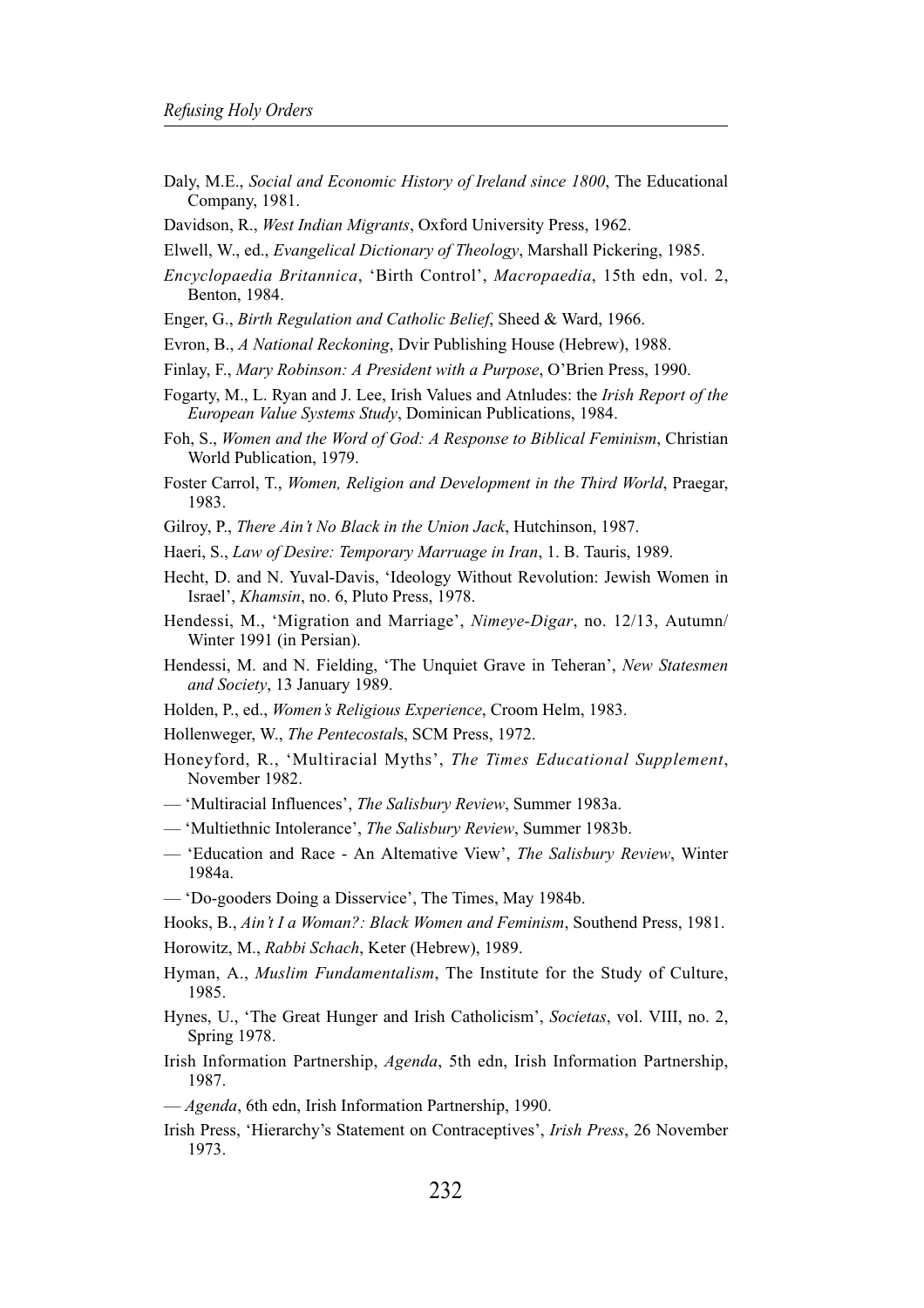Irish Times, 'Irish Protocol on Abortion', *Irish Times*, 10 December 1991.

- Irish Women's Abortion Support Group, 'Across the Water', *Feminist Review*, no. 29, May 1988.
- Jack, I., 'A Severed Head', *Sunday Times Magazine*, 15 December 1985.
- Jackson, P. Conroy, 'Women's Movement and Abortion: The Criminalization of Irish Women', in D. Dahlerup, ed., *The New Women's Movement: Feminism and Political Power in Ewope and the USA*, Sage, 1986.
- ¥enkins, D., *The British, Their Identity and Their Religion*, SCM Press, 1975.
- Jennings, C., *Who Owns Ireland, Who Owns You?,* Attic Press, 1985.
- Jessel, D., 'The Looking Glass Law', *The Guarduan*, 10-11 February 1990.
- Jimack, M., *Research into Hackney Jewry A Summary of Current Information Relevant to the Planning and Provision of lewish Socual Services in Hackney*, Federation of Jewish Family Services, 1989.
- Johnson, S. and J. Tamney, eds, *The Political Role of Religion in the USA*, Westview Press, 1986.
- Kandiyoti, D., ed., *Women, Islam and the State*, Macmillan, 1991.
- Kaufman, D., 'Women Who Return to Orthodox Judaism: A Feminist Analysis', *Journal of Marriage and the Family*, August 1985.
- 'Patriarchal Women: A Case Study of Newly Orthodox Jewish Women', *Symbolic Interaction*, vol. 12, no. 2,1989.
- 'Paradoxical Politics: Gender Politics among Newly Orthodox Jewish Womcn in the USA'. in V. Moghadam, ed., *Women and Identity Politics*, Clarendon Press (forthcoming).
- Kelly, L., 'Preaching in the Black Tradition', in J. Weidman, ed., *Women Ministers: How Women are Redefining Traditional Roles*, Harper & Row, 1981.
- Khomeini, A., *Hallolmassael [Analysis of Problems]*, *Article 2412* (Farsi).
- Lee, J., 'Women and the Church Since the Famine', in M. McCurtain and D. O'Corrain, eds, *Women in Irish Society: The Historical Dimension*, Arlen House, 1978.
- Lennon, M., M. McAdam and J. O'Brien, *Across the Water, Irish Women's Lives in Britain*, Virago, 1988.
- Leon, A., *The Jewish Question*, Pathfinder Press, 1970.
- Levi, A., *The Ultra-Orthodox*, Keter (Hebrew), 1989.
- Levine, J., *Sisters: The Personal Story of an Irish Feminist*, Ward River Press, 1982.
- Longley, E., *From Cathleen to Anorexia*, The Breakdown of Irelands, Lip Pamphlet, Attic Press, 1990.
- *Lubavitch Girls' Song Sheets* (unpublished).
- Lubavitch Women's Publication, *The Modern Jewish Woman: A Unique Perspective*, Lubavitch Educational Foundation for Jewish Marriagc Enrichment, 1981.
- Lustick, I.S., *For the Land and the Lord: Jewish Fundamentalism in Israel*, Council on Foreign Relations, 1988.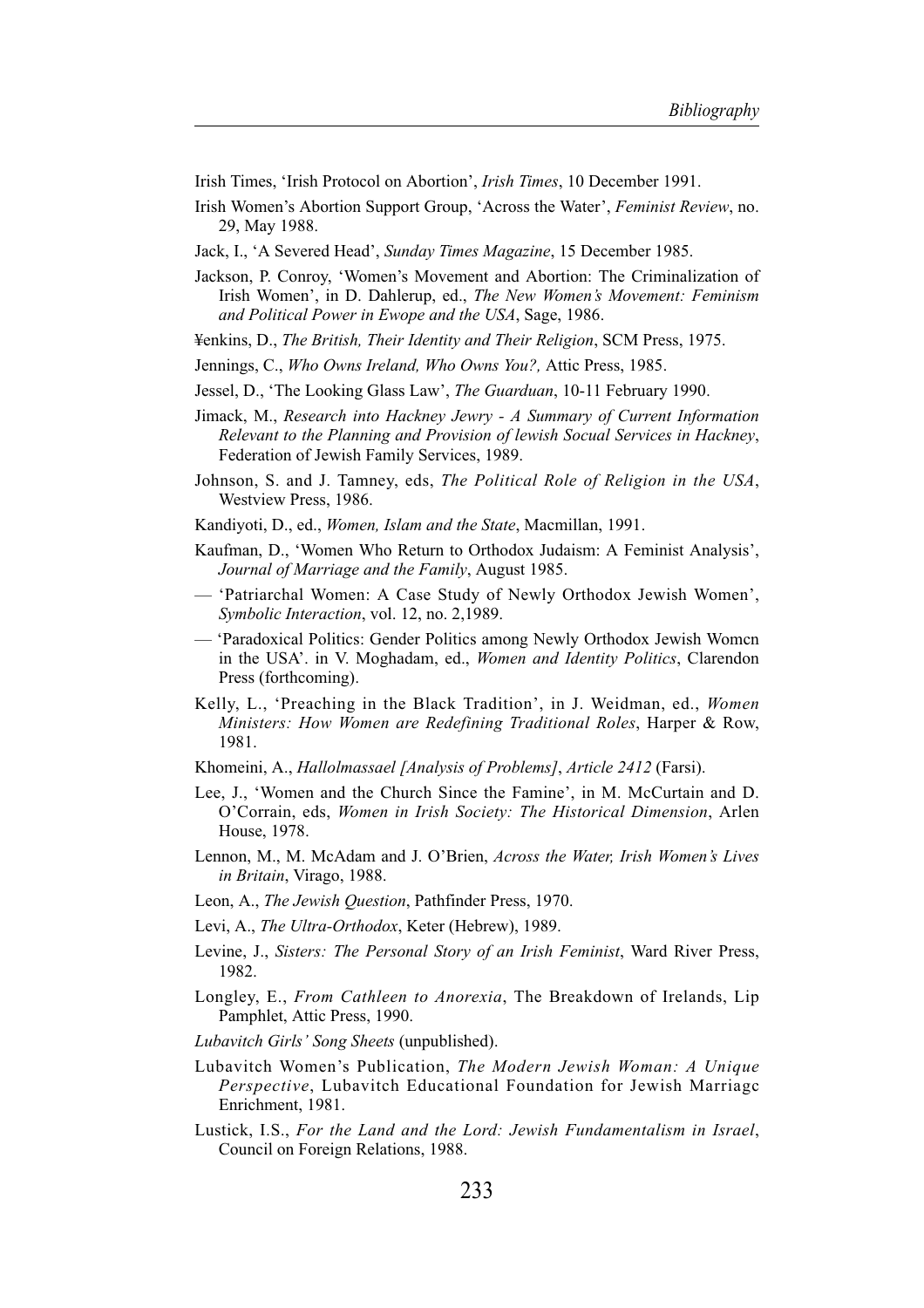- McCafferty, N., 'We're Not Half As Oppressed as You Think', *Everywoman*, no. 69, February 1991.
- Mahdi, A., *Women, Religion, and the State: Legal Developments in Twentieth Century Iran*, Michigan State University, Working Paper 38, October 1983.
- 'Many Voices, One Chant: Black Feminist Perspectives, *Feminist Review*, no. 17, Autumn 1984.
- Marsden, G., *Fundamentalism and American Culture*, Oxford University Press, 1980.
- Meiselman, M., *Jewish Woman in Jewish Law*, Ktav Publications, 1978.
- Mergui, R., and P. Simonnot, *Israel's Ayatollahs: Meir Kahane and the Far Right in Israel*, Al Saqi, 1987.
- Miller, Y., *In Search of the Jewish Woman*, Feldheim, 1984.
- Milotte, M., *Communism in Modern Ireland: The Pursuif of the Workers' Republic since 1916*, Gill & Macmillan, 1984.
- Modood, T., 'British Asian Muslims and the Rushdie Affair', *Political Quarterly*, vol. 61, no. 2, April 1990.
- Mohadam, V, 'Women Work and Ideoloy in the Islamic Republic', *International Journal of Middle East Studies*, vol. 20, no. 2, May 1988.
- 'The Neopatriarchal State in the Middle East: Development, Authoritarianism and Crisis', in H. Bresheeth and N. Yuval-Davis, eds, *The Gulf War and the New World Order*, Zed Books, 1991.
- The Muslim Institute, *The Muslim Manifesto*, 1990.
- Najmabadi, A., 'Hazards of Modernity and Morality: Women, State and Ideology in Contemporary Iran', D. Kandiyoti, ed., *Women, Islam and the State*, 1991.
- Neustatter, A., *Hyenas in Petticoats*: A Look at Twenty Years of Feminism, Penguin, 1989.
- Noonan Jr, J.T., *Contraception: A History of its Treatment by the Catholic Theologians and Canonists*, Harvard University Press, 1966.
- O'Dowd, L., 'Church, State and Women: The Aftermath of Partition, in C. Curtin, P. Jackson and B. O'Connor, eds, *Gender in Irish Society*, Galway University Press, 1987.
- O'Shea, M., 'Policing Irish Women in Britain', in C. Dunhill, ed., *The Boys in Blue: Women's Challenge to the Police*, Virago, 1989.
- Packer, J., *'Fundamentalism' and the World of God*, Inter-Varsity Fellowship, 1958.
- Paul, R., *Abortion and Liberty*, The Foundation for Rational Economics and Education, 1983.
- Phillips, M., 'The Miracle of President Mary', *The Guarduan*, 27 February 1991.
- Plaskow, J., *Standing Again at Sinai*, Harper, 1991.
- Pollack, A., 'Survey Shows 82% of Catholics Worship Weekly', *Irish Times*, 2 March 1991.
- Poya, M., 'Iran 1979: Long Live Revolution! . . . Long Live Islam?', in C. Barker, ed., *Revolutionary Rehearsals*, Bookmarks, 1987a.
- 'Iran: Background to the Gulf War', *Capital and Class*, no. 33, Winter 1987b.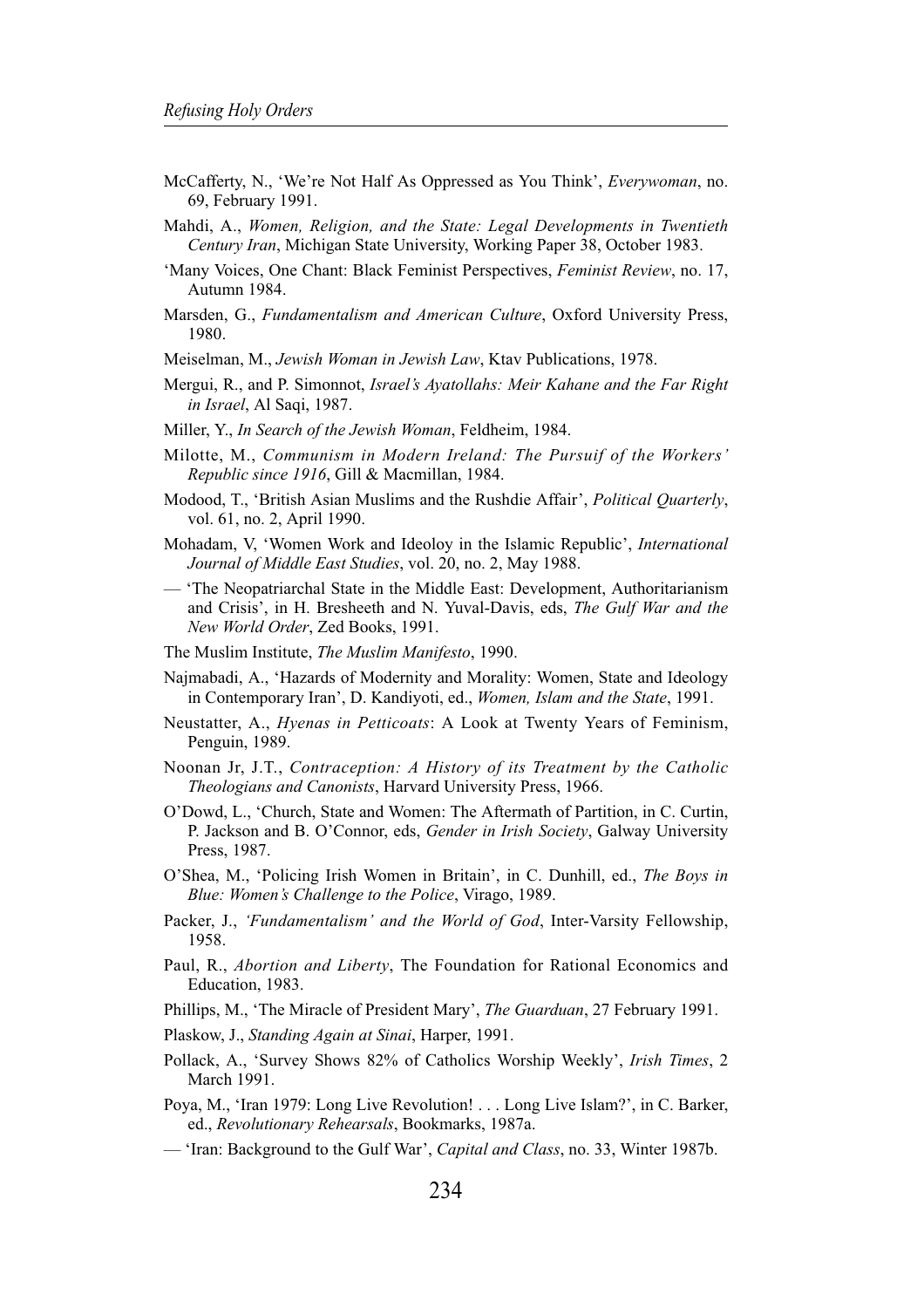- 'Iran After the War and Iran After Khomeini', *Khamsin Bulletin*, nos 7 & 8, 1990.
- 'The Role of Iran in the Gulf War', in H. Bresheeth and N. Yuval- Davis, eds, *The Gulf War and the New World Order*, Zed Books, 1991.
- Prenderville, P., 'Divorce in Ireland: An Analysis of the Referendum to Amend the Constitution, June, 1986', *Women's Studies International Forum*, vol. 11, no. 4, A. Smyth (ed.), Oxford, 1988.
- Radford Ruether, R., *Religion and Sexism: Images of Women in the Jewish and Christian Traditions*, Simon & Schuster, 1974.
- Ranelagh, J. O'Beirne, *A Short History of Ireland*, Cambridge University Press, 1983.
- Rattansi, A., 'Changing the Subject? Racism, Culture and Educaion', in Rattansi and Reedar, eds, *Radicalism in Education*, Lawrence & Wishart, 1992.
- Reagan, R., *Abortion and the Conscience of the Nation*, Thomas Nelson, 1984.
- Reichley, J., *Religion in American Political Life*, The Brookings Institute, 1985.
- 'A Religious War? The Background, Facts, Analysis, Dangers and Significance for the Rise of the Religious Bloc in Israel', *Politics*, no. 24 (Hebrew).
- Rex, J., *Race Relations in Sociological Theory*, Weidenfeld & Nicholson, 1970.
- 'Multi-culturalism, Anti-Racism and Equality of Opportunity: The British Case', paper presented at a conference: Multiculturalism in Britain and Australia, Institute of Commonwealth Studies, May 1990a.
- paper on Muslims in Birmingham presented at a conference: New Debates in Black Politics, Warwick University, May 1990b.
- Richardson, R., *Religious Ed ucation 1991*, Letter and Spirit, Runnymede Trust Bulletin no. 249, October 1991.
- Riddick, R., *The Riht to choose: Questions of Feminist Morality*, pamphlet Attic Press, 1990.
- Roberts, P. and D. Seddon, eds, *Fundamentalism in Africa: Religion and Politics*, special issue of Review of African Political Economy, no. 52, November 1991.
- Rodinson, M., *Marxism and the Muslim World*, Zed Books, 1979a.
- 'Islam Resurgent?', *Gazelle Review of Literature on the Middle East*, no. 6., Ithaca Press, 1979b.
- Rolston, B., ed., *The Media and Northern Ireland: Covering the Troubles*, Macmillan, 1991.
- Rose, G., 'Velayat-e Faghih and the Recovery of Islamic Identity in the Thought of Ayatollah Khomeini', in N.K. Keddie, ed., *Religion and Politics in Iran: Shi'ism from Quietism to Revolution*, Yale University Press, 1983.
- Rose, R.S., 'An Outline of Fertility Control, Focusing on the Element of Abortion, in the Republic of Ireland to 1976', unpublished Ph.D. thesis, University of Stockholm, 1976.
- Rossiter, A., 'Granting Civil Rights to the Foetus in Ireland A Victory to Chri6tian Furumentalists Worldwide', *Women Against Fundamenalism Journal*, no. 1, November 1990.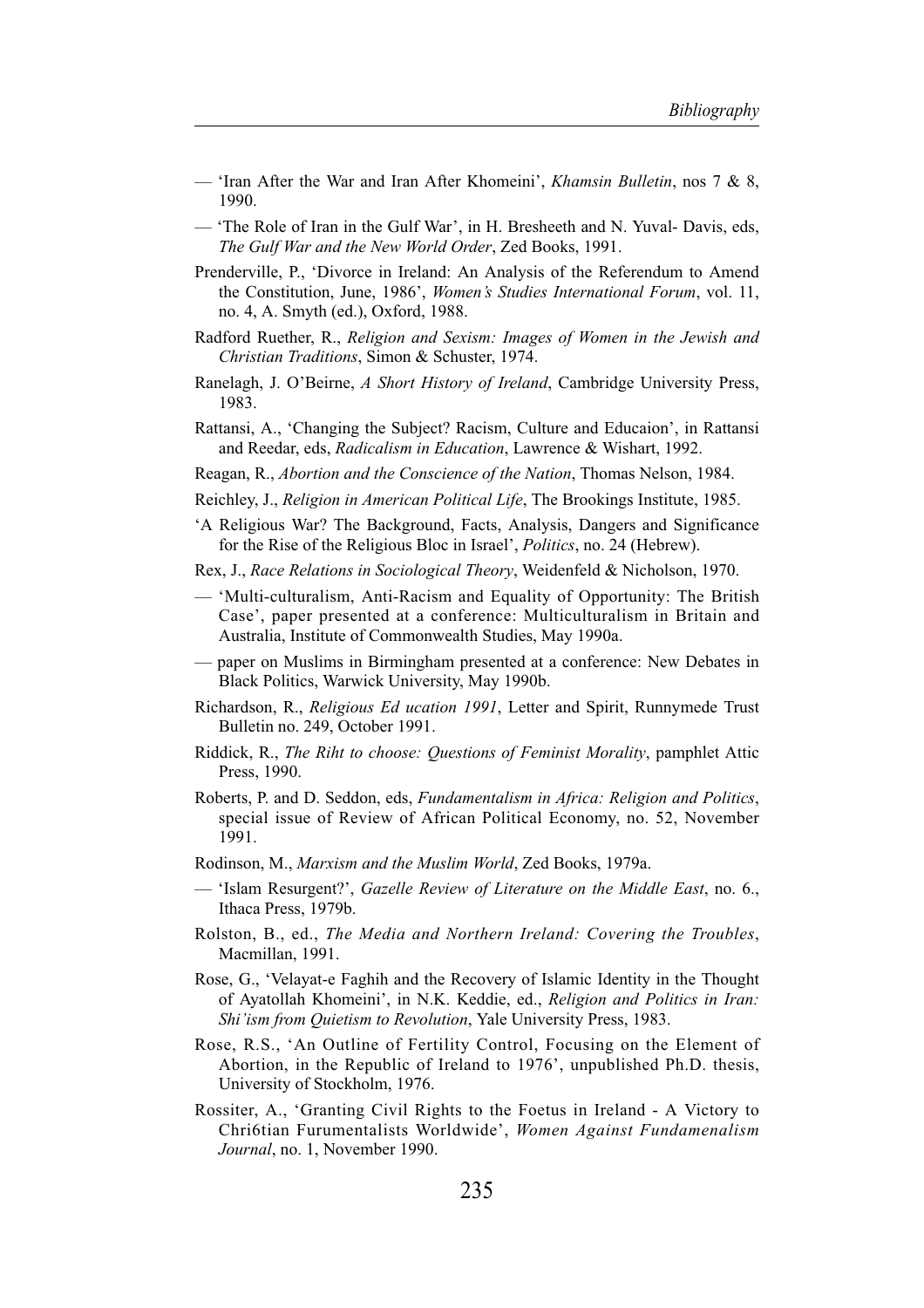— Abortion Information Case lost at European Court', *Women Against Fundamentalism Journal*, no. 3,1992.

Rouhifar, Z., In Exile: *Iranian Recollections*, A Dual Language Publication, 1989.

- Roy, O., 'Fundamedalism, Traditionalism and Islam', *Telos*, no. 65, Fall 1985.
- Runnymede Trust, Educational Roundup, *Race and Immigration*, no. 250, November 1991, Runnymede Trust.
- Rushdie, S., *The Satanic Verses*, Viking, 1988.
- Russell, L., *Human Liberation in a Feminist Perspechve: A Theology*, The West Minster Press,1974.
- Sahgal, G. and N. Yuval-Davis, 'Refusing Holy Orders', *Marxism Today*, March 1990.
- Sanassarian, E., *The Women's Rights Movement in Iran, Mutiny, Appeasement, and Repression from 1900 to Khomeini*, Praeger, 1983.
- *Schools of Faith*, Commission for Racial Equality pamphlet, 1990.
- Schustler Fiorenza E., *In Memory of Her*, Beacon, 1986.
- Schwartzbaum, A., *The Bamboo Cradle: A Jewish Father's Story*, Feldheim, 1988.
- Shahak, I., 'Meir Kahana's Life, Death and Two Funerals', *Report*, no. 41, DeÏmber 1990.
- Smith, I., and W. Green, *An Ebony Cross: Being a Black Christian in Britain Today*, Marshall Pickering, 1989.
- *Social Trends*, HMSO, 1989.
- Southall Black Sisters, *Against the Grain*, Southall Black Sisters, 1990.
- Spencer, D., 'How Bradford Held onto its Lead in Race', *Times Educational Supplement*, 7 October 1983.
- Spicer, D., 'Church and State A Case Study, the Irish Republic', C*hurch and State*, No. 37, Cork, Spring 1991.
- Storkey, E., *What's Right with Feminism?* SPCK, 1985
- Tabari, A., and N. Yeganeh, *In the Shadow of Islam: The Women's Movement in Iran*, Zed Books, 1982.
- Tress, M., 'The Last Frontier: Women in Gush Emunim', in V. Moghadam, ed., *Women and Identity Politics*, Clarendon Press, (forthcoming).
- Trivedi, P., 'To Deny Our Fullness: Asian Women in the Making of History', *Feminist Review*, no. 17, Autumn 1984.
- Troyna, B., ed., '*Racial Inequality in Education*, Tavistock, 1987.
- Tzadok, S., *The Characteristics of the Ultra-Orthodox Society*, Meir Publications (Hebrew), 1989.
- Union of Jewish Students, *Kol Isha, Judaism and Feminism*, London, 1990.
- Vaughan, R.. *Trancient, Settlers and Refugees: Asians in Britain*, Clarendon Press, 1988.
- Wain, G., 'Black Women, Sexism and Racism: Black or Anti-Racist Feminism', *Feminist Review*, no. 37, Spring 1991.
- Walker, D., *Appeal to the Coloured Citizens of the World* ,1829.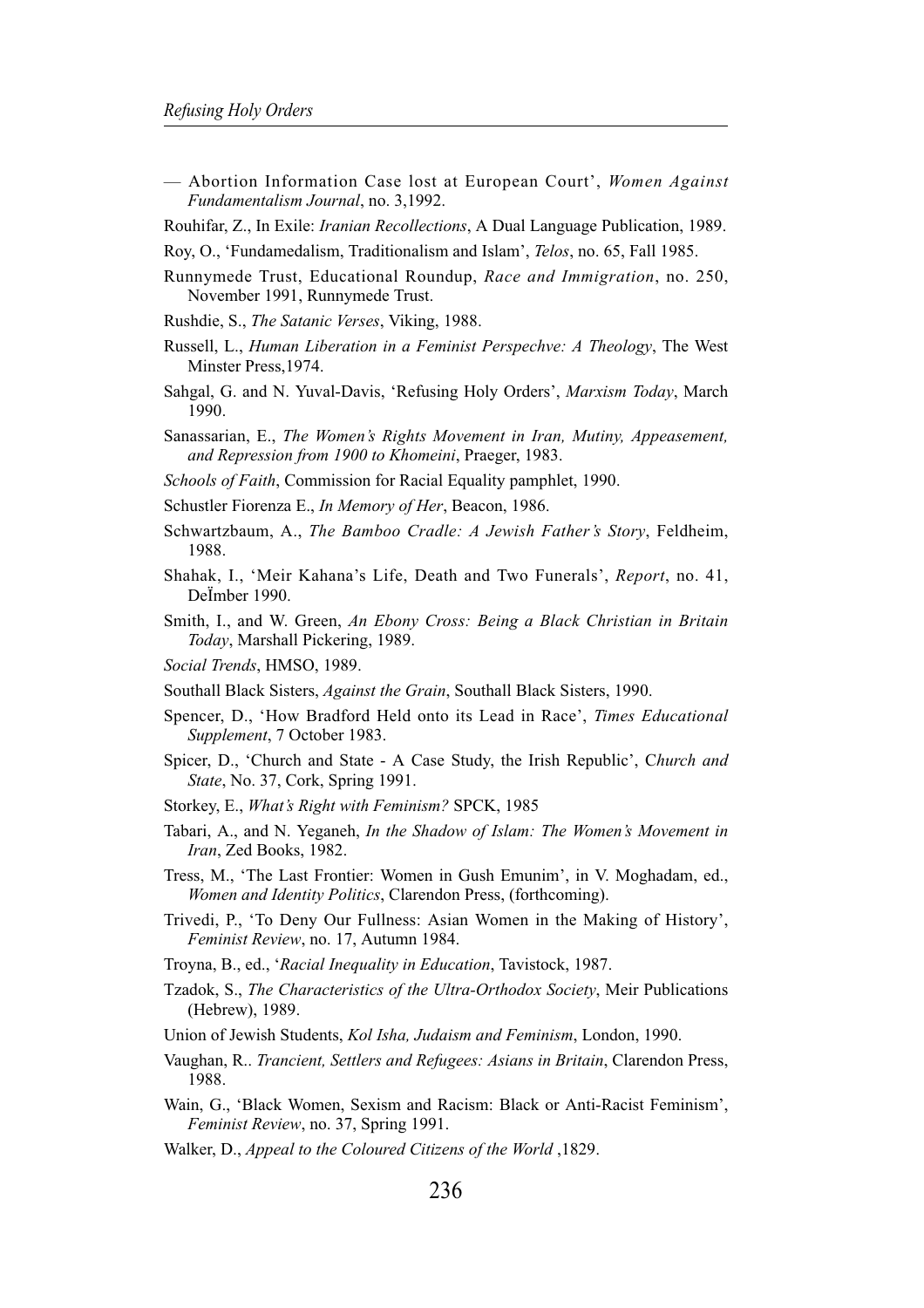- Waterman, S., and B. Kosmin, *British Jewry in the Eighhes: A Statisncal and Demographic Study*, Board of Deputies of British Jews, 1986.
- Wilmor, G. S., *Black Religion and Black Radicalism*, Doubleday, 1973.
- 'Women, Religion and Dissent', *Feminist Review*, no. 37, Spring 1991.
- Yazbeck, H., Y. Yazbeck and E. Banks Finley, *Women, Religion and Social Change*, State University of New York Press, 1985.
- Yuval-Davis, N., 'The Bearers of the Collective: Women and Religious Legislation in Israel', *Feminist Review*, no. 4,1980.
- 'The Jewish Collectivity and National Reproduction in Israel', in *Khamsin: Women in the Middle East*, Zed Books, 1987a.
- 'Marxism and Jewish Nationalism', *History Workshop Journal*, no. 24, Autumn 1987b.
- 'Ethnic/Racial and Gender Divisions in Britain and Australia', in R. Nile, ed., *Multi-culturalism in Britain and Australia*, Institute of Commonwealth Studies, 1991.
- Yuval-Davis, N. and F. Anthias, eds, *Women Nation State*, Macmillan, 1989.
- Zabih, S., *The Communist Movement in Iran*, Cambridge University Press, 1966.
- Zubaida, S., 'The Ideological Conditions for Khomeini's Doctrine of Government', *Economy and Society*, vol. 11, no. 2,1982.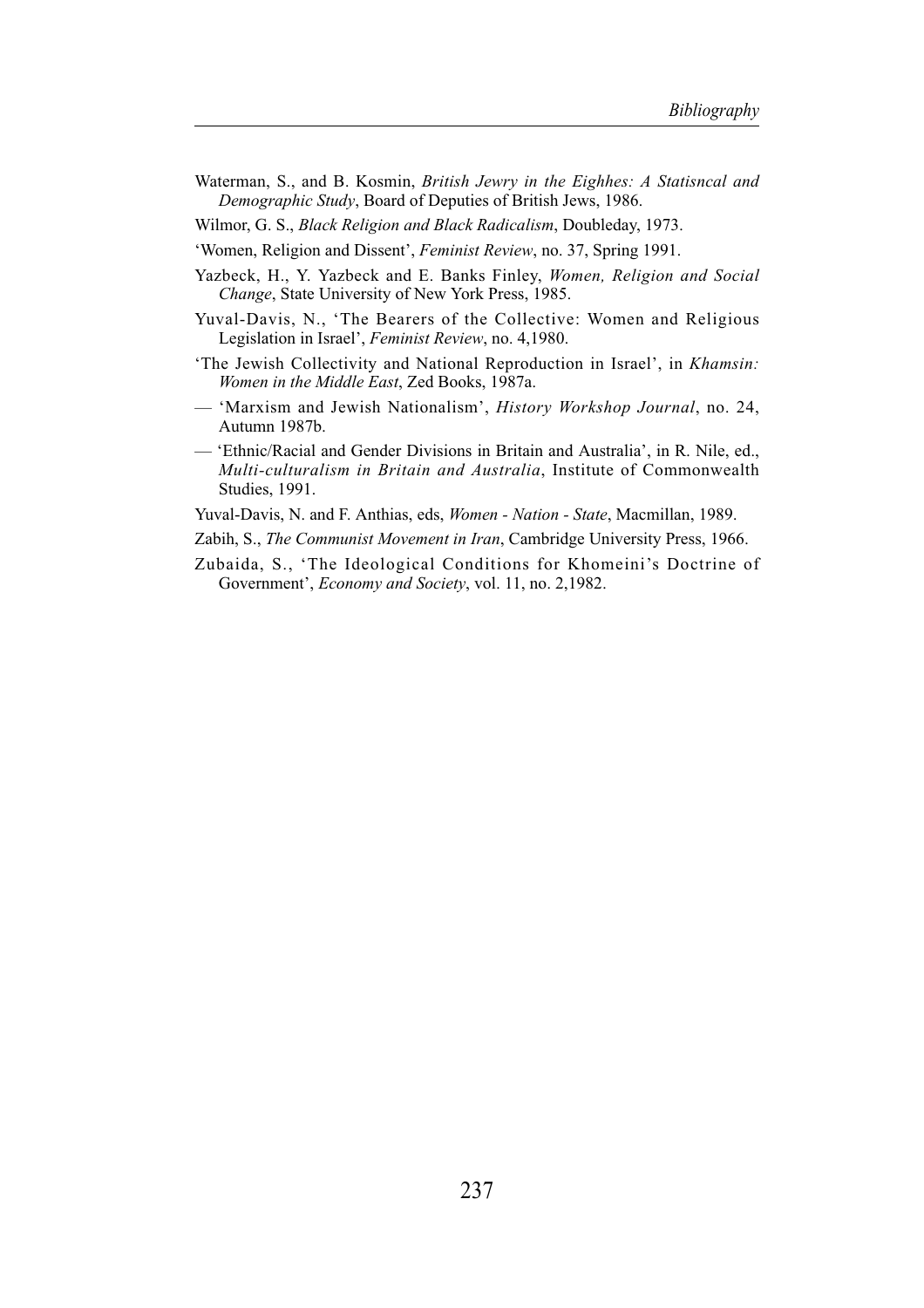## *Notes on Contributors*

**Yasmin Ali** teaches Social Sciences in the Department of Historical and Cultural Studies at Lancashire Polytechnic, where she is also Senior Lecturer with responsibility for Equal Opportunities in the faculty of Cultural, Legal and Social Studies. She has written a variety of papers and articles on race, culture and politics.

**Elaine Foster** is headteacher of Handsworth Wood Girls' School in Birmingham. She has written and lectured extensively on a range of educational issues. Her MA thesis is on 'Black Women in Black-led Churches in Britain'.

**Saeeda Khanum** is a freelance journalist and a regular contributor to *New Statesman and Society.* She has also worked as a researcher and interviewer for television programmes. Her work has given extensive coverage to various aspects of the lives of British Muslims. She was runner-up in the Periodical Publishers Association Awards, writer of the year (Consumer Magazines) 1992.

**Sara Maitland** is a novelist, and critic. Her most recent novel was *Three Times Table* (Chatto 1990; Virago 1991). She has written and lectured extensively in feminist theology and edited *The Rushdie File* (Fourth Estate 1990).

**Maryam Poya** is an Iranian, a researcher in Third World Studies, specializing in women and development. She teaches in London and has written many articles on the political economy of Iran.

**Ann Rossiter** is an Irish woman who has lived in London for the last thirty years, and an activist in Irish Feminism in Britain. She teaches Irish Studies at the College of North West London and has edited a forthcoming anthology to be published by The Women's Press, *Beyond the Pale: British Feminism and he Irish Question.*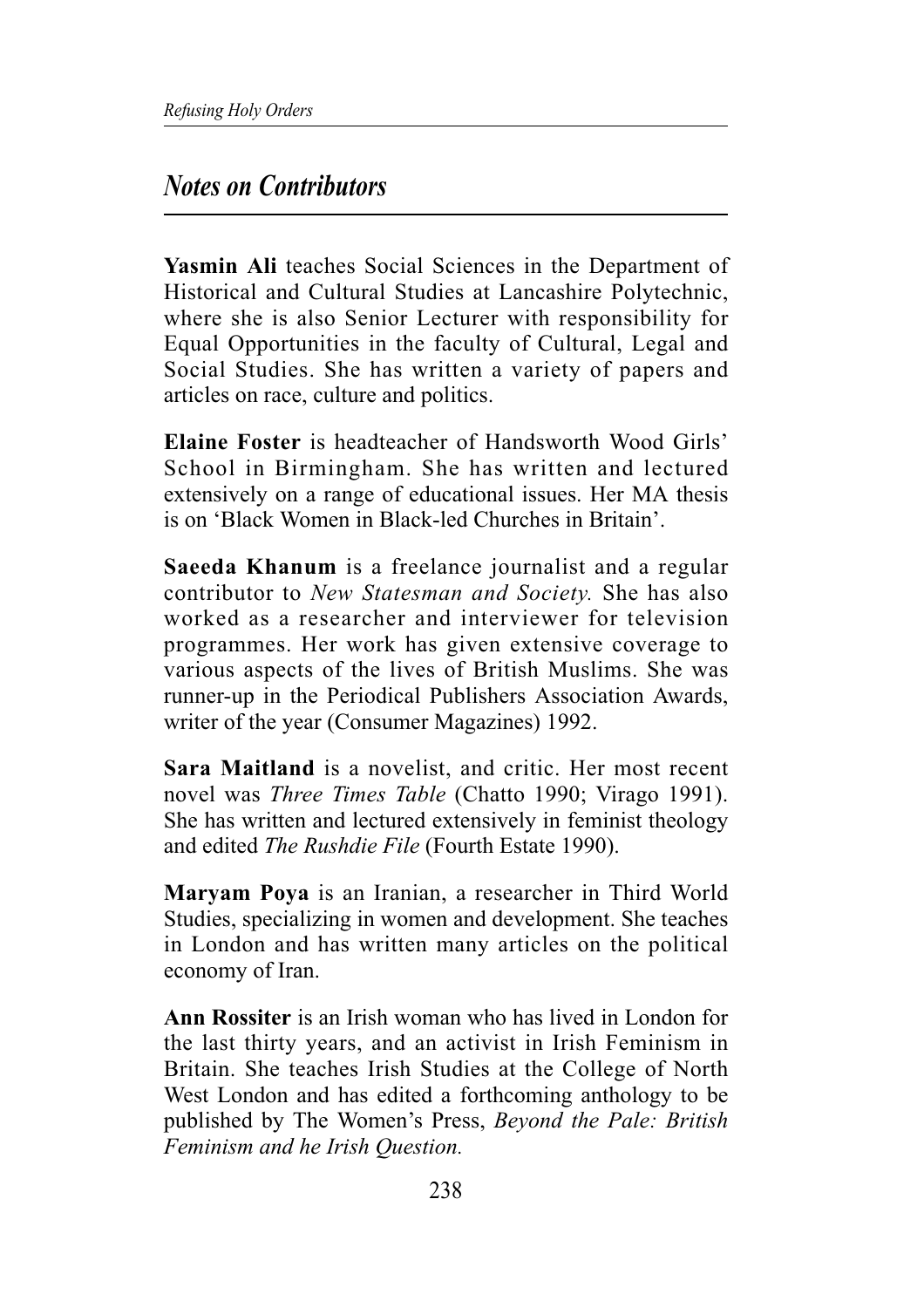**Gita Sahgal** is an independent filmmaker working in Britain and in India. She has made a number of current affairs programmes on gender issues for Channel 4 television, including *Struggle or Submission? Women under Islam*, on the impact of the Rushdie affair on Muslim women in Britain; and *The Provoked Wife*, on women who have killed their husbands after enduring years of domestic violence.

**Nira Yuval-Davis** is a Reader in Ethnic and Gender Studies at Thames Polytechnic. She has written extensively on theoretical and practical aspects of women, nationalism and racism in Israel and in Britain. She has recently co-edited *Women - Nation - State* (Macmillan 1989) and *The Gulf War and the New World Order* (Zed Books 1991), and has coauthored, with F. Anthias, *Racialized Boundaries: Ethnic, Gender, Colour and Class Divisions and the Anti-Racist Struggle* (Routledge 1992).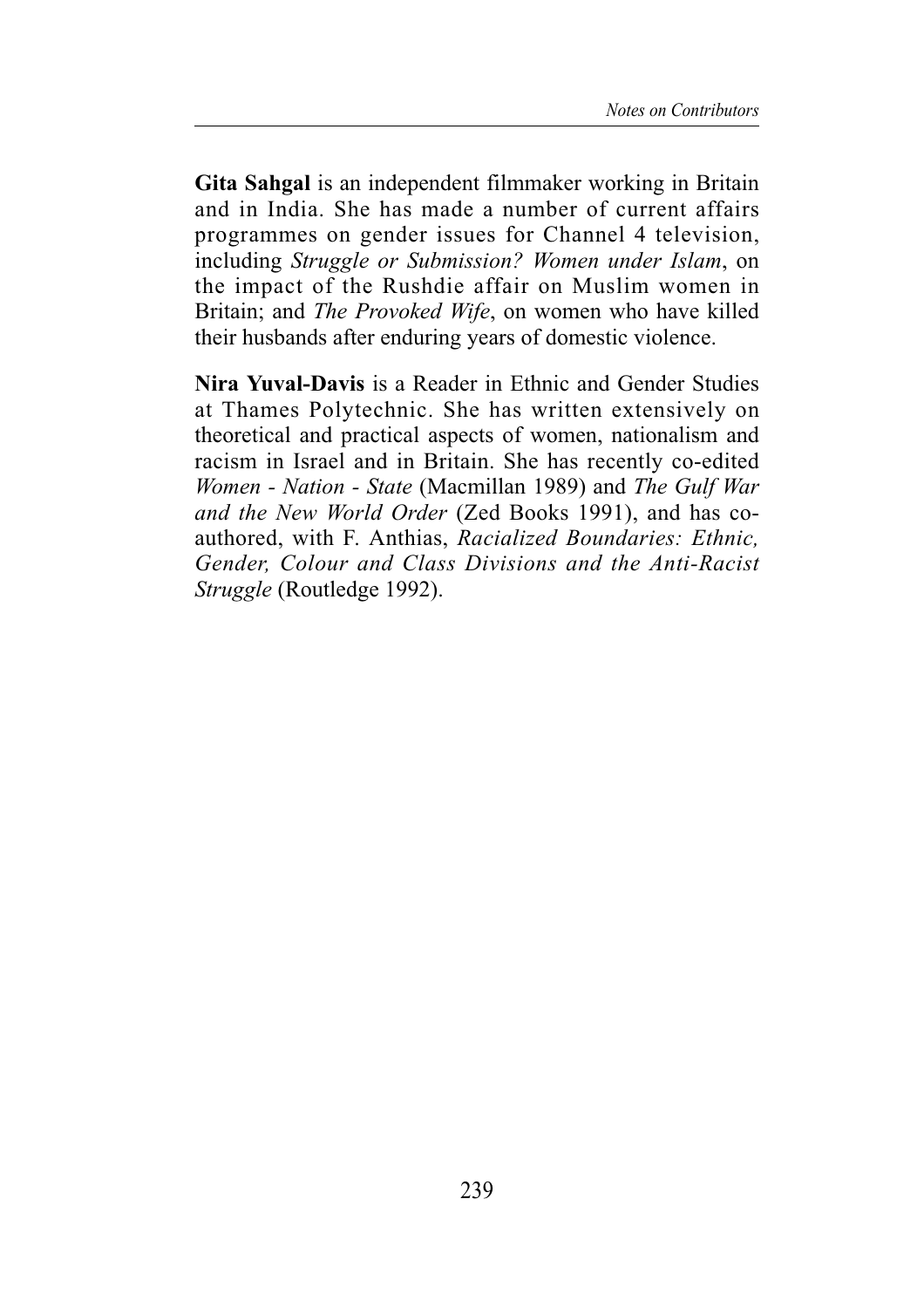### *Index*

abortion 62, 78, 92, 94, 95; Abortion Act 1968 47; clinics 27; in Ireland 27 Afro-Caribbeans 54 Ahluwalia, Kiranjit 180 AIDS 97 Anglican church 88 anti-abortion 39, 91 anti-fundamentalist struggle 153 anti-imperialism 12 anti-Muslim racism 120 anti-racism 20, 29, 158, 172-173, 179, 187; failure of 114; myth of origin 169; role in promoting ethnicism 101; style and rhetoric of 115 anti-racist movement 169 anti-racist politics, Southall 170 antisemitism 207 April 23rd 1979 169, 170, 187 armed struggle 141 Ashkenazi Jews 195 Asian women, professionals 125; teachers 127 Asians- East Africans 159 assimilation 207; threat of 110 atheism 13, 160, 189; feminist 184 authenticity, notion of 168, 169,188, 207 autonomous organising 167 autonomy of minorities 108 Ayodhya 166 Bandung File 165 Bangladesh 21 Bano, Shah 164 Batley Muslim Parents 137 Belle Vue Girls School 125, 132, 137 Bible, the 205

biblicism 31, 34, 35, 41 birth control 88 birthrate 87 BJP 166, 183 black autonomy 114 black consciousness 35, 158, 173 blasphemy law 17, 21, 22 Bleher, Sahib Mustaqim 137 Bnai Akiva 204 born again, Christians 10, 44; Hindu 184; Jews (Khazara Bitshuva) 191, 197, 198, 199, 201, 206, 208 Bradford 116, 162; demand for separate schools 128-129; Muslim Girls' School 122, 133; Youth Movement 132 Brah, Avtar 172 Brent 159, 168; Brent Asian Women Refuge 158, 161, 167, 188 British Jewry 193 catholicism and nationalism 82; Ireland 80; in Poland 79 censorship 83, 95 Chaggar, Gurdip Singh 170 Chief Rabbi 196 child abuse case 210 christianity 8, 21, 29, 31, 159; black 36 church, and state 83, 84; black 15, 49; catholic 16, 96; of England 17, 31 coal dispute 1984-85 106 colonialism in India 160; in Ireland 80, 85 Commission for Racial Equality 132, 137 communist movements 140 communities, marginalisation of 110, 117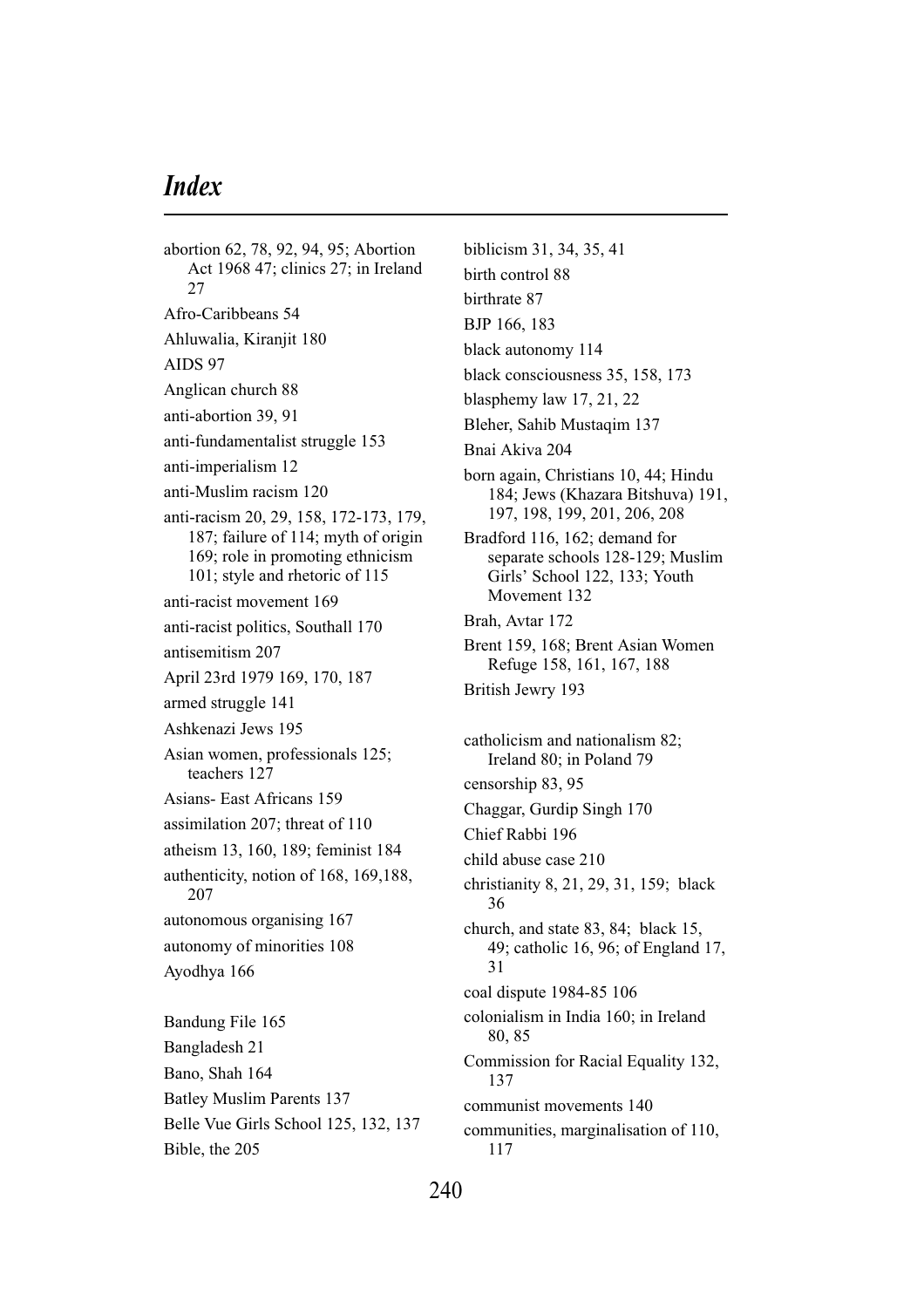community, Jewish (Kehila) 194; invention of 110; of women 119; leaders, male 108; pressure 126; leaders, Islam, basis for control of women 118; leaders, organic 104, 108; static notion of 111; in nonmetropolitan area 109; control 25, 211; claims of destroying culture 168 Congress party 176 conservatism, northern 105 conservatives, multiculturalism in the north 102 contraception 71, 87, 89, 91 Council for Mosques, Bradford 129 Cox, Baroness 136 decade of evangelism 7 Dewsbury, white parents in 137 Dezfooli, Parvaneh 139, 145, 148, 152 difference 185 divorce 84, 97, 210 domestic violence 25, 172, 183, 189; campaigning 179 Drummond Middle School 129, 133 Drummond Parents Action Committee 130 education 84; debates on 23; girls 177; in Ireland 80; Jewish 196; Muslim girls 131; Muslim parents' choices 131, 137 Education Reform Act 1988 18, 24, 31, 135, 136, 176 Education Reform act, parent power 179 education, religious 24 education, secular threat to muslims 133 empowerment 123, 126, 153, 186, 191, 206 enlightenment 11, 12 equal opportunities 26, 108, 167

escape from Iran 149 Established Church in Ireland 81 ethnic absolutism 108, 111, 112, 121 ethnic entrepreneurship 109 ethnic groups 108 ethnic identity 119, 170 Ethnic Minorities Unit 166, 168 ethnicism 101, 114, 117 ethnicity 100, 172 European Charter 27 European Court of Human Rights 78, 92 European Court of Justice 92 Evangelical Allianc 46 evangelicalism 37, 175; christian 33 exile 16 exiles, Iranian women 138 family 13 family planning 88; Family Planning Act 91 fascism 170 Fedayeen 146 feminism 7, 15, 25, 38, 39, 47, 98, 206, 209, 211, 214; black 172-173; British 28, 71, 77; Indian 164; Irish 89; Irish in Britain 77; secular 186 feminist theology 43 foetal civil rights 79, 91, 92, 93 Freedom Association 136 fundamentalism 156, 158; anti-racist justification 170; Catholic 72, 79, 82; Christian 32, 79; definition of 9; Hindu 11, 19, 159, 160, 166, 175; international links 19; Jewish 10, 191, 198; Khomeinism 11; Muslim 32, 116, 159; neofundamentalist Christian 44; personal law 165; Protestant 72; Sikh 11, 165, 171, 173, 175; Third World 11

fundamentalist groups 175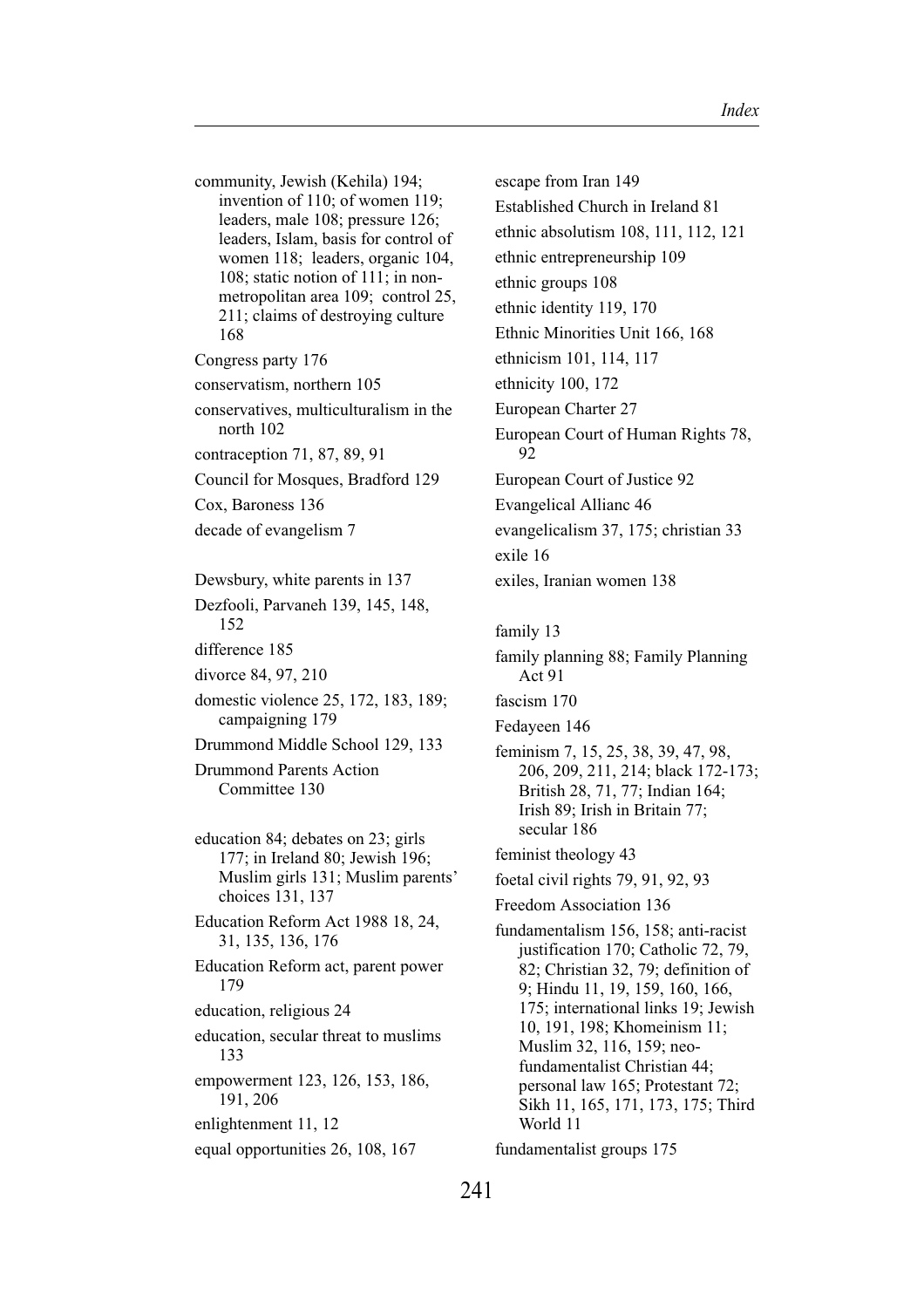fundamentalists, preference for separate girls schooling 131

gangs 173 gay rights 71 gender issues 160, 178 gospel 59 Greater London Council 166 Grehdaghi, Alma 139, 146, 149, 153, 154 Gulf War 7, 12, 21, 116 Gulf War, media coverage in Northern England 116, 128, 138 Gush Emunim 191, 199 halal meat campaign 129 Hassids 198, 212 hidden agenda in education 136 hijab 122, 124 Hindu Code Bill 163 Hindu, legal category 163; right-wing 167 Hinduism 167 Hindus 159 Holy Smokes 173 Honeyford affair and promotion of seige mentality 130 Honeyford, Ray 129, 133 Hussain, Liaquat 133

identity, black 174; black feminists 173; construction of 172; politics 157, 158, 188; search for 214; sikh 173 India 189; secularism 161 Indian Constitution 163 Indian Workers Association 169 Indian Workers Federation 178 Iran 19 Iran-Iraq war 143

Iranian Women's Solidarity Group 151 Ireland, northem 73; Republic of 79 Irish Women's Abortion Support Group 78 Islam 7, 10, 21; and ethnicism 111- 113; and gender 111-113; and international politics 116; global appeal of 112-113 Islamia Primary School, Brent 133 Islamic revolution 142 Islamic state, Iran 138, 152, 155 Islamism 114, 117 Islamism as route from ethnic absolutism 113 Islamist feminism 119 Israel 10, 193 izzat 23, 130, 134, 181 Jat Sikhs 171 Jewish Board of Deputies 195

Jewish laws (mitzvot) 204, 206 Jewishness, Orthodox 198, 199, 203 Judaism 10

Kahanism 200 Kalim, Siddiqui 23 Kashmir 162 Khalistan 159, 161, 171, 175 Khomeini 12, 138, 139, 155 Khomeinism 141-144

Labour, multiculturalism in the north 102 Labour party 47 Left 8, 12, 15, 47, 179; Iranian 147; white 115 liberation theology 10 Livingstone, Ken 166, 167 Lubavitch Hassids 201, 202 Lubavitch Rebbe 11, 191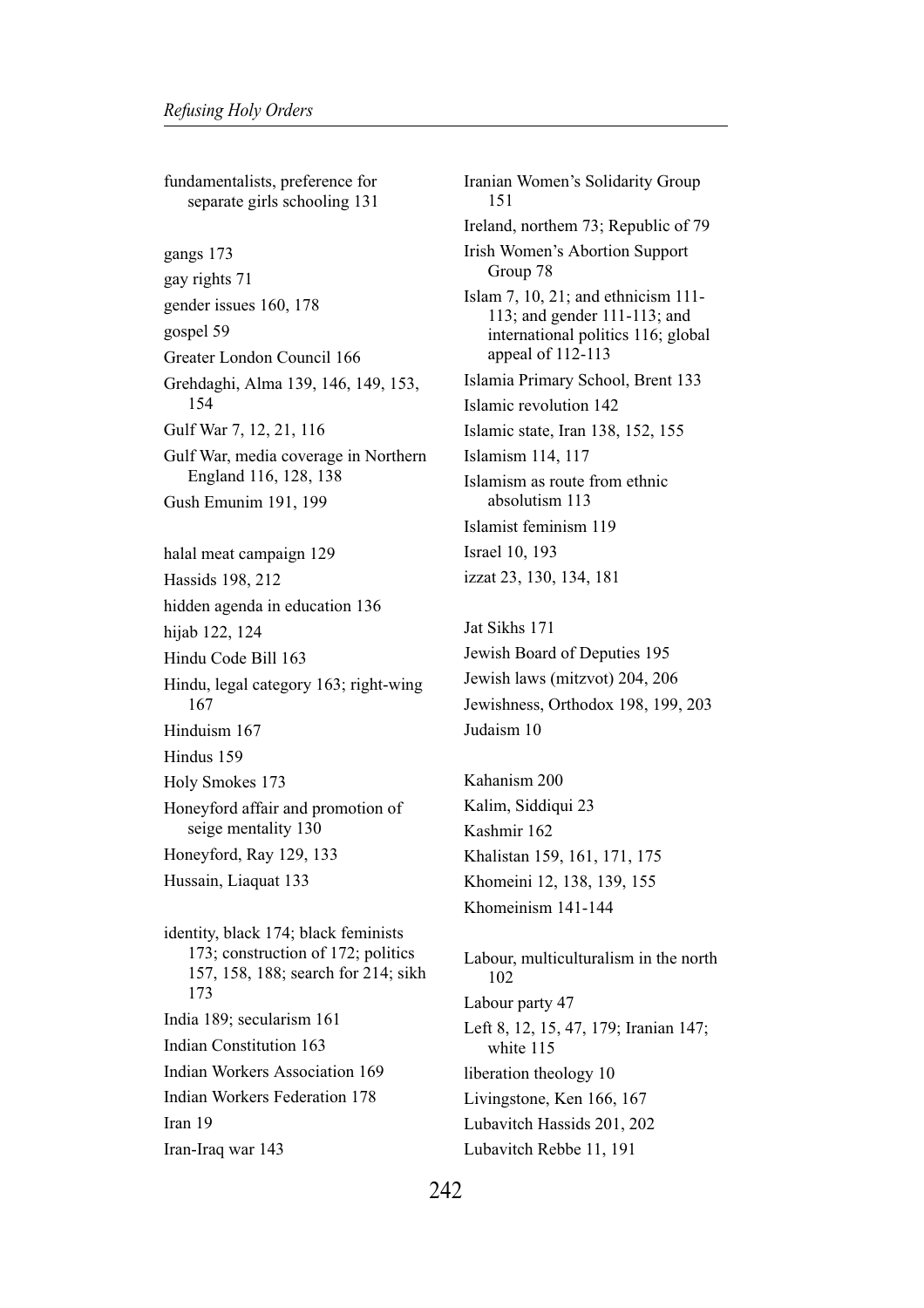Lubavitch women's organization 191 Lubavitch Youth movement 215 Maastricht summit 94 Mahabharata 183 Mana Sarabi 139, 145, 147, 154, 155 Mandana Hendessi 139, 144, 151 marriage 87, 126, 210; and education 125; arranged 209 McWhirter, Norris 136 men in black-led churches 65 migrant aristocracy 103 migrants, to East Lancashire and West Yorkshire 104 migration, to the north, South Asian patterns of 103 mikve 205 miners, styereotypes of 107 Minorities 11, 158; children's needs in education 134; in India 160; in Iran 145; religious 160 minority women 214 Mirza, Nighat 122, 123 modernisation 90, 139 modernism 32 modernity 8, 11, 33, 86 moral majority 11, 37 moral right 27, 29 mullahs 101 multicultural state 102 multiculturalism 7, 13, 19, 20, 26, 29, 114, 117, 121, 158, 161, 162, 176, 188; and Bradford City Council 129; and funding of women's groups 167; impact of in Northern England 101; legitimation of fundamentalism 167; static view of communities 107 multiculturalist policy 185 multiculturalist state 108, 120 Muslim, as definition of community 113, 119; ballot on schools 132; communities, Northern England

100; girls, control of 128; Muslim Institute, the 112; legal category 163; Muslim Manifesto 112, 113; middle class 110; Muslim Parents Association 132; Muslim Parliament 23; schools, consultation on 132; schools, demand for voluntary aided status 132; vote 164; women 100; women and acts of defiance 118; women and domestic violence 118, 120; women and religious observance 185; Muslim Women's Bill 164

nationalism 8, 82 nationalist movements 140 neo-evangelicalism 11, 34, 37 neo-evangelicalism, construction of women 40 new right 34

Orientalism 100 orthodoxy, break away from 213

Pahalvi dynasty 140 Parental Alliance for Choice in Education (PACE) 136 parliament 17, 194 Patel, Abdullah 132 Patel, Pragna 173-174 pentacostalism 63 personal law, India 163 pornography 39 Prevention of Terrorism Act 74 pro-life movement 27 Project Seed 202, 205 Protestantism 9, 10, 35 Punjab 159, 162, 165, 171 Purewal, Balraj 170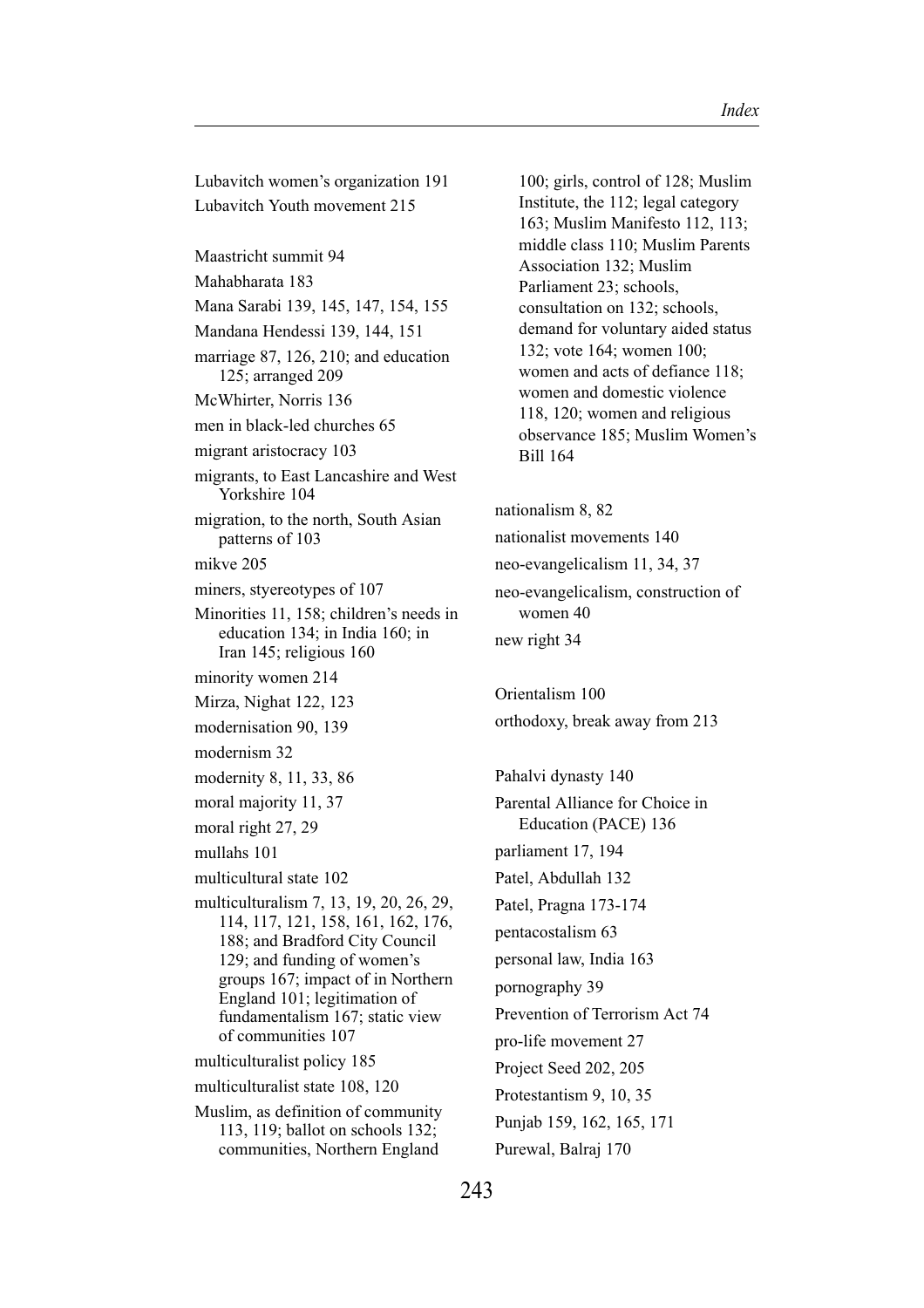Qajar dynasty 139

Qur'an 10; study of 124 Rabia campaign 27 Race Equality Unit 168 race, ideology of 102 race relations bodies 103 racism 15, 19, 29, 58, 170, 173 racism, absence of 125 racism, anti-lrish 73 racism, as hegemonic culture, antimuslim 9; institutionalised in Bradford 130; popular in Bradford 130 radical right 40, 44 Rama 166, 182 Ramayana 166, 182 Ramjanmabhumi 166, 175 rape victim, Irish 94 Rashtriya Swayamsevak Sangh, the 165 Rastafarianism 62 referendum 92 refuge 25, 210; Asian 26; cultural difference 167 refugee status, campaign for 28, 152 refugees, Jewish 195 religion, critique of 173; and state in Britain 16 religious orthodoxy 10 repression, effects of 150 reproductive rights 26 Rescue 39 revivalism, Christian 31 revivalism, Hindu 165 Robinson, Mary 89, 92, 98 Rushdie affair, see the "Satanic Verses"

Satanic Verses 9, 18, 19, 22, 25, 32, 100, 128; and the beseiged

community 134, 174, 176; and the control of Muslim women 134; and the heritage of anti-racism 115 sati 165 Savak 138 schooling, denominational 178, 211; separate 24; voluntary aided 23 schools campaign, Southall 176 secular, feminist 112; materialism 114; traditions 188 secularisation, in Iran 140 secularism 12, 31, 119, 158, 159-160, 161, 172, 175, 176, 184, 189; in India 160; muslim 164; position against 135 separate schools, arguments against 135 Sephardi Jews 195 sexism 29, 57, 66 sexism in black autonomous organisations 115 sexuality 87, 91 Sha'ria law, campaigns against 151- 152; Iran 143-144 Shah of Iran, regime 138-139, 142, 156; revolution against 141; white revolution 144 Siddique, Muhamad 175 Sikh, campaign 177; separatism 165 Sita 182 South Asians, North/South divide 106 Southall 159, 161, 168, 170, 173, 178; Southall Black Sisters 25, 158, 169, 176, 178-179, 187-188; Southall Monitoring Group 178; Southall Youth Movement 170, 171 SPUC 92 student movement 138, 146 Thatcher, Margaret 46

torture 148 Toti Nung 174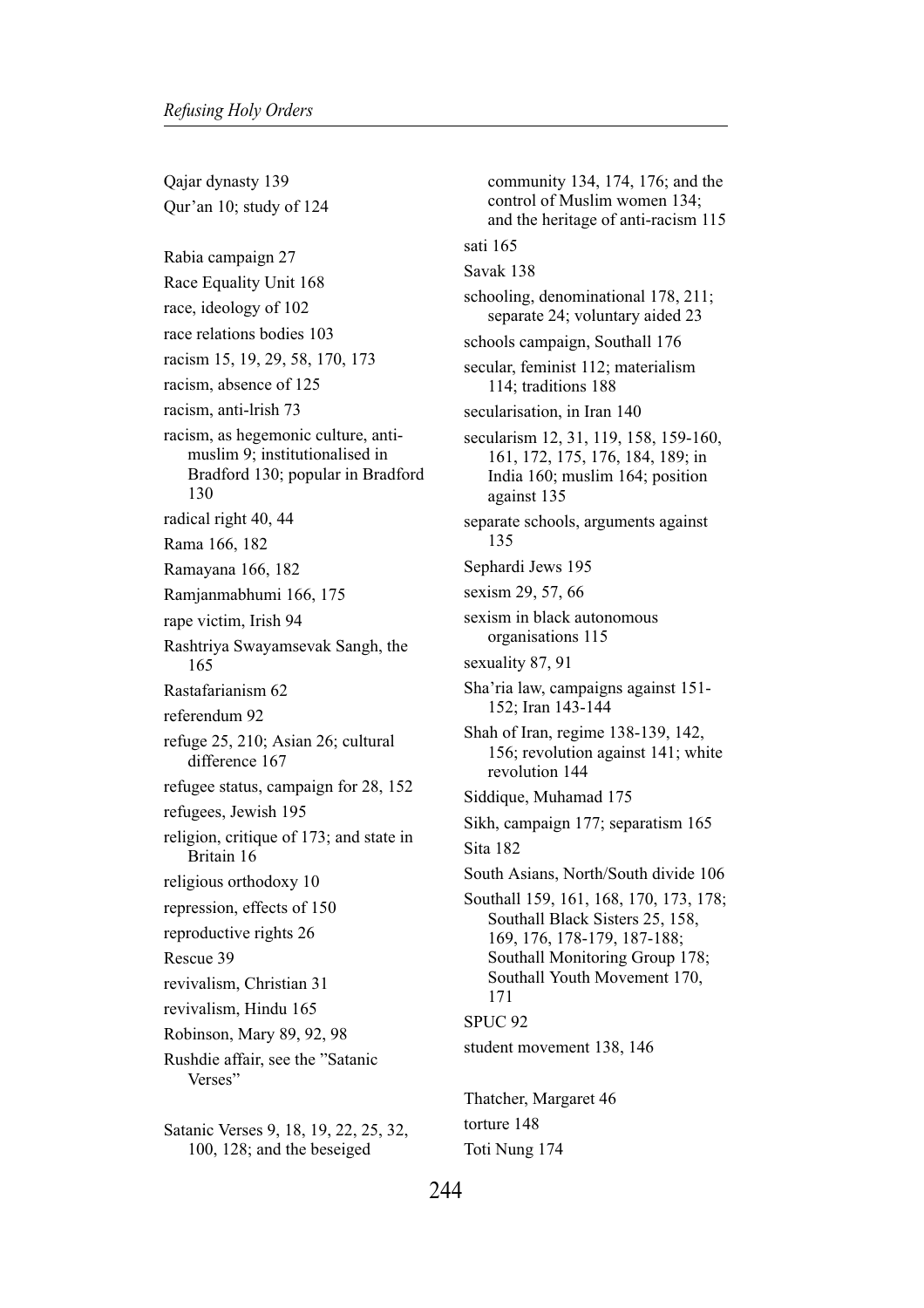tradition, invention of 174 tradition, purification of 184 Treaty on European Union 94

ultra orthodox Jews 191, 196, 197, 207, 211 uniform civil code 164 United Synagogues 197, 202 USA 8, 10, 193

veiling 154 virginity 144-145, 155 Vishwa Hindu Parishad, the 165, 165

Well-woman Centre, Dublin 92 Whitehouse, Mary 18, 40 wife, dutiful 182 Women Against Fundamentalism 15, 78, 176, 189 women, and Judaism 203; and socio-

economic development in Iran

141; and the effect of state and community collusion 117; autonomous black organising 161; Caribbean 15, 49; control of 7, 14; in minorities 13; Islam and ethnicism 111-113, 117; networks, of 121; political involvement 140; political prisoners 149; single 60, 209

women's movements 138, 146, 155 women's rights under attack by fundamentalists 147

Yeshivot 198

youth culture, male 113, 118, 162, 174; quasi-ethnic nationalim, of 116

Zakaria Girls School, Batley 133 zina law, campaign against Pakistan 28; Iran 151-152 zionism 10, 198, 207